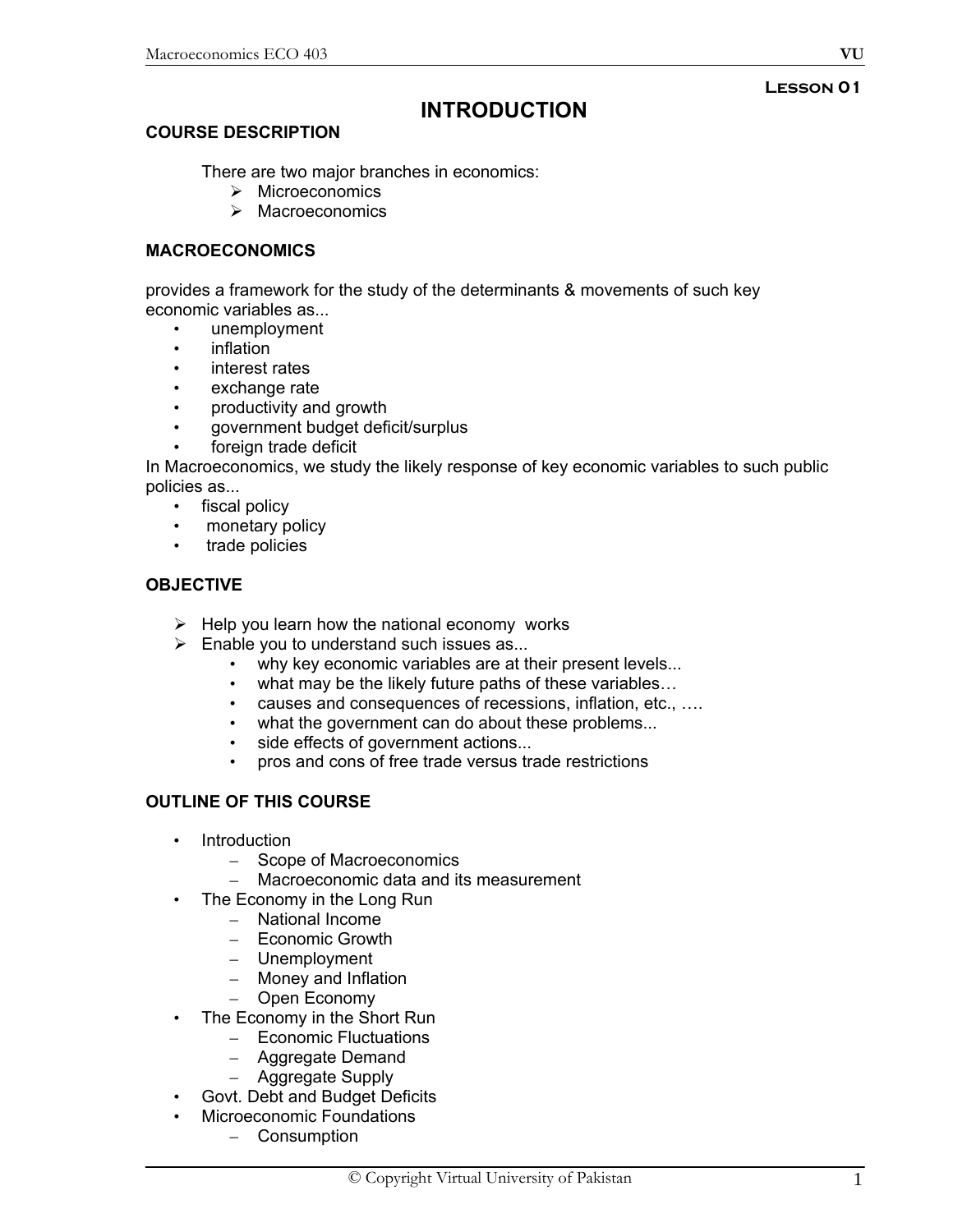- Investment
- Money supply and demand

### **Economy. . .**

. . . The word *economy* comes from a Greek word for "one who manages a household."

# **TEN PRINCIPLES OF ECONOMICS**

- A household and an economy face many decisions:
	- Who will work?
	- What goods and how many of them should be produced?
	- What resources should be used in production?
	- At what price should the goods be sold?
- Society and Scarce Resources:
	- The management of society's resources is important because resources are scarce.
	- Scarcity. . . means that society has limited resources and therefore cannot produce all the goods and services people wish to have.

Economics is the study of how society manages its scarce resources.

- How people make decisions.
	- People face tradeoffs.
	- The cost of something is what you give up to get it.
	- Rational people think at the margin.
	- People respond to incentives.
- How people interact with each other.
	- Trade can make everyone better off.
	- Markets are usually a good way to organize economic activity.
	- Governments can sometimes improve economic outcomes.
- The forces and trends that affect how the economy as a whole works.
	- The standard of living depends on a country's production.
	- Prices rise when the government prints too much money.
	- Society faces a short-run tradeoff between inflation and unemployment.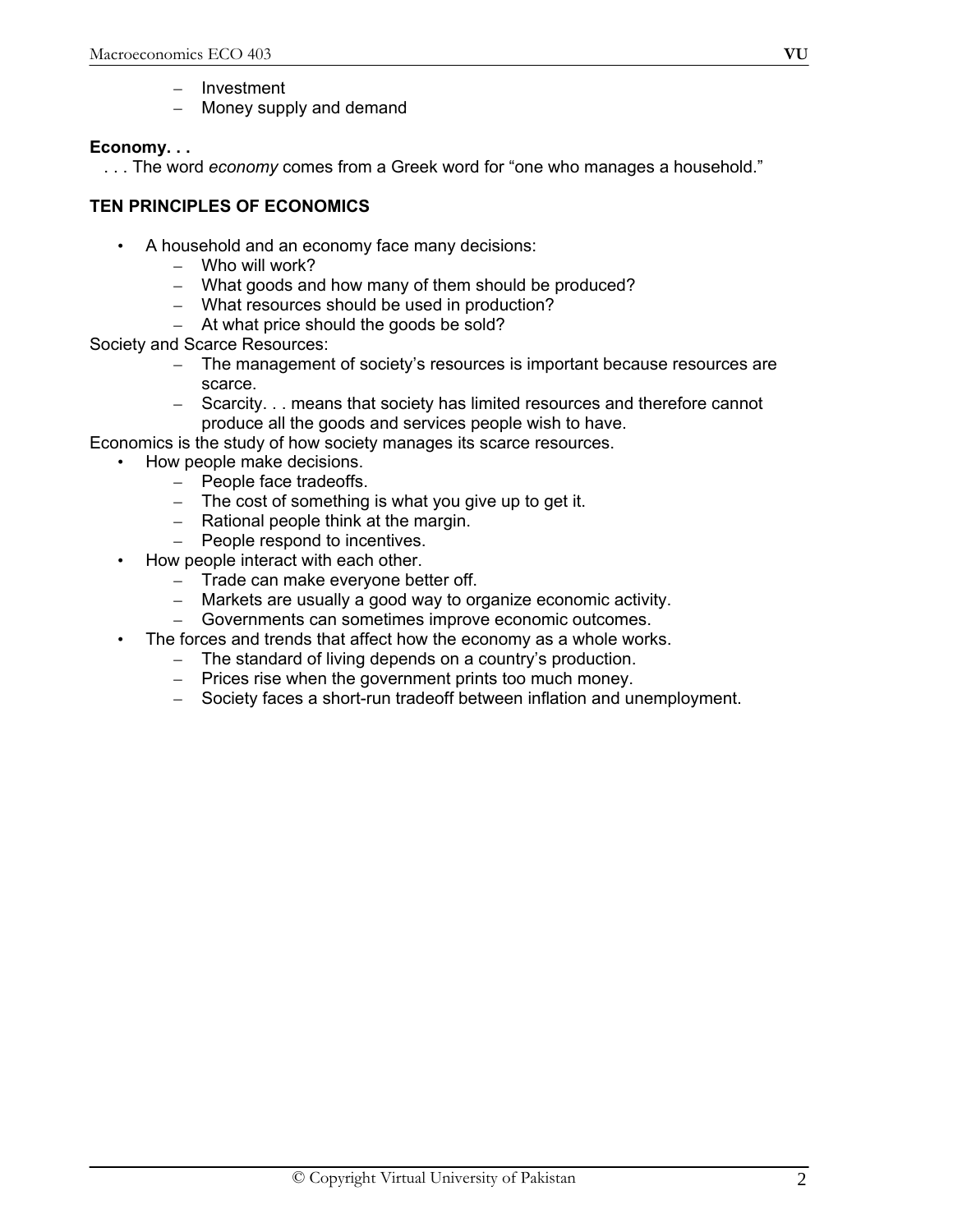## **LESSON 02**

# **PRINCIPLE OF MACROECONOMICS**

#### **Principle #1: People Face Tradeoffs**

"There is no such thing as a free lunch!"

To get one thing, we usually have to give up another thing.

- Guns v. butter
- Food v. clothing
- Leisure time v. work
- Efficiency v. equity

Making decisions requires trading off one goal against another.

- **Efficiency v. Equity** 
	- *Efficiency* means society gets the most that it can from its scarce resources.
	- *Equity* means the benefits of those resources are distributed fairly among the members of society.

### **Principle #2: Cost of Something Is What You Give Up to Get It**

- Decisions require comparing costs and benefits of alternatives.
	- Whether to go to college or to work?
	- Whether to study or go out on a date?
	- Whether to go to class or sleep in?
- The **opportunity cost** of an item is what you give up to obtain that item.

### **Principle #3: Rational People Think at the Margin**

• Marginal changes are small, incremental adjustments to an existing plan of action. People make decisions by comparing costs and benefits at the margin.

#### **Principle #4: People Respond to Incentives**

- Marginal changes in costs or benefits motivate people to respond.
- The decision to choose one alternative over another occurs when that alternative's marginal benefits exceed its marginal costs!

#### **Principle #5: Trade Can Make Everyone Better Off**

- People gain from their ability to trade with one another.
- Competition results in gains from trading.
- Trade allows people to specialize in what they do best.

#### **Principle #6: Markets are a good way to organize economic activity**

- A **market economy** is an economy that allocates resources through the decentralized decisions of many firms and households as they interact in markets for goods and services.
	- Households decide what to buy and who to work for.
	- Firms decide who to hire and what to produce.
- Adam Smith made the observation that households and firms interacting in markets act as if guided by an "invisible hand."
	- Because households and firms look at prices when deciding what to buy and sell, they unknowingly take into account the social costs of their actions.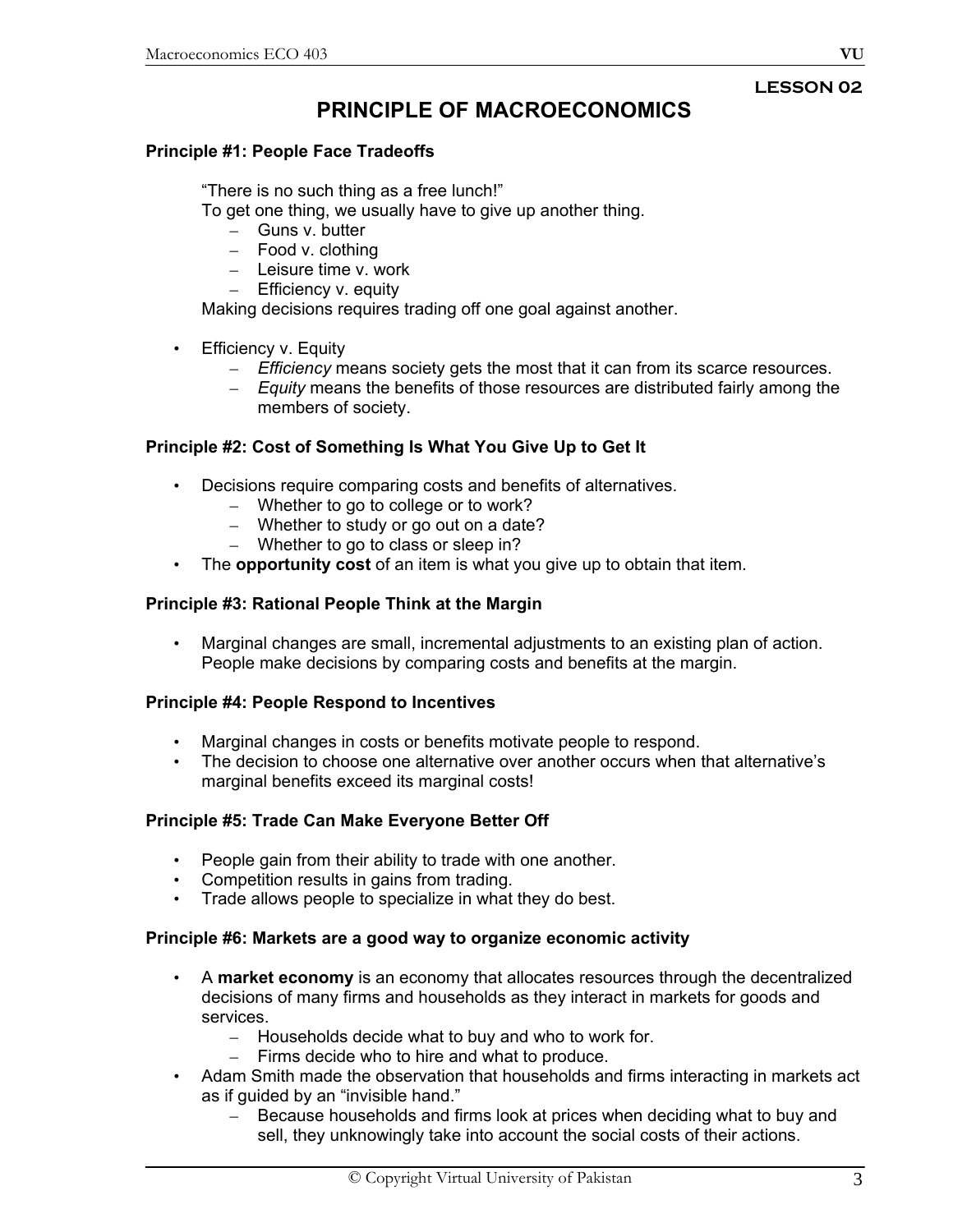– As a result, prices guide decision makers to reach outcomes that tend to maximize the welfare of society as a whole.

#### **Principle #7: Governments can sometimes improve market outcomes**

- **Market failure** occurs when the market fails to allocate resources efficiently.
- When the market fails (breaks down) government can intervene to promote efficiency and equity.
- Market failure may be caused by
	- an **externality**, which is the impact of one person or firm's actions on the wellbeing of a bystander.
	- market power, which is the ability of a single person or firm to unduly influence market prices.

#### **Principle #8: The standard of living depends on a country's production**

- Almost all variations in living standards are explained by differences in countries' productivities.
- **Productivity** is the amount of goods and services produced from each hour of a worker's time.
- Standard of living may be measured in different ways:
	- By comparing personal incomes.
	- By comparing the total market value of a nation's production.

#### **Principle #9: Prices rise when the government prints too much money**

- Inflation is an increase in the overall level of prices in the economy.
- One cause of inflation is the growth in the quantity of money.
- When the government creates large quantities of money, the value of the money falls.

#### **Principle #10: Society Faces a Short-run Tradeoff Between Inflation and Unemployment.**

• The Phillips Curve illustrates the tradeoff between inflation and unemployment:

↓Inflation → ↑Unemployment

It's a short-run tradeoff!

#### **Important issues in macroeconomics**

- Why does the cost of living keep rising?
- Why are millions of people unemployed, even when the economy is booming?
- Why are there recessions? Can the government do anything to combat recessions? Should it??
- What is the government budget deficit? How does it affect the economy?
- Why do the economies have such a huge trade deficit?
- Why are so many countries poor? What policies might help them grow out of poverty?

#### **Gross Domestic Product of Pakistan**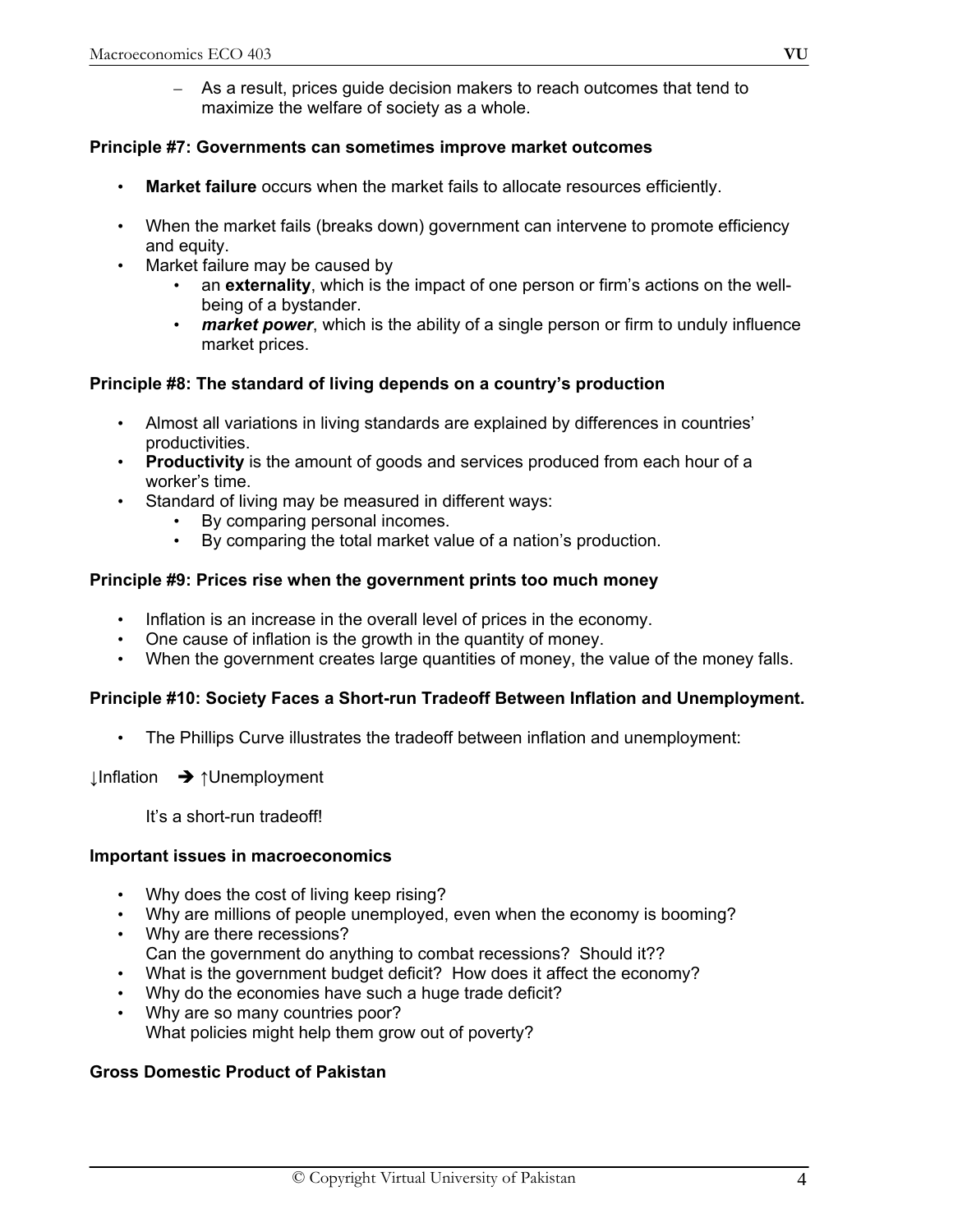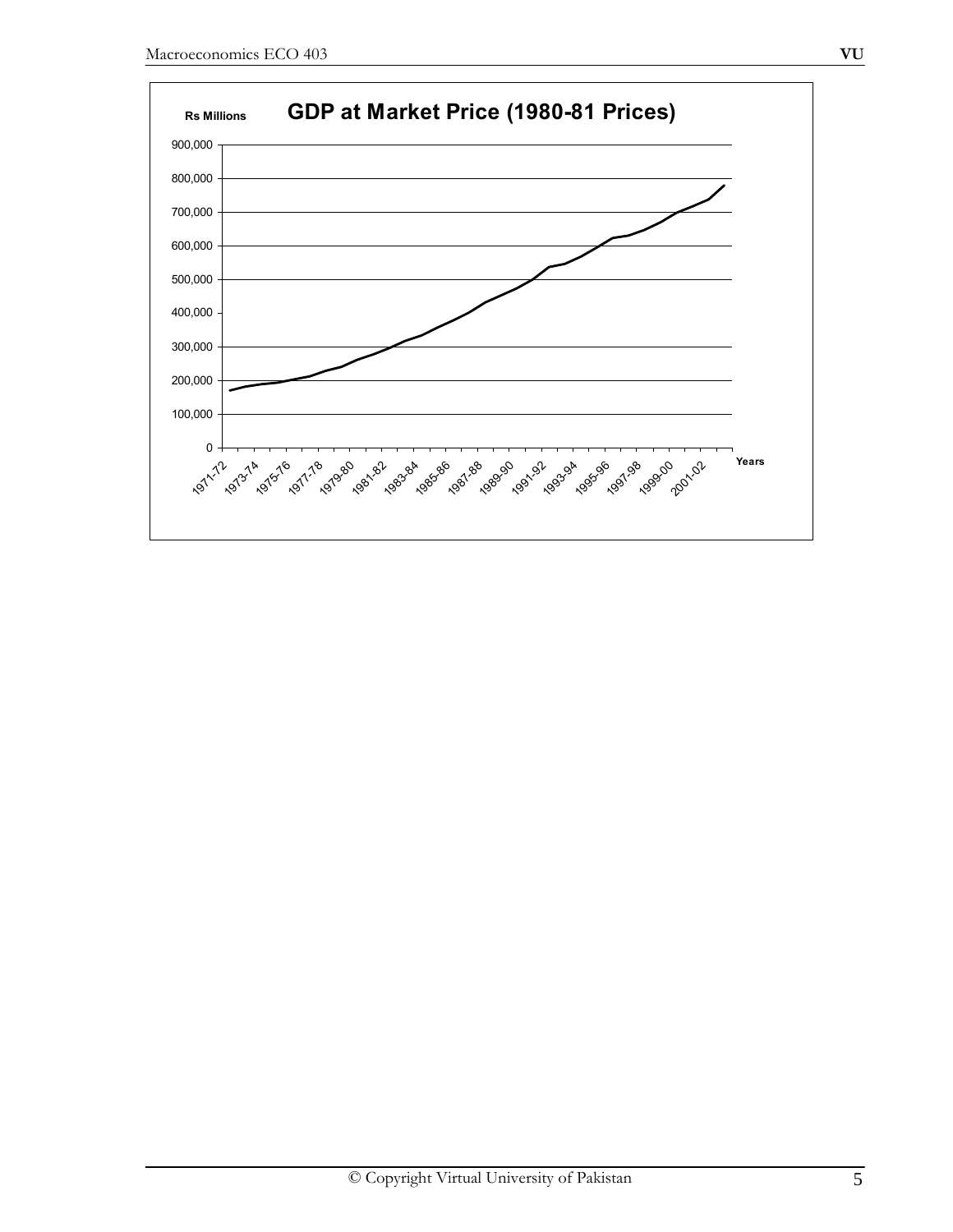# **LESSON 03**

# IMPORTANCE OF MACROECONOMICS

### **Why learn macroeconomics?**

- 1. The macroeconomy affects society's well-being.
	- example: Unemployment and social problems Each one-point increase in the unemployment rate is associated with:
	- ◆ 920 more suicides
	- 650 more homicides
	- 4000 more people admitted to state mental institutions
	- 3300 more people sent to state prisons
	- ◆ 37,000 more deaths
	- increases in domestic violence and homelessness
- The macroeconomy affects your well-being.
	- example 1:
	- Unemployment and earnings growth
	- $\bullet$  example 2: Interest rates and mortgage payments

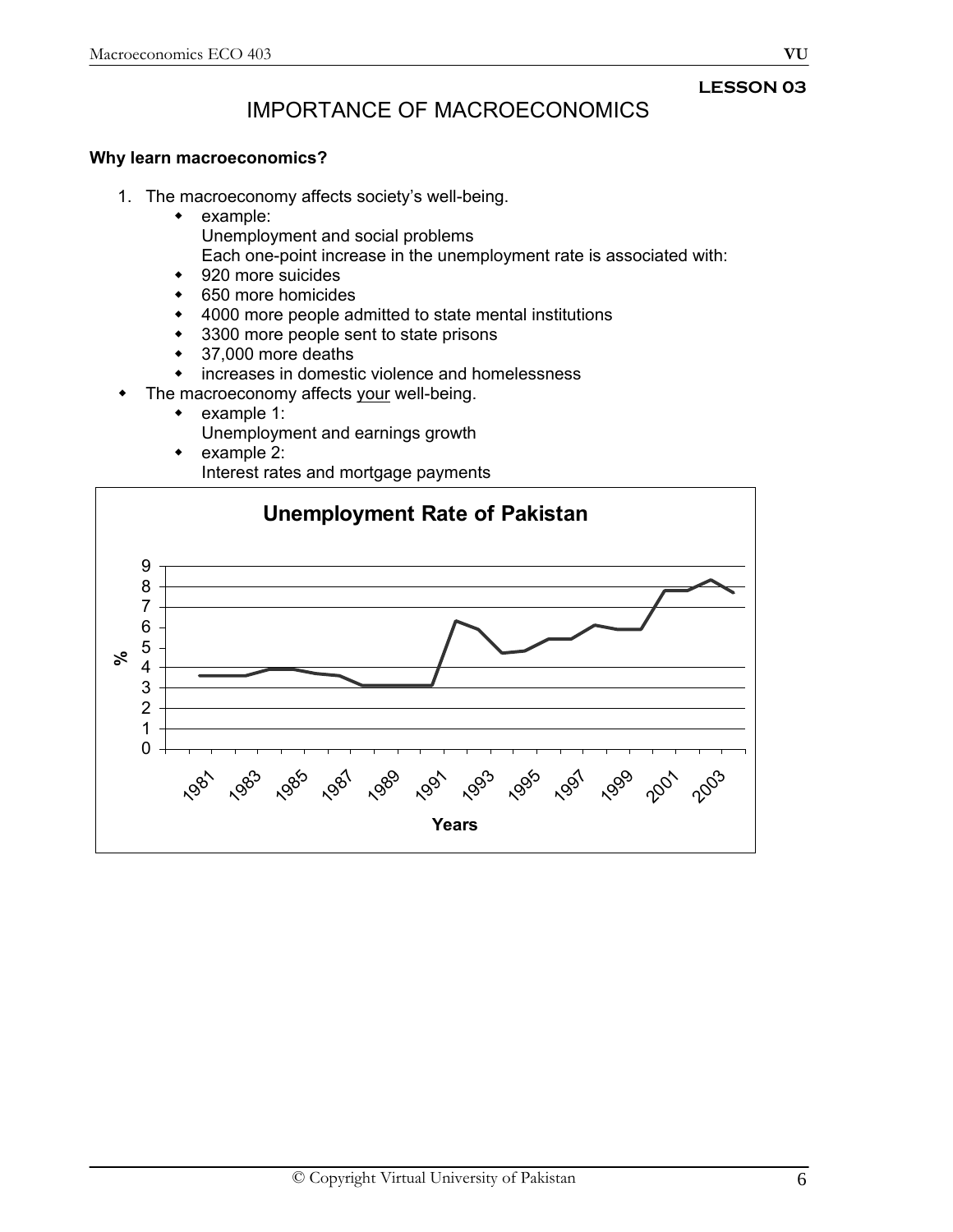

#### **Interest rates and rental payments**

| For a Rs.320,000; 3-year mortgage |  |
|-----------------------------------|--|
|-----------------------------------|--|

| <b>Date</b> | actual rate on 3-<br>year financing | monthly payment | annual payment |
|-------------|-------------------------------------|-----------------|----------------|
| May 2003    | 8.50%                               | Rs. 10,021      | Rs. 120,252    |
| May 2004    | 7.25%                               | Rs. 9,839       | Rs. 118,068    |

#### **Why learn macroeconomics?**

- 3. The macroeconomy affects politics & current events.
	- example:
		- Inflation and unemployment in election years

#### **Inflation and Unemployment in Election Years**

| Year | U rate | inflation rate |
|------|--------|----------------|
| 1976 | 7.7%   | 5.8%           |
| 1980 | 7.1%   | 13.5%          |
| 1984 | 7.5%   | 4.3%           |
| 1988 | 5.5%   | 4.1%           |
| 1992 | 7.5%   | 3.0%           |
| 1996 | 5.4%   | 3.3%           |
| 2000 | 4.0%   | 3.4%           |
|      |        |                |

#### **Economic models**

…are simplified versions of a more complex reality

• irrelevant details are stripped away

Used to

- show the relationships between economic variables
- explain the economy's behavior
- devise policies to improve economic performance

#### **The supply & demand for new cars**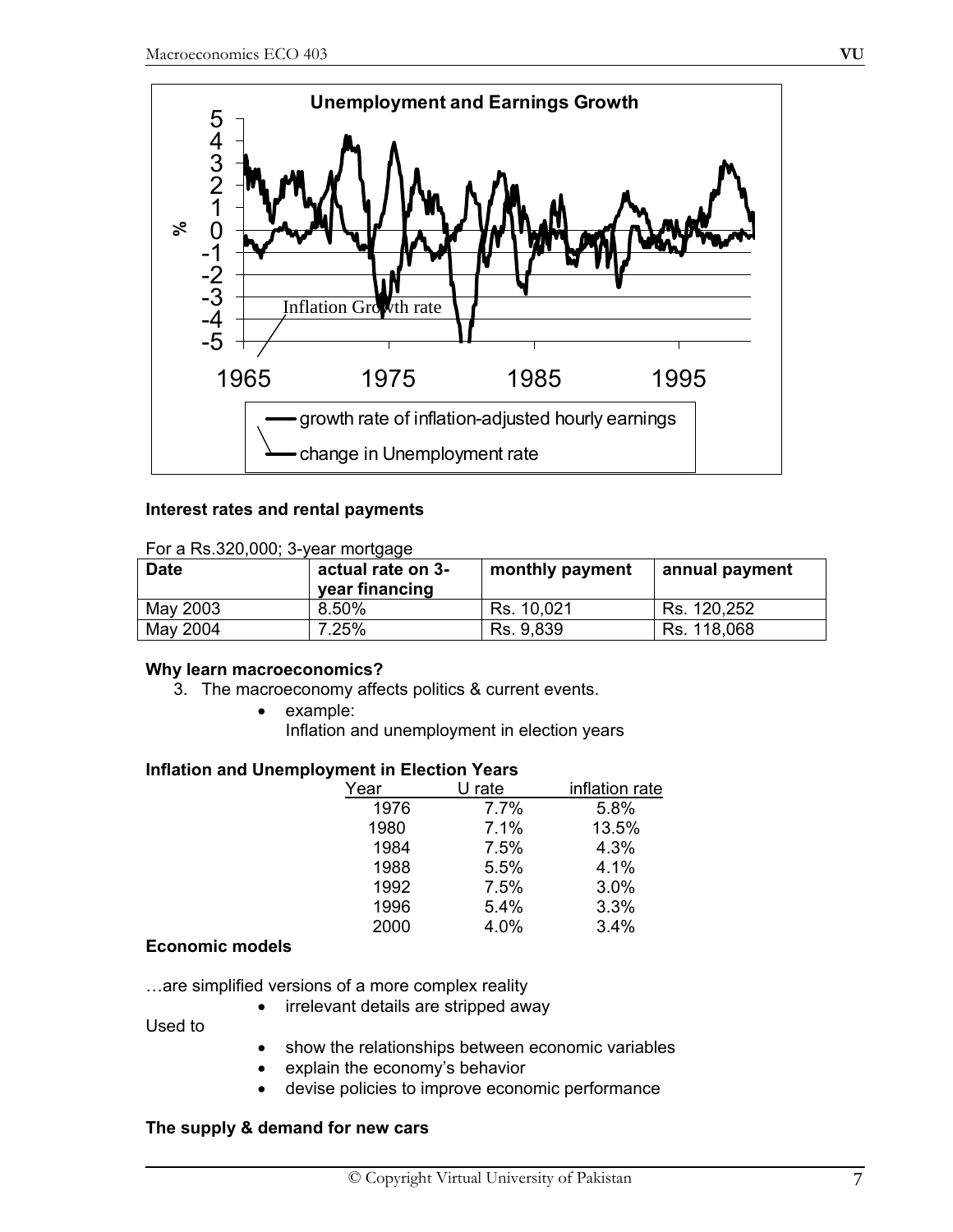- explains the factors that determine the price of cars and the quantity sold.
- assumes the market is competitive: each buyer and seller is too small to affect the market price
- Variables:

 $Q$  d = quantity of cars that buyers demand

 $Q$  s = quantity that producers supply

 $P = price of new cars$ 

Y = aggregate income

Ps = price of steel (an input)

# **The demand for cars**

Demand Equation

*Qd = D(P,Y)* 

shows that the quantity of cars consumers demand is related to the price of cars and aggregate income.

• General functional notation shows only that the variables are related:

 $Q_d = D(P, Y)$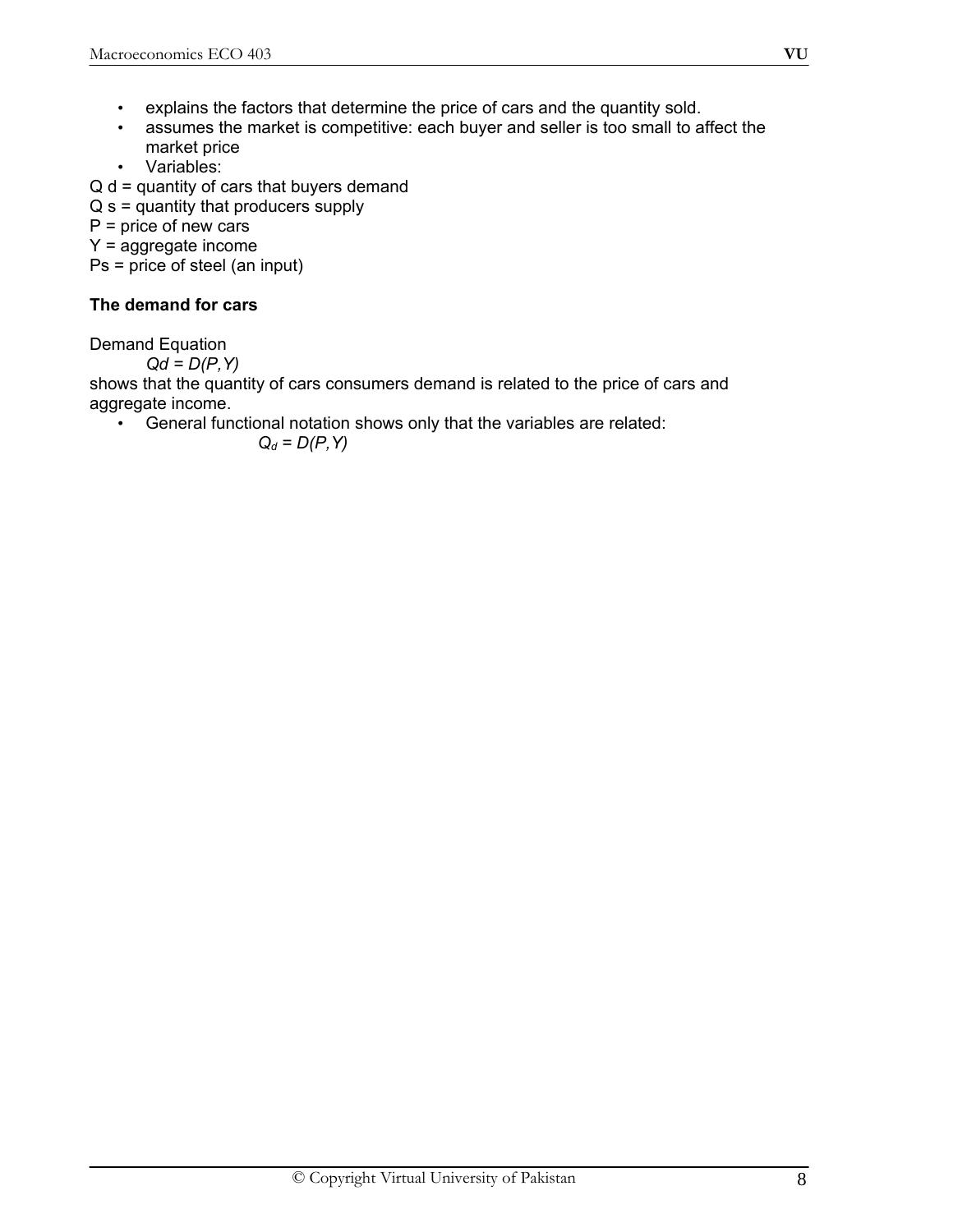# **THE DATA OF MACROECONOMICS**

# **THE CIRCULAR FLOW**



<sup>&</sup>quot;Expenditure = Income" Why?

In every transaction, the buyer's expenditure becomes the seller's income.

Thus, the sum of all expenditure equals the sum of all income

# **Rules for computing GDP**

1) To compute the total value of different goods and services, the national income accounts use market prices.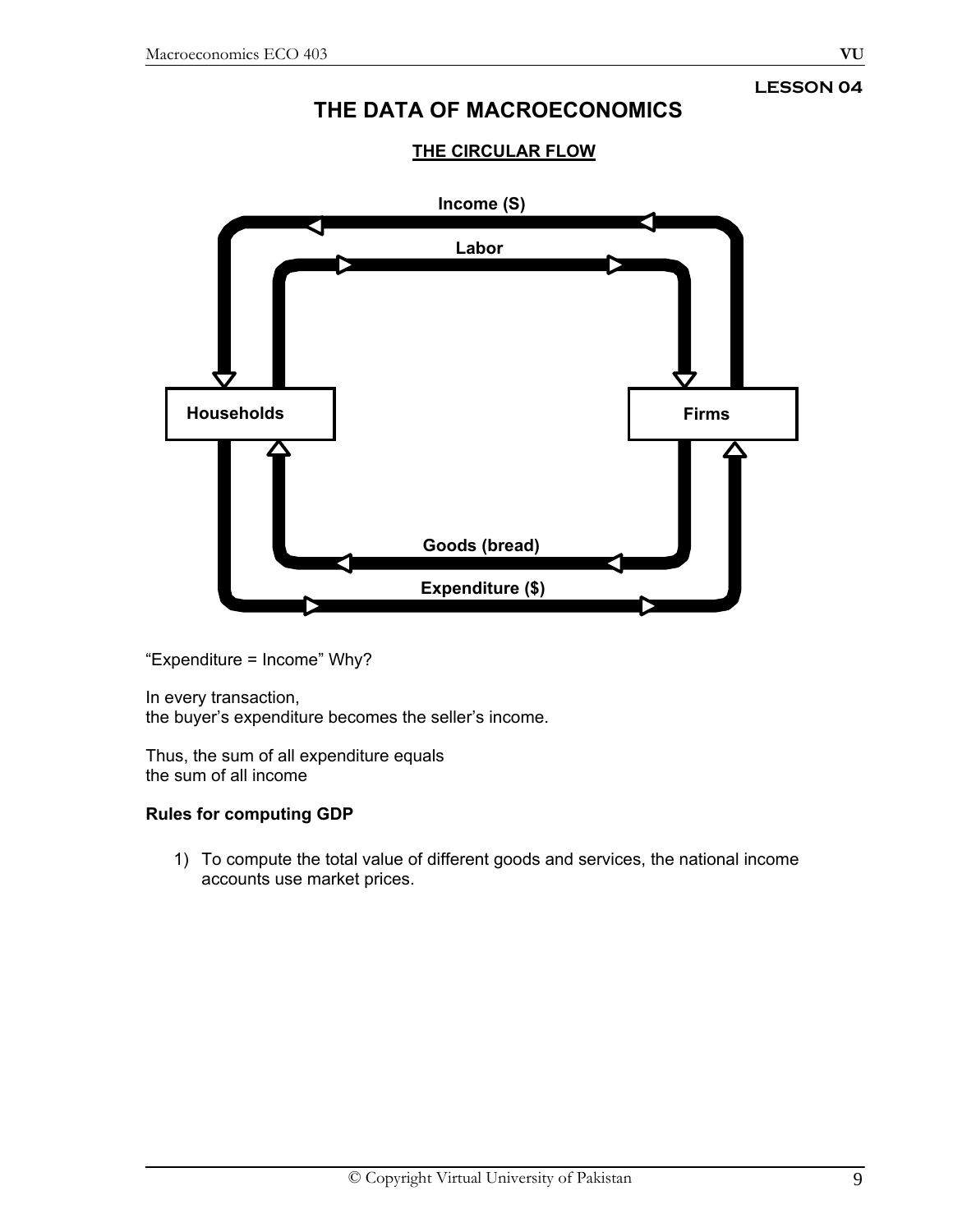#### Thus, if



 $GDP = [P (A) \times Q (A)] + [P (O) \times Q (O)]$ 

 $= (\$0.50 \times 4) + (\$1.00 \times 3)$ 

 $GDP = $5.00$ 

2) Used goods are **not** included in the calculation of GDP.

3) Treatment of inventories depends on if the goods are stored or if they spoil.

4) Intermediate goods are not counted in GDP– only the value of final goods.

**Value added** of a firm equals the value of the firm's output less the value of the intermediate goods the firm purchases.

### **Example**

- A farmer grows a bushel of wheat and sells it to a miller for \$1.00
- The miller turns the wheat into flour and sells it to a baker for \$3.00
- The baker uses the flour to make a loaf of bread and sells it to an engineer for \$6.00
- The engineer eats the bread
- Compute
	- value added at each stage of production
	- GDP
- The value of the final goods already includes the value of the intermediate goods, so including intermediate goods in GDP would be double-counting.
- Thus,
	- Expenditure = Income = Sum of value added

5) Some goods are not sold in the marketplace and therefore don't have market prices. We must use their imputed value as an estimate of their value. For example, home ownership and government services.

- Apt Rent will be included in GDP.
	- Your expenditure and landlord's *income*
- How about people who own houses?
	- They pay themselves their rent.
- How about services of police officers, firefighters and senators?
	- All public goods and services
- These are all included in GDP.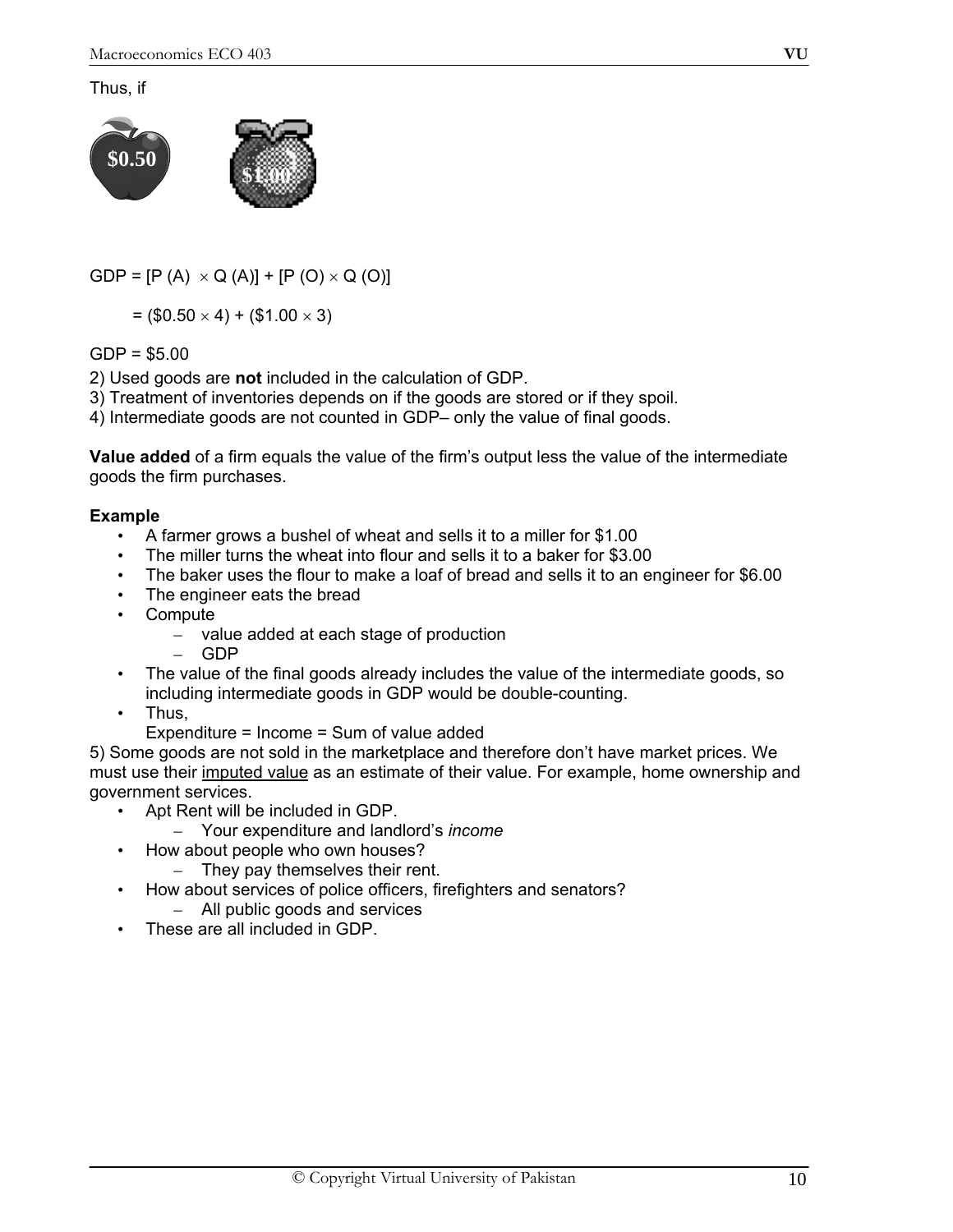# **Nominal vs Real GDP**

- The value of final goods and services measured at current prices is called nominal GDP.
- It can change over time either because there is a change in the amount (real value) of goods and services or a change in the prices of those goods and services.

• Hence, nominal GDP

 **Y = P** × **y** 

where **P** is the price level & **y** is real output

• Real GDP or,

**y = Y/P** 

is the value of goods and services measured using a constant set of prices?

• This distinction between real and nominal can also be applied to other monetary values, like wages. Nominal (or money) wages can be denoted by (**W)** and decomposed into a real value (**w**) and a price variable (**P**). Hence,

 $W =$  nominal wage =  $P \times w$ 

$$
w =
$$
real wage =  $W/P$ 

This conversion from nominal to real units allows us to eliminate the problems created by having a measuring stick (dollar value) that essentially changes length over time, as the price level changes.

# **Apple & Orange Economy**

Let's see how real GDP is computed in our apple and orange economy. For example, if we wanted to compare output in 2002 and output in 2003, we would obtain base-year prices, such as 2002 prices.

• Real GDP in 2002 would be:  $[2002 \ P (A) \times 2002 \ Q (A)] + [2002 \ P (O) \times 2002 \ Q (O)]$ 

• Real GDP in 2003 would be: [(2002 P (A) × 2003 Q (A)] + [(2002 P (O) × 2003 Q (O)]

Real GDP in 2004 would be:  $[(2002 \text{ P } (A) \times 2004 \text{ Q } (A)] + [(2002 \text{ P } (O) \times 2004 \text{ Q } (O)]]$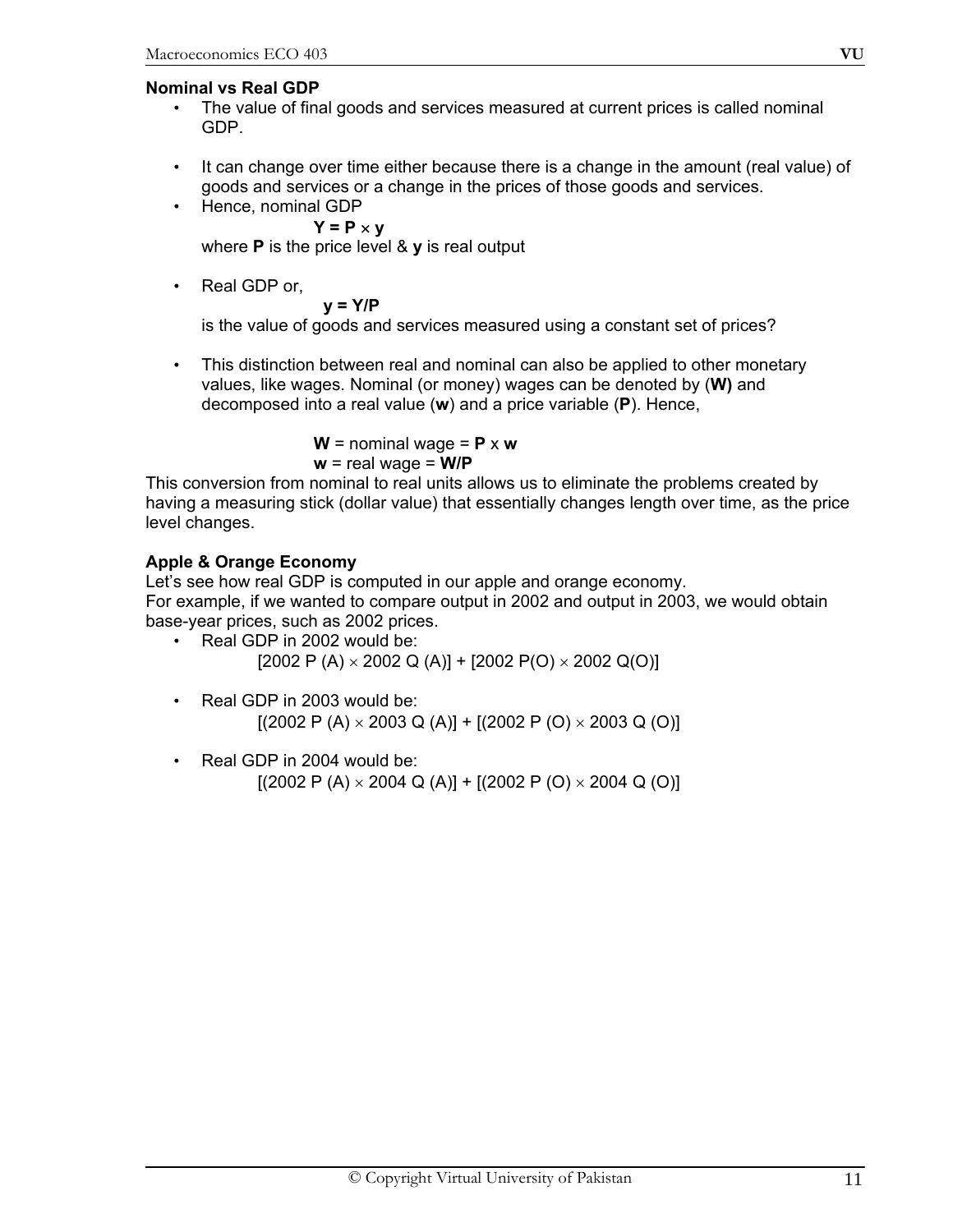# **LESSON 05**

# **THE DATA OF MACROECONOMICS (Continued…)**

# **Nominal vs. Real GDP**

|        | 2001         |     | 2002         |       | 2003         |       |
|--------|--------------|-----|--------------|-------|--------------|-------|
|        | P            | Q   | P            | Q     | P            | Q     |
| good A | <b>Rs30</b>  | 900 | <b>Rs31</b>  | 1,000 | <b>Rs36</b>  | 1,050 |
| good B | <b>Rs100</b> | 192 | <b>Rs102</b> | 200   | <b>Rs100</b> | 205   |

- Compute nominal GDP in each year
- Compute real GDP in each year using 2001 as the base year.
- Nominal GDP multiply Ps & Qs from same year 2001: Rs46, 200 =  $$30 \times 900 + $100 \times 192$  2002: Rs51, 400 2003: Rs58, 300 • Real GDP
- multiply each year's Qs by 2001 Ps 2001: Rs46, 300 2002: Rs50,000 2003: Rs52,000 =  $$30\times1050 + $100 \times 205$

# **GDP Deflator**

The GDP deflator, also called the implicit price deflator for GDP, measures the price of output relative to its price in the base year. It reflects what's happening to the overall level of prices in the economy

GDP Deflator = Nominal GDP Real GDP

|      | Nom. GDP | <b>Real GDP</b> | <b>GDP</b><br>deflator | inflation<br>rate |
|------|----------|-----------------|------------------------|-------------------|
| 2001 | Rs46,200 | Rs46,200        | 100.0                  | n.a.              |
| 2002 | 51,400   | 50,000          | 102.8                  | 2.8%              |
| 2003 | 58,300   | 52,000          | 112.1                  | 9.1%              |

# **Chain-Weighted Measures of GDP**

• In some cases, it is misleading to use base year prices that prevailed 10 or 20 years ago (i.e. computers and college). The base year changes continuously over time.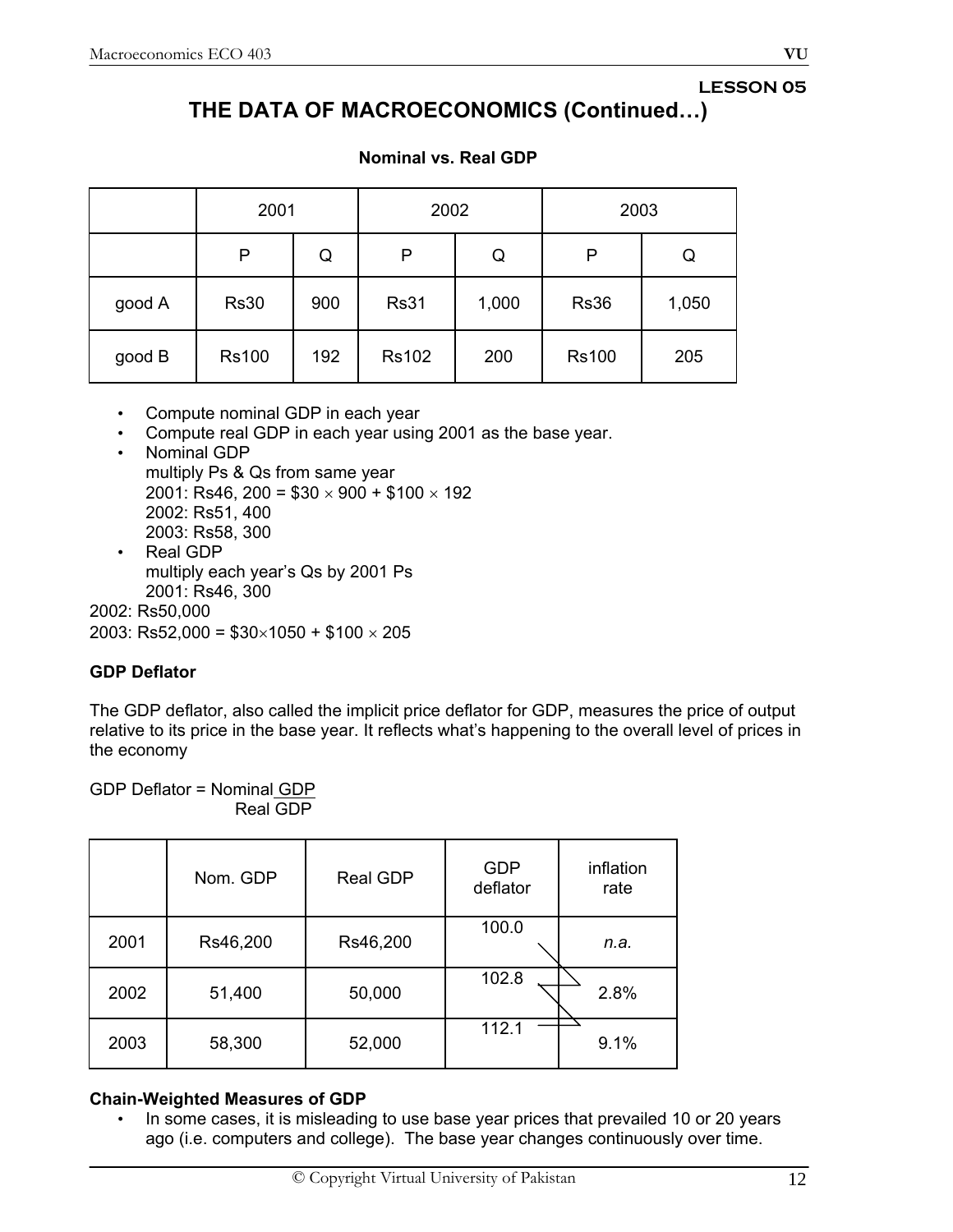- Average prices in 2001and 2002 are used to measure real growth from 2001 to 2002.
- Average prices in 2002 and 2003 are used to measure real growth from 2002 to 2003 and so on.
- These growth rates are united to form a chain that is used to compare output between any two dates.

#### **Components of Expenditures**

### $Y = C + I + G + NX$

- Y => Total Demand for domestic
- C => Consumption Spending by Households
- I => Investment spending by businesses and households
- G => Govt. purchases of goods and services
- NX=> Net exports or net foreign demand

### **Consumption (C)**

Definition: the value of all goods and services bought by households. Includes:

- **durable goods** last a long time ex: cars, home appliances
- **non-durable goods** last a short time ex: food, clothing
- **Services** work done for consumers ex: dry cleaning, air travel.

#### **Investment (I)**

Definition 1: spending on [the factor of production] capital. Definition 2: spending on goods bought for future use.

Includes:

- Business Fixed Investment spending on plant and equipment that firms will use to produce other goods & services
- Residential Fixed Investment spending on housing units by consumers and landlords
- Inventory Investment the change in the value of all firms' inventories

#### **Investment vs. Capital**

- Capital is one of the factors of production. At any given moment, the economy has a certain overall stock of capital.
- Investment is spending on new capital.

Example (assumes no depreciation):

- 1/1/2002: economy has Rs500b worth of capital
- during 2002:
	- investment = Rs37b
- 1/1/2003: economy will have Rs537b worth of capital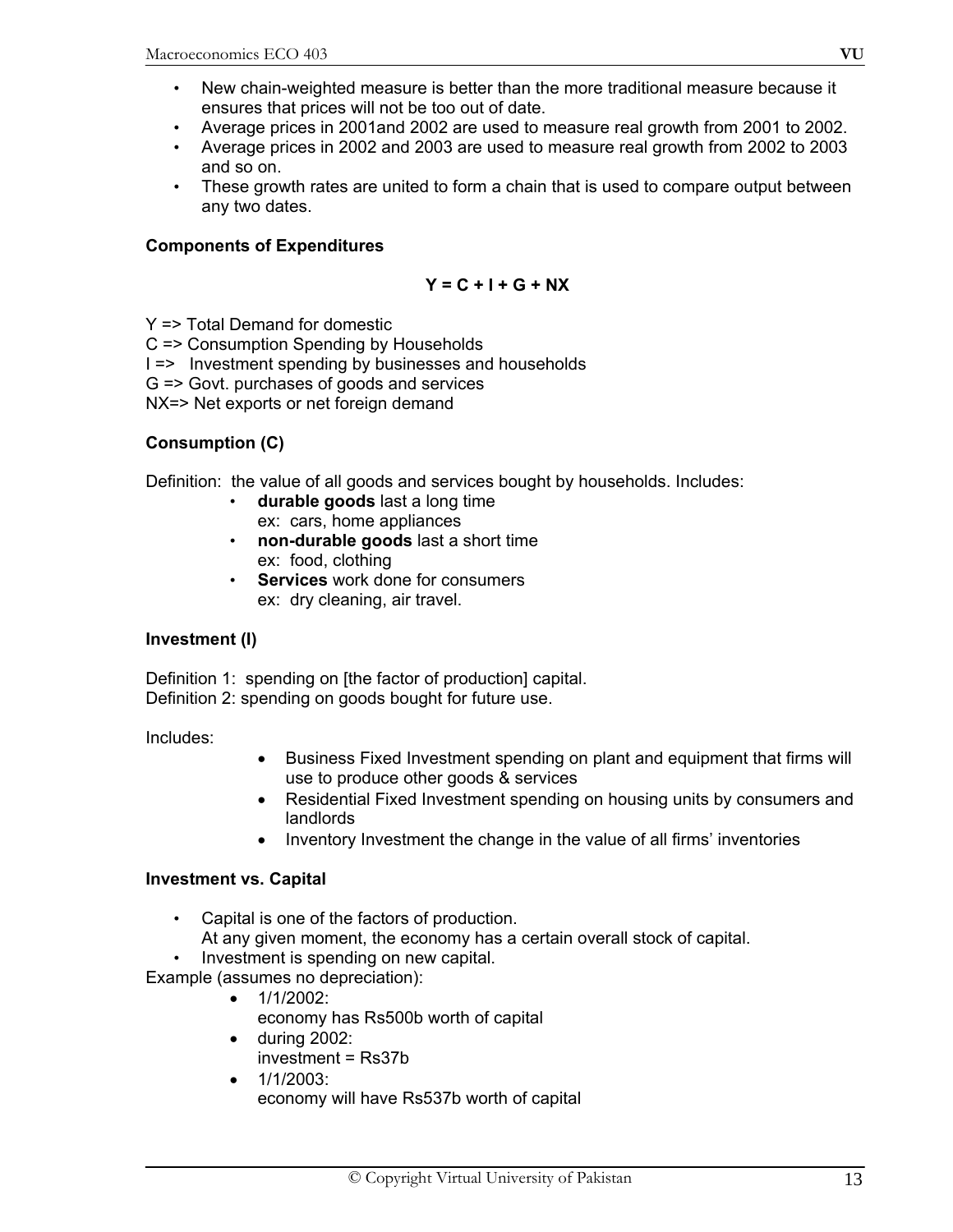

More examples: **Stock** flow **flow** a person's wealth a person's saving  $#$  of people with college degrees  $#$  of new college graduates the govt. debt the govt. budget deficit

# **What is Investment?**

- Ali buys for himself a house (9 years old).
- Saleem built a brand-new house.\*
- Baber buys Rs10 million in ABC stock from someone.
- An automobile company sells Rs100 million in stock and builds a new car factory in Lahore.\*
- Which one is INVESTMENT included in GDP? Why?

# **Government spending (G)**

- **G** includes all government spending on goods and services.
- **G** excludes transfer payments (e.g. unemployment insurance payments), because they do not represent spending on goods and services.

# **Net exports (NX = EX - IM)**

Definition:

The value of total exports (**EX**) minus the value of total imports (**IM**)

Recall  $Y = C + I + G + NX$ **Where**  $Y = GDP = the value of total output$  $C + I + G + NX =$  aggregate expenditure

# **A question for you:**

Suppose a firm

- produces Rs10 million worth of final goods
- but only sells Rs9 million worth.

Does this violate the expenditure *= output* identity?

#### **Why output = expenditure**

• Unsold output goes into inventory, and is counted as "inventory investment"… …whether the inventory buildup was intentional or not.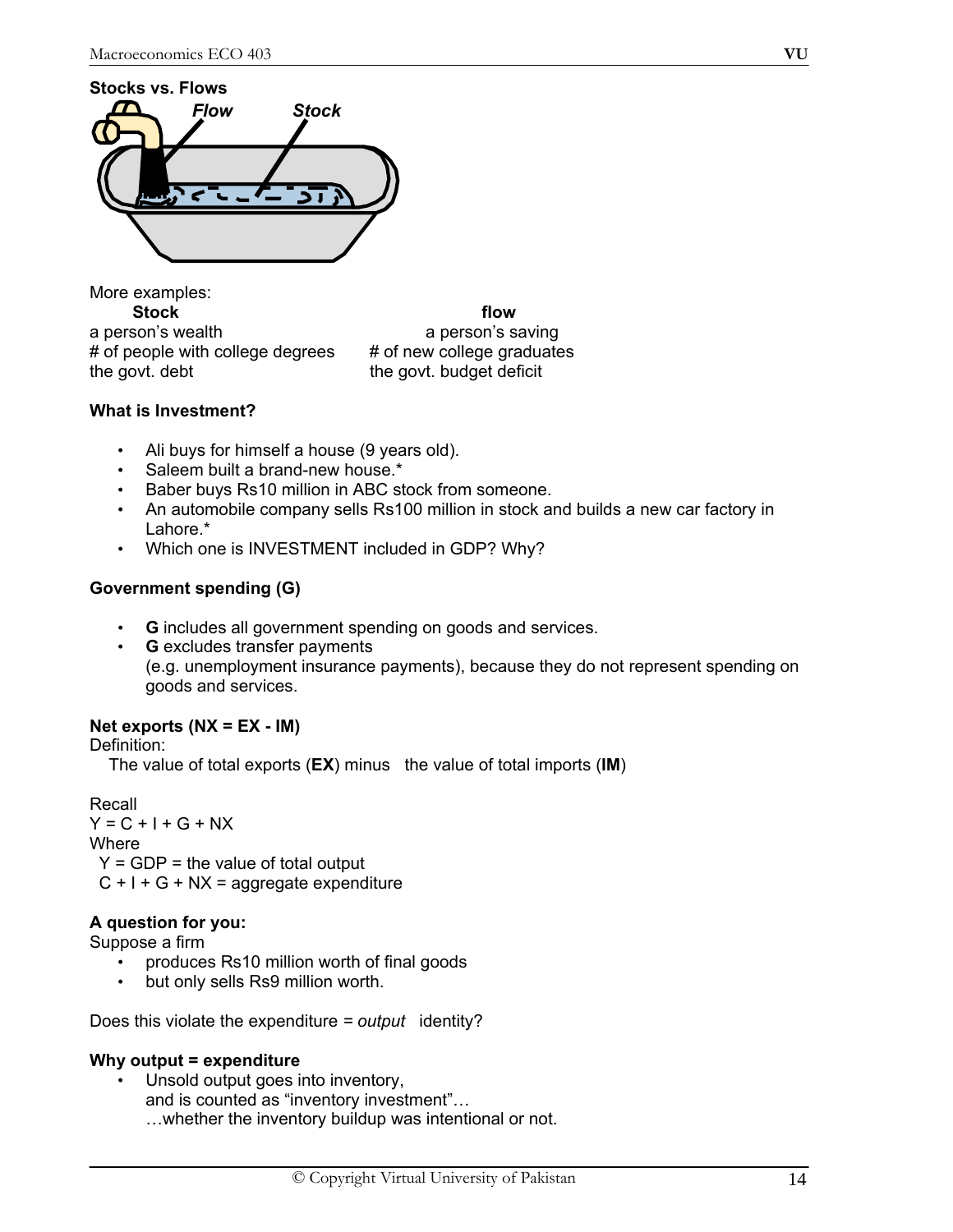• In effect, we are assuming that firms purchase their unsold output.

## **GDP: An important and versatile concept**

We have now seen that GDP measures

- total income
- **total output**
- **total expenditure**
- the sum of value-added at all stages in the production of final goods

#### **GNP vs. GDP**

- **Gross National Product (GNP):**  total income earned by the nation's factors of production, regardless of where located
- **Gross Domestic Product (GDP):** total income earned by domestically-located factors of production, regardless of nationality.

(GNP–GDP) = (factor payments from abroad) minus (factor payments to abroad)

| In Pakistan,         |
|----------------------|
| which would you want |
| to be bigger,        |
| GDP or GNP?          |
| Why?                 |

**(GNP–GDP) as a % of GDP for selected countries, 1997.** 

| USA          | 0.1%    |
|--------------|---------|
| Bangladesh   | 3.3     |
|              |         |
| Brazil       | $-2.0$  |
| Canada       | $-3.2$  |
| Chile        | $-8.8$  |
| Ireland      | $-16.2$ |
| Kuwait       | 20.8    |
| Mexico       | $-3.2$  |
| Saudi Arabia | 3.3     |
| Singapore    | 4.2     |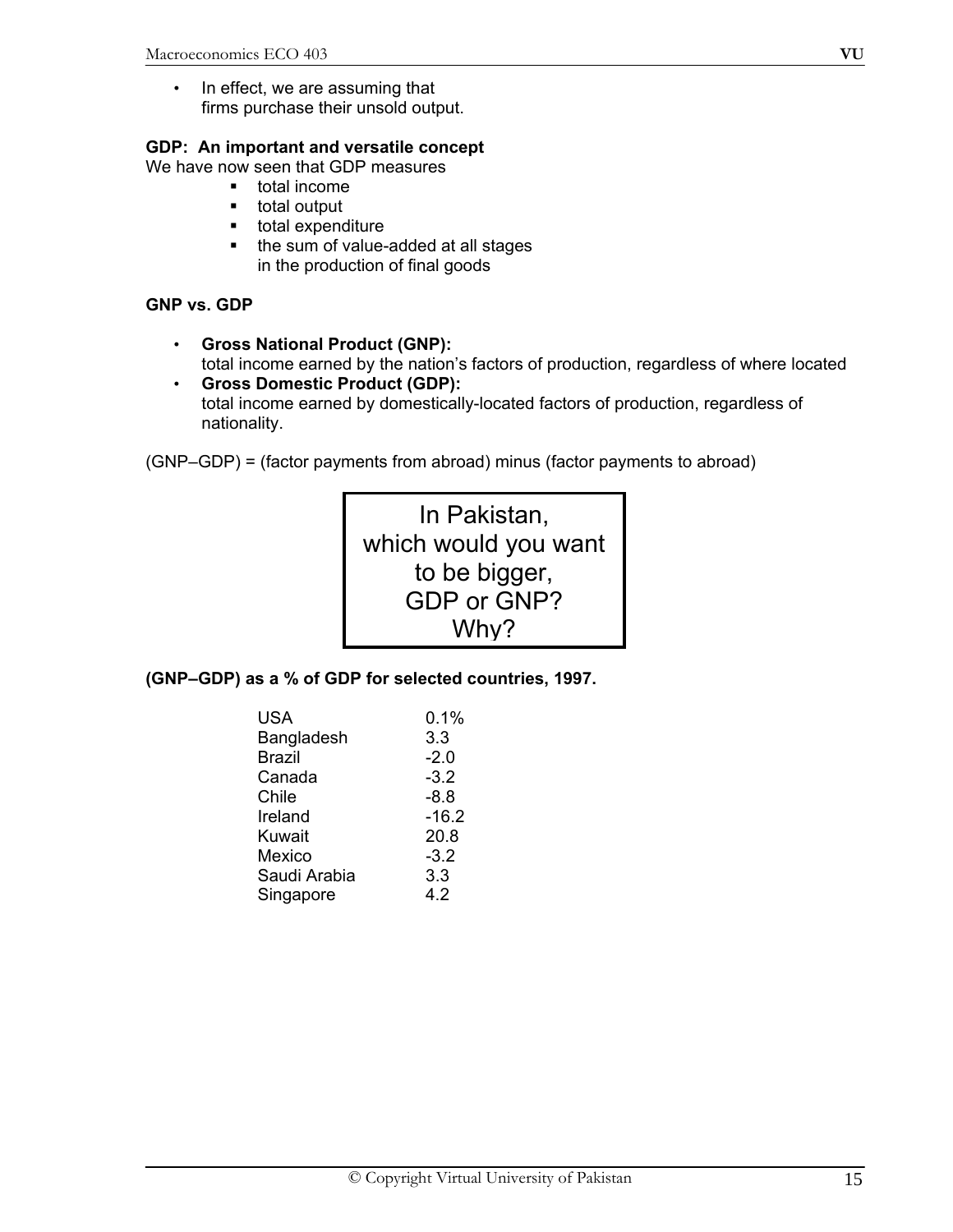# **LESSON 06**

# **THE DATA OF MACROECONOMICS (Continued…)**

# **Other Measures of Income**

- **Net National Product (NNP)** =
	- GNP Depreciation
- **National Income (NI)** =
	- NNP Indirect Business Taxes
- **Personal Income (PI)** =
	- NI Corporate Profits
		- Social Insurance Contributions
		- Net Interest
		- + Dividends
		- + Govt. Transfers to Individuals
		- + Personal Interest Income
- **Disposable Personal Income (DPI)** =

PI - Tax

# **CONSUMER PRICE INDEX (CPI)**

- A measure of the overall level of prices
- Published by the Federal **Bureau of Statistics**
- Used to
	- track changes in the typical household's cost of living
	- adjust many contracts for inflation (*i.e.* "COLAs": Cost of Living Adjustments)
	- allow comparisons of dollar figures from different years

# **How to construct the CPI**

- 1. Survey consumers to determine composition of the typical consumer's "basket" of goods.
- 2. Every month, collect data on prices of all items in the basket; compute cost of basket
- 3. CPI in any month equals

Cost of basket in that month Cost of basket in base period  $100 \times$ 

# **CPI: an example**

The basket contains 20 pizzas and 10 compact discs.

| Pizza | CDs  |
|-------|------|
| \$10  | \$15 |
| \$11  | \$15 |
| \$12  | \$16 |
| \$13  | \$15 |
|       |      |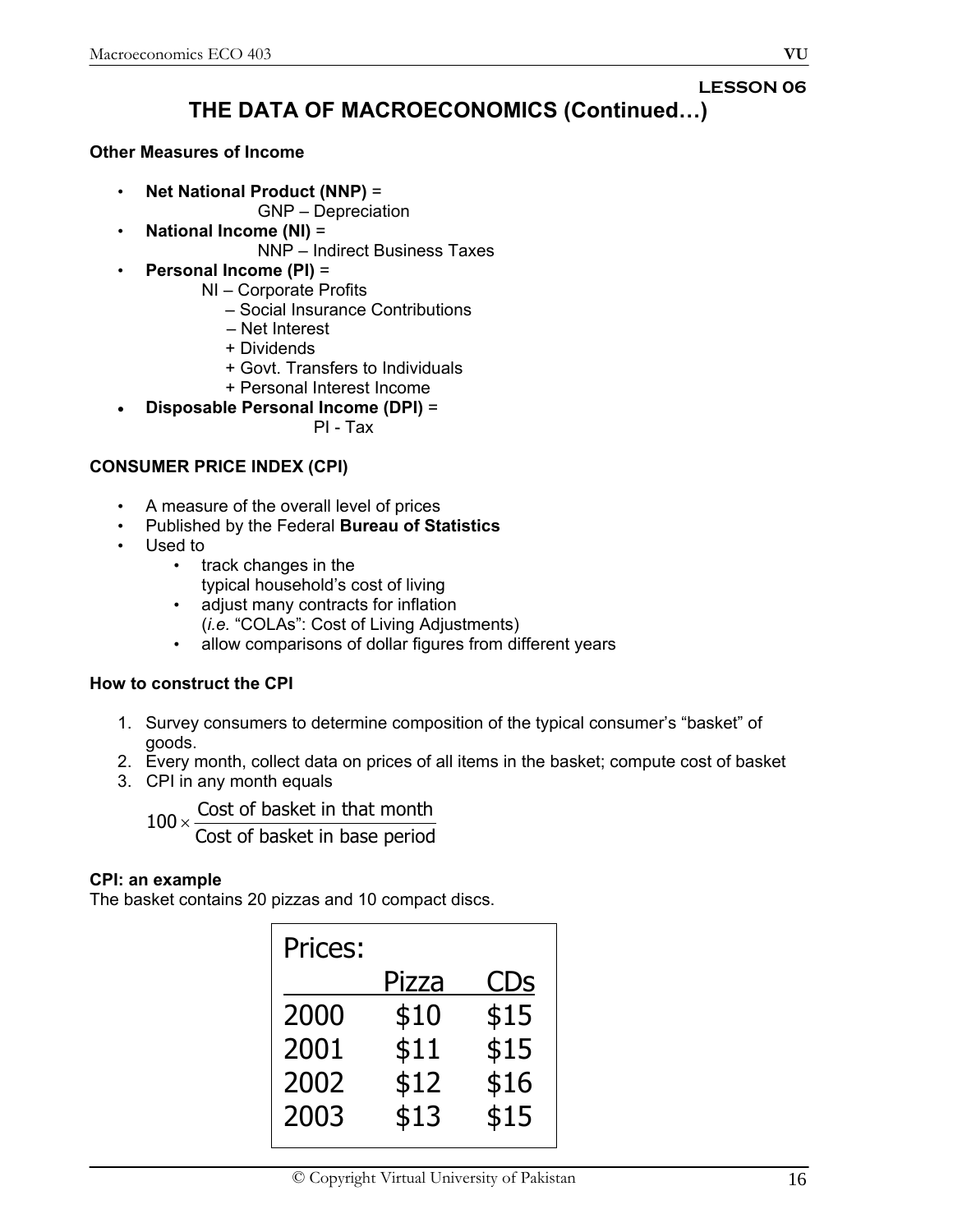For each year, compute

- the cost of the basket
- the CPI (use 2000 as the base year)
- the inflation rate from the preceding year

| Cost of    |            | inflation |
|------------|------------|-----------|
| basket     | CPI.       | rate      |
| 2000 \$350 | 100.0 N.A. |           |
| 2001 370   | 105.7 5.7% |           |
| 2002 400   | 114.3 8.1% |           |
| 2003 410   | 117.1 2.5% |           |

# **Understanding the CPI**

Example with 3 goods

For good  $i = 1, 2, 3$  $Ci =$  the amount of good i in the CPI's basket Pit = the price of good i in month t Et = the cost of the CPI basket in month t Eb = cost of the basket in the base period

CPI in month 
$$
t = 100 \times \frac{E_t}{E_b}
$$
  
=  $100 \times \frac{P_{1t}C_1 + P_{2t}C_2 + P_{3t}C_3}{E_b}$   
=  $100 \times \left[ \left( \frac{C_1}{E_b} \right) P_{1t} + \left( \frac{C_2}{E_b} \right) P_{2t} + \left( \frac{C_3}{E_b} \right) P_{3t} \right]$ 

The CPI is a weighted average of prices.

The weight on each price reflects that good's relative importance in the CPI's basket. Note that the weights remain fixed over time.

# **Reasons why the CPI may overstate inflation**

• **Substitution bias**: The CPI uses fixed weights, so it cannot reflect consumers' ability to substitute toward goods whose relative prices have fallen.

CPI uses fixed weights.

- **Introduction of new goods**: The introduction of new goods makes consumers better off and, in effect, increases the real value of the dollar. But it does not reduce the CPI, because the CPI uses fixed weights.
- **Unmeasured changes in quality**: Quality improvements increase the value of the dollar, but are often not fully measured.

# **CPI vs. GDP deflator**

prices of capital goods

- included in GDP deflator (if produced domestically)
- excluded from CPI
- prices of imported consumer goods
	- included in CPI
	- excluded from GDP deflator

the basket of goods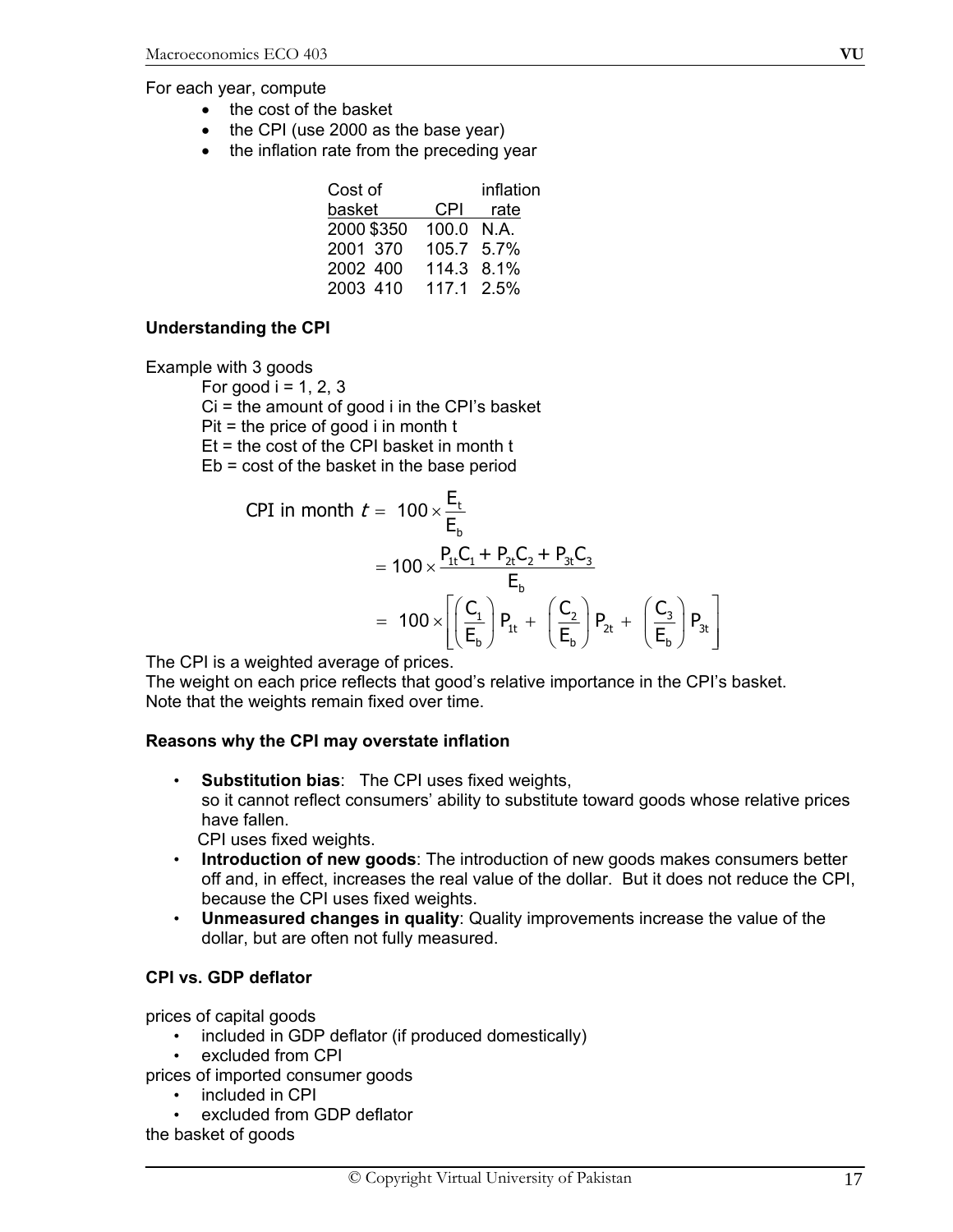- CPI: fixed
- GDP deflator: changes every year

# **CATEGORIES OF THE POPULATION**

- **Employed** working at a paid job
- **Unemployed** not employed but looking for a job
- **Labor force** the amount of labor available for producing goods and services; all employed plus unemployed persons
- **Not in the labor force** not employed, not looking for work.

# **Two important labor force concepts**

• **unemployment rate**  percentage of the labor force that is unemployed

Unemployment Rate = Number of Unemployed x 100 Labor Force

• **labor force participation rate** the fraction of the adult population that 'participates' in the labor force

Labor-Force Participation Rate =  $\_\$  Labor Force  $\_\$  x 100 Adult Population

Suppose

- the population increases by 1%
- the labor force increases by 3%
- the number of unemployed persons increases by 2%

# **Okun's Law**

- One would expect a negative relationship between unemployment and real GDP.
- This relationship is clear in the data...





**Okun's Law** states that a one-percent decrease in unemployment is associated with two percentage points of additional growth in real GDP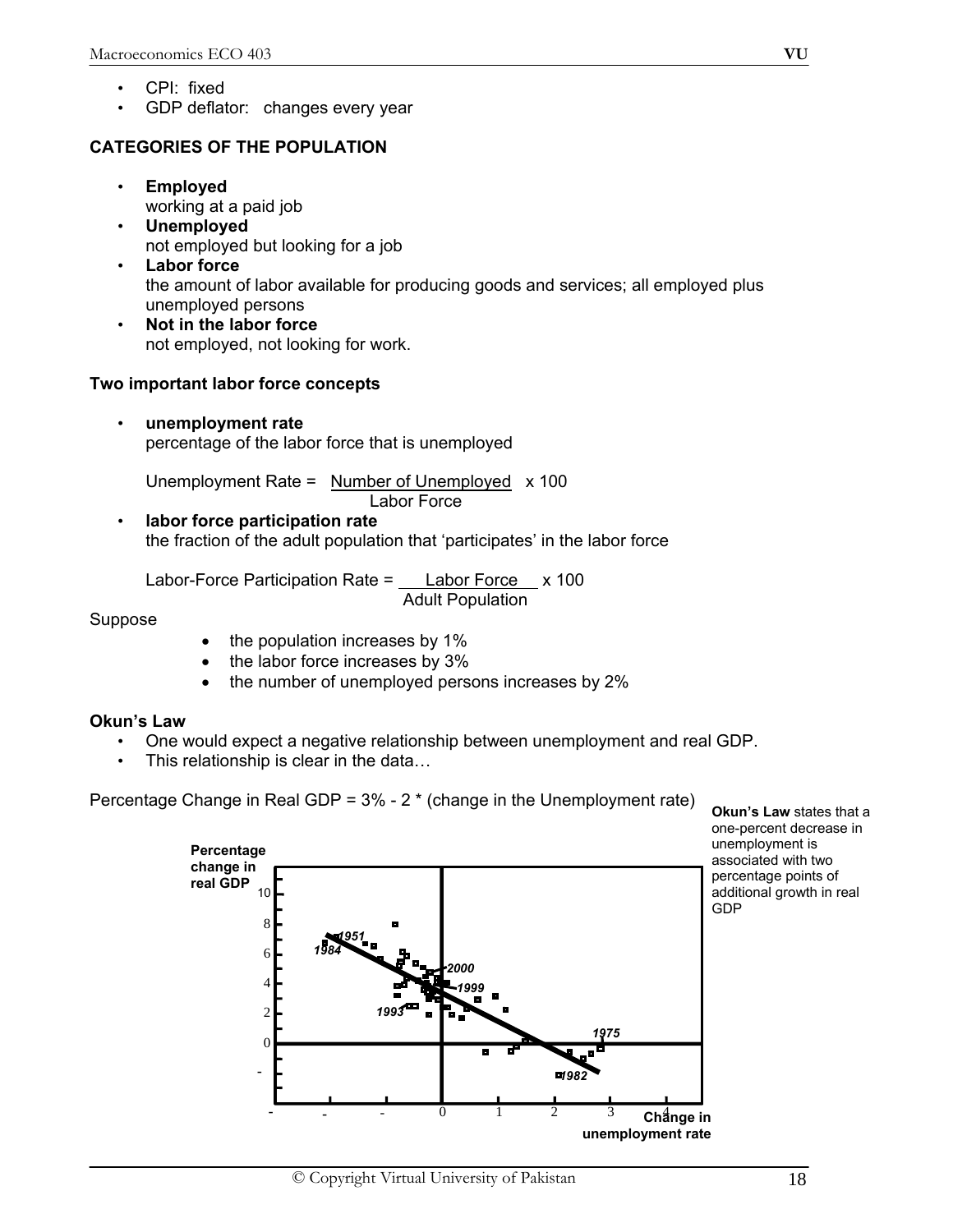# **LESSON 07 NATIONAL INCOME: WHERE IT COMES FROM AND WHERE IT GOES**

# **Key Questions to be addressed**

- What determines the economy's total output/income
- How the prices of the factors of production are determined
- How total income is distributed
- What determines the demand for goods and services
- How equilibrium in the goods market is achieved



#### **OUTLINE OF MODEL**

(A closed economy, market-clearing model)

#### **Supply side**

- factor markets (supply, demand, price)
- determination of output/income

#### **Demand side**

• determinants of *C*, *I*, and *<sup>G</sup>*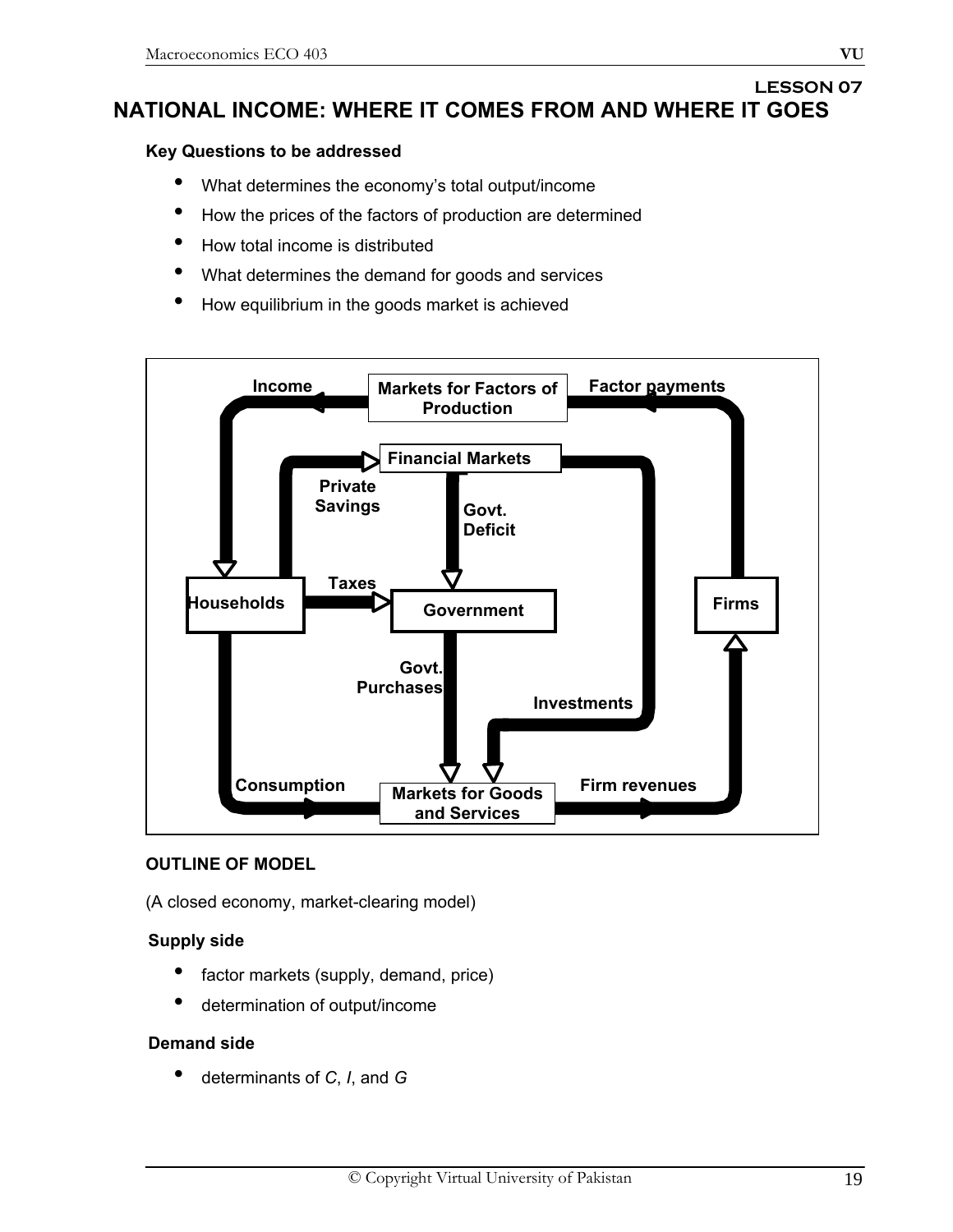#### **Equilibrium**

- goods market
- loanable funds market

## **Factors of production**

K = capital, tools, machines, and structures used in production

 $L =$  labor, the physical and mental efforts of workers

### **The production function**

- denoted  $Y = F(K, L)$
- shows how much output (Y) the economy can produce from K units of capital and L units of labor.
- reflects the economy's level of technology.
- exhibits constant returns to scale.

# **Assumptions of the model**

Technology is fixed. The economy's supplies of capital and labor are fixed at

 $K = \overline{K}$  and  $L = \overline{L}$ 

### **Determining GDP**

Output is determined by the fixed factor supplies and the fixed state of technology:

$$
\overline{Y} = F(\overline{K}, \overline{L})
$$

# **The distribution of national income**

- determined by **factor prices**, the prices per unit that firms pay for the factors of production.
- The **wage** is the price of L, the **rental rate** is the price of K.

# **Notation**

*W =* Nominal Wage *R =* Nominal Rental Rate *P =* Price of Output  **W** */***P** = Real Wage (Measured in Units of Output)  **R** */***P** = Real Rental Rate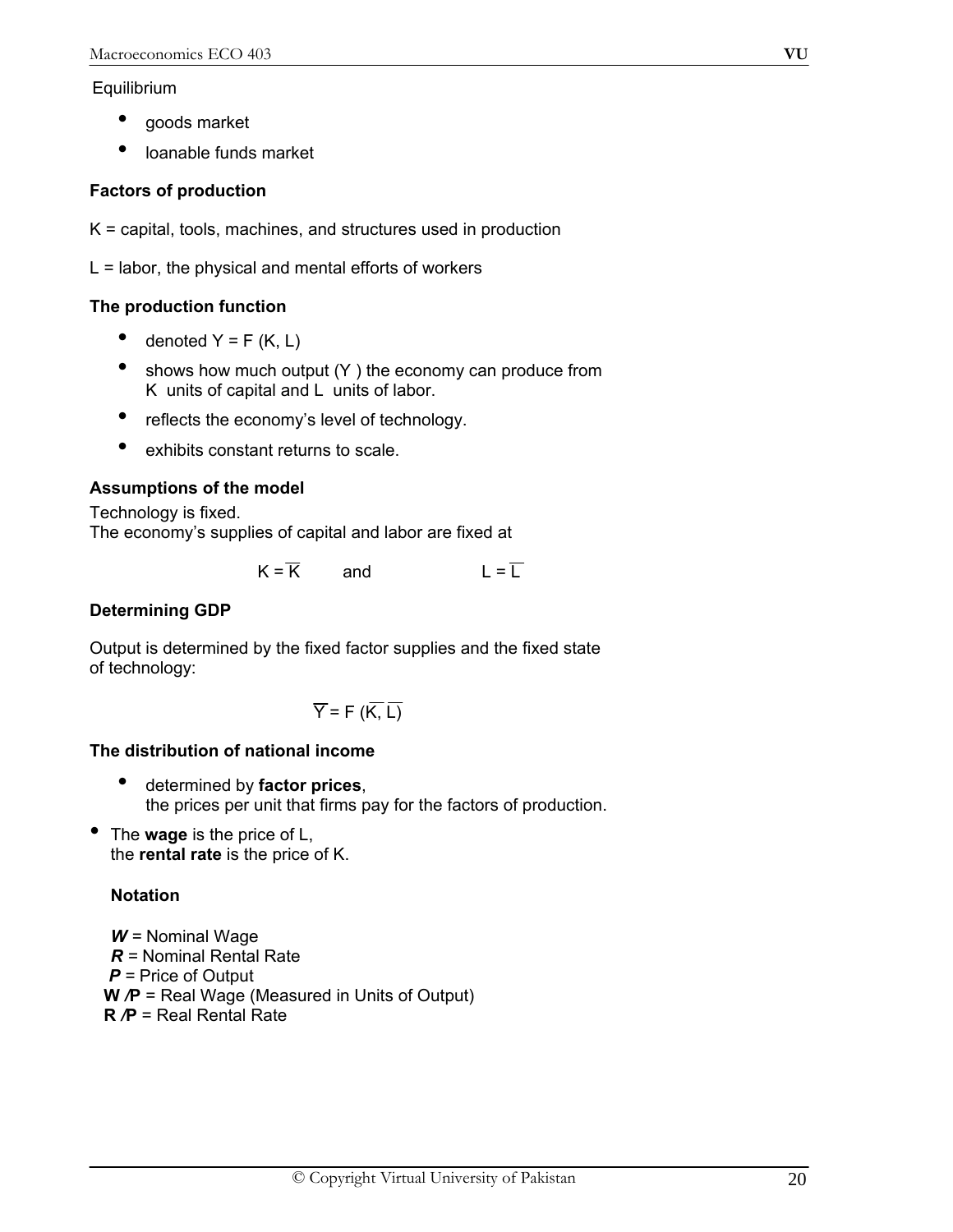### **How factor prices are determined**

- Factor prices are determined by supply and demand in factor markets.
- Recall: Supply of each factor is fixed.
- What about demand?

#### **Demand for labor**

- Assume markets are competitive: each firm takes W, R, and P as given
- Basic idea: A firm hires each unit of labor if the cost does not exceed the benefit.  $Cost = real wage$ Benefit  $=$  marginal product of labor

### **Marginal product of labor (***MPL***)**

#### *def:*

The extra output the firm can produce using an additional unit of labor (holding other inputs fixed):

MPL = *F* (K*,* L +*1*) – F (K*,* L)



#### **Production Function**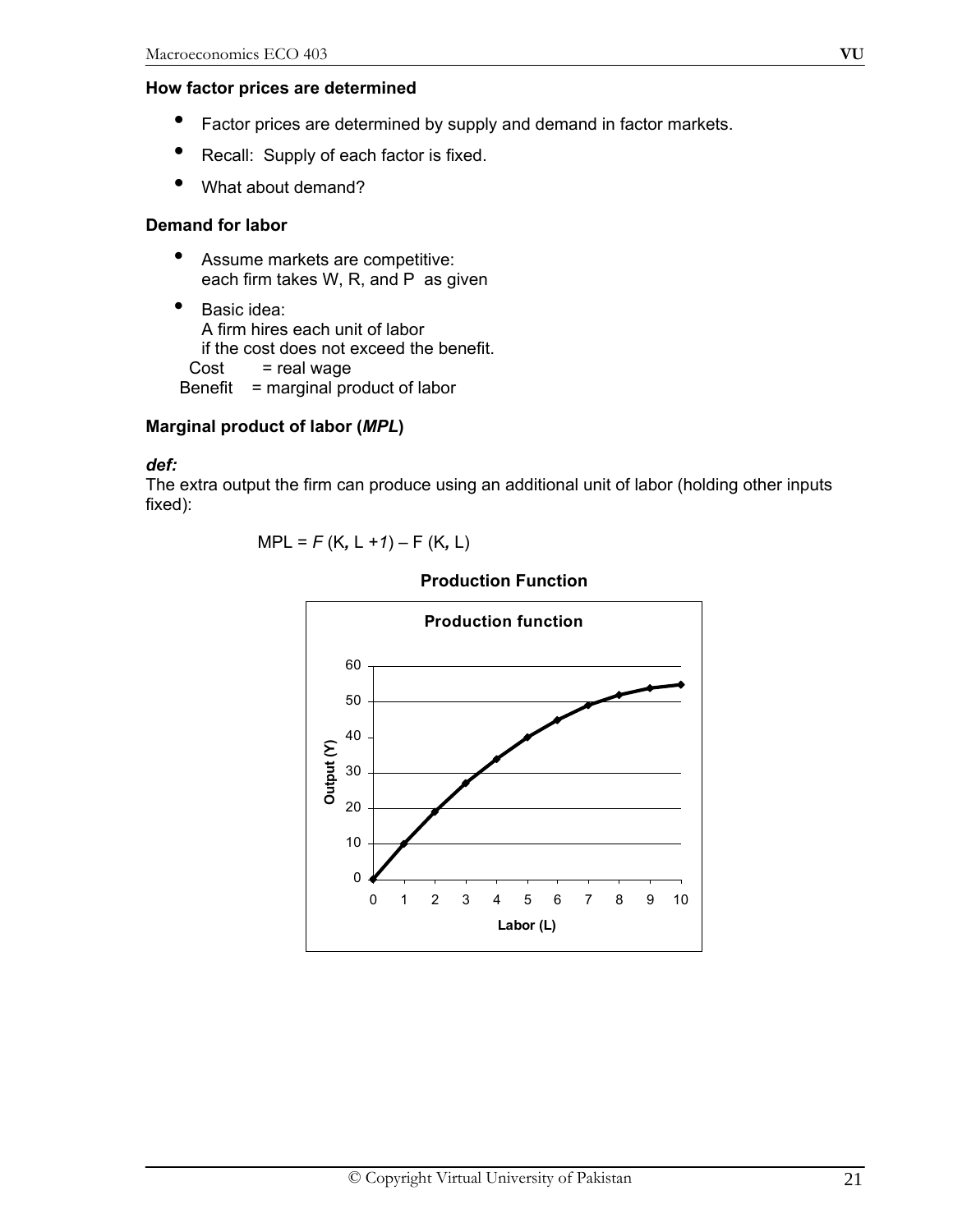

**The MPL and the production function** 

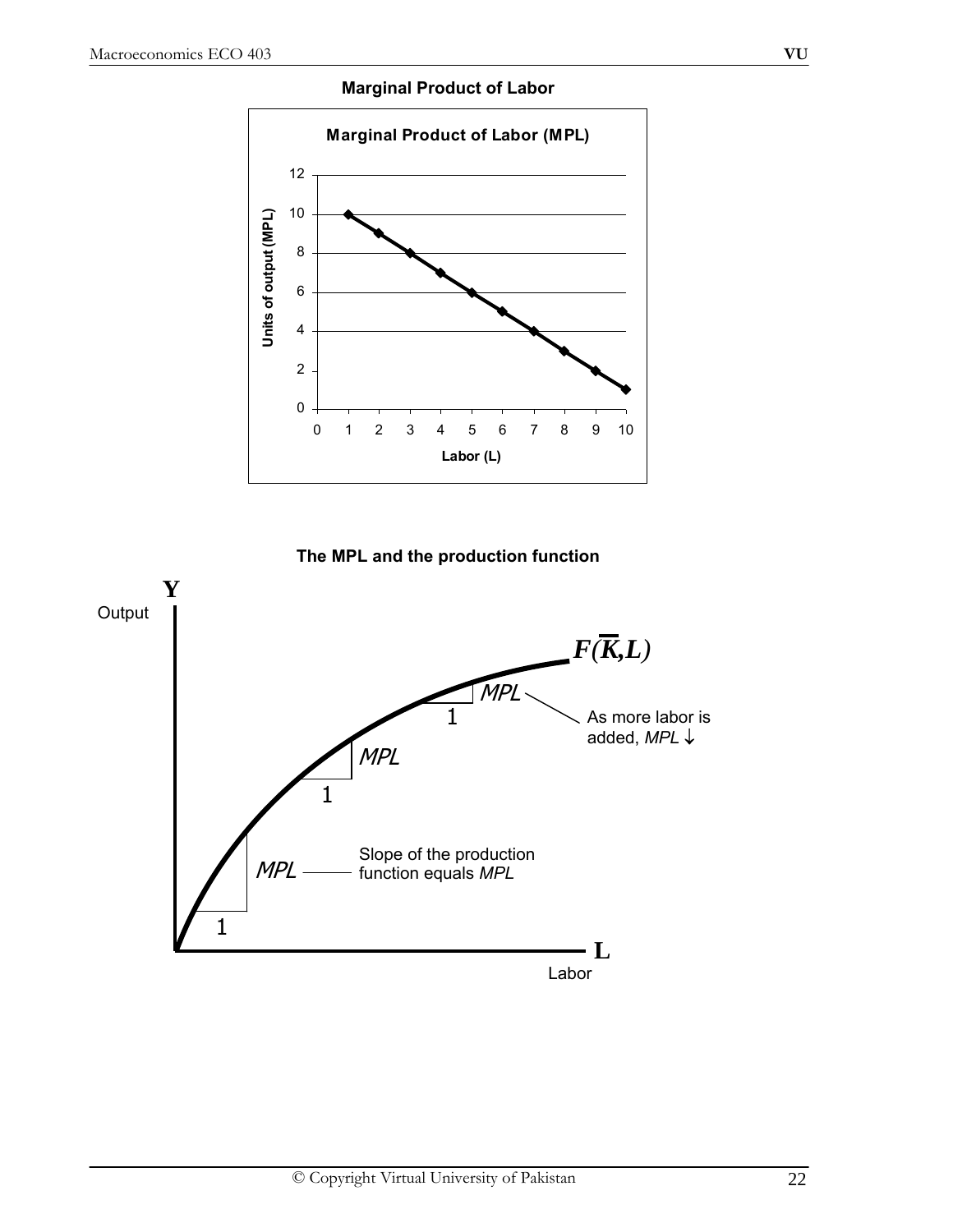### **Diminishing marginal returns**

- As a factor input is increased, its marginal product falls (other things equal).
- Intuition:
- ↑L while holding K fixed
- ⇒ Fewer machines per worker
- ⇒ Lower productivity

#### *MPL* **and the demand for labor**



#### **Determining the rental rate**

We have just seen that MPL = W/P

The same logic shows that  $MPK = R/P$  :

- Diminishing returns to capital: MPK  $\downarrow$  as K  $\uparrow$
- MPK curve is the firm's demand curve for renting capital.
- Firms maximize profits by choosing K such that MPK =  $R/P$ .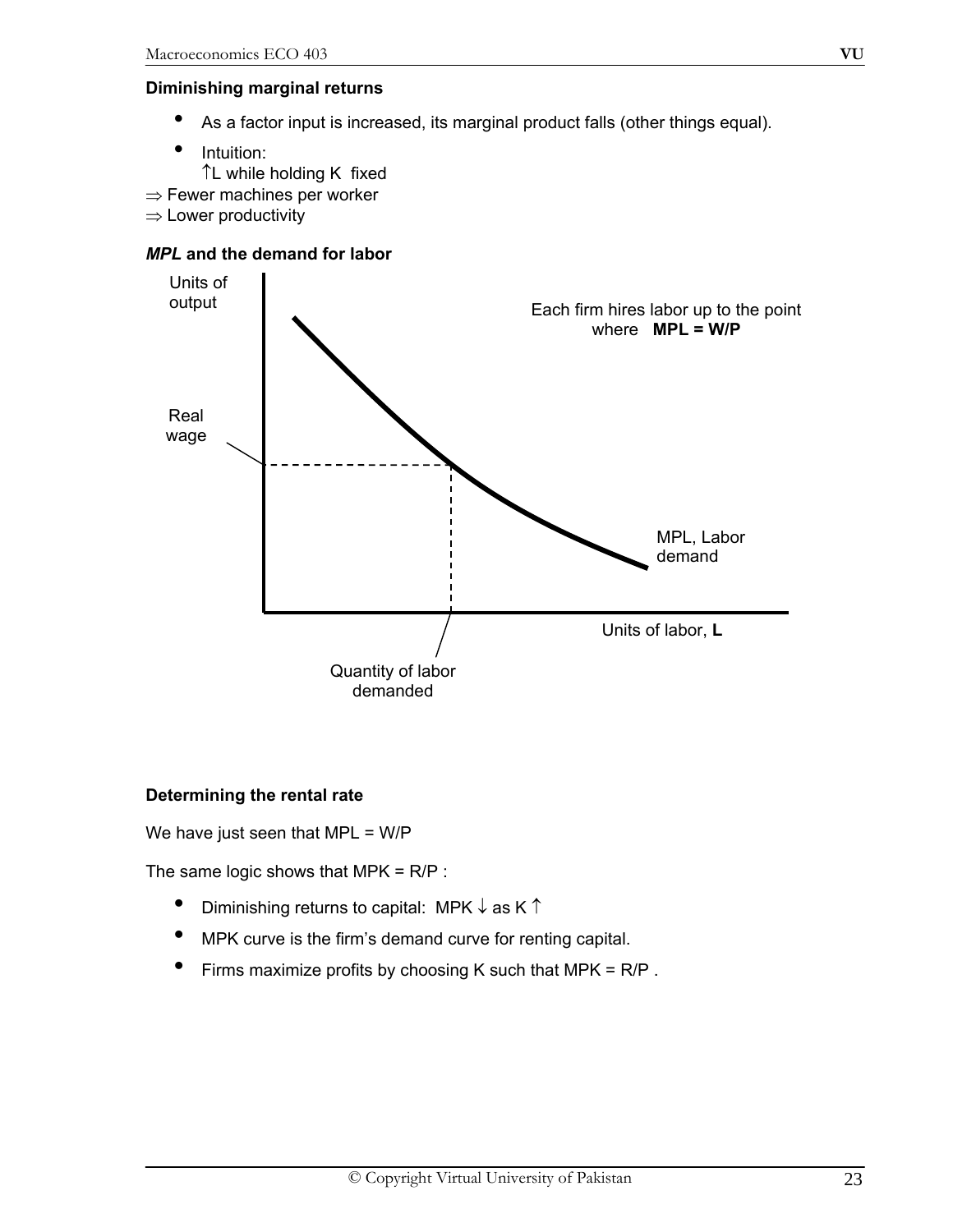**Marginal product of labor (***MPL***)** 

**def:**

**The extra output the firm can produce using an additional unit of labor (holding other inputs fixed):** 

$$
MPL = F (K, L + 1) - F (K, L)
$$

# **Diminishing marginal returns**

- As a factor input is increased, its marginal product falls (other things equal).
- Intuition:
	- ↑L while holding K fixed
- $\Rightarrow$  fewer machines per worker
- $\Rightarrow$  lower productivity



#### **Determining the rental rate**

We have just seen that MPL = W/P

The same logic shows that  $MPK = R/P$ :

- diminishing returns to capital: MPK  $\downarrow$  as K  $\uparrow$
- MPK curve is the firm's demand curve for renting capital.
- Firms maximize profits by choosing K such that  $MPK = R/P$ .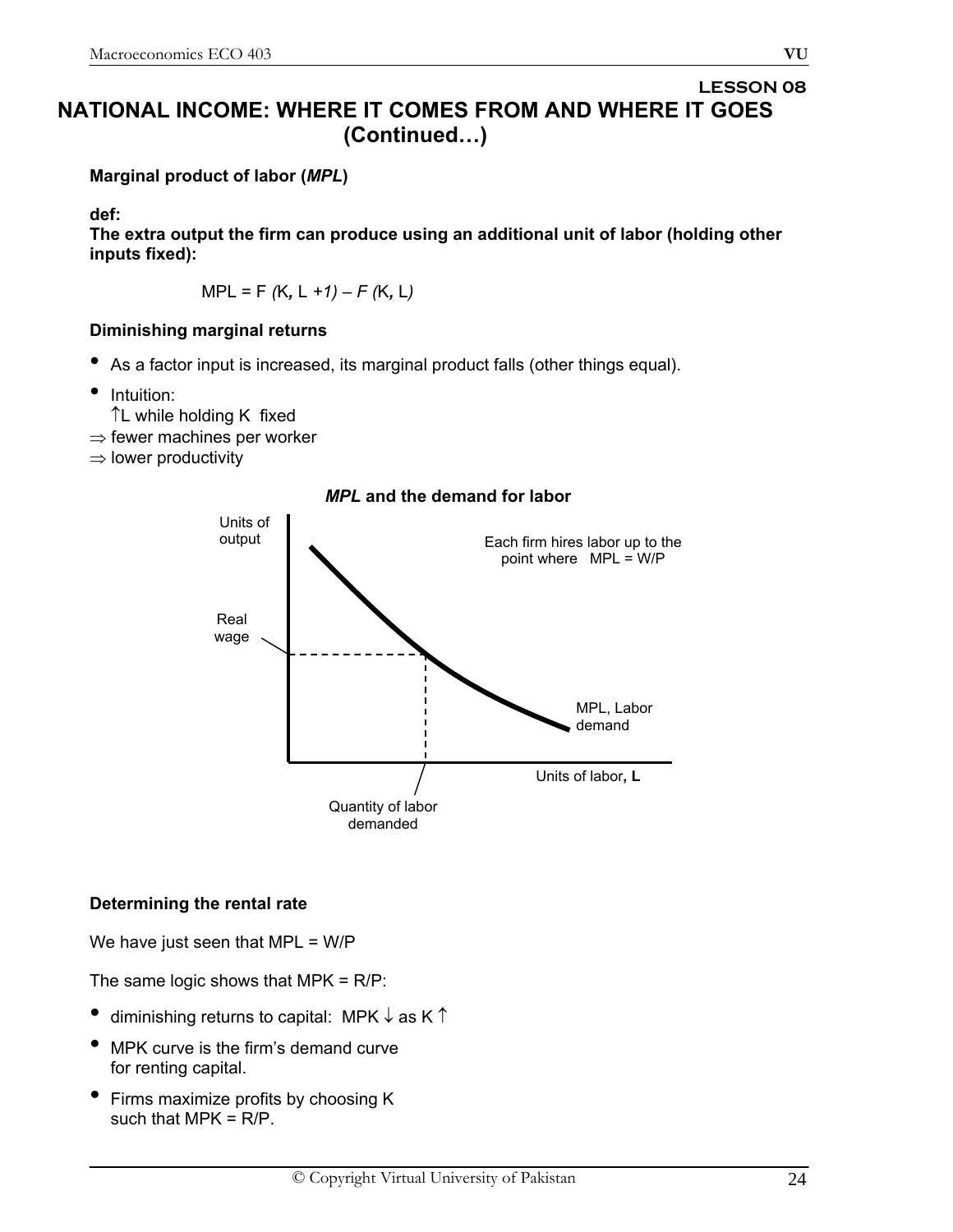# **The Neoclassical Theory of Distribution**

- states that each factor input is paid its marginal product
- accepted by most economists

# **How income is distributed:**

Total labor income =  $W/P X L = MPL X L$ 

Total capital income =  $R/P \times K = MPK \times K$ 

If production functions has a constant return to scale, then

# $\overline{Y}$  = MPL x L + MPK x K

# **Outline of model**

A closed economy, market-clearing model

### Supply side

- Factor markets (supply, demand, price) [Done]
- Determination of output/income [Done]

# Demand side

• Determinants of *C*, *I*, and *G* [Next]

# **Equilibrium**

- Goods market
- Loanable funds market

# **Demand for goods & services**

Components of aggregate demand:

- $C =$  consumer demand for q & s
- $I =$  demand for investment goods
- $G =$  government demand for g & s
	- (Closed economy: no *NX)*

# **Consumption, C**

- *def:* disposable income is total income minus total taxes**:** Y T
- Consumption function:C = C (Y T)

Shows that  $\hat{\uparrow}$  (*Y* – *T*)  $\Rightarrow \hat{\uparrow}$  *C* 

# **Consumption, C**

• *Def*: The **marginal propensity to consume** is the increase in C caused by a one-unit increase in disposable income.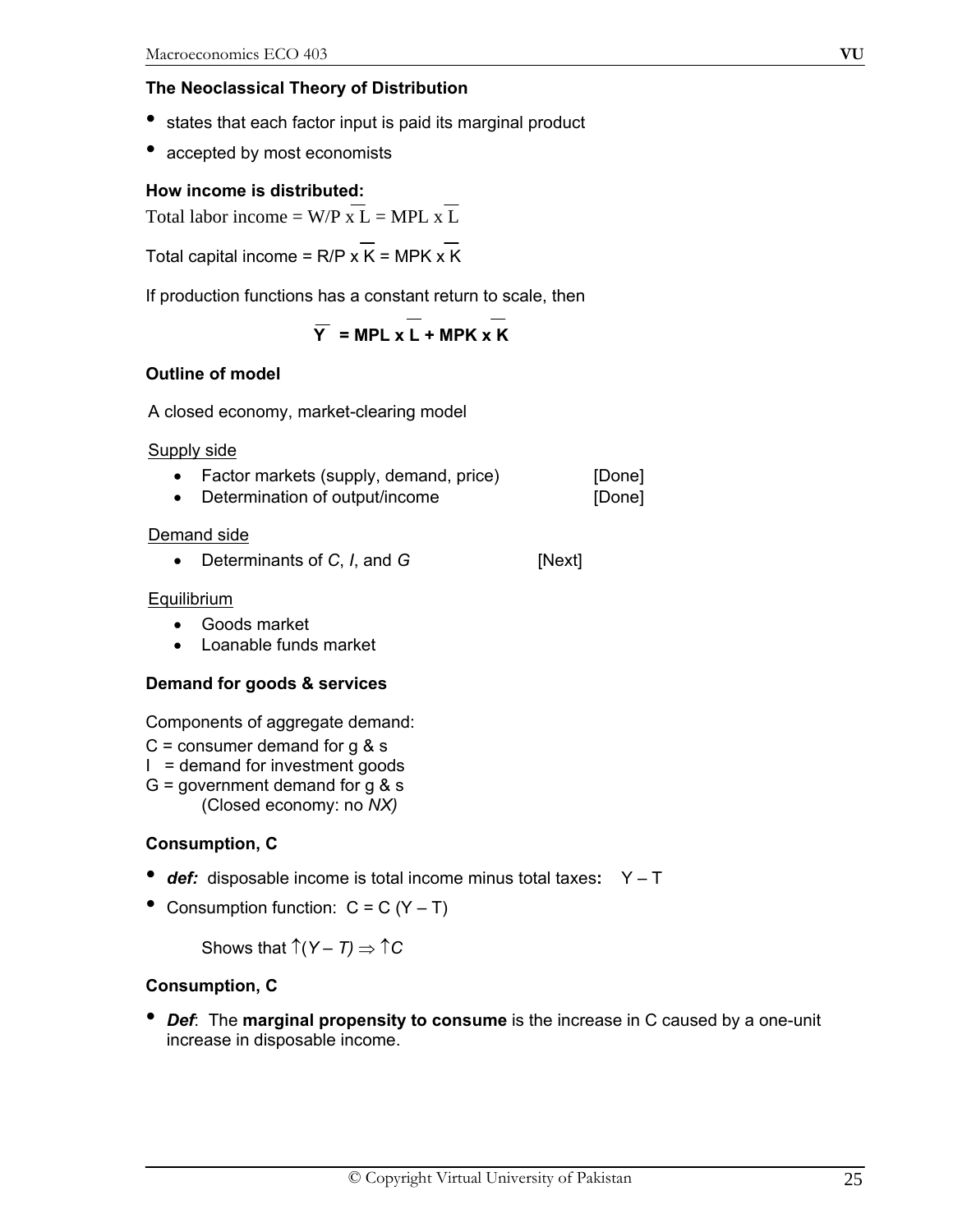



# **Investment, I**

• The investment function is

 $I = I(r)$ 

Where r denotes the real interest rate, the nominal interest rate corrected for inflation.

# **Investment, I**

- The real interest rate is
	- the cost of borrowing
	- the opportunity cost of using one's own funds to finance investment spending.
- *So,* ↑*r* <sup>⇒</sup> ↓*I*

# **The investment function**

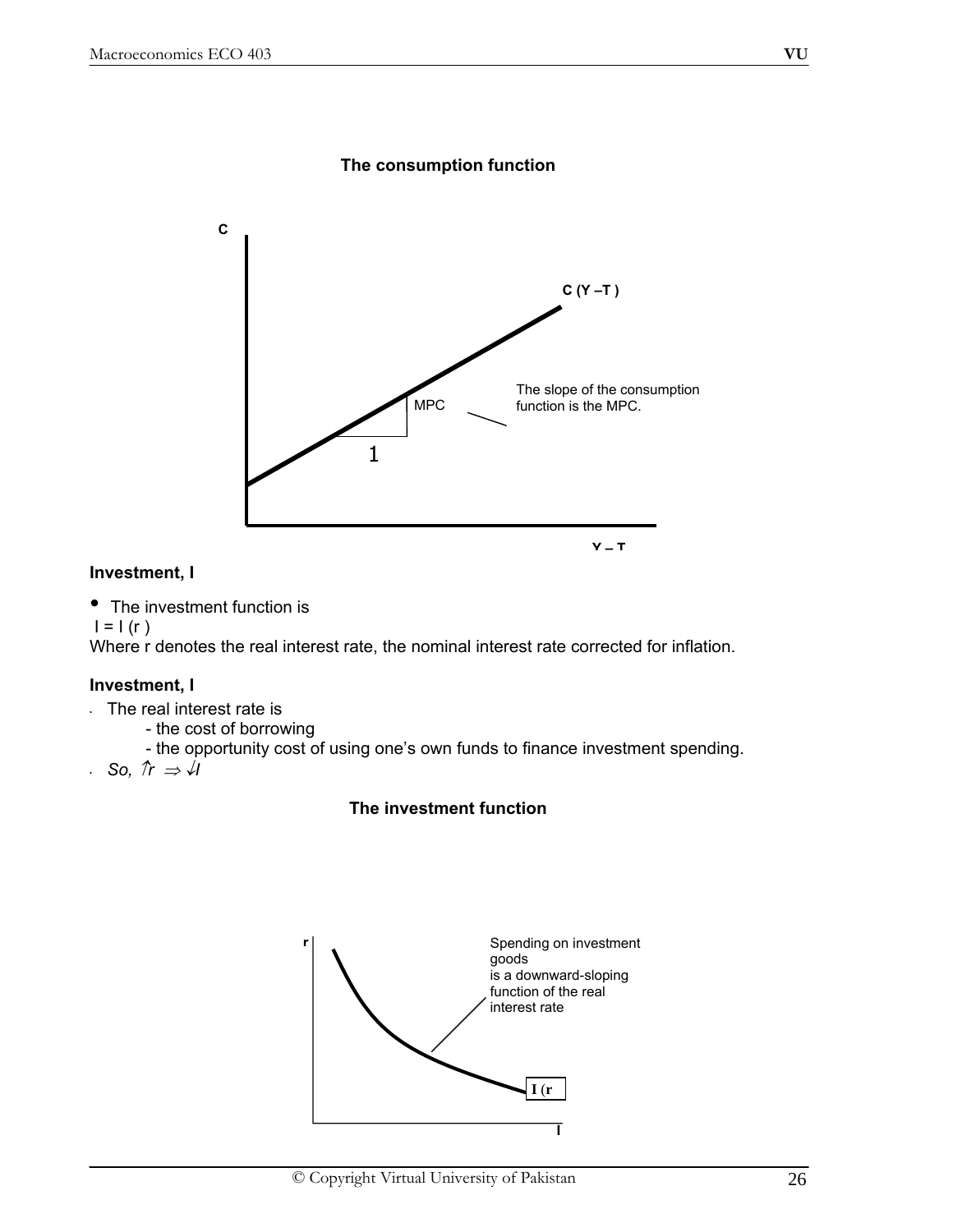# **LESSON 09 NATIONAL INCOME: WHERE IT COMES FROM AND WHERE IT GOES (Continued…)**

# **Government spending, G**

- G includes government spending on goods and services.
- G excludes transfer payments
	- Assume government spending and total taxes are exogenous:

# **The market for goods & services**

Summarizing the Discussion so far:

$$
Y = C + I + G
$$
  
\n
$$
C = C(Y - T)
$$
  
\n
$$
I = I(r)
$$
  
\n
$$
G = G
$$
  
\n
$$
T = T
$$

# **Market for goods & services**

Agg. Demand:

$$
C(\overline{Y}-\overline{T})+I(r)+\overline{G}
$$

Agg. Supply:

$$
\overline{Y} = \overline{F(K, L)}
$$

Equilibrium:

$$
\overline{Y} = C(\overline{Y} - \overline{T}) + I(r) + G
$$

The real interest rate adjusts to equate demand with supply.

# **The loanable funds market**

A simple supply-demand model of the financial system.

 One asset: "loanable funds" demand for funds: investment supply of funds: saving "price" of funds: real interest rate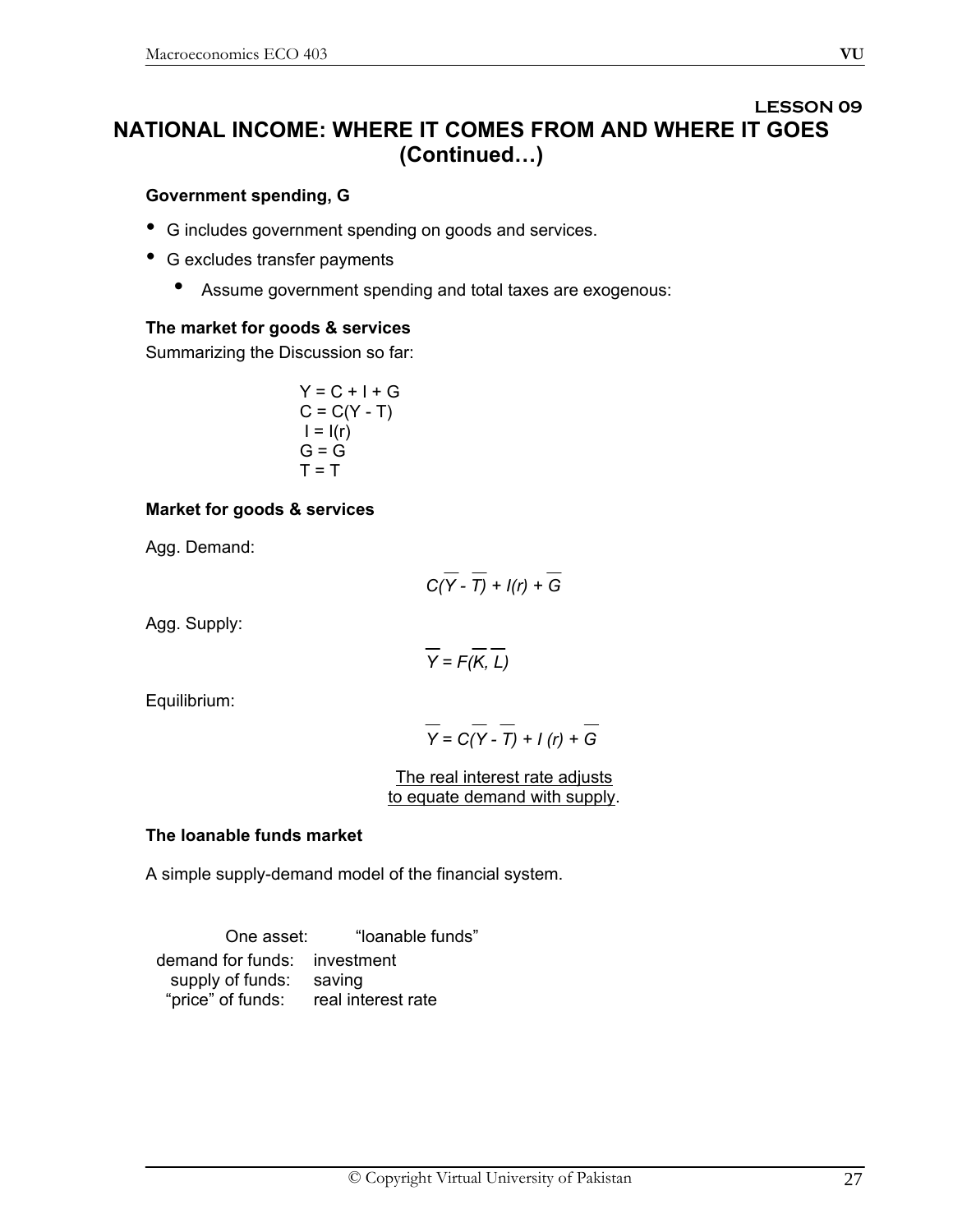### **Demand for funds: Investment**

The demand for loanable funds:

- Comes from investment: Firms borrow to finance spending on plant & equipment, new office buildings, etc. Consumers borrow to buy new houses.
- Depends negatively on r, the "price" of loanable funds (the cost of borrowing).

#### **Loanable funds demand curve**



#### **Supply of funds: Saving**

The supply of loanable funds comes from saving:

- Households use their saving to make bank deposits, purchase bonds and other assets. These funds become available to firms to borrow to finance investment spending.
- The government may also contribute to saving if it does not spend all of the tax revenue it receives.

Types of saving

- Private saving =  $(Y T) C$
- Public saving <sup>=</sup>T G
- National saving**,** <sup>S</sup>
- $=$  private saving  $+$  public saving
- $= (Y T) C + T G$

```
= Y – C – G
```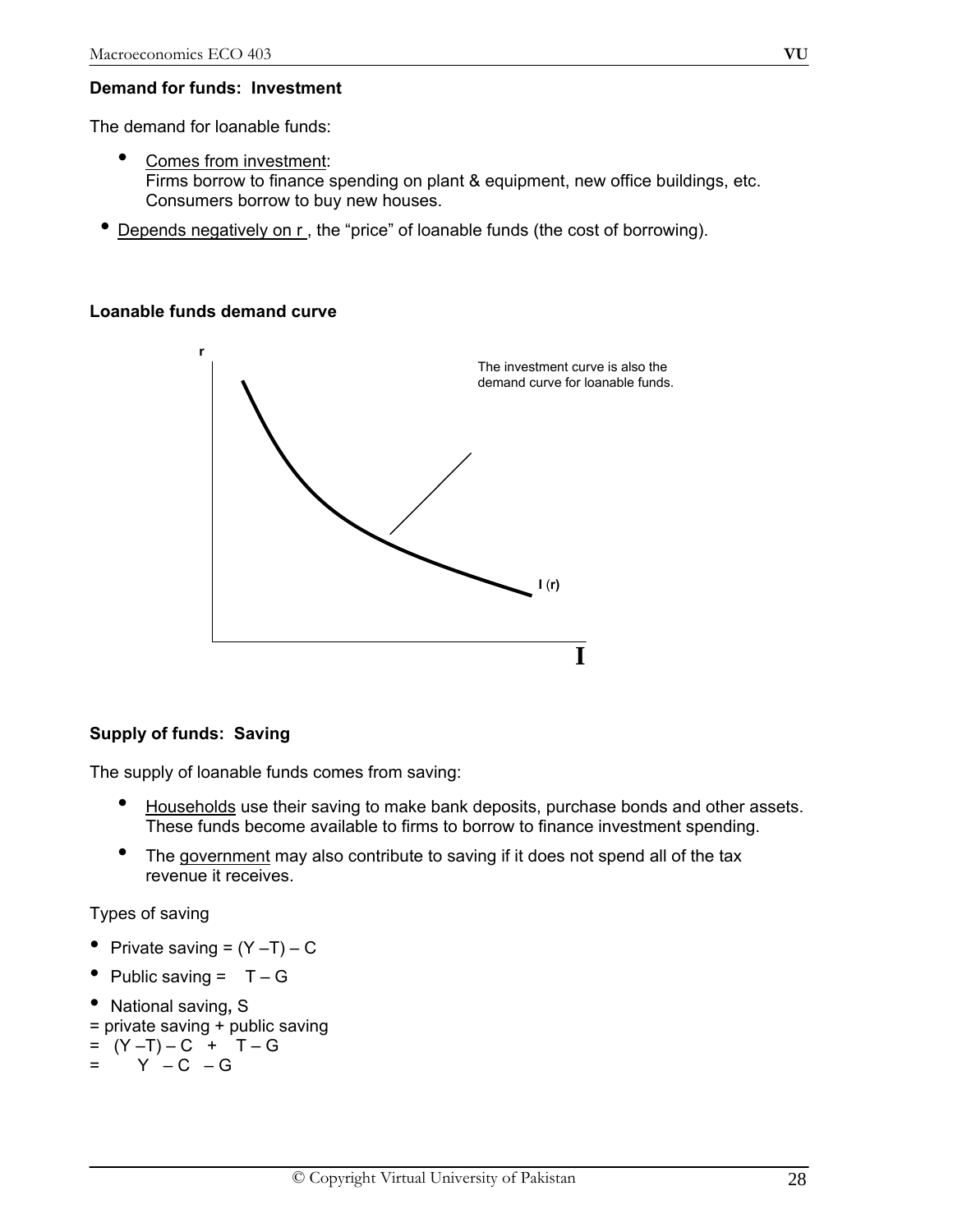# **Digression:**

Budget surpluses and deficits

- When  $T > G$ , *budget surplus* =  $(T G)$  = public saving
- When  $T < G$ , budget deficit =  $(G T)$  and public saving is negative.
- When  $T = G$ , budget is balanced and public saving  $= 0$ .





#### **Loanable funds supply curve**

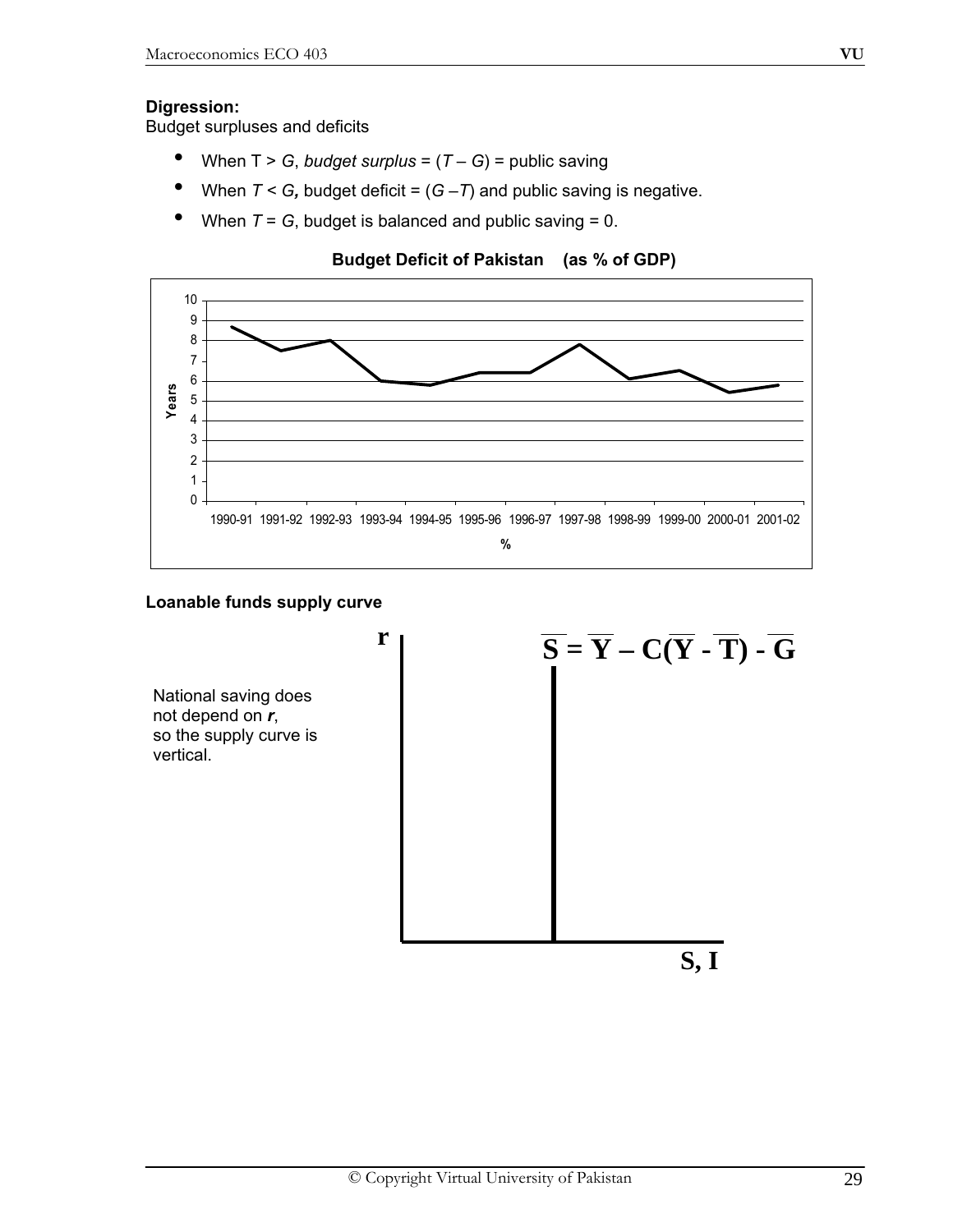

### **The special role of r**

r adjusts to equilibrate the goods market and the loanable funds market simultaneously:

If L.F. market in equilibrium, then

 $S = I$   $\rightarrow$   $(Y - C - G) = I$ 

Rewriting as:

Y = C + I + G(goods market equilibrium)

Thus,

Equilibrium in Loanable funds Market  $\Leftrightarrow$  Equilibrium in goods Market

#### **Digression: mastering models**

To learn a model well, be sure to know:

- 1. Which of its variables are endogenous and which are exogenous.
- 2. For each curve in the diagram, know
	- $-$  definition
	- $-$  intuition for slope
	- all the things that can shift the curve
- 3. Use the model to analyze the effects of each item in 2c.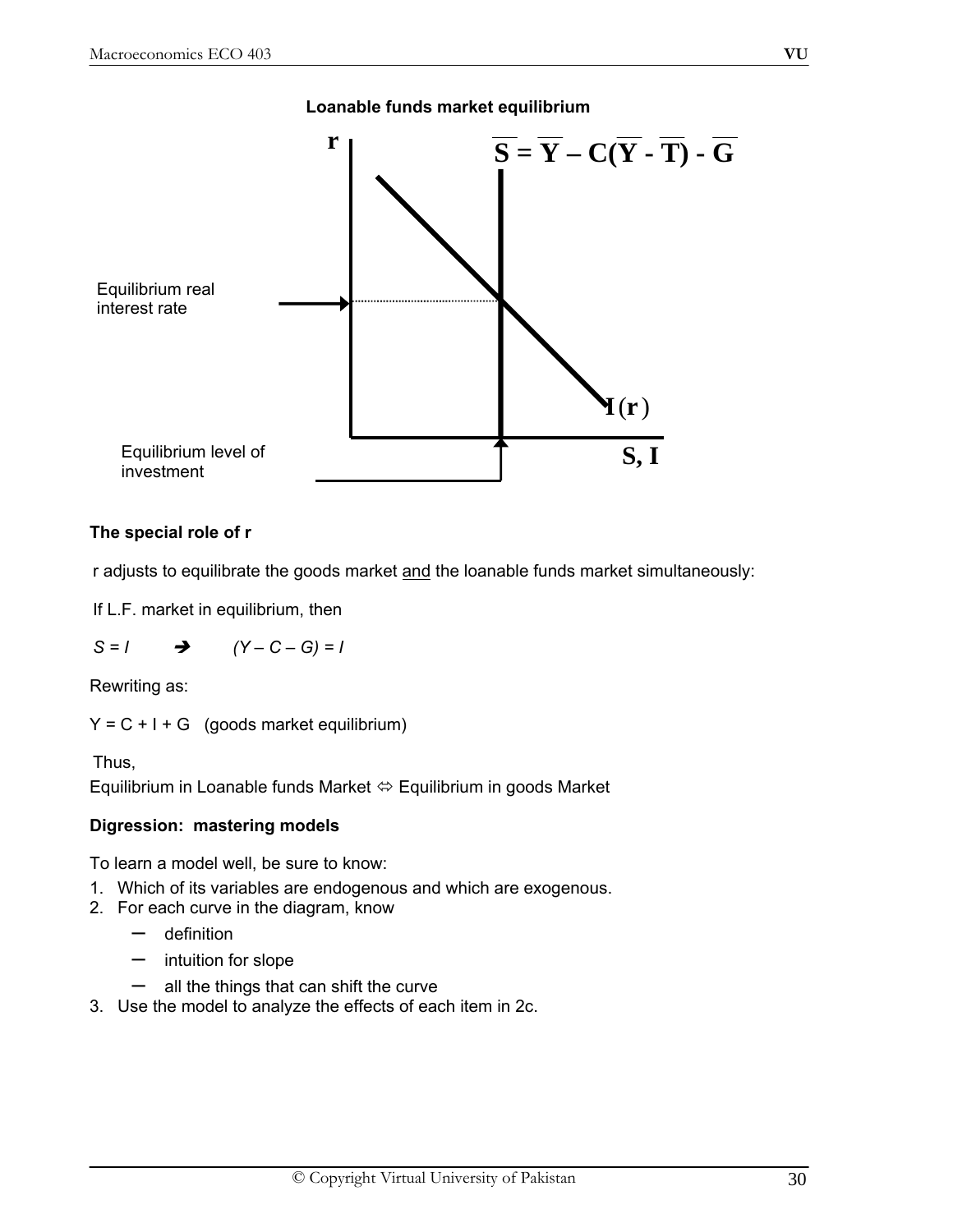### **Mastering the loanable funds model**

- 1. Things that shift the saving curve
	- Public saving
	- Fiscal policy: changes in G or T
	- Private saving
	- Preferences
	- Tax laws that affect saving

#### **Now you try…**

- Draw the diagram for the loanable funds model.
- Suppose the tax laws are altered to provide more incentives for private saving.
- What happens to the interest rate and investment?
- (Assume that T doesn't change)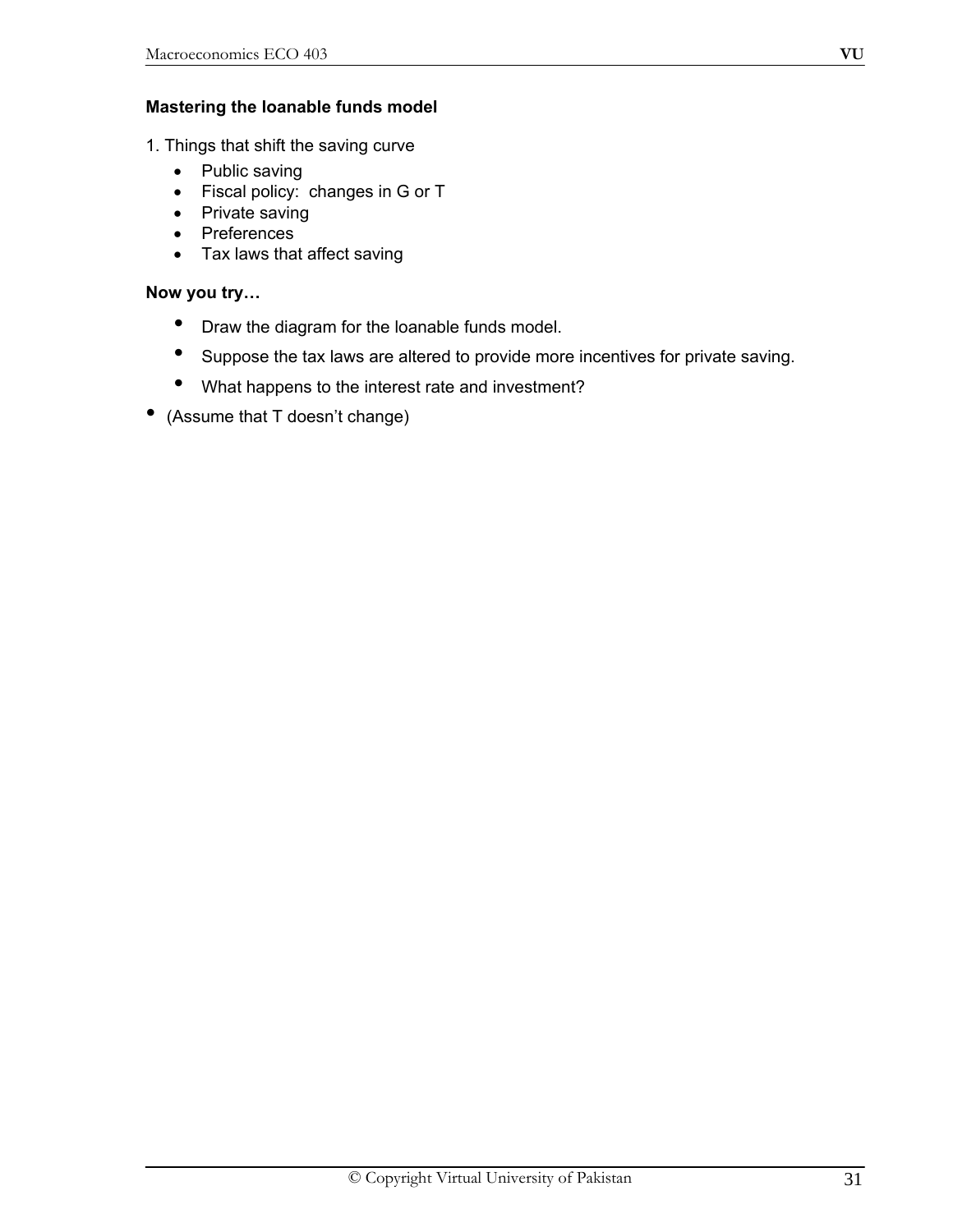**LESSON 10** 

# **NATIONAL INCOME: WHERE IT COMES FROM AND WHERE IT GOES (Continued…)**

# **The Role of Govt.**

- If the Government:
- increases defense spending:  $\Delta G > 0$
- big tax cuts:  $\Delta T < 0$
- According to our model, both policies reduce national saving:







- 1. The increase in the deficit reduces saving…
- 2. …this causes the real interest rate to rise…
- 3. …this reduces the level of investment.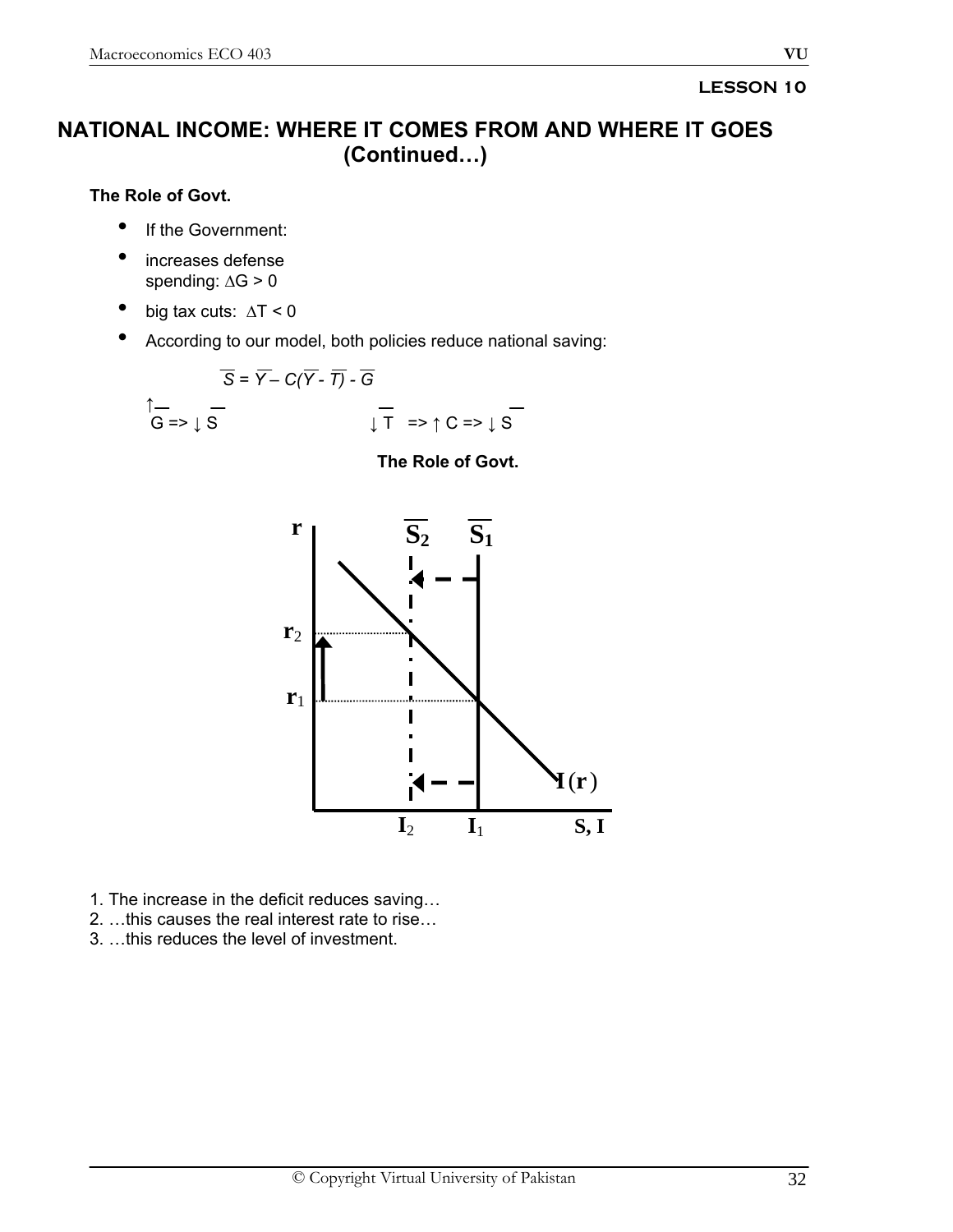#### **An increase in investment demand**



#### **Saving and the interest rate**

- Why might saving depend on r?
- How would the results of an increase in investment demand be different?
- Would r rise as much?
- Would the equilibrium value of I change?



#### **Rise in investment demand when saving depends on interest rate**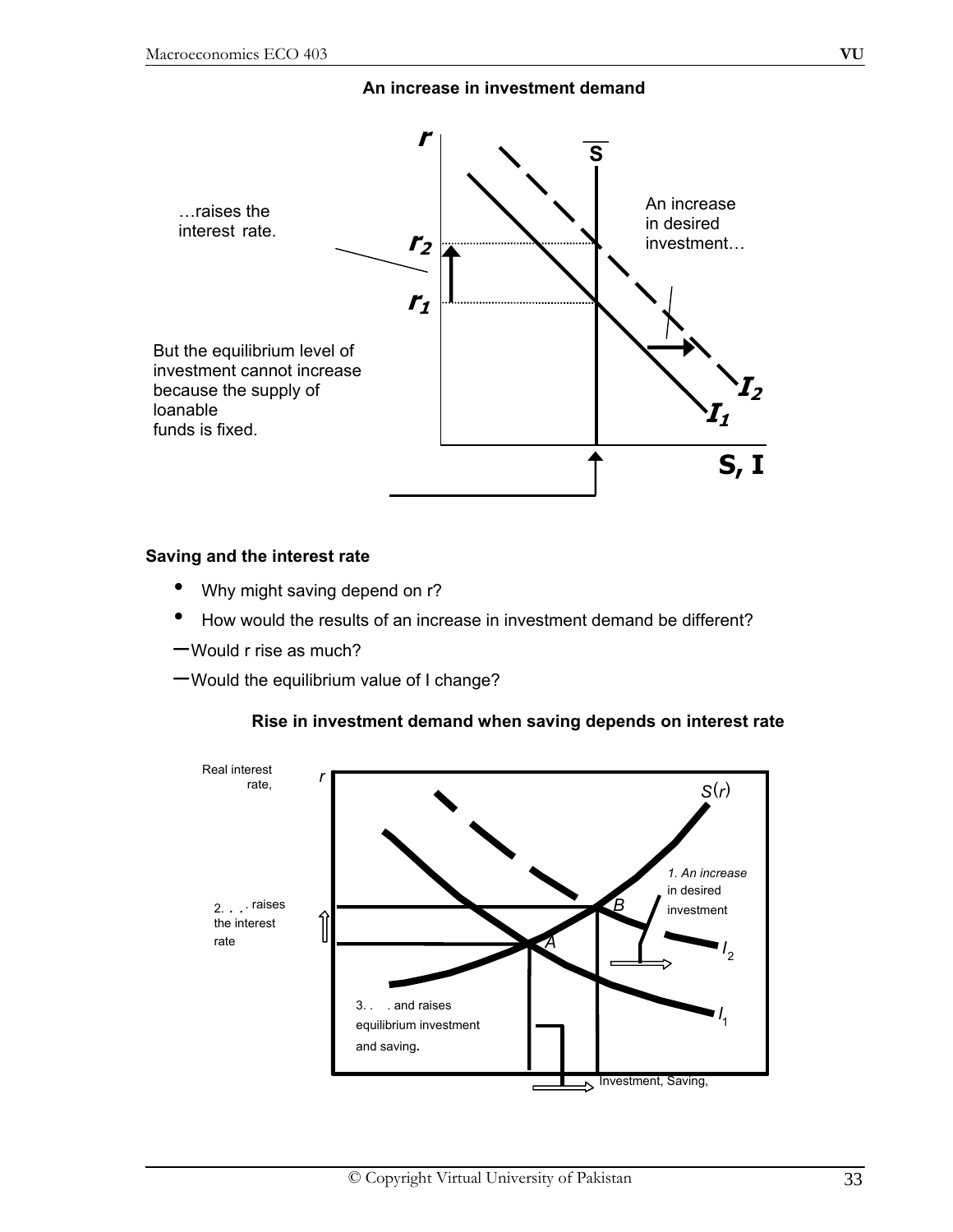# **The classical theory of inflation**

- Inflation
	- Causes
	- Effects
	- Social costs
	- "Classical" -- assumes prices are flexible & markets clear.
	- Applies to the long run.



#### **Inflation Rate in Pakistan**

#### **The connection between money and prices**

- Inflation rate = the percentage increase in the average level of prices.
- Price = amount of money required to buy a good.
- Because prices are defined in terms of money, we need to consider the nature of money, the supply of money, and how it is controlled.

# **MONEY: definition**

Money is the stock of assets that can be readily used to make transactions.

#### **Money: functions**

- **1. Medium of exchange**  we use it to buy stuff
- **2. Unit of account**  the common unit by which everyone measures prices and values
- **3. Store of value**  transfers purchasing power from the present to the future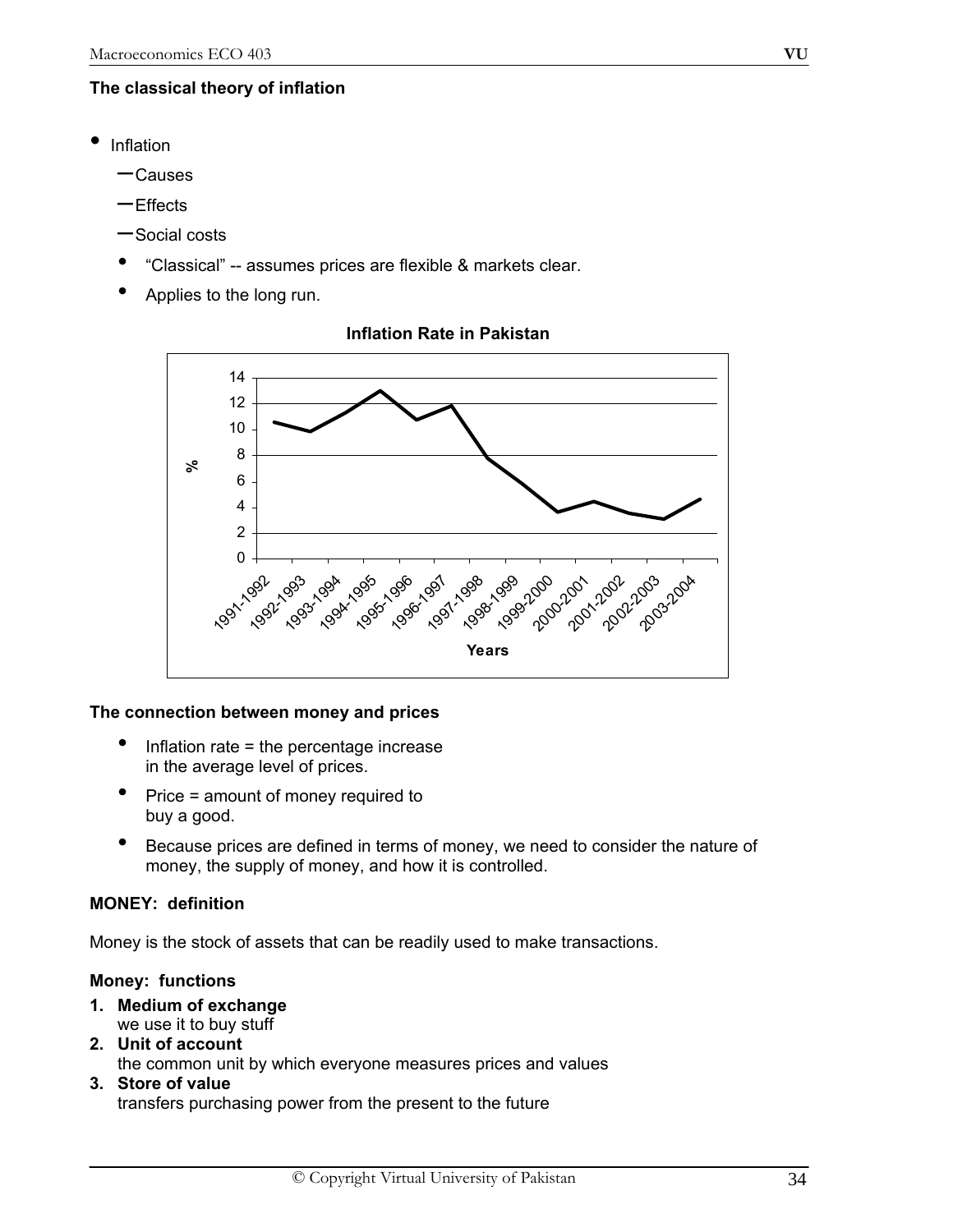The ease with which money is converted into other things-- goods and services-- is sometimes called money's liquidity.

#### **Money: Types**

- **1. Fiat money** 
	- has no intrinsic value
	- example: the paper currency we use

#### **2. Commodity money**

- has intrinsic value
- examples: gold coins,

Which of these is money?

- a. Currency
- *b.* Checks
- c. Deposits in checking accounts (called demand deposits)
- d. Credit cards
- e. Certificates of deposit (called time deposits)

#### **The money supply & monetary policy**

- The money supply is the quantity of money available in the economy.
- Monetary policy is the control over the money supply.

#### **The Central Bank**

- Monetary policy is conducted by a country's central bank.
- In Pakistan, the central bank is called State Bank of Pakistan (SBP).
	- To expand the Money Supply:

The State Bank buys **Treasury Bills** and pays for them with new money.

To reduce the Money Supply:

The State Bank sells **Treasury Bills** and receives the existing dollars and then destroys them.

State Bank controls the money supply in three ways.

•**Open Market Operations** (buying and selling Treasury bills).

#### •**<sup>Δ</sup>** *Reserve requirements*.

• **<sup>Δ</sup>** *Discount rate* which commercial banks pay to borrow from the State Bank.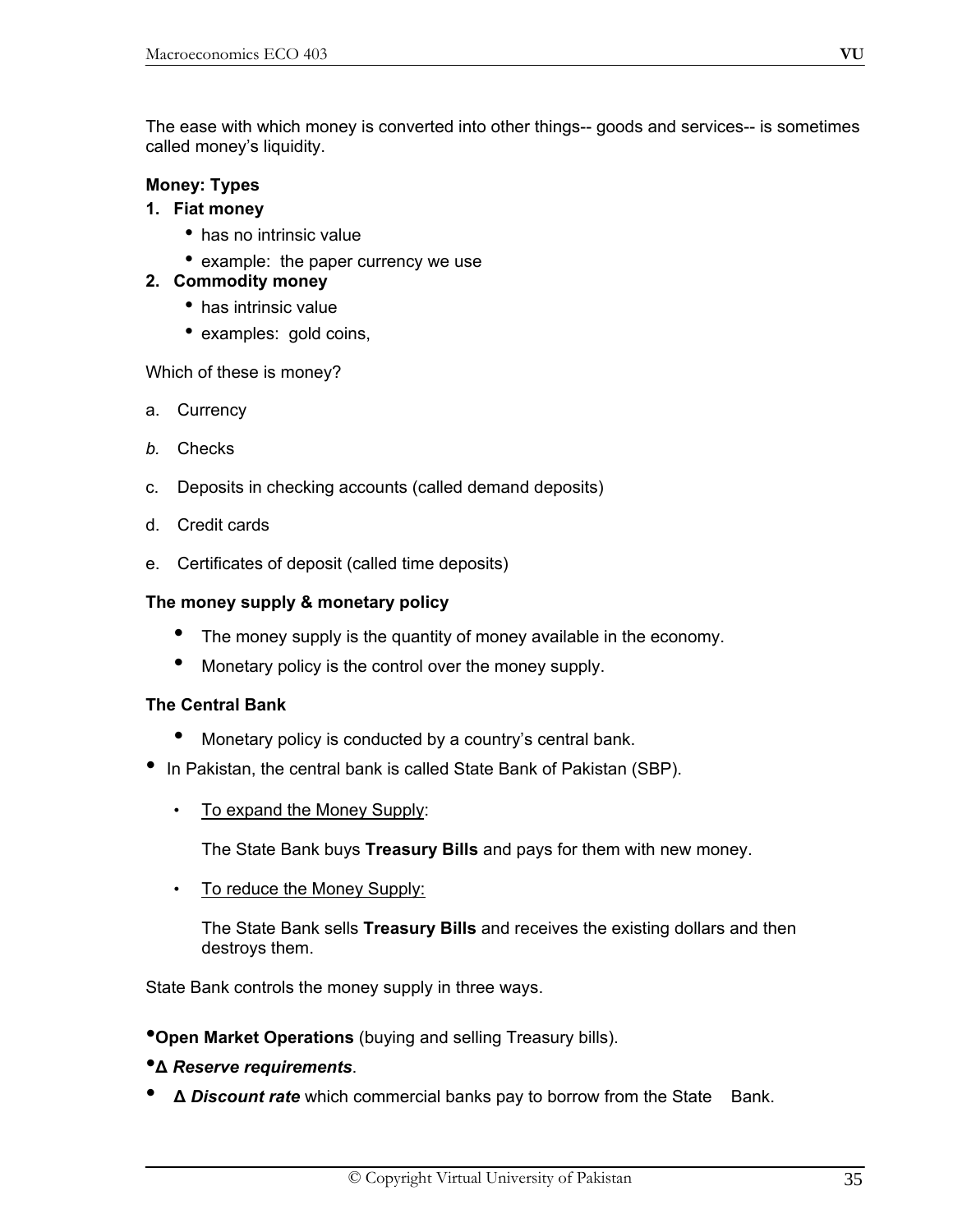# **The Quantity Theory of Money**

- A simple theory linking the inflation rate to the growth rate of the money supply.
- Begins with a concept called **"**velocity**"…**

# **Velocity**

- Basic concept: the rate at which money circulates
- Definition: the number of times the average rupee bill changes hands in a given time period
- Example:
- Rs50 billion in transactions
- Money supply = Rs10 billion
- The average rupee is used in five transactions
- So, velocity =  $5$
- This suggests the following definition:

$$
M \setminus T = V
$$

where

 $V =$  velocity  $T =$  value of all transactions  $M =$  money supply

# **Velocity**

• Use nominal GDP as a proxy for total transactions.

Then,

$$
V = (P \times Y) / M
$$

# **The Quantity Equation**

• The quantity equation  $M \times V = P \times Y$ follows from the preceding definition of velocity.

 $-$  It is an identity: it holds by definition of the variables.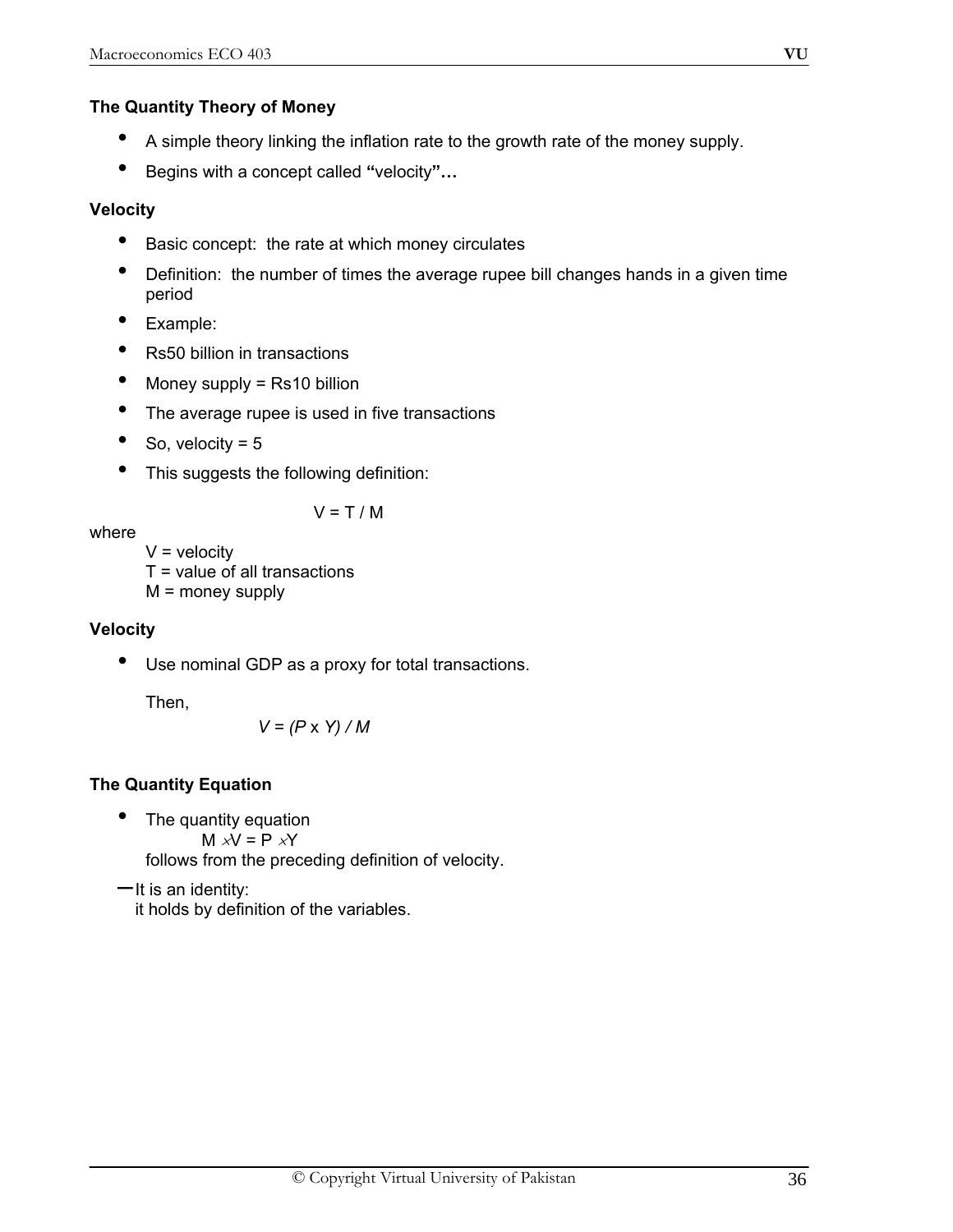## **LESSON 11**

# MONEY AND INFLATION

#### **Money supply measures**

| mbol | Assets included                                                                                                 |
|------|-----------------------------------------------------------------------------------------------------------------|
| C    | Currency                                                                                                        |
| М1   | $C +$ demand deposits,<br>travelers' checks,<br>other checkable deposits                                        |
| M2   | $M1 + small$ time deposits,<br>savings deposits,<br>money market mutual funds,<br>money market deposit accounts |
| MЗ   | M2 + large time deposits,<br>repurchase agreements,<br>institutional money market<br>mutual fund balances       |

#### **The Quantity Equation**

- The quantity equation  $M \times V = P \times Y$ follows from the preceding definition of velocity.
- $-$  It is an identity: it holds by definition of the variables.

#### **Money demand and the quantity equation**

- Let's now express the quantity of money in terms of the quantity of goods and services it can buy;
- M**/**P*<sup>=</sup> real money balances,* the purchasing power of the money supply.
- A simple money demand function:  $(M/P)^d = k Y$

where

 $k =$  how much money people wish to hold for each rupee of income (k is exogenous)

- This equation states that the quantity of real money balances demanded is proportional to real income.
- Money demand:  $(M/P)^d = kY$
- Quantity equation:  $M \times V = P \times Y$
- The connection between them:  $k = 1/V$
- When people hold lots of money relative to their incomes (k is high), money changes hands infrequently (V is low).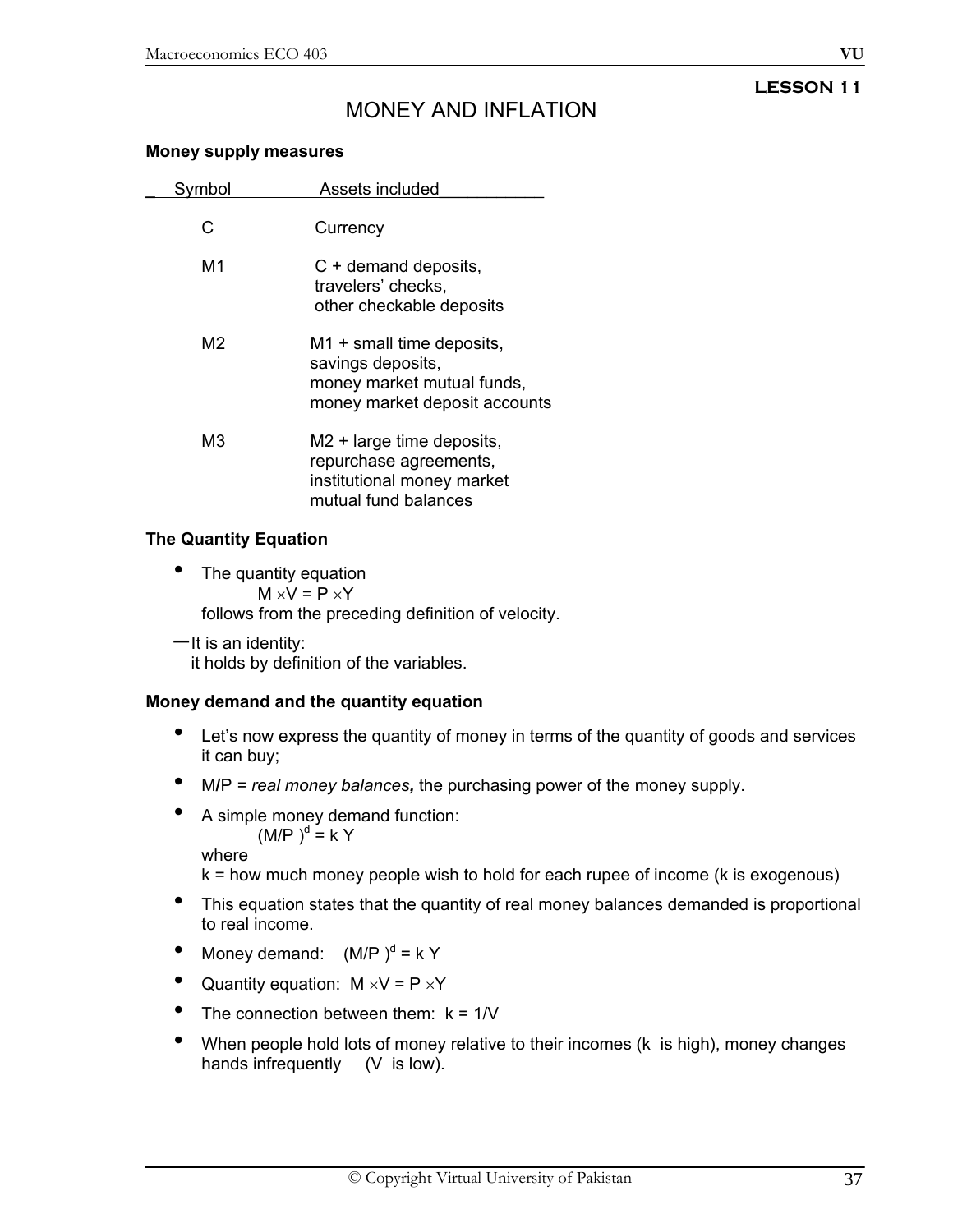## **THE QUANTITY THEORY OF MONEY**

• Recall

The growth rate of a product equals the sum of the growth rates.

• The quantity equation in growth rates:

$$
\frac{\Delta M}{M} + \frac{\Delta V}{V} = \frac{\Delta P}{P} + \frac{\Delta Y}{Y}
$$

The quantity theory of money assumes

**V** is constant, so 
$$
\frac{\Delta V}{V} = 0
$$
.

Let  $\pi$  (Greek letter "pi") denote the inflation rate:

$$
\frac{\Delta P}{\pi} = \frac{\Delta P}{P}
$$
\n
$$
\frac{\Delta M}{\Delta t} = \frac{\Delta P}{P} + \frac{\Delta Y}{Y}
$$

**M PY**

 $\triangle$  **Y** 

We have

Solve this result for  $\pi$  to get

• Normal economic growth requires a certain amount of money supply growth to facilitate the growth in transactions. **M Y**

π

• Money growth in excess of this amount leads to inflation.

ΔY/Y depends on growth in the factors of production and on technological progress (all of which we take as given, for now).

Hence, the Quantity Theory of Money predicts a one-for-one relation between changes in the money growth rate and changes in the inflation rate.

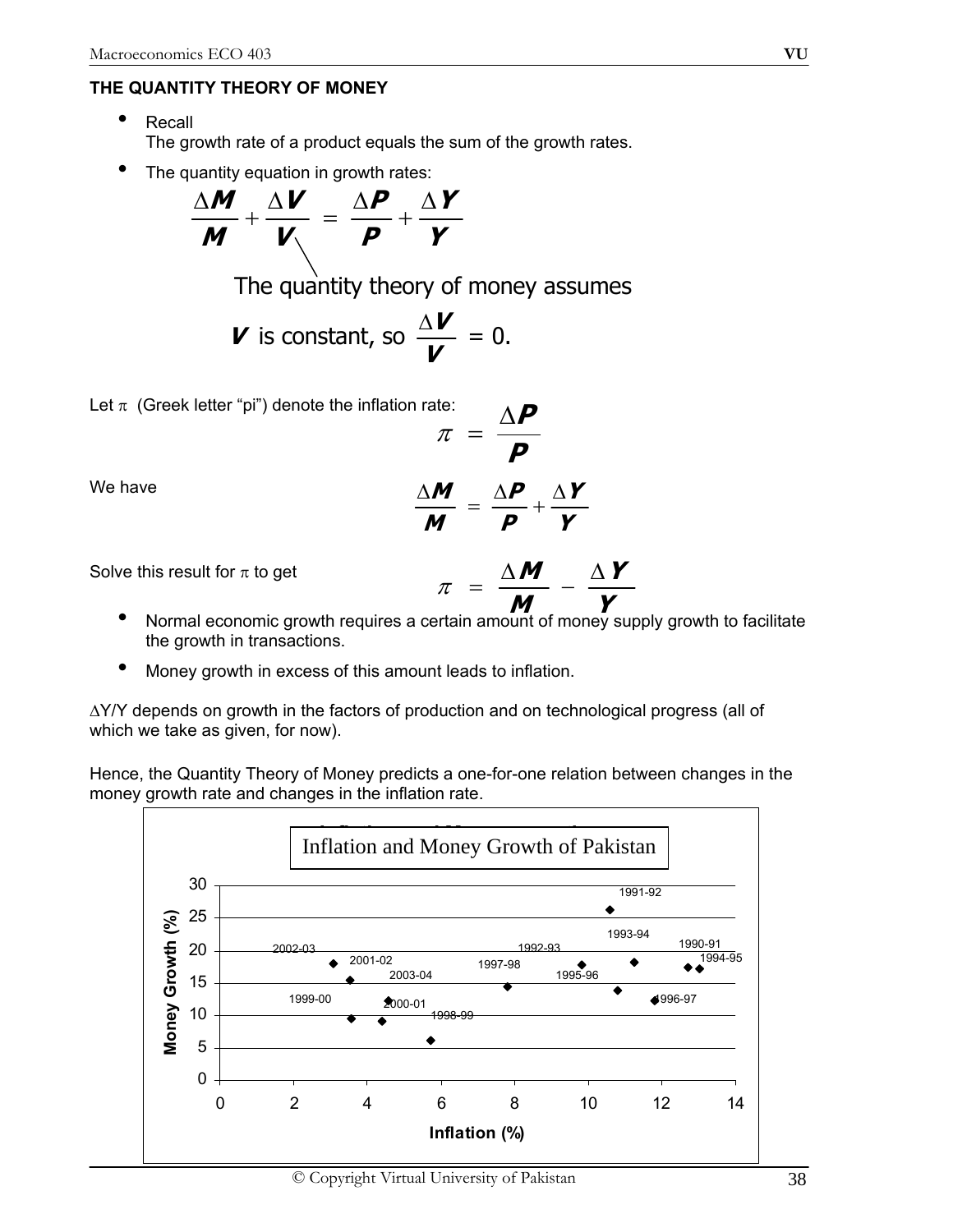

#### **International data on inflation and money growth**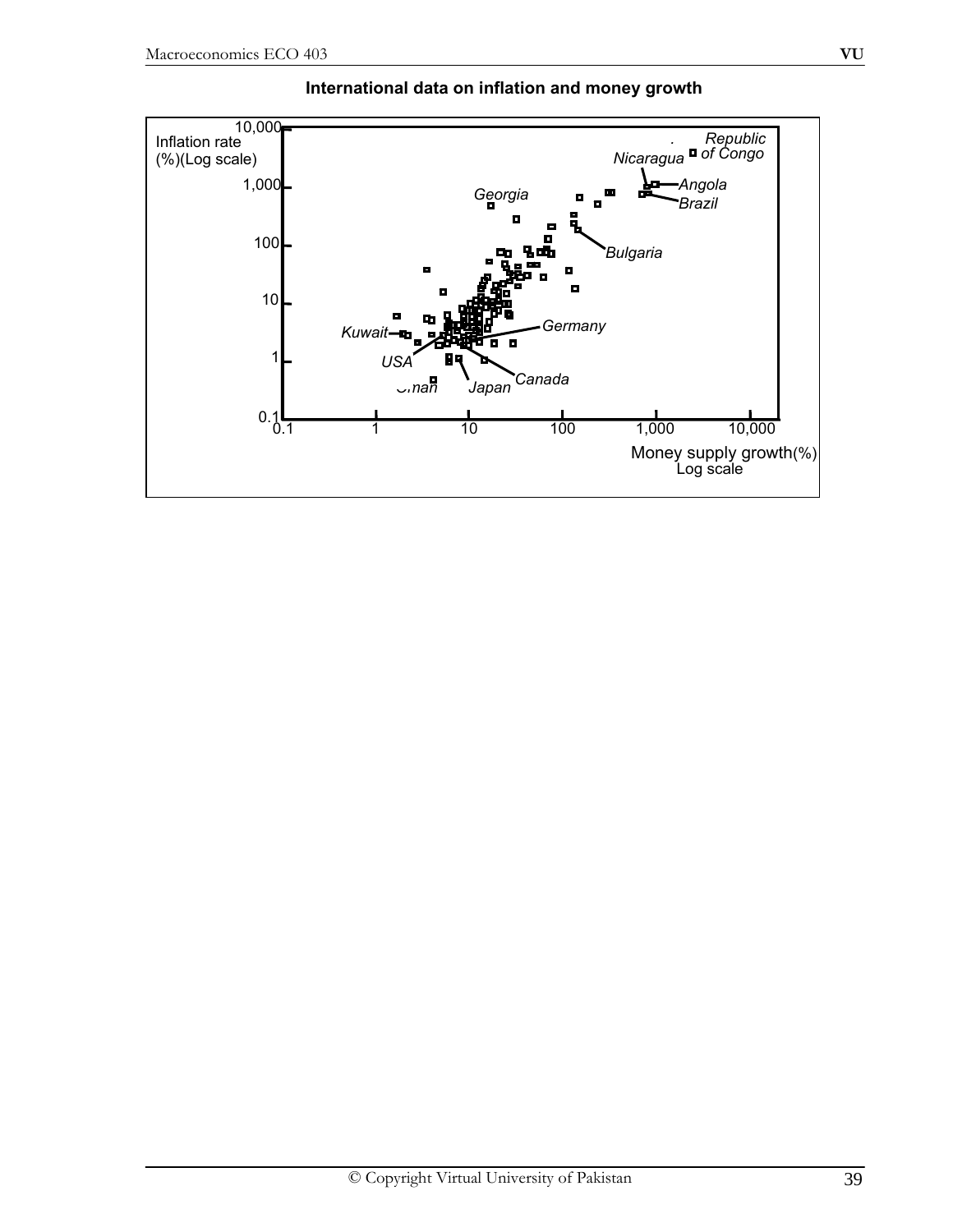

## **Inflation and Money growth in Pakistan**

#### **SEIGNIORAGE**

- To spend more without raising taxes or selling bonds, the govt. can print money.
- The "revenue" raised from printing money is called seigniorage (pronounced SEEN-your-ige)
- The inflation tax: Printing money to raise revenue causes inflation. Inflation is like a tax on people who hold money.

#### **Inflation and interest rates**

- Nominal interest rate, i not adjusted for inflation
- Real interest rate, r adjusted for inflation:  $r = i - \pi$

## **The Fisher Effect**

• The Fisher equation:

 $i = r + \pi$ 

- $S = I$  determines r.
- Hence, an increase in  $\pi$ causes an equal increase in i.
- This one-for-one relationship is called the Fisher effect.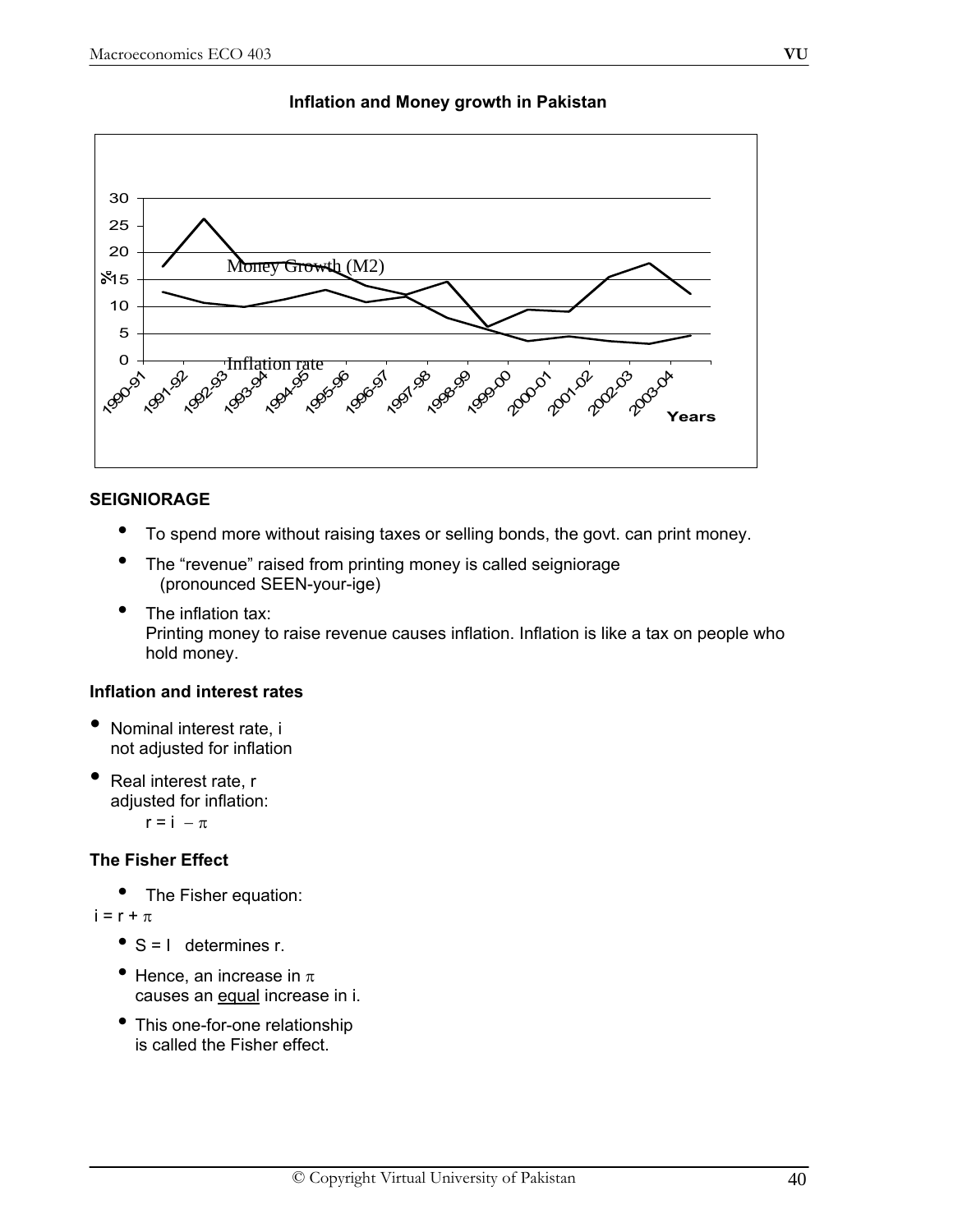# MONEY AND INFLATION (Continued…)

## **The Fisher Effect**

• The Fisher equation:

 $i = r + \pi$ 

- $-S = I$  determines r.
- $\blacktriangleright$  Hence, an increase in  $\pi$ causes an equal increase in *i*.
- This one-for-one relationship is called the Fisher effect.

#### **Exercise:**

Suppose V is constant, M is growing 5% per year, Y is growing 2% per year, and  $r = 4$ .

- Solve for i (the nominal interest rate).
- If SBP increases the money growth rate by 2 percentage points per year, find  $\Delta i$ .
- If the growth rate of Y falls to 1% per year
- What will happen to  $\pi$ ?
- What must SBP do if it wishes to keep  $\pi$  constant?

## **Answers:**

First, find  $\pi = 5 - 2 = 3$ .

Then, find  $i = r + \pi = 4 + 3 = 7$ .

- $\Delta i = 2$ , same as the increase in the money growth rate.
- If SBP does nothing,  $\Delta \pi = 1$ . To prevent inflation from rising, SBP must reduce the money growth rate by 1 percentage point per year.

## **Two real interest rates**

- $\pi$  = actual inflation rate (not known until after it has occurred)
- $\pi^e$  = expected inflation rate
- $i \pi^e$  = **ex ante** real interest rate: what people expect at the time they buy a bond or take out a loan
- $i \pi$  = ex post real interest rate: what people actually end up earning on their bond or paying on their loan

#### **Money demand and the nominal interest rate**

- The Quantity Theory of Money assumes that the demand for real money balances depends only on real income Y.
- We now consider another determinant of money demand: the nominal interest rate.
- The nominal interest rate i is the opportunity cost of holding money (instead of bonds or other interest-earning assets).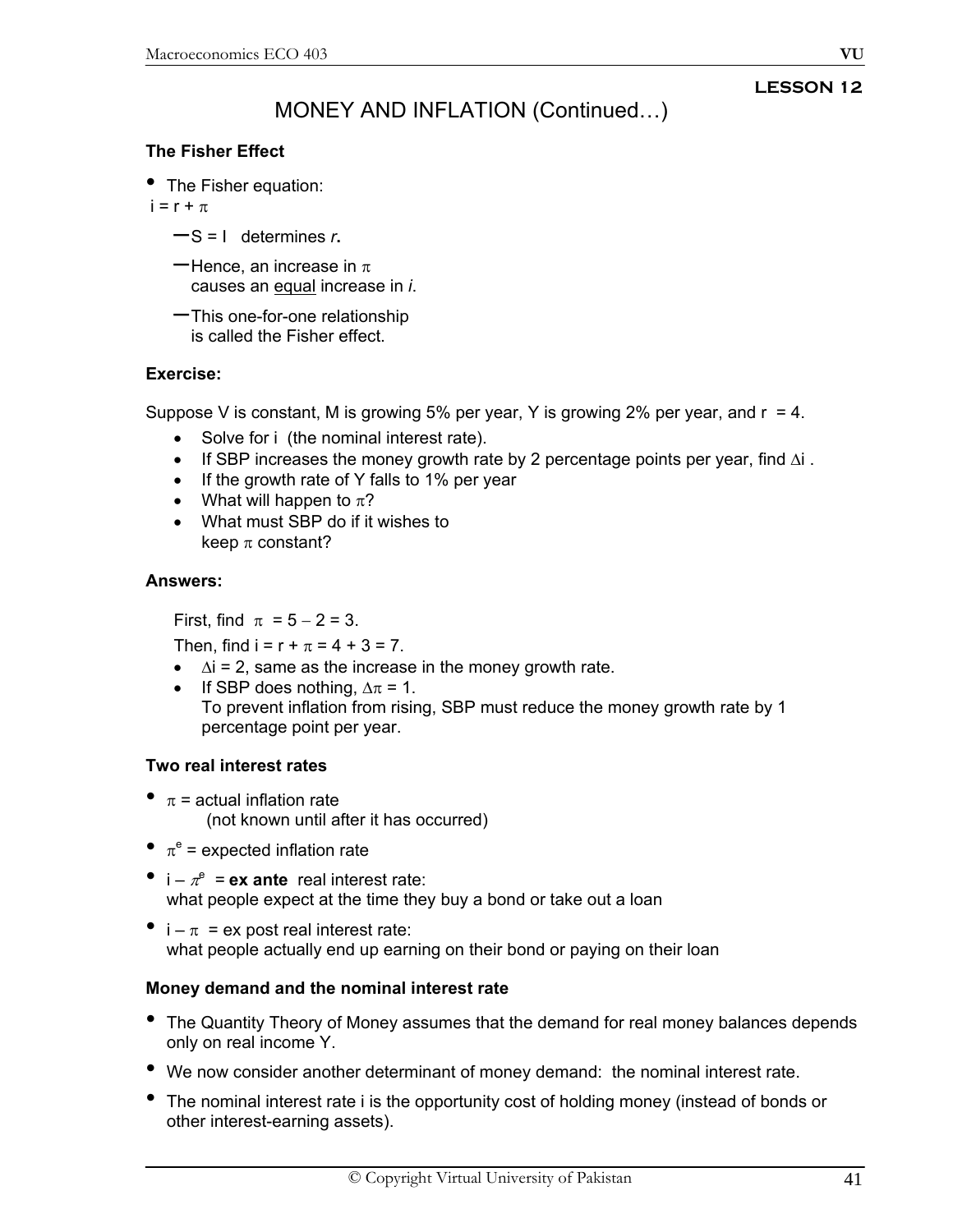• Hence,  $\uparrow i \Rightarrow \downarrow$  in money demand.

Linkages Among Money, Prices and Interest rate



#### **The money demand function**

$$
(\boldsymbol{M}/\boldsymbol{P})^d = \boldsymbol{L}(\boldsymbol{i},\boldsymbol{Y})
$$

(M/P) d = real money demand, depends

• negatively on i

i is the opportunity cost of holding money

• positively on Y

higher  $Y \Rightarrow$  more spending so, need more money

(L is used for the money demand function because money is the most liquid asset.)

$$
(\boldsymbol{M}/\boldsymbol{P})^d = \boldsymbol{L}(\boldsymbol{i}, \boldsymbol{Y}) \\ = \boldsymbol{L}(\boldsymbol{r} + \pi^{\boldsymbol{e}}, \boldsymbol{Y})
$$

When people are deciding whether to hold money or bonds, they don't know what inflation will turn out to be.

Hence, the nominal interest rate relevant for money demand is  $r + \pi^e$ .

**Equilibrium** 

$$
\frac{M}{P} = L(r + \pi^e, Y)
$$

**Supply of Real money balances Cases Real money demand**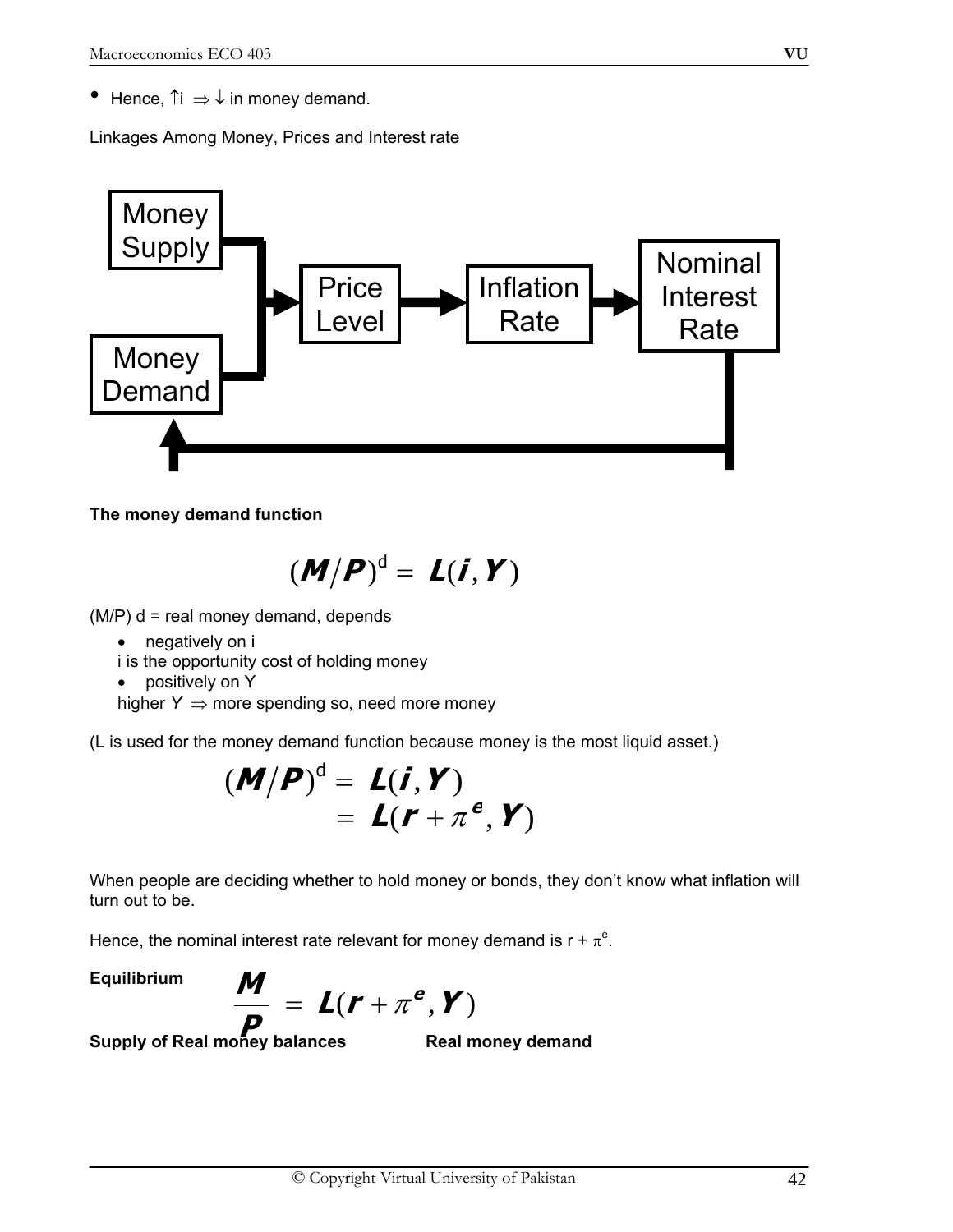#### **What determines what**

| Variable | how determined (in the long run) |  |
|----------|----------------------------------|--|
|          |                                  |  |

- M exogenous (SBP)
- $r \cdot$  adjusts to make  $S = I$
- Y  $\overline{Y}$  =  $\overline{F}(\overline{K},\overline{L})$
- *P* adjusts to make

 $\frac{M}{P}$  = L(i, Y)

#### **How** *P* **responds to** Δ*M*

• For given values of r, Y, and  $\pi^e$ ,

 a change in M causes P to change by the same percentage --- just like in the Quantity Theory of Money.

#### **What about expected inflation?**

- Over the long run, people don't consistently over- or under-forecast inflation, so  $\pi^e = \pi$  on average.
- In the short run,  $\pi^e$  may change when people get new information.

 EX: Suppose SBP announces it will increase M next year. People will expect next year's P to be higher, so  $\pi^e$  rises.

• This will affect P now, even though M hasn't changed yet.

#### **How P responds to**  $\Delta \pi^e$

$$
\frac{M}{P} = L(r + \pi^e, Y)
$$

#### • For given values of r, Y, and M,

$$
\begin{array}{rcl}\n\uparrow \pi^e & \Rightarrow & \uparrow \textit{i} \text{ (the Fisher effect)} \\
& \Rightarrow & \downarrow (\textit{M}/\textit{P})^d \\
& \Rightarrow & \uparrow \textit{P} \text{ to make } (\textit{M}/\textit{P}) \text{ fall} \\
& \text{to re-established eq'm}\n\end{array}
$$

#### **The social costs of inflation**

…fall into two categories:

- 1. Costs when inflation is expected
- 2. Additional costs when inflation is different than people had expected.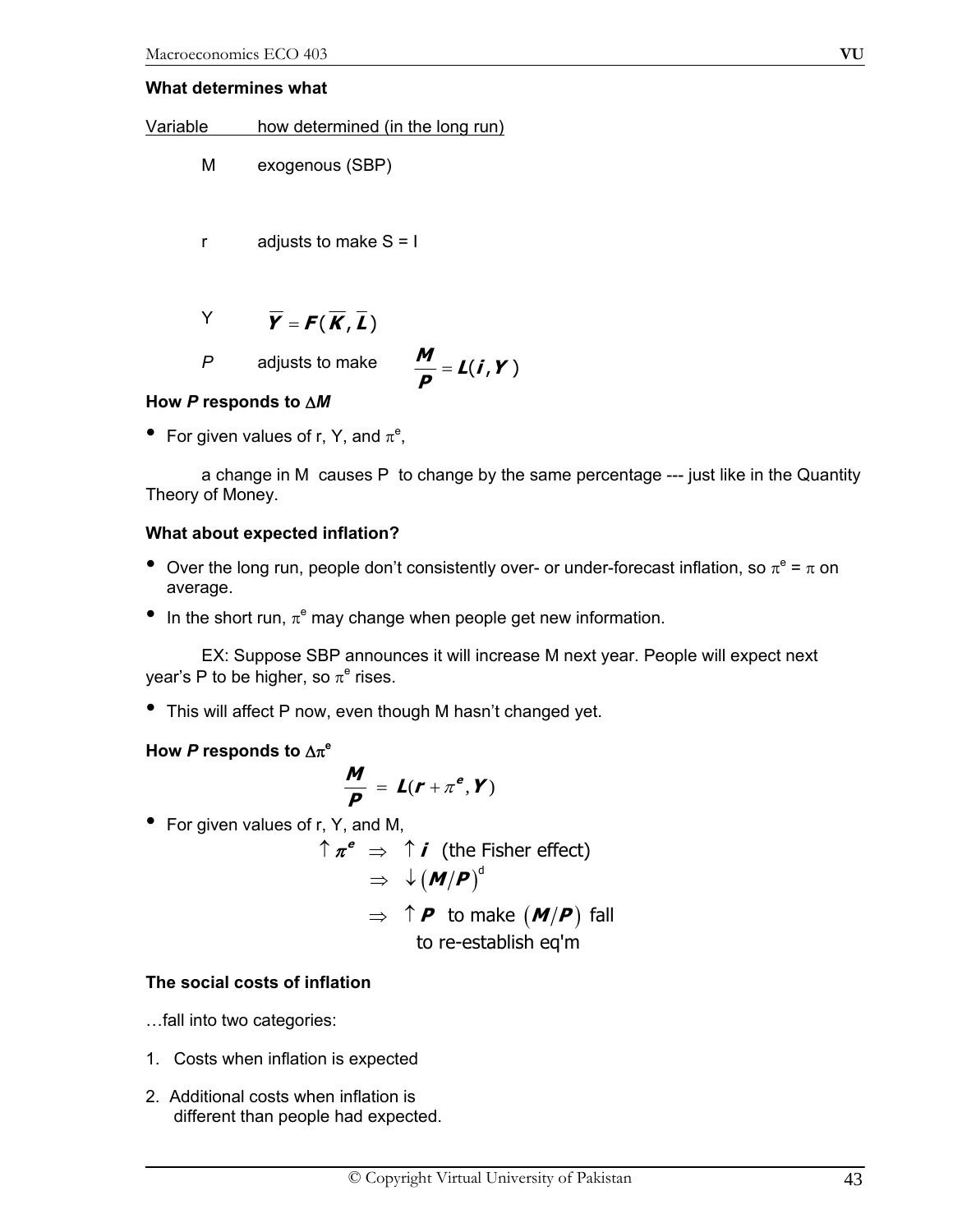## **LESSON 13**

# MONEY AND INFLATION (Continued…)

## **Why is inflation bad?**

- What costs does inflation impose on society? List all the ones you can think of.
- Focus on the long run.
- Think like an economist.

#### **A common misperception**

- Common misperception: inflation reduces real wages
- This is true only in the short run, when nominal wages are fixed by contracts.
- In the long run, the real wage is determined by labor supply and the marginal product of labor, not the price level or inflation rate.

#### **The classical view of inflation**

• The classical view: A change in the price level is merely a change in the units of measurement. So why, then, is inflation a social problem?

#### **The social costs of inflation**

The social costs of inflation fall into two categories:

- 1. Costs when inflation is expected
- 2. Additional costs when inflation is different than people had expected.

#### **Costs of expected inflation:**

#### **1. Shoeleather cost**

- *def:* the costs and inconveniences of reducing money balances to avoid the inflation tax.
- $\uparrow_{\pi}$   $\Rightarrow$   $\uparrow$  i
- $\Rightarrow \downarrow$  real money balances
- Remember: In long run, inflation doesn't affect real income or real spending.
- So, same monthly spending but lower average money holdings means more frequent trips to the bank to withdraw smaller amounts of cash.

#### **2. Menu costs**

- *def:* The costs of changing prices.
- Examples: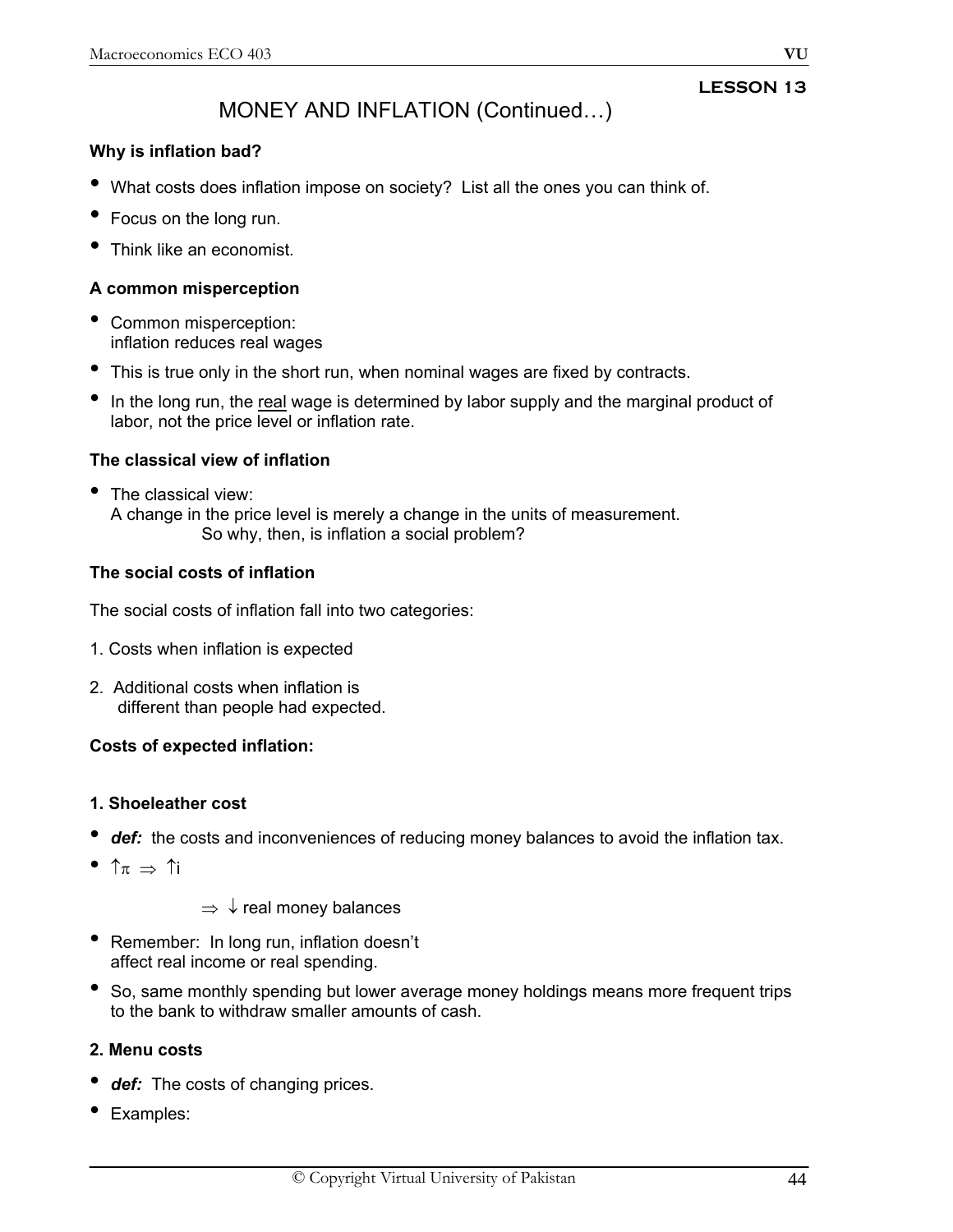- Print new menus
- Print & mail new catalogs
- The higher is inflation, the more frequently firms must change their prices and incur these costs.

## **3. Relative price distortions**

- Firms facing menu costs change prices infrequently.
- Example: Suppose a firm issues new catalog each January. As the general price level rises throughout the year, the firm's relative price will fall.
- Different firms change their prices at different times, leading to relative price distortions, which cause microeconomic inefficiencies in the allocation of resources

## **4. Unfair tax treatment**

Some taxes are not adjusted to account for inflation, such as the capital gains tax.

Example:

- 1/1/2001: you bought Rs100, 000 worth of ABC stock
- 12/31/2001: you sold the stock for Rs110, 000, so your nominal capital gain was Rs10, 000 (10%).
- Suppose  $\pi$  = 10% in 2001. Your real capital gain is Rs 0.
- But the govt. requires you to pay taxes on your Rs1000 nominal gain!!

## **5. General inconvenience**

- Inflation makes it harder to compare nominal values from different time periods.
- This complicates long-range financial planning.

## **Additional cost of unexpected inflation:**

Arbitrary redistributions of purchasing power

- Many long-term contracts not indexed, but based on  $\pi$ <sup>e</sup>.
- If  $\pi$  turns out different from  $\pi$ <sup>e</sup>, then some gain at others' expense. Example: borrowers & lenders
	- If  $\pi > \pi^e$ , then  $(r \pi) < (r \pi^e)$ and purchasing power is transferred from lenders to borrowers.
	- If  $\pi < \pi^e$ , then purchasing power is transferred from borrowers to lenders.

## **Additional cost of high inflation:**

## **Increased uncertainty**

• When inflation is high, it's more variable and unpredictable:  $\pi$  turns out different from  $\pi$ <sup>e</sup> more often, and the differences tend to be larger (though not systematically positive or negative)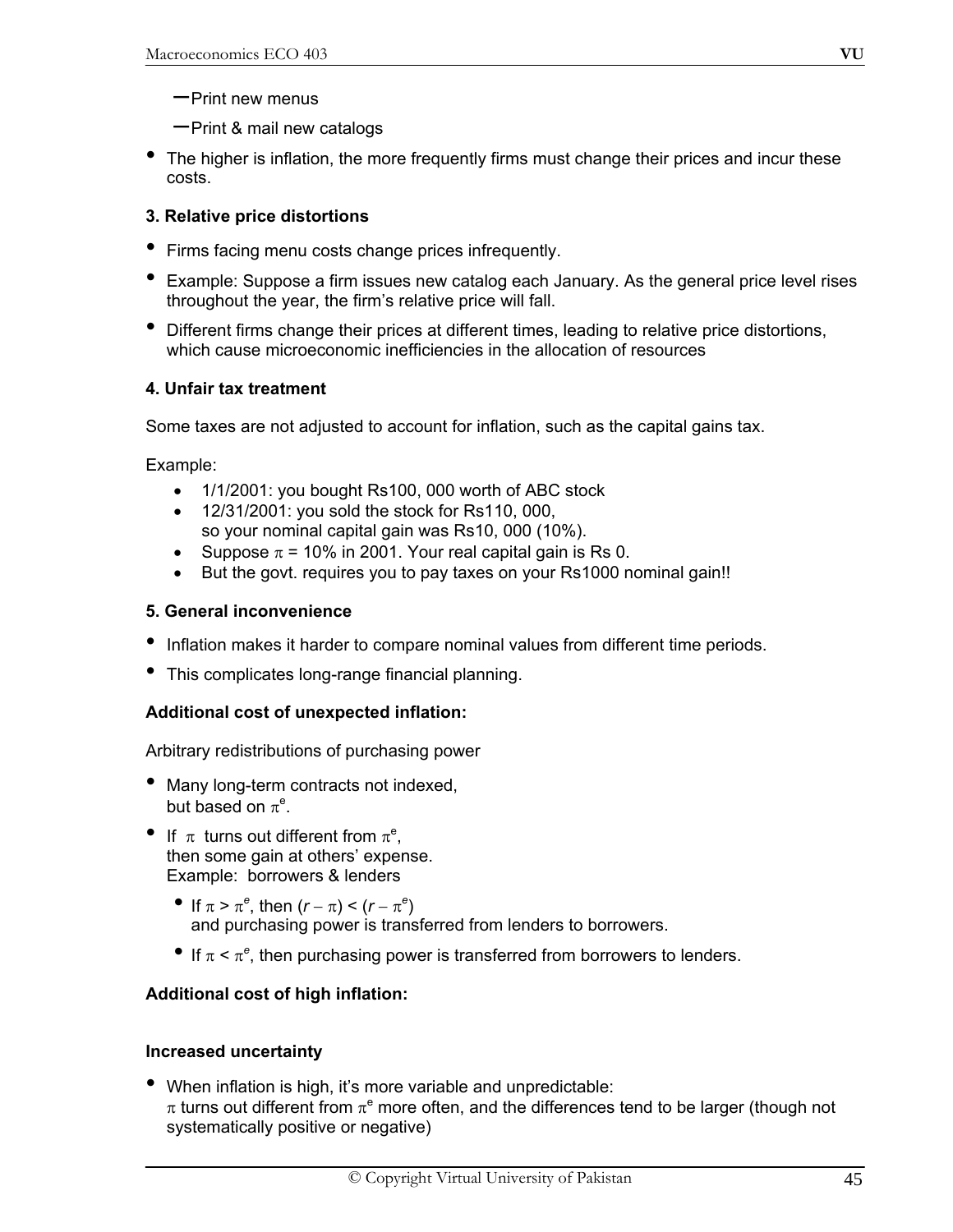- Arbitrary redistributions of wealth become more likely.
- This creates higher uncertainty, which makes risk averse people worse off.

## **One benefit of inflation**

- Nominal wages are rarely reduced, even when the equilibrium real wage falls.
- Inflation allows the real wages to reach equilibrium levels without nominal wage cuts.
- Therefore, moderate inflation improves the functioning of labor markets.

## **Hyperinflation**

- def:  $\pi \ge 50\%$  per month
- All the costs of moderate inflation described above become HUGE under hyperinflation.
- Money ceases to function as a store of value, and may not serve its other functions (unit of account, medium of exchange).
- People may conduct transactions with barter or a stable foreign currency*.*

## **What causes hyperinflation?**

- Hyperinflation is caused by excessive money supply growth:
- When the central bank prints money, the price level rises.
- If it prints money rapidly enough, the result is hyperinflation.

## **Why governments create hyperinflation**

- When a government cannot raise taxes or sell bonds,
- it must finance spending increases by printing money.
- In theory, the solution to hyperinflation is simple: stop printing money.
- In the real world, this requires drastic and painful fiscal restraint.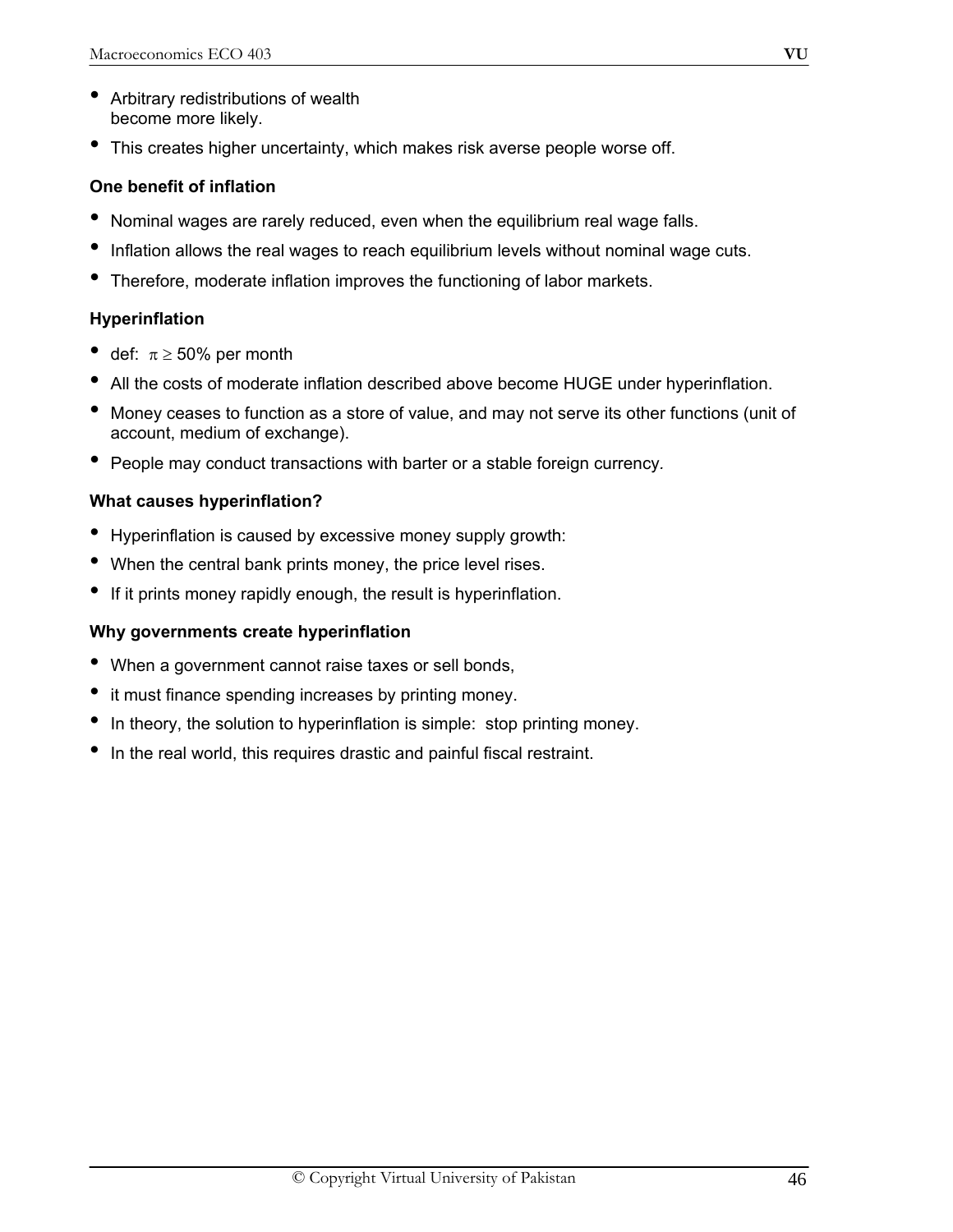#### **LESSON 14**

# MONEY AND INFLATION (Continued…)

## **The Classical Dichotomy**

Real variables are measured in physical units: quantities and relative prices, e.g.

- Quantity of output produced
- Real wage: output earned per hour of work
- Real interest rate: output earned in the future by lending one unit of output today

*Nominal variables:*measured in money units, e.g.

- Nominal wage: dollars per hour of work
- Nominal interest rate: dollars earned in future by lending one dollar today
- The price level: the amount of dollars needed to buy a representative basket of goods

#### • **Classical Dichotomy***:*

**"**The theoretical separation of real and nominal variables in the classical model, which implies nominal variables do not affect real variables. "

#### • *Neutrality of Money:*

Changes in the money supply do not affect real variables. In the real world, money is approximately neutral in the long run.

## **The Open Economy**

- Accounting identities for the open economy
- Small open economy model
	- What makes it "small"
	- How the trade balance and exchange rate are determined
	- How policies affect trade balance & exchange rate

## **Imports and Exports as a percentage of output**

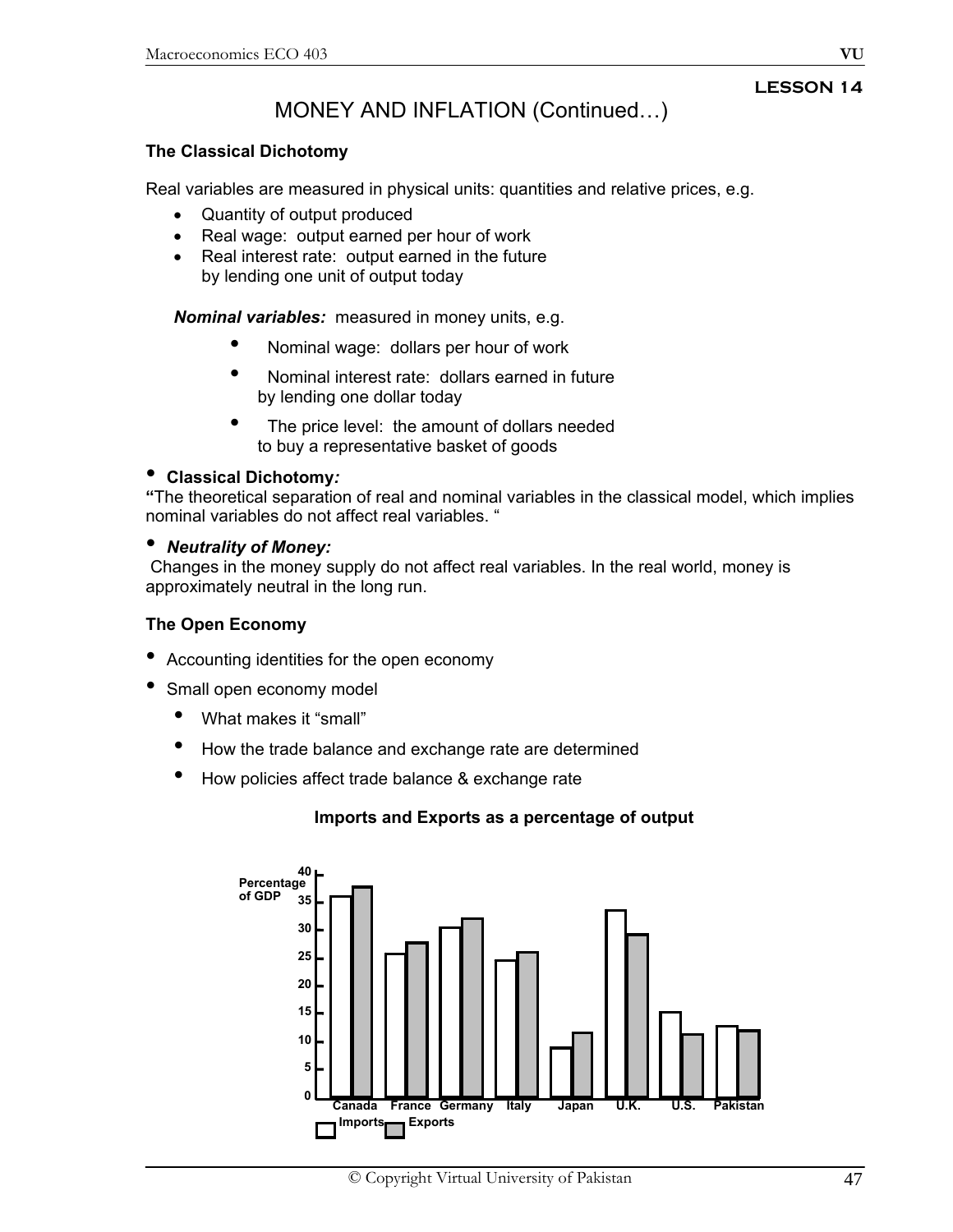In an open economy:

- Spending need not equal output
- Saving need not equal investment

#### **Preliminaries**

$$
C = Cd + Cf
$$
  

$$
I = Id + If
$$
  

$$
G = Gd + Gf
$$

#### **Superscripts:**

d = spending on domestic goods

f = spending on foreign goods

EX = exports = foreign spending on domestic goods

IM = imports =  $C<sup>f</sup> + I<sup>f</sup> + G<sup>f</sup>$  = spending on foreign goods

 $NX = net$  exports (the "trade balance")  $= EX - IM$ 

- If NX > 0, country has a trade surplus equal to NX
- If NX < 0**,** country has a trade deficit equal to NX

**GDP = expenditure on domestically produced goods &services** 

$$
Y = Cd + Id + Gd + EX
$$
  
=  $(C - Cf) + (I - If) + (G - Gf) + EX$   
=  $C + I + G + EX - (Cf + If + Gf)$   
=  $C + I + G + EX - IM$   
=  $C + I + G + NX$ 

## **The national income identity in an open economy**

$$
Y = C + I + G + NX
$$

Or, *NX = Y – ( C + I + G )*  Where, NX => Net Export  $Y$  => Output  $C + I + G \Rightarrow$  Domestic Spending

## **Net Foreign Investment and Trade Balance**

• We have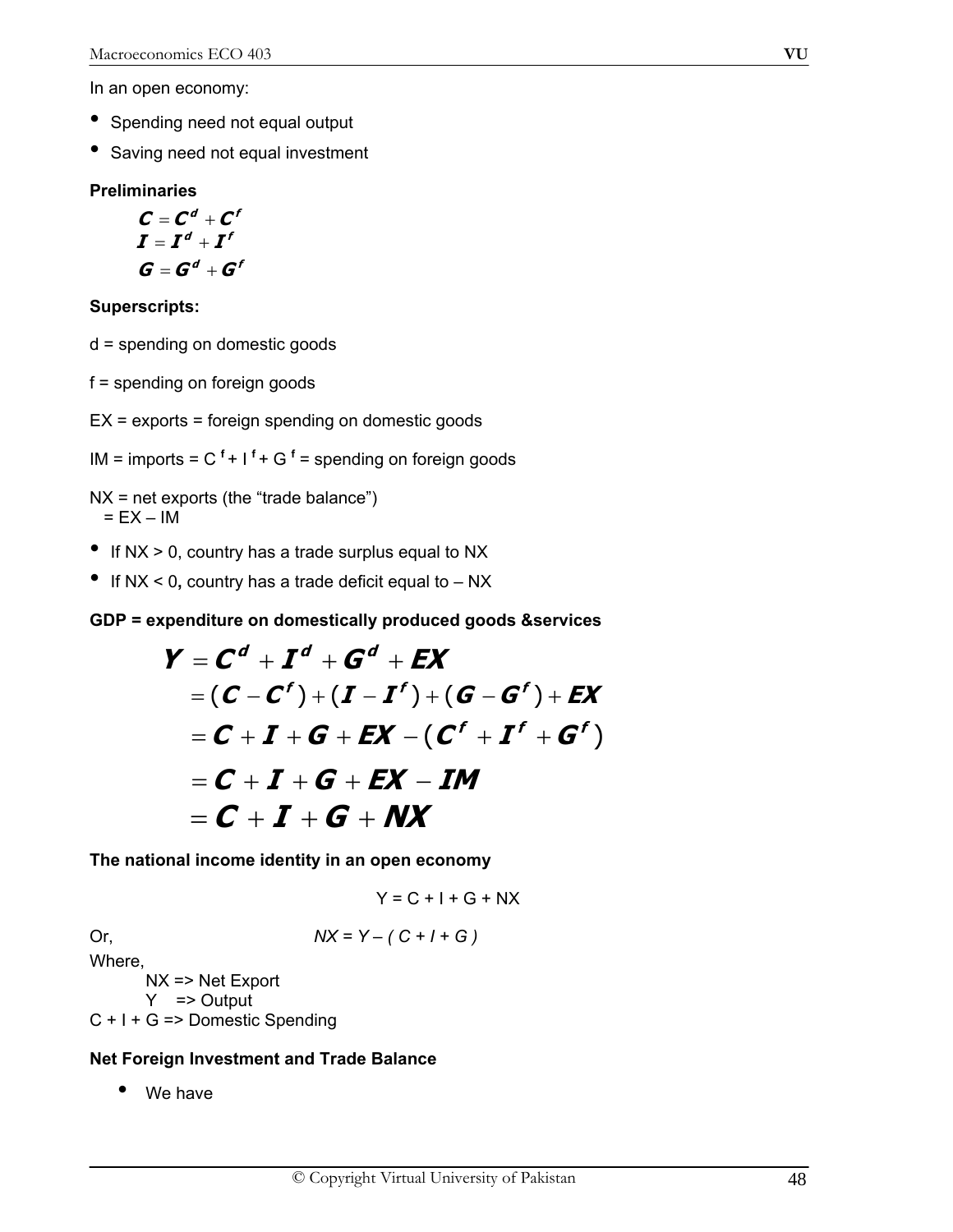Re-arranging;

$$
Y = C + I + G + NX
$$

$$
Y - C - G = I + NX
$$

Recall,  $Y - C - G$  is national savings S,

the sum of private savings  $(Y - T - C)$  and public savings  $(T - G)$ .

Hence;

 $S = 1 + NX$ 

or  $S - I = NX$ 

- S I is the difference between domestic saving and domestic investment, referred to as Net Foreign Investment
- While NX is the Trade Balance
- $\bullet$  So

Net Foreign Investment = Trade Balance

$$
S - I = NX
$$

## International capital flows

• Net capital outflows  $=$ S – I =net outflow of "loanable funds" =net purchases of foreign assets

•Net capital outflows

the country's purchases of foreign assets minus foreign purchases of domestic assets

- When  $S > I$ , country is a net lender
- When S < I, country is a net borrower
- An open-economy version of the loanable funds model includes many of the same elements:

## **Saving and Investment in a Small Open Economy**

production function:  $\mathbf{Y} = \overline{\mathbf{Y}} = \mathbf{F}(\overline{\mathbf{K}}, \overline{\mathbf{L}})$ consumption function:  $\mathbf{C} = \mathbf{C}(\mathbf{Y} - \mathbf{T})$ investment function:  $\boldsymbol{I} = \boldsymbol{I}(\boldsymbol{r})$ exogenous policy variables:  $G = \overline{G}$ ,  $T = \overline{T}$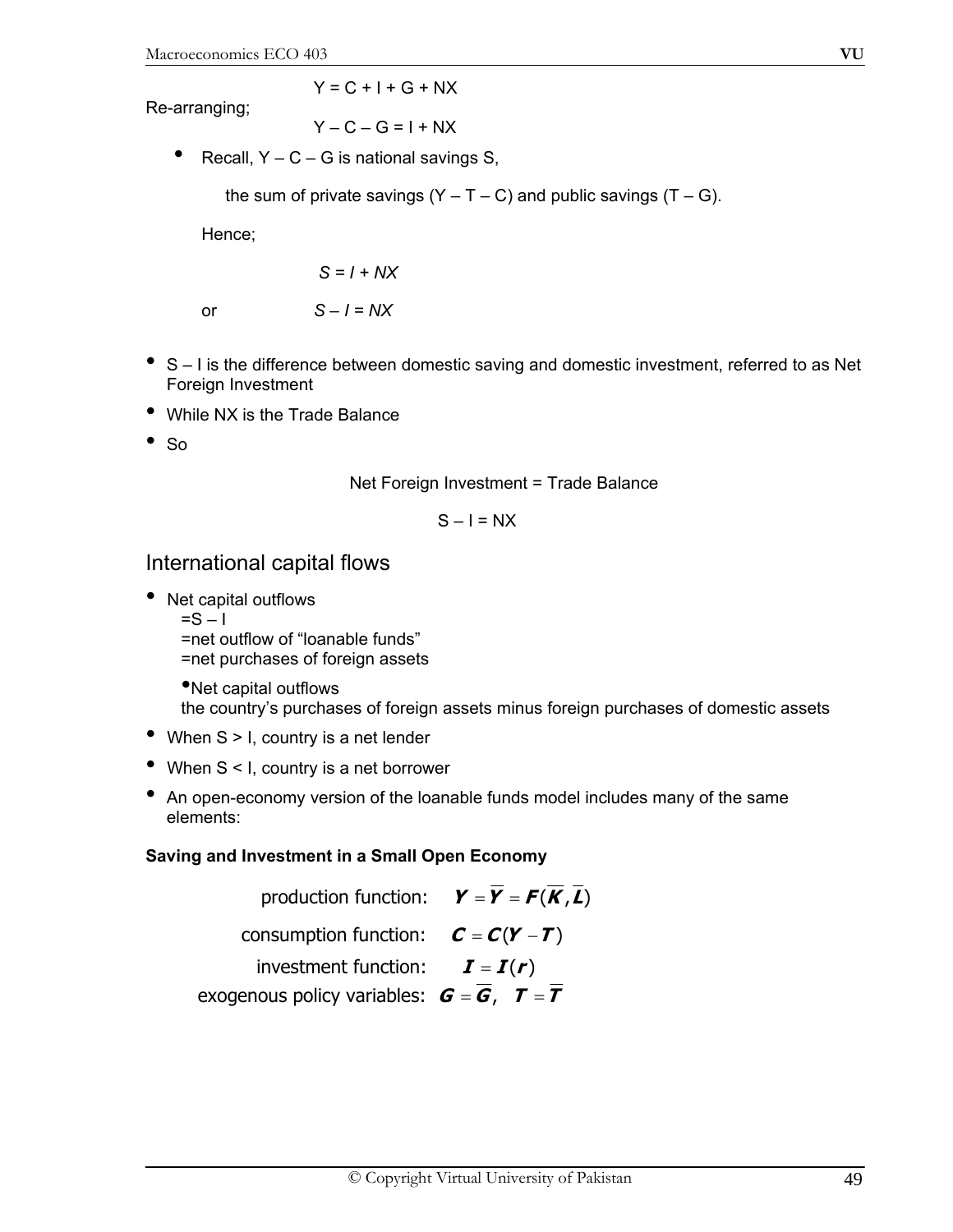

## **National Saving: The Supply of Loanable Funds**

#### **Assumptions: capital flows**

- Domestic & foreign bonds are perfect substitutes
- Perfect capital mobility**:**  no restrictions on international trade in assets
- Economy is small: cannot affect the world interest rate, denoted r\*

#### **Investment: Demand for Loanable Funds**

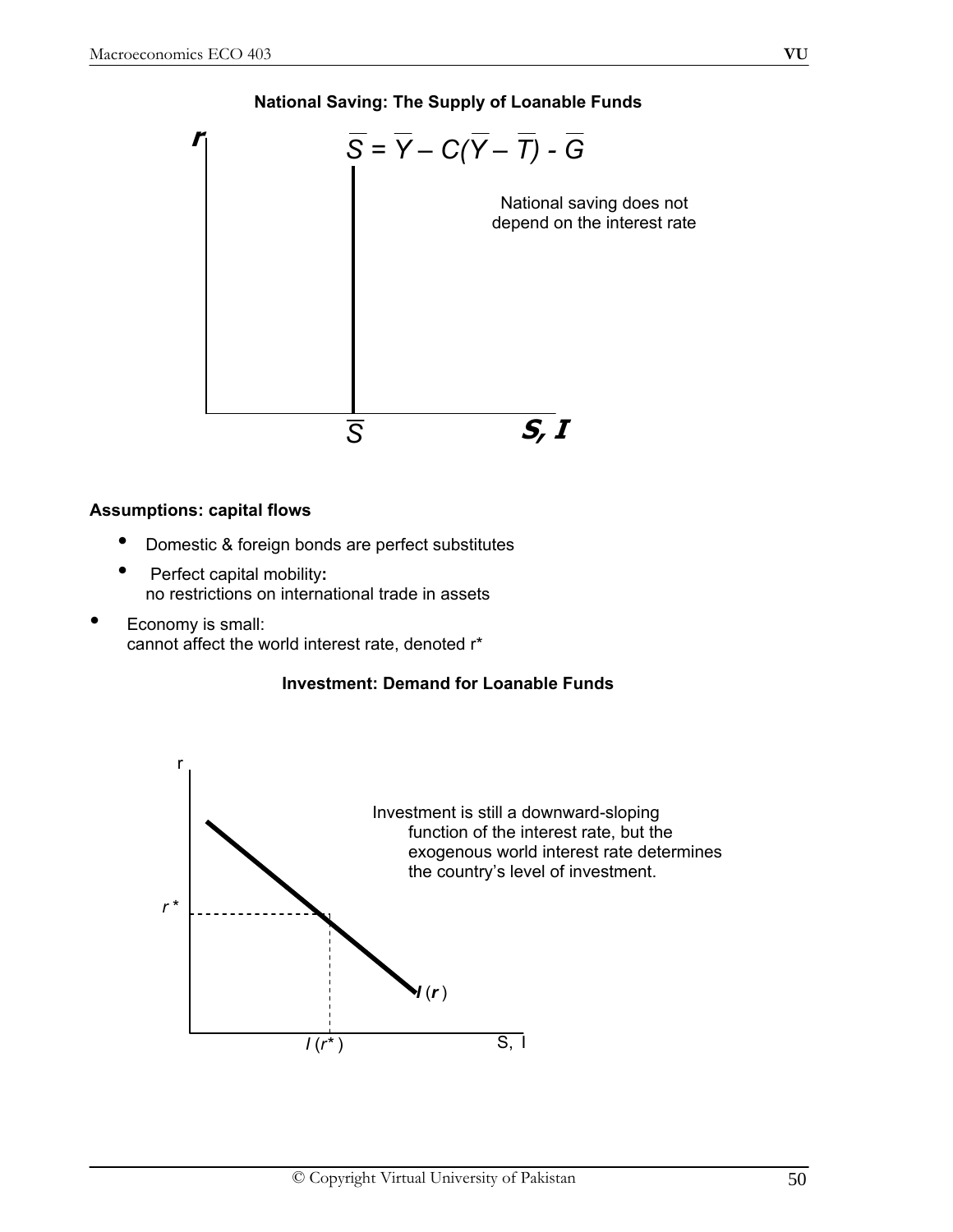

…the interest rate would adjust to equate investment and saving:

## **A Small Open Economy**

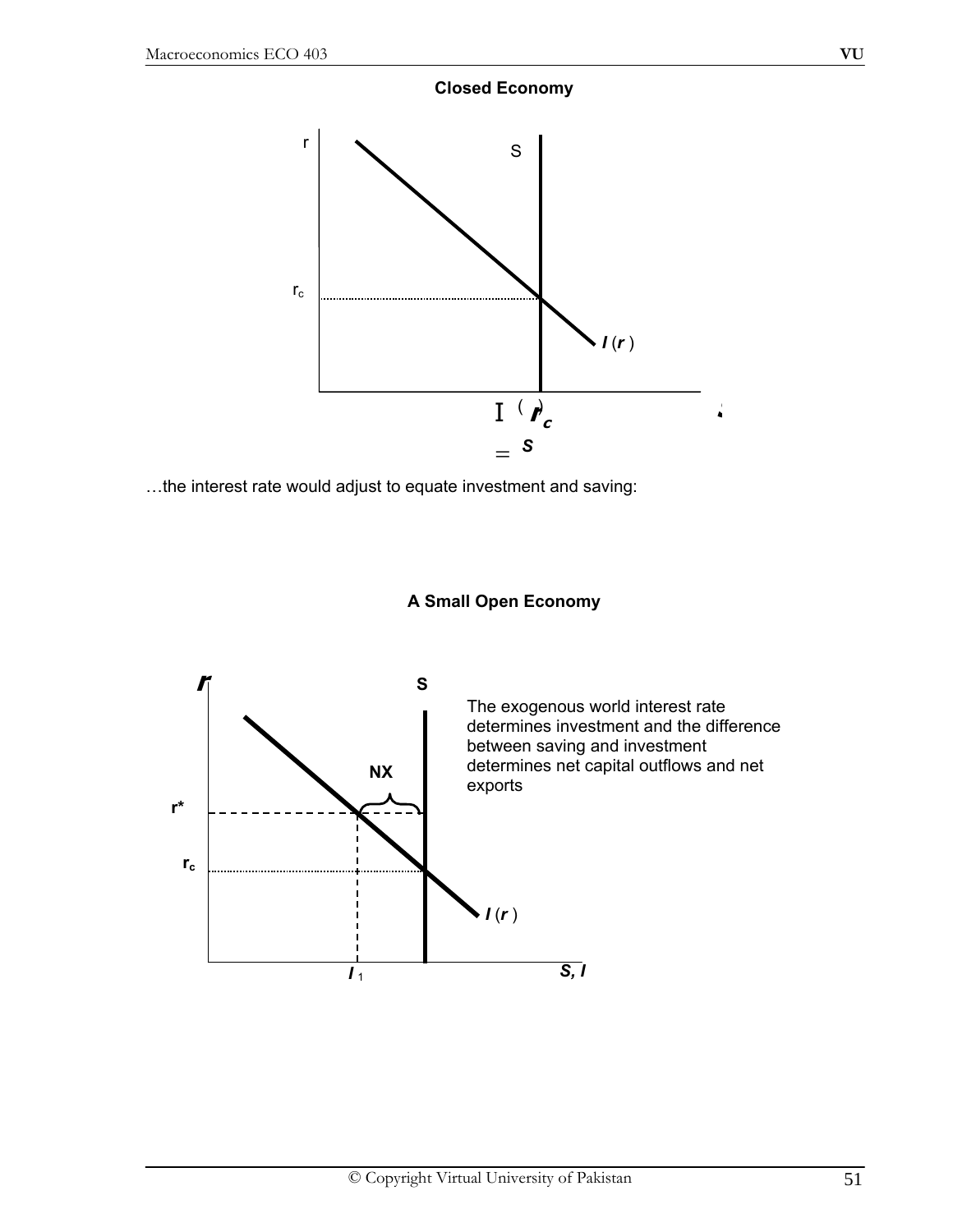# OPEN ECONOMY

#### **Three experiments**

- 1. Fiscal policy at home
- 2. Fiscal policy abroad
- 3. An increase in investment demand

#### **1. Fiscal policy at home**



#### **NX and the Govt. Budget Deficit**



## **LESSON 15**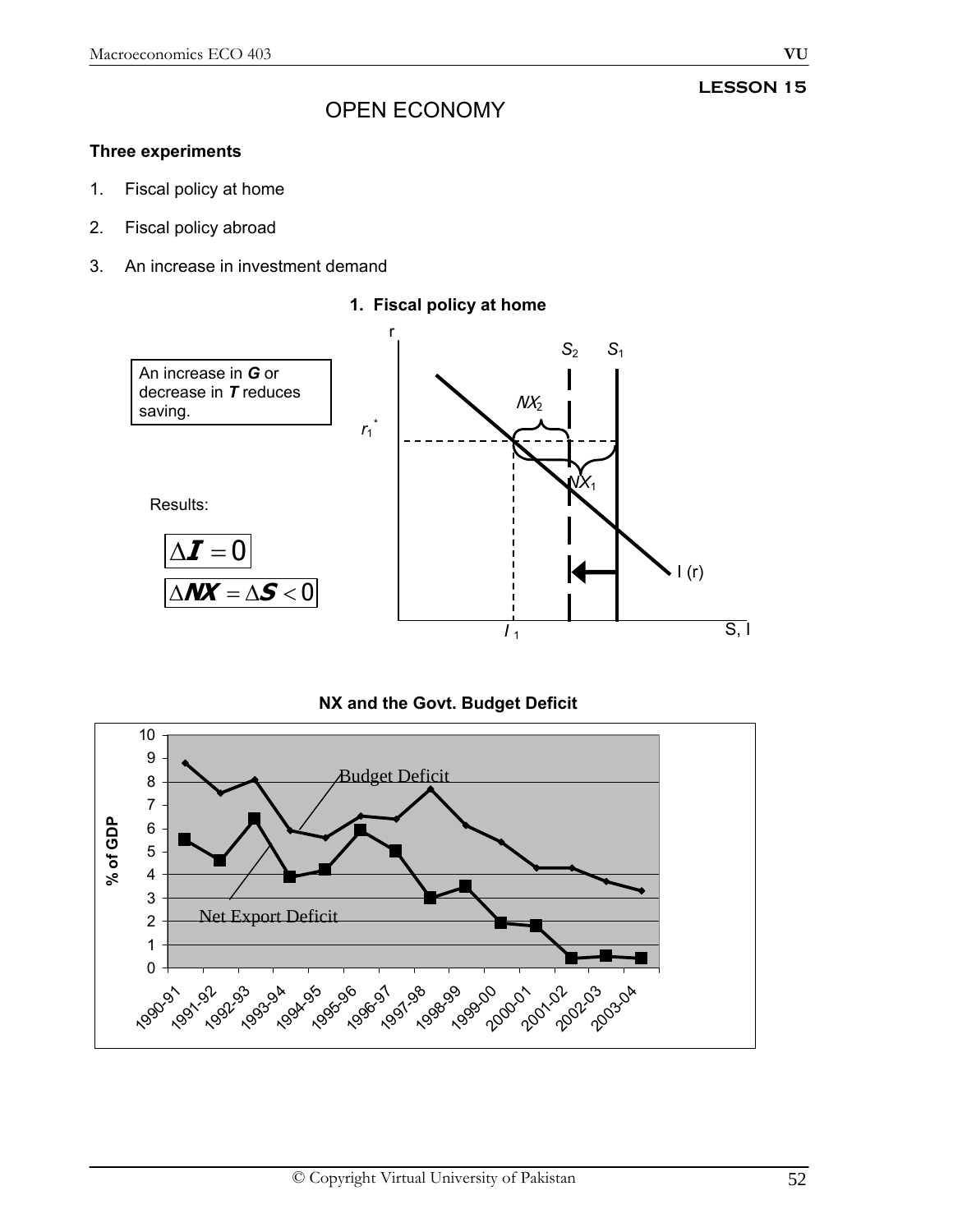

#### **3. An increase in investment demand**



#### **The nominal exchange rate**

e = nominal exchange rate, the relative price of domestic currency in terms of foreign currency (e.g. Yen per Dollar)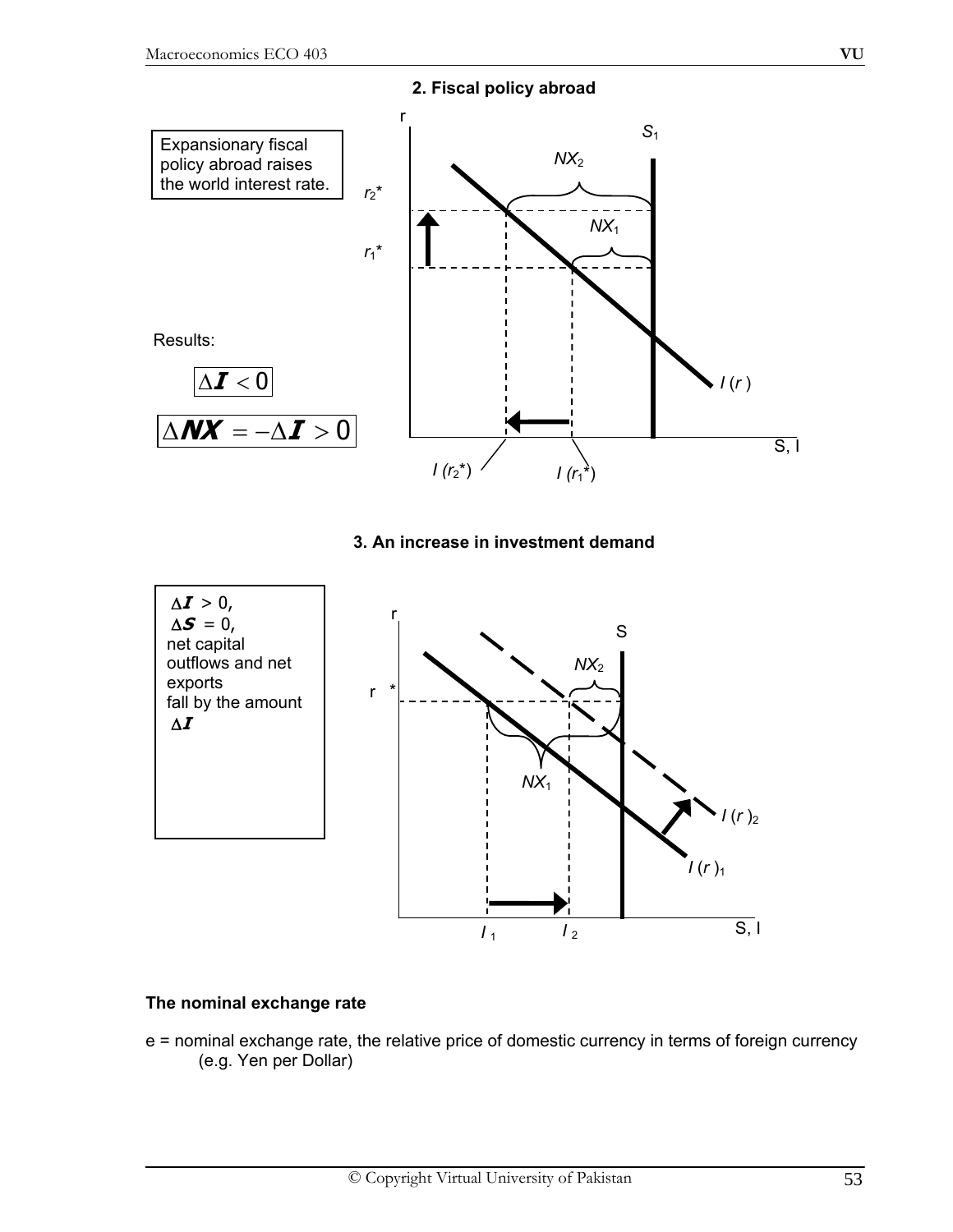| <b>Country</b>       | <b>Currency</b>  | exchange rate |
|----------------------|------------------|---------------|
| Europe               | $Euro(\epsilon)$ | Rs. 78.53     |
| Japan                | $Yen(\yen)$      | Rs. 0.5642    |
| U.K.                 | Pound(E)         | Rs. 113.99    |
| <b>United States</b> | Dollar(\$)       | Rs. 59.32     |
| UAE                  | Dirham           | Rs. 16.15     |

## **Exchange rates as of February 26, 2005**

## **The real exchange rate**

 $\epsilon$  = real exchange rate, the relative price of domestic goods in terms of foreign goods (e.g. Japanese Big Macs per U.S. Big Mac)

## **Understanding the units of** *ε*

$$
\boldsymbol{\mathcal{E}} = \frac{\boldsymbol{e} \times \boldsymbol{P}}{\boldsymbol{P}^*}
$$

 $=\frac{(\text{Yen per } \$) \times (\$ per unit U.S. goods)}{(\text{Yen per } \$) \times (\text{Yen per } \$)}$ 

Yen per unit Japanese goods Yen per unit U.S. goods

- $\frac{1}{2}$   $\frac{1}{2}$   $\frac{1}{2}$   $\frac{1}{2}$   $\frac{1}{2}$   $\frac{1}{2}$   $\frac{1}{2}$   $\frac{1}{2}$   $\frac{1}{2}$   $\frac{1}{2}$   $\frac{1}{2}$   $\frac{1}{2}$   $\frac{1}{2}$   $\frac{1}{2}$   $\frac{1}{2}$   $\frac{1}{2}$   $\frac{1}{2}$   $\frac{1}{2}$   $\frac{1}{2}$   $\frac{1}{2}$   $\frac{1}{2}$   $\frac{1}{2}$  Units of Japanese goods
- $=$  per unit of U.S. goods
- *~ Example ~*
- One good: Burger
- Price in Japan:  $P^* = 200$  Yen
- Price in USA:  $P = $2.50$
- Nominal exchange rate, e = 120 Yen/\$

$$
\mathcal{E} = \frac{\mathbf{e} \times \mathbf{P}}{\mathbf{P} *}\n= \frac{120 \times \$2.50}{200 \text{ Yen}} = 1.5
$$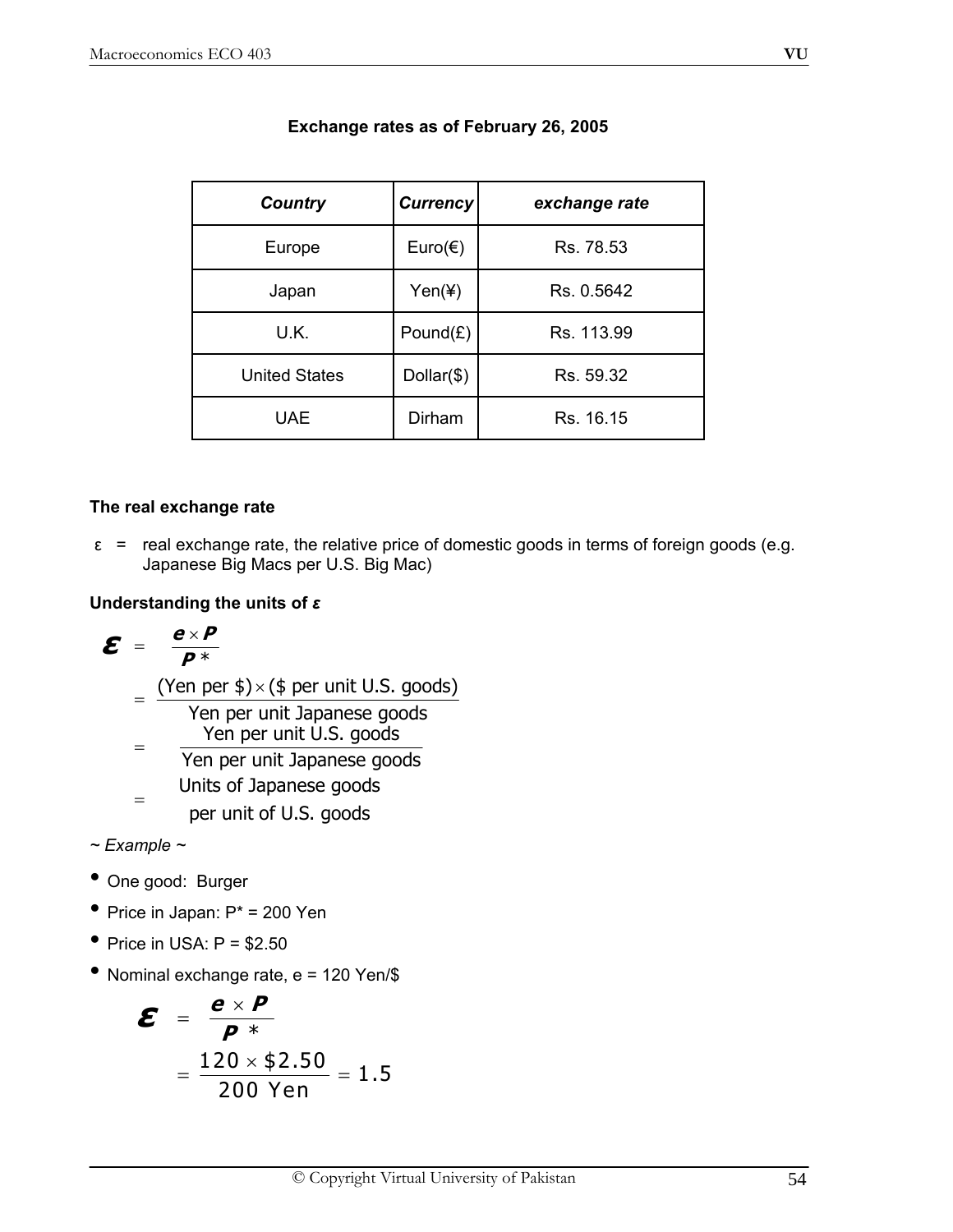To buy a U.S. burger, someone from Japan would have to pay an amount that could buy 1.5 Japanese Burgers.

## **ε in the real world & our model**

- In the real world: We can think of  $\varepsilon$  as the relative price of a basket of domestic goods in terms of a basket of foreign goods
- In our macro model: There's just one good, "output." So  $\varepsilon$  is the relative price of one country's output in terms of the other country's output

## **How** *NX* **depends on** *ε*

 $\hat{\tau} \epsilon \Rightarrow$  US goods become more expensive relative to foreign goods

- <sup>⇒</sup>↓EX*,* ↑IM
- ⇒↓NX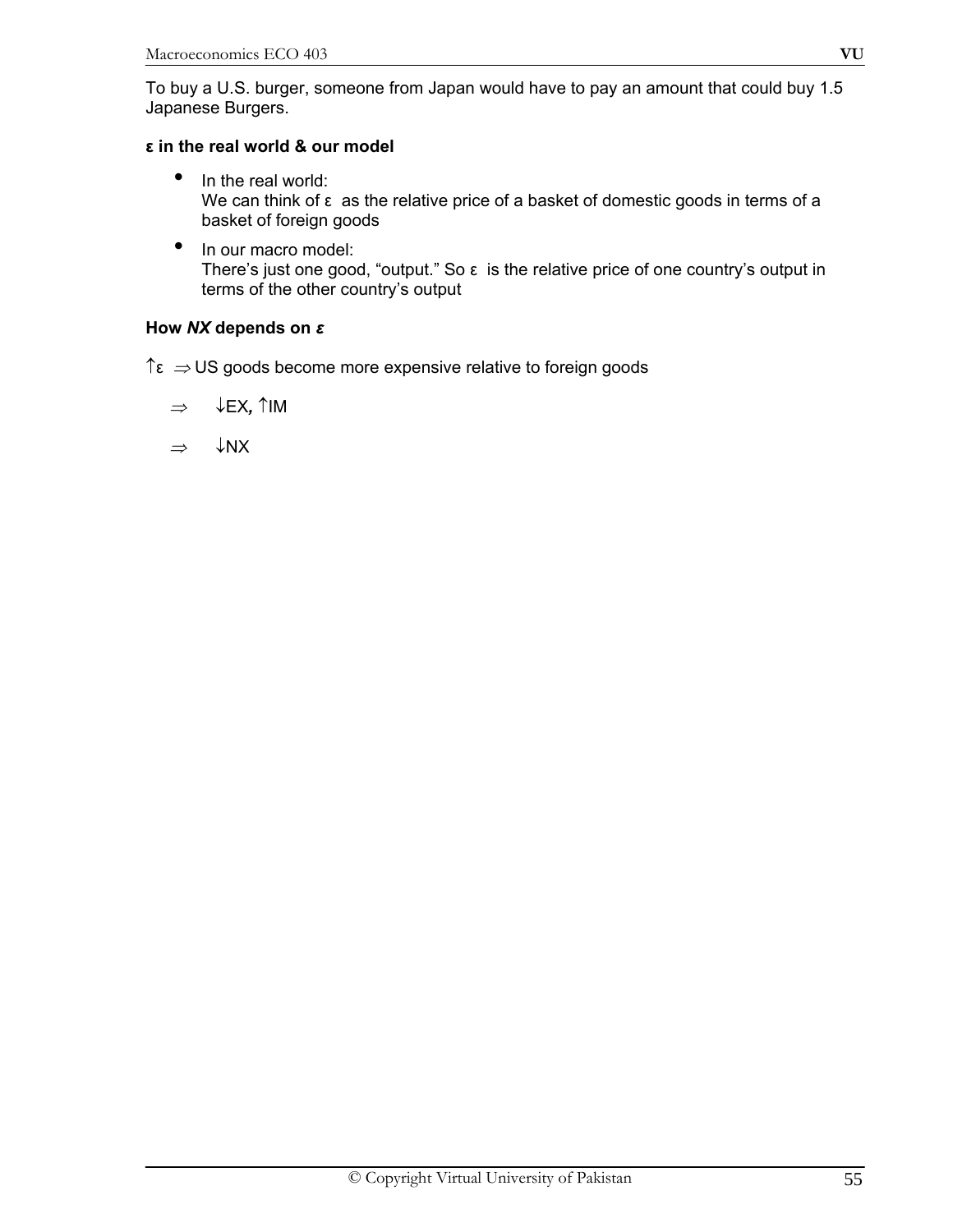# OPEN ECONOMY (Continued…)

#### **How** *ε* **is determined**

- The accounting identity says  $NX = S I$
- We saw earlier how  $S<sup>T</sup>$  is determined:
- S depends on domestic factors (output, fiscal policy variables, etc)
- I is determined by the world interest rate r \*
- So, ε must adjust to ensure



Neither S nor I depend on ε*,* so the net capital outflow curve is vertical. *ε* adjusts to equate *NX* with net capital outflow, *S* - *I*.

## **Supply and demand in foreign exchange market**

**Demand:** Foreigners need dollars to buy U.S. net exports. **Supply**: The net capital outflow (S - I) is the supply of dollars to be invested abroad.

## **The net exports function**

• The net exports function reflects this inverse relationship between NX and <sup>ε</sup>**:** 

NX = NX *(*ε*)*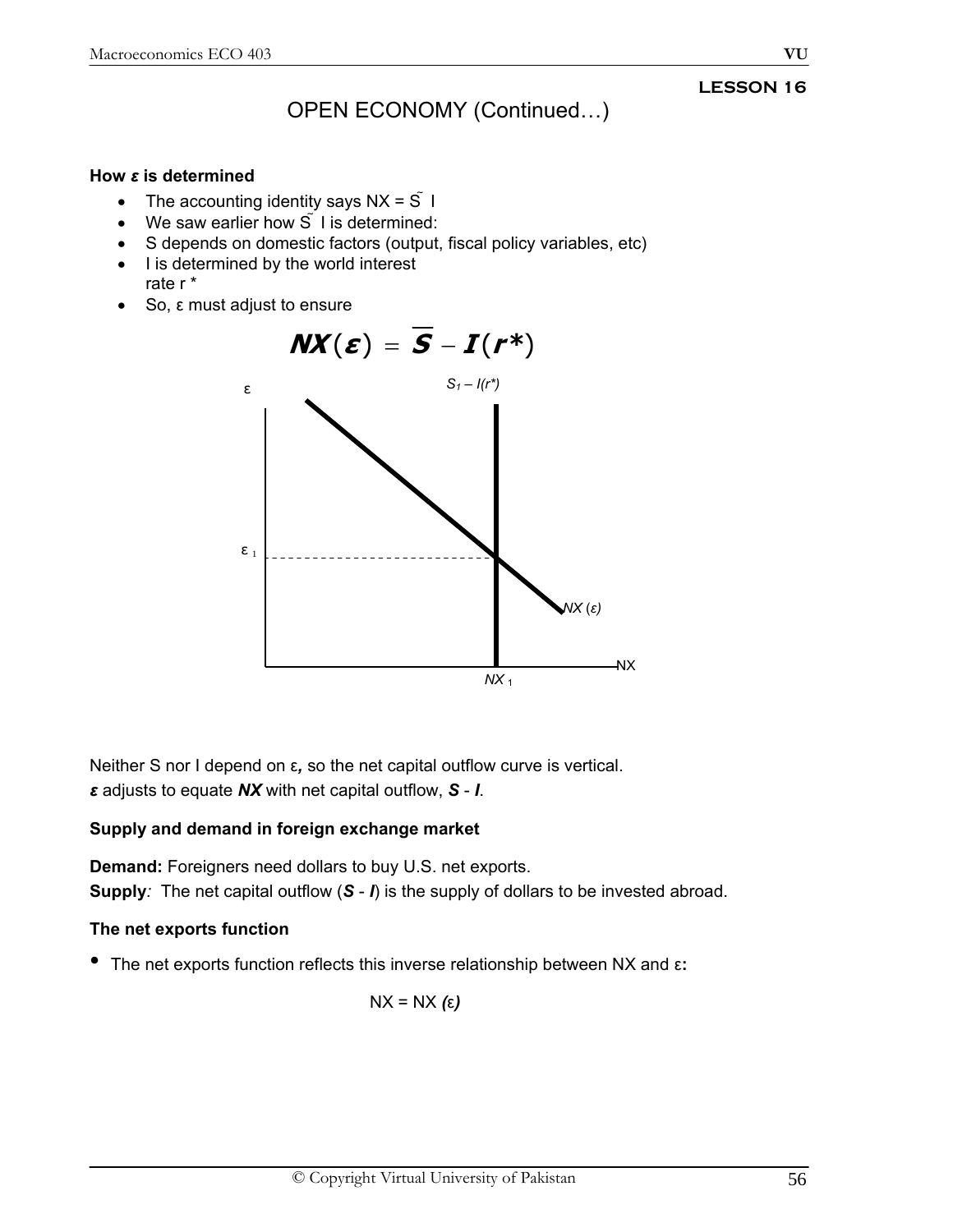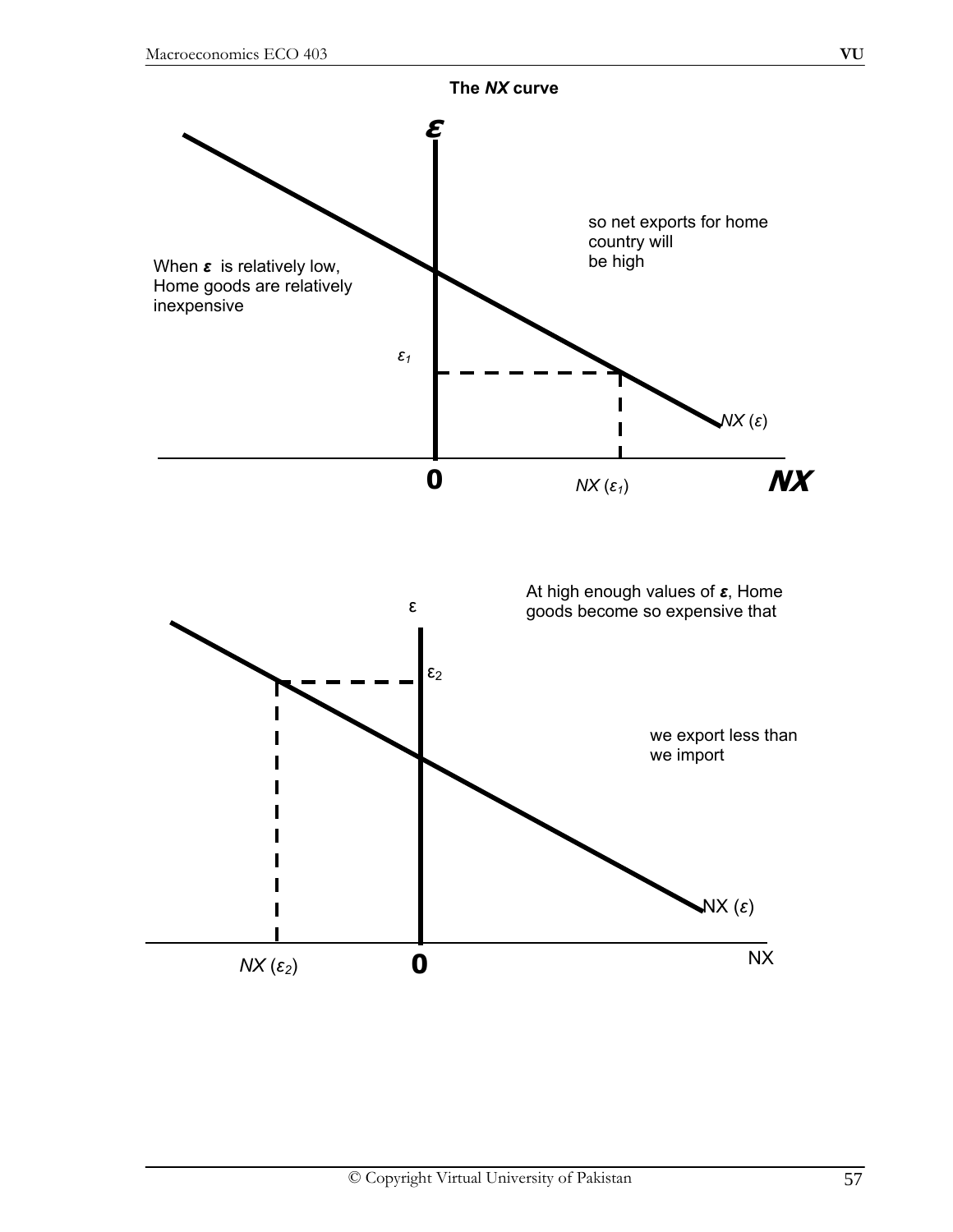## **Four experiments**

- 1. Fiscal policy at home
- 2. Fiscal policy abroad
- 3. An increase in investment demand
- 4. Trade policy to restrict imports



A fiscal expansion reduces national saving, net capital outflows, and the supply of dollars in the foreign exchange market causing the real exchange rate to rise and NX to fall.

## **2. Fiscal policy abroad**

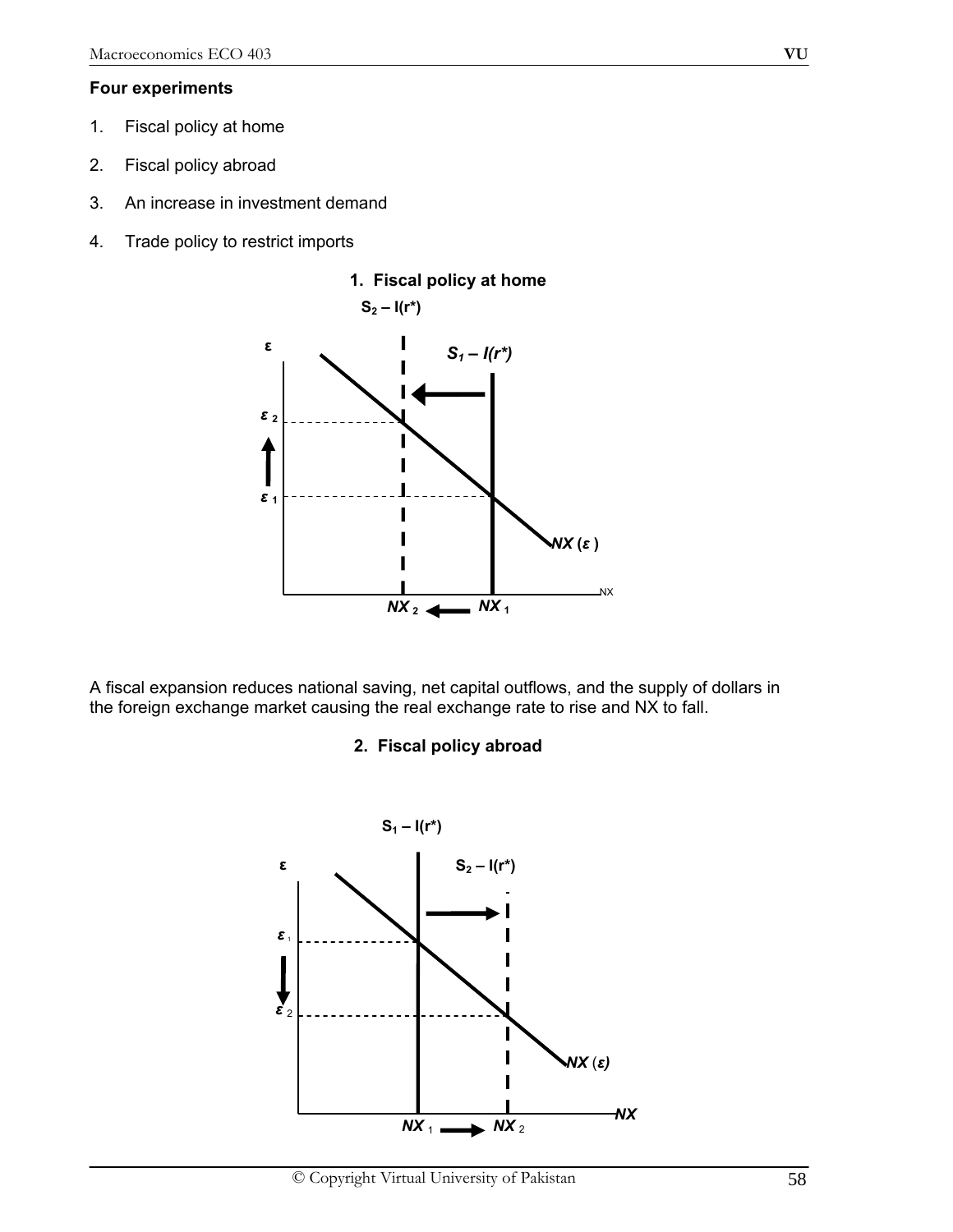An increase in r\* reduces investment increasing net capital outflows and the supply of dollars in the foreign exchange market causing the real exchange rate to fall and NX to rise.



An increase in investment reduces net capital outflows and the supply of dollars in the foreign exchange market causing the real exchange rate to rise and NX to fall.

#### **4. Trade policy to restrict imports**

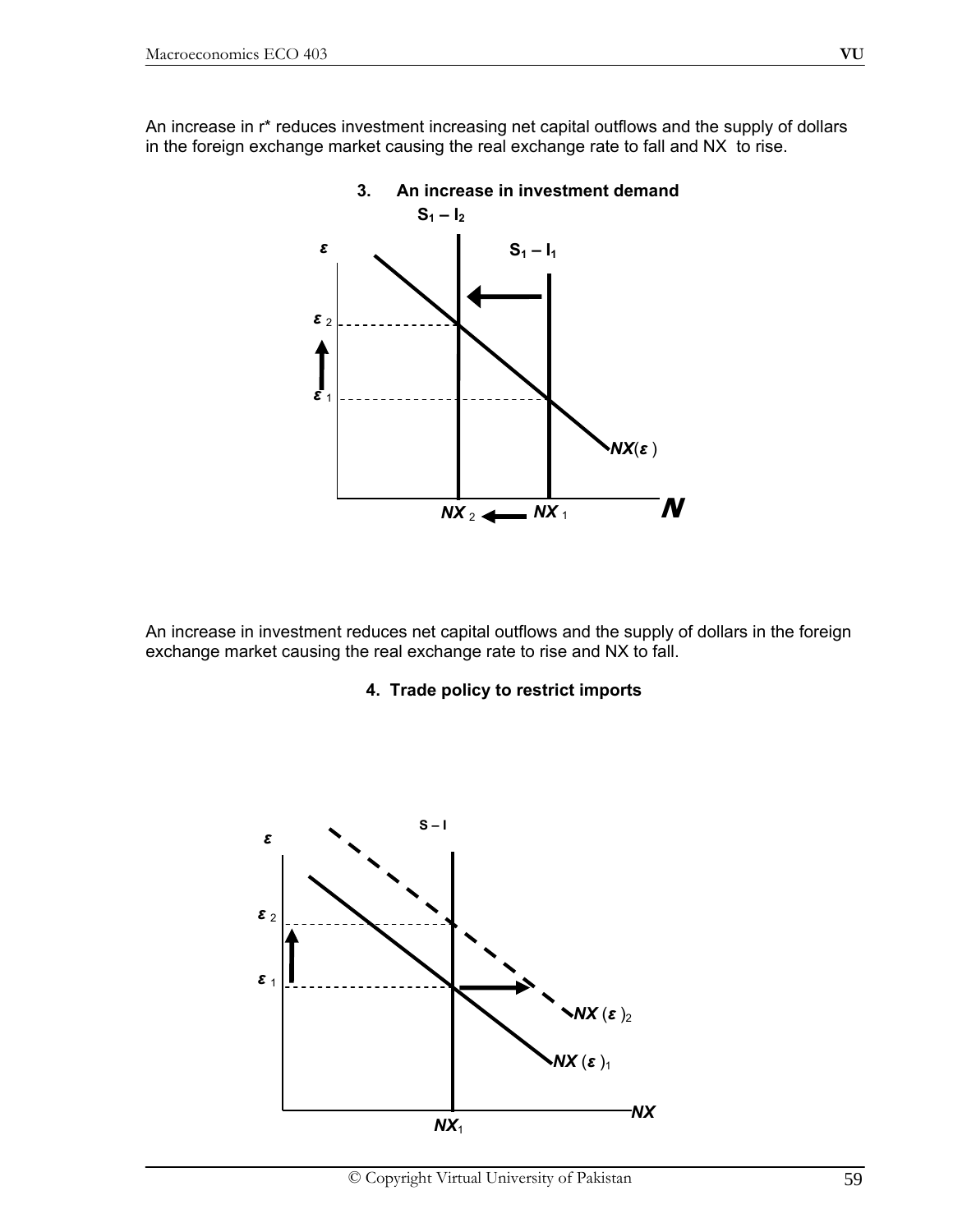At any given value of  $ε$ , an import quota

 $\downarrow$ IM  $\rightarrow$   $\uparrow$ NX

demand for dollars shifts right. Trade policy doesn't affect S or I , so capital flows and the supply of dollars remains fixed.

Results:

Δ**ε** > 0 (demand increase)  $\Delta$ **NX** = 0 (supply fixed) Δ**IM** < 0 (policy) Δ**EX** < 0 (rise in **ε** )

#### **The Determinants of the Nominal Exchange Rate**

• Start with the expression for the real exchange rate:

$$
\mathbf{E} = \frac{\mathbf{e} \times \mathbf{P}}{\mathbf{P}^*}
$$

• Solve it for the nominal exchange rate:

$$
e = \varepsilon \times \frac{p^*}{p}
$$

- So e depends on the real exchange rate and the price levels at home and abroad...
- ...and we know how each of them is determined:



• We can rewrite this equation in terms of growth rates

$$
\frac{\Delta e}{e} = \frac{\Delta \mathcal{E}}{\mathcal{E}} + \frac{\Delta P^*}{P^*} - \frac{\Delta P}{P} = \frac{\Delta \mathcal{E}}{\mathcal{E}} + \pi^* - \pi
$$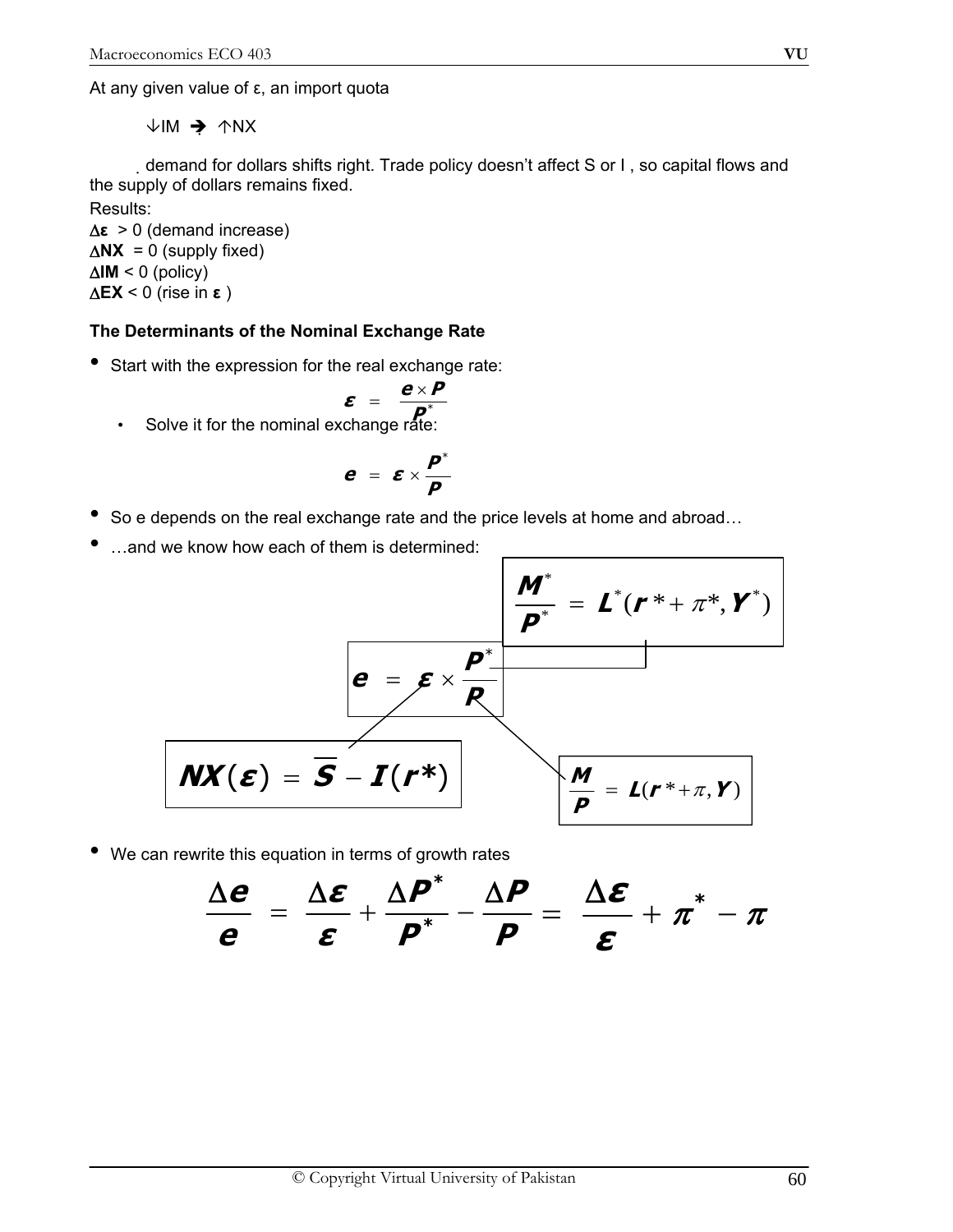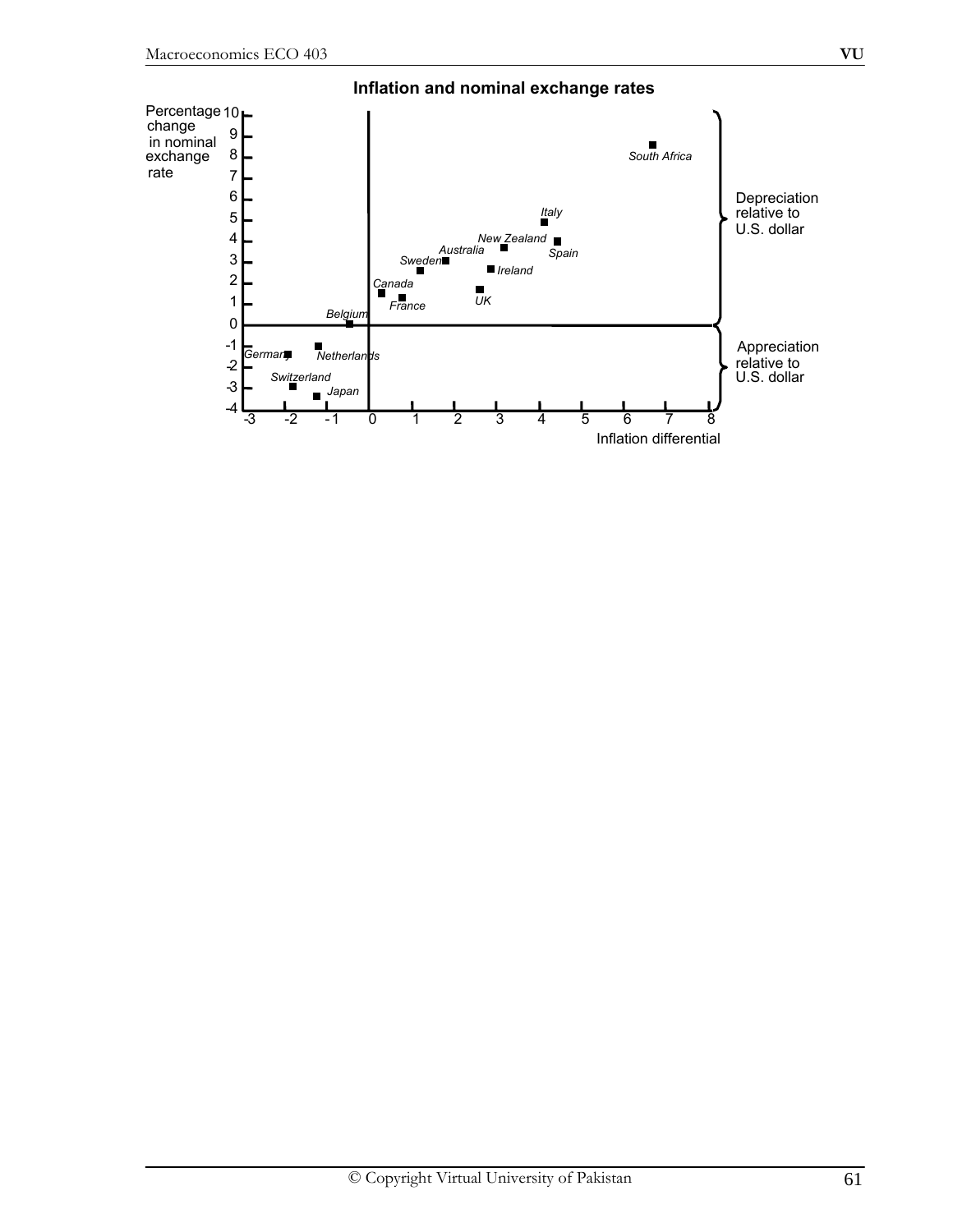## **LESSON 17**

# OPEN ECONOMY (Continued…)

## **Purchasing Power Parity (PPP)**

- *def1*: a doctrine that states that goods must sell at the same (currency-adjusted) price in all countries.
- *def2:* the nominal exchange rate adjusts to equalize the cost of a basket of goods across countries.
- Reasoning:arbitrage, the law of one price
- PPP:e *x*P *=* P\*

Where

- *e x P* Cost of a basket of domestic goods, in foreign currency.
- *P* Cost of a basket of domestic goods, in domestic currency.
- *P\**  Cost of a basket of foreign goods, in foreign currency.

Solve for  $e$ :  $e = P^*/P$ 

PPP implies that the nominal exchange rate between two countries equals the ratio of the countries' price levels.

$$
\boldsymbol{\mathcal{E}} = \boldsymbol{e} \times \frac{\boldsymbol{P}}{\boldsymbol{P}^*} = \frac{\boldsymbol{P}^*}{\boldsymbol{P}} \times \frac{\boldsymbol{P}}{\boldsymbol{P}^*} = 1
$$

• If 
$$
e = P^*/P
$$
,  
then

## **Does PPP hold in the real world?**

No, for two reasons:

- 1. International arbitrage not possible.
	- Non traded goods
	- Transportation costs
- 2. Goods of different countries not perfect substitutes.

Nonetheless, PPP is a useful theory:

- It's simple & intuitive
- In the real world, nominal exchange rates have a tendency toward their PPP values over the long run.

## **Issues in Unemployment**

The natural rate of unemployment:

- What it means
- What causes it
- Understanding its behavior in the real world

## **Natural Rate of Unemployment**

- Natural rate of unemployment: the average rate of unemployment around which the economy fluctuates.
- In a recession, the actual unemployment rate rises above the natural rate.
- In a boom, the actual unemployment rate falls below the natural rate.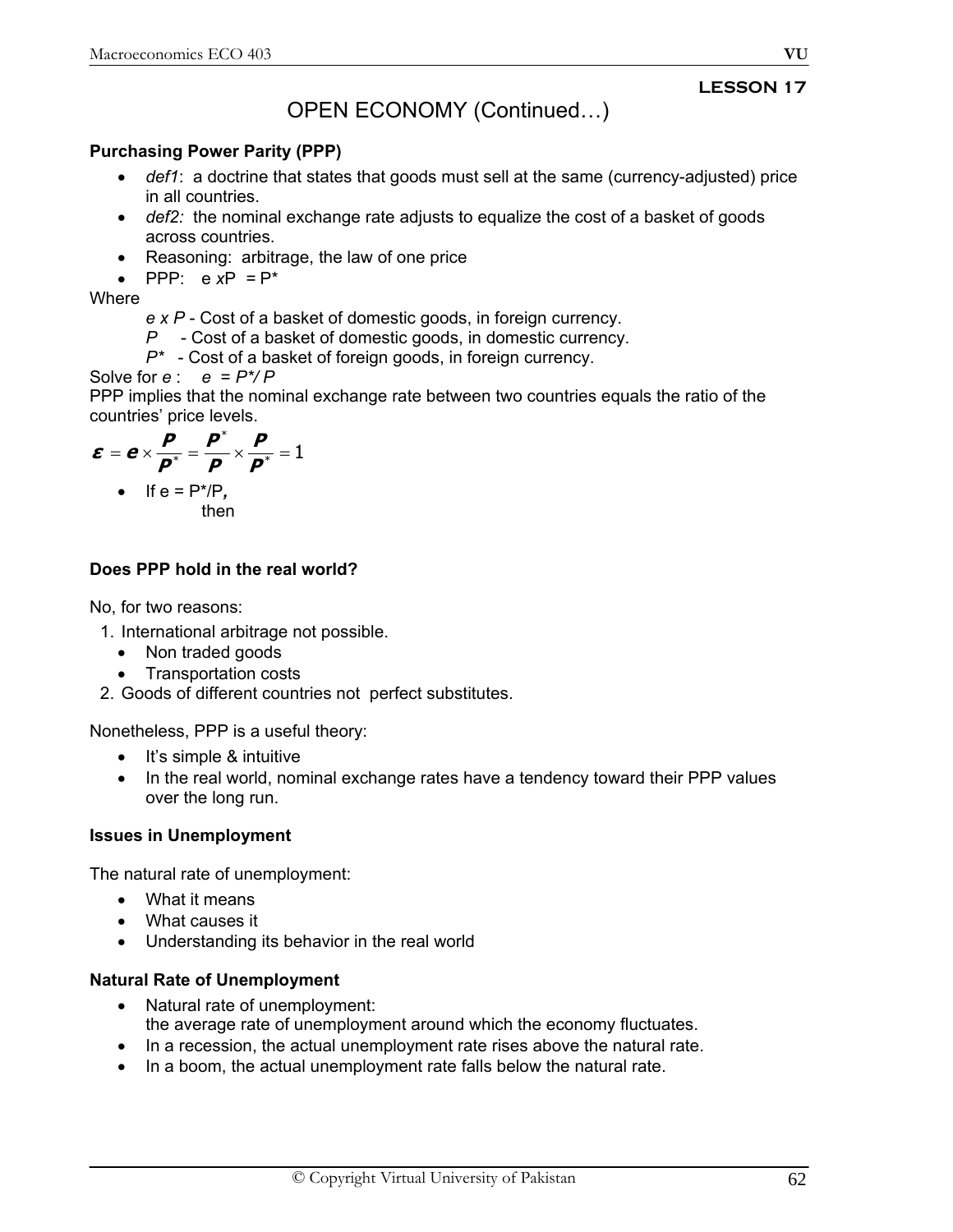

#### **Unemployment Rate of Pakistan**

#### **A first model of the natural rate**

Notation:

- $L = #$  of workers in labor force
- $E = #$  of employed workers
- $U = #$  of unemployed
- U**/**L= unemployment rate

#### **Assumptions:**

- 1. L is exogenously fixed.
- 2. During any given month,
	- s = fraction of employed workers that become separated from their jobs,
	- f = fraction of unemployed workers that find jobs.
	- s = rate of job separations, f = rate of job finding *(both exogenous)*

#### **Transitions between employment and unemployment**

#### **The steady state condition**

- Definition: the labor market is in steady state, or long-run equilibrium, if the unemployment rate is constant.
- The steady-state condition is:

#### *s* **x***E* =*f* **x***U*

 number of employed people who = number of unemployed people who find jobs lose or leave their jobs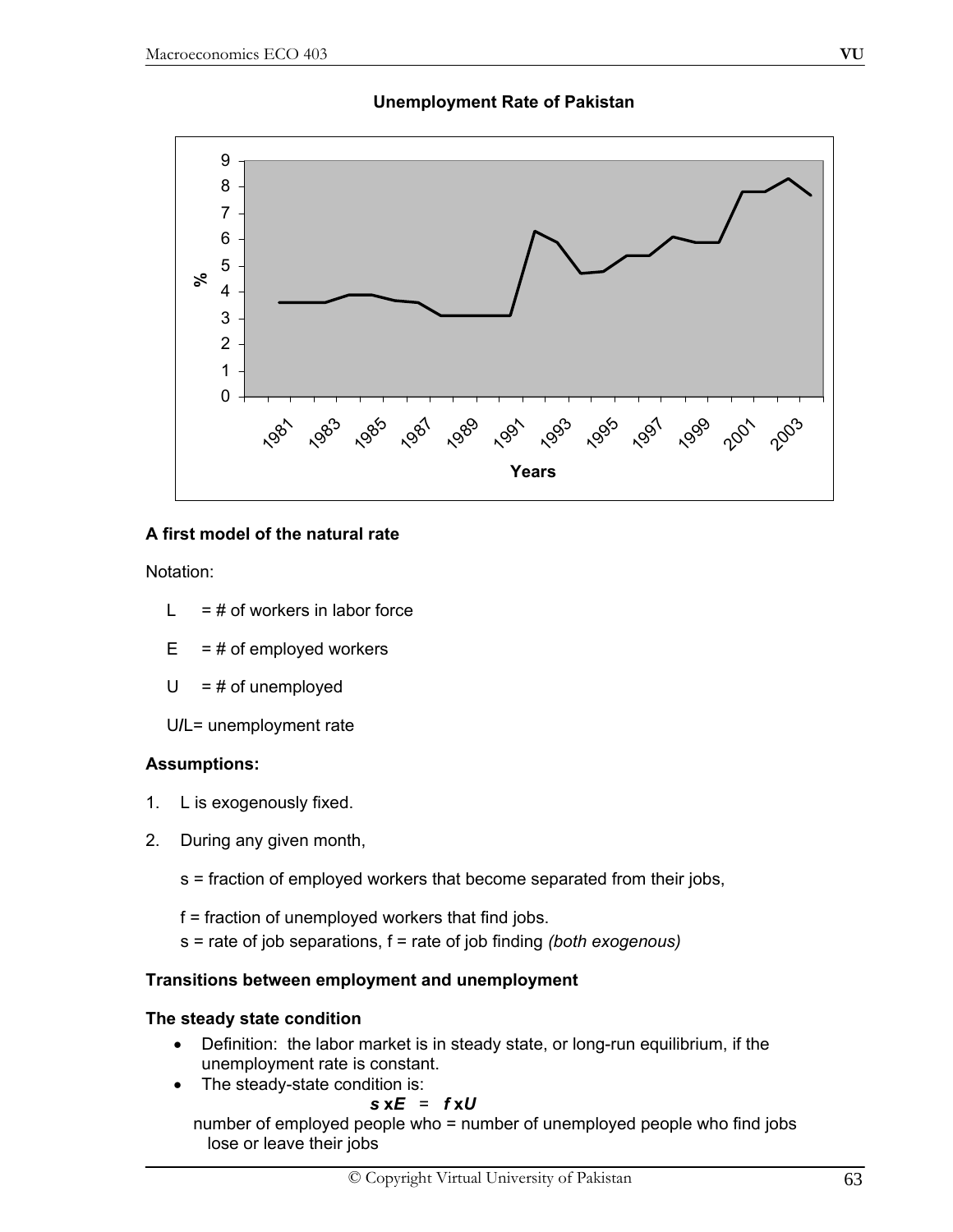## **Solving for the "equilibrium" U rate**

$$
f xU = s xE
$$
  

$$
= s x (L - U)
$$
  

$$
= s L - s U
$$

Solve for U/L*:* 

*(*f *+* s*)x*U *=* s*x*L

# **U s**  $\frac{S}{L} = \frac{S}{S + f}$

So,

## **Example:**

- Each month, 1% of employed workers lose their jobs  $(s = 0.01)$
- Each month, 19% of unemployed workers find jobs  $(f = 0.19)$
- Find the natural rate of unemployment:

$$
\frac{\nu}{L} = \frac{s}{s+f} = \frac{0.01}{0.01+0.19} = 0.05, \text{ or } 5\%
$$

#### **Policy implication**

• A policy that aims to reduce the natural rate of unemployment will succeed only if it lowers s or increases f.

#### **Why is there unemployment?**

- If job finding were instantaneous  $(f = 1)$ , then all spells of unemployment would be brief, and the natural rate would be near zero.
- There are two reasons why  $f < 1$ :
	- 1. Job search
	- 2. Wage rigidity

## **Job Search & Frictional Unemployment**

- Frictional unemployment: caused by the time it takes workers to search for a job
- Occurs even when wages are flexible and there are enough jobs to go around

## **Job Search & Frictional Unemployment**

Occurs because

- Workers have different abilities, preferences
- Jobs have different skill requirements
- Geographic mobility of workers not instantaneous
- Flow of information about vacancies and job candidates is imperfect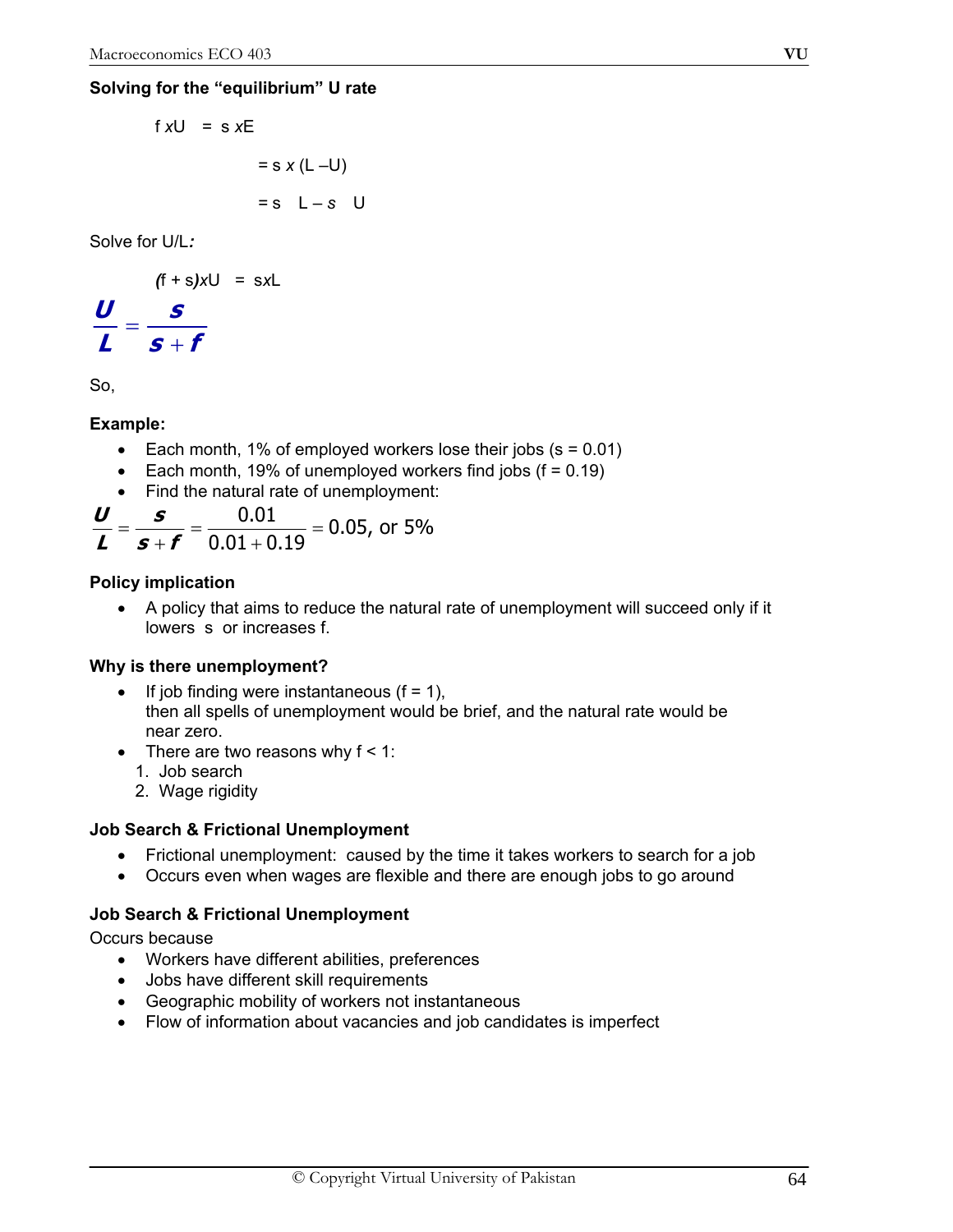**LESSON 18** 

# ISSUES IN UNEMPLOYMENT

## **Sectoral shifts**

- def: changes in the composition of demand among industries or regions
- Example#1 Technological change increases demand for computer repair persons, decreases demand for typewriter repair persons

Example#2 A new international trade agreements cause greater demand for workers in the export sectors and less demand for workers in import-competing sectors.

It takes time for workers to change sectors, so sectoral shifts cause frictional unemployment.



## **Industry shares in GDP, 1969-70**

## **Industry shares in GDP, 2003-04**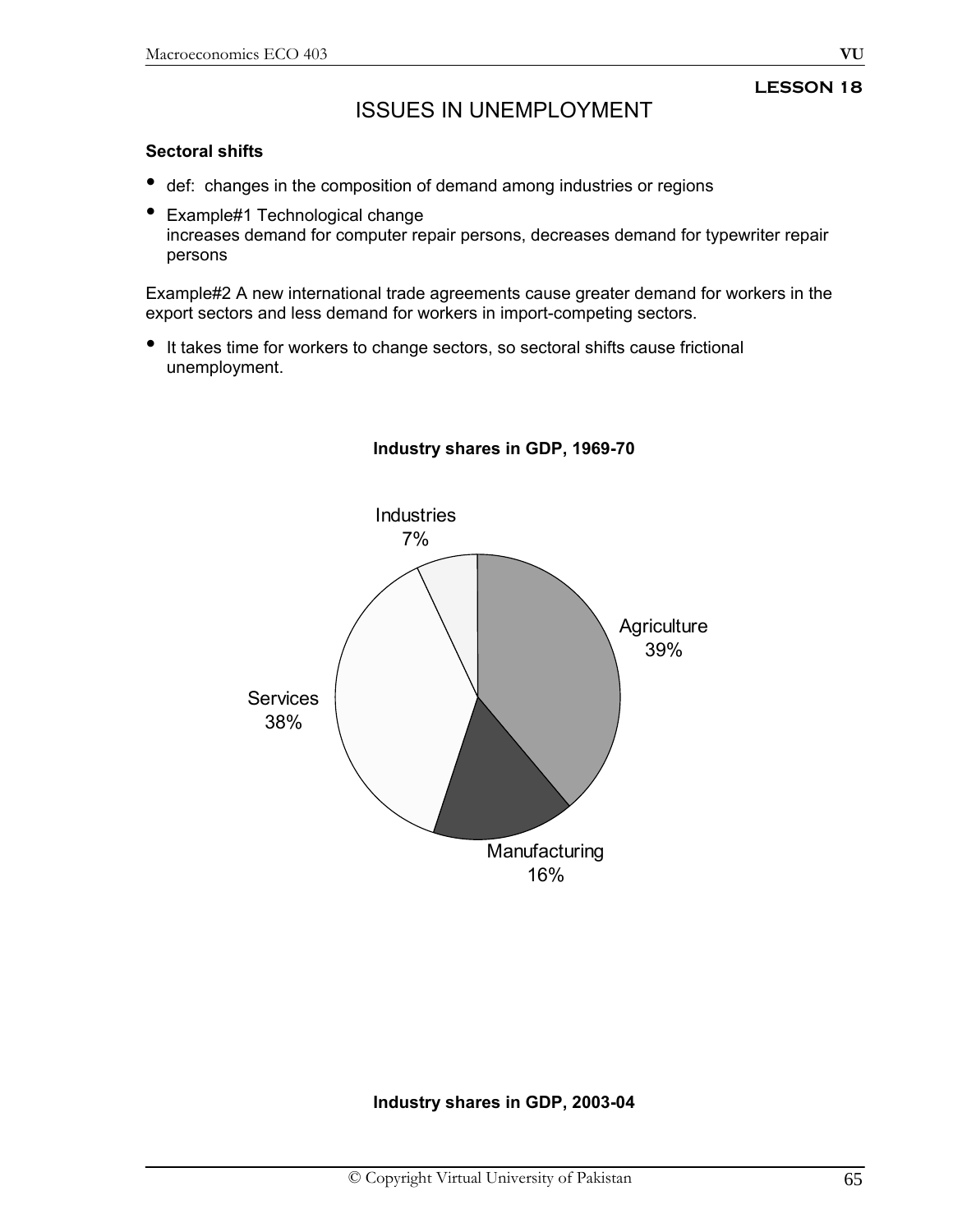

#### **Sectoral shifts abound**

• In our dynamic economy, smaller (though still significant) sectoral shifts occur frequently, contributing to frictional unemployment.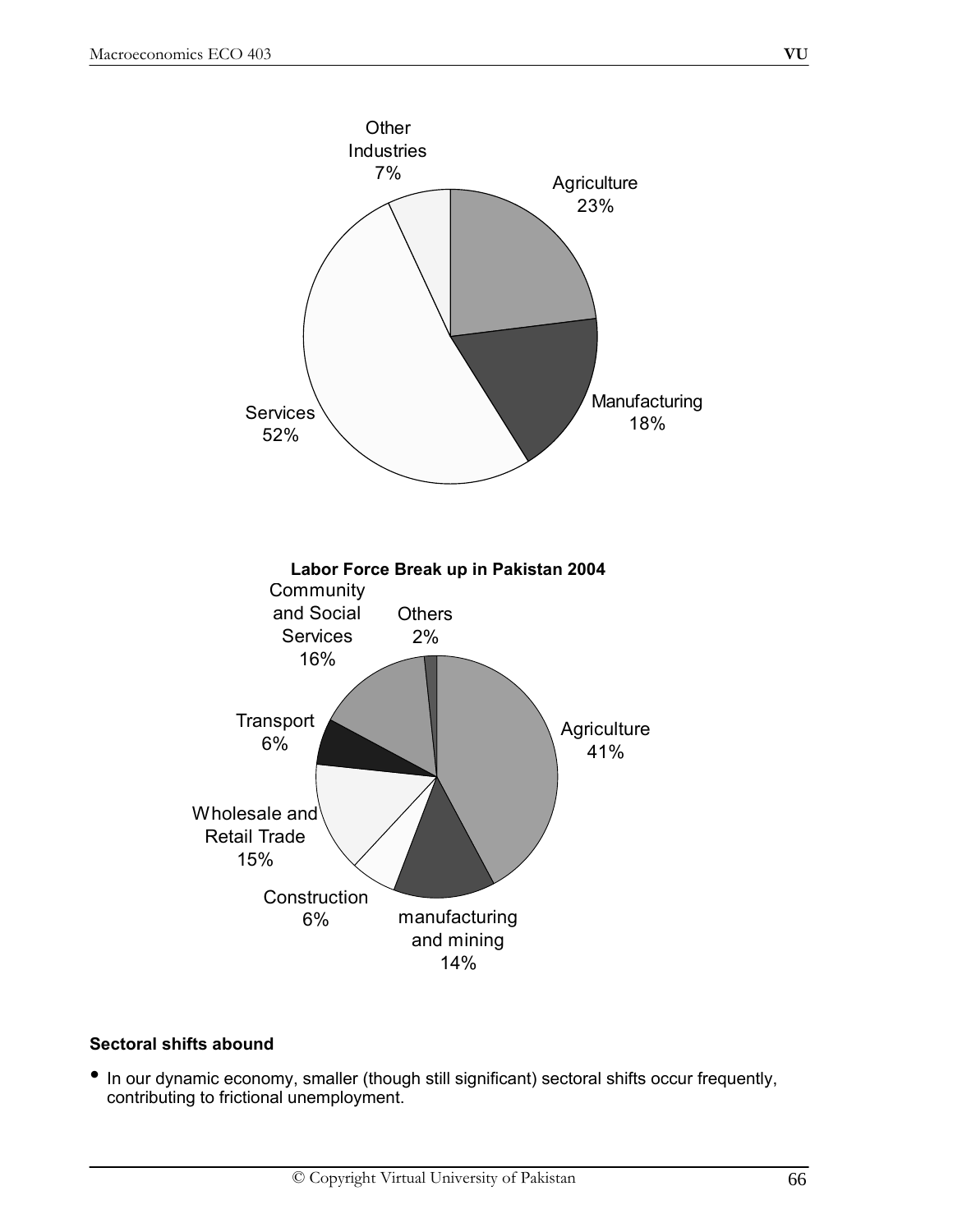## **Public Policy and Job Search**

Govt programs affecting unemployment

- Govt employment agencies: disseminate info about job openings to better match workers & jobs
- Public job training programs: help workers displaced from declining industries get skills needed for jobs in growing industries

#### **Unemployment insurance (UI)**

- UI pays part of a worker's former wages for a limited time after losing his/her job.
- UI increases search unemployment, because it:
- reduces the opportunity cost of being unemployed
- reduces the urgency of finding work
- hence, reduces f
- Studies: The longer a worker is eligible for UI, the longer the duration of the average spell of unemployment.

#### **Benefits of UI**

• By allowing workers more time to search, I may lead to better matches between jobs and workers, which would lead to greater productivity and higher incomes.

#### **Why is there unemployment?**

**The natural rate of unemployment:** 

$$
\frac{U}{L} = \frac{s}{s+f}
$$

- There are two reasons why  $f < 1$ :
	- 1. Job search
	- 2. Wage rigidity

#### **Unemployment from real wage rigidity**

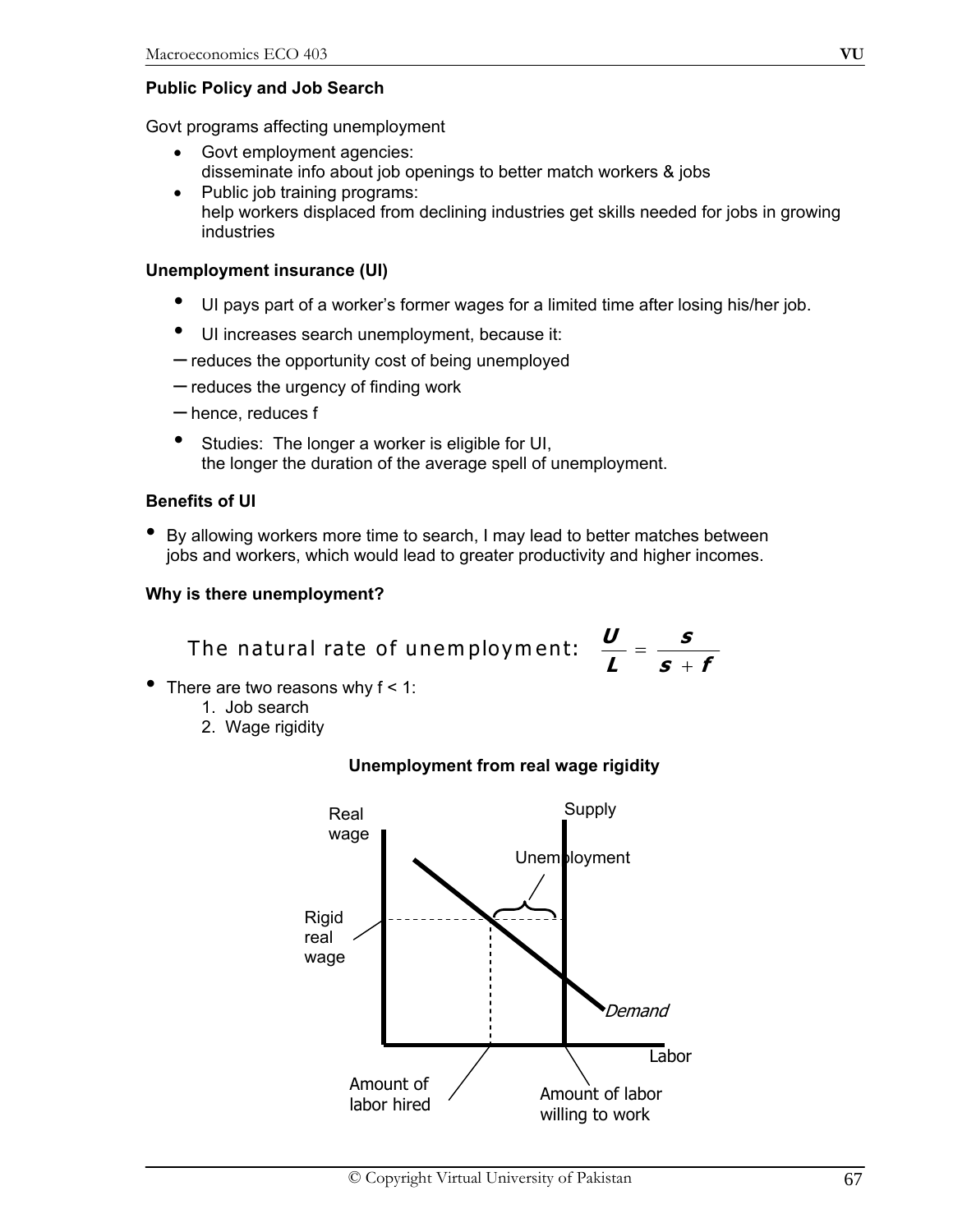If the real wage is stuck above the equilibrium level, then there aren't enough jobs to go around. Then, firms must ration the scarce jobs among workers.

**Structural unemployment**: the unemployment resulting from real wage rigidity and job rationing.

#### **Reasons for wage rigidity**

- 1. Minimum wage laws
- 2. Labor unions
- 3. Efficiency wages

#### **The minimum wage**

- The minimum wage is well below the equilibrium wage for most workers, so it cannot explain the majority of natural rate unemployment.
- However, the minimum wage may exceed the equilibrium wage of unskilled workers, especially teenagers.
- If so, then we would expect that increases in the minimum wage would increase unemployment among these groups.

#### **The minimum wage in the real world:**

• In Sept 1996, the minimum wage was raised from \$4.25 to \$4.75 in US.

| Unemployment rates, before & after |            |            |  |
|------------------------------------|------------|------------|--|
|                                    | 3rd Q 1996 | 1st Q 1997 |  |
| Teenagers                          | 16.6%      | 17.0%      |  |
| Single mothers                     | 8.5%       | 9.1%       |  |
| All workers                        | 5.3%       | 5.3%       |  |

• Other studies: A 10% increase in the minimum wage increases teenage unemployment by 1-3%.

#### **Labor unions**

- Unions exercise monopoly power to secure higher wages for their members.
- When the union wage exceeds the equilibrium wage, unemployment results.
- Employed union workers are insiders whose interest is to keep wages high.
- Unemployed non-union workers are outsiders and would prefer wages to be lower (so that labor demand would be high enough for them to get jobs).

#### **Efficiency Wage Theory**

- Theories in which high wages increase worker productivity:
	- Attract higher quality job applicants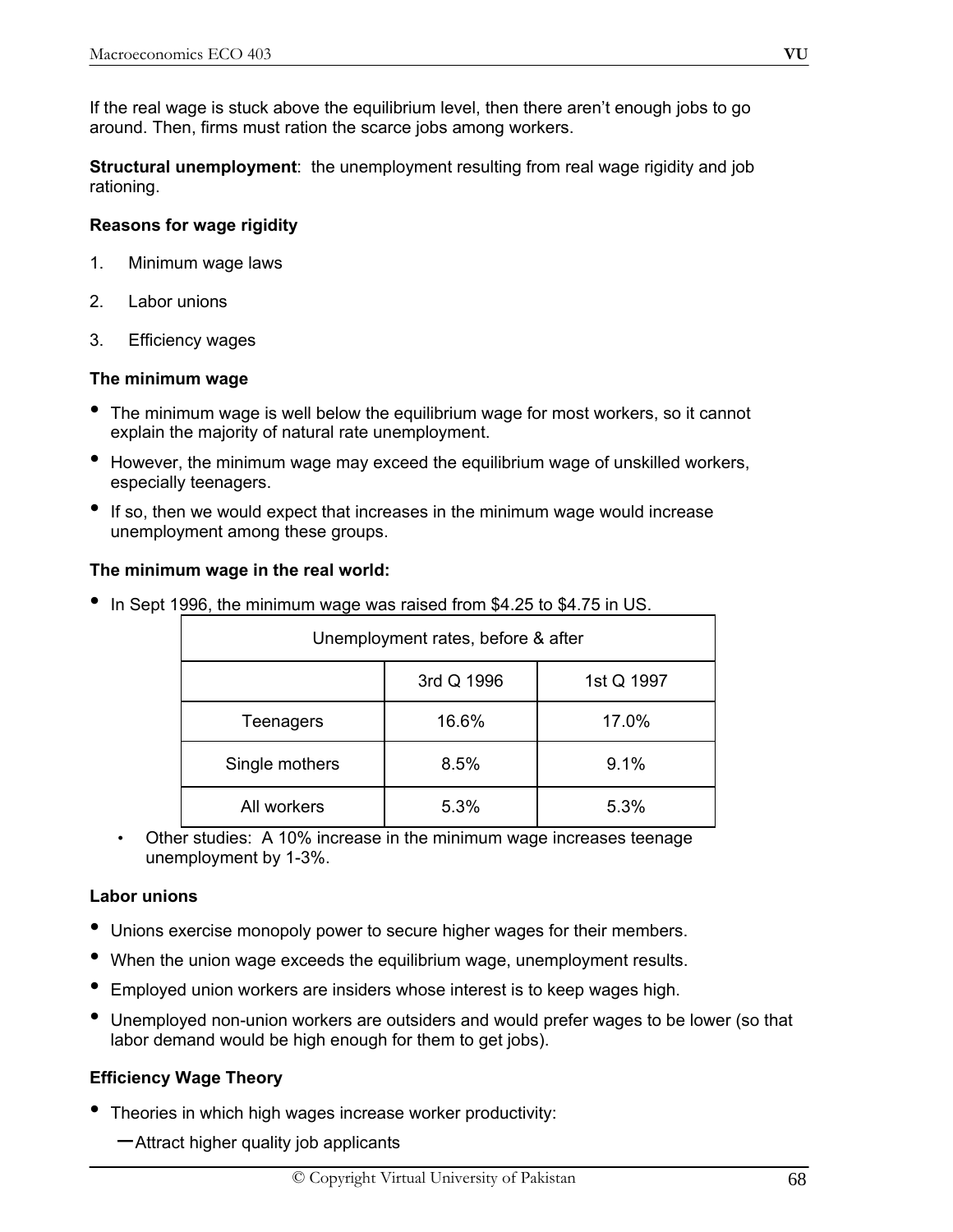- Increase worker effort and reduce "shirking"
- Reduce turnover, which is costly
- Improve health of workers *(in developing countries)*
- The increased productivity justifies the cost of paying above-equilibrium wages.
- The result: unemployment

## **The duration of unemployment**

- The data:
	- More spells of unemployment are short-term than medium-term or long-term.
	- Yet, most of the total time spent unemployed is attributable to the long-term unemployed.
- This long-term unemployment is probably structural and/or due to sectoral shifts among vastly different industries.
- Knowing this is important because it can help us craft policies that are more likely to succeed.



## **Unemployment Rate of Pakistan**

## **The rise in European Unemployment**

Two explanations:

- 1. Most countries in Europe have generous social insurance programs.
- 2. Shift in demand from unskilled to skilled workers, due to technological change.

This demand shift occurred in the U.S., too. But wage rigidity is less of a problem here, so the shift caused an increase in the skilled-to-unskilled wage gap instead of increase in unemployment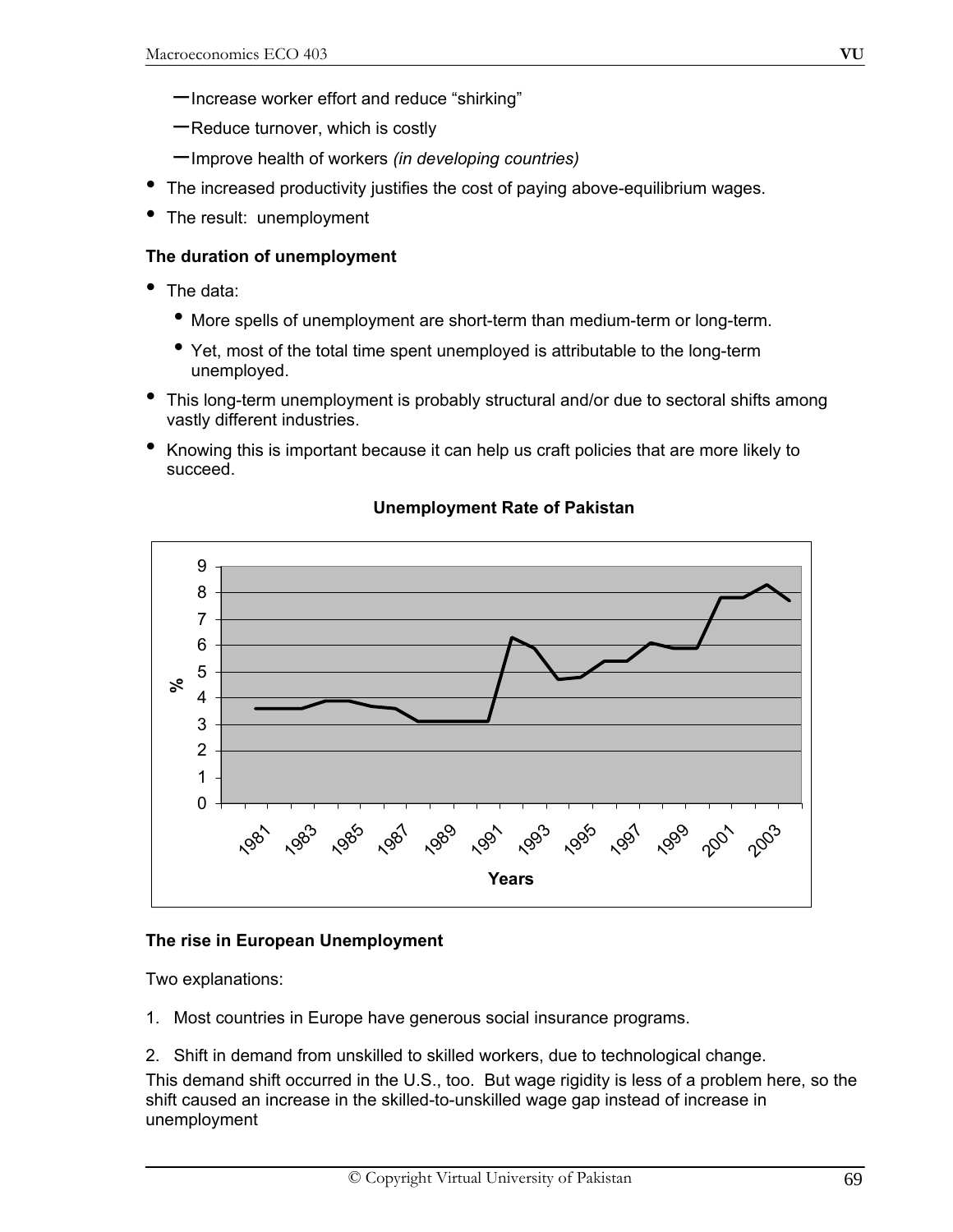## **LESSON 19**

# **ECONOMIC GROWTH**

#### **Issues in Economic Growth**

- Learn the closed economy Solow model
- See how a country's standard of living depends on its saving and population growth rates
- Learn how to use the "Golden Rule" to find the optimal savings rate and capital stock

## **Per Capita Income of Selected Countries, 2004 (in US \$)**

| Norway               | 43,350 | Saudi Arabia  | 8,530 |
|----------------------|--------|---------------|-------|
| Switzerland          | 39,880 | Mexico        | 6,230 |
| <b>United States</b> | 37,610 | Malaysia      | 3,780 |
| Japan                | 34,510 | <b>Brazil</b> | 2,710 |
| United Kingdom       | 28,350 | Russia        | 2,610 |
| <b>Belgium</b>       | 25,820 | Egypt         | 1,390 |
| Germany              | 25,250 | China         | 1,100 |
| France               | 24,770 | Indonesia     | 810   |
| Australia            | 21,650 | India         | 530   |
| Italy                | 21,560 | Pakistan      | 470   |
| Kuwait               | 16,340 | Bangladesh    | 400   |
| Korea                | 12,020 | Nigeria       | 320   |

## **THE SOLOW MODEL**

- Due to Robert Solow, won Nobel Prize for contributions to the study of economic growth
- A major paradigm:
	- Widely used in policy making
	- Benchmark against which most
		- recent growth theories are compared
- Looks at the determinants of economic growth and the standard of living in the long run
- The **Solow Growth Model** is designed to show how growth in the capital stock, growth in the labor force, and advances in technology interact in an economy, and how they affect a nation's total output of goods and services.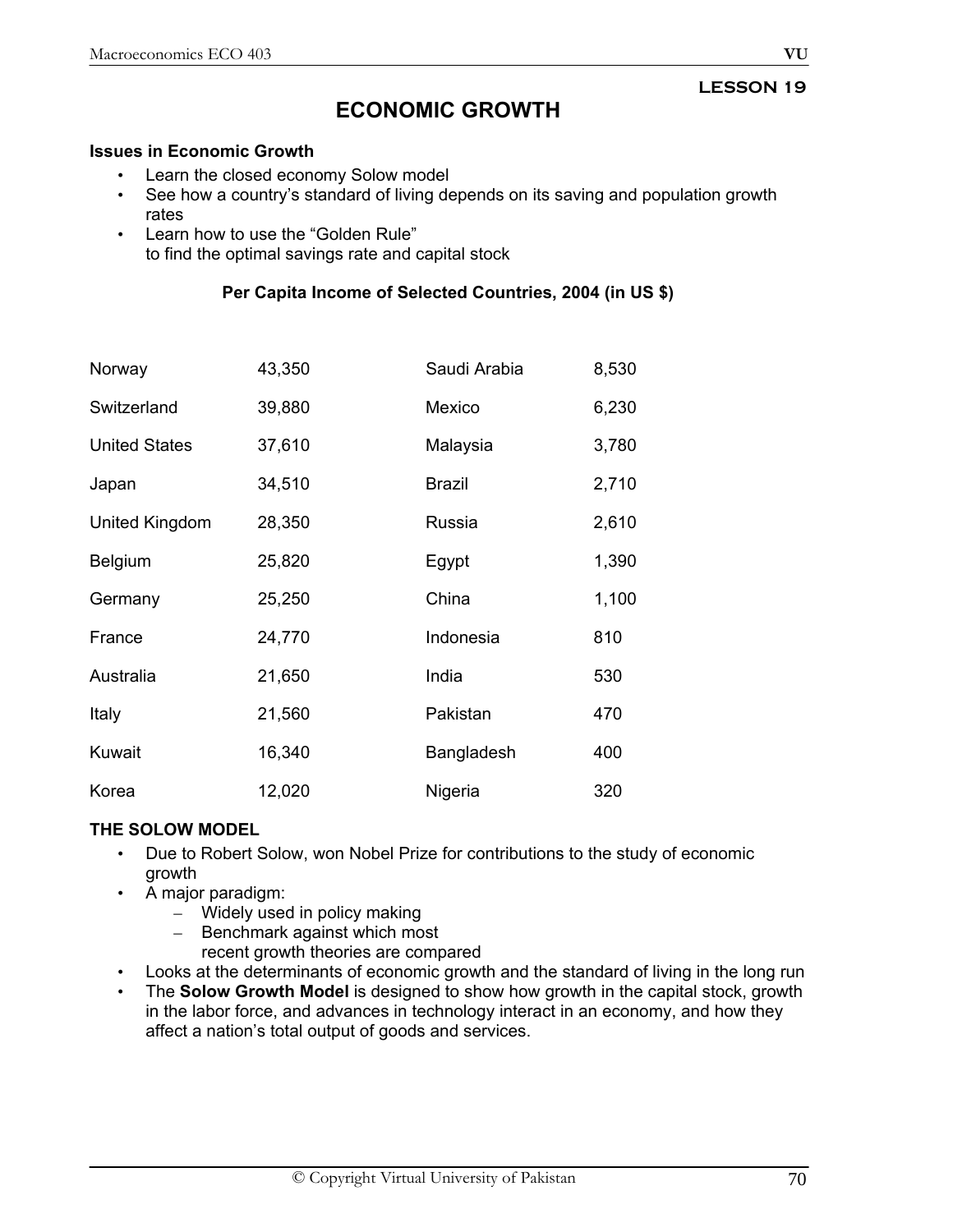#### **How Solow model is different**

- 1. K is no longer fixed: investment causes it to grow, depreciation causes it to shrink.
- 2. L is no longer fixed: population growth causes it to grow.
- 3. The consumption function is simpler.
- 4. No *G* or *T* (only to simplify presentation; we can still do fiscal policy experiments)
- 5. Cosmetic differences.

## **The production function**

Let's analyze the supply and demand for goods, and see how much output is produced at any given time and how this output is allocated among alternative uses.

 The production function represents the transformation of **inputs** (labor (L), capital (K), and production technology) into **outputs** (final goods and services for a certain time period).

- In aggregate terms:  $Y = F(K, L)$
- Define:  $y = Y/L =$  output per worker

 $k = K/L$  = capital per worker

• Assume constant returns to scale:

*zY* = *F* (*zK*, *zL* ) for any *z* > 0

• Pick 
$$
z = 1/L
$$
. Then

$$
Y/L = F(K/L, 1)
$$

$$
y = F(k, 1)
$$

 $y = f(k)$  where  $f(k) = F(k, 1)$ 



#### **The national income identity**

•  $Y = C + I$  (*remember, no G*)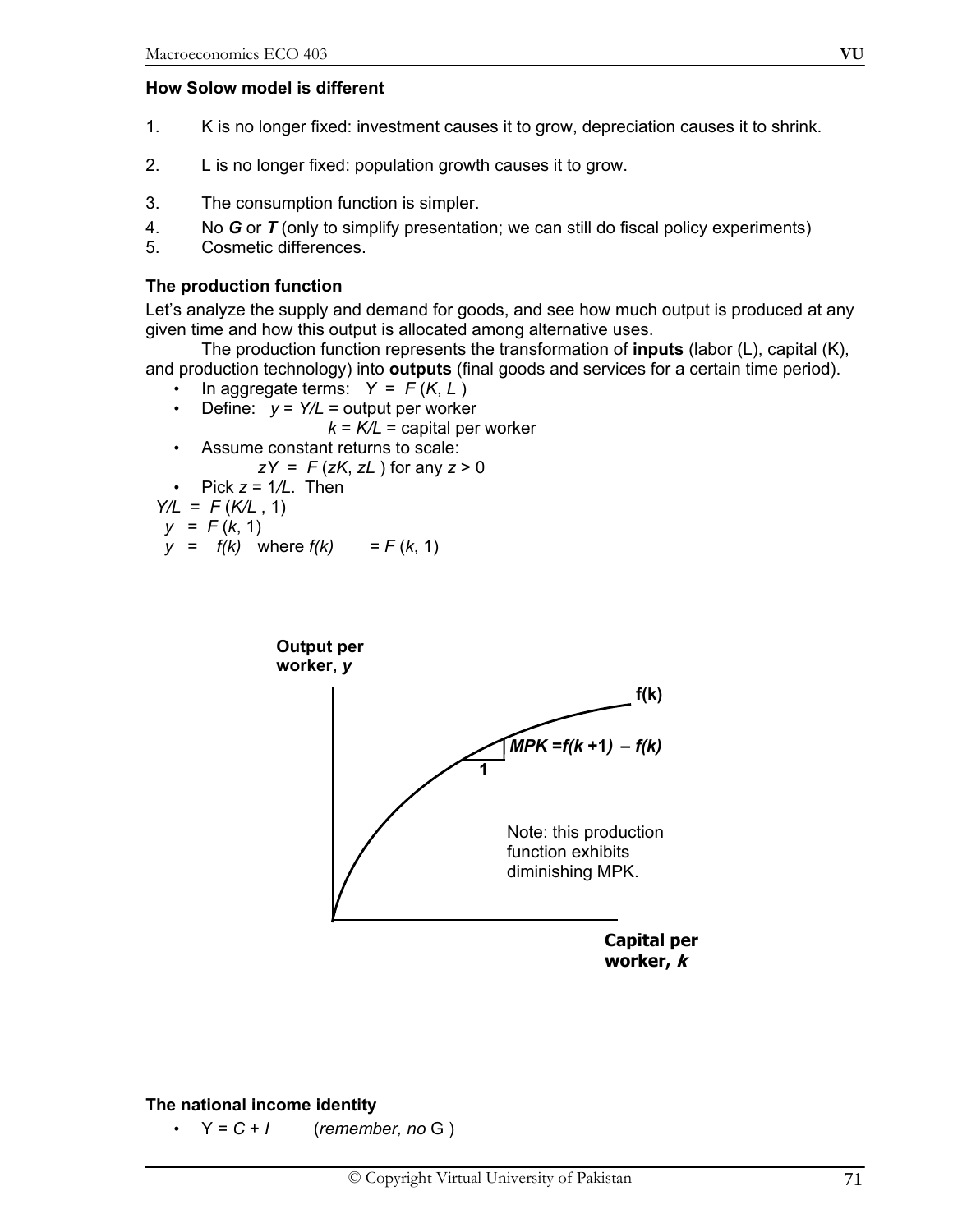• In "per worker" terms:  $y = c + i$ where  $c = C/L$  and  $i = I/L$ 

## **The consumption function**

- s = the saving rate, the fraction of income that is saved (s is an exogenous parameter)
- Note: s is the only lowercase variable that is not equal to its uppercase version divided by L
- Consumption function: c = (1–s)y *(per worker)*

## **Saving and investment**

- saving (per worker) = sy
- National income identity is  $y = c + i$ Rearrange to get:  $i = y - c = sy$  *(investment = saving)*
- Using the results above,

 $i = sy = sf(k)$ 

#### **Output, consumption, and investment**

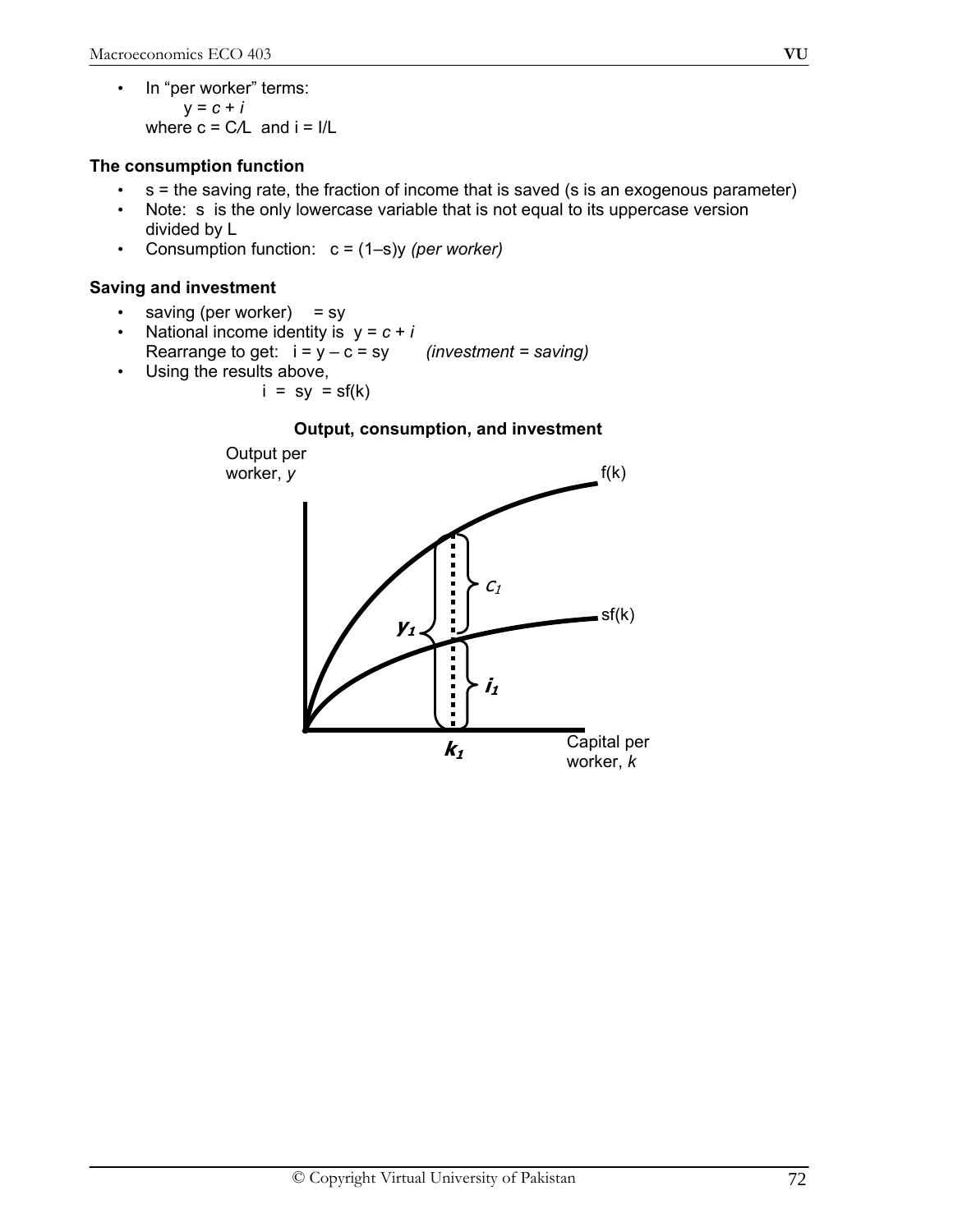## **Depreciation**



#### **Capital accumulation**

#### **The basic idea:**

Investment makes the capital stock bigger, depreciation makes it smaller. Change in capital stock= investment – depreciation

Δ*k* = i – δk Since  $i = sf(k)$ , this becomes:

 $Δk = s f(k) - δk$ 

## **The equation of motion for** *k*

 $Δk = s f(k) - δk$ 

- the Solow model's central equation<br>• Determines behavior of capital over
- Determines behavior of capital over time which, in turn, determines behavior of all of the other endogenous variables because they all depend on  $k$ . e.g., income per person:  $y = f(k)$ Consumption .per person: *c* = (1–*s*) *f(k)*

## **The steady state**

If investment is just enough to cover depreciation

$$
[sf(k) = \delta k],
$$

then capital per worker will remain constant:

$$
\Delta \mathbf{k} = 0.
$$

This constant value, denoted *k\**, is called the steady state capital stock.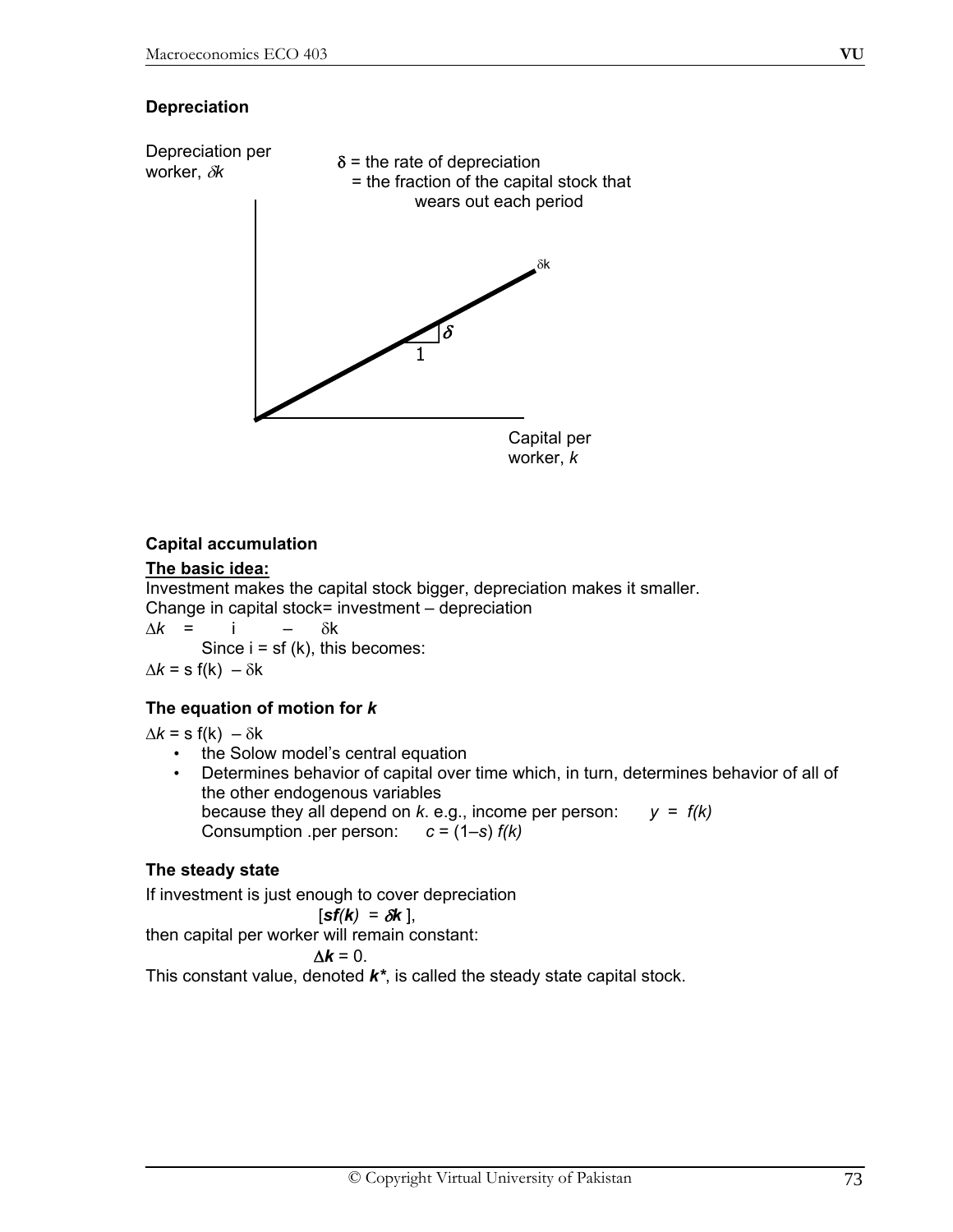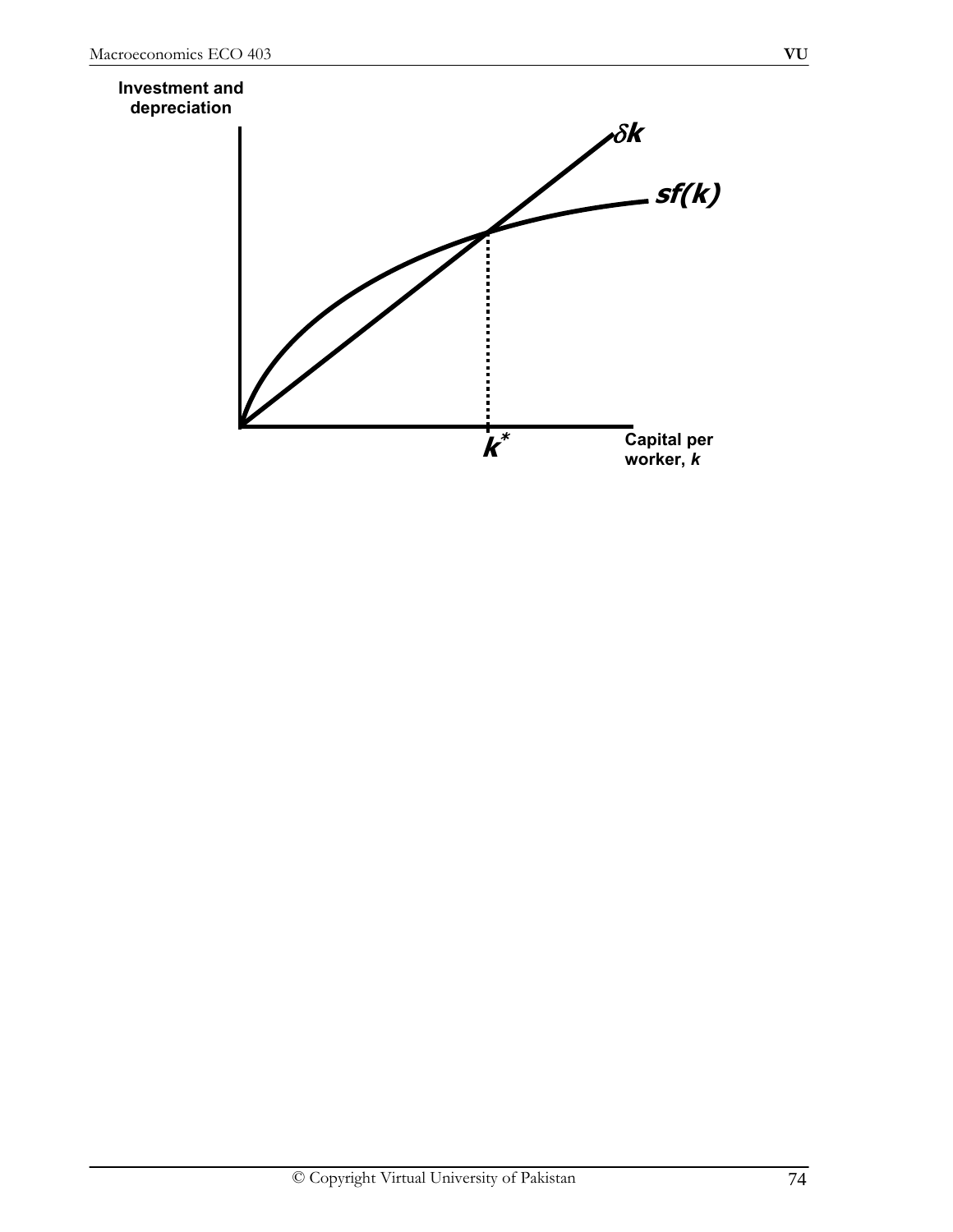Investment

# **LESSON 20 ECONOMIC GROWTH (Continued…) Moving toward the steady state**  Investment and depreciation Capital per worker, *k* **sf(k)**  δ**k k\***  $Δk = sf(k) - δk$ depreciation Δ**k**  $k_1$

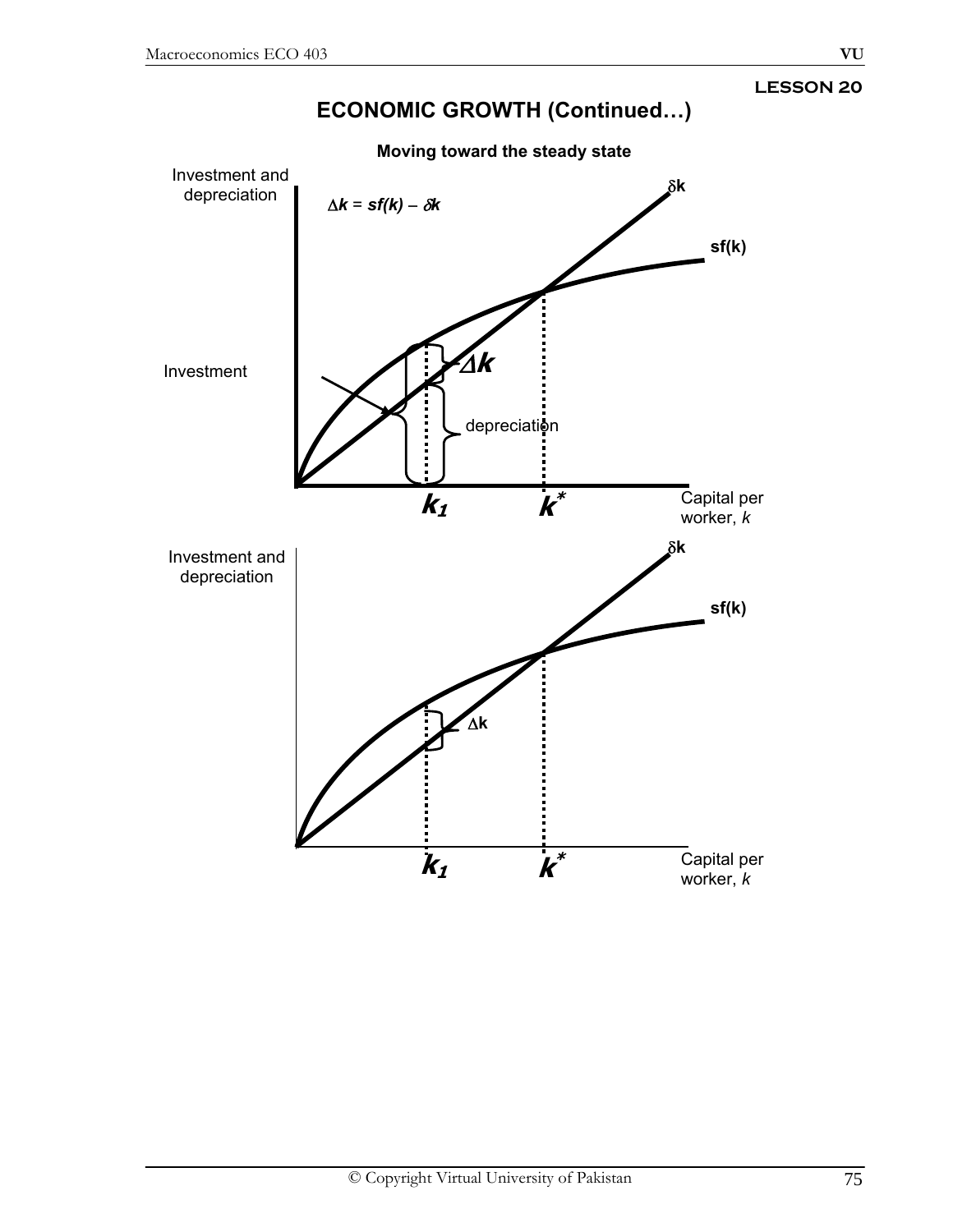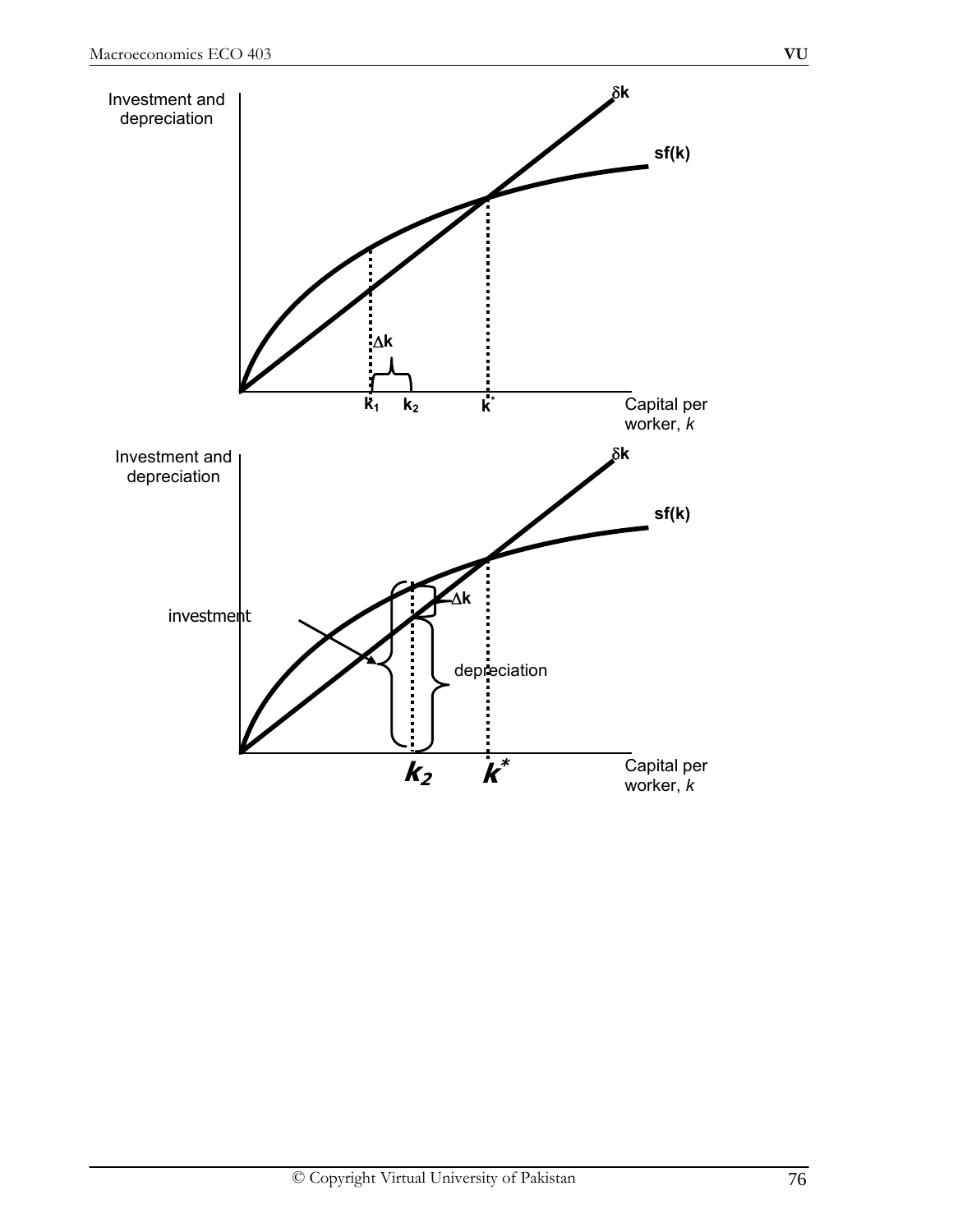

## **Now you try:**

- Draw the Solow model diagram, labeling the steady state *k\**.
- On the horizontal axis, pick a value greater than  $k^*$  for the economy's initial capital stock. Label it *k1*.
- Show what happens to  $k$  over time.
- Does *k* move toward the steady state or away from it?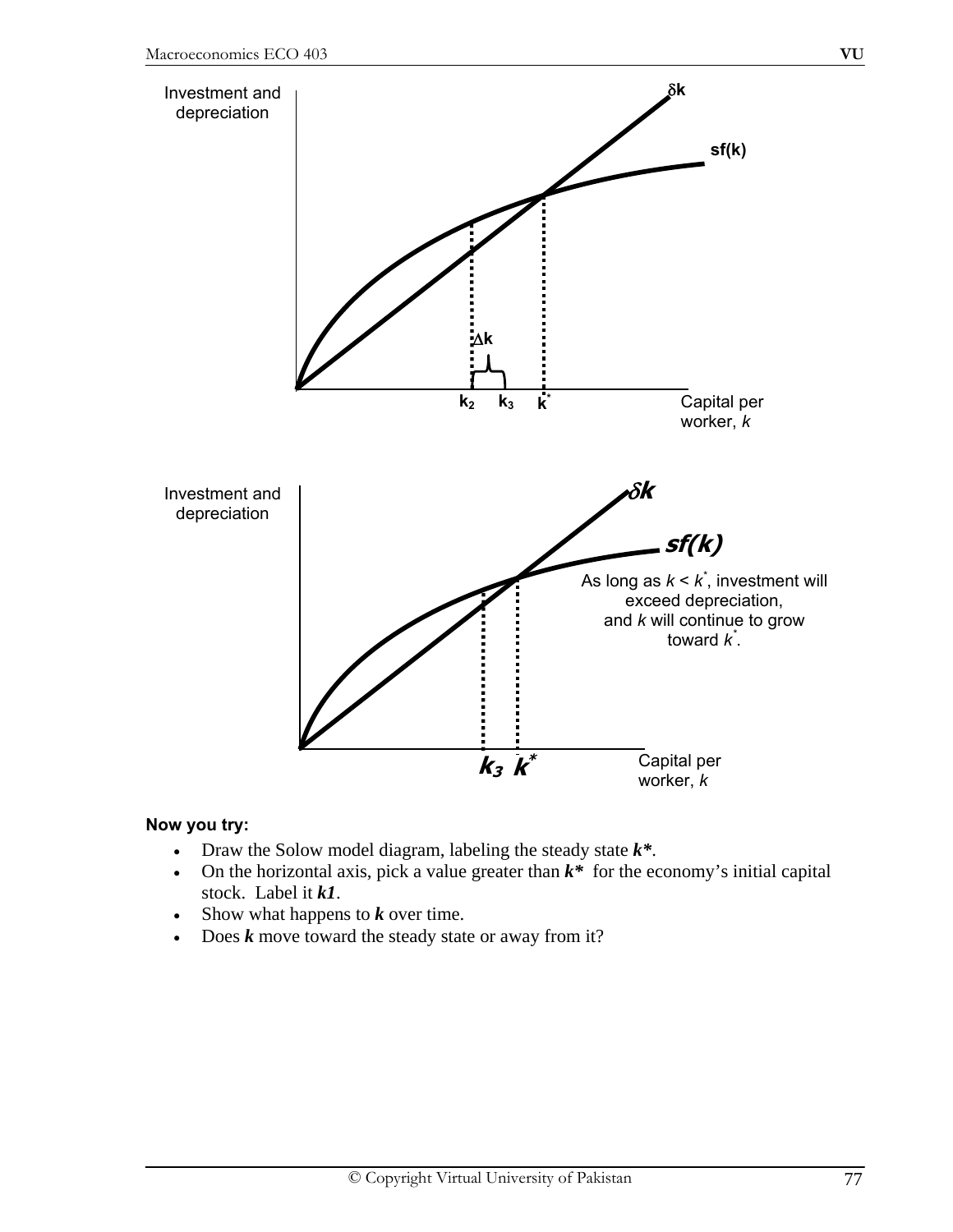

#### **A numerical example**

Production function (aggregate):

$$
\boldsymbol{Y} = \boldsymbol{F}(\boldsymbol{K}, \boldsymbol{L}) = \sqrt{\boldsymbol{K} \times \boldsymbol{L}} = \boldsymbol{K}^{1/2} \boldsymbol{L}^{1/2}
$$

To derive the per-worker production function, divide through by *L*:

$$
\frac{Y}{L} = \frac{K^{1/2}L^{1/2}}{L} = \left(\frac{K}{L}\right)^{1/2}
$$

Then substitute  $y = Y/L$  and  $k = K/L$  to get

$$
\boldsymbol{y} = \boldsymbol{f}(\boldsymbol{k}) = \boldsymbol{k}^{1/2}
$$

Assume:

- $s = 0.3$
- $\cdot$   $\delta = 0.1$
- initial value of  $k = 4.0$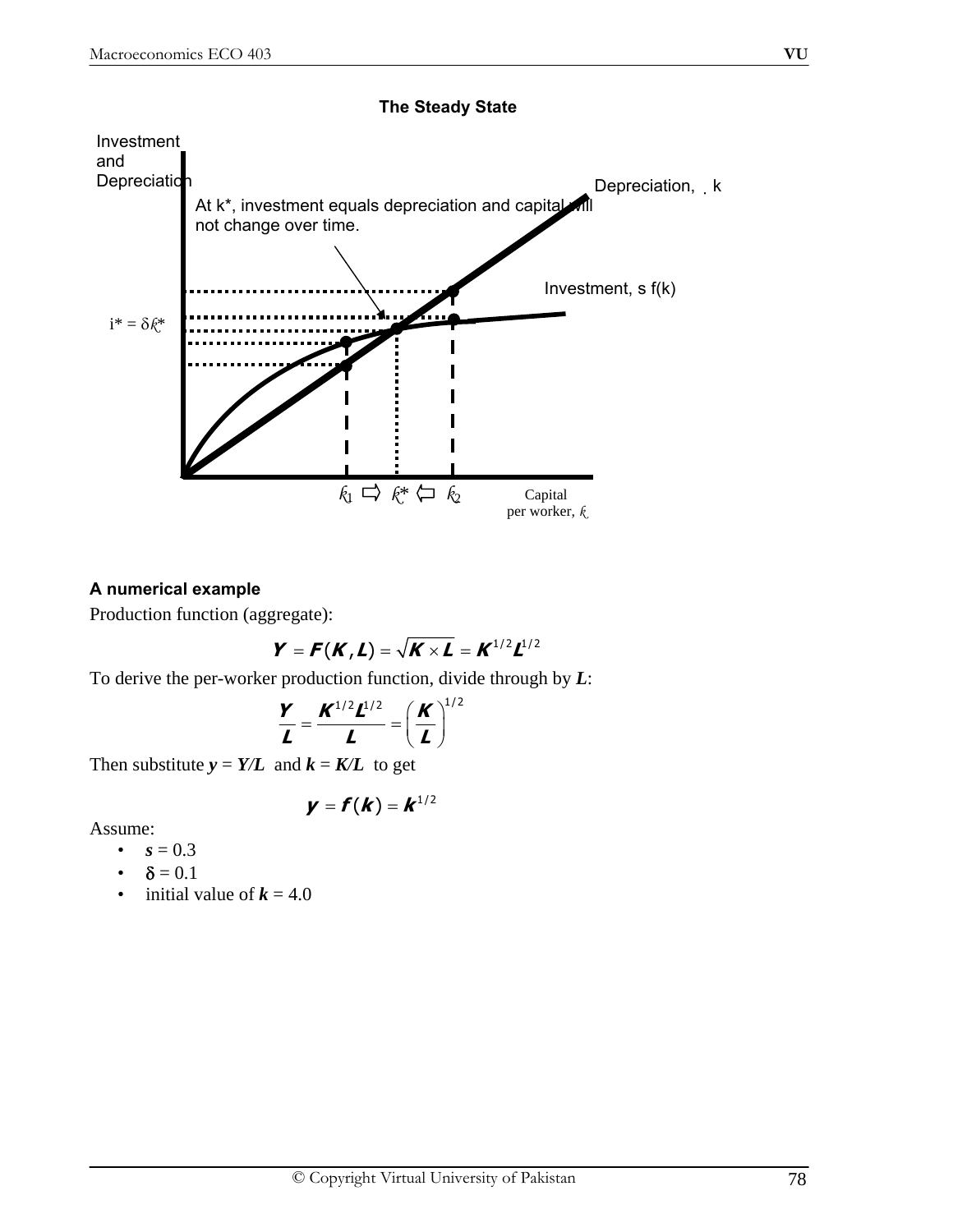| Year           | $\boldsymbol{k}$ | v                             | $\boldsymbol{c}$ | $\boldsymbol{i}$  | $\partial\!k$           | Δk       |
|----------------|------------------|-------------------------------|------------------|-------------------|-------------------------|----------|
| 1              | 4.000 2.000      |                               | 1.400            | 0.600 0.400       |                         | 0.200    |
| $\overline{2}$ |                  | 4.200 2.049                   |                  | 1.435 0.615 0.420 |                         | 0.195    |
| 3              | 4.395 2.096      |                               | 1.467            | $0.629$ $0.440$   |                         | 0.189    |
| $\overline{4}$ | 4.584 2.141      |                               | 1.499            | $0.642$ 0.458     |                         | 0.184    |
|                |                  |                               |                  |                   |                         |          |
| 10             |                  | 5.602 2.367                   |                  |                   | 1.657 0.710 0.560       | 0.150    |
|                |                  |                               |                  |                   |                         |          |
|                | 25 7.351 2.706   |                               |                  |                   | 1.894 0.812 0.732 0.080 |          |
|                |                  |                               |                  |                   |                         |          |
| 100            |                  | 8.962 2.994 2.096 0.898 0.896 |                  |                   |                         | 0.002    |
|                |                  |                               |                  |                   |                         |          |
| ∞              | 9.000            | 3.000                         | 2.100 0.900      |                   | 0.900                   | ()()()() |
|                |                  |                               |                  |                   |                         |          |

**Approaching the Steady State** 

## **Exercise: solve for the steady state**

Continue to assume

 $s = 0.3$ ,  $\delta = 0.1$ , and  $y = k \frac{1}{2}$ 

Use the equation of motion

$$
\Delta k = s f(k) - \delta k
$$

to solve for the steady-state values of *k*, *y*, and *c*. Solution:

 $\Delta \boldsymbol{k} = 0$  def. of steady state

**sf**( $k^*$ ) =  $\delta k^*$  eq'n of motion with  $\Delta k = 0$ 

 $0.3\sqrt{\mathbf{k}^*} = 0.1\mathbf{k}^*$  using assumed values

$$
3=\frac{\boldsymbol{k}^*}{\sqrt{\boldsymbol{k}^*}}=\sqrt{\boldsymbol{k}^*}
$$

Solve to get:  $\boldsymbol{k}^* = 9$  and  $\boldsymbol{y}^* = \sqrt{\boldsymbol{k}^* = 3}$ 

Finally,  $c^* = (1 - s)y^* = 0.7 \times 3 = 2.1$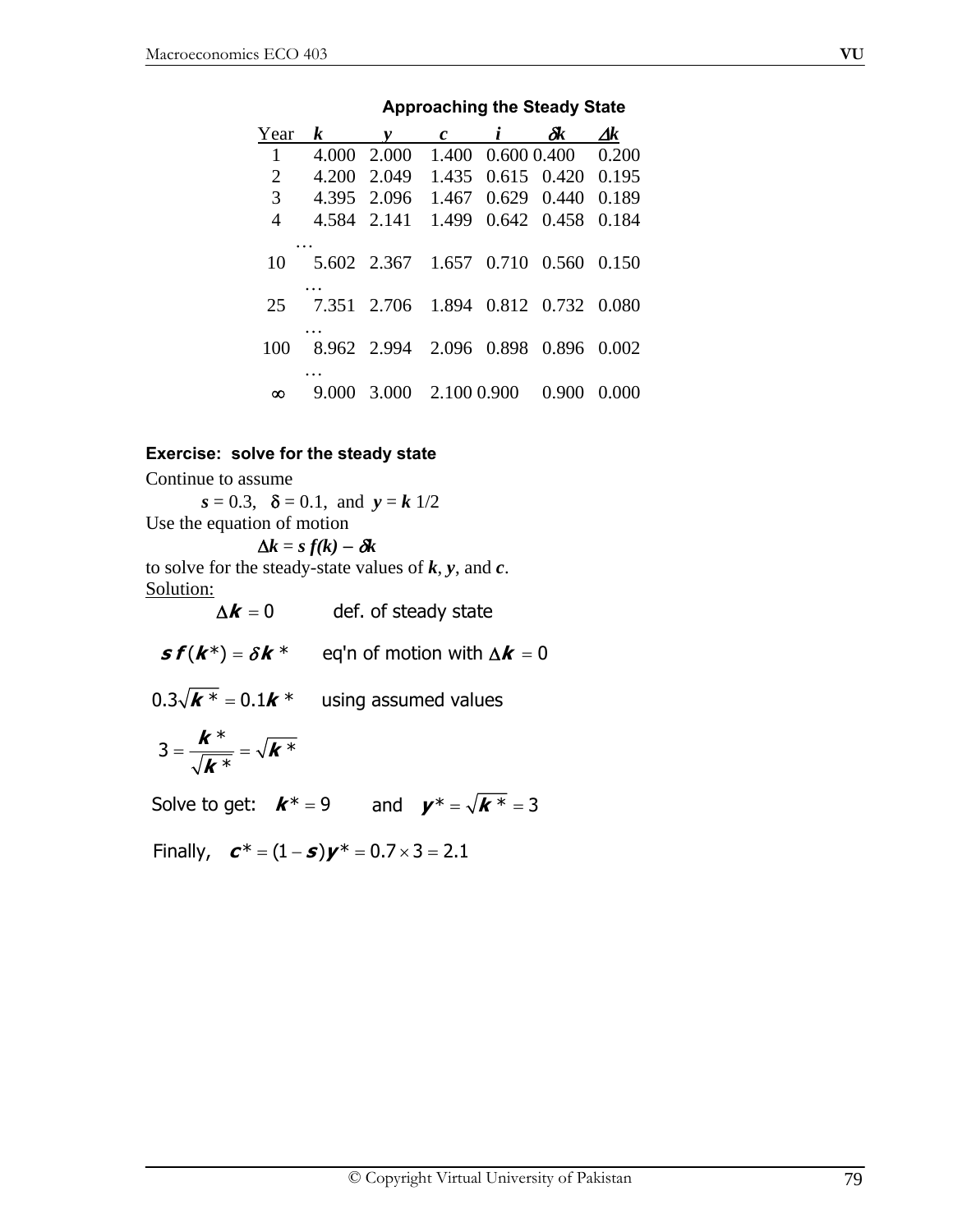



An increase in the saving rate raises investment causing the capital stock to grow toward a new steady state

#### **Prediction:**

- Higher  $s \implies$  higher  $k^*$ .
- And since  $y = f(k)$ , higher  $k^* \Rightarrow$  higher  $y^*$ .
- Thus, the Solow model predicts that countries with higher rates of saving and investment will have higher levels of capital and income per worker in the long run.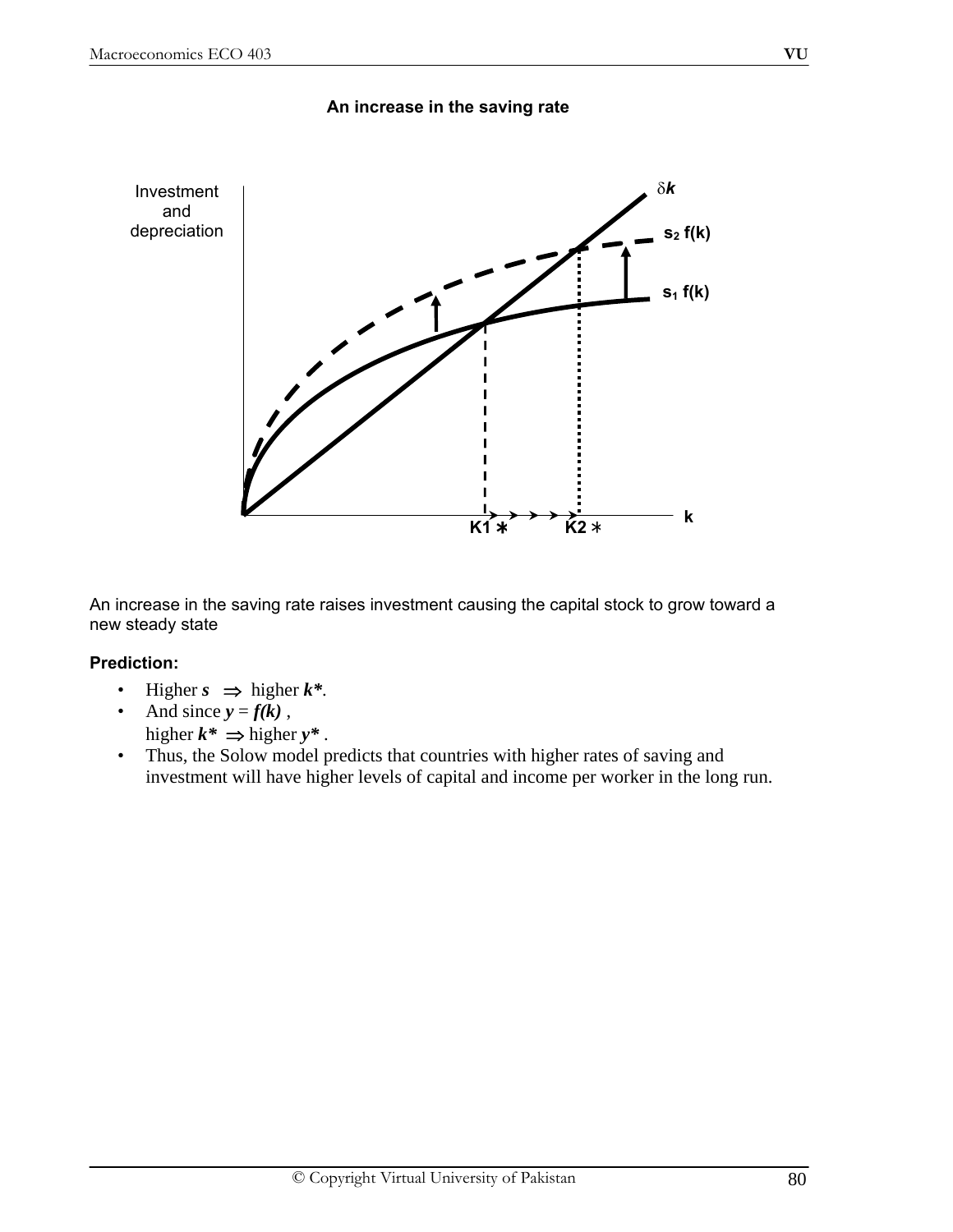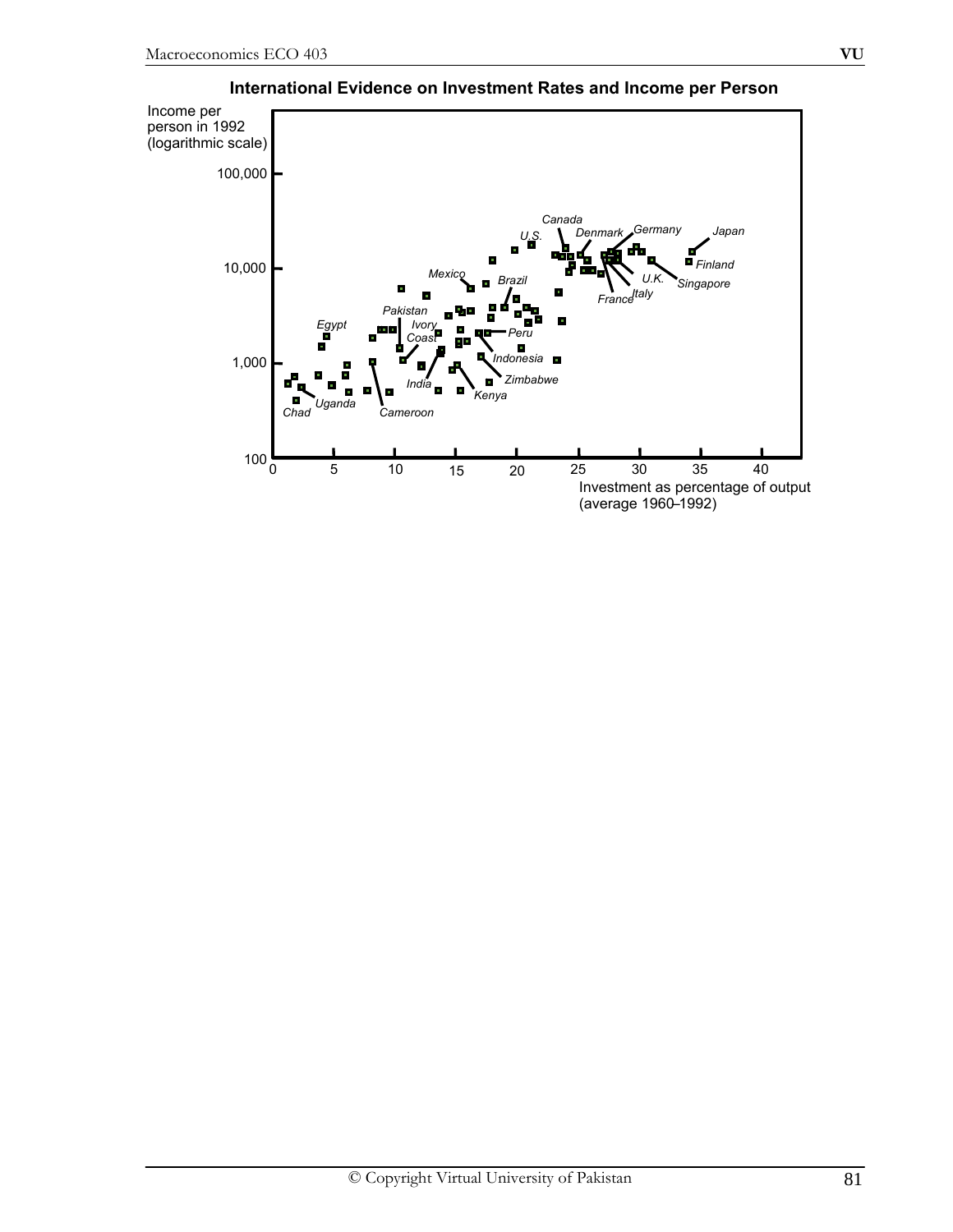## **LESSON 21**

## **ECONOMIC GROWTH (Continued…)**

## **The Golden Rule: introduction**

- Different values of s lead to different steady states. How do we know which is the "best" steady state?
- Economic well-being depends on consumption, so the "best" steady state has the highest possible value of consumption per person:

$$
c^* = (1-s) f(k^*)
$$

- An increase in s
	- $\bullet$  leads to higher k<sup>\*</sup> and y<sup>\*</sup>, which may raise c<sup>\*</sup>
	- reduces consumption's share of income (1–s), which may lower c<sup>\*</sup>
- So, how do we find the s and  $k^*$  that maximize  $c^{2}$

## **The Golden Rule Capital Stock**

K*\*gold =* the Golden Rule level of capital, the steady state value of k that maximizes consumption.

To find it, first express c\* in terms of *k\**:

*C\** = *y\** − *i\**  $= f (k^*)$  −  $i^*$  $= f (k^*)$  −  $\delta k^*$ In general:  $i = \Delta k + \delta k$ In the steady state:  $i^* = \partial k^*$  because  $\Delta k = 0$ .

Then, graph f(k\*) and δ*k\**, and look for the point where the gap between them is biggest.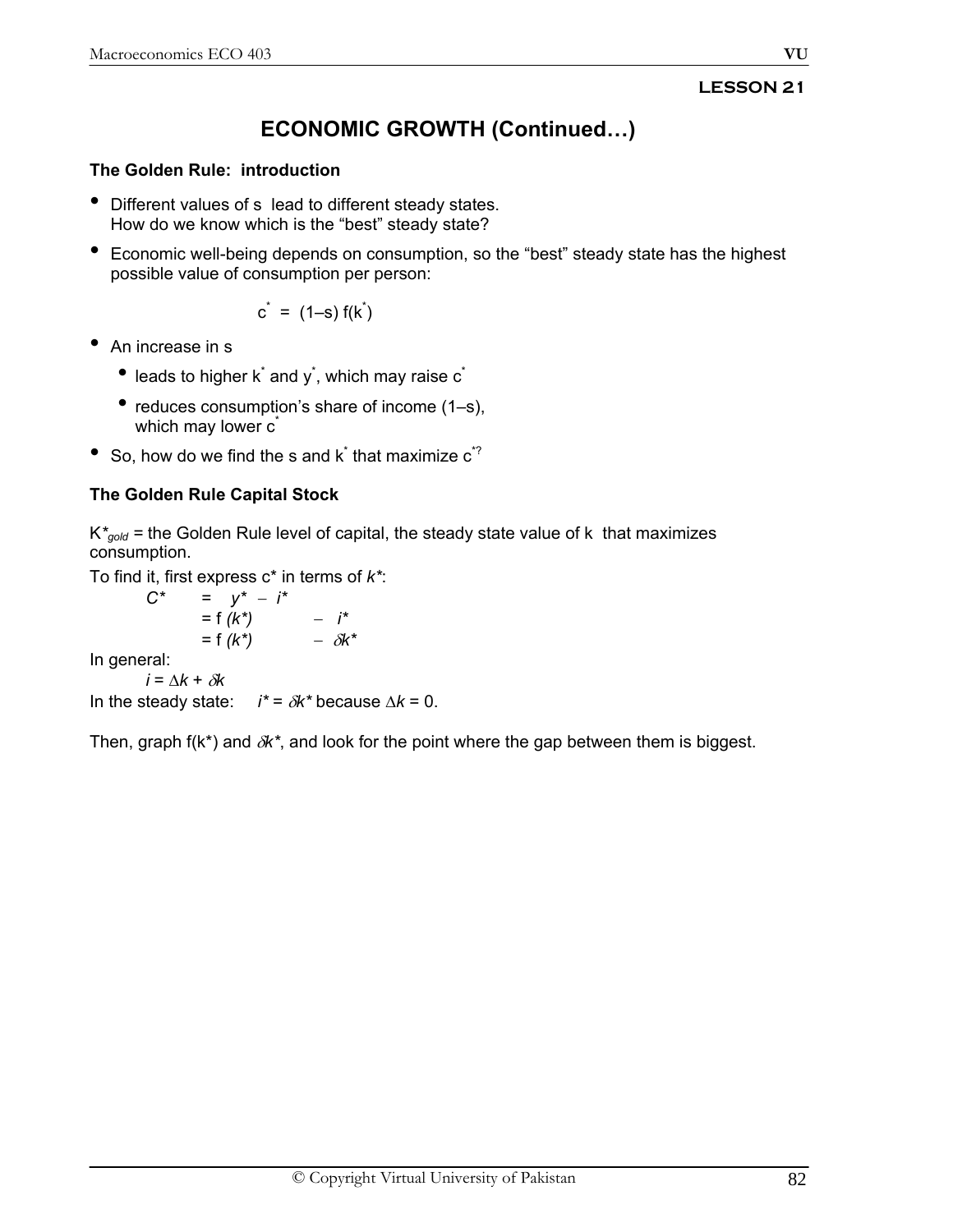

 $\vec{c}$  = f(k<sup>\*</sup>) –  $\delta$ k<sup>\*</sup>is biggest where the slope of the production function equals the slope of the depreciation line: MPK =  $\delta$ 

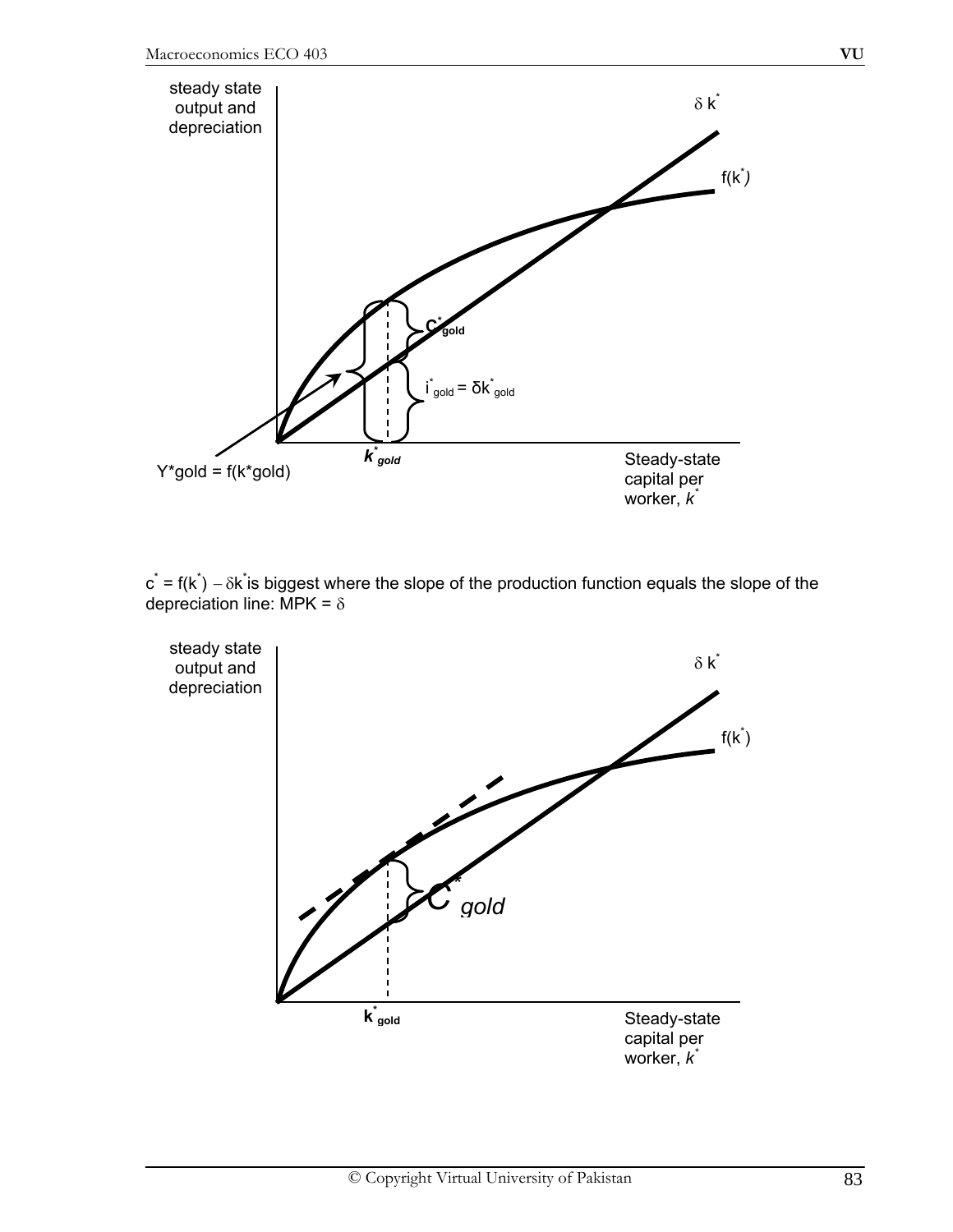## **The transition to the Golden Rule Steady State**

- The economy does NOT have a tendency to move toward the Golden Rule steady state.
- Achieving the Golden Rule requires that Policymakers adjust s.
- This adjustment leads to a new steady state with higher consumption.
- But what happens to consumption during the transition to the Golden Rule?

## **Starting with too much capital**

If  $\boldsymbol{k}^* > \boldsymbol{k}_{gold}^*$ 

then increasing  $c^*$  requires a fall in s.

In the transition to the Golden Rule, consumption is higher at all points in time.

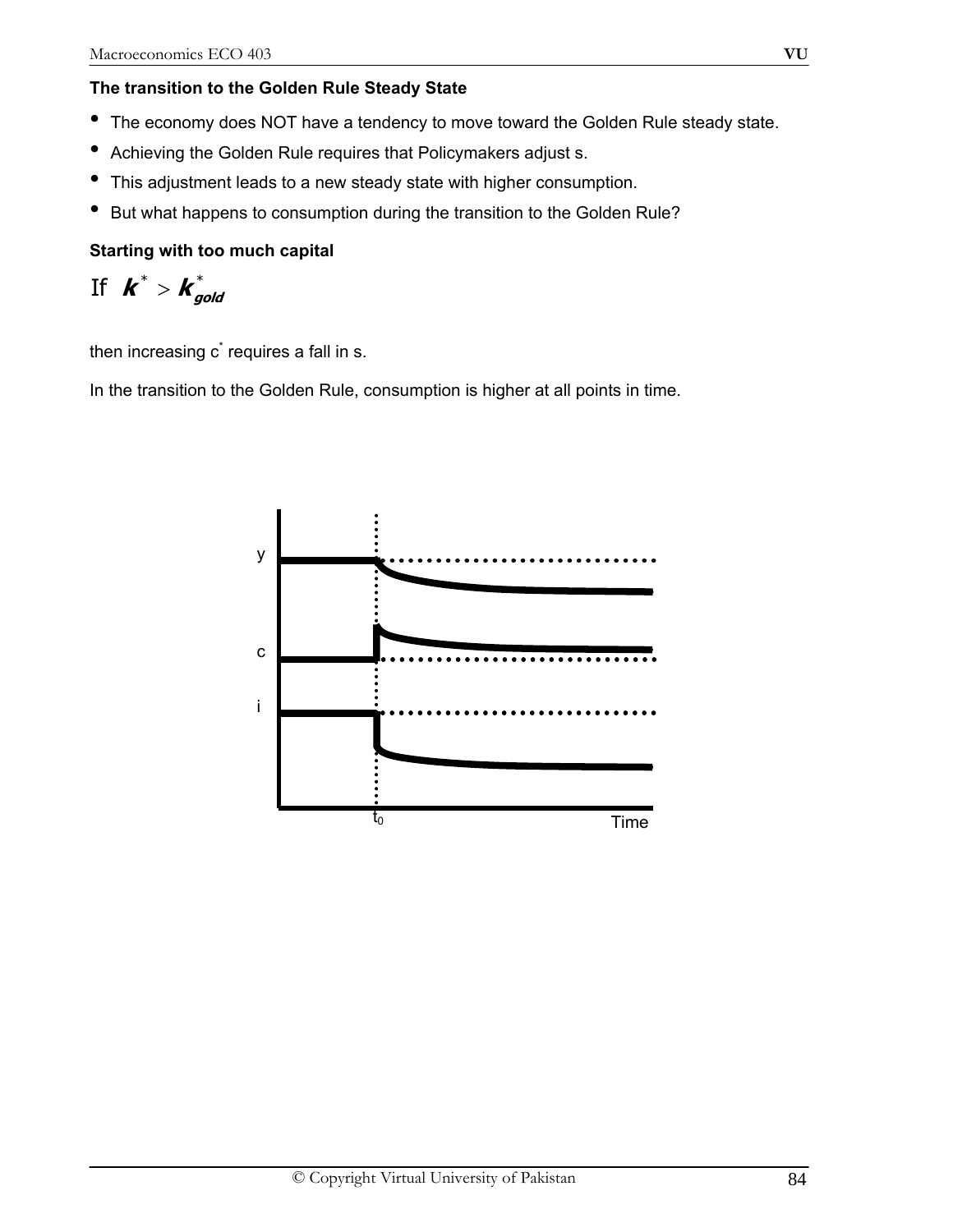## **Starting with too little capital**

If  $\boldsymbol{k}^* < \boldsymbol{k}_{gold}^*$ 

then increasing  $c^*$  requires an increase in s.

Future generations enjoy higher consumption, but the current one experiences an initial drop in consumption.



- The basic Solow model cannot explain sustained economic growth. It simply says that high rates of saving lead to high growth temporarily, but the economy eventually approaches a steady state.
- We need to incorporate two sources of growth to explain sustained economic growth: population and technological progress.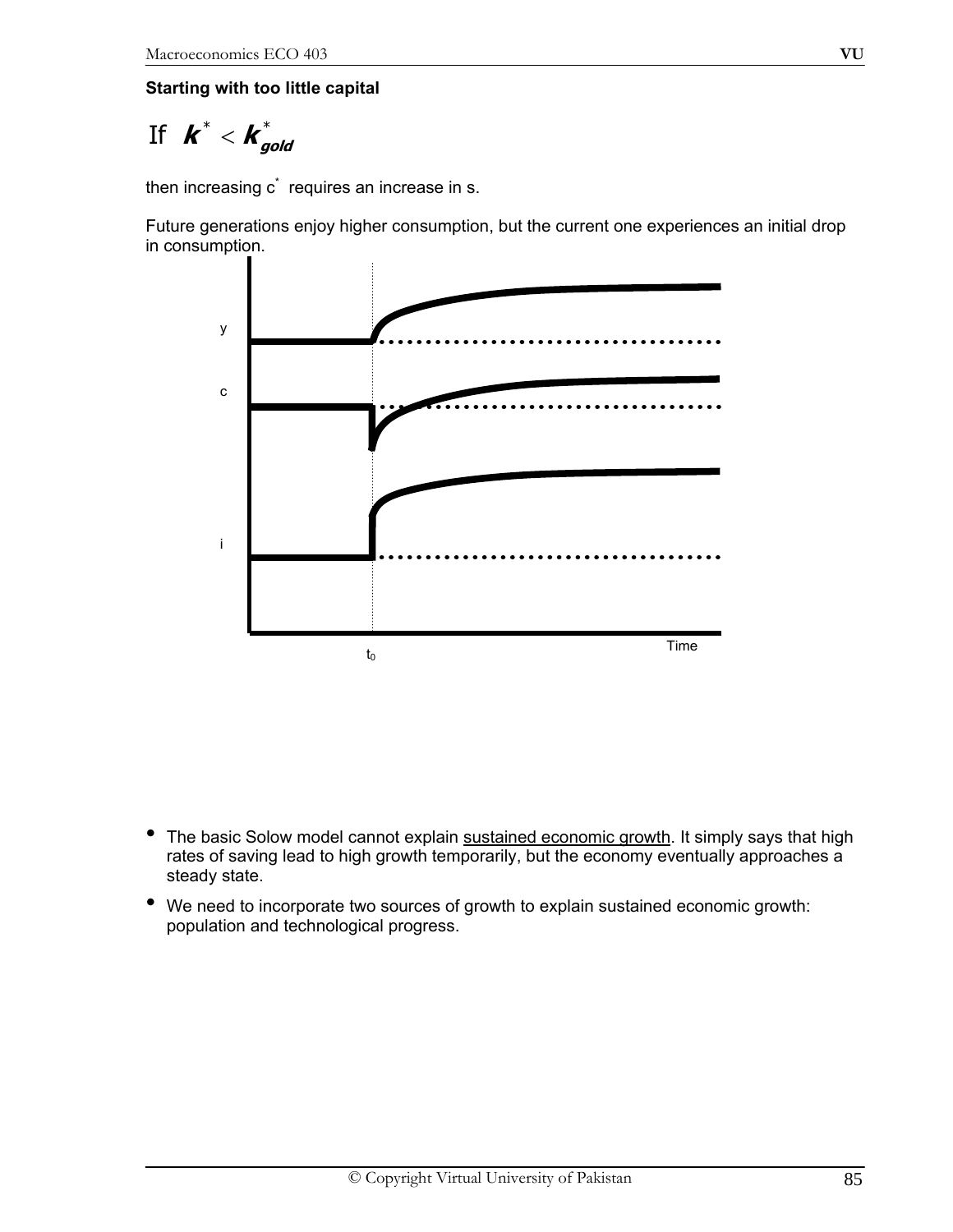## **Population Growth**

• Assume that the population--and labor force-- grow at rate n. (n is exogenous)

$$
\frac{\Delta L}{L} = n
$$

• EX: Suppose  $L = 1000$  in year 1 and the population is growing at  $2\frac{6}{y}$  ear (n = 0.02). Then  $\Delta L = n L = 0.02 \times 1000 = 20$ , so  $L = 1020$  in year 2.

#### **Break-even investment**

**(**δ + n*)*k = break-even investment*,* the amount of investment necessary to keep kconstant.

Break-even investment includes:

- $\bullet$   $\delta$  k to replace capital as it wears out
- n k to equip new workers with capital (otherwise, k would fall as the existing capital stock would be spread more thinly over a larger population of workers)

## **The equation of motion for** *k*

• With population growth, the equation of motion for k is

$$
\Delta k = s f(k) - (\delta + n) k
$$

**Where** 

S f*(*k*)=* actual investment

 $(\delta + n)$  k = breakeven investment



## **The impact of population growth**

 $\overline{\mathsf{k}_2}$ 

Capital per worker, *k*

**k1 \***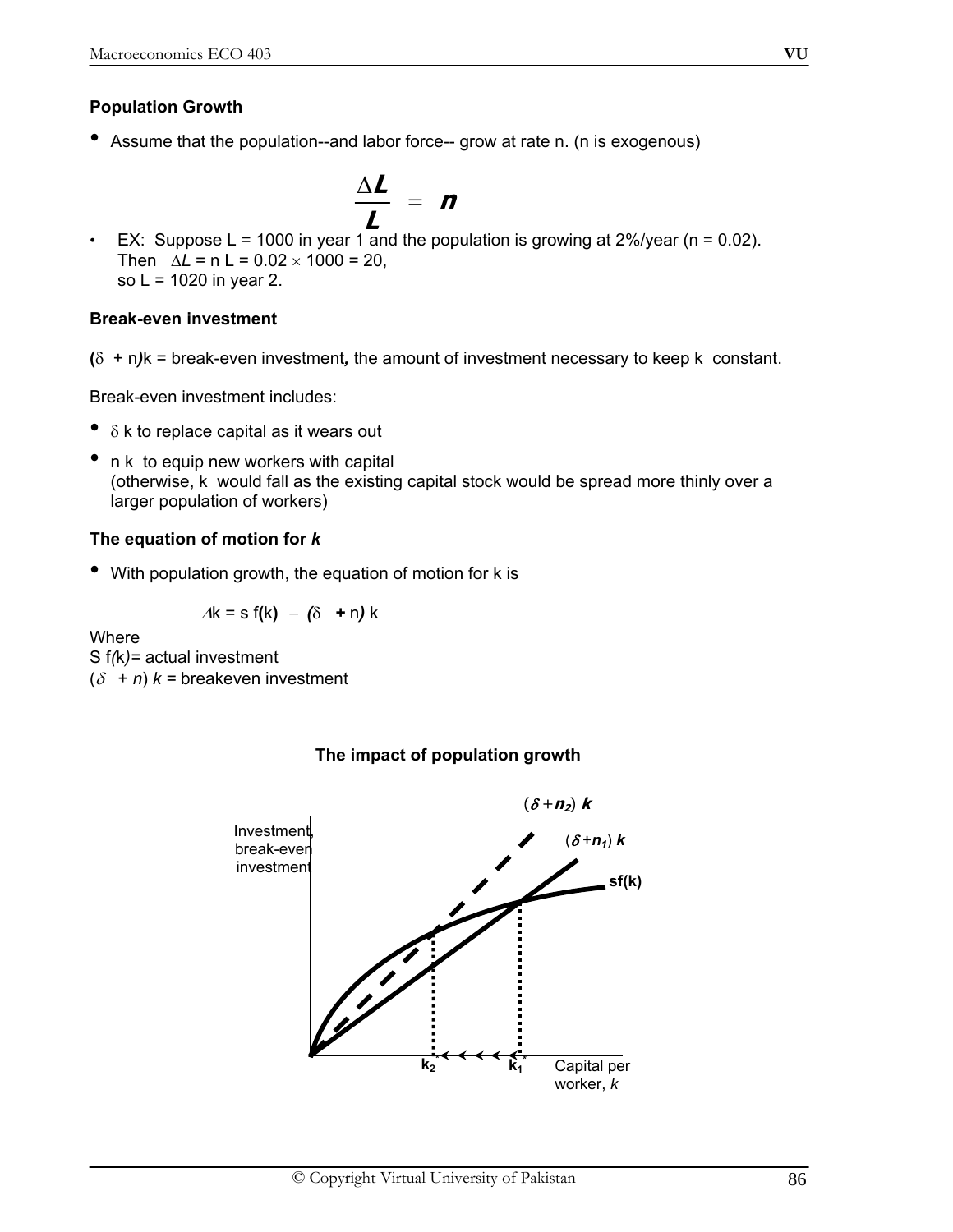## **Prediction:**

- Higher  $n \implies$  lower  $k^*$ .
- And since  $y = f(k)$ , lower  $k^* \Rightarrow$  lower  $y^*$ .
- Thus, the Solow model predicts that countries with higher population growth rates will have lower levels of capital and income per worker in the long run.

## **The Golden Rule with Population Growth**

To find the Golden Rule capital stock, we again express *c\** in terms of *k\**:

$$
c^* = y^* - i^*
$$
  
= f (k^\*) - (\delta + n) k^\*

$$
c^*
$$
 is maximized when

 $MPK = \delta + n$ 

or equivalently,

$$
MPK - \delta = n
$$

In the Golden Rule Steady State, the marginal product of capital net of depreciation equals the population growth rate.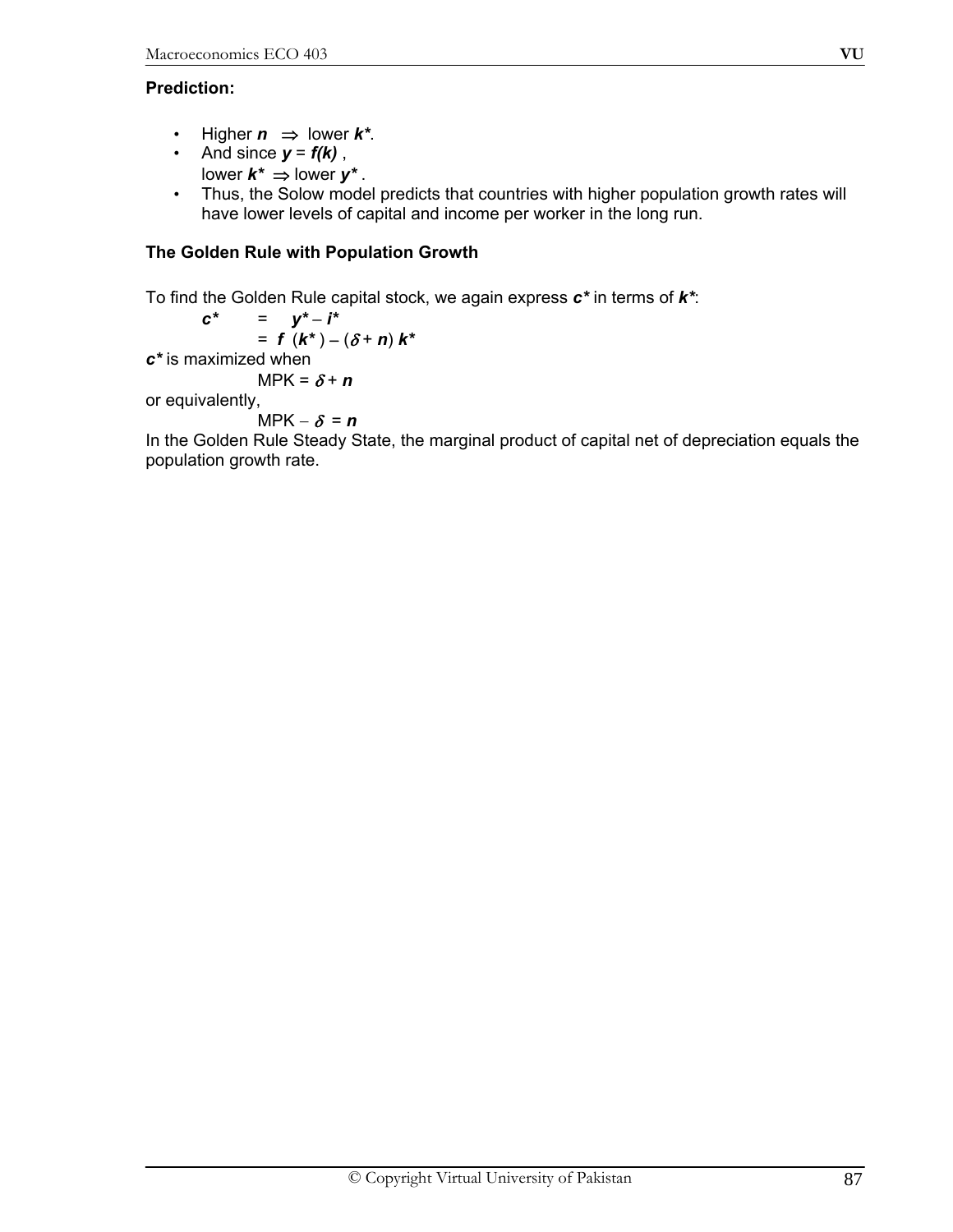## **LESSON 22**

## **ECONOMIC GROWTH (Continued…)**

### **Issues under Consideration**

- Technological progress in the Solow model
- Policies to promote growth
- Growth empirics: Confronting the theory with facts
- Endogenous growth: Two simple models in which the rate of technological progress is endogenous

## **Introduction**

Previously, in the Solow model

- The production technology was held constant
- Income per capita was constant in the steady state.

Neither point is true in the real world

## **Tech. progress in the Solow model**

- A new variable:<sup>E</sup> = labor efficiency
- Assume:

Technological progress is labor-augmenting: it increases labor efficiency at the exogenous rate g:

$$
\boldsymbol{g}=\frac{\Delta \boldsymbol{E}}{\boldsymbol{E}}
$$

• We now write the production function as:

$$
\bm{Y} = \bm{F}(\bm{K}, \bm{L} \times \bm{E})
$$

- Where  $L \times E =$  the number of effective workers.
	- Hence, increases in labor efficiency have the same effect on output as increases in the labor force.
- Notation:

 $y = Y/LE =$  output per effective worker

- $k = K / LE$  = capital per effective worker
- Production function per effective worker: y = f**(**k**)**
- Saving and investment per effective worker: s y *=* s f**(**k**)**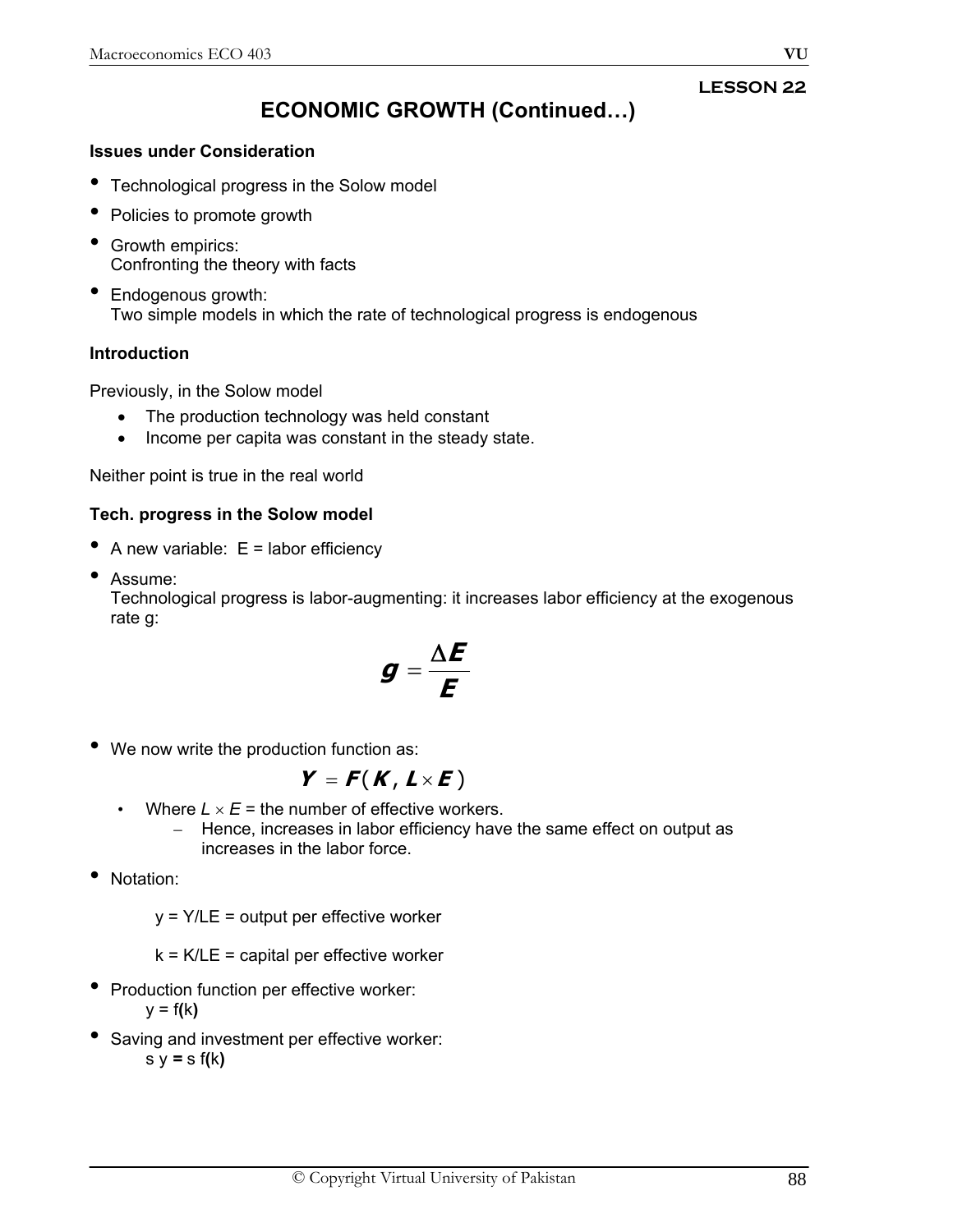$(δ + n + g)k$  = break-even investment: the amount of investment necessary to keep k constant.

Consists of:

 $\delta k$  to replace depreciating capital  $\overline{n k}$  to provide capital for new workers  $\frac{a}{g}$  to provide capital for the new "effective" workers created by technological progress



**Steady-State Growth Rates in the Solow Model with Tech. Progress** 

| Variable                     | Symbol                    | Steady-Steady growth rate |
|------------------------------|---------------------------|---------------------------|
| Capital per effective worker | $k = K/(L \times E)$      |                           |
| Output per effective worker  | $v = Y/(L \times E)$      |                           |
| Output per worker            | $(Y/L) = y \times E$      |                           |
| Total output                 | $Y = v \times E \times L$ | n + a                     |

## **The Golden Rule**

To find the Golden Rule capital stock, express *c\** in terms of *k\**:

 *c\** = *y\** − *i\**  $= f(k^*) - (\delta + n + g) k^*$ *c\** is maximized when MPK =  $\delta$  +  $n$  +  $g$ or equivalently, MPK  $- \delta = n + g$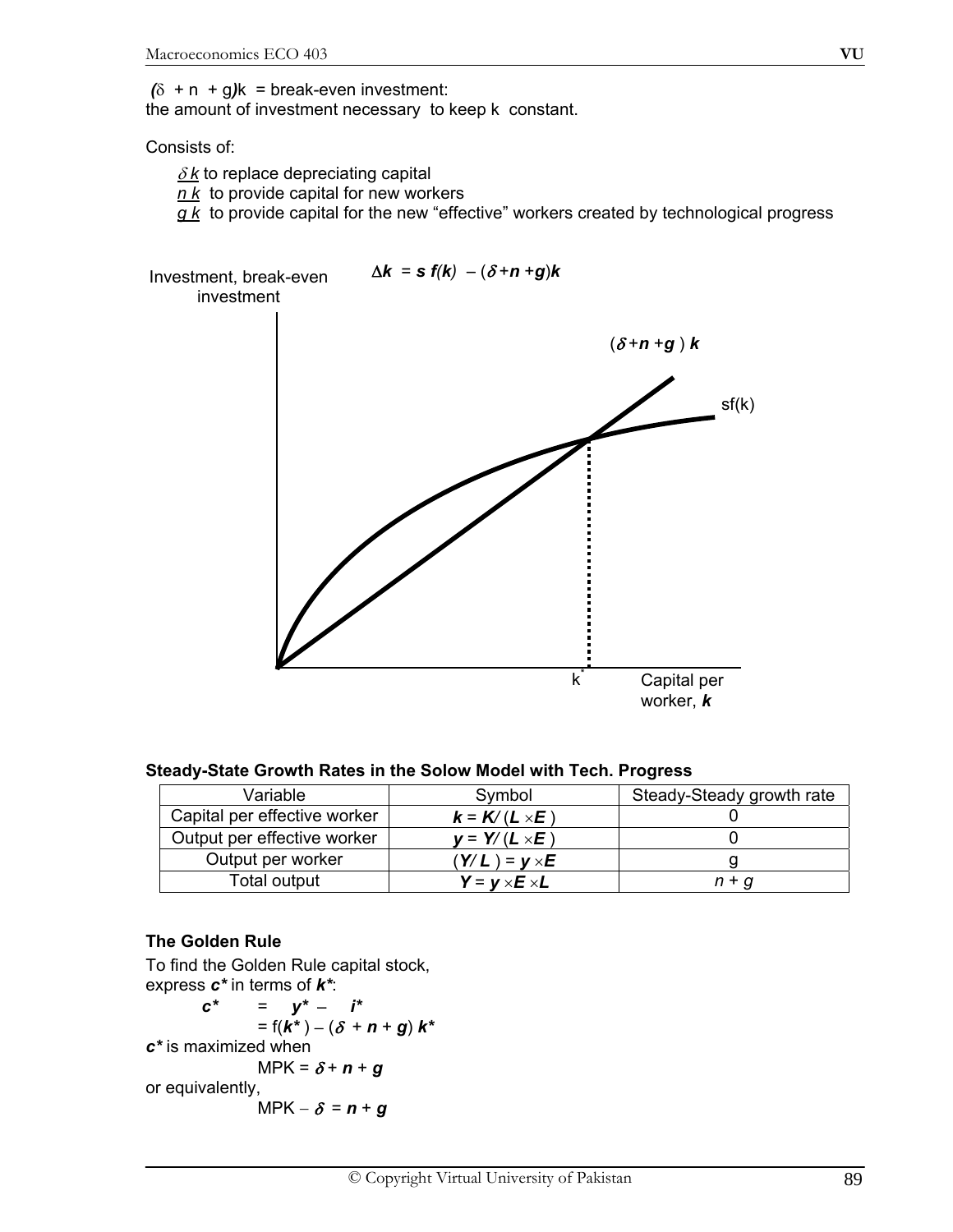In the Golden Rule Steady State, the marginal product of capital net of depreciation equals the population growth rate plus the rate of tech progress.



## **The Golden Rule Capital Stock**

#### **Policies to promote growth**

Four policy questions:

- Are we saving enough? Too much?
- What policies might change the saving rate?
- How should we allocate our investment between privately owned physical capital, public infrastructure, and "human capital"?
- What policies might encourage faster technological progress?

#### **1. Evaluating the Rate of Saving**

- Use the Golden Rule to determine whether our saving rate and capital stock are too high, too low, or about right.
- To do this, we need to compare (MPK  $- \delta$ ) to (n + g).
- If (MPK  $-\delta$ ) > (n + g), then we are below the Golden Rule steady state and should increase s.
- If (MPK  $-\delta$ ) < (n + g), then we are above the Golden Rule steady state and should reduce s.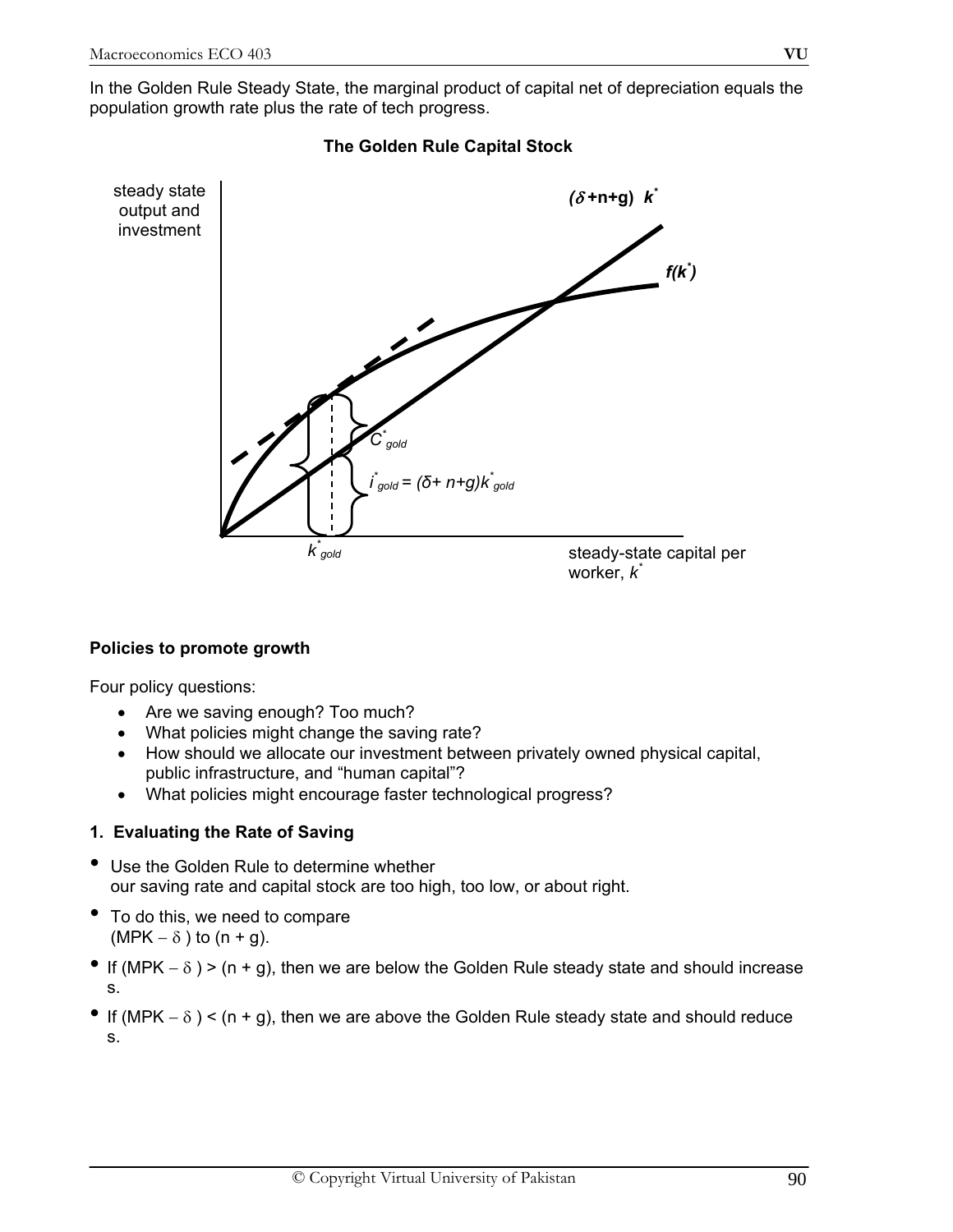To estimate (MPK  $- \delta$ ), we use three facts about an economy;

- 1.  $k = 2.5 y$ the capital stock is about 2.5 times one year's GDP.
- 2.  $\delta k = 0.1 y$ about 10% of GDP is used to replace depreciating capital.
- 3. MPK  $\times$  k = 0.3 y Capital income is about 30% of GDP

So

1.  $k = 2.5 y$ 

- 2.  $\delta k = 0.1 y$
- 3. MPK  $\times$  k = 0.3 y

To determine  $\delta$ , divided 2 by 1:

$$
\frac{\delta \mathbf{k}}{\mathbf{k}} = \frac{0.1 \, \mathbf{y}}{2.5 \, \mathbf{y}} \quad \Rightarrow \quad \delta = \frac{0.1}{2.5} = 0.04
$$

To determine MPK, divided 3 by 1:

Hence, MPK  $- \delta = 0.12 - 0.04 = 0.08$ MPK  $\times$  **k** 0.3  $2.5$ **. . k y k y**  $\times$  K =  $\frac{0.3 \text{ y}}{2.5}$   $\Rightarrow$  MPK =  $\frac{0.3}{2.5}$  = 0.12 ⇒ MPK =  $\frac{0.3}{2.5} = 0$ .

- Real GDP grows an average of 3%/year, so  $n + g = 0.03$
- Thus, in this economy, MPK  $- \delta = 0.08 > 0.03 = n + g$

Conclusion:

The economy is below the Golden Rule steady state:

if we increase saving rate of this economy, the economy will have faster growth until it reaches to a new steady state with higher consumption per capita.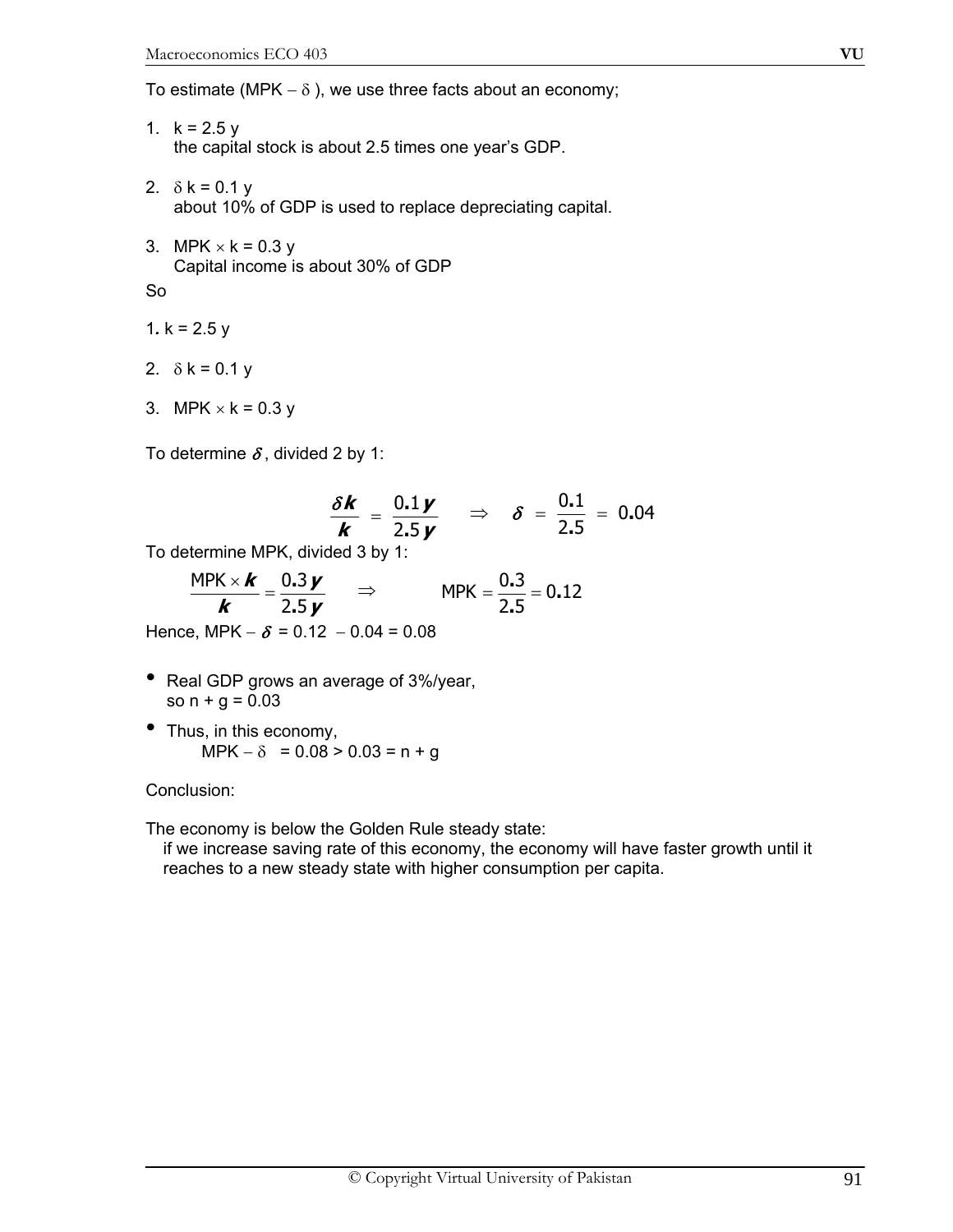## **LESSON 23**

## **ECONOMIC GROWTH (Continued…)**

#### **2. Policies to increase the saving rate**

- Reduce the government budget deficit (or increase the budget surplus)
- Increase incentives for private saving:
	- Reduce capital gains tax, corporate income tax, estate tax as they discourage saving
	- Replace federal income tax with a consumption tax
	- Expand tax incentives for individual retirement accounts and other retirement savings accounts

#### **3. Allocating the economy's investment**

- In the Solow model, there's one type of capital.
- In the real world, there are many types, which we can divide into three categories:
	- Private capital stock
	- Public infrastructure
	- Human capital**:** the knowledge and skills that workers acquire through education
- How should we allocate investment among these types?

#### **Two viewpoints**

- 1. Equalize tax treatment of all types of capital in all industries, and then let the market allocate investment to the type with the highest marginal product.
- *2.* **Industrial policy**: Govt. should actively encourage investment in capital of certain types or in certain industries, because they may have positive externalities (by-products) that private investors don't consider.

#### **Possible problems with industrial policy**

- Does the govt. have the ability to "pick winners" (choose industries with the highest return to capital or biggest externalities)?
- Would politics rather than economics influence which industries get preferential treatment?

## **4. Encouraging technological progress**

- Patent laws: encourage innovation by granting temporary monopolies to inventors of new products
- Tax incentives for R&D
- Grants to fund basic research at universities
- Industrial policy: encourage specific industries that are key for rapid tech. progress (subject to the concerns on the preceding slide)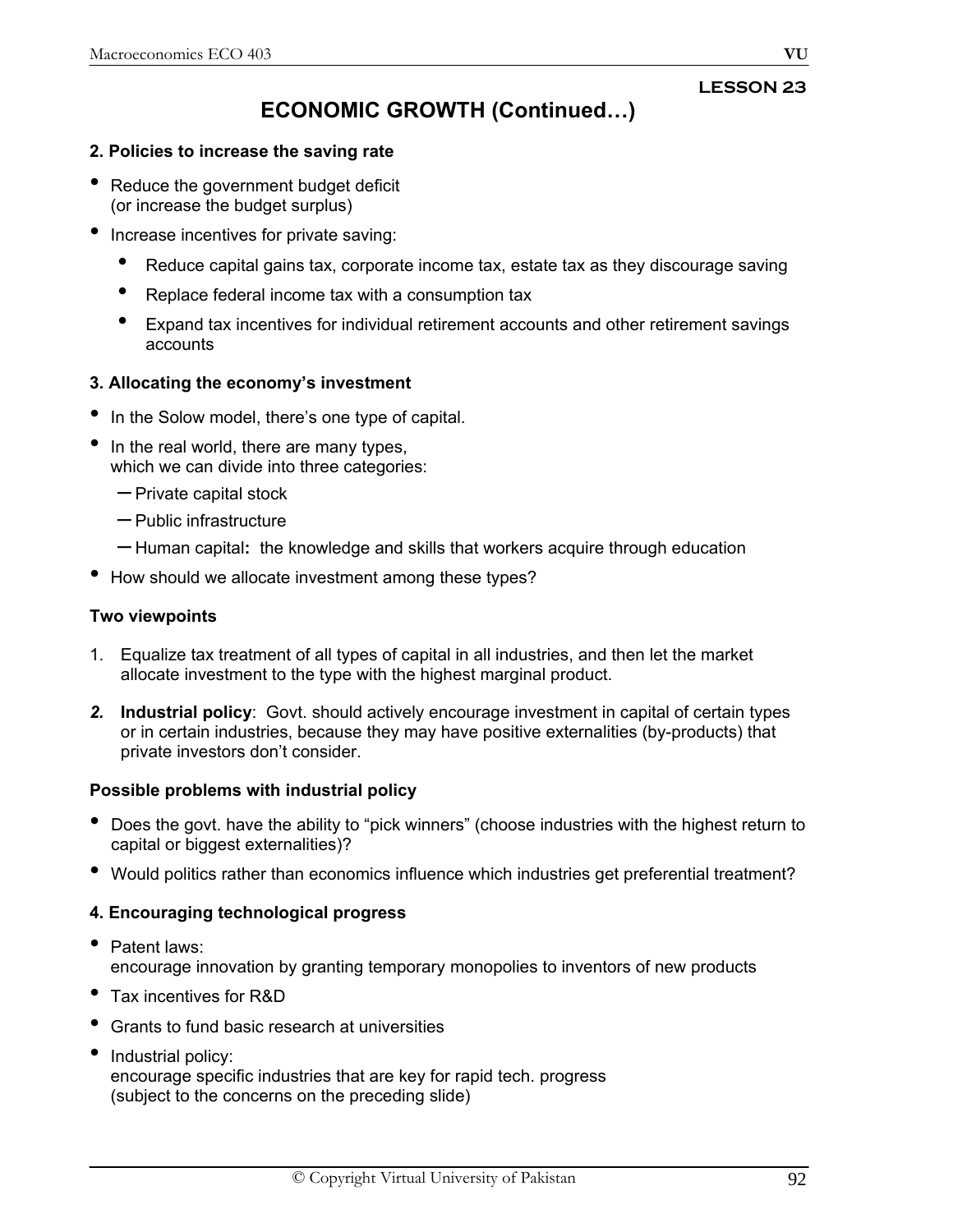#### **Growth empirics: Confronting the Solow model with the facts**

Solow model's steady state exhibits balanced growth - many variables grow at the same rate.

- Solow model predicts *Y/L* and *K/L* grow at same rate (*g*), so that *K/Y* should be constant. This is true in the real world.
- Solow model predicts real wage grows at same rate as *Y/L*, while real rental price is constant. Also true in the real world.

#### **Convergence**

- Solow model predicts that, other things equal, "poor" countries (with lower Y/L and K/L ) should grow faster than "rich" ones.
- If true, then the income gap between rich & poor countries would shrink over time, and living standards "converge."
- In real world, many poor countries do NOT grow faster than rich ones. Does this mean the Solow model fails?
- No, because "other things" aren't equal.
	- $\triangleright$  In samples of countries with similar savings & population growth rates, income gaps shrink about 2%/year.
	- $\triangleright$  In larger samples, if one controls for differences in saving, population growth, and human capital, incomes converge by about 2%/year.
- What the Solow model really predicts is conditional convergence countries converge to their own steady states, which are determined by saving, population growth, and education. And this prediction comes true in the real world.

#### **Factor accumulation vs. Production efficiency**

Two reasons why income per capita are lower in some countries than others:

- 1. Differences in capital (physical or human) per worker
- 2. Differences in the efficiency of production (the height of the production function)

#### Studies:

- Both factors are important
- Countries with higher capital (phys or human) per worker also tend to have higher production efficiency

Explanations:

- Production efficiency encourages capital accumulation
- Capital accumulation has externalities that raise efficiency
- A third, unknown variable causes cap accumulation and efficiency to be higher in some countries than others

#### **Endogenous Growth Theory**

- Solow model:
	- Sustained growth in living standards is due to tech progress
	- The rate of tech progress is exogenous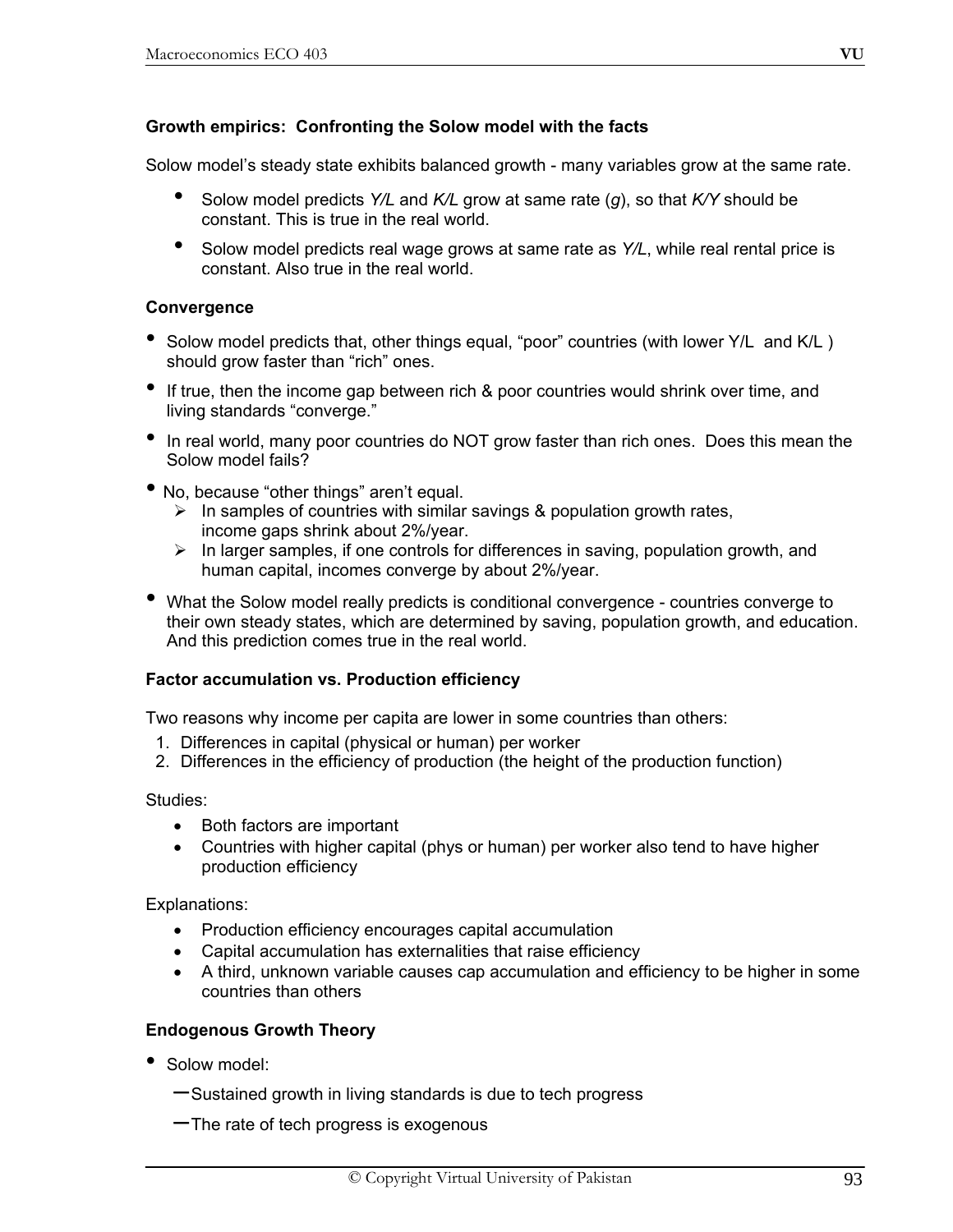• Endogenous growth theory:

 $-a$  set of models in which the growth rate of productivity and living standards is endogenous

#### **A basic model**

- Production function:  $Y = AK$ where A is the amount of output for each unit of capital (A is exogenous & constant)
- Key difference between this model & Solow: MPK is constant here, diminishes in Solow
- Investment: s Y
- Depreciation:  $\delta K$
- Equation of motion for total capital:

 *∆*K = s Y <sup>−</sup> δ K

• Divide through by  $K$  and use  $Y = AK$ , get:

$$
\frac{\Delta Y}{Y} = \frac{\Delta K}{K} = sA - \delta
$$

- If  $s A > \delta$ , then income will grow forever, and investment is the "engine of growth."
- Here, the permanent growth rate depends on *s*. In Solow model, it does not.

#### **Does capital have diminishing returns or not?**

- Yes, if "capital" is narrowly defined (plant & equipment).
- Perhaps not, with a broad definition of "capital" (physical & human capital, knowledge).
- Some economists believe that knowledge exhibits increasing returns.
- In the endogenous growth model, the assumption of constant returns to capital is more plausible.

#### **A two-sector model**

- Two sectors:
	- Manufacturing firms produce goods
	- Research universities produce knowledge that increases labor efficiency in manufacturing
- $\bullet$  u = fraction of labor in research (u is exogenous)
- Manufacturing production function:<sup>Y</sup> <sup>=</sup> F [K*,* (*1-*u) E L]
- Research production function: *<sup>∆</sup>* <sup>E</sup> <sup>=</sup> <sup>g</sup>*(*u) E
- Cap accumulation: *<sup>∆</sup>* <sup>K</sup> <sup>=</sup> s Y <sup>−</sup> <sup>δ</sup> <sup>K</sup>
- In the steady state, manufacturing output per worker and the standard of living grow at rate  $\Delta E/E = g(u)$ .
- Key variables: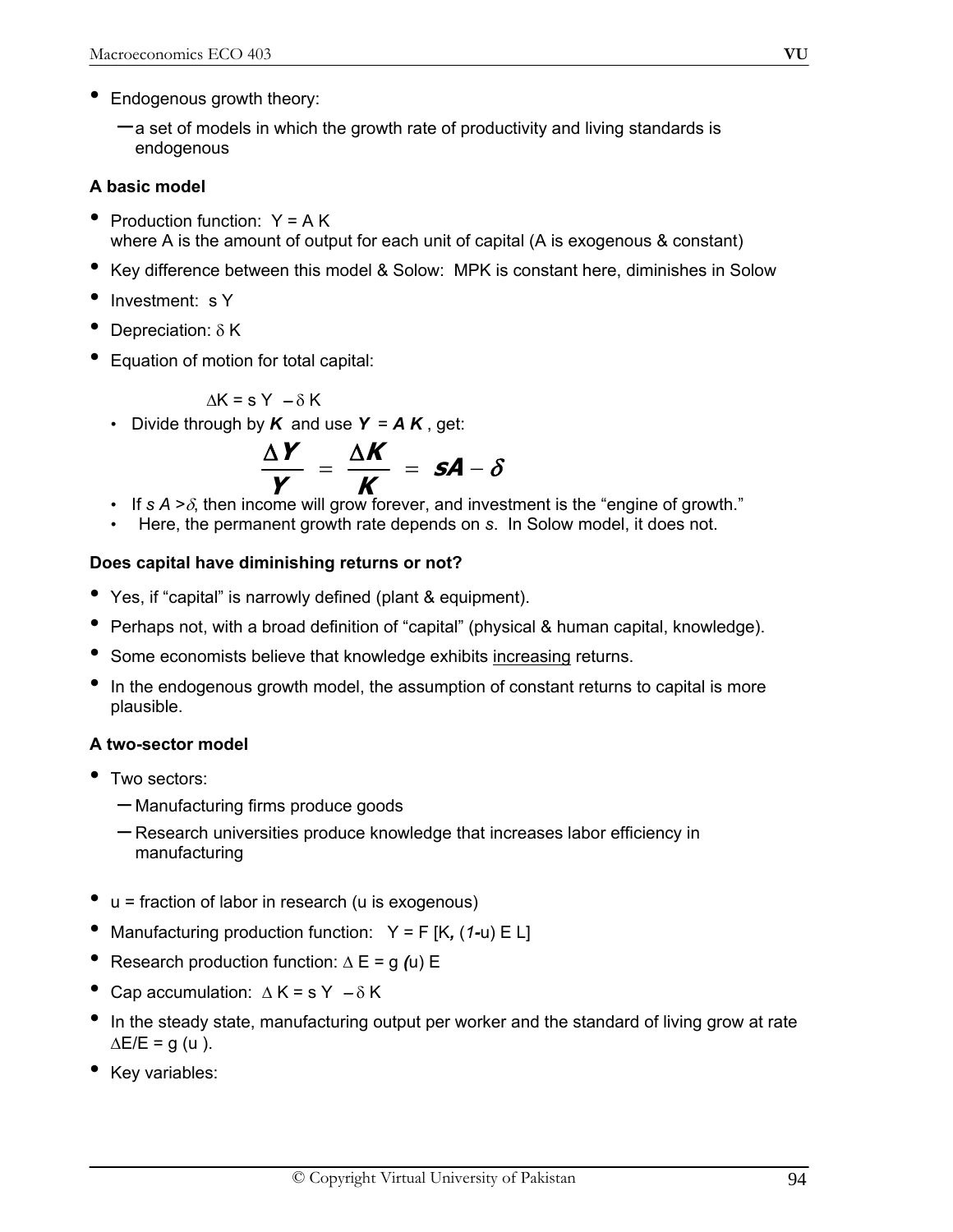- *s:*affects the level of income, but not its growth rate (same as in Solow model)
- *u:*affects level and growth rate of income
- Question: Would an increase in u be unambiguously good for the economy?

## **Three facts about R&D in the real world**

- 1. Much research is done by firms seeking profits
- 2. Firms profit from research because
	- New inventions can be patented, creating a stream of monopoly profits until the patent expires
	- There is an advantage to being the first firm on the market with a new product
- 3. Innovation produces externalities that reduce the cost of subsequent innovation.

Much of the new endogenous growth theory attempts to incorporate these facts into models to better understand tech progress.

#### **Is the private sector doing enough R&D?**

- The existence of positive externalities in the creation of knowledge suggests that the private sector is not doing enough R&D.
- But, there is much duplication of R&D effort among competing firms.
- Estimates: The social return to R&D is at least 40% per year. Thus, many believe govt should encourage R&D.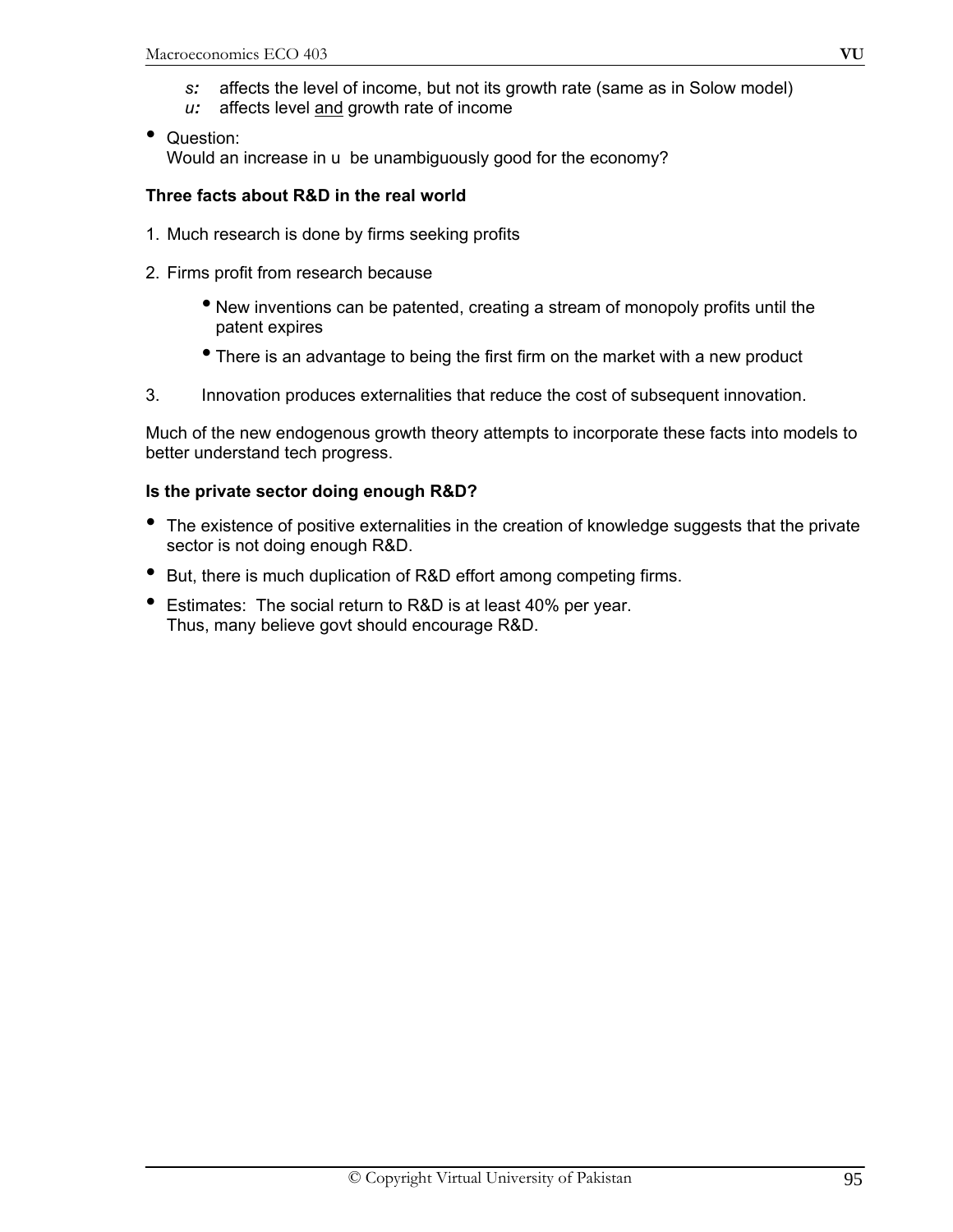**LESSON 24** 

## **AGGREGATE DEMAND AND AGGREGATE SUPPLY**

## **Issues under Consideration**

- Difference between short run & long run
- Introduction to aggregate demand
- Aggregate supply in the short run & long run
- See how model of aggregate supply and demand can be used to analyze short-run and long-run effects of "shocks"

## **Time horizons**

- Long run: Prices are flexible, respond to changes in supply or demand
- Short run: many prices are "sticky" at some predetermined level The economy behaves much differently when prices are sticky.

## **In Classical Macroeconomic Theory,**

## Recall

- Output is determined by the supply side:
	- Supplies of capital, labor
	- Technology
- Changes in demand for goods & services (C, I, G ) only affect prices, not quantities.
- Complete price flexibility is a crucial assumption, so classical theory applies in the long run.

## **When prices are sticky**

…output and employment also depend on demand for goods & services, which is affected by

- Fiscal policy (*G* and *T*)
- Monetary policy (*M*)
- Other factors, like exogenous changes in *C* or *I*.
- How? Why?

## **The model of aggregate demand and supply**

- The paradigm that most mainstream economists & policymakers use to think about economic fluctuations and policies to stabilize the economy
- Shows how the price level and aggregate output are determined
- Shows how the economy's behavior is different in the short run and long run

## **Aggregate demand**

- The aggregate demand curve shows the relationship between the price level and the quantity of output demanded.
- For an intro to the AD/AS model, we use a simple theory of aggregate demand based on the Quantity Theory of Money.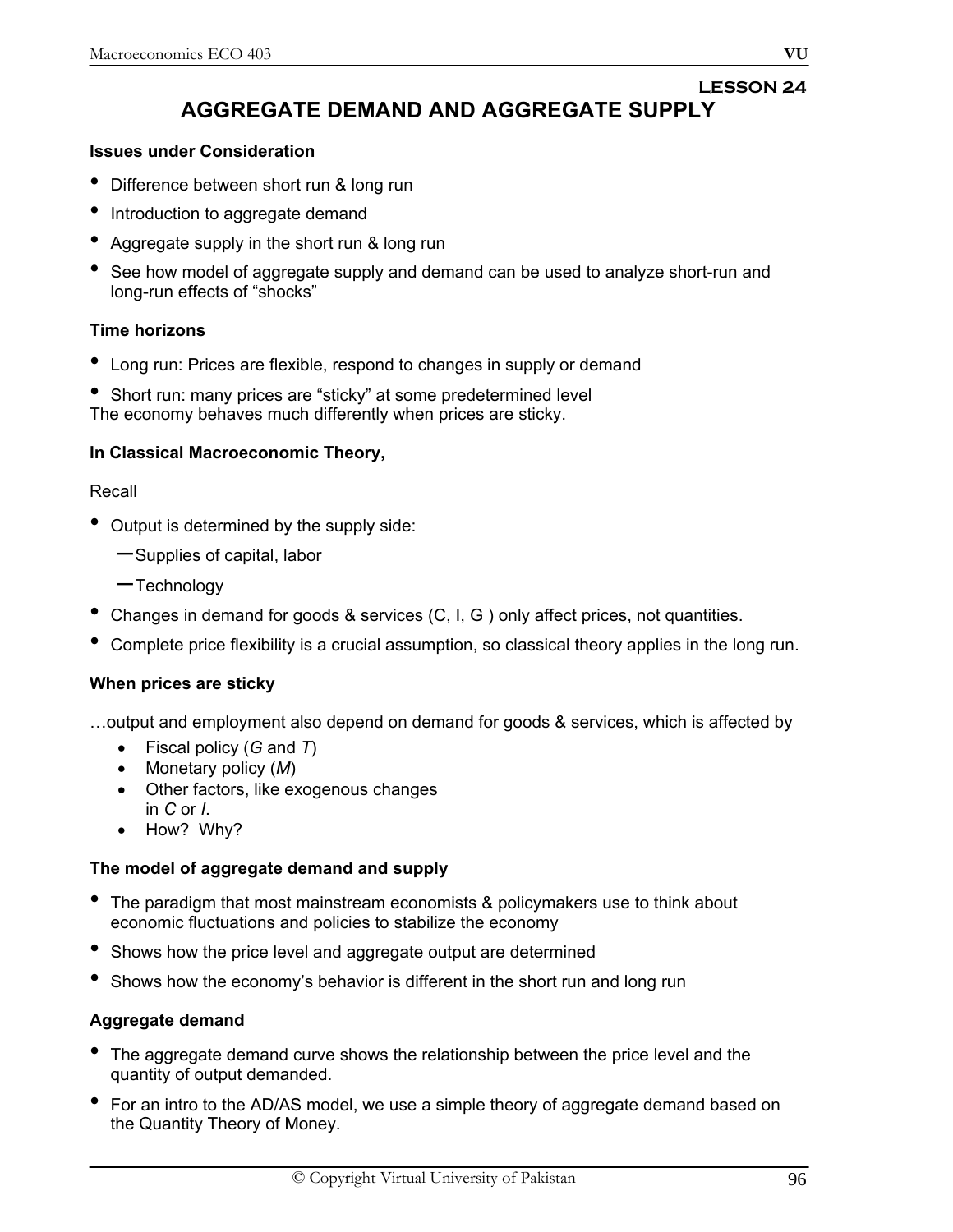• In the coming lectures, we shall discuss the theory of aggregate demand in more detail.

## **The Quantity Equation as Aggregate Demand**

• Recall the quantity equation

 $M V = P Y$ 

And the money demand function it implies:

$$
(M/P) d = k Y
$$

where  $V = 1/k =$  velocity.

• For given values of M and V, these equations imply an inverse relationship between P and Y:

## **The downward-sloping** *AD* **curve**

An increase in the price level causes a fall in real money balances (M/P ), causing a decrease in the demand for goods & services.

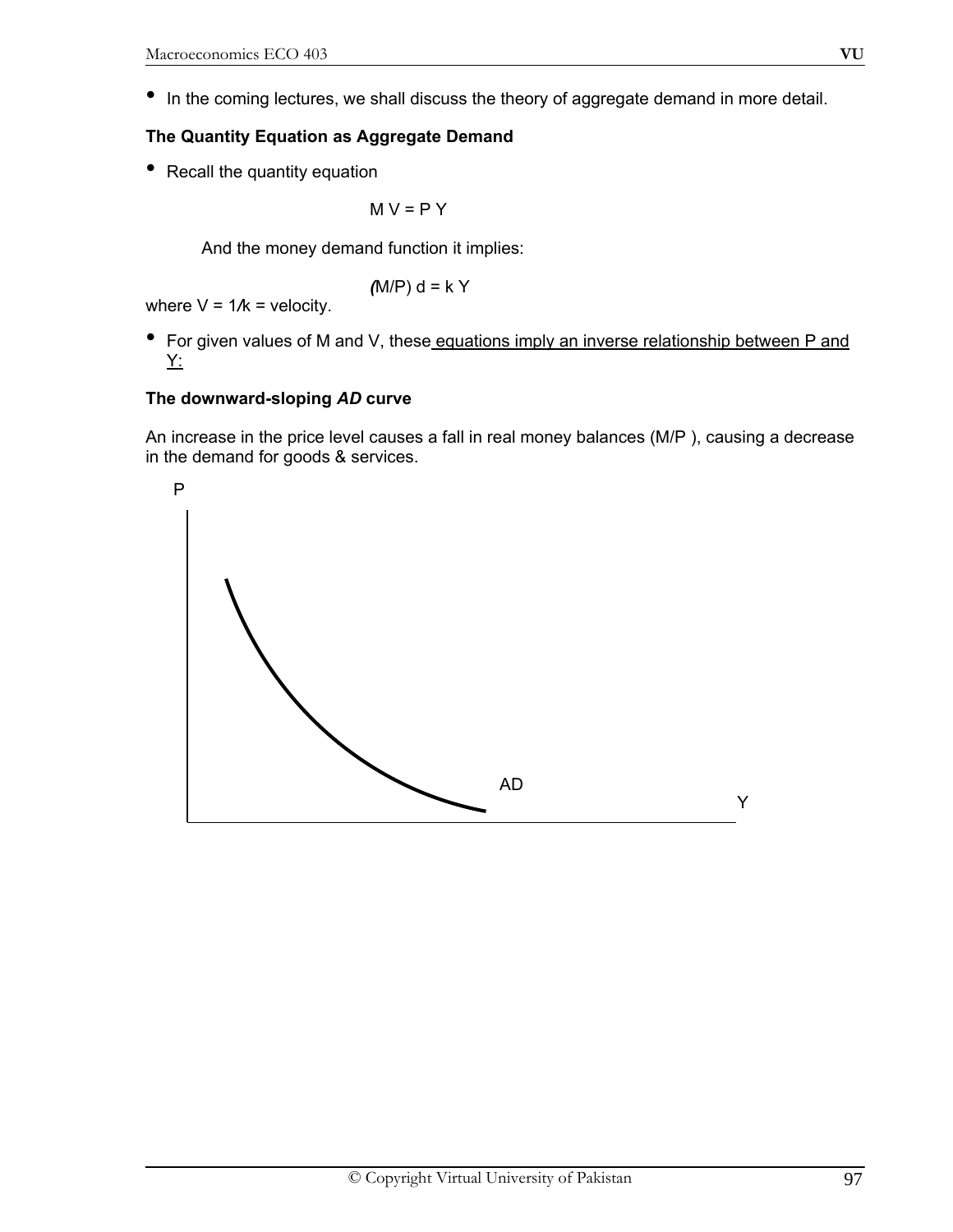#### **Shifting the** *AD* **curve**

An increase in the money supply shifts the AD curve to the right.



#### **Aggregate Supply in the Long Run**

• Recall

In the long run, output is determined by factor supplies and technology

# $\overline{Y}$  =  $F(\overline{K}, \overline{L})$

Y is the **full-employment** or **natural** level of output, the level of output at which the economy's resources are fully employed.

"Full employment" means that unemployment equals its natural rate.

**Full-employment output does not depend on the price level, so the long run aggregate** supply (LRAS) curve is vertical:

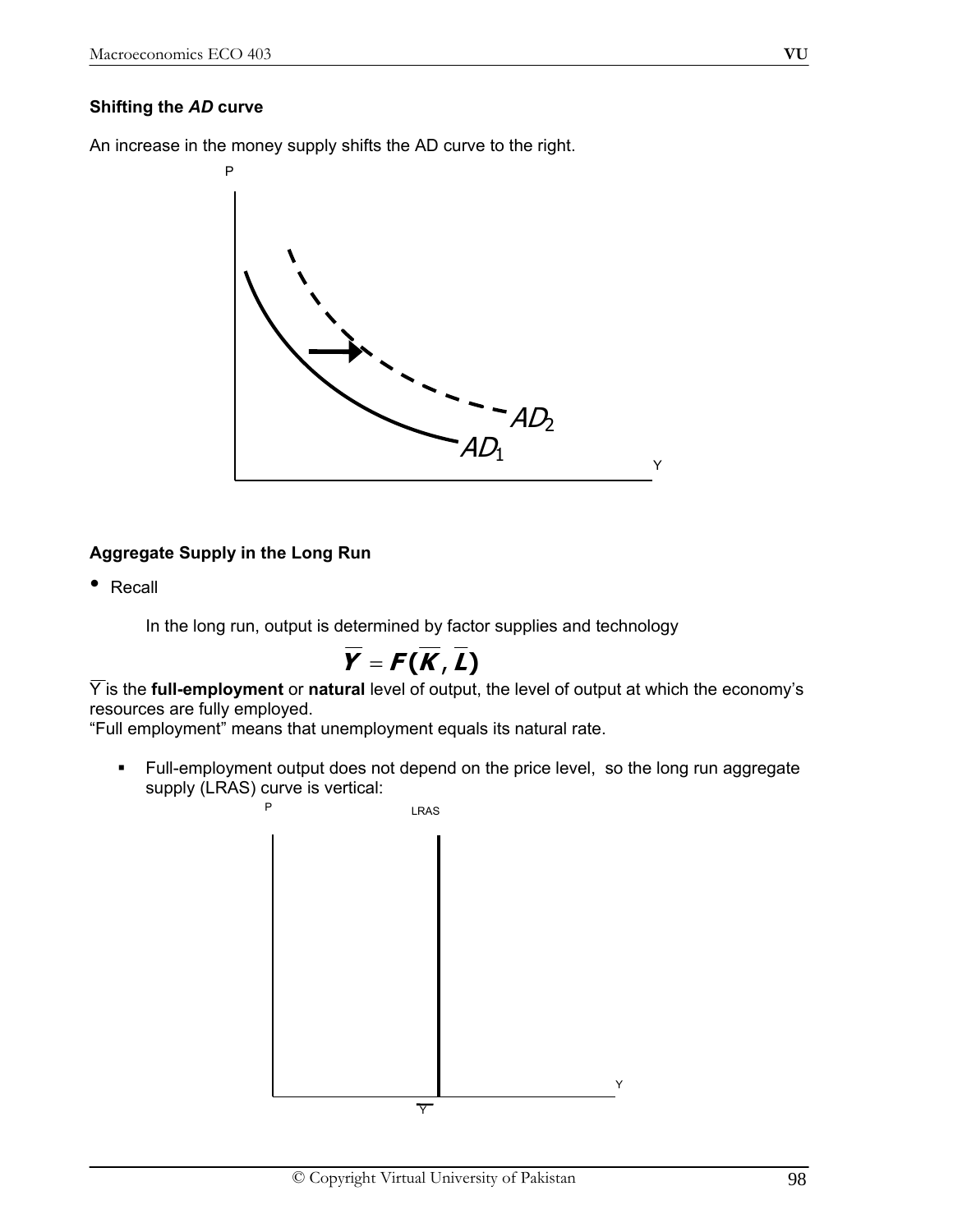#### Long-run effects of an increase in M

An increase in M shifts the AD curve to the right.



#### **Aggregate Supply in the Short Run**

- In the real world, many prices are sticky in the short run.
- For now we assume that all prices are stuck at a predetermined level in the short run...
- ...and that firms are willing to sell as much as their customers are willing to buy at that price level.
- Therefore, the short-run aggregate supply (SRAS) curve is horizontal

The SRAS curve is horizontal: The price level is fixed at a predetermined level, and firms sell as much as buyers demand.

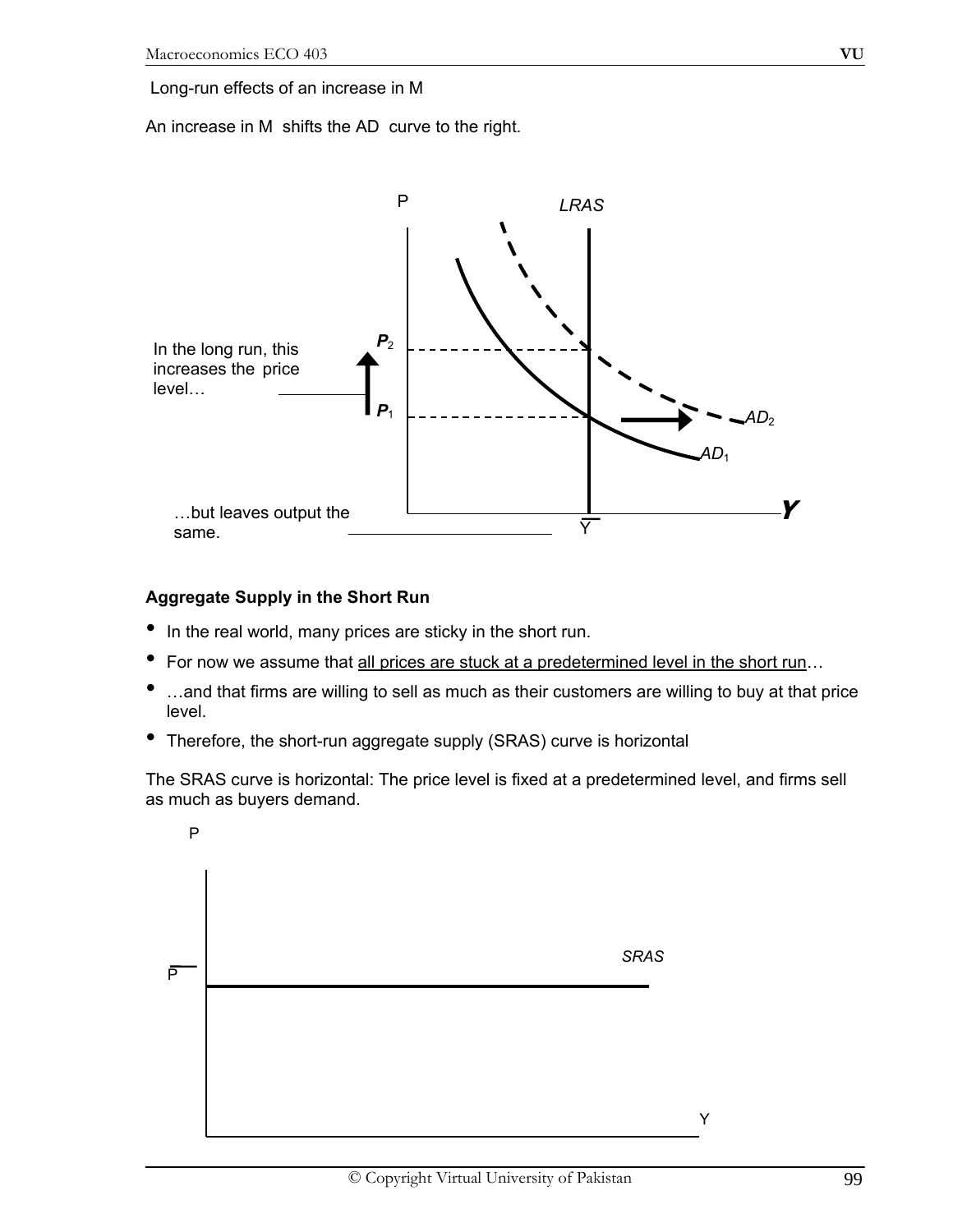## **Short-run effects of an increase in** *M*



#### **From the short run to the long run**

Over time, prices gradually become "unstuck." When they do, will they rise or fall?

| In the short-run equilibrium, | then over time, the price<br>level will |
|-------------------------------|-----------------------------------------|
| Y > Y                         | <b>Rise</b>                             |
| $Y < \overline{Y}$            | Fall                                    |
| $Y = Y$                       | remain constant                         |

This adjustment of prices is what moves the economy to its long-run equilibrium.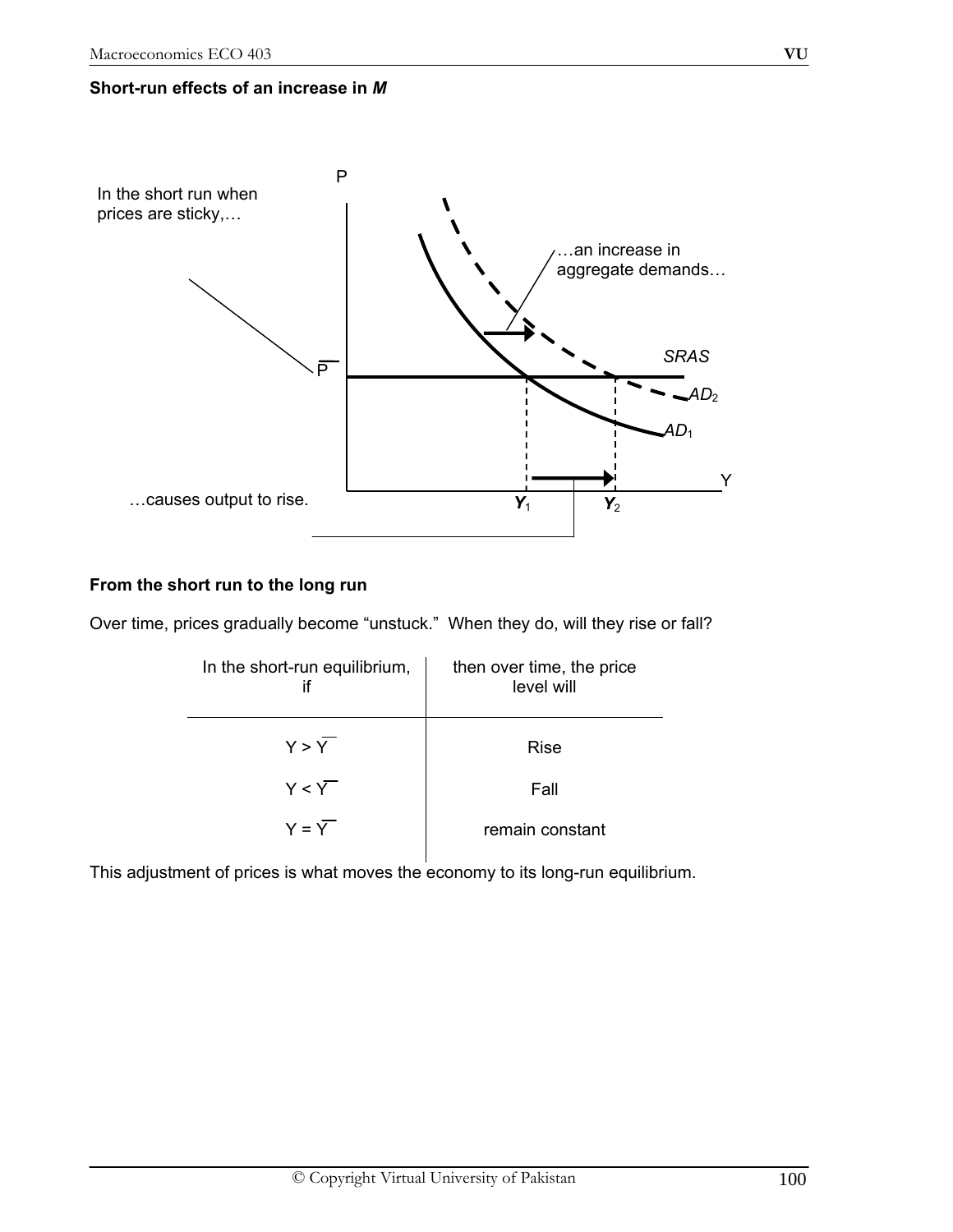



A = initial equilibrium

- B = new short-run equilibrium after SBP increases M
- C = long-run equilibrium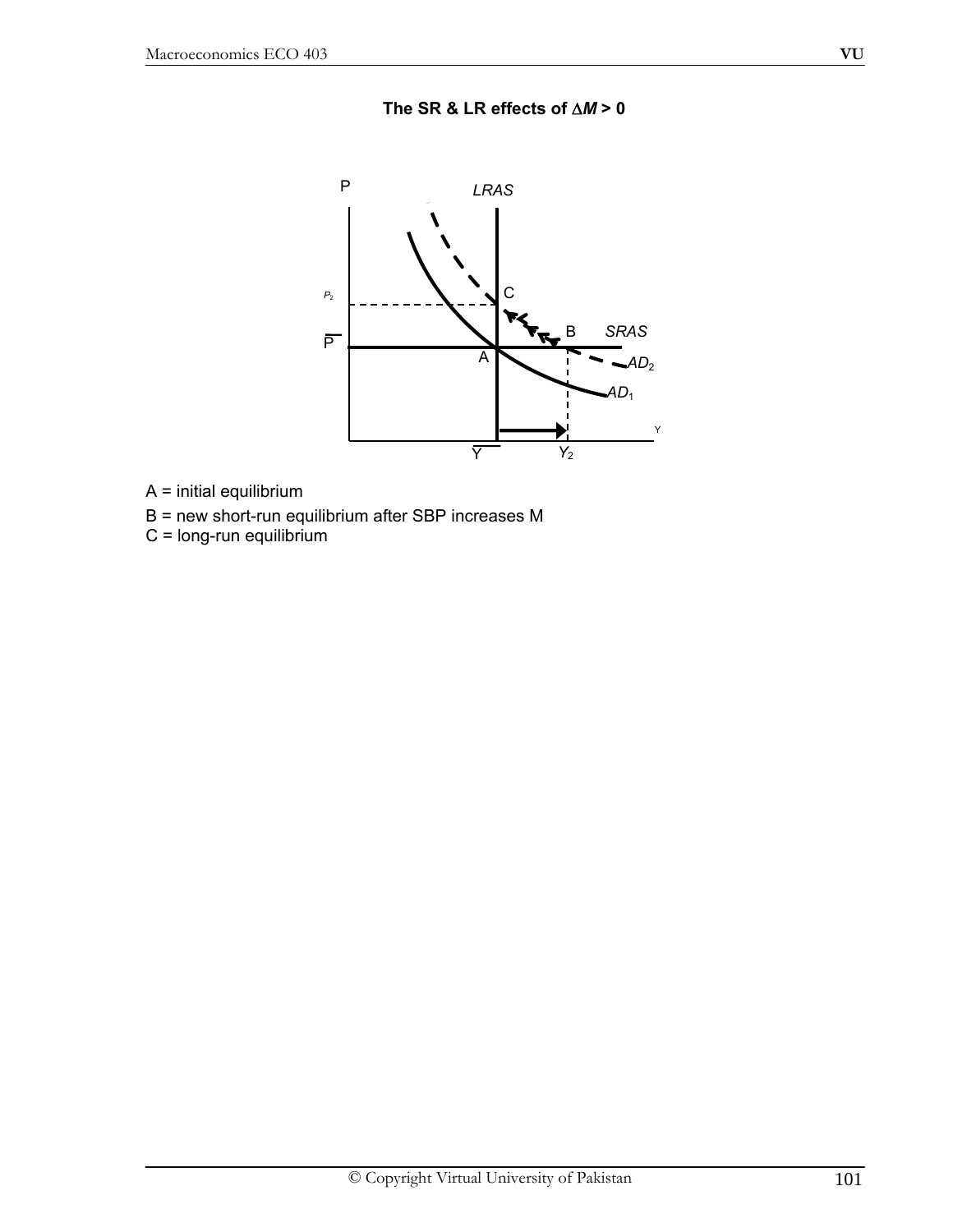## **How shocking!!!**

**Shocks**: exogenous changes in aggregate supply or demand

Shocks temporarily push the economy away from full-employment.

## **A demand shock**

• The economy begins in long-run equilibrium at point A. An increase in aggregate demand, due to an increase in the velocity of money, moves the economy from point A to point B, where output is above its natural level. As prices rise, output gradually returns to its natural rate, and the economy moves from point B to point C.



- Exogenous decrease in velocity
- If the money supply is held constant, then a decrease in V means people will be using their money in fewer transactions, causing a decrease in demand for goods and services: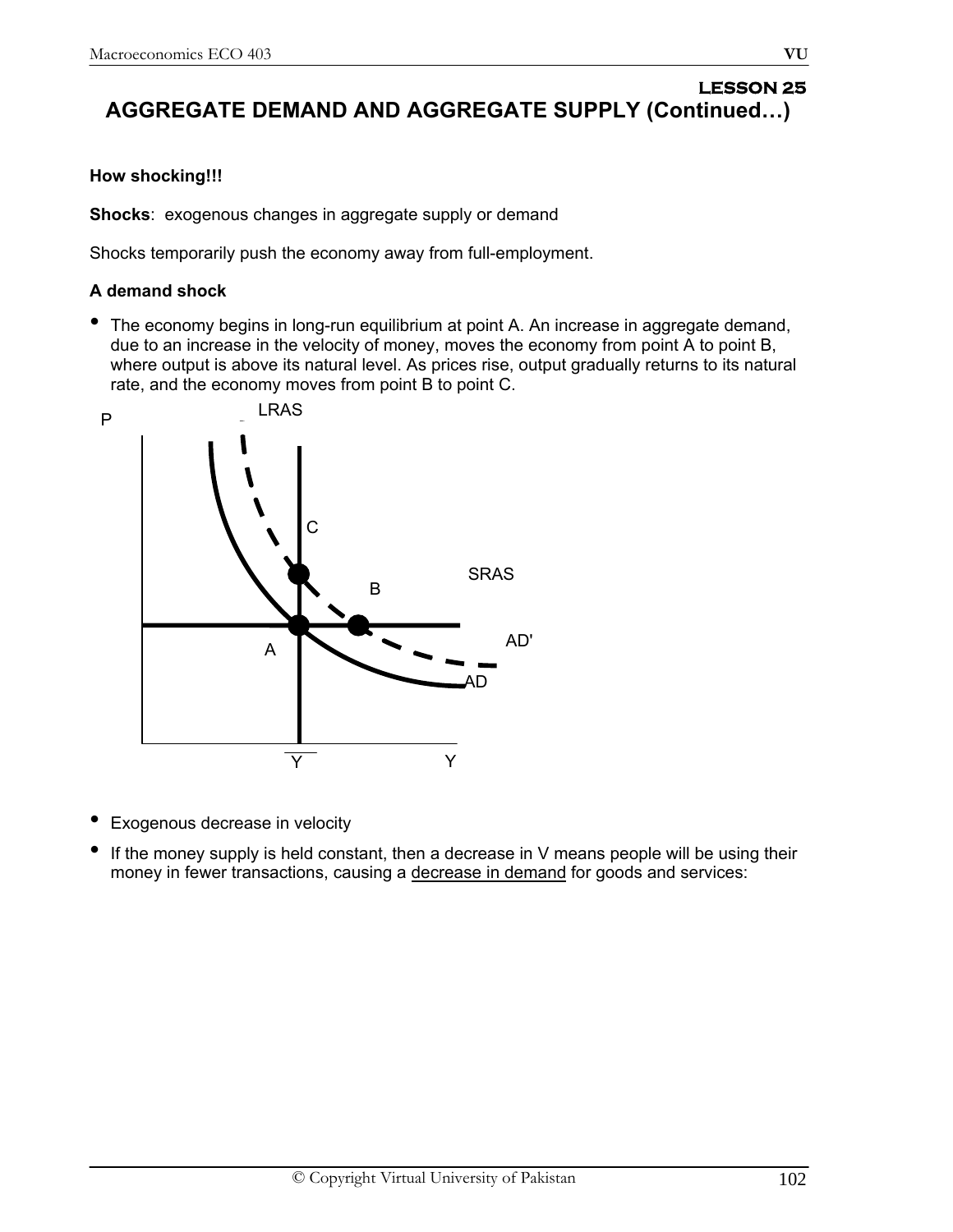### **The effects of a negative demand shock**

The shock shifts AD left, causing output and employment to fall in the short run. Over time, prices fall and the economy moves down its demand curve toward full-employment.



#### **Supply shocks**

A supply shock alters production costs**,** affects the prices that firms charge**.** (Also price shocks**)** 

Examples of adverse supply shocks:

- Bad weather reduces crop yields, pushing up food prices.
- Workers unionize, negotiate wage increases.
- New environmental regulations require firms to reduce emissions. Firms charge higher prices to help cover the costs of compliance**.**

(Favorable supply shocks lower costs and prices)

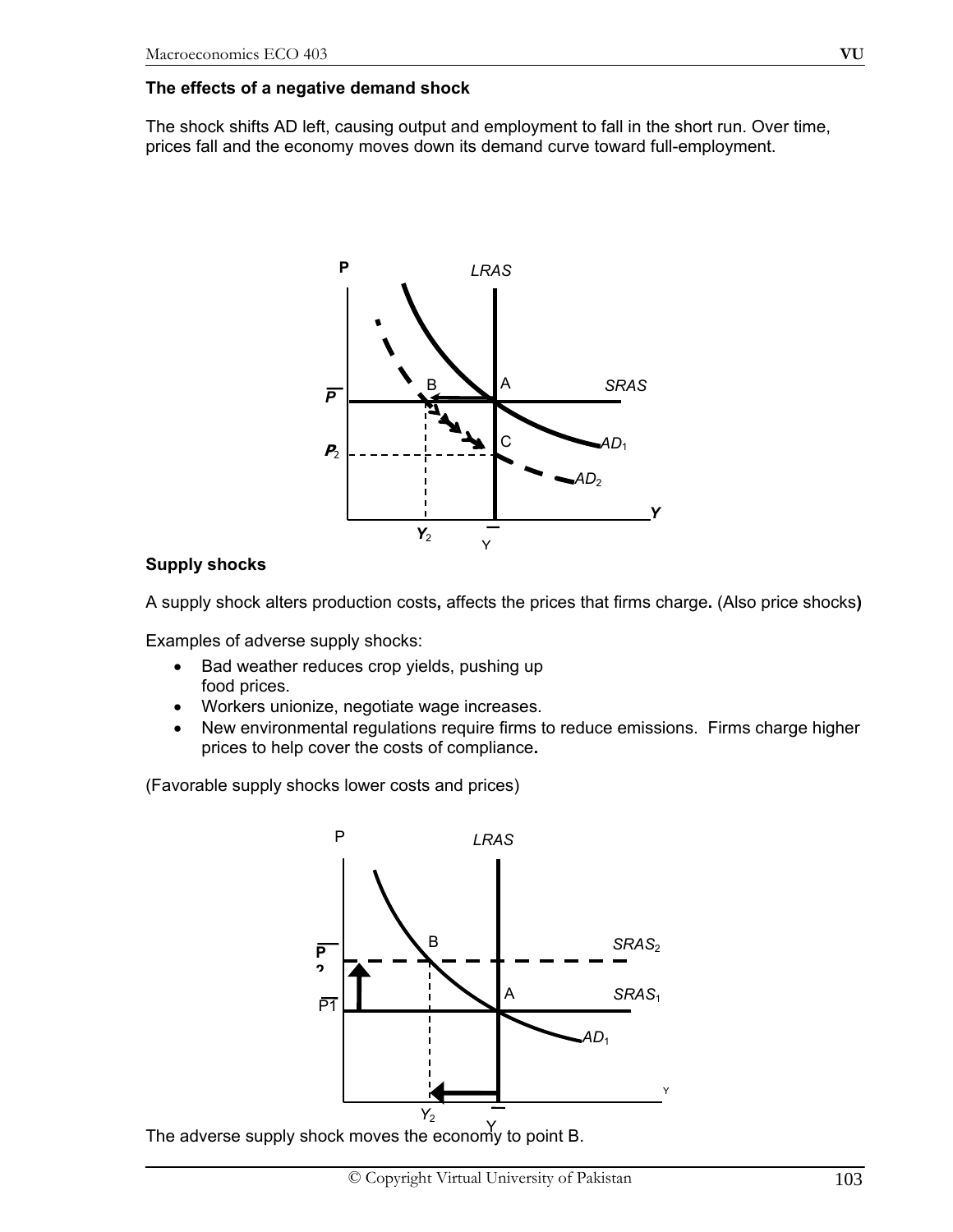## **Stabilization policy**

• def: policy actions aimed at reducing the severity of short-run economic fluctuations.

• Example: Using monetary policy to combat the effects of adverse supply shocks:<br>But central bank accommoda accommodates the shock by raising and aggregate demand.



#### Results:

*P* is permanently higher, but *Y* remains at its full-employment level.

## **The 1970s oil shocks**

- Early 1970s: OPEC coordinates a reduction in the supply of oil.
- Oil prices rose

 11% in 1973 68% in 1974 16% in 1975

• Such sharp oil price increases are supply shocks because they significantly impact production costs and prices.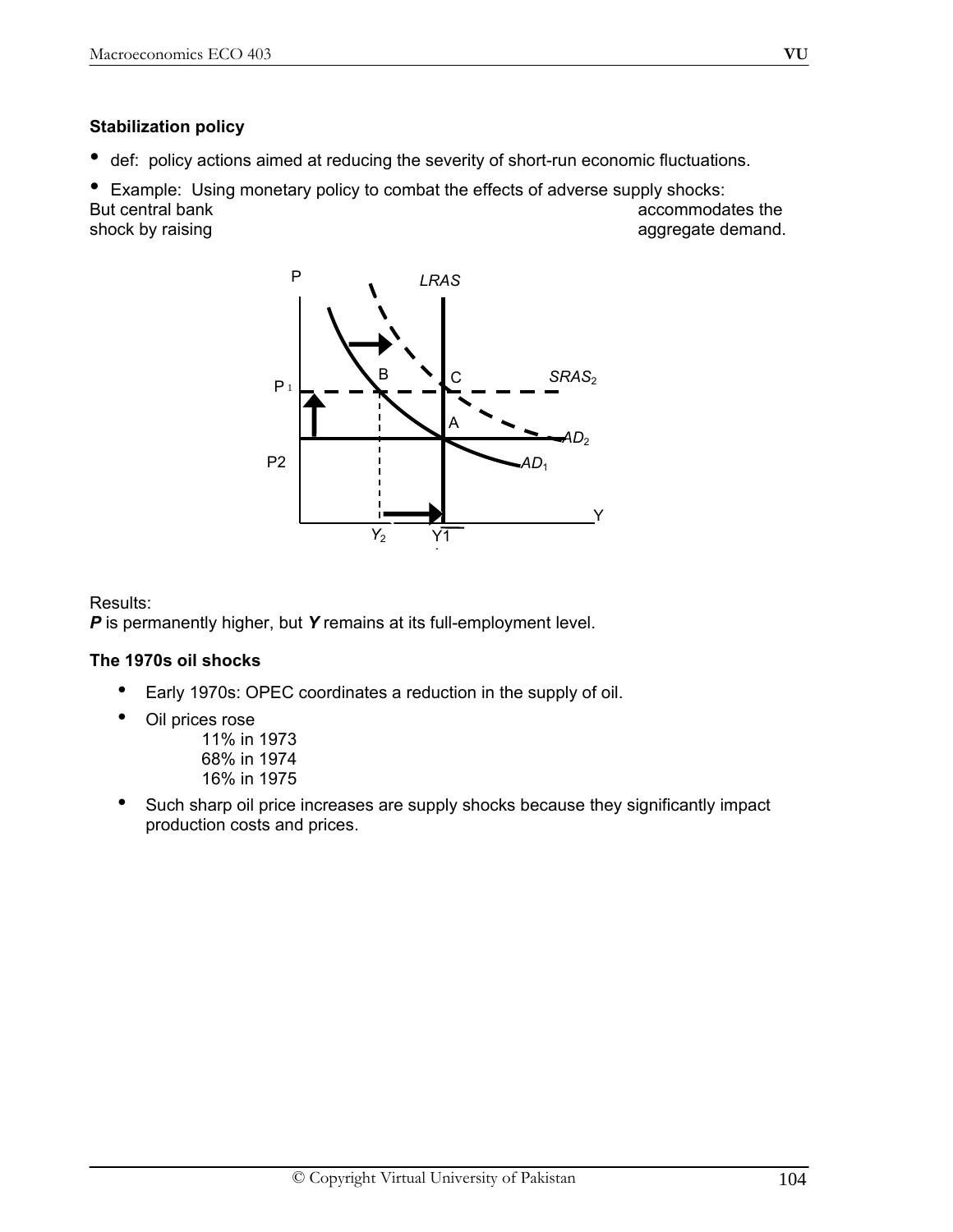The oil price shock shifts SRAS up, causing output and employment to fall. In absence of further price shocks, prices will fall over time and economy moves back toward full employment.



Predicted effects of the oil price shock:

- Inflation 1
- •Output <sup>↓</sup>
- •Unemployment <sup>↑</sup>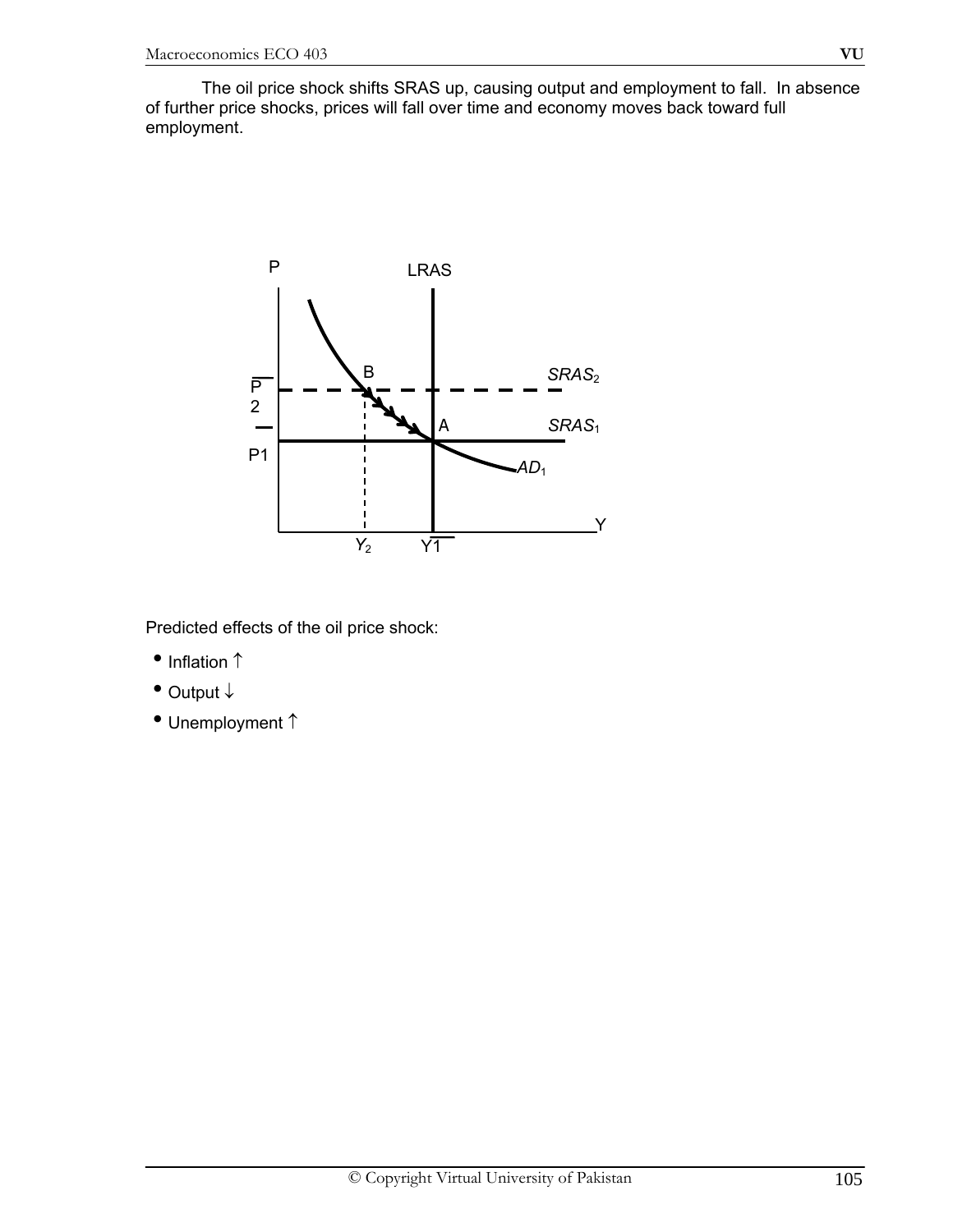

Unemployment rate (right scale)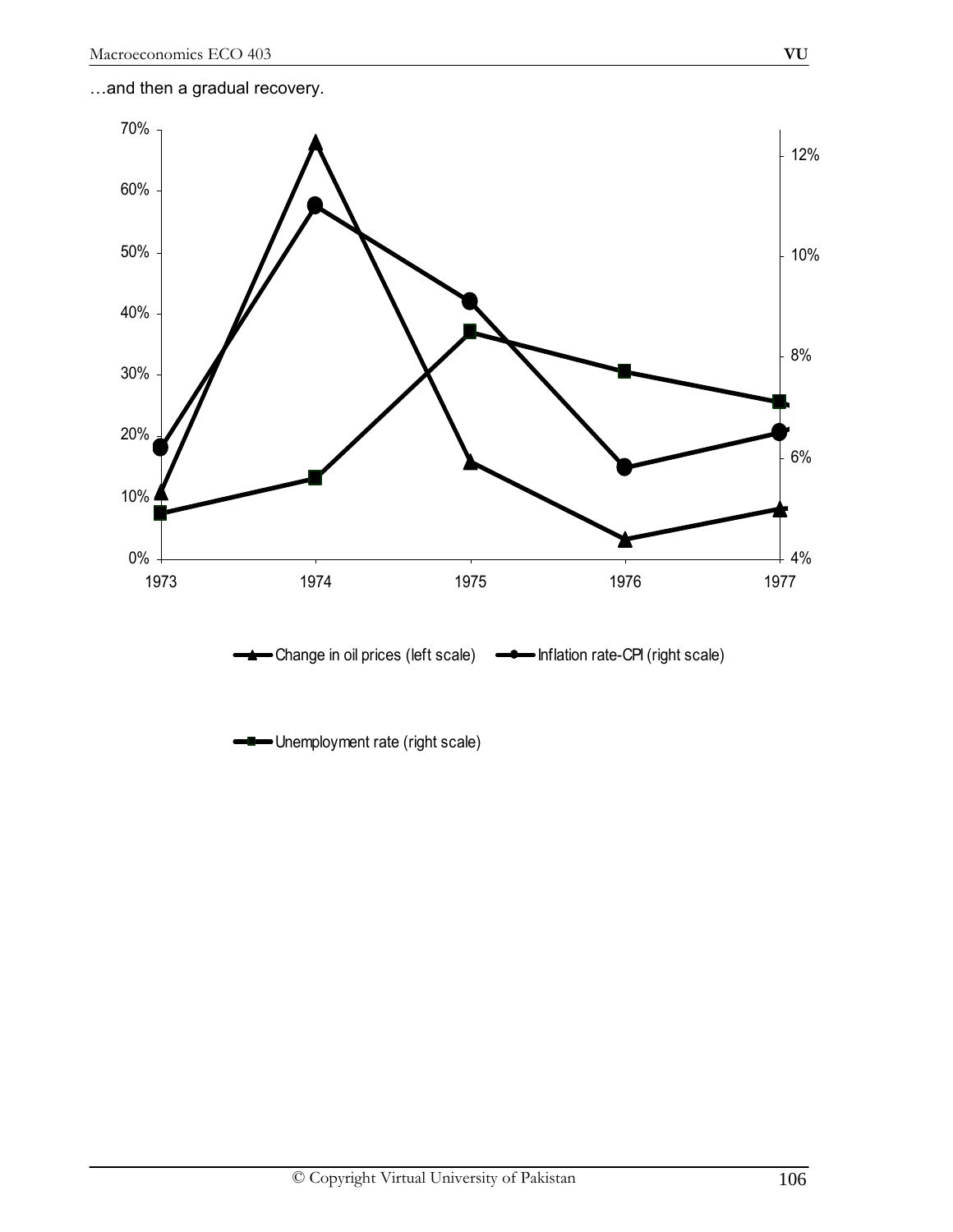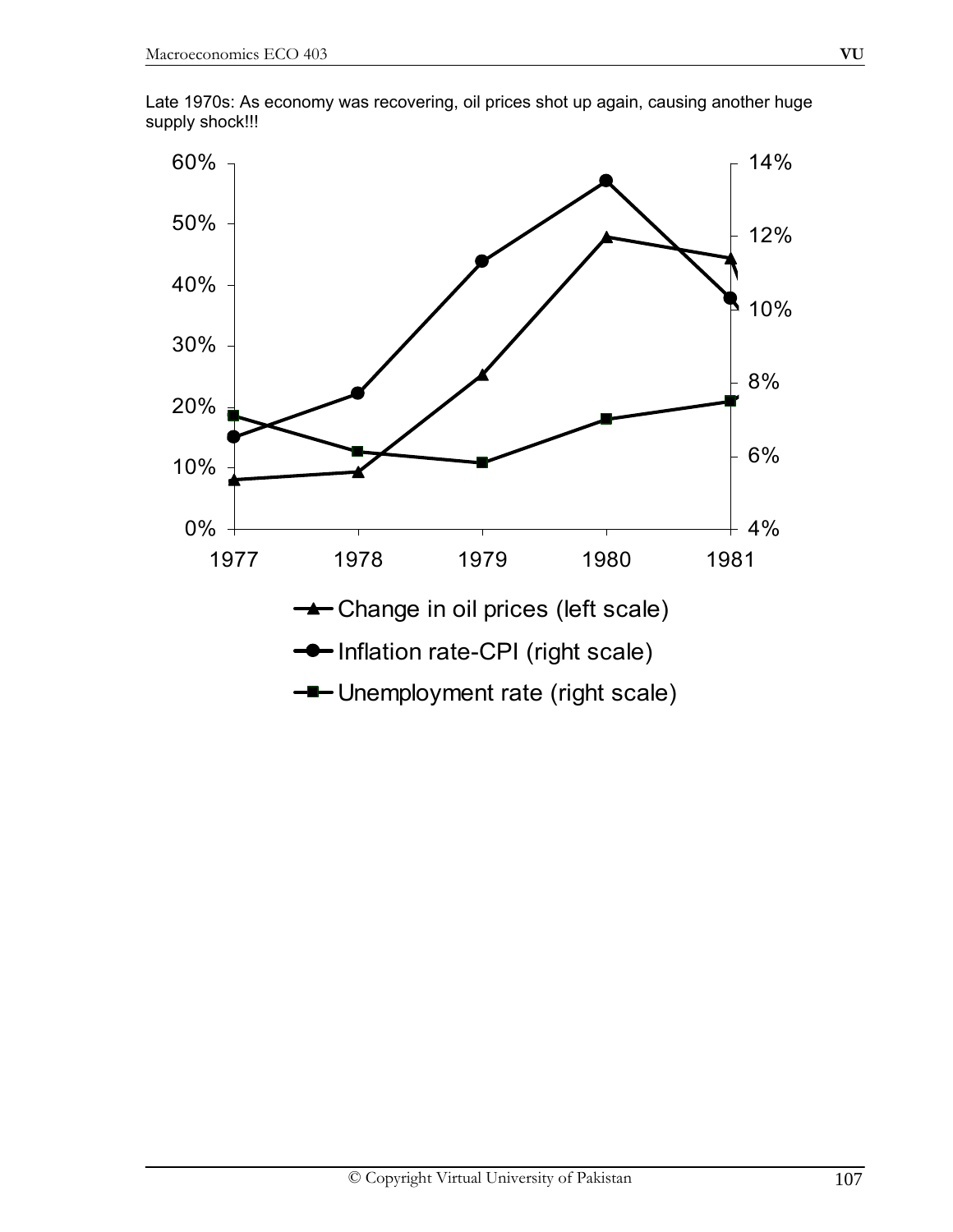### **The 1980s oil shocks**

1980s: A favorable supply shock--a significant fall in oil prices.

As the model would predict, inflation and unemployment fell:



#### **Keynesian theory of Income & Employment**

- Model of aggregate demand & aggregate supply
- Long run
	- Prices flexible
	- Output determined by factors of production & technology
	- Unemployment equals its natural rate
- Short run
	- Prices fixed
	- Output determined by aggregate demand
	- Unemployment is negatively related to output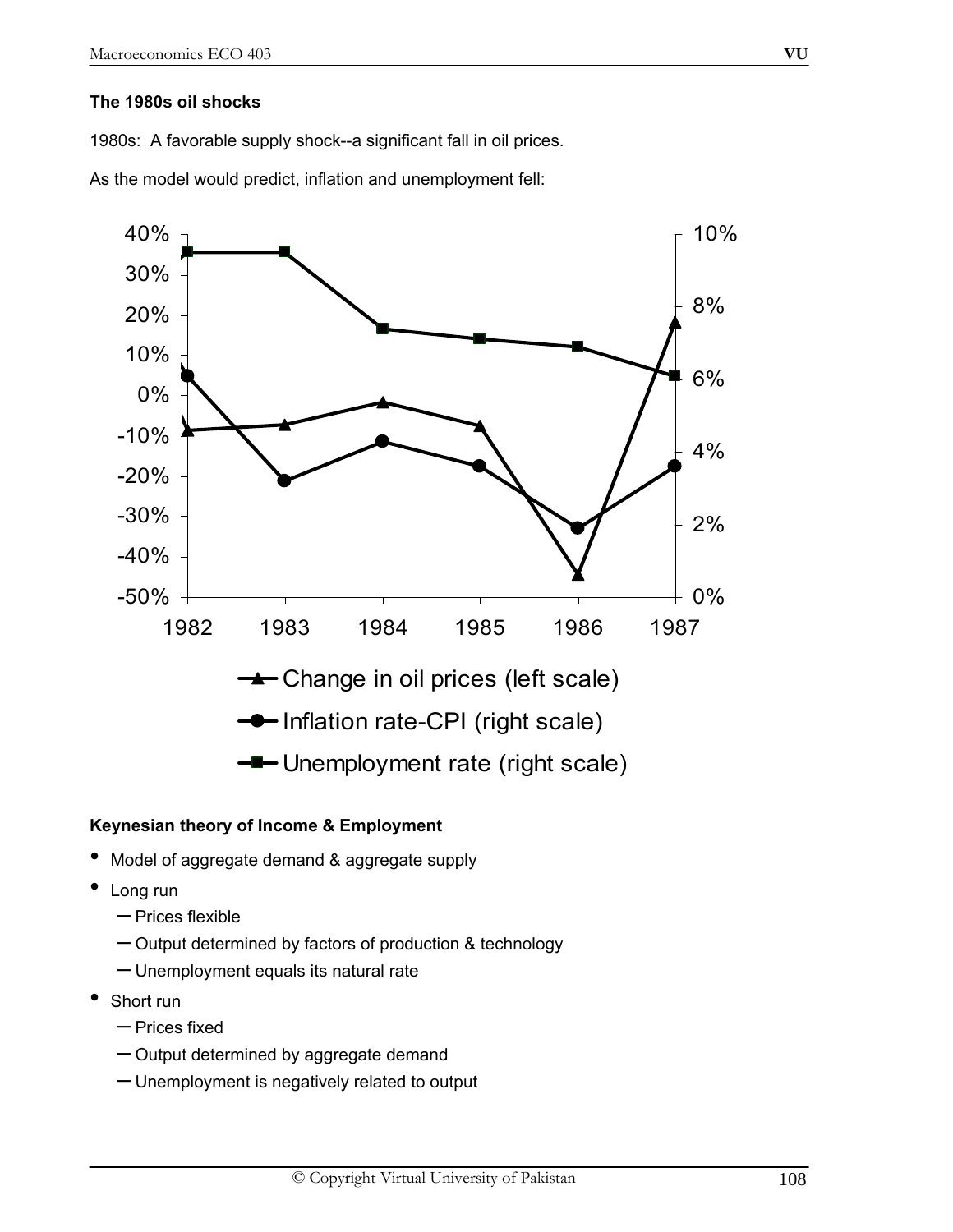## **LESSON 26**

# **AGGREGATE DEMAND AND AGGREGATE SUPPLY (Continued…)**

#### **Context**

- Model of aggregate demand & aggregate supply
- Long run
	- Prices flexible
	- Output determined by factors of production & technology
	- Unemployment equals its natural rate
- Short run
	- Prices fixed
	- Output determined by aggregate demand
	- Unemployment is negatively related to output
- Now, we develop the IS-LM model, the theory that yields the aggregate demand curve. We focus on the short run and assume the price level is fixed.

## **The Keynesian Cross**

- A simple closed economy model in which income is determined by expenditure. *(*due to J.M. Keynes)
- Notation:
- I = planned investment
- $E = C + I + G =$  planned expenditure
- $Y$  = real GDP = actual expenditure
	- Difference between actual & planned expenditure: unplanned inventory investment

#### **Elements of the Keynesian Cross**

| Consumption function:             | $C = C(Y-T)$                                                                                                                          |  |
|-----------------------------------|---------------------------------------------------------------------------------------------------------------------------------------|--|
| Govt policy variables:            | $G = \overline{G}$ , $T = \overline{T}$                                                                                               |  |
| For now, investment is exogenous: | $I = I$                                                                                                                               |  |
| Planned expenditure:              | $\boldsymbol{E} = \boldsymbol{C}(\boldsymbol{Y} - \boldsymbol{\overline{T}}) + \boldsymbol{\overline{I}} + \boldsymbol{\overline{G}}$ |  |
| Equilibrium condition:            | Actual expenditure $=$ Planned expenditure<br>$Y = E$                                                                                 |  |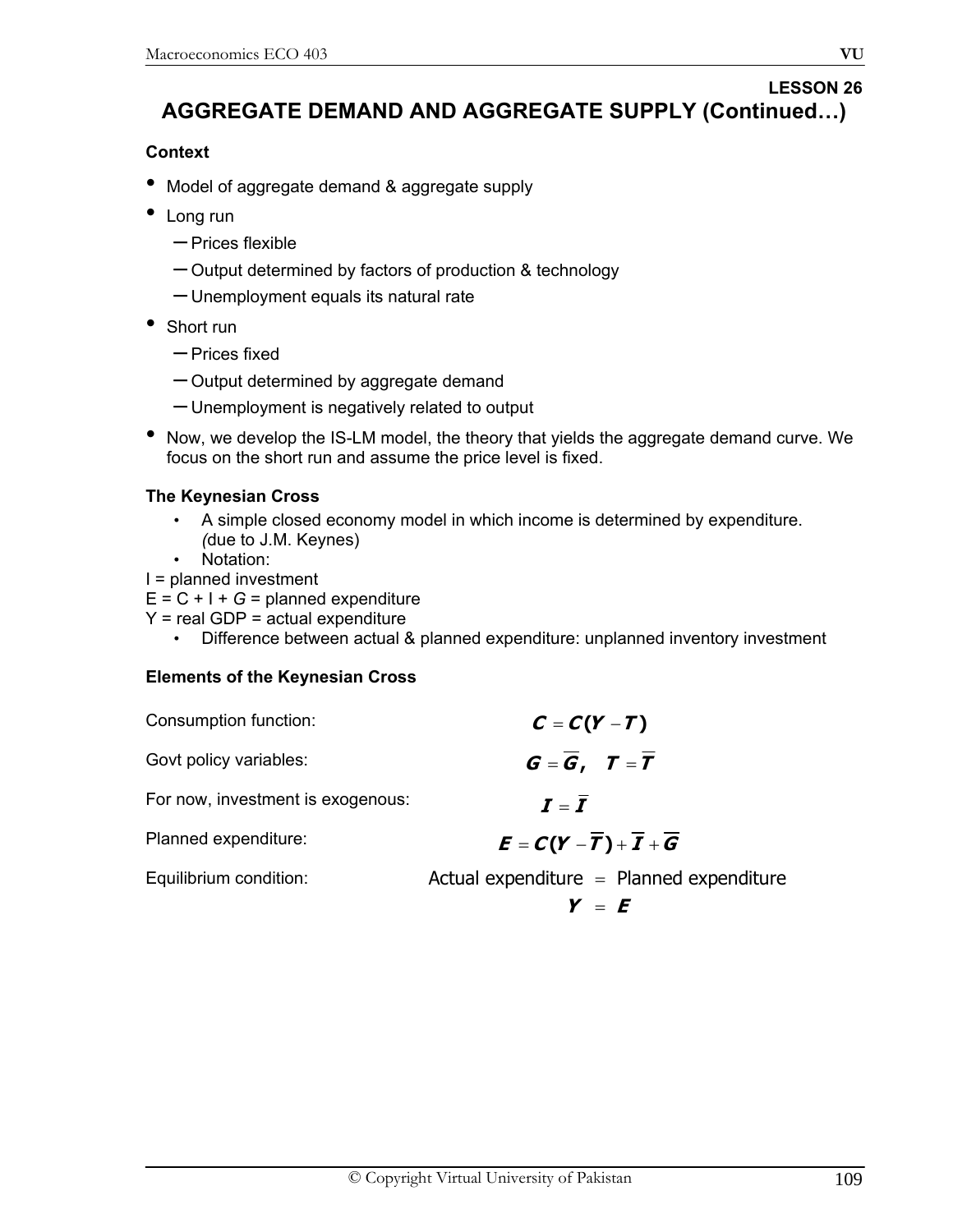

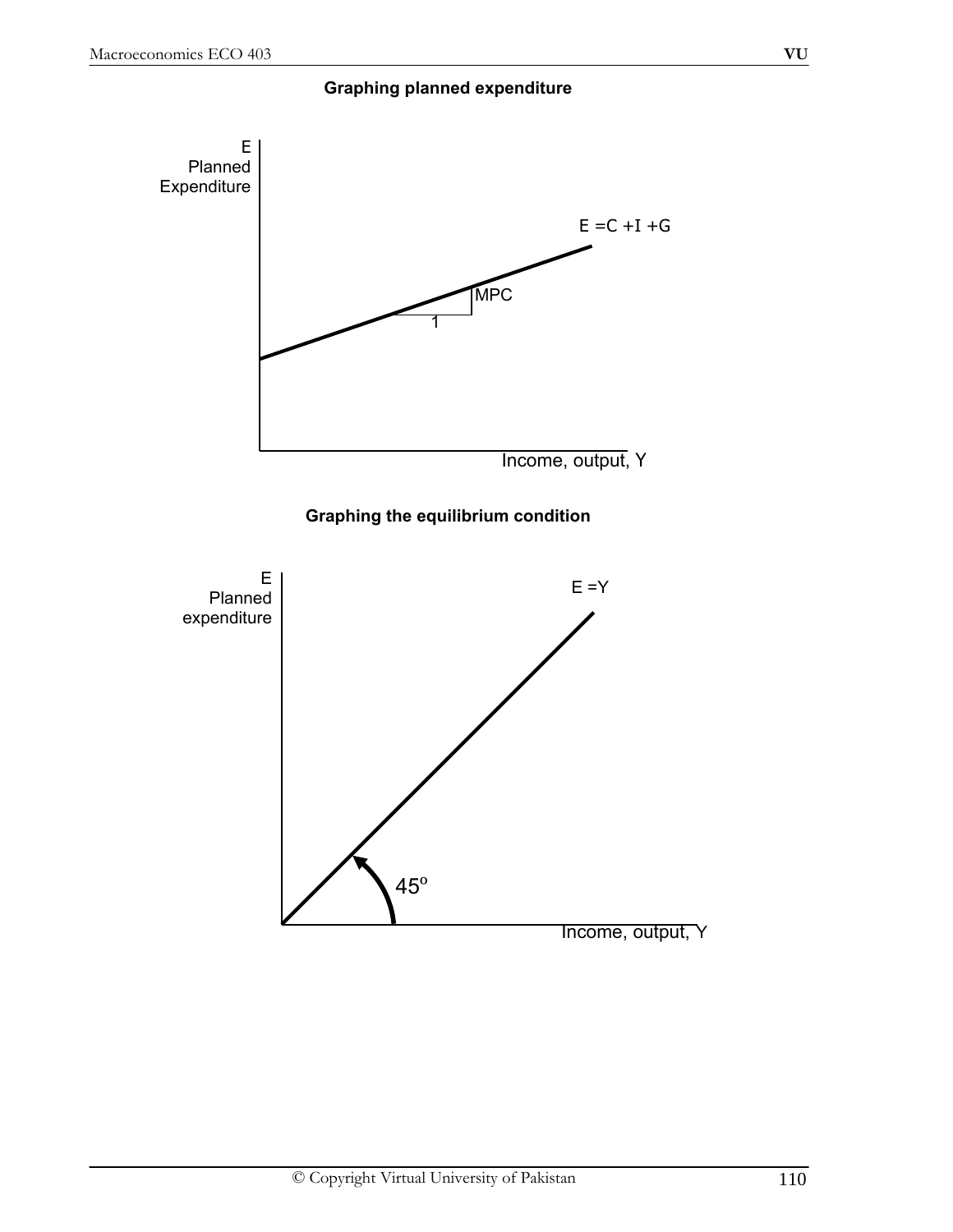

**The equilibrium value of income**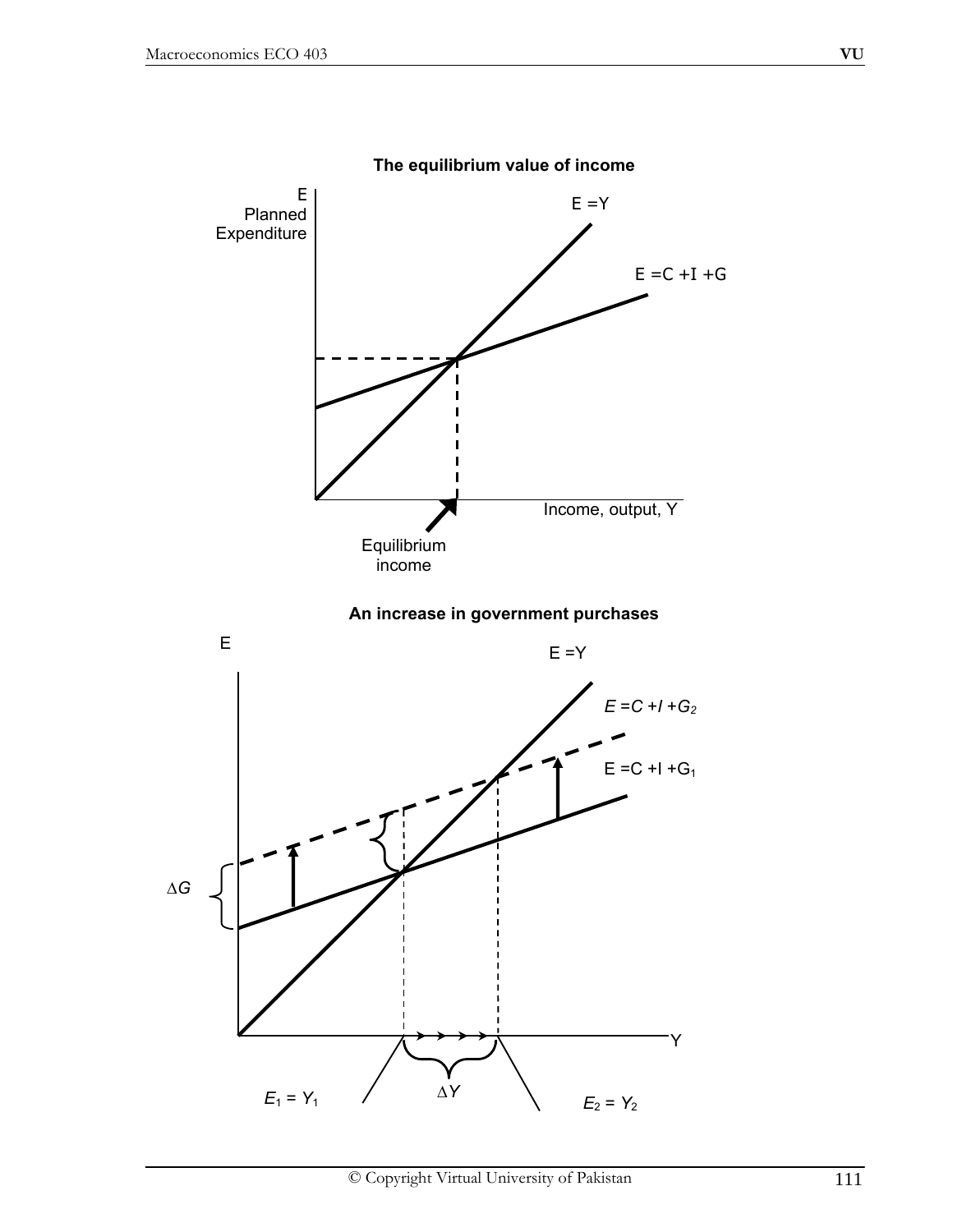At *Y*1, there is now an unplanned drop in inventory, so firms increase output, and income rises toward a new equilibrium

## **Solving for** Δ*Y*

| Equilibrium condition               | $Y = C + I + G$                                             |  |  |
|-------------------------------------|-------------------------------------------------------------|--|--|
| In changes form                     | $\Delta Y = \Delta C + \Delta I + \Delta G$                 |  |  |
| Since I is exogenous                | $= \Delta C + \Delta G$                                     |  |  |
| Because $\Delta C$ = MPC $\Delta Y$ | $= \text{MPC} \times \Delta \mathbf{Y} + \Delta \mathbf{G}$ |  |  |

Collect terms with Δ*Y* on the left side of the equals sign:

$$
(1 - \text{MPC}) \times \Delta \textbf{\textit{Y}} = \Delta \textbf{\textit{G}}
$$

Finally, solve for Δ*Y*:

$$
\Delta \boldsymbol{Y} = \left(\frac{1}{1 - \text{MPC}}\right) \times \Delta \boldsymbol{G}
$$

#### **The government purchases multiplier**

Example:  $MPC = 0.8$ 

$$
\Delta \mathbf{Y} = \frac{1}{1 - \text{MPC}} \Delta \mathbf{G}
$$

$$
= \frac{1}{1 - 0.8} \Delta \mathbf{G} = \frac{1}{0.2} \Delta \mathbf{G} = 5 \Delta \mathbf{G}
$$

The increase in *G* causes income to increase by 5 times as much!

**Definition**: the increase in income resulting from a Re.1 increase in G. In this model, the G multiplier equals

$$
\frac{\Delta \mathbf{Y}}{\Delta \mathbf{G}} = \frac{1}{1 - \text{MPC}}
$$

In the example with MPC =  $0.8$ ,

$$
\frac{\Delta \mathbf{Y}}{\Delta \mathbf{G}} = \frac{1}{1 - \text{MPC}}
$$

#### **Why the multiplier is greater than 1**

- Initially, the increase in <sup>G</sup> causes an equal increase in <sup>Y</sup>**:** <sup>Δ</sup><sup>Y</sup> <sup>=</sup> <sup>Δ</sup>G*.*
- But <sup>↑</sup><sup>Y</sup><sup>⇒</sup> <sup>↑</sup><sup>C</sup>

<sup>⇒</sup> Further ↑Y

<sup>⇒</sup> Further ↑C

⇒ Further 1<sup>γ</sup>

• So the final impact on income is much bigger than the initial <sup>Δ</sup>G*.*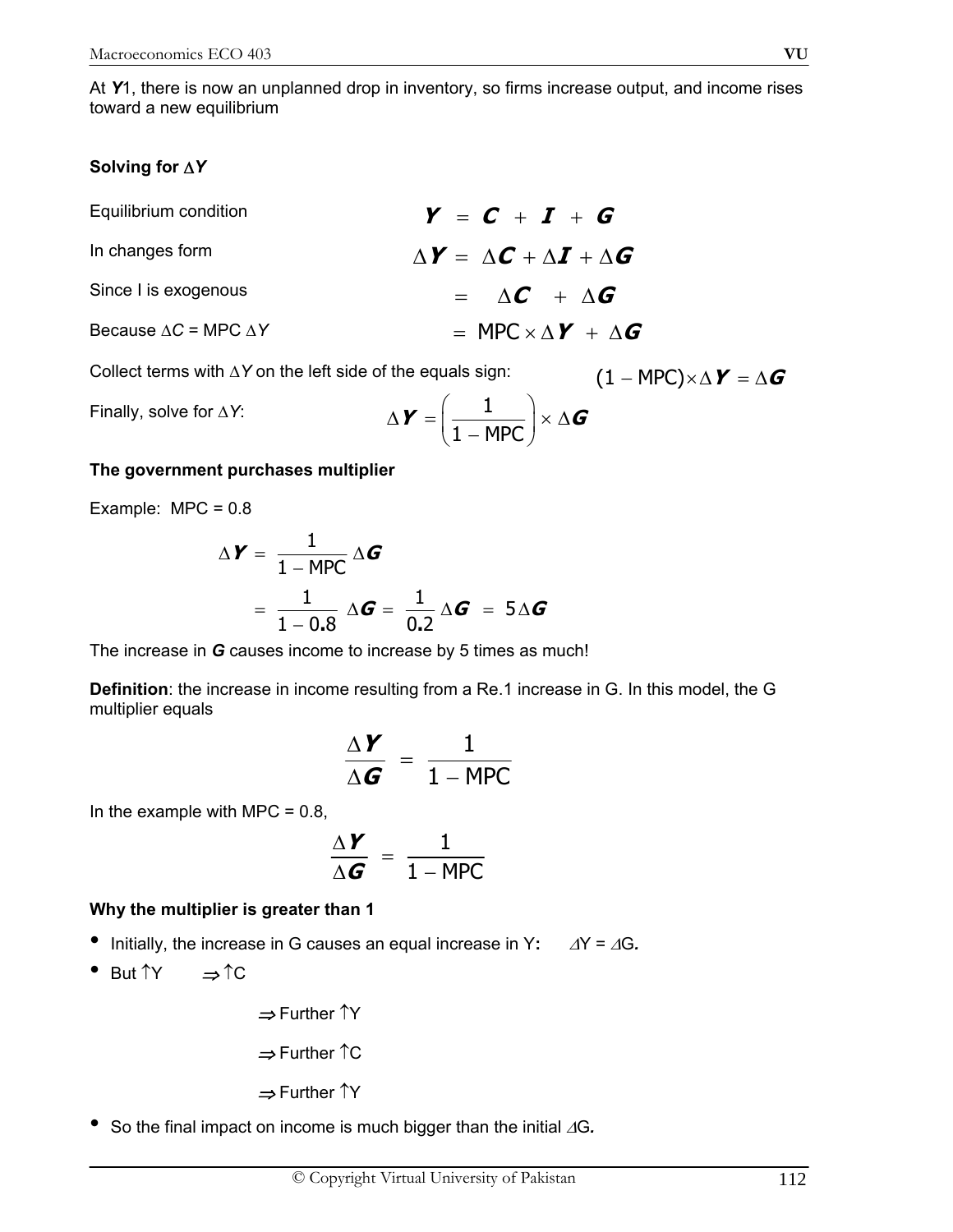#### **An increase in taxes**



Initially, the tax increase reduces consumption, and therefore *E*: so firms reduce output, and income falls toward a new equilibrium

#### **Solving for** Δ*Y*

Equilibrium condition in changes

I and G are exogenous

Solving for Δ*Y*:

Final result:

$$
\Delta \boldsymbol{Y} = \Delta \boldsymbol{C} + \Delta \boldsymbol{I} + \Delta \boldsymbol{G}
$$
  
=  $\Delta \boldsymbol{C}$   
=  $MPC \times (\Delta \boldsymbol{Y} - \Delta \boldsymbol{T})$   
 $(1 - MPC) \times \Delta \boldsymbol{Y} = -MPC \times \Delta \boldsymbol{T}$   
 $\Delta \boldsymbol{Y} = \left(\frac{-MPC}{1 - MPC}\right) \times \Delta \boldsymbol{T}$ 

#### **The Tax Multiplier**

Definition:the change in income resulting from a \$1 increase in T:

$$
\frac{\Delta \boldsymbol{Y}}{\Delta \boldsymbol{T}} = \frac{-\text{MPC}}{1 - \text{MPC}}
$$

If MPC =  $0.8$ , then the tax multiplier equals

$$
\frac{\Delta \bm{Y}}{\Delta \bm{T}} = \frac{-0.8}{1 - 0.8} = \frac{-0.8}{0.2} = -4
$$

#### **Properties of Tax Multiplier**

**1. Tax multiplier is negative:** A tax hike reduces consumer spending, which reduces income.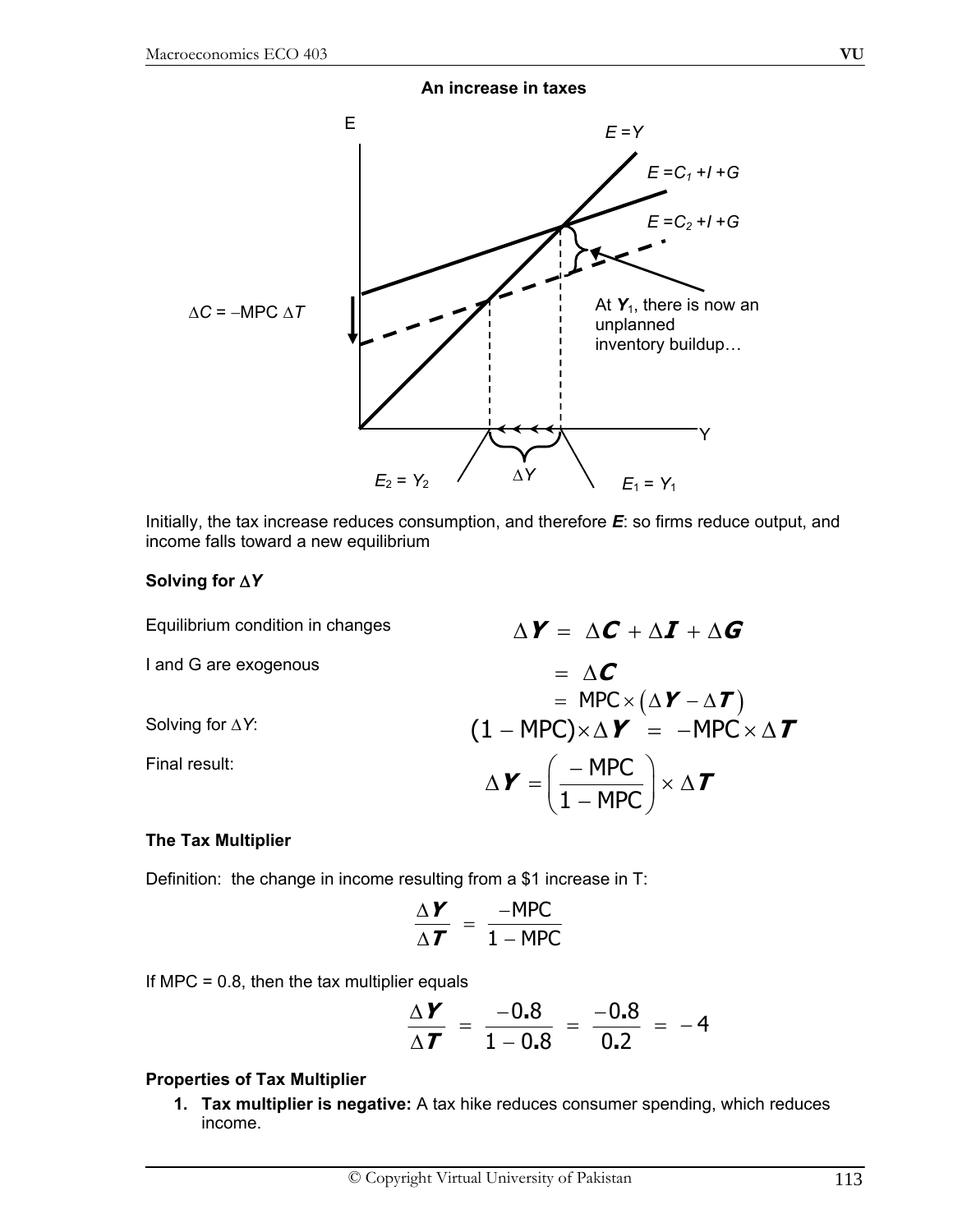- **2. Tax multiplier is greater than one (in absolute value):** A change in taxes has a multiplier effect on income.
- **3. Tax multiplier is smaller than the govt. spending multiplier:** Consumers save the fraction (1-MPC) of a tax cut, so the initial boost in spending from a tax cut is smaller than from an equal increase in G.

#### **The IS curve**

**Definition:** a graph of all combinations of r and Y that result in goods market equilibrium,

i.e. *actual expenditure (output) = planned expenditure*

The equation for the IS curve is:



↓r⇒ ↑I ⇒ ↑E ⇒ ↑Y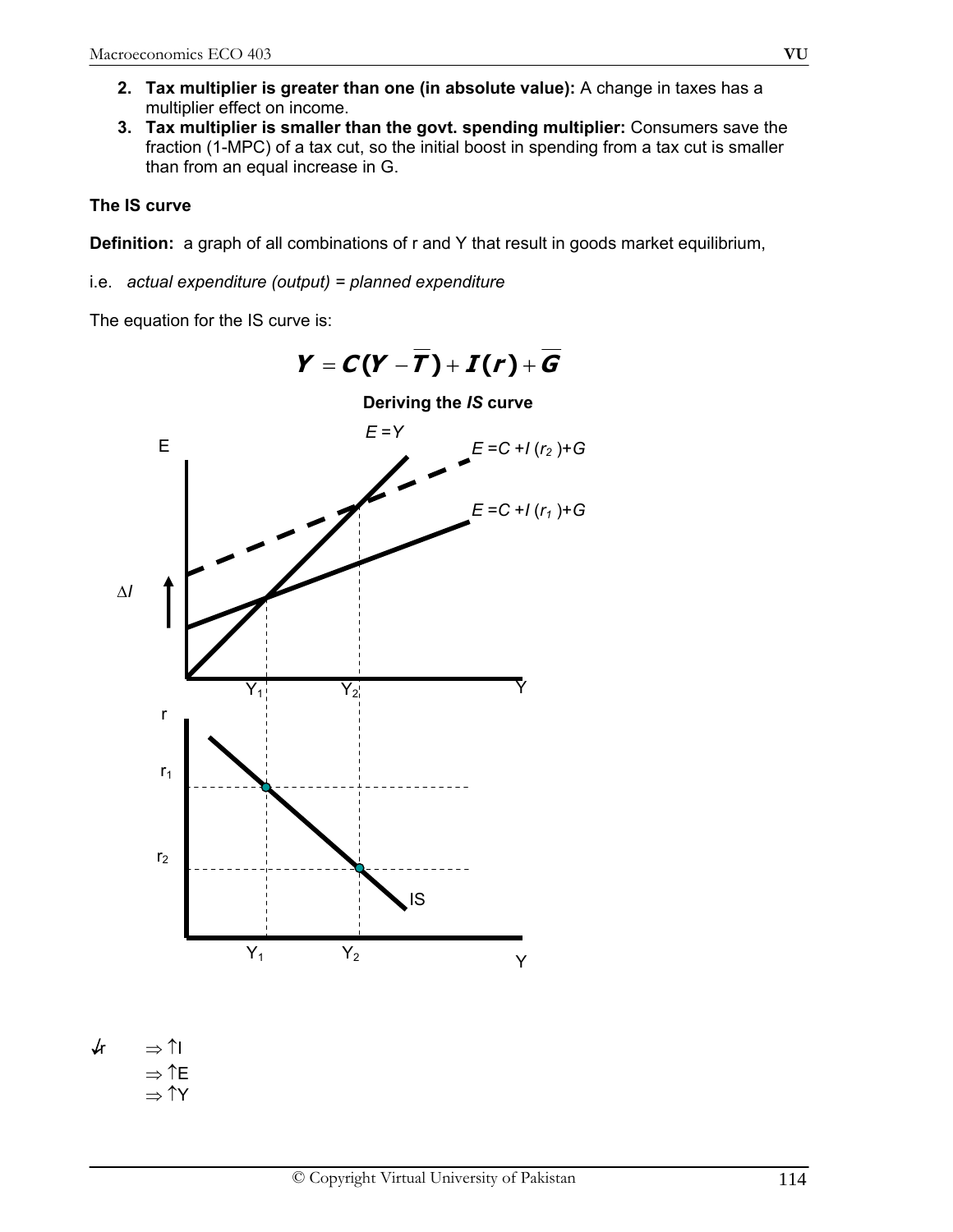#### **Understanding the** *IS* **curve's slope**

- The IS curve is negatively sloped.
- Intuition:

A fall in the interest rate motivates firms to increase investment spending, which drives up total planned spending (E ).

To restore equilibrium in the goods market, output (actual expenditure, Y) must increase.

#### **The IS curve and the Loanable Funds model**



#### **Fiscal Policy and the** *IS* **curve**

- We can use the IS-LM model to see how fiscal policy (G and T) can affect aggregate demand and output.
- Let's start by using the Keynesian Cross to see how fiscal policy shifts the IS curve…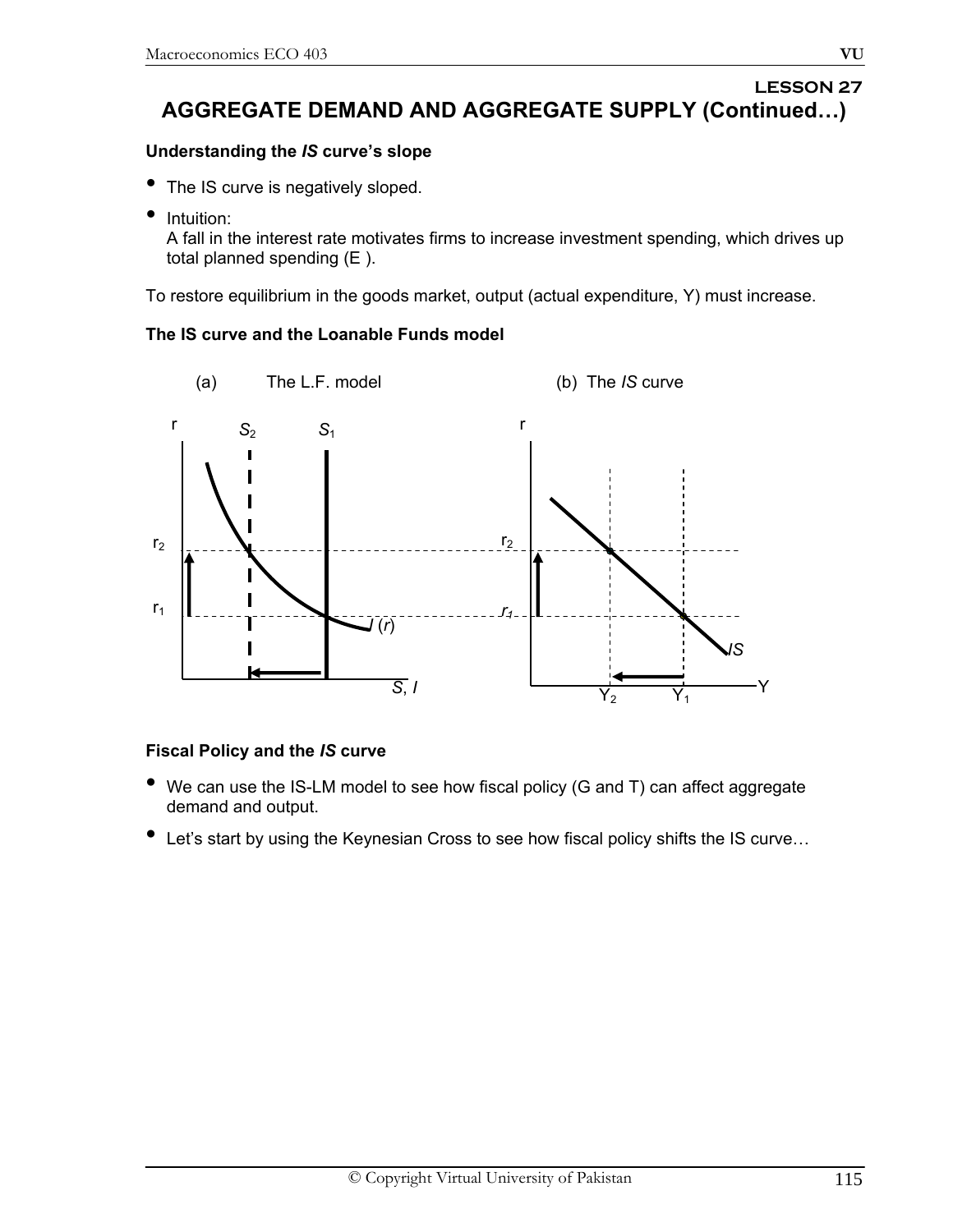## **Shifting the** *IS* **curve:** Δ*G*

At any value of r,  $\uparrow G \Rightarrow \uparrow E \Rightarrow \uparrow Y$  ...so the IS curve shifts to the right.



#### **The Theory of Liquidity Preference**

- Due to John Maynard Keynes.
- A simple theory in which the interest rate is determined by money supply and money demand.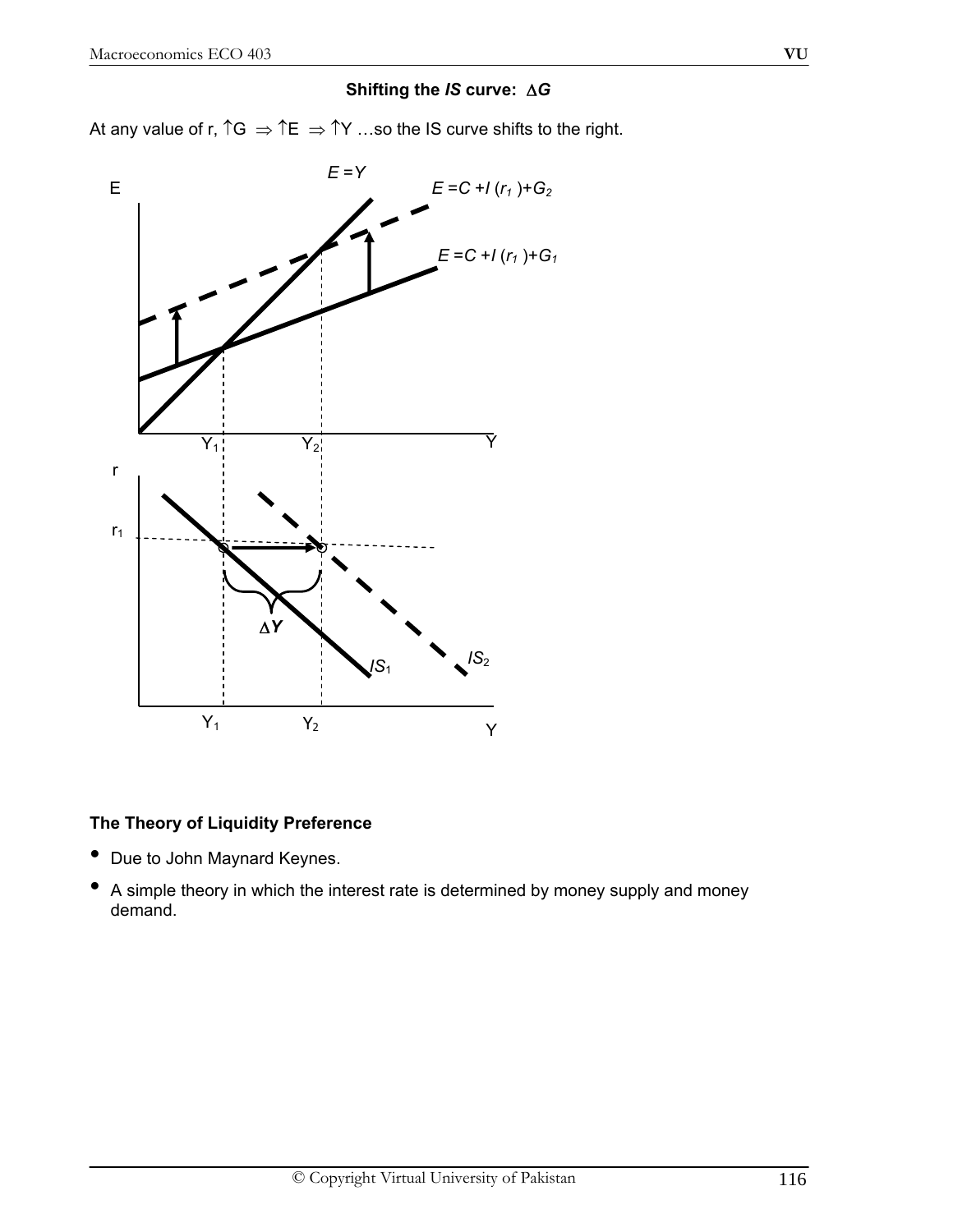

**Money Supply** 

The supply of real money balances is fixed:







Demand for real money balances:

 $(M/P)^d = L(r)$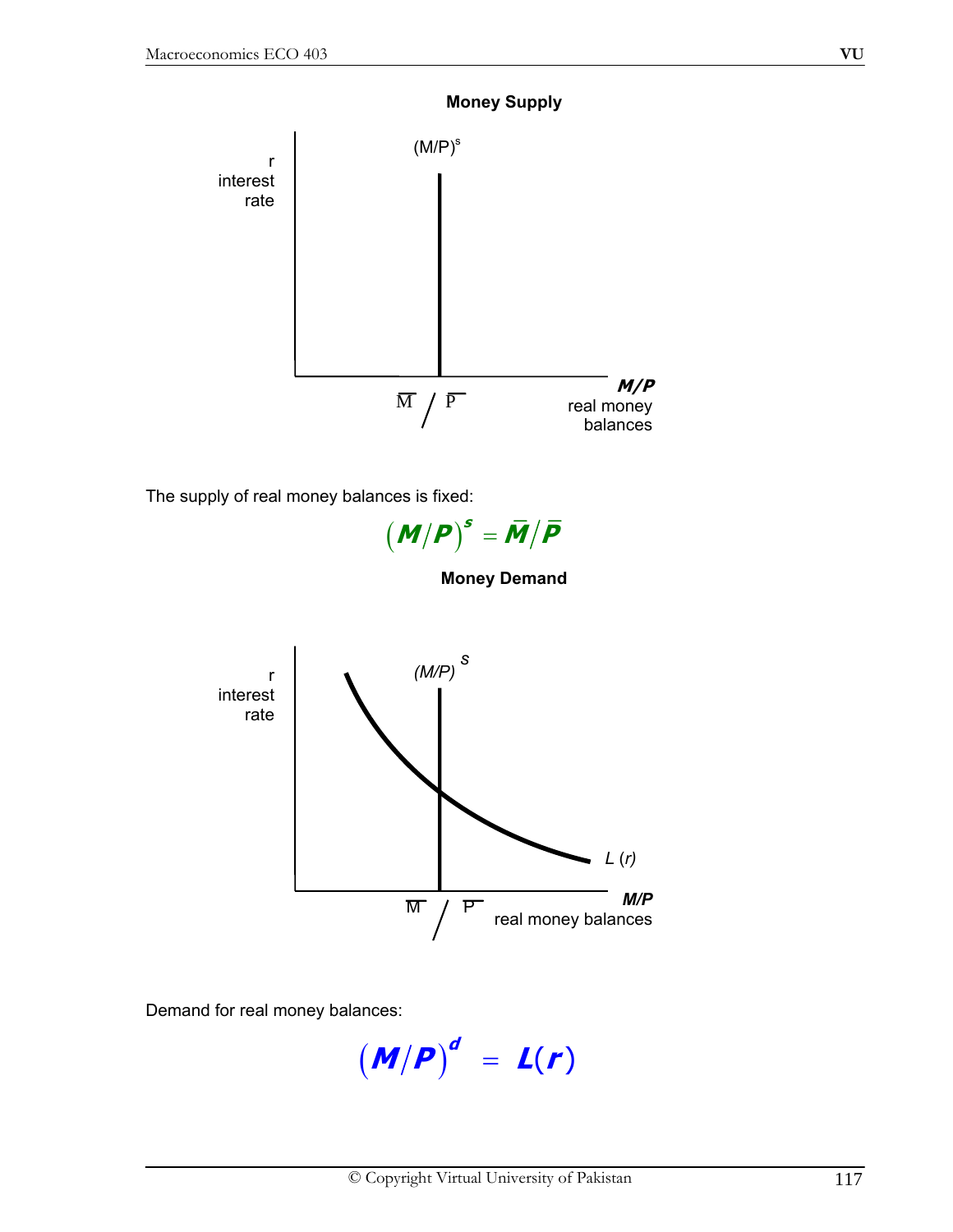## **Equilibrium**



The interest rate adjusts to equate the supply and demand for money:

$$
\overline{M}/\overline{P} = L(r)
$$

## **How Central bank raises the interest rate**

To increase r, Central Bank reduces M

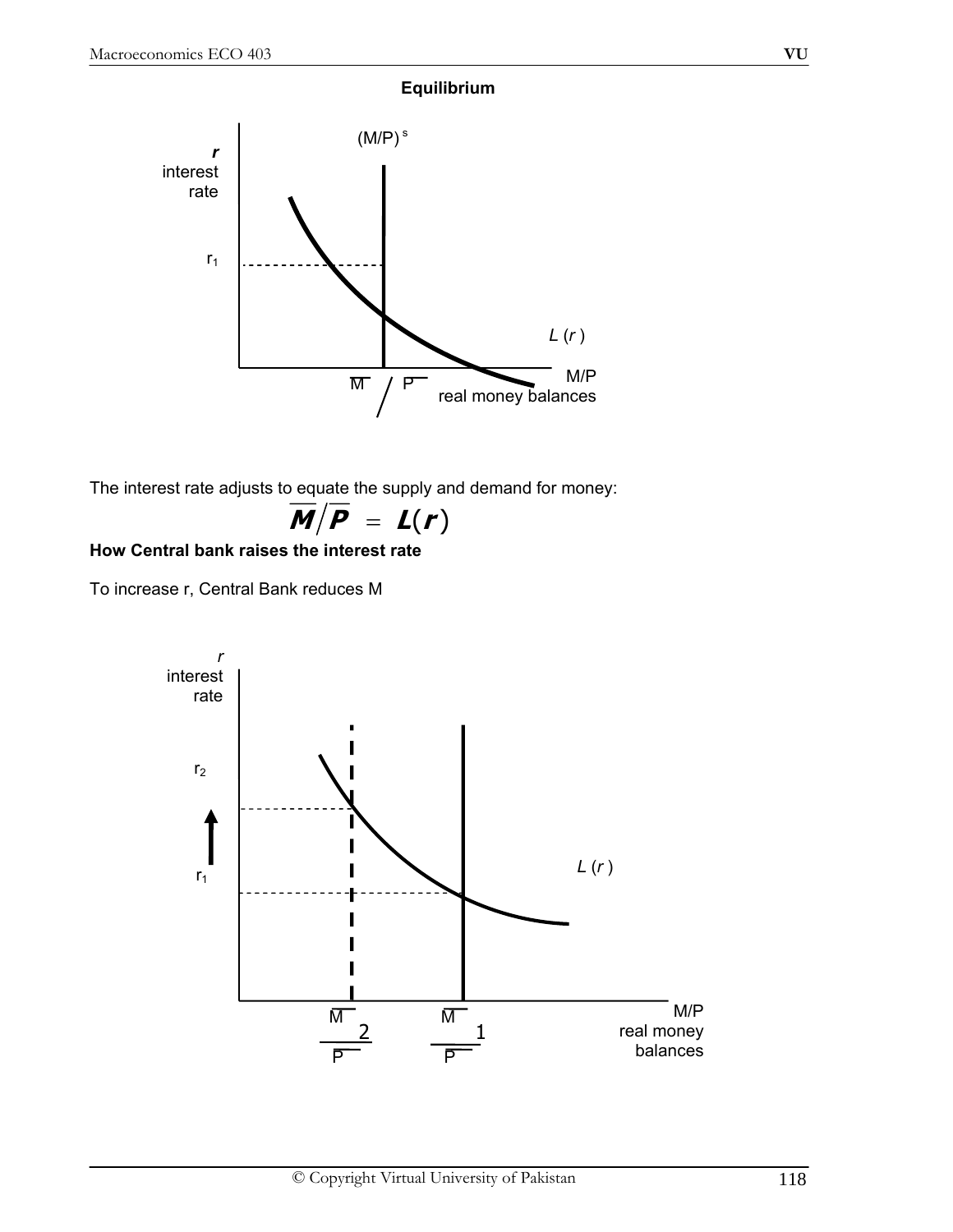## **The LM curve**

Now let's put Y back into the money demand function:

$$
\left(\mathbf{M}/\mathbf{P}\right)^d = \mathbf{L}(\mathbf{r},\mathbf{Y})
$$

The LM curve is a graph of all combinations of r and Y that equate the supply and demand for real money balances.

The equation for the LM curve is:



#### **Deriving the LM curve**



#### **Understanding the** *LM* **curve's slope**

- The LM curve is positively sloped.
- **Intuition**: An increase in income raises money demand. Since the supply of real balances is fixed, there is now excess demand in the money market at the initial interest rate.

The interest rate must rise to restore equilibrium in the money market.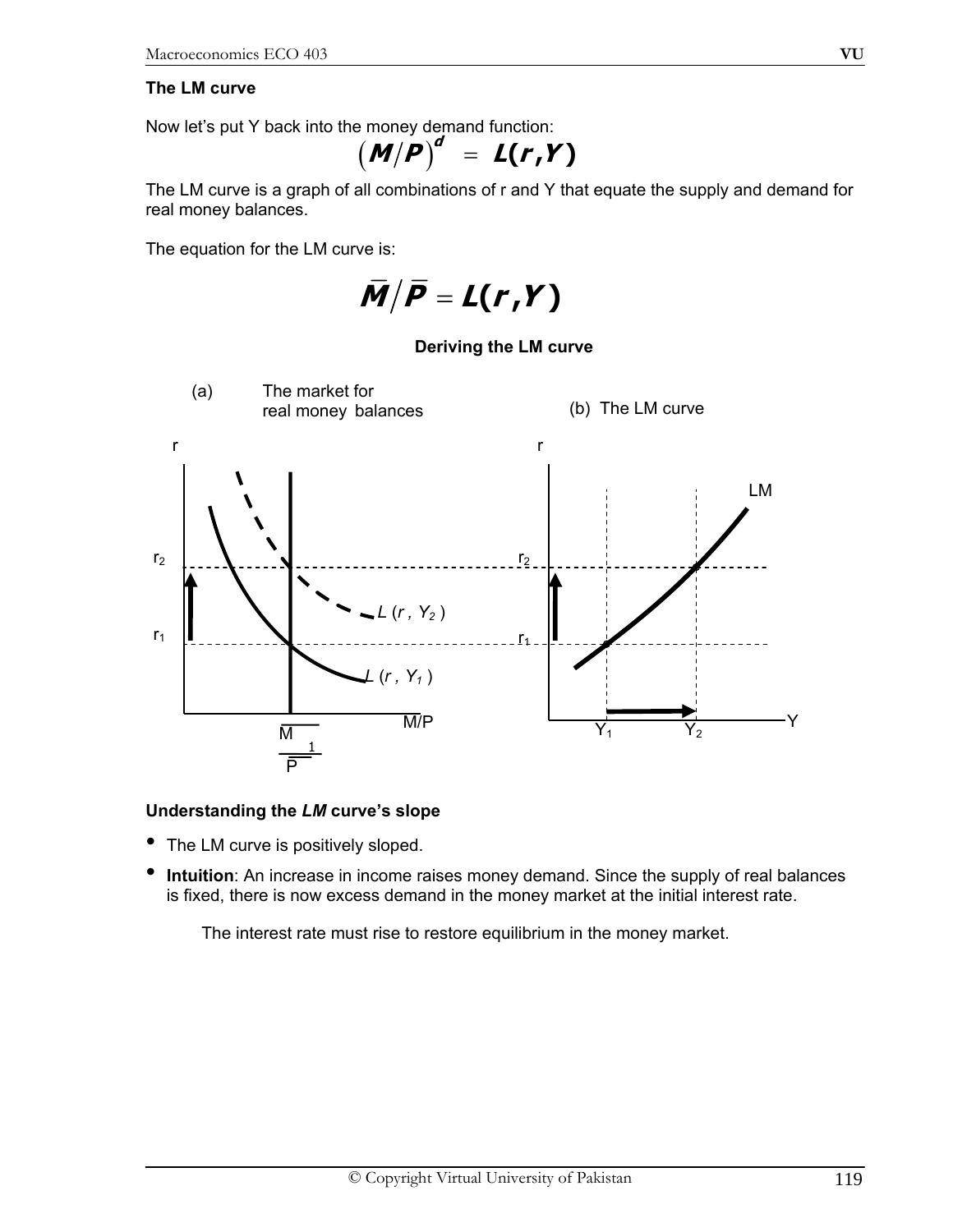

#### **Shifting the LM curve**

- Suppose a wave of credit card fraud causes consumers to use cash more frequently in transactions.
- Use the Liquidity Preference model to show how these events shift the LM curve.

#### **The short-run equilibrium**

The short-run equilibrium is the combination of r and Y that simultaneously satisfies the equilibrium conditions in the goods & money markets:

> $Y = C(Y - \overline{T}) + I(r) + \overline{G}$  $\overline{M}/\overline{P} = L(r, Y)$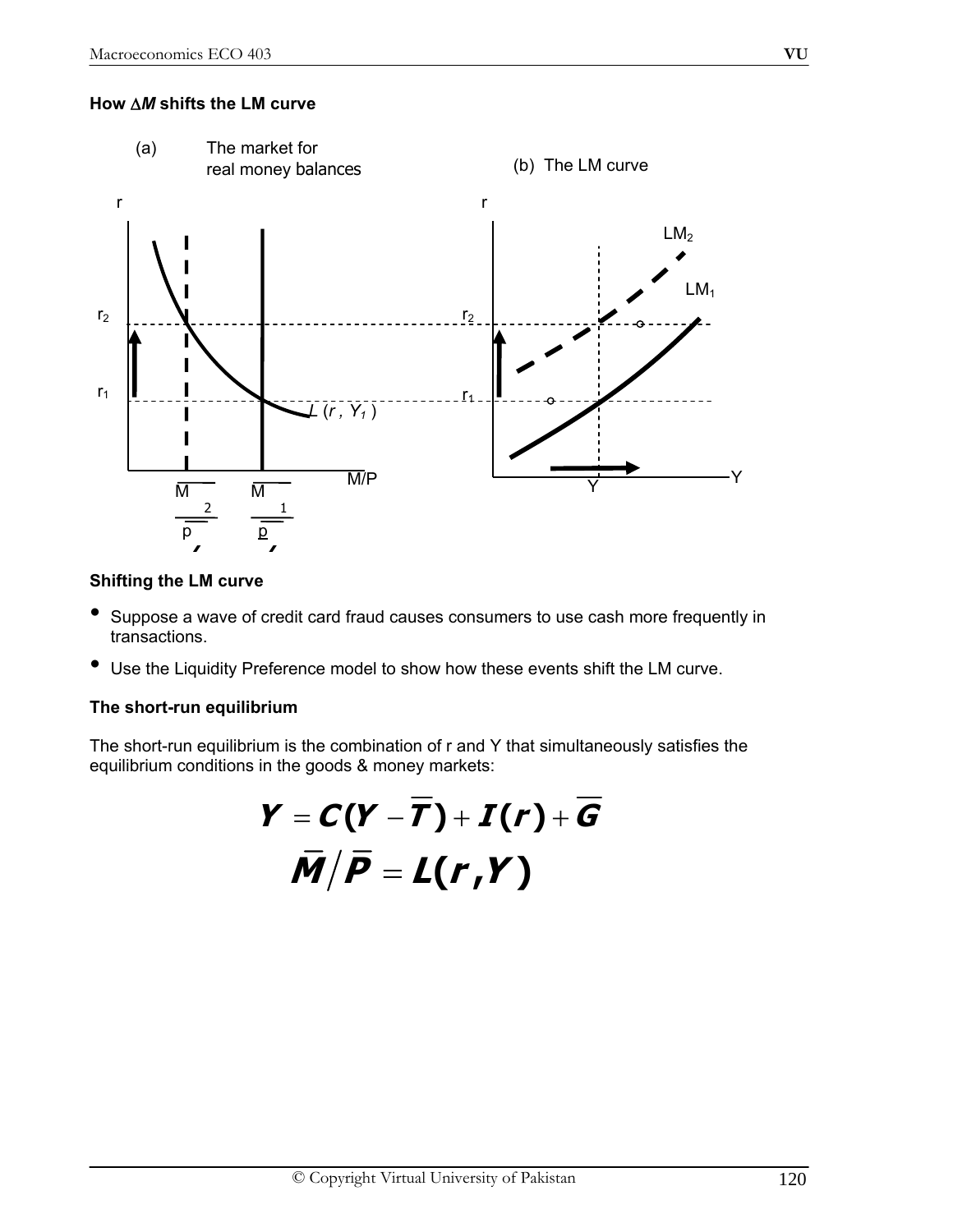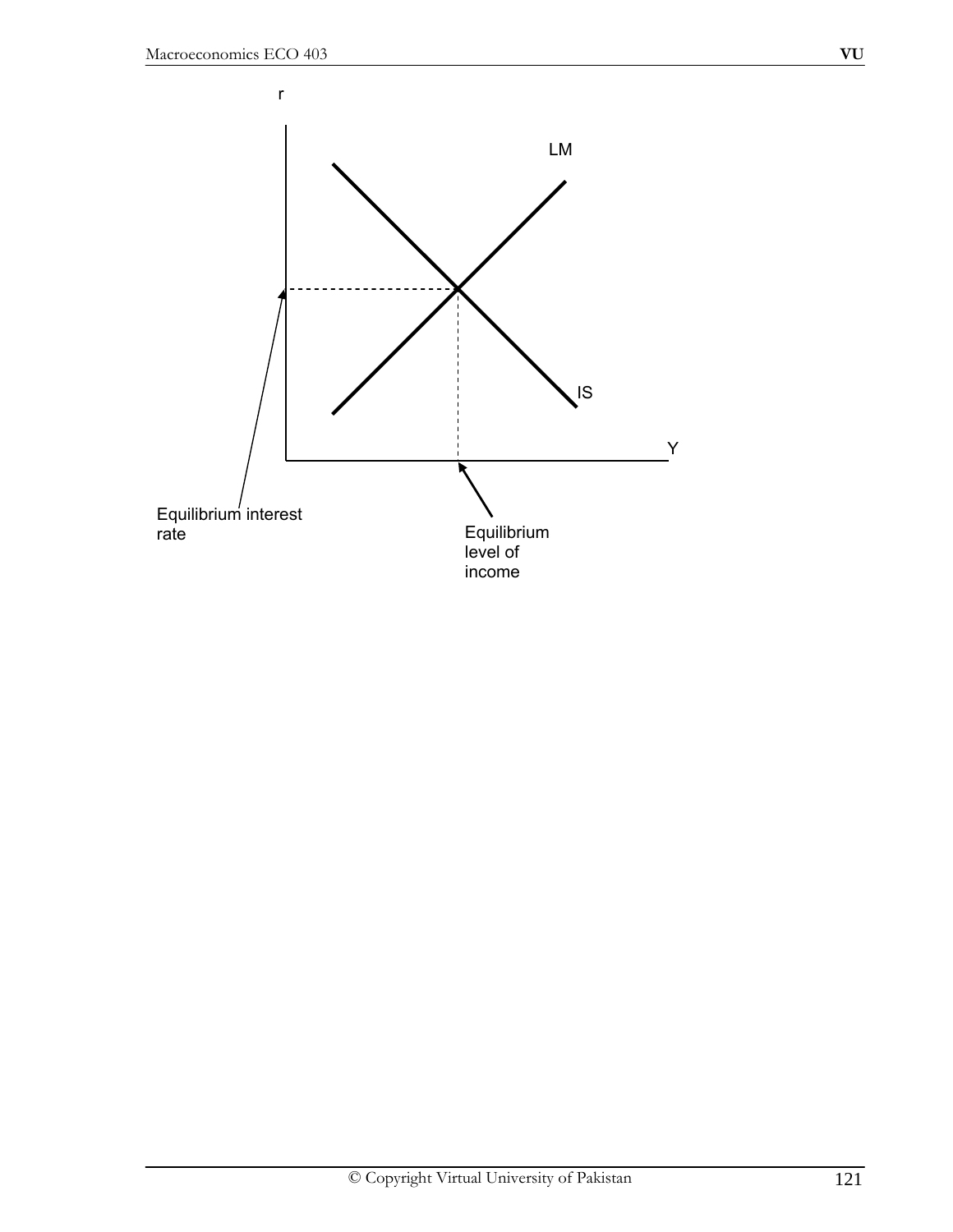



#### **Equilibrium in the** *IS***-***LM* **Model**

The IS curve represents equilibrium in the goods market.

$$
\pmb{Y} = \pmb{C(\pmb{Y} - \overline{\pmb{T}}) + \pmb{I(r) + \overline{\pmb{G}}}}
$$

The *LM* curve represents money market equilibrium



The intersection determines the unique combination of Y and r that satisfies equilibrium in both markets.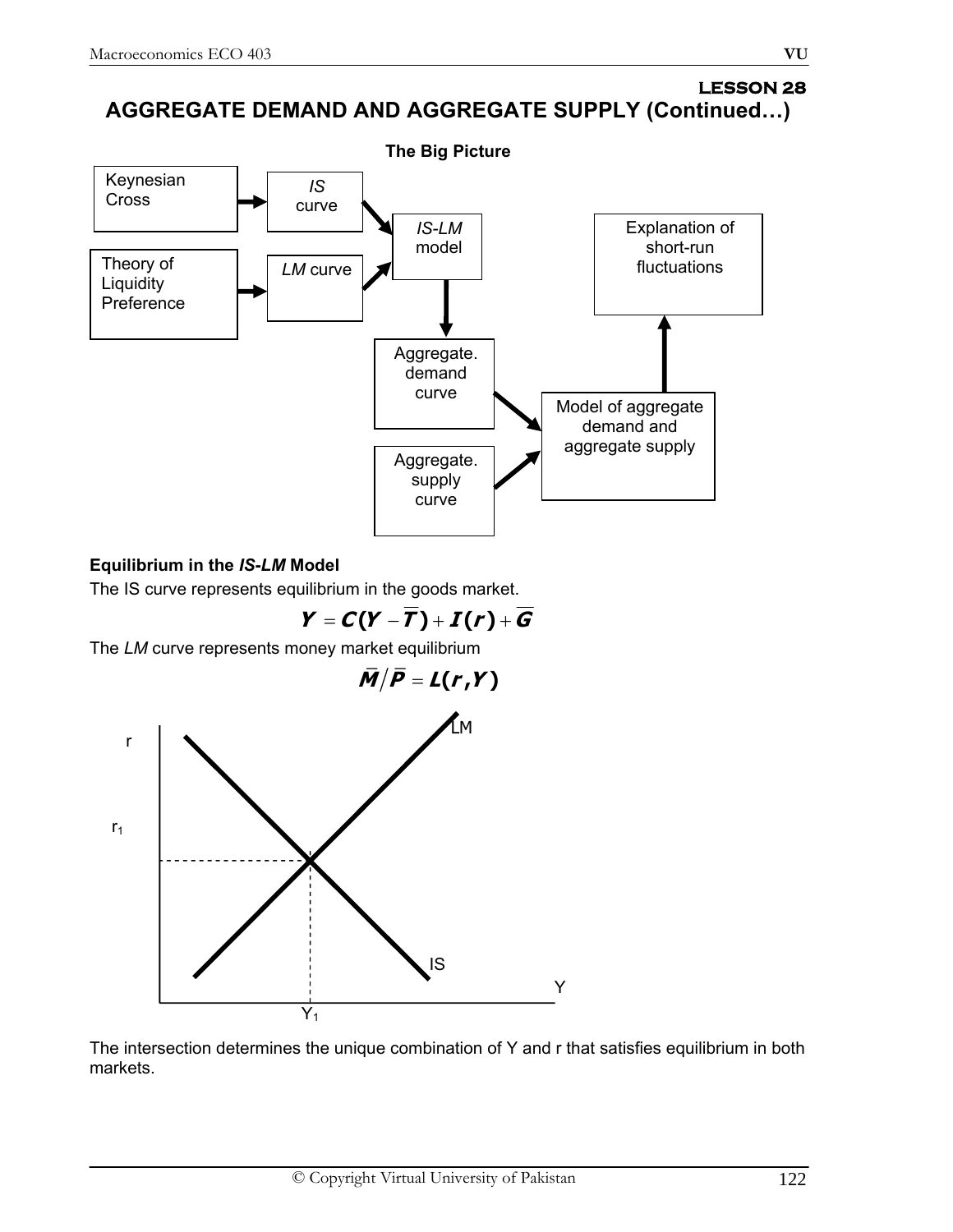# **Policy analysis with the** *IS***-***LM* **Model**

Policymakers can affect macroeconomic variables with

- fiscal policy: *G* and/or *T*
- monetary policy: *M*

We can use the *IS-LM* model to analyze the effects of these policies.

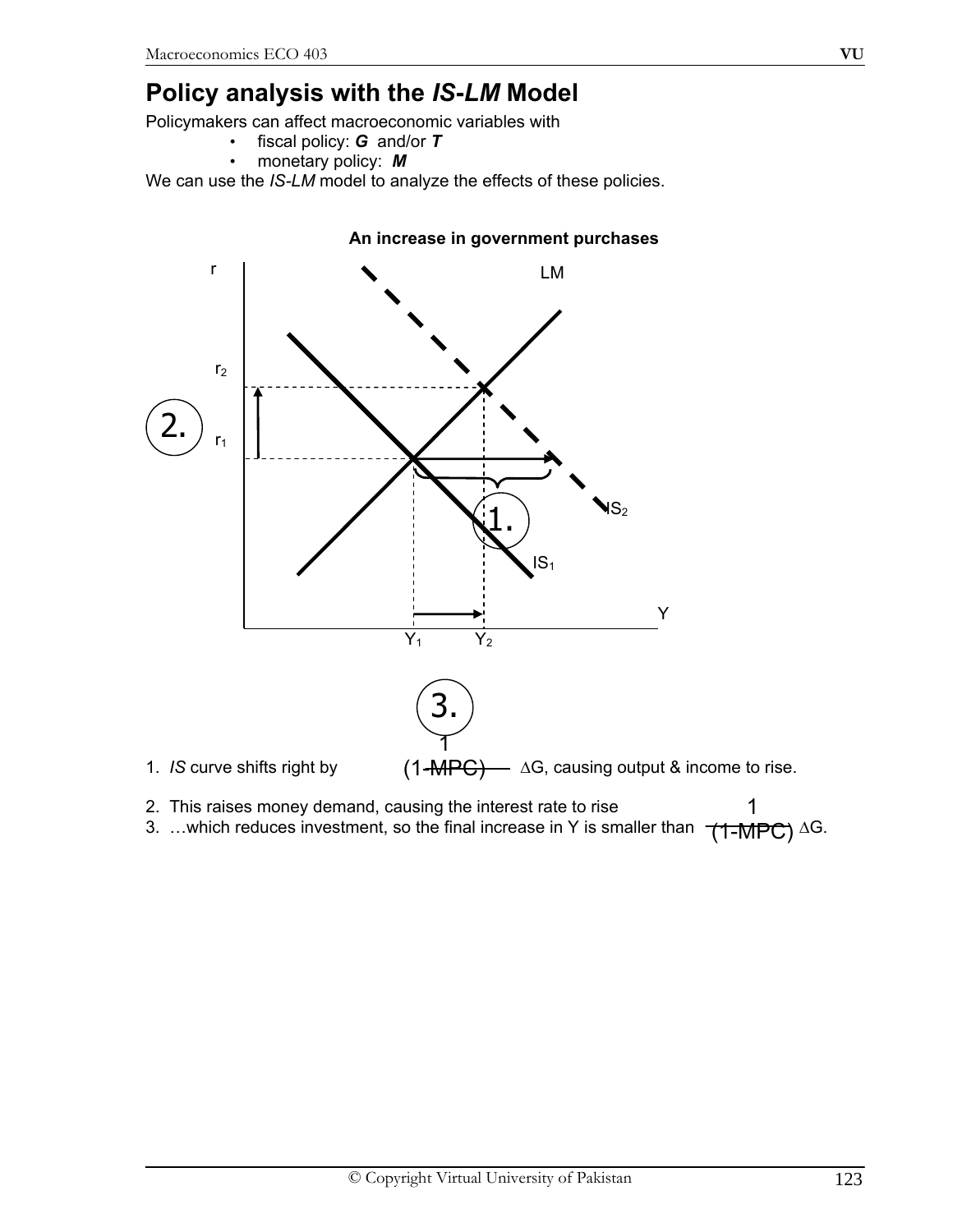

Because consumers save (1−MPC) of the tax cut, the initial boost in spending is smaller for Δ*T* than for an equal Δ*G*… and the *IS* curve shifts by

- 1.  $-1$   $\Delta T$ (1-MPC)
- 2. …so the effects on r and Y are smaller for a Δ*T* than for an equal Δ*G*.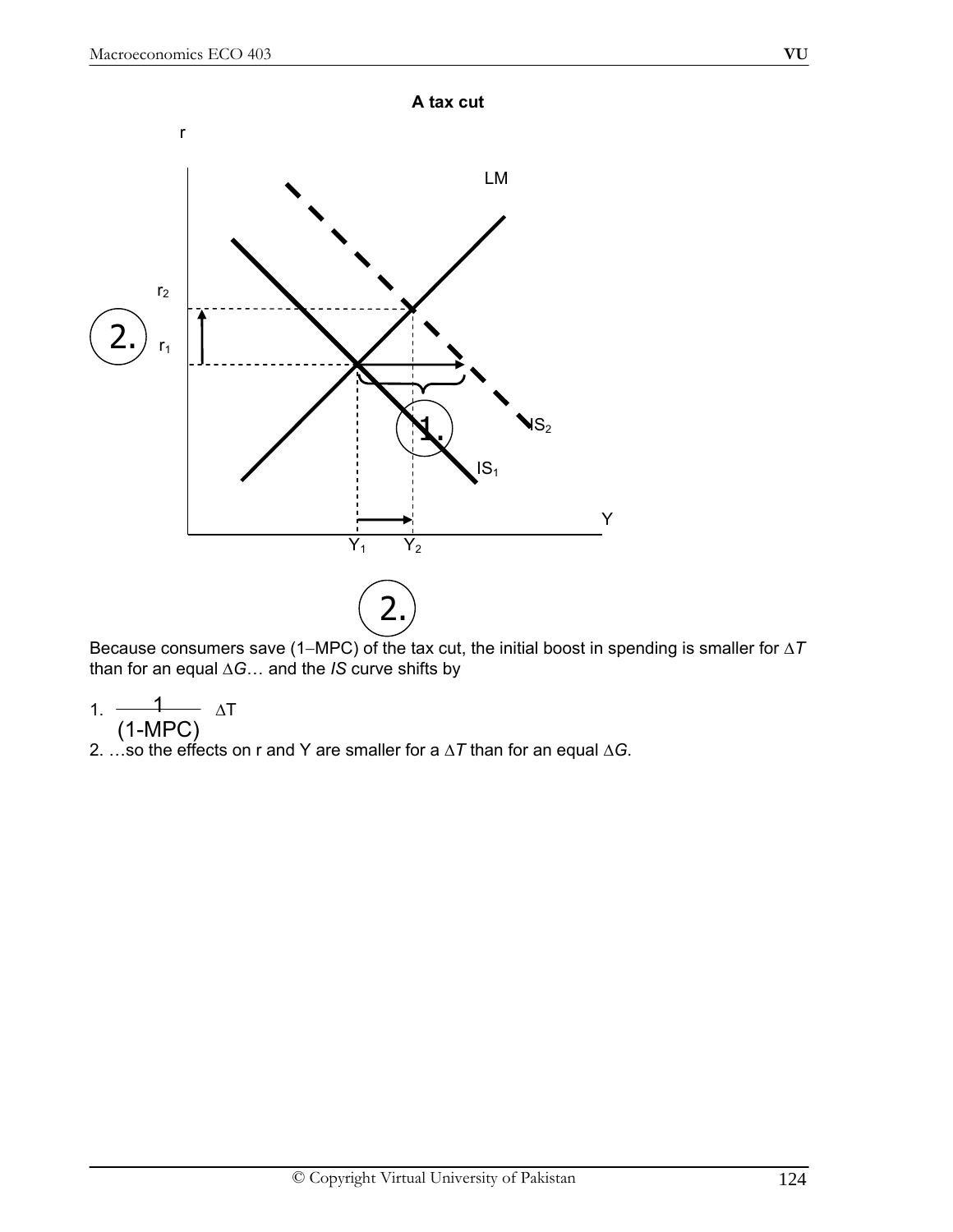

**Monetary Policy: an increase in** *M* 

- 1. Δ*M* > 0 shifts the *LM* curve down (or to the right)
- 2. …causing the interest rate to fall
- 3. …this increases investment, causing output & income to rise.

#### **Interaction between monetary & fiscal policy**

- Model:
	- monetary & fiscal policy variables (*M*, *G* and T ) are exogenous
- Real world: Monetary policymakers may adjust M in response to changes in fiscal policy, or vice versa.
- Such interaction may alter the impact of the original policy change.

#### **Central Bank's response to** Δ*G* **> 0**

- Suppose Government increases *G*.
	- Possible central bank responses:
		- 1. Hold M constant
		- 2. Hold r constant
		- 3**.** Hold *Y* constant
- In each case, the effects of the Δ*G* are different:

#### **Response 1: hold** *M* **constant**

If Government raises *G*, the *IS* curve shifts right. If central bank holds M constant, then *LM* curve doesn't shift.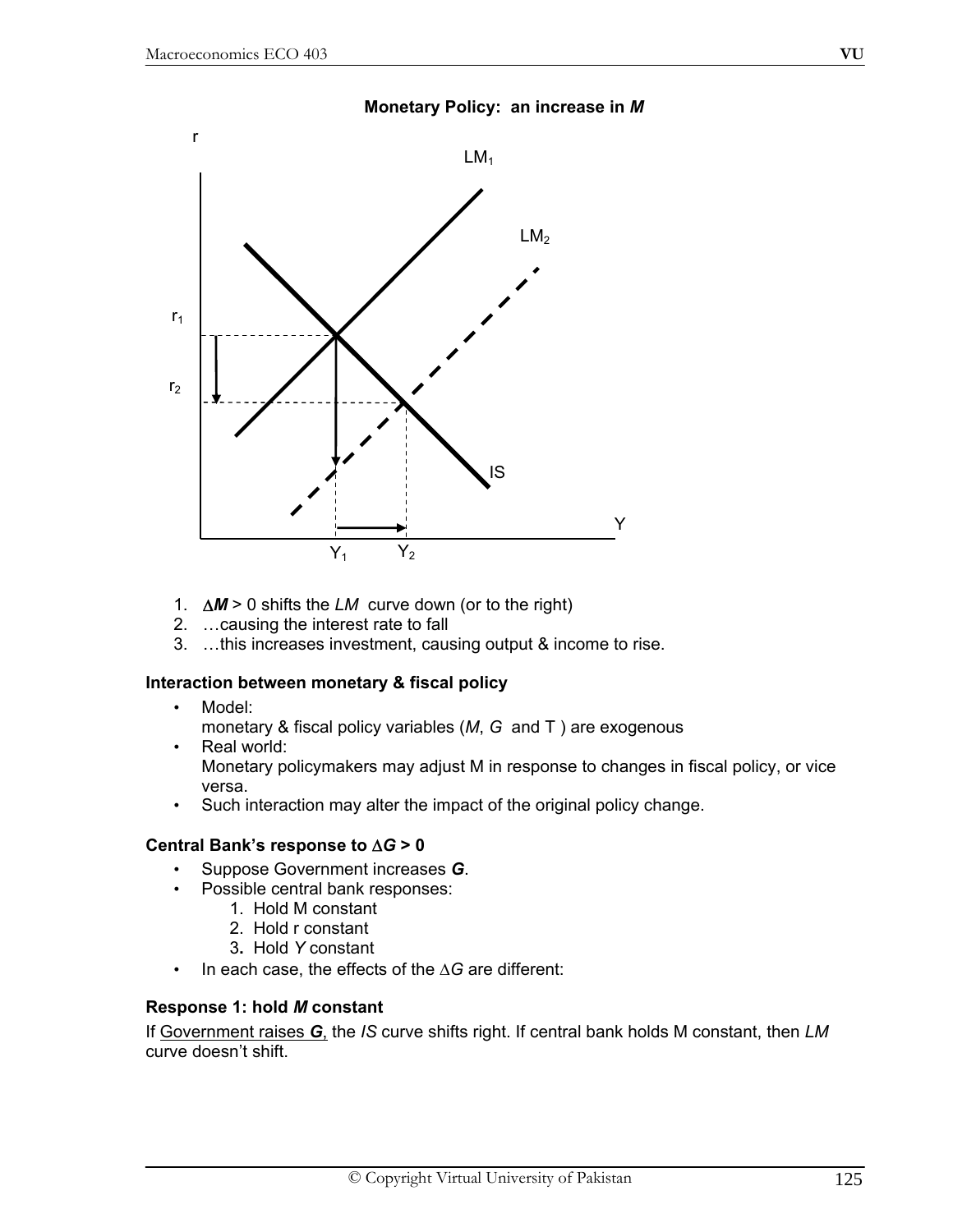

Results:

 $\Delta \mathbf{Y} = \mathbf{Y}_2 - \mathbf{Y}_1$   $\Delta \mathbf{r} = \mathbf{r}_2 - \mathbf{r}_1$ 

**Response 2A: hold** *r* **constant** 

If Government raises *G*, the *IS* curve shifts right. To keep *r* constant, central bank increases *M*



to shift *LM* curve right.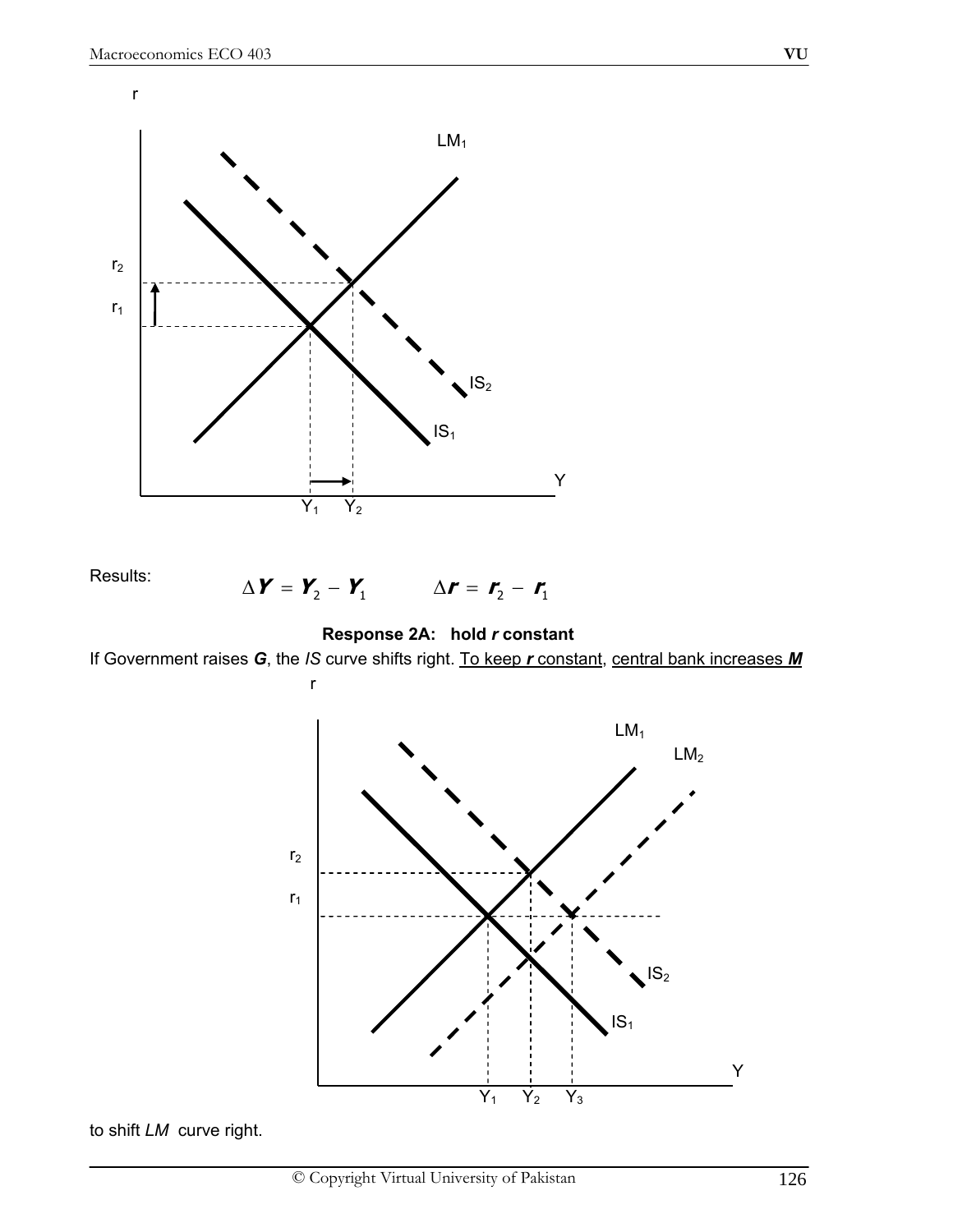#### Results:  $\Delta \boldsymbol{Y} = \boldsymbol{Y}_3 - \boldsymbol{Y}_1 \qquad \Delta \boldsymbol{r} = 0$

**Response2B: hold** *Y* **constant** 

If Government raises G, the *IS* curve shifts right. To keep Y constant, central Bank reduces M to shift *LM* curve left.





#### **Shocks in the** *IS***-***LM* **Model**

**IS shocks:** exogenous changes in the demand for goods & services.

#### *Examples:*

- Stock market boom or crash ⇒ change in households' wealth ⇒ Δ*C*
- Change in business or consumer confidence or expectations ⇒ Δ*I* and/or Δ*C*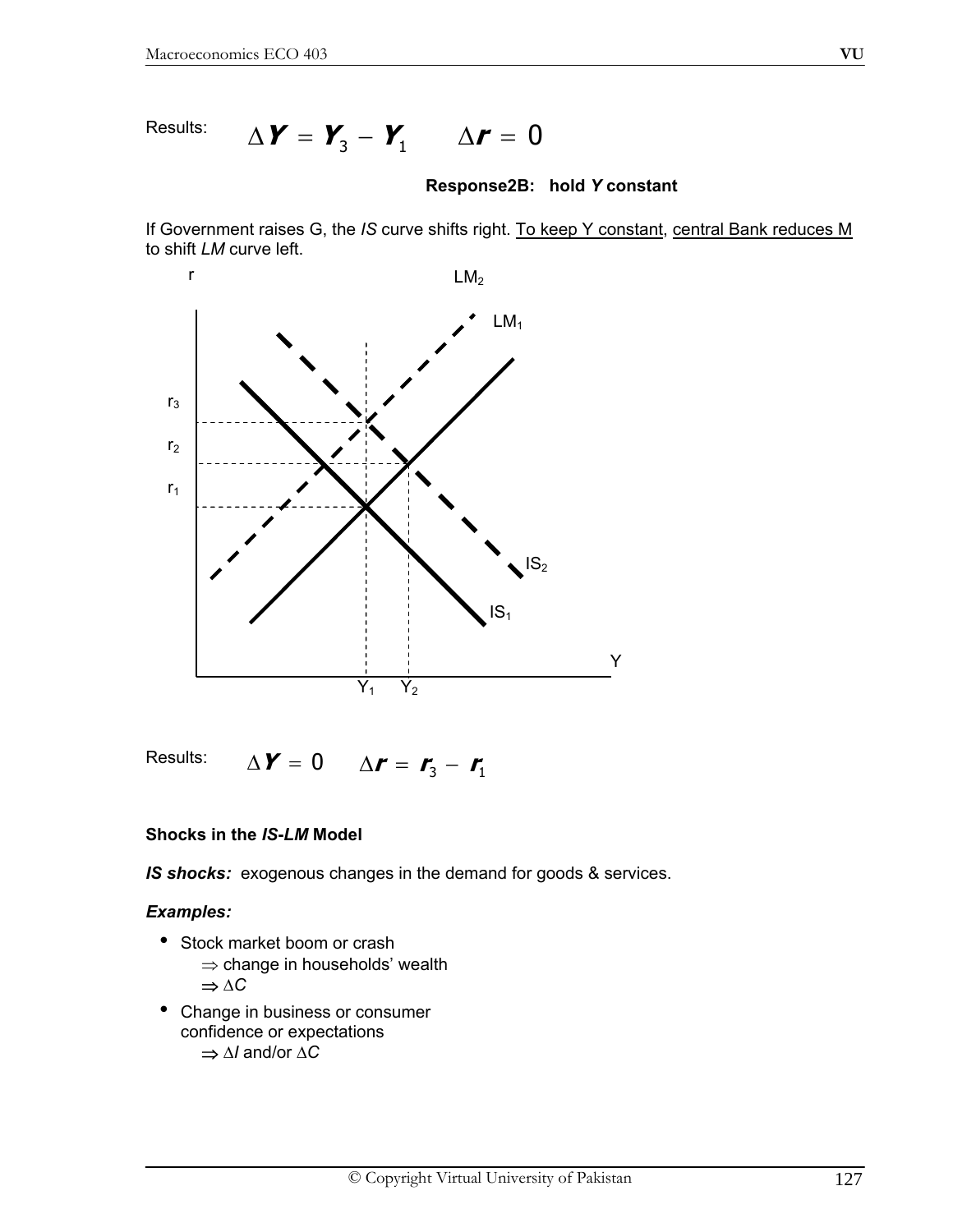**LM** *shocks:* exogenous changes in the demand for money.

Examples:

- A wave of credit card fraud increases demand for money
- More ATMs or the Internet reduce money demand

## **Analyzing shocks with the IS-LM model**

*Use the* IS-LM *model to analyze the effects of* 

- A boom in the stock market makes consumers wealthier.
- After a wave of credit card fraud, consumers use cash more frequently in transactions.

## For each shock,

- Use the *IS-LM* diagram to show the effects of the shock on *Y* and *r*.
- Determine what happens to *C*, *I*, and the unemployment rate.

## **What is the central bank's policy instrument?**

- What the newspaper says: "The central bank lowered interest rates by one-half point today"
- What actually happened: The central bank conducted expansionary monetary policy to shift the LM curve to the right until the interest rate fell 0.5 points.
- The central bank targets the discount rate: it announces a target value, and uses monetary policy to shift the LM curve as needed to attain its target rate.

Why does the central bank target interest rates instead of the money supply?

- 1) They are easier to measure than the money supply
- 2) The central bank might believe that LM shocks are more prevalent than IS shocks. If so, then targeting the interest rate stabilizes income better than targeting the money supply.

## **IS-LM and Aggregate Demand**

- So far, we've been using the *IS-LM* model to analyze the short run, when the price level is assumed fixed.
- However, a change in P would shift the *LM* curve and therefore affect Y.
- The aggregate demand curve captures this relationship between P and Y

## **Deriving the** *AD* **curve**

Intuition for slope of *AD* curve:

## ↑*P* ⇒ ↓(*M/P)*

- ⇒ *LM* shifts left
- $\Rightarrow$   $\uparrow$   $\uparrow$
- ⇒ ↓*I*
- ⇒ ↓*Y*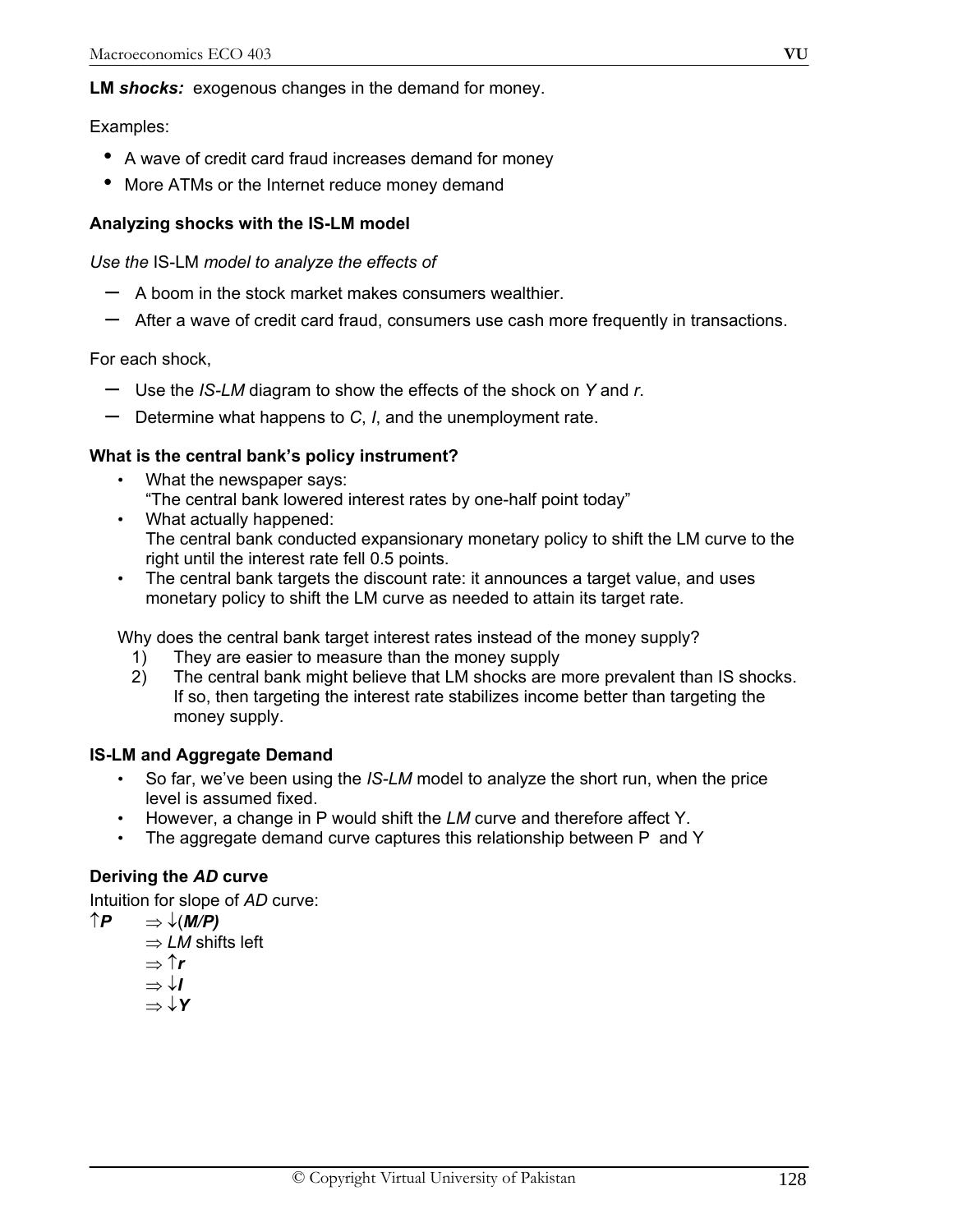

## **Monetary policy and the** *AD* **curve**

The central bank can increase aggregate demand:

↑M ⇒ *LM* shifts right

$$
\Rightarrow \downarrow r
$$

$$
\Rightarrow \uparrow
$$

⇒ ↑Y at each value of P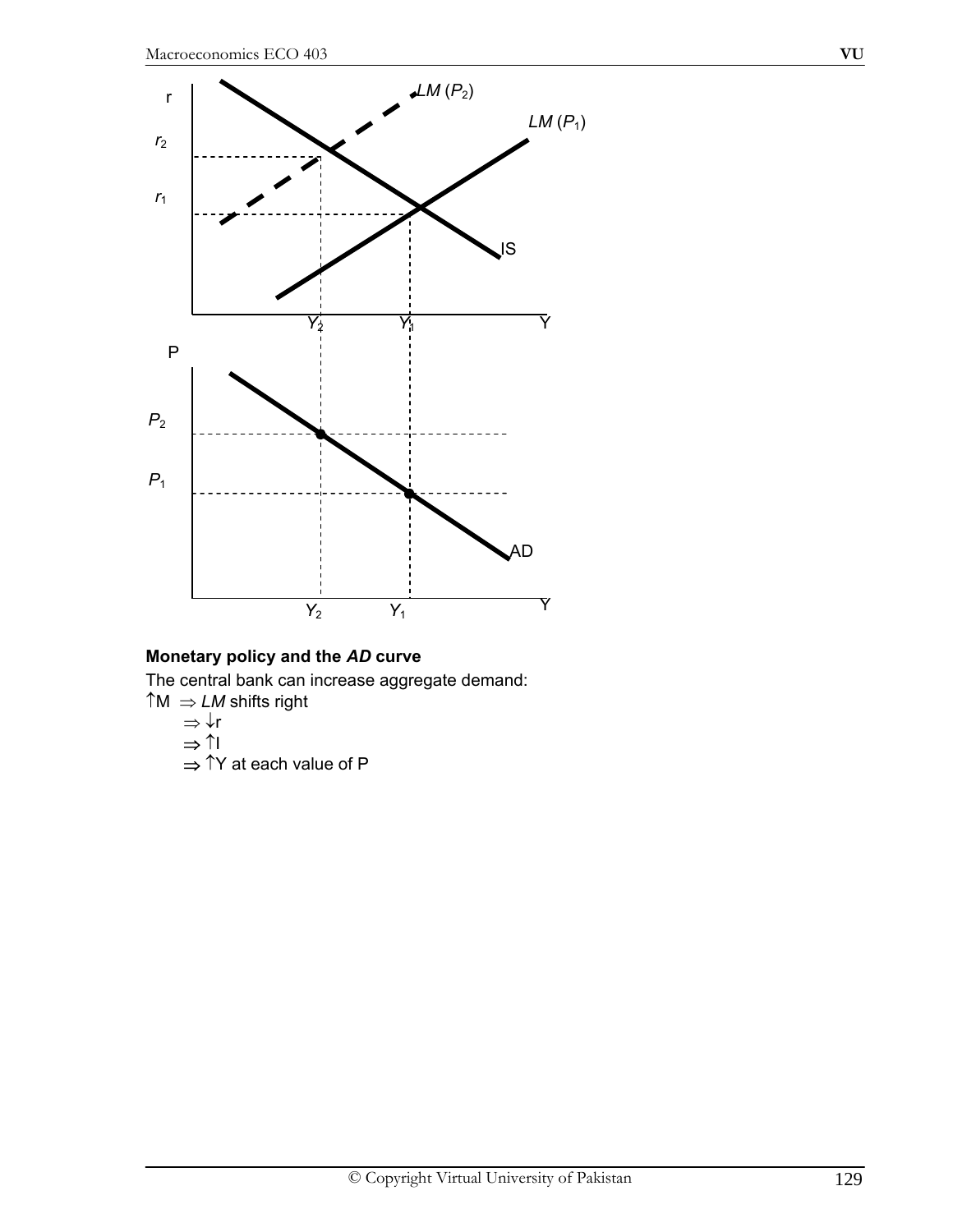

## **Fiscal policy and the** *AD* **curve**

Expansionary fiscal policy (↑G and/or ↓T*)* increases aggregate demand:  $\downarrow \dot{\tau} \Rightarrow \uparrow c$ 

- ⇒ IS shifts right
- $\Rightarrow$   $\uparrow$ Y at each value of P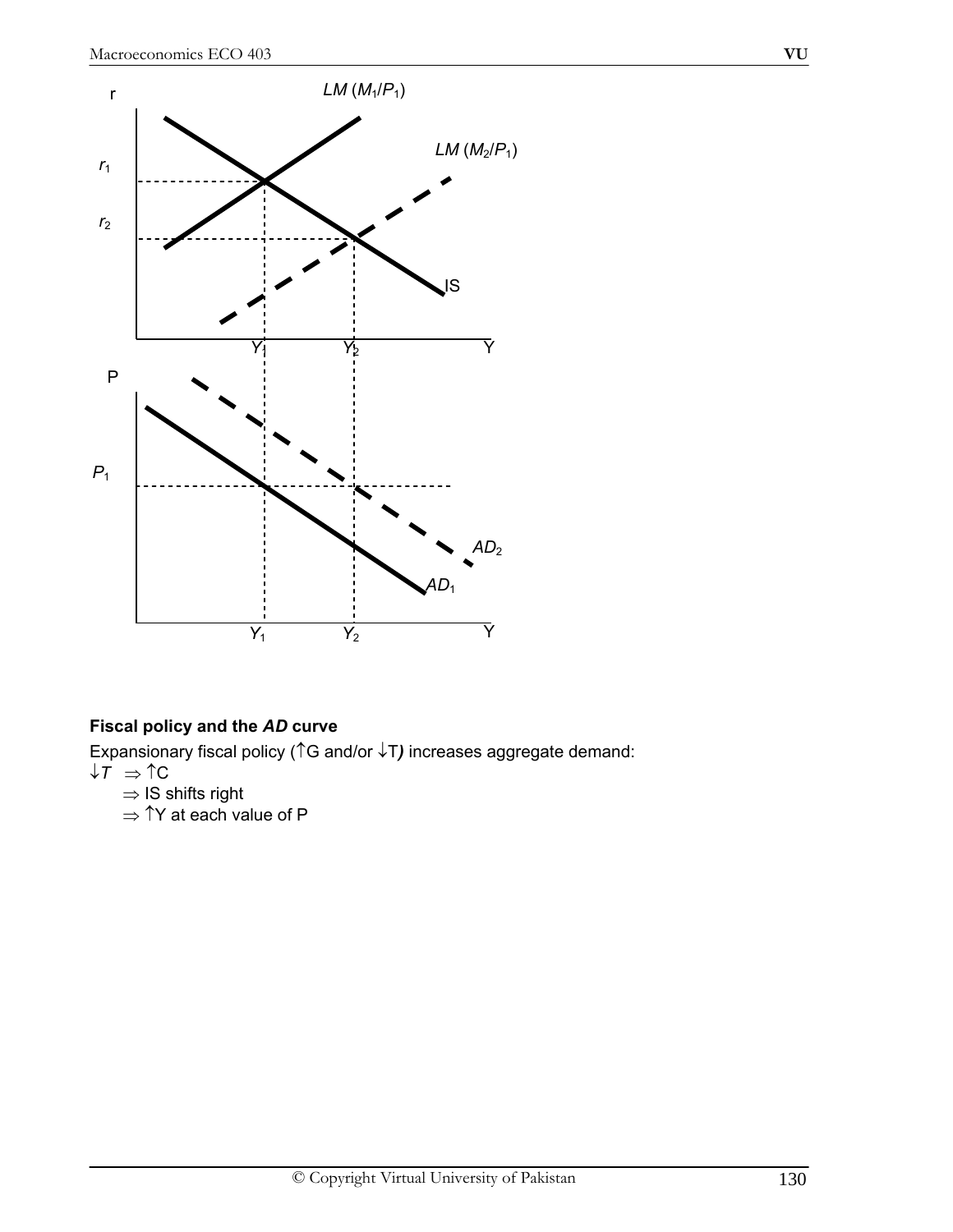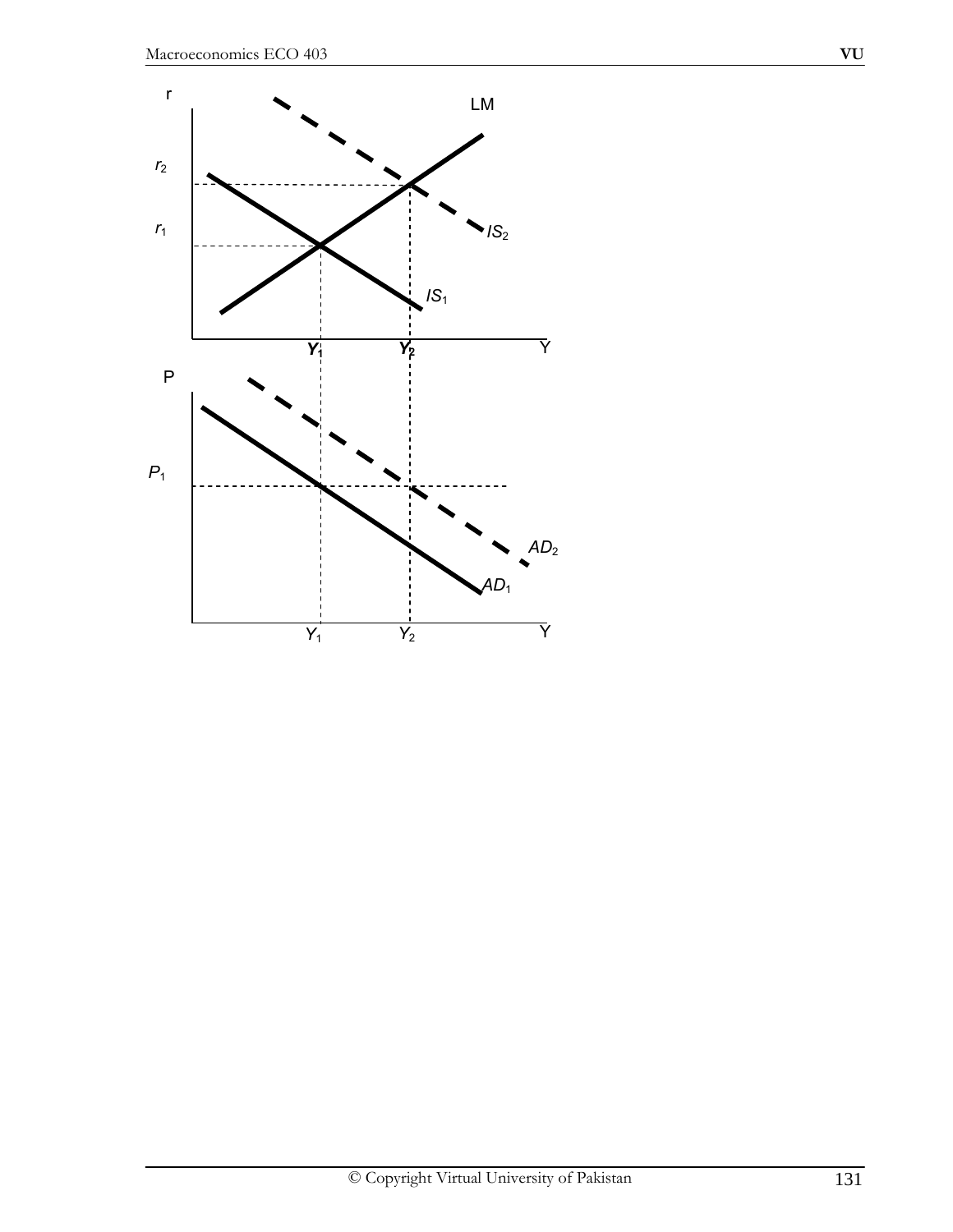## **IS-LM and Aggregate Demand**

- So far, we've been using the *IS-LM* model to analyze the short run, when the price level is assumed fixed.
- However, a change in P would shift the *LM* curve and therefore affect Y.
- The aggregate demand curve captures this relationship between P and Y

## **Deriving the** *AD* **curve**

Intuition for slope of AD curve:



#### **Monetary policy and the** *AD* **curve**

The central bank can increase aggregate demand:

- $\uparrow$ M  $\Rightarrow$  *LM* shifts right
	- $\Rightarrow \forall r$
	- ⇒ ↑I
	- ⇒ T<sup>Y</sup> at each value of P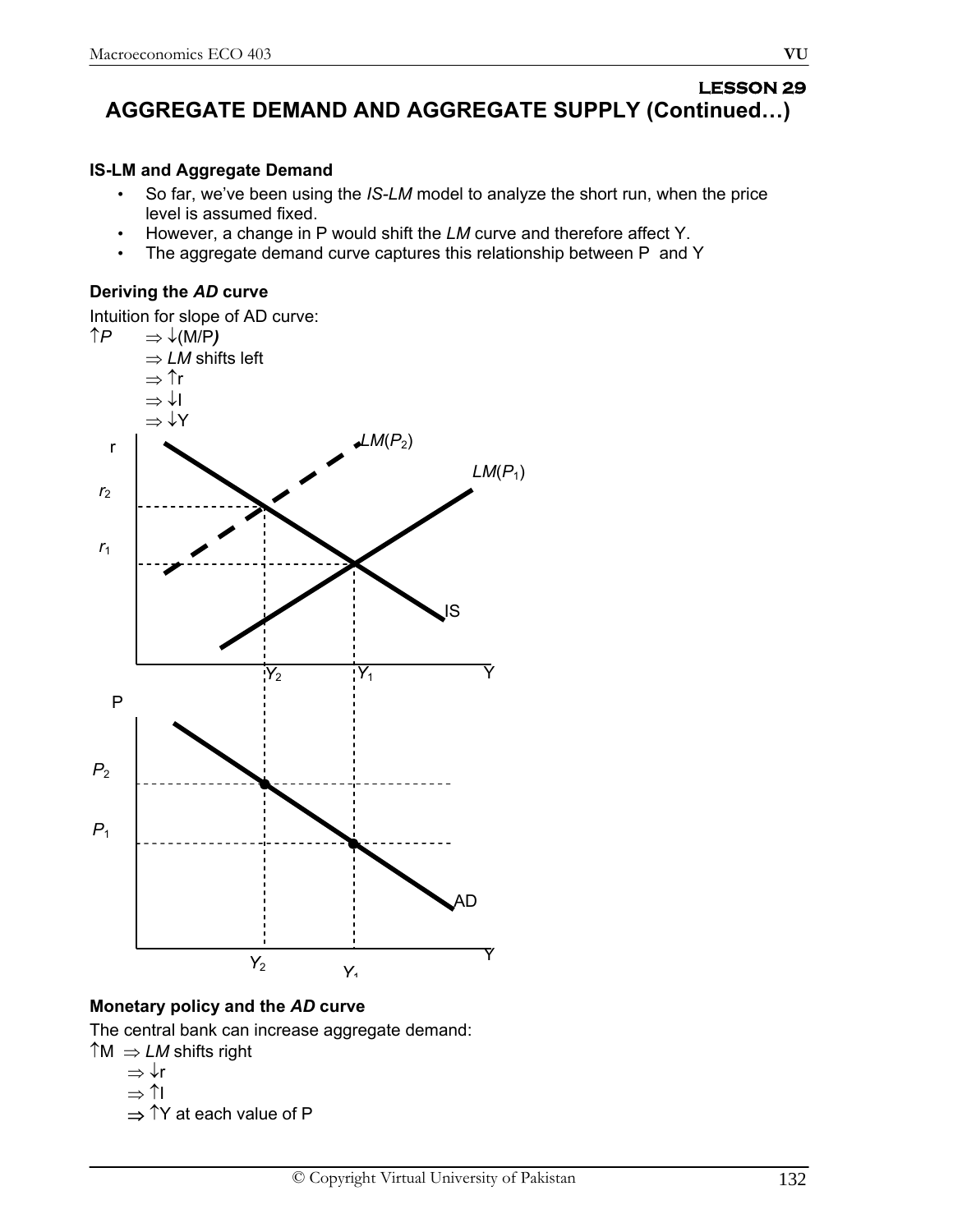

## **Fiscal policy and the** *AD* **curve**

Expansionary fiscal policy (↑G and/or ↓T) increases aggregate demand:

 $LT \Rightarrow \uparrow C$ 

⇒ IS shifts right

 $\Rightarrow$   $\uparrow$ Y at each value of P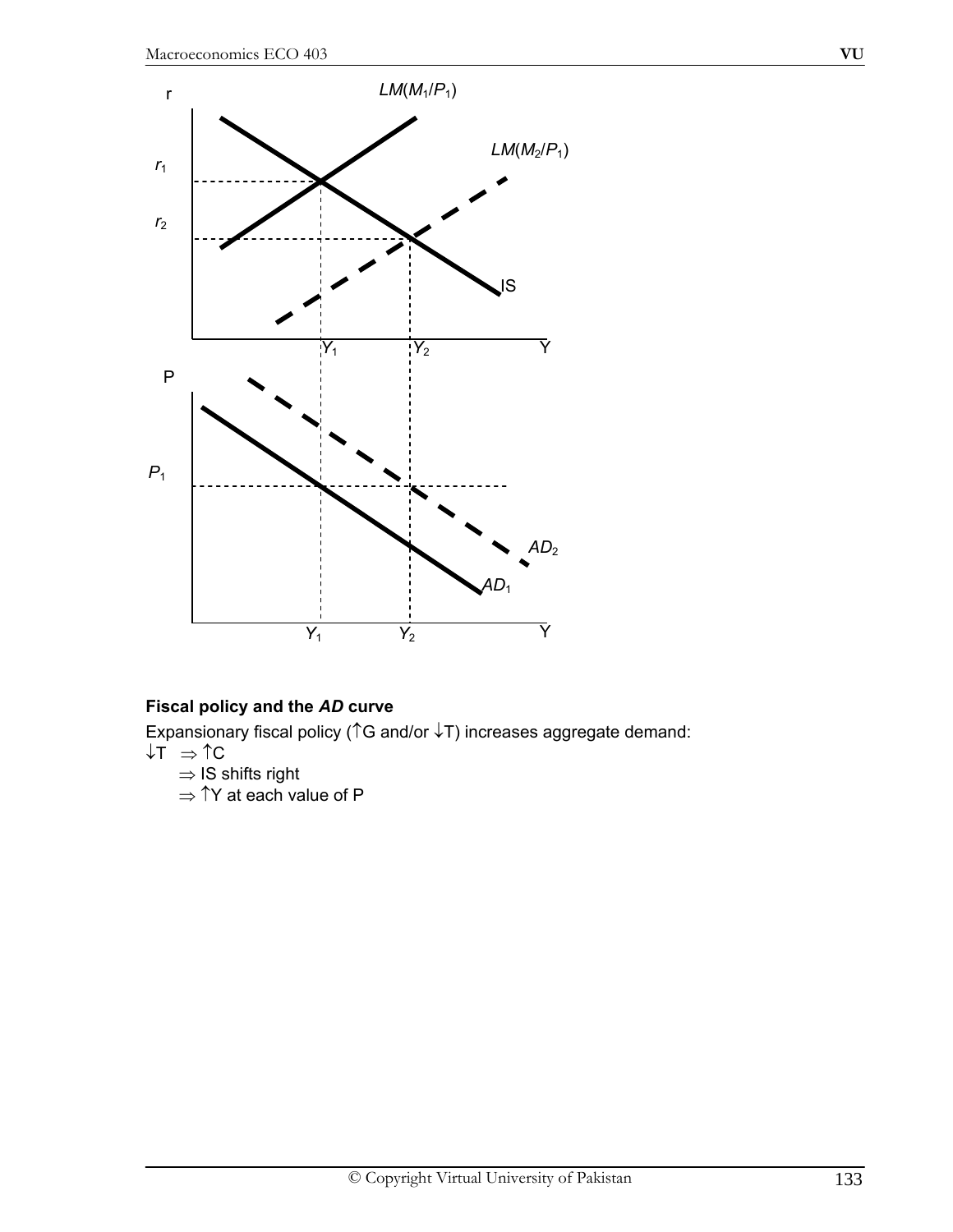

## *IS-LM* **and** *AD-AS* **in the short run & long run**

*Recall:* The force that moves the economy from the short run to the long run is the gradual adjustment of prices.  $\overline{1}$ 

| In the short-run equilibrium,<br>if | then over time, the price<br>level will |
|-------------------------------------|-----------------------------------------|
| Y > Y                               | <b>Rise</b>                             |
| $Y < \sqrt{T}$                      | Fall                                    |
| $Y = Y$                             | remain constant                         |
|                                     |                                         |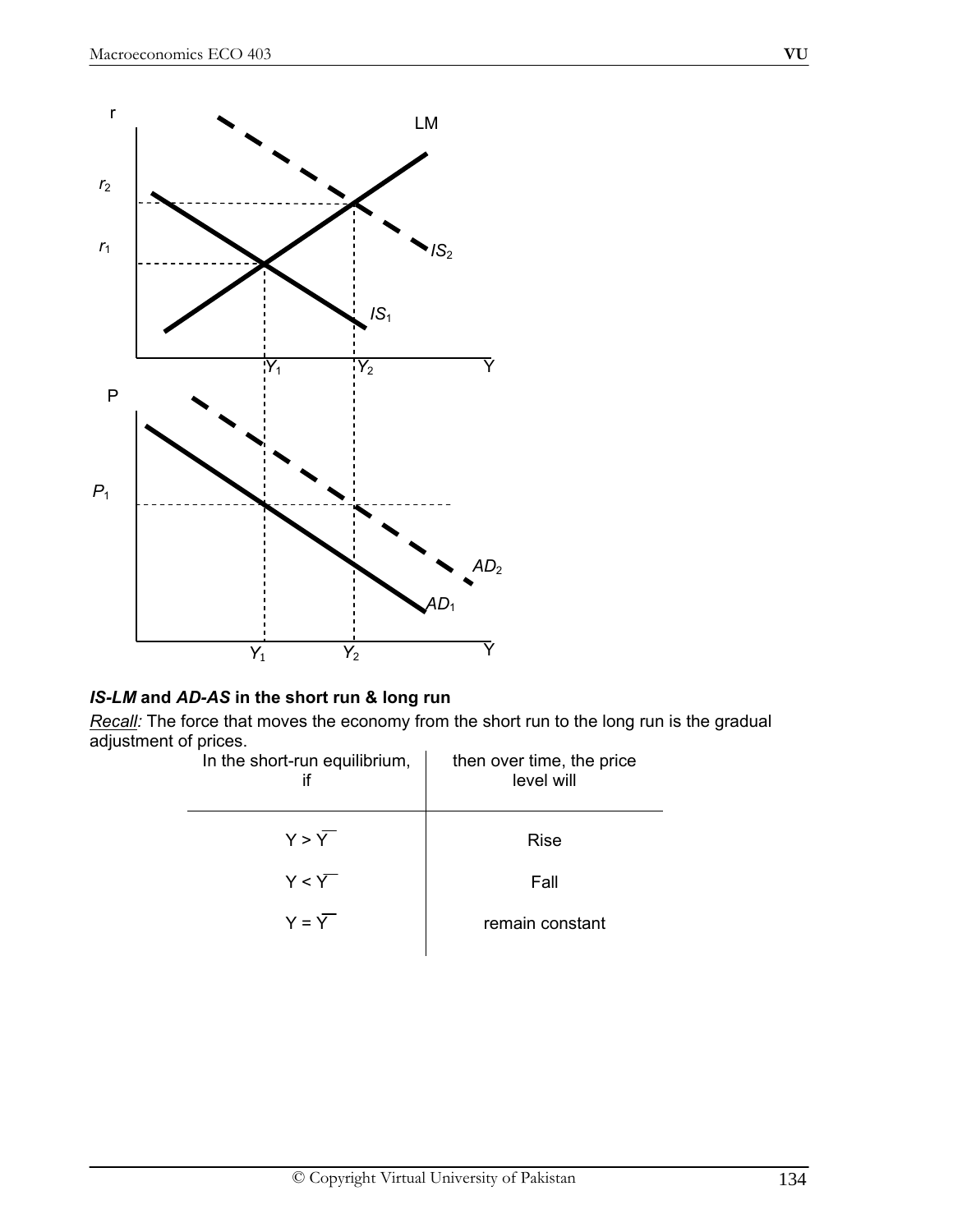## **The SR and LR effects of an** *IS* **shock**

A negative IS shock shifts IS and AD left, causing Y to fall.



In the new short-run equilibrium,  $Y < Y$ . Over time, P gradually falls, which causes

- *SRAS* to move down
- M/P to increase, which causes *LM* to move down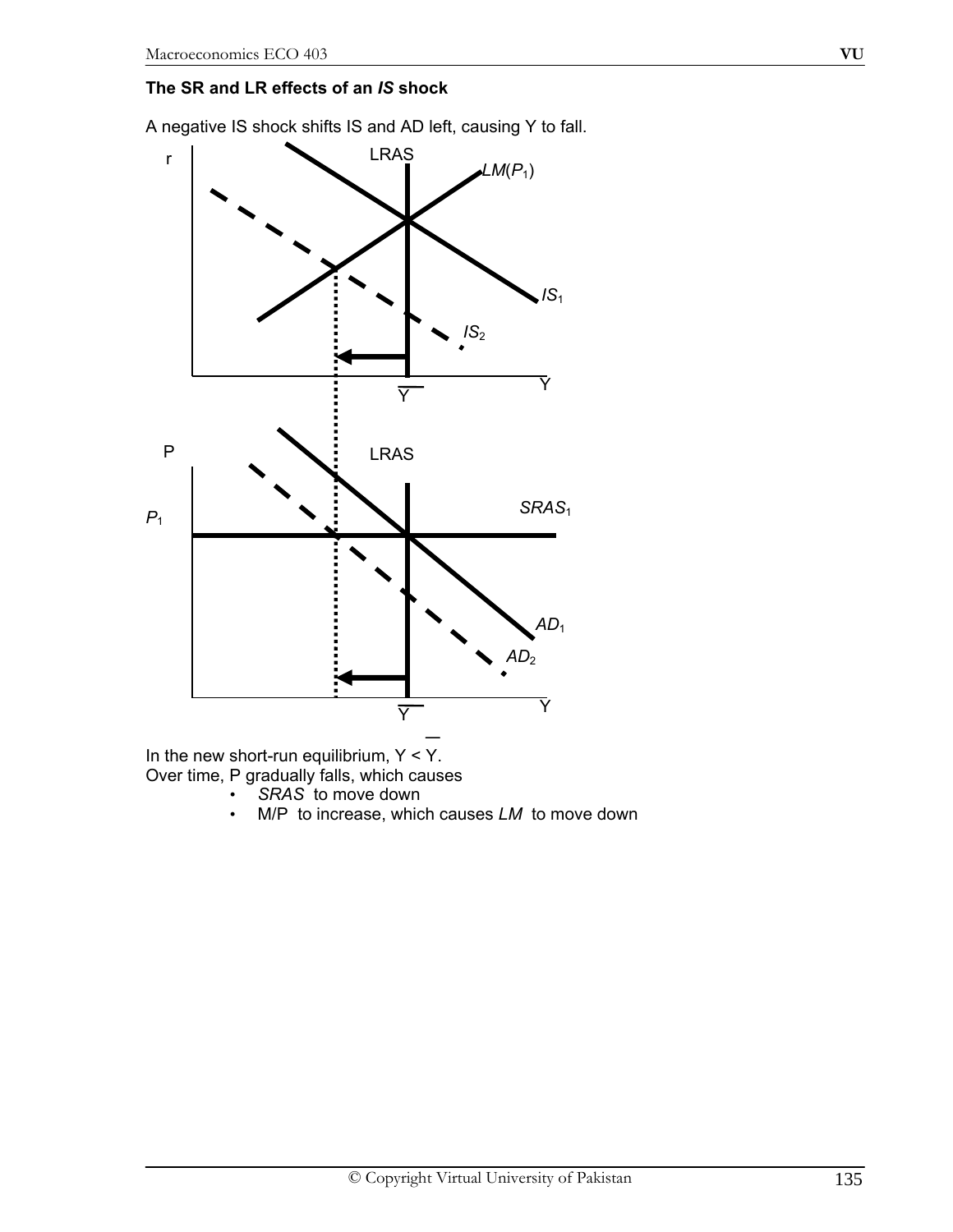

This process continues until economy reaches a long-run equilibrium with  $Y = Y$ .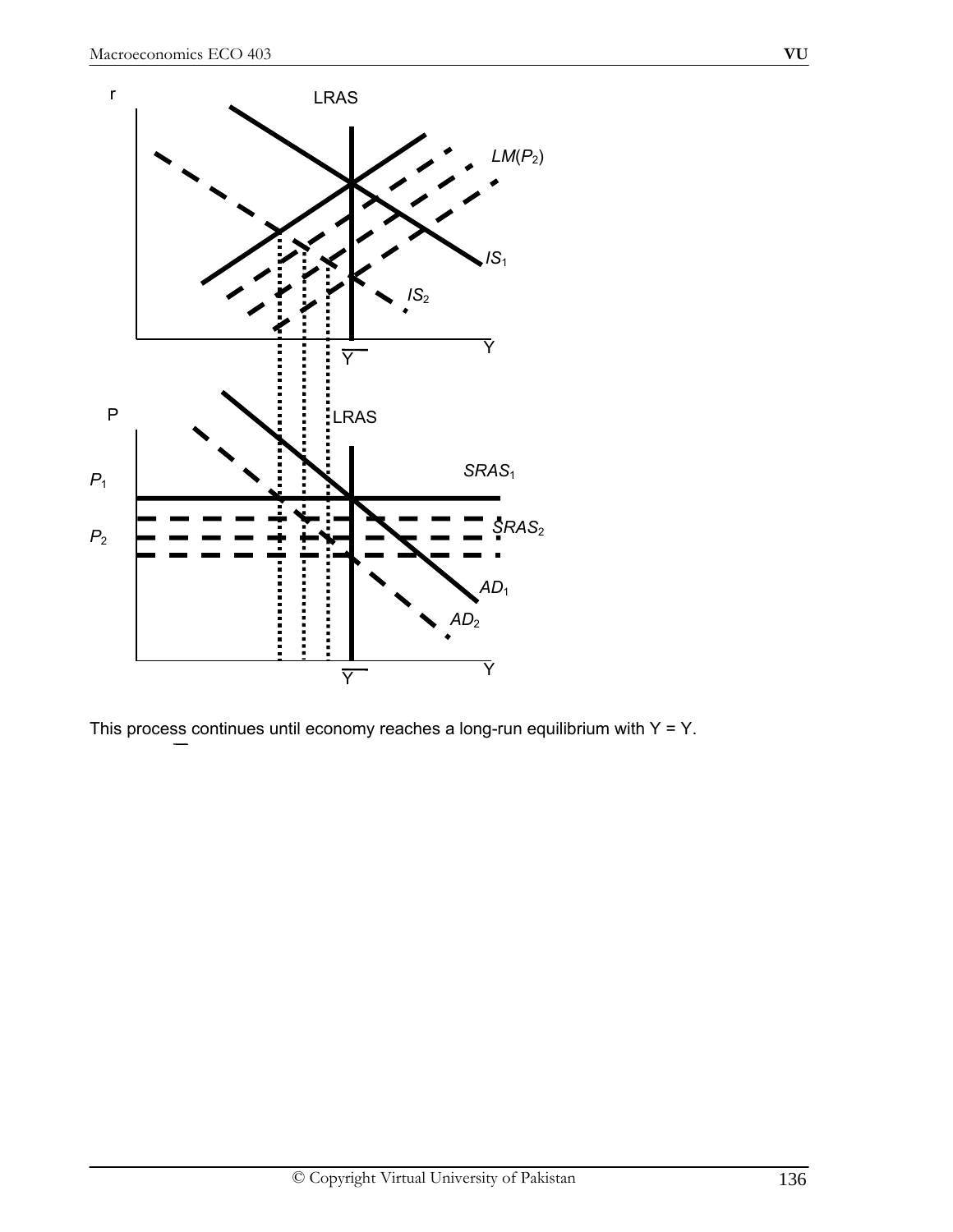

#### **Short Run Impacts**

Now it's time to determine the effects on the variables in the economy.

- Y +, because Y moved
- P 0, because prices are sticky in the SR.
- r  $+$ , because a  $+\Delta Y$  leads to a rise in r as IS slides along the LM curve.
- C +, because a +  $\Delta Y$  increases the level of consumption ( $\hat{C} = C(\hat{C}Y-T)$ ).
- I , since r increased, the level of investment decreased.

#### **Long Run Impacts**

- Y 0, because rising P shifts LM to left, returning Y to Y\* as required by long-run LRAS.<br>P  $+$  in order to eliminate the excess demand at P<sub>0</sub>.
- $+$ , in order to eliminate the excess demand at P<sub>0</sub>.
- r  $+$ , reflecting the leftward shift in LM due to  $+ \Delta P$
- C 0, since both Y and T are back to their initial levels  $(C=C(Y-T))$
- I –, since r has risen even more due to the  $+ \Delta P$ .

#### **Analyze SR & LR effects of** Δ**M**

- We Have IS-LM and AD-AS diagrams as shown here.
- Suppose central bank increases M.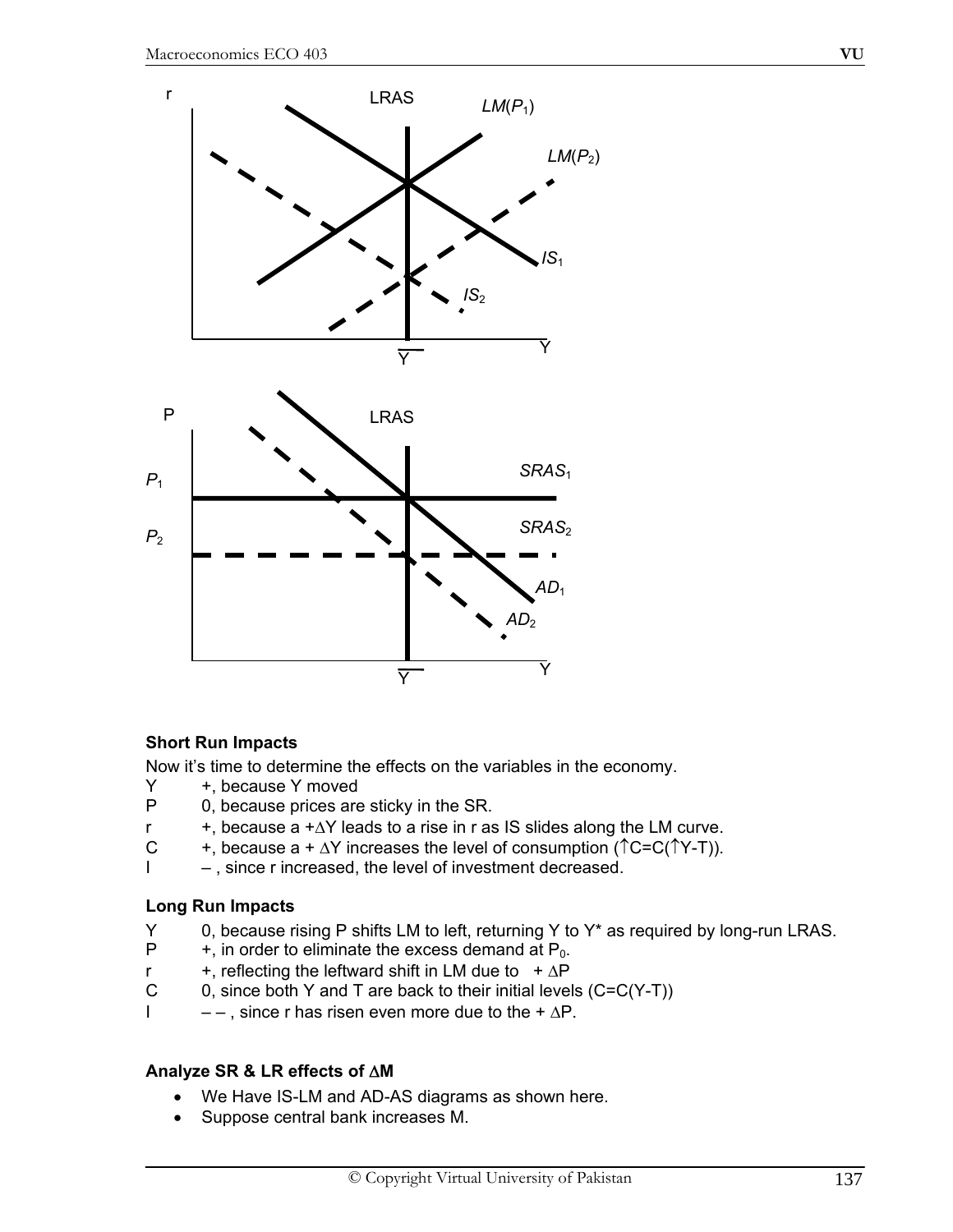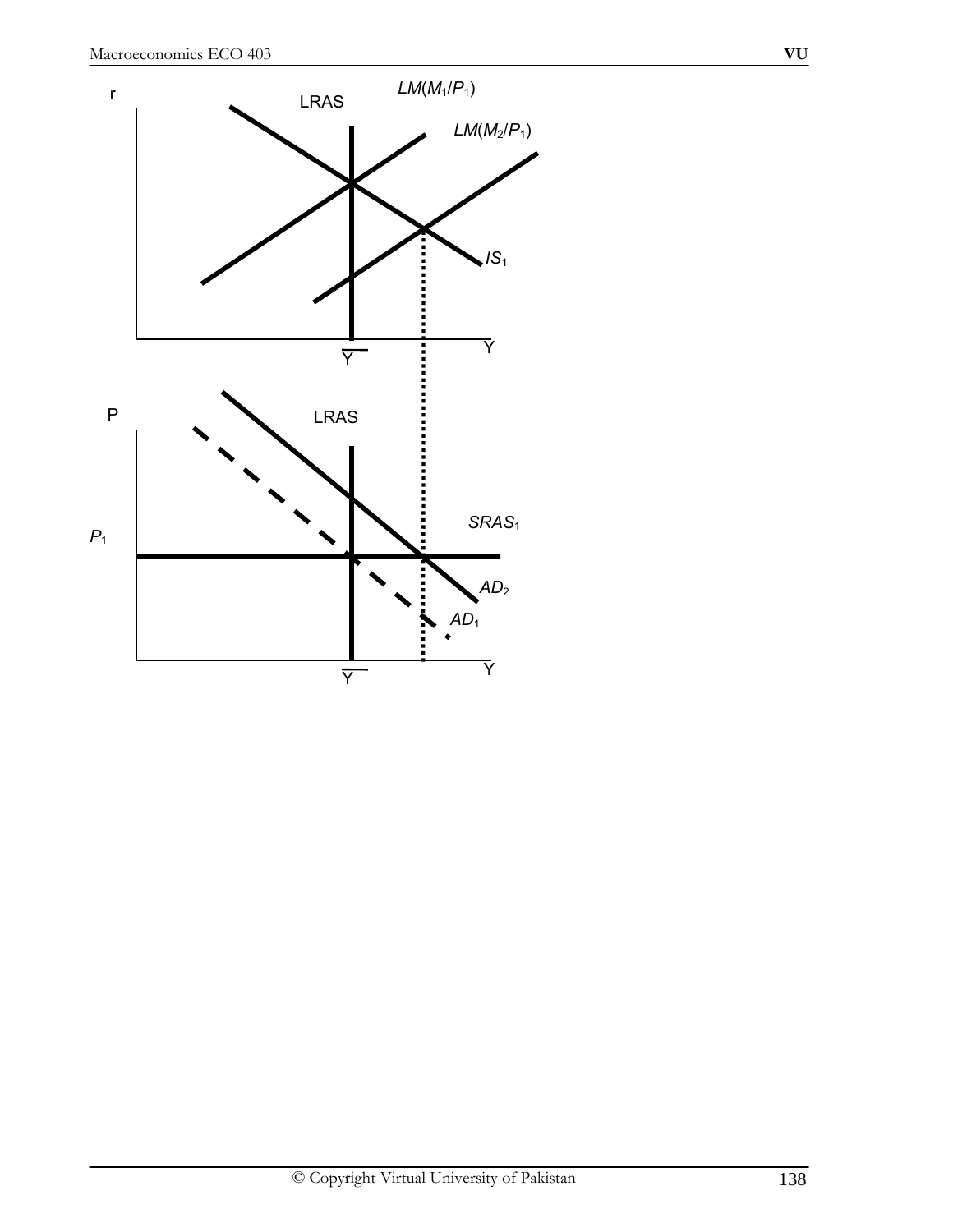• The Graph below Shows the Short run effects of the change in M and what happens in the transition from the short run to the long run.

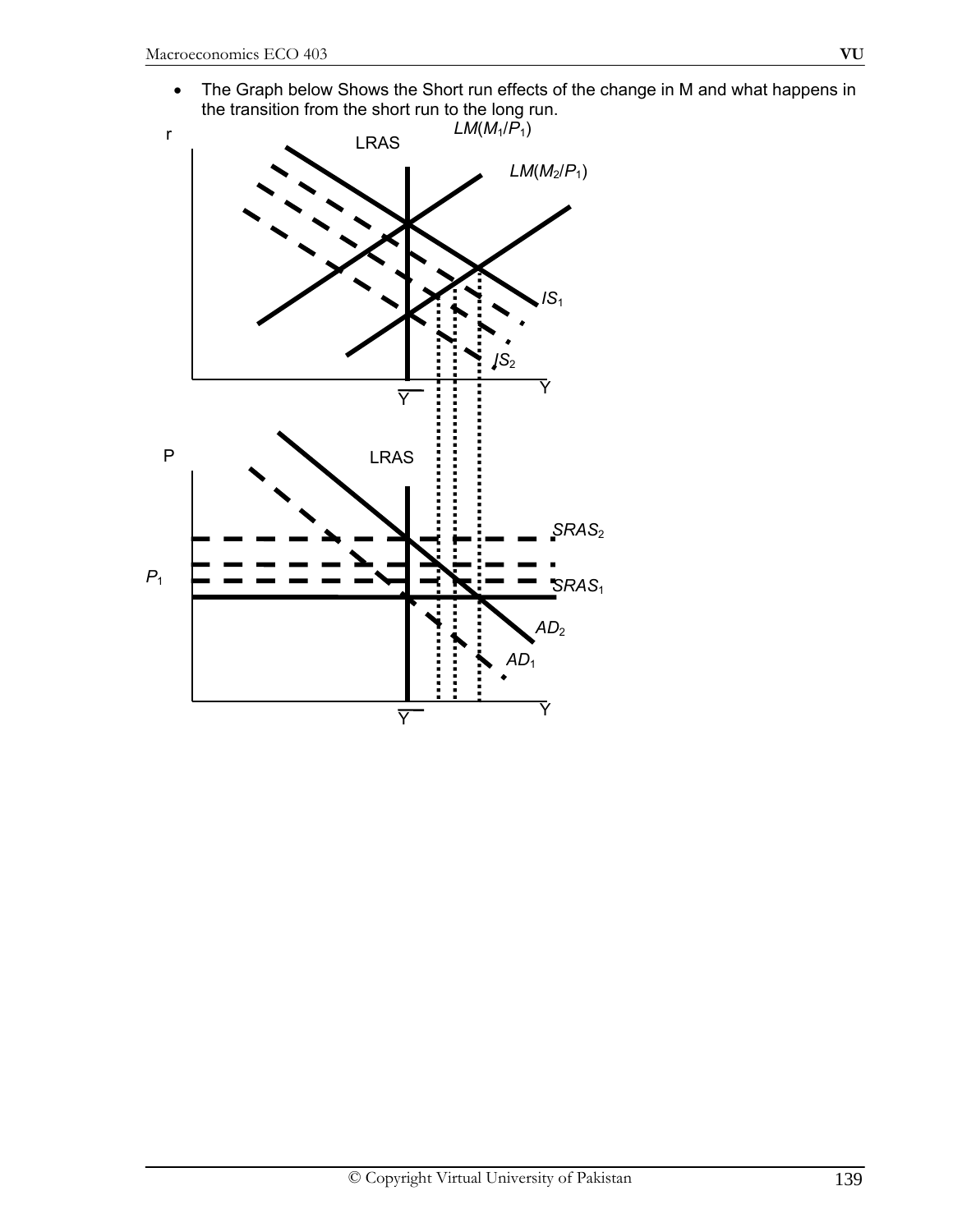• The new long-run equilibrium values of the endogenous variables as compared to their initial values



#### **Short Run Impacts**

Now it's time to determine the effects on the variables in the economy.

- Y +, because Y moved
- P 0, because prices are sticky in the SR.
- r -, because a +ΔY leads to a decrease in r as LM slides along the IS curve.
- C +, because a +  $\Delta Y$  increases the level of consumption ( $\hat{T}C=C(\hat{T}Y-T)$ ).
- I +, since r decreased, the level of investment increased.

#### **Long Run Impacts**

- Y 0, because rising P shifts LM to left, returning Y to Y\* as required by long-run LRAS.
- $P \rightarrow$ , in order to eliminate the excess demand at  $P_0$ .
- r 0, reflecting the leftward shift in LM due to  $A \Delta P$  restoring r to its original level
- C 0, since both Y and T are back to their initial levels  $(C=C(Y-T))$
- I 0, since Y or r has not changed.

Notice that the only LR impact of an increase in the money supply was an increase in the price level.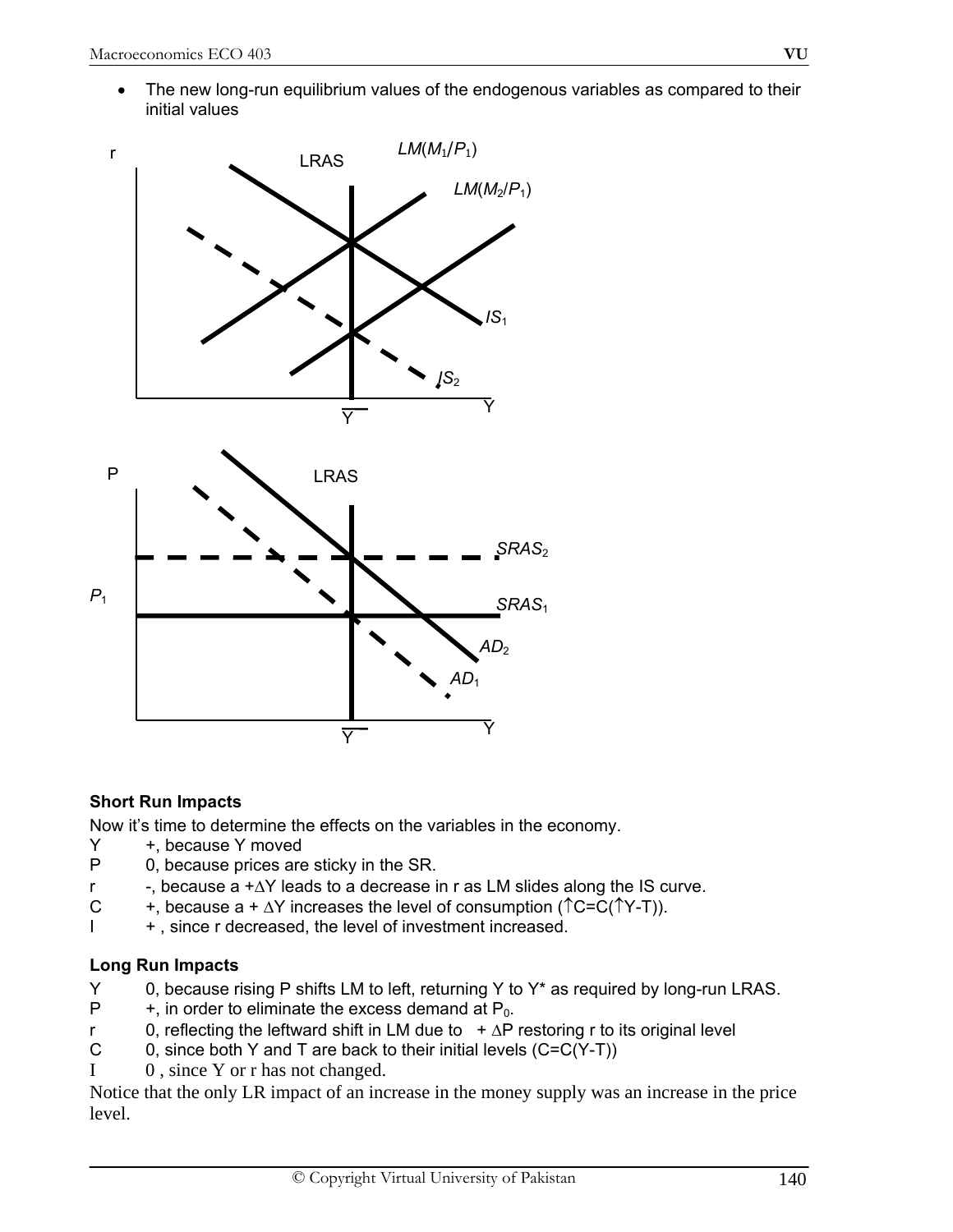#### **LESSON 30**

# **AGGREGATE DEMAND IN THE OPEN ECONOMY**

### **The Mundell-Fleming Model**

The Mundell-Fleming model portrays the relationship between the nominal exchange rate and the economy output.

It is an extension of IS-LM model.

• Key assumption: Small open economy with perfect capital mobility.

 $r = r^*$  (given)

• Goods market equilibrium-the IS\* curve:

$$
Y = C(Y-T) + I(r^*) + G + NX(e)
$$

Where:

- *e* = nominal exchange rate
	- = foreign currency per unit of domestic currency (e.g. 110 yen per dollar)

## **The** *IS\** **curve: Goods Market Equilibrium**

The IS\* curve is drawn for a given value of r\*.

Intuition for the slope:



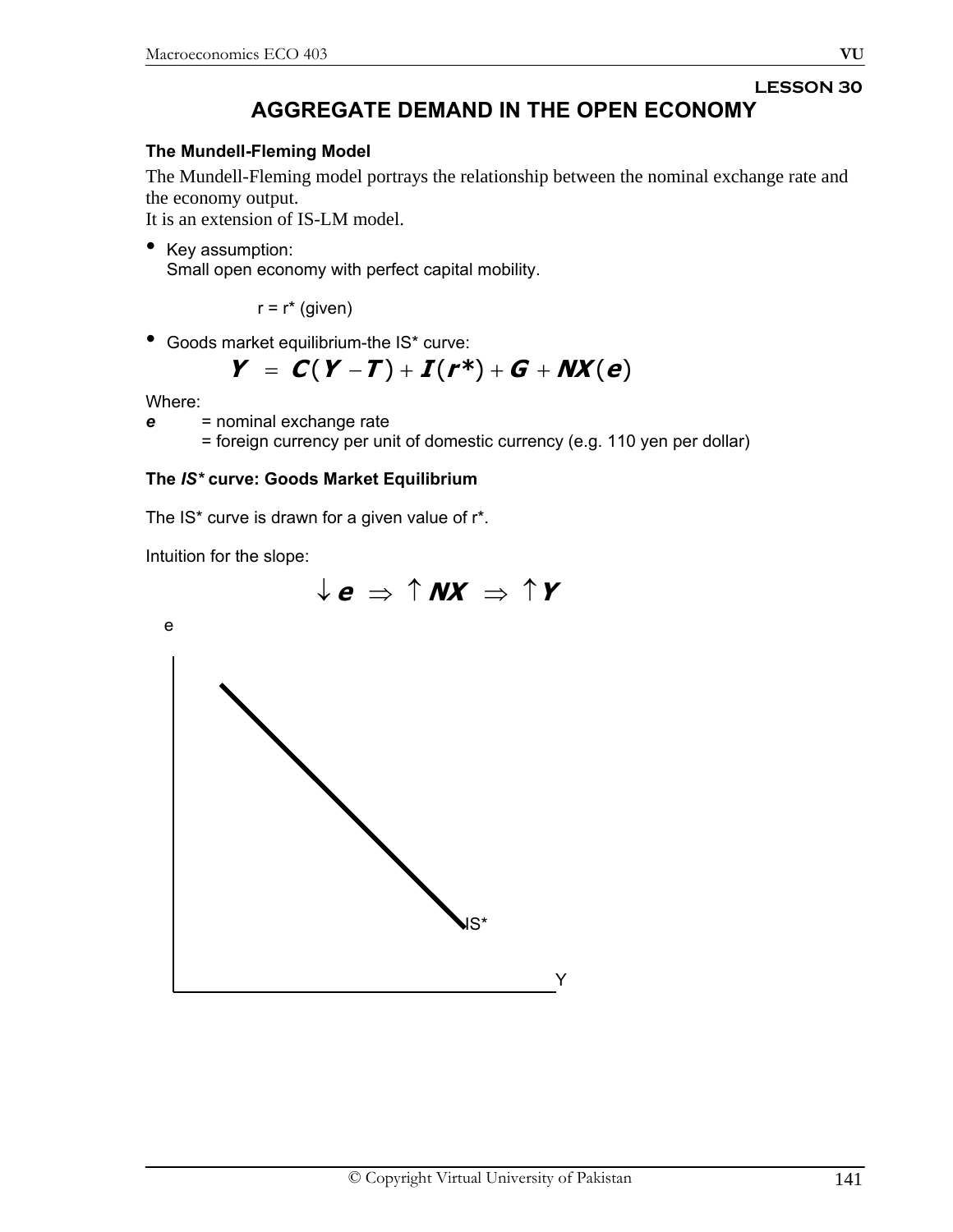#### **The** *LM\** **curve: Money Market Equilibrium**

*The* LM\* *curve* 

$$
M/P = L(r^*, Y)
$$

- Is drawn for a given value of r\*
- Is vertical because:

given r\*, there is only one value of Y that equates money demand with supply, regardless of e.

| e | $LM^*$ |  |
|---|--------|--|
|   |        |  |
|   |        |  |
|   |        |  |
|   |        |  |
|   |        |  |
|   |        |  |
|   |        |  |

#### **Equilibrium in the Mundell-Fleming Model**



#### **Floating & fixed exchange rates**

• In a system of floating exchange rates**,**  e is allowed to fluctuate in response to changing economic conditions.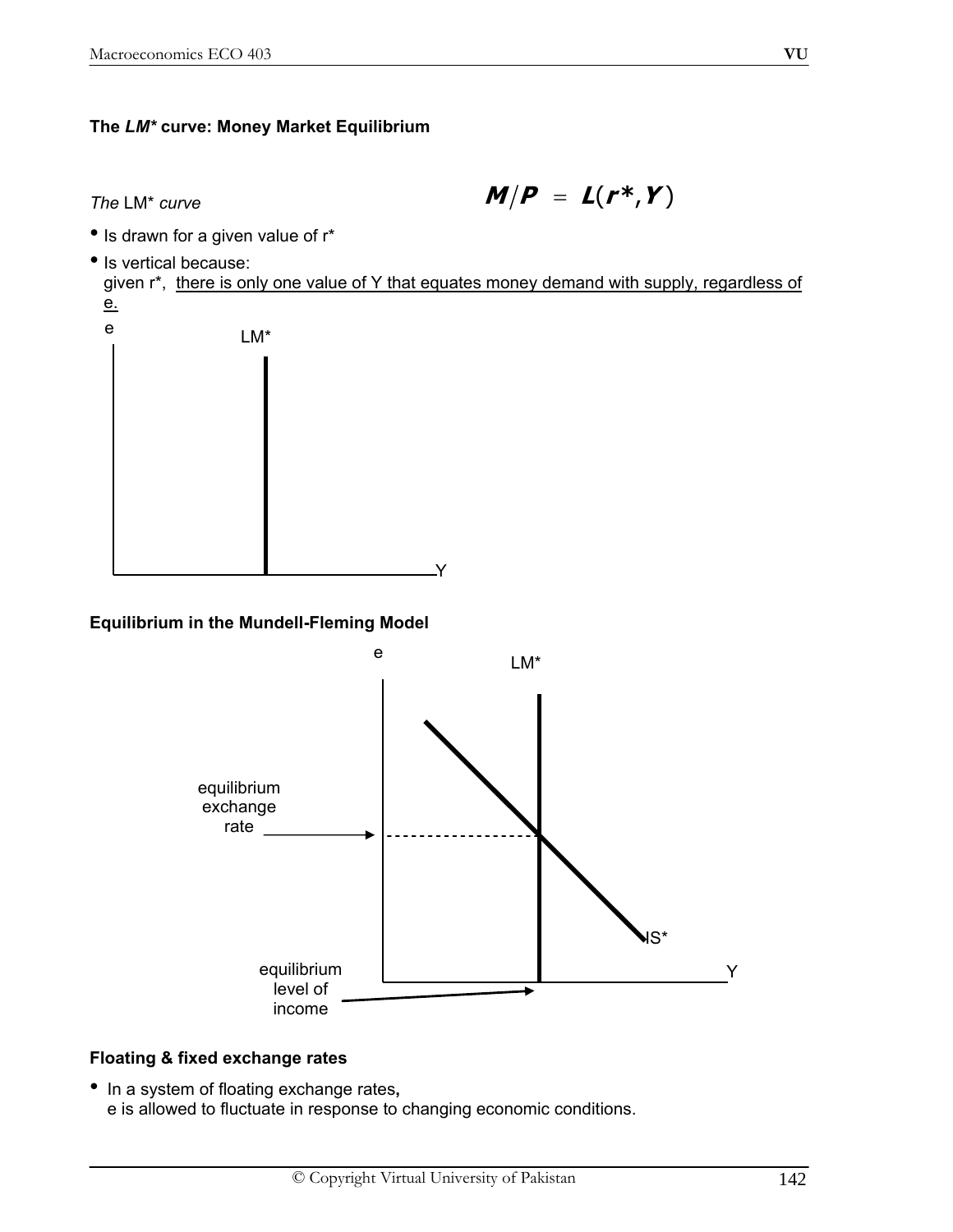- In contrast, under fixed exchange rates*,* the central bank trades domestic for foreign currency at a predetermined price.
- We now consider fiscal, monetary, and trade policy: first in a floating exchange rate system, then in a fixed exchange rate system.

**Fiscal policy under floating exchange rates** 

$$
Y = C(Y-T) + I(r^*) + G + NX(e)
$$
  

$$
M/P = L(r^*, Y)
$$

At any given value of e, a fiscal expansion increases Y*,* shifting

IS\* to the right.



Results:

Δ*e* > 0, Δ*Y* = 0

#### **Lessons about fiscal policy**

- In a small open economy with perfect capital mobility, fiscal policy is utterly incapable of affecting real GDP.
- "Crowding out"
	- Closed economy: Fiscal policy crowds out investment by causing the interest rate to rise.
	- Small open economy: Fiscal policy crowds out net exports by causing the exchange rate to appreciate.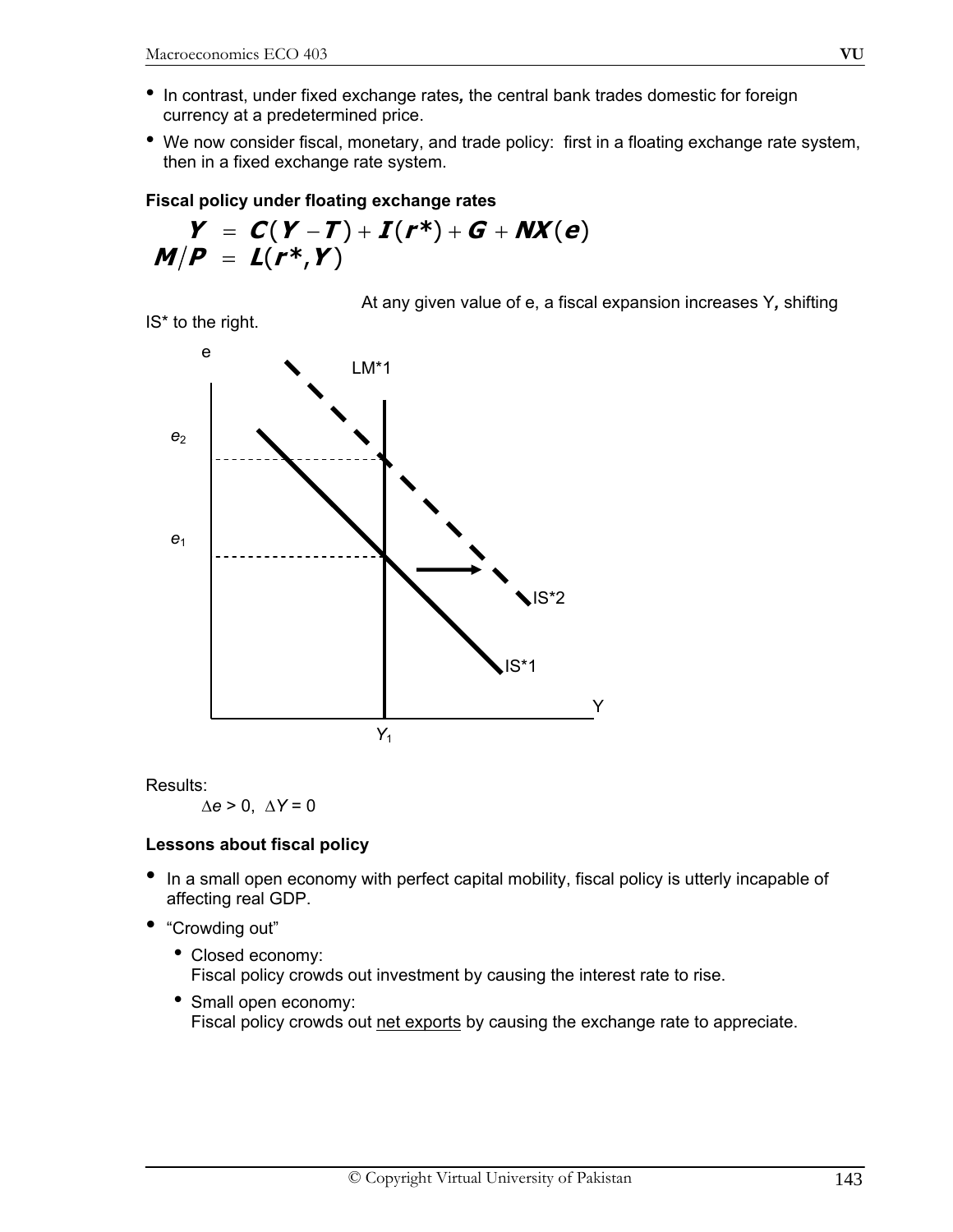#### **Monetary Policy under floating exchange rates**

An increase in M shifts LM\* right because Y must rise to restore equilibrium in the money market.



Results:

Δ*e* < 0, Δ*Y* > 0

#### **Lessons about monetary policy**

• Monetary policy affects output by affecting one (or more) of the components of aggregate demand:

Closed economy: ↑*M* ⇒ ↓*r* ⇒ ↑*I* ⇒ ↑*Y* 

Small open economy: ↑*M* ⇒ ↓*e* ⇒ ↑*NX* ⇒ ↑*Y*

Expansionary monetary policy does not raise world aggregate demand, it shifts demand from foreign to domestic products.

Thus, the increases in income and employment at home come at the expense of losses abroad.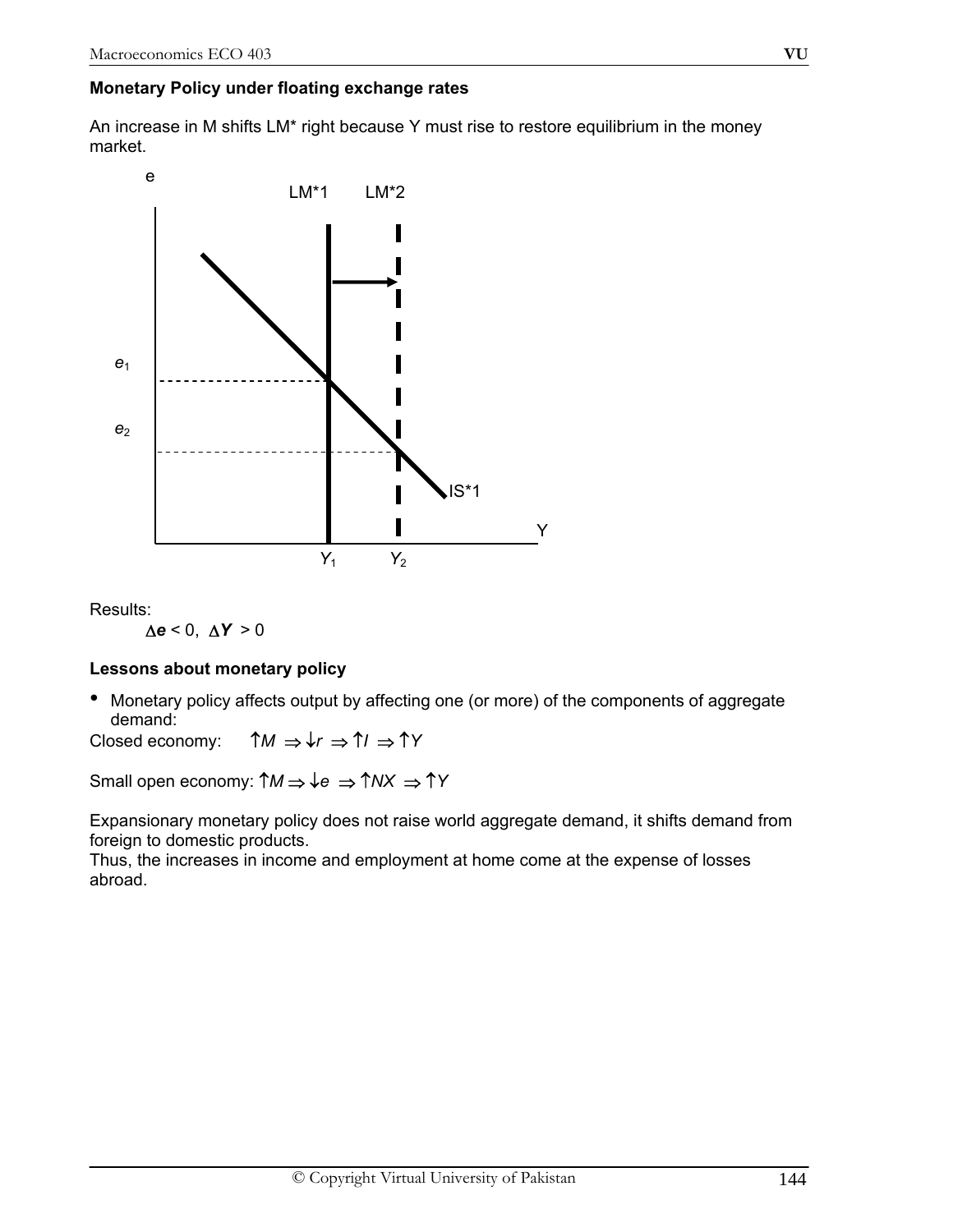**LESSON 31 AGGREGATE DEMAND IN THE OPEN ECONOMY(Continued…)** 



# **Fiscal policy under floating exchange rates**

At any given value of e, a fiscal expansion increases Y, shifting IS\* to the right. Results:  $\Delta e$  >  $0, \Delta Y = 0$ 



Results**:** Δ*e* > 0, Δ*Y* = 0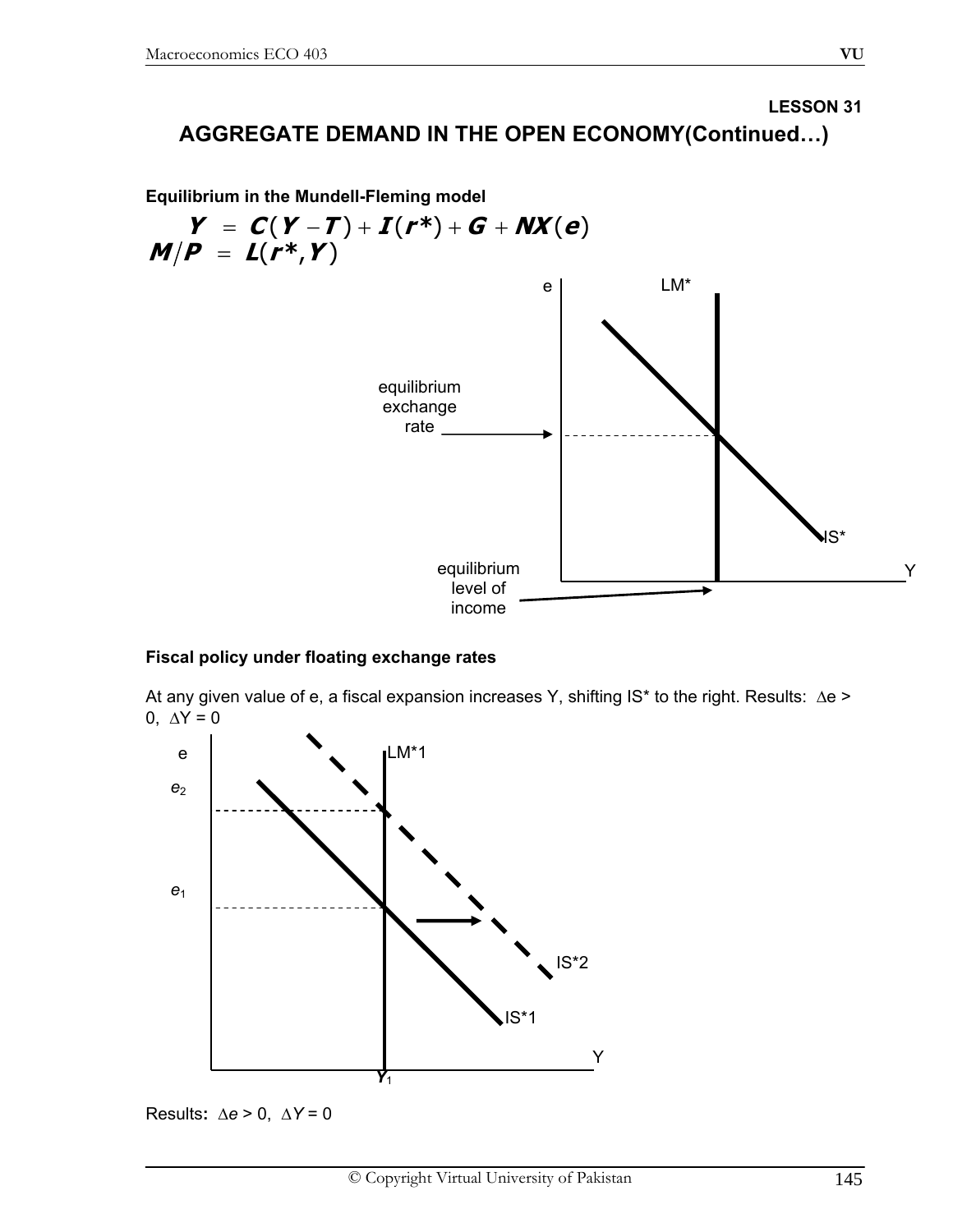#### **Monetary policy under floating exchange rates**

An increase in M shifts LM\* right because Y must rise to restore equilibrium in the money market.





# **Trade policy under floating exchange rates**

At any given value of e, a tariff or quota reduces imports, increases NX, and shifts IS\* to the right.



#### **Lessons about trade policy**

- Import restrictions cannot reduce a trade deficit.
- Even though NX is unchanged, there is less trade*:*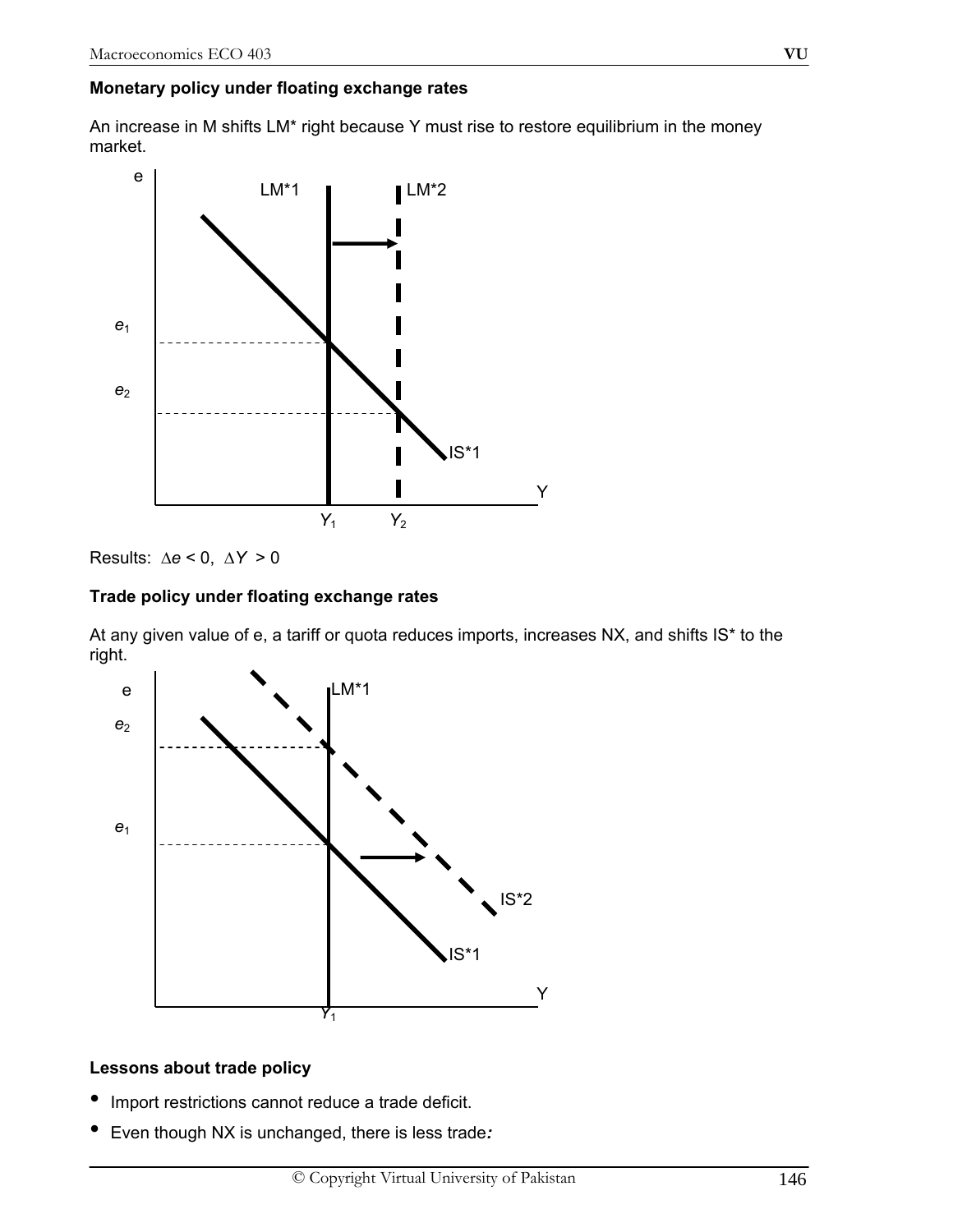– The trade restriction reduces imports

– Exchange rate appreciation reduces exports Less trade means fewer 'gains from trade.'

• Import restrictions on specific products save jobs in the domestic industries that produce those products, but destroy jobs in export-producing sectors.

Hence, import restrictions fail to increase total employment.

 Worse yet, import restrictions create "sectoral shifts," which cause frictional unemployment.

#### **Fixed exchange rates**

- Under a system of fixed exchange rates, the country's central bank stands ready to buy or sell the domestic currency for foreign currency at a predetermined rate.
- In the context of the Mundell-Fleming model, the central bank shifts the LM<sup>\*</sup> curve as required to keep e at its pre-announced rate.
- This system fixes the nominal exchange rate. In the long run, when prices are flexible, the real exchange rate can move even if the nominal rate is fixed.
	- a. The Equilibrium exchange rate is Greater than the fixed exchange rate



b. The Equilibrium exchange rate is less than the fixed exchange rate

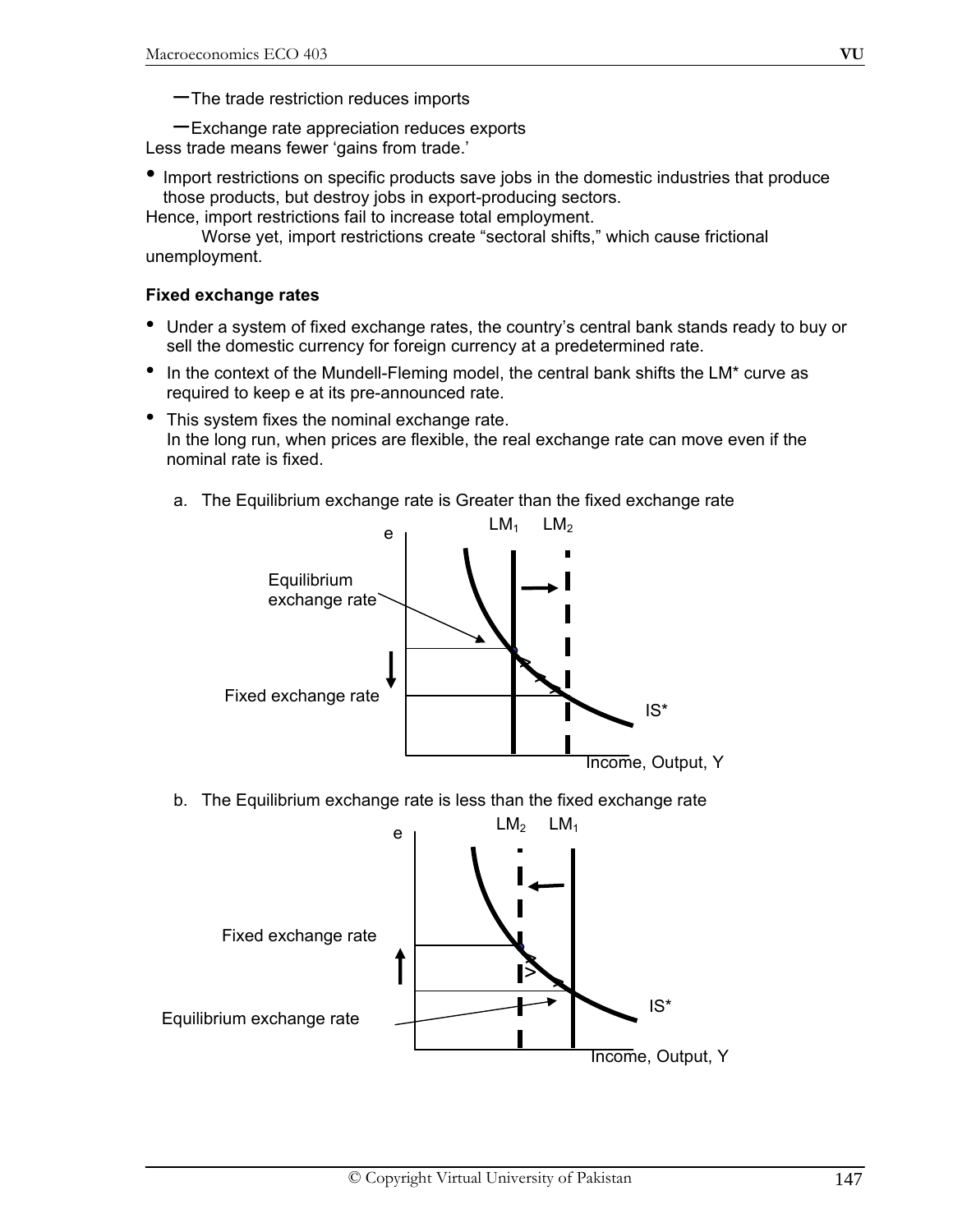#### **Fiscal policy under fixed exchange rates**

Under fixed exchange rates, a fiscal expansion would raise e. To keep e from rising, the central bank must sell domestic currency, which increases M and shifts LM\* right.



Results: Δ*e* = 0, Δ*Y* > 0

Under floating rates, fiscal policy ineffective at changing output. Under fixed rates, fiscal policy is very effective at changing output. *LM shifts out*!

#### **Monetary policy under fixed exchange rates**

An increase in M would shift LM\* right and reduce e. To prevent the fall in e, the central bank must buy domestic currency, which reduces M and shifts LM\* back left.



Results: Δ*e* = 0, Δ*Y* = 0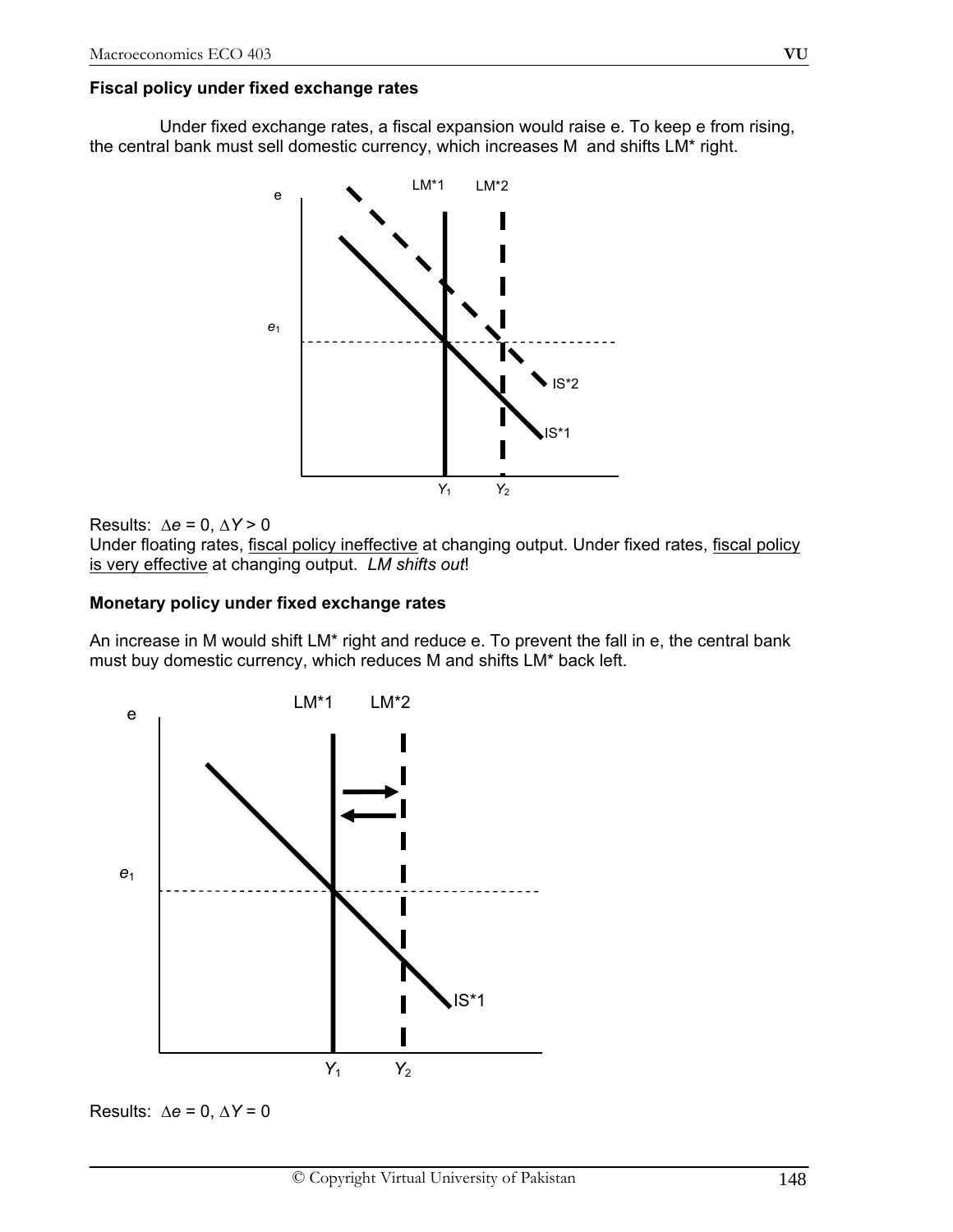Under floating rates, monetary policy is very effective at changing output. Under fixed rates, monetary policy cannot be used to affect output.

# **Trade policy under fixed exchange rates**

A restriction on imports puts upward pressure on *e*. To keep *e* from rising, the central bank must sell domestic currency, which increases *M* and shifts *LM\** right.



Results: Δ*e* = 0, Δ*Y* > 0

Under floating rates, import restrictions do not affect Y or NX. Under fixed rates, import restrictions increase Y and NX. But, these gains come at the expense of other countries, as the policy merely shifts demand from foreign to domestic goods

# **M-F: summary of policy effects**

|                           | <b>Type of Exchange Rate Regime</b> |   |           |              |  |           |  |
|---------------------------|-------------------------------------|---|-----------|--------------|--|-----------|--|
|                           | <b>Floating</b>                     |   |           | <b>Fixed</b> |  |           |  |
|                           | Impact on                           |   |           |              |  |           |  |
| <b>Policy</b>             |                                     | е | <b>NX</b> |              |  | <b>NX</b> |  |
| <b>Fiscal Expansion</b>   |                                     |   |           |              |  |           |  |
| <b>Monetary Expansion</b> |                                     |   |           |              |  |           |  |
| <b>Import Restriction</b> |                                     |   |           |              |  |           |  |

# **Interest-rate differentials**

Two reasons why r may differ from r\*

• Country risk:

The risk that the country's borrowers will default on their loan repayments because of political or economic turmoil. Lenders require a higher interest rate to compensate them for this risk.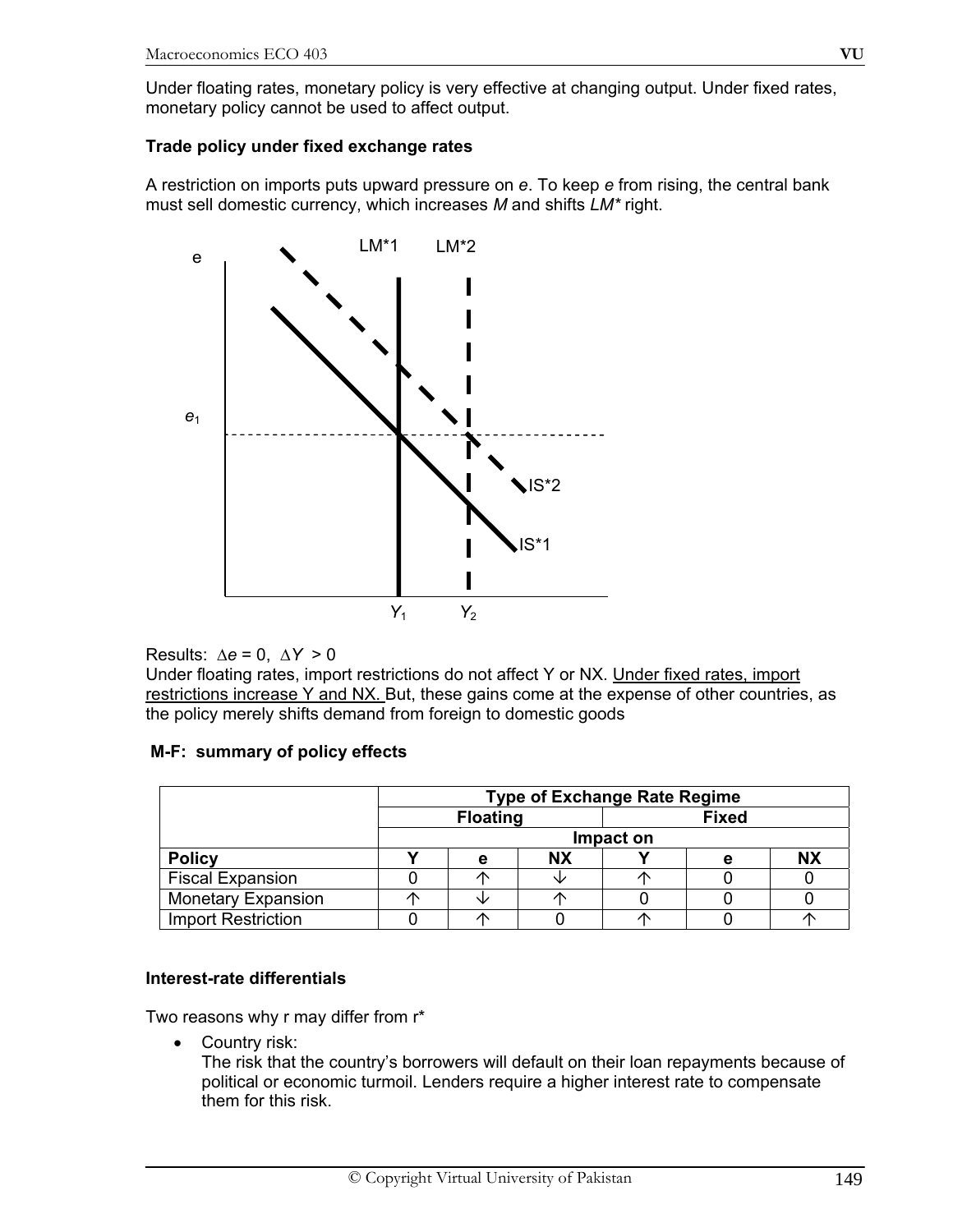• Expected exchange rate changes: If a country's exchange rate is expected to fall, then its borrowers must pay a higher interest rate to compensate lenders for the expected currency depreciation.

#### **Differentials in the M-F model**

$$
r = r^* + \theta
$$

Where  $\theta$  is a risk premium.

Substitute the expression for r into the IS\* and LM\* equations:

$$
Y = C(Y-T) + I(r^* + \theta) + G + NX(e)
$$
  

$$
M/P = L(r^* + \theta, Y)
$$

#### **The effects of an increase in** θ

IS\* shifts left, because  $\hat{\Gamma}\theta \Rightarrow \hat{\Gamma} \Rightarrow \hat{\mathcal{H}}$ 

*LM*<sup>\*</sup> shifts right, because  $\uparrow \theta \Rightarrow \uparrow r \Rightarrow \downarrow (M/P) d$ , So Y must rise to restore money market equilibrium.



# **The effects of an increase in** θ

• The fall in e is intuitive: An increase in country risk or an expected depreciation makes holding the country's currency less attractive.

Note: an expected depreciation is a self-fulfilling prophecy.

• The increase in Y occurs because the boost in NX (from the depreciation) is even greater than the fall in I (from the rise in r).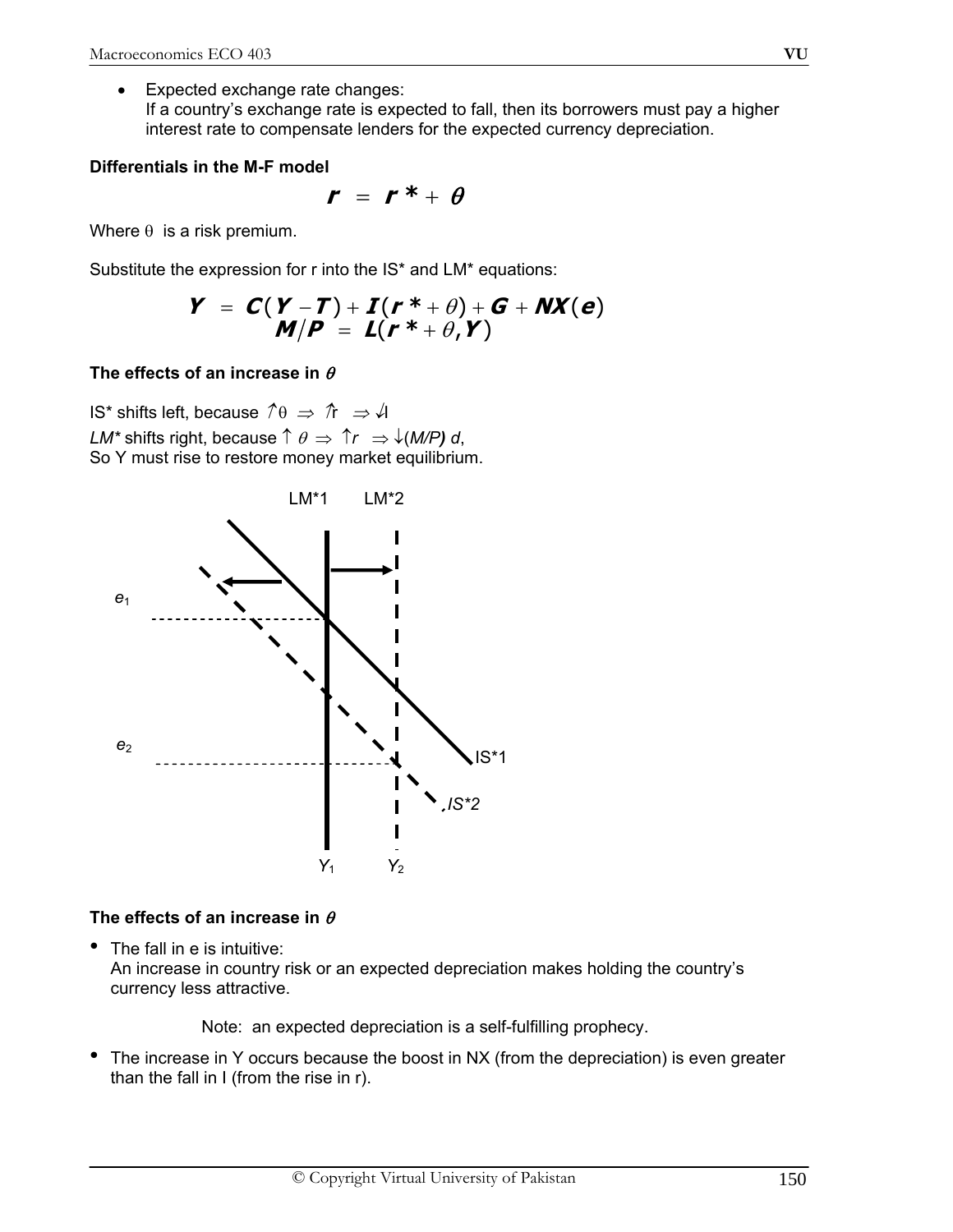# **AGGREGATE DEMAND IN THE OPEN ECONOMY (Continued…)**

#### **Why income might not rise**

- The central bank may try to prevent the depreciation by reducing the money supply
- The depreciation might boost the price of imports enough to increase the price level (which would reduce the real money supply)
- Consumers might respond to the increased risk by holding more money.

Each of the above would shift LM\* leftward.

|           | exchange rate% change<br>from 7/97 to 1/98 | stock market %<br>change from 7/97 to<br>1/98 | nominal GDP% change<br>1997-98 |
|-----------|--------------------------------------------|-----------------------------------------------|--------------------------------|
| Indonesia | $-59.4%$                                   | $-32.6%$                                      | $-16.2%$                       |
| Japan     | $-12.0%$                                   | $-18.2%$                                      | $-4.3%$                        |
| Malaysia  | $-36.4%$                                   | $-43.8%$                                      | $-6.8%$                        |
| Singapore | $-15.6%$                                   | $-36.0%$                                      | $-0.1%$                        |
| S. Korea  | $-47.5%$                                   | $-21.9%$                                      | $-7.3%$                        |
| Taiwan    | $-14.6%$                                   | $-19.7%$                                      | n.a.                           |
| Thailand  | $-48.3%$                                   | $-25.6%$                                      | $-1.2%$<br>$(1996-97)$         |
| U.S.      | n.a.                                       | 2.7%                                          | 2.3%                           |

# **Floating vs. Fixed Exchange Rates**

Argument for floating rates:

• Allows monetary policy to be used to pursue other goals (stable growth, low inflation)

Arguments for fixed rates:

- Avoids uncertainty and volatility, making international transactions easier
- Disciplines monetary policy to prevent excessive money growth & hyperinflation

#### **Mundell-Fleming and the AD curve**

- Previously, we examined the M-F model with a fixed price level. To derive the AD curve, we now consider the impact of a change in P in the M-F model.
- We now write the M-F equations as:

$$
(IS^*) \quad Y = C(Y-T) + I(r^*) + G + NX(\varepsilon)
$$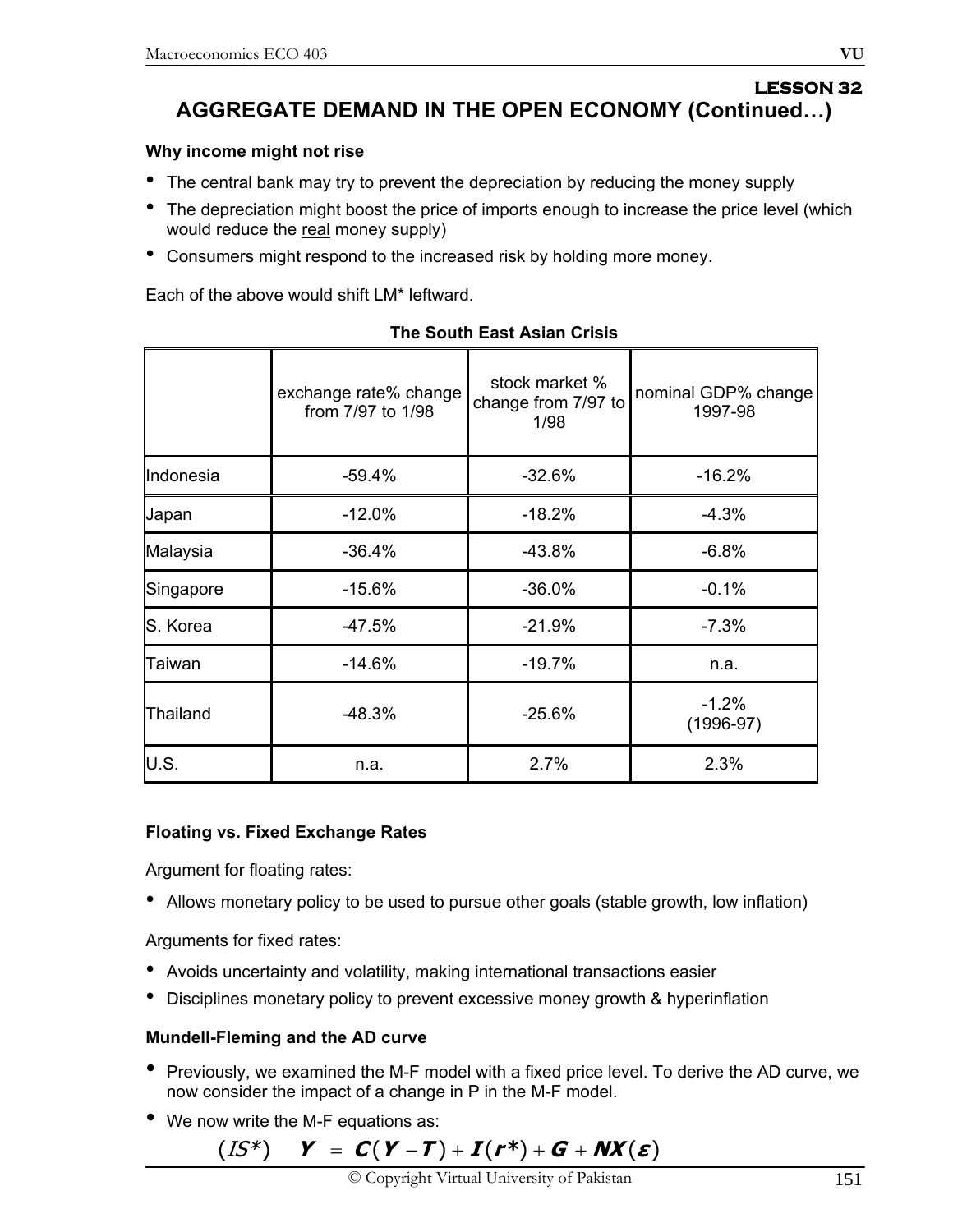# $(LM^*)$   $M/P = L(r^*, Y)$

(Earlier, we could write NX as a function of e because e and ε move in the same direction when  $P$  is fixed.)

# **Deriving the** *AD* **curve**



# **From short run to the long run**

If Y1 < Y then there is downward pressure on prices. Over time, P will move down, causing (*M/P)*↑

 $\varepsilon \downarrow$  *NX* ↑ *Y* ↑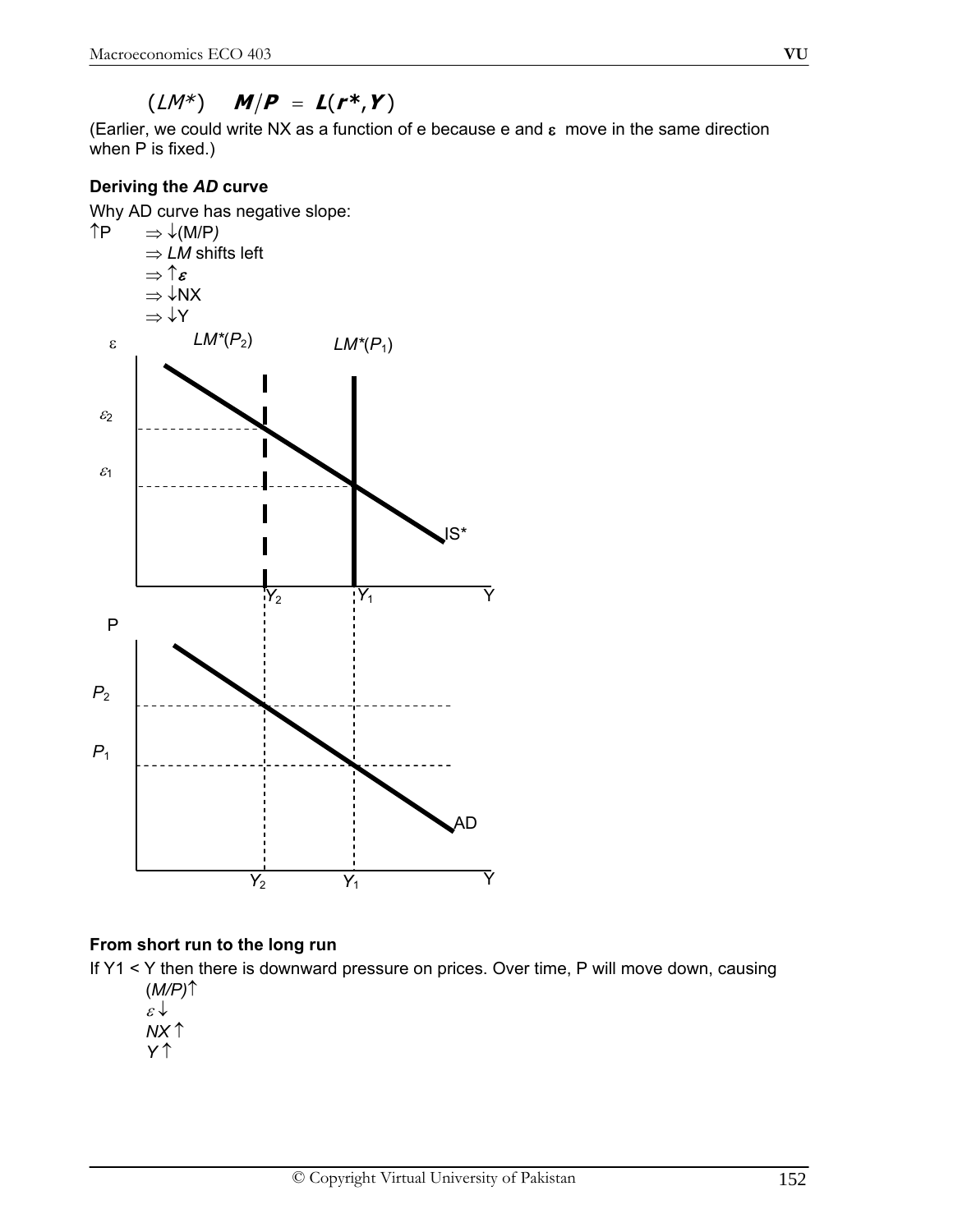

# **Large: between small and closed**

- Many countries including the U.S. are neither closed nor small open economies.
- A large open economy is in between the polar cases of closed & small open.
- Consider a monetary expansion:
	- Like in a closed economy,  $\Delta M > 0 \Rightarrow \forall r \Rightarrow \hat{T}$  (though not as much)
	- Like in a small open economy,  $\Delta M > 0 \Rightarrow \pm \epsilon \Rightarrow \hat{\perp} N X$  (though not as much)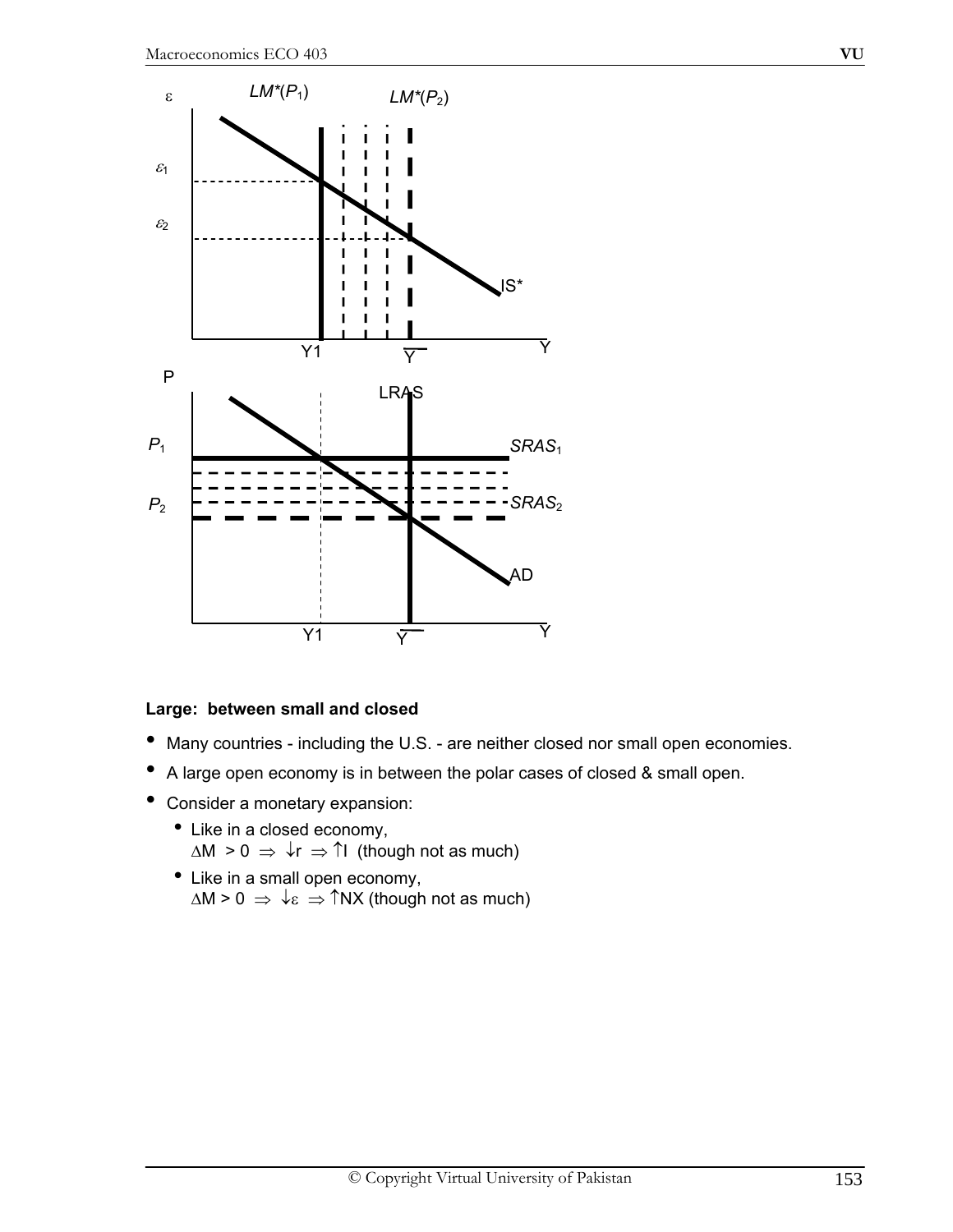# **THREE MODELS OF AGGREGATE SUPPLY**

- The sticky-wage model
- The imperfect-information model
- The sticky-price model

All three models imply:

$$
\boldsymbol{Y} = \overline{\boldsymbol{Y}} + \alpha (\boldsymbol{P} - \boldsymbol{P}^e)
$$

Where:

- $\frac{Y}{Y}$  Aggregate output<br> $\overline{Y}$  Natural rate of out
- Natural rate of output
- α a positive parameter
- $P<sup>e</sup>$  the actual price level<br> $P<sup>e</sup>$  the expected price level
- the expected price level

#### **The sticky-wage model**

- Assumes that firms and workers negotiate contracts and fix the nominal wage before they know what the price level will turn out to be.
- The nominal wage, W, they set is the product of a target real wage,  $\omega$ , and the expected price level:

$$
W = \boldsymbol{\omega} \times \boldsymbol{P}^e
$$

$$
\Rightarrow \frac{\boldsymbol{W}}{\boldsymbol{P}} = \boldsymbol{\omega} \times \frac{\boldsymbol{P}^e}{\boldsymbol{P}}
$$

| lf                 | Then                                                                                                     |
|--------------------|----------------------------------------------------------------------------------------------------------|
| $P = Pe$           | Unemployment and output are at their natural rates                                                       |
| P > P <sup>e</sup> | Real wage is less than its target, so firms hire more workers and<br>output rises above its natural rate |
| P < P <sup>e</sup> | Real wage exceeds its target, so firms hire fewer workers and<br>output falls below its natural rate     |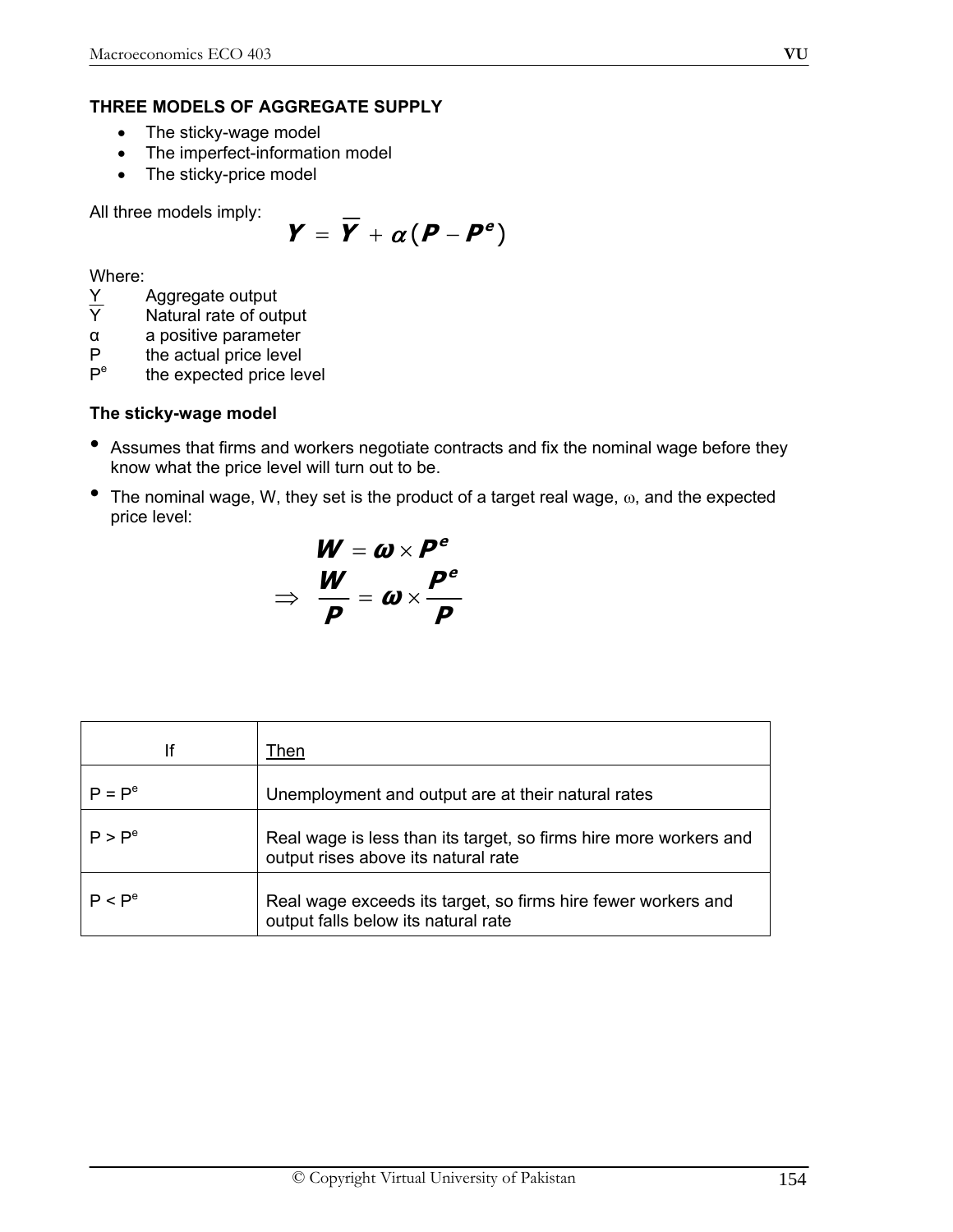

5. *...* and income.

#### **The sticky-wage model**

- Implies that the real wage should be counter-cyclical, it should move in the opposite direction as output over the course of business cycles:
	- In booms, when P typically rises, the real wage should fall.
	- In recessions, when P typically falls, the real wage should rise.
- This prediction does not come true in the real world: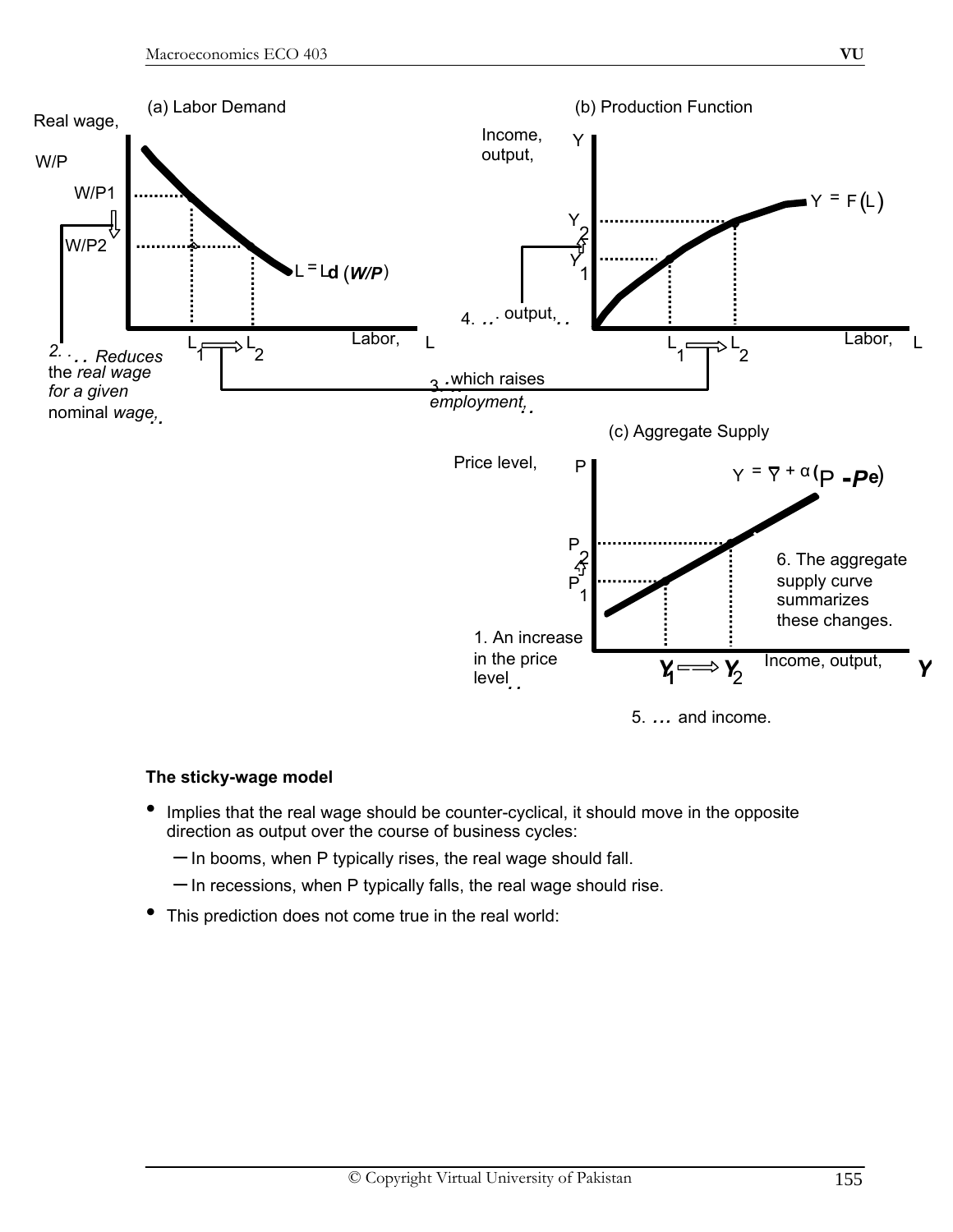# **LESSON 33**

# **AGGREGATE SUPPLY**

#### **The imperfect-information model**

Assumptions:

- All wages and prices perfectly flexible, all markets clear
- Each supplier produces one good, consumes many goods
- Each supplier knows the nominal price of the good she produces, but does not know the overall price level
- Supply of each good depends on its relative price: the nominal price of the good divided by the overall price level. Supplier doesn't know price level at the time she makes her production decision, so uses the expected price level,  $P^e$ .
- Suppose P rises but  $P^e$  does not.

 Then supplier thinks her relative price has risen, so she produces more. With many producers thinking this way, Y will rise whenever P rises above  $P^e$ .

# **The sticky-price model**

- Reasons for sticky prices:
	- Long-term contracts between firms and customers
	- Menu costs
	- Firms do not wish to annoy customers with frequent price changes
- Assumption:

– Firms set their own prices (e.g. as in monopolistic competition)

• An individual firm's desired price is

$$
\boldsymbol{p} = \boldsymbol{P} + a\left(\boldsymbol{Y} - \overline{\boldsymbol{Y}}\,\right)
$$

Where  $a > 0$ .

Suppose two types of firms:

- firms with flexible prices, set prices as above
- firms with sticky prices, must set their price before they know how  $P$  and  $Y$  will turn out:

$$
\boldsymbol{p} = \boldsymbol{P}^{\boldsymbol{e}} + a\left(\boldsymbol{Y}^{\boldsymbol{e}} - \bar{\boldsymbol{Y}}^{\boldsymbol{e}}\right)
$$

• Assume firms with sticky prices expect that output will equal its natural rate. Then,

$$
\boldsymbol{p} = \boldsymbol{P}^{\boldsymbol{e}}
$$

- To derive the aggregate supply curve, we first find an expression for the overall price level.
- Let *s* denote the fraction of firms with sticky prices. Then, we can write the overall price level as

$$
P = SP^e + (1 - S)[P + a(Y - Y)]
$$

Price set by sticky price firm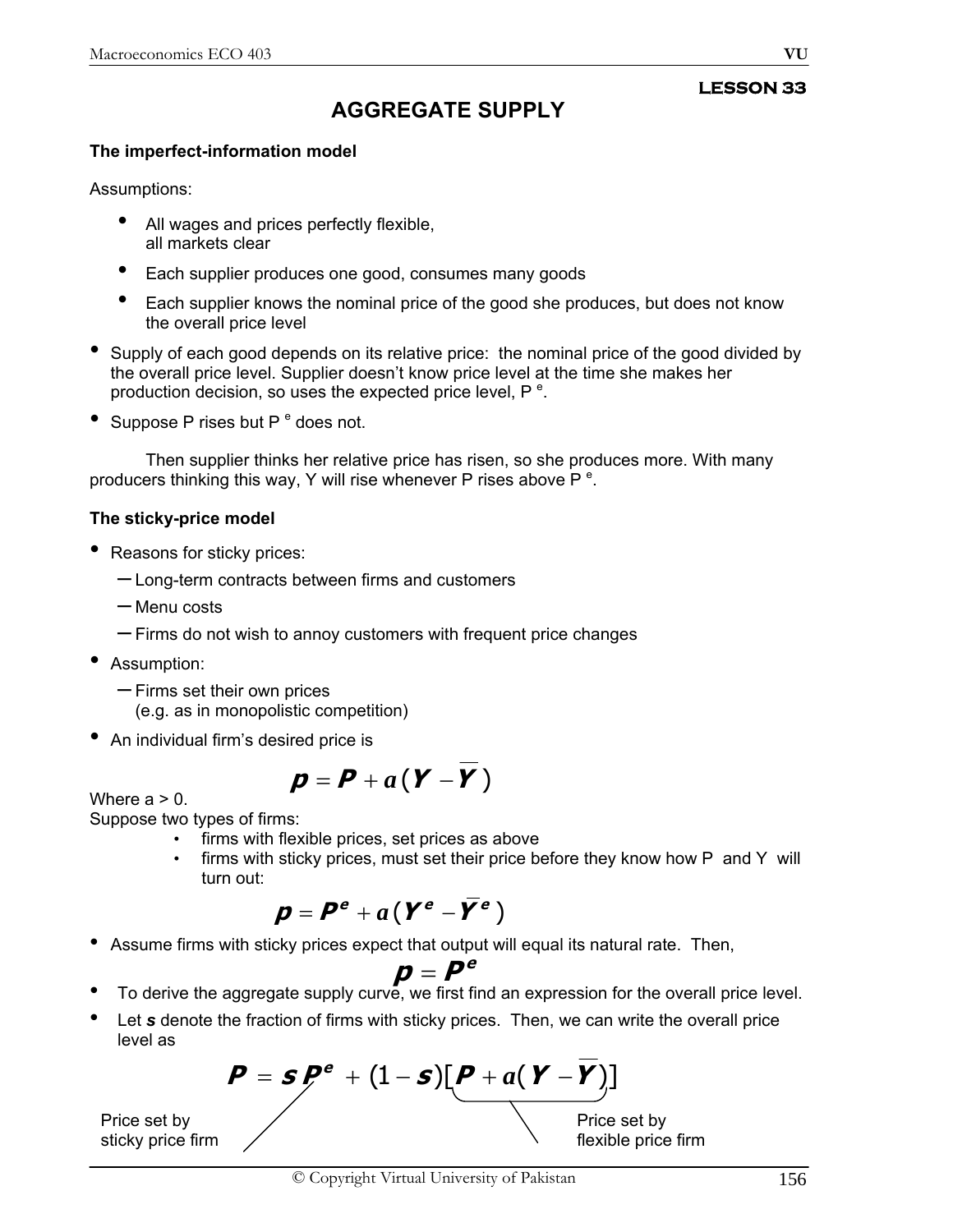• Subtract (1<sup>−</sup>s) P from both sides:

$$
\mathbf{S} \mathbf{P} = \mathbf{S} \, \mathbf{P}^{\mathbf{e}} + (1 - \mathbf{S}) [a(\mathbf{Y} - \overline{\mathbf{Y}})]
$$

• Divide both sides by *s* :

$$
\boldsymbol{P} = \boldsymbol{P}^e + \left[\frac{(1-\boldsymbol{S})a}{\boldsymbol{S}}\right](\boldsymbol{Y}-\overline{\boldsymbol{Y}})
$$

- High  $P^e \implies$  High P If firms expect high prices, then firms who must set prices in advance will set them high. Other firms respond by setting high prices.
- High  $Y \implies$  High P When income is high; the demand for goods is high. Firms with flexible prices set high prices. The greater the fraction of flexible price firms, the smaller is s and the bigger is the effect of Y on P.
- Finally, derive AS equation by solving for Y:

$$
Y = \overline{Y} + \alpha (P - P^{e}),
$$
  
where  $\alpha = \frac{1}{(1 - s)a}$ 

In contrast to the sticky-wage model, the sticky-price model implies a procyclical real wage: Suppose aggregate output/income falls. Then, Firms see a fall in demand for their products. Firms with sticky prices reduce production, and hence reduce their demand for labor.

•The leftward shift in labor demand causes the real wage to fall.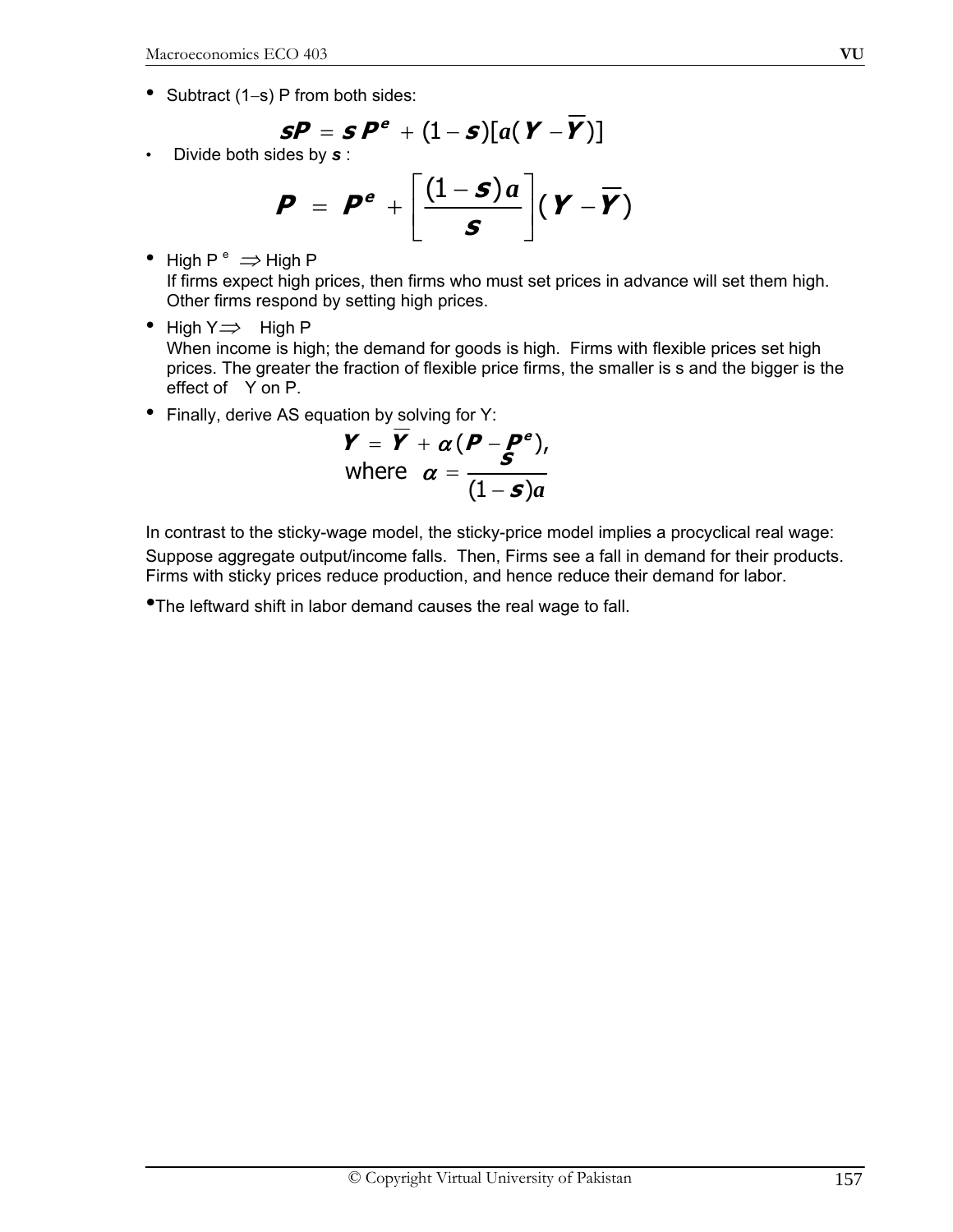#### **LESSON 34**

# **AGGREGATE SUPPLY (Continued…)**

#### **Three Models of Aggregate Supply**

Each of the three models of aggregate supply imply the relationship summarized by the SRAS curve & equation



Suppose a positive *AD* shock moves output above its natural rate and *P* above the level people had expected. Over time, *P e* rises, *SRAS* shifts up, and output returns to its natural rate.



# **Inflation, Unemployment, and the Phillips Curve**

The Phillips curve states that  $\pi$  depends on

• Expected inflation,  $\pi^e$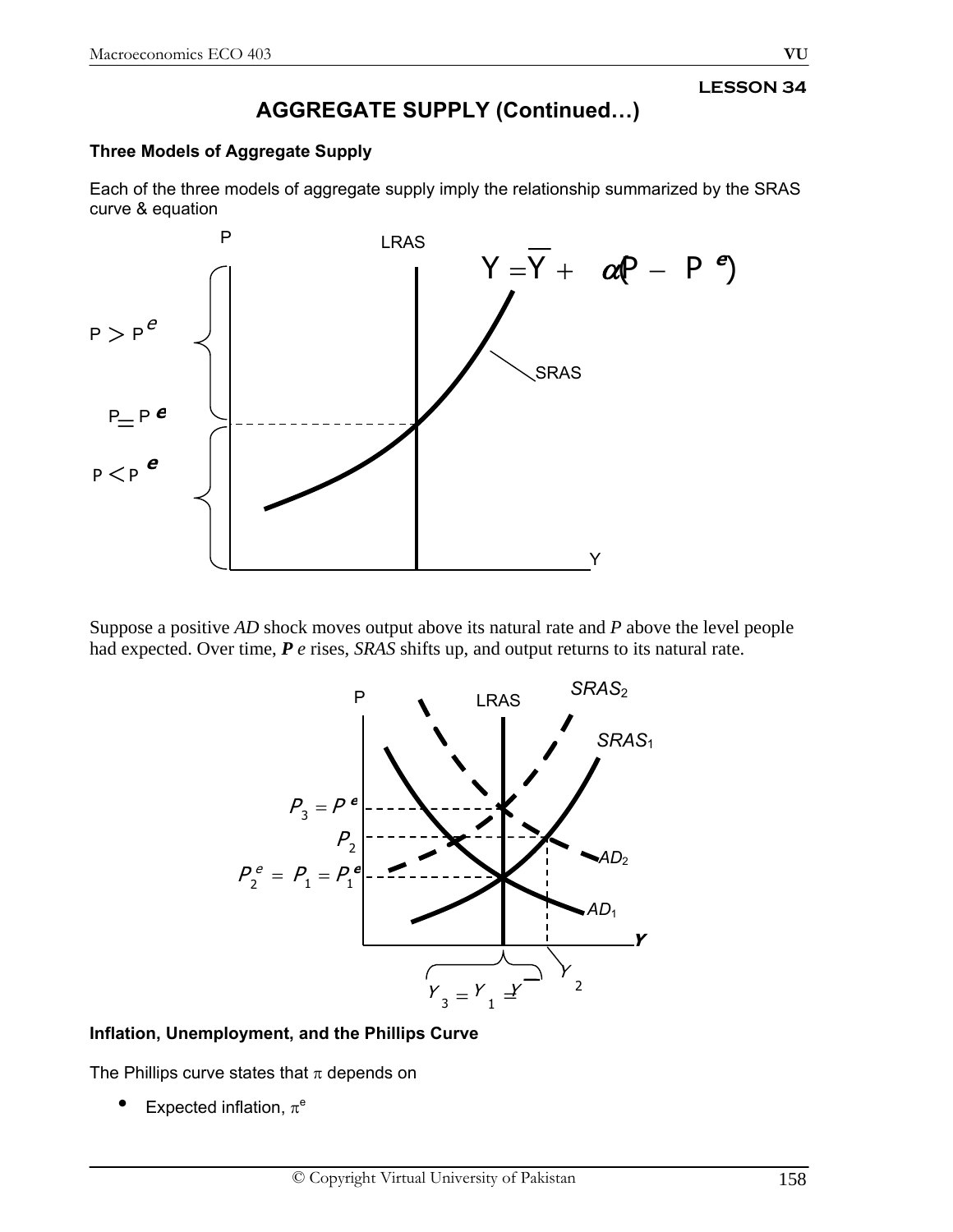- Cyclical unemployment: the deviation of the actual rate of unemployment from the natural rate
- Supply shocks, <sup>ν</sup>

$$
\pi = \pi^e - \beta(\mathbf{u} - \mathbf{u}^n) + \nu
$$

Where  $\beta$  > 0 is an exogenous constant.

# **Deriving the Phillips Curve from** *SRAS*

The Philips curve in its modern form states that the inflation rate depends on three forces:

•Expected inflation.

•The deviation of unemployment from the natural rate, called cyclical unemployment.

•Supply shocks.

We can drive the Philips curve from our equation for aggregate supply.

(1) 
$$
\mathbf{Y} = \overline{\mathbf{Y}} + \alpha (\mathbf{P} - \mathbf{P}^e)
$$

According to aggregate supply equation:

(2) 
$$
P = P^e + (1/\alpha)(Y - \overline{Y})
$$

Here are the three steps. First, add to the right-hand side of the equation a supply shock v to represent exogenous events (such as change in world's oil prices) that alter the price level and shift the short run aggregate supply curve:

(3) 
$$
P = P^e + (1/\alpha)(Y - \overline{Y}) + \nu
$$

Next, to go from the price level to inflation rates, subtract last year's price level  $P_{-1}$  from both sides of equation to obtain

(4) 
$$
(\boldsymbol{P} - \boldsymbol{P}_{-1}) = (\boldsymbol{P}^e - \boldsymbol{P}_{-1}) + (1/\alpha)(\boldsymbol{Y} - \boldsymbol{Y}) + \nu
$$

The term on the left hand side is the difference between current price level and last years price level, which is inflation. The term on the right hand side is the difference between the expected price level and last years price level, which is expected inflation. Therefore,

(5) 
$$
\pi = \pi^e + (1/\alpha)(\mathbf{Y} - \overline{\mathbf{Y}}) + \nu
$$

Now to go from output to unemployment, recall Okun's law which gives a relationship between two variables. We can write this as

$$
(6) \quad (1/\alpha)(\mathbf{Y}-\overline{\mathbf{Y}})=-\beta(\mathbf{U}-\mathbf{U}^n)
$$

Using this Okun's law relationship, we can substitute left-hand side value in equation number 5, and we obtain

$$
(7) \qquad \pi = \pi^e - \beta(\boldsymbol{u} - \boldsymbol{u}^n) + \nu
$$

# **The Phillips Curve and** *SRAS*

SRAS: 
$$
\mathbf{Y} = \overline{\mathbf{Y}} + \alpha (\mathbf{P} - \mathbf{P}^e)
$$
  
Phillips curve:  $\pi = \pi^e - \beta (\mathbf{U} - \mathbf{U}^n) + \nu$ 

• SRAS *curve:* 

output is related to unexpected movements in the price level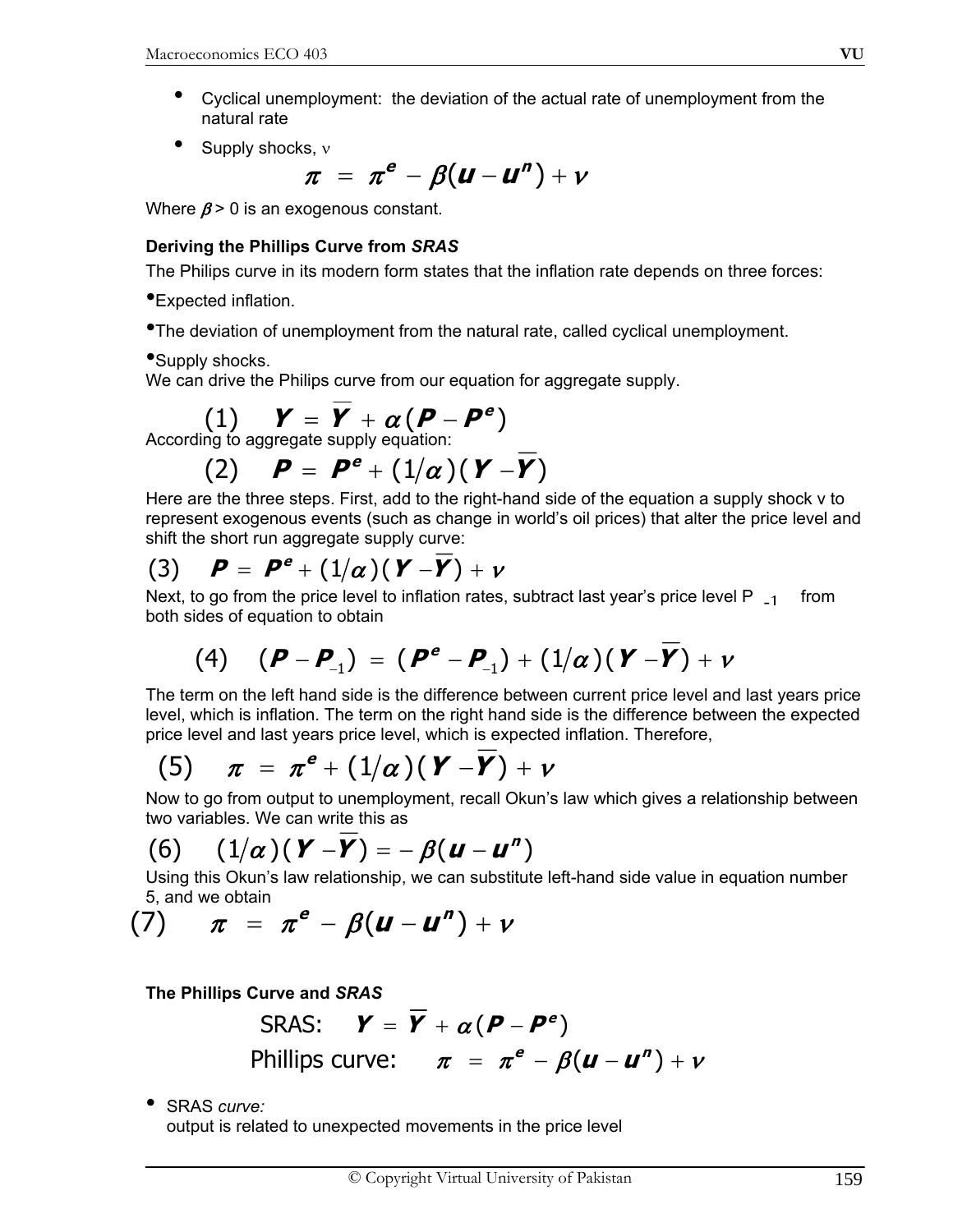• Phillips curve: unemployment is related to unexpected movements in the inflation rate

# **Adaptive expectations**

- Adaptive expectations: an approach that assumes people form their expectations of future inflation based on recently observed inflation.
- A simple example: Expected inflation = last year's actual inflation

$$
\pmb{\pi}^{\boldsymbol{e}}\,=\,\pmb{\pi}_{_{-1}}
$$

• Then, theP.C.becomes

$$
\pi = \pi_{-1} - \beta(\mathbf{u} - \mathbf{u}^{\prime\prime}) + \nu
$$

# **Inflation inertia**

- In this form, the Phillips curve implies that inflation has inertia:
	- In the absence of supply shocks or cyclical unemployment, inflation will continue indefinitely at its current rate.
	- Past inflation influences expectations of current inflation, which in turn influences the wages & prices that people set.

# **Two causes of rising & falling inflation**

- Cost-push inflation: inflation resulting from supply shocks. Adverse supply shocks typically raise production costs and induce firms to raise prices, "pushing" inflation up.
- Demand-pull inflation: inflation resulting from demand shocks. Positive shocks to aggregate demand cause unemployment to fall below its natural rate, which "pulls" the inflation rate up.

# **Graphing the Phillips curve**

In the short run, policymakers face a trade-off between  $\pi$  and u.

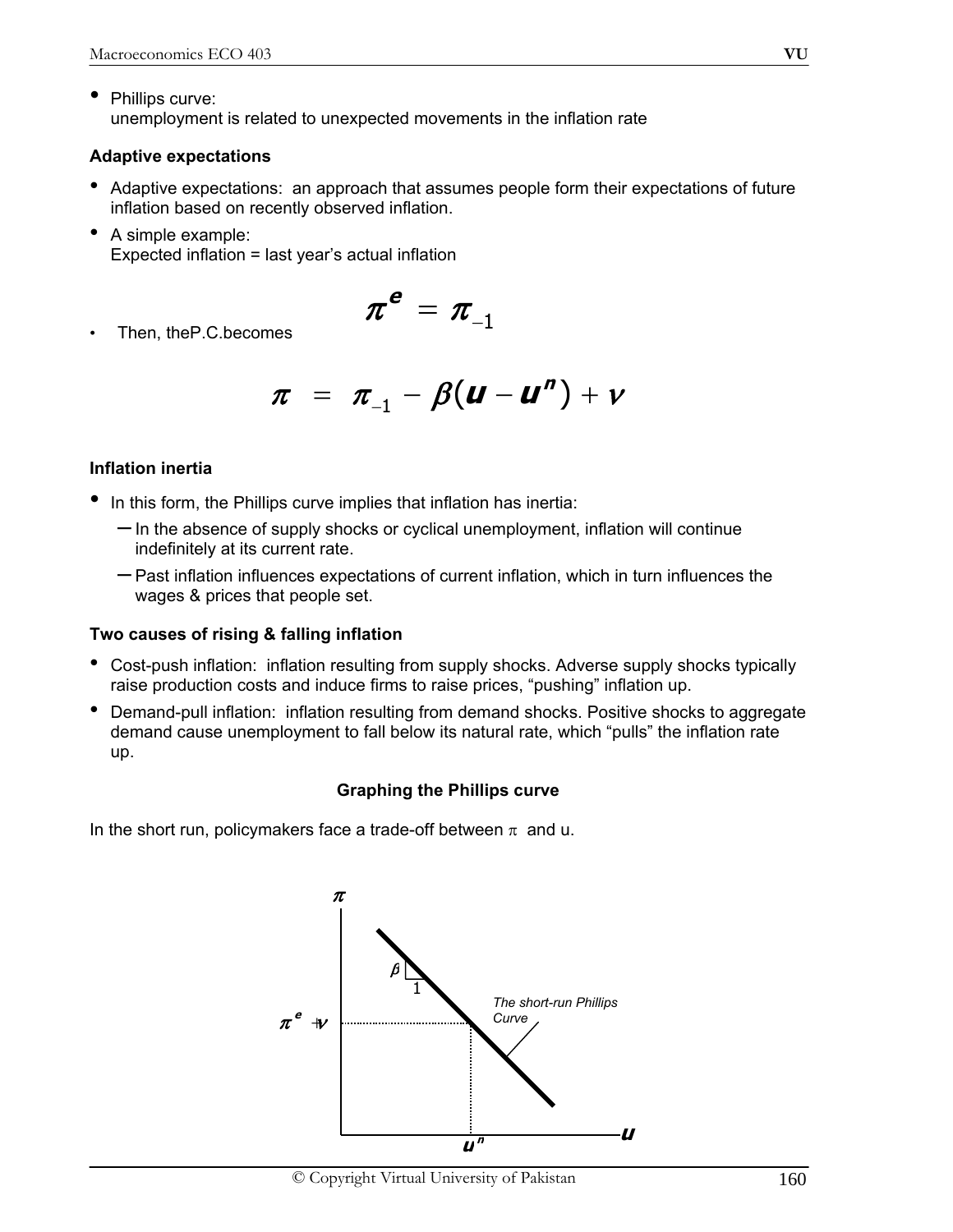#### **Shifting the Phillips curve**

People adjust their expectations over time, so the tradeoff only holds in the short run. e.g., an increase in  $\pi^e$  shifts the short-run P.C. upward.



#### **The sacrifice ratio**

- To reduce inflation, policymakers can contract aggregate demand, causing unemployment to rise above the natural rate.
- The sacrifice ratio measures the percentage of a year's real GDP that must be foregone to reduce inflation by 1 percentage point.
- Estimates vary, but a typical one is 5.
- Suppose policymakers wish to reduce inflation from 6 to 2 percent. If the sacrifice ratio is 5, then reducing inflation by 4 points requires a loss of  $4\times5 = 20$  percent of one year's GDP.
- This could be achieved several ways, e.g.
	- Reduce GDP by 20% for one year
	- Reduce GDP by 10% for each of two years
	- Reduce GDP by 5% for each of four years
- The cost of disinflation is lost GDP. One could use Okun's law to translate this cost into unemployment.

#### **Rational expectations**

Ways of modeling the formation of expectations:

- Adaptive expectations: People base their expectations of future inflation on recently observed inflation.
- Rational expectations: People base their expectations on all available information, including information about current a& prospective future policies.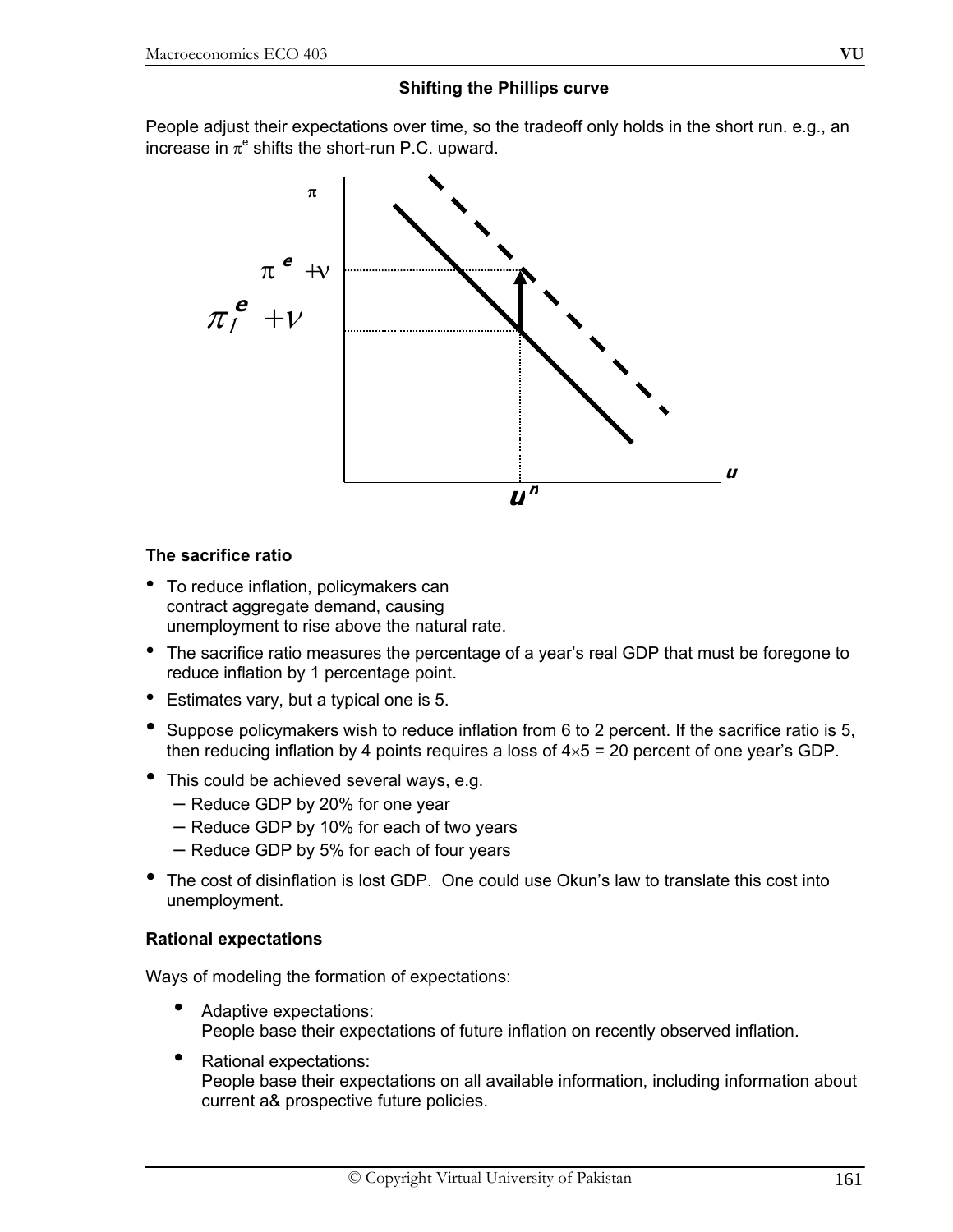#### **Painless disinflation?**

- Proponents of rational expectations believe that the sacrifice ratio may be very small:
- Suppose  $u = u^n$  and  $\pi = \pi^e = 6\%$ , and suppose the central bank announces that it will do whatever is necessary to reduce inflation from 6 to 2 percent as soon as possible.
- If the announcement is credible, then  $\pi^e$  will fall, perhaps by the full 4 points.
- Then,  $\pi$  can fall without an increase in u.

#### **The natural rate hypothesis**

Our analysis of the costs of disinflation, and of economic fluctuations in the preceding chapters, is based on the natural rate hypothesis:

Changes in aggregate demand affect output and employment only in the short run. In the long run, the economy returns to the levels of output, employment, and unemployment described by the classical model

#### **An alternative hypothesis: hysteresis**

- **Hysteresis:**the long-lasting influence of history on variables such as the natural rate of unemployment.
- Negative shocks may increase  $u^n$ , so economy may not fully recover:
- The skills of cyclically unemployed workers deteriorate while unemployed, and they cannot find a job when the recession ends.
- Cyclically unemployed workers may lose their influence on wage-setting; insiders (employed workers) may then bargain for higher wages for themselves. Then, the cyclically unemployed "outsiders" may become structurally unemployed when the recession ends.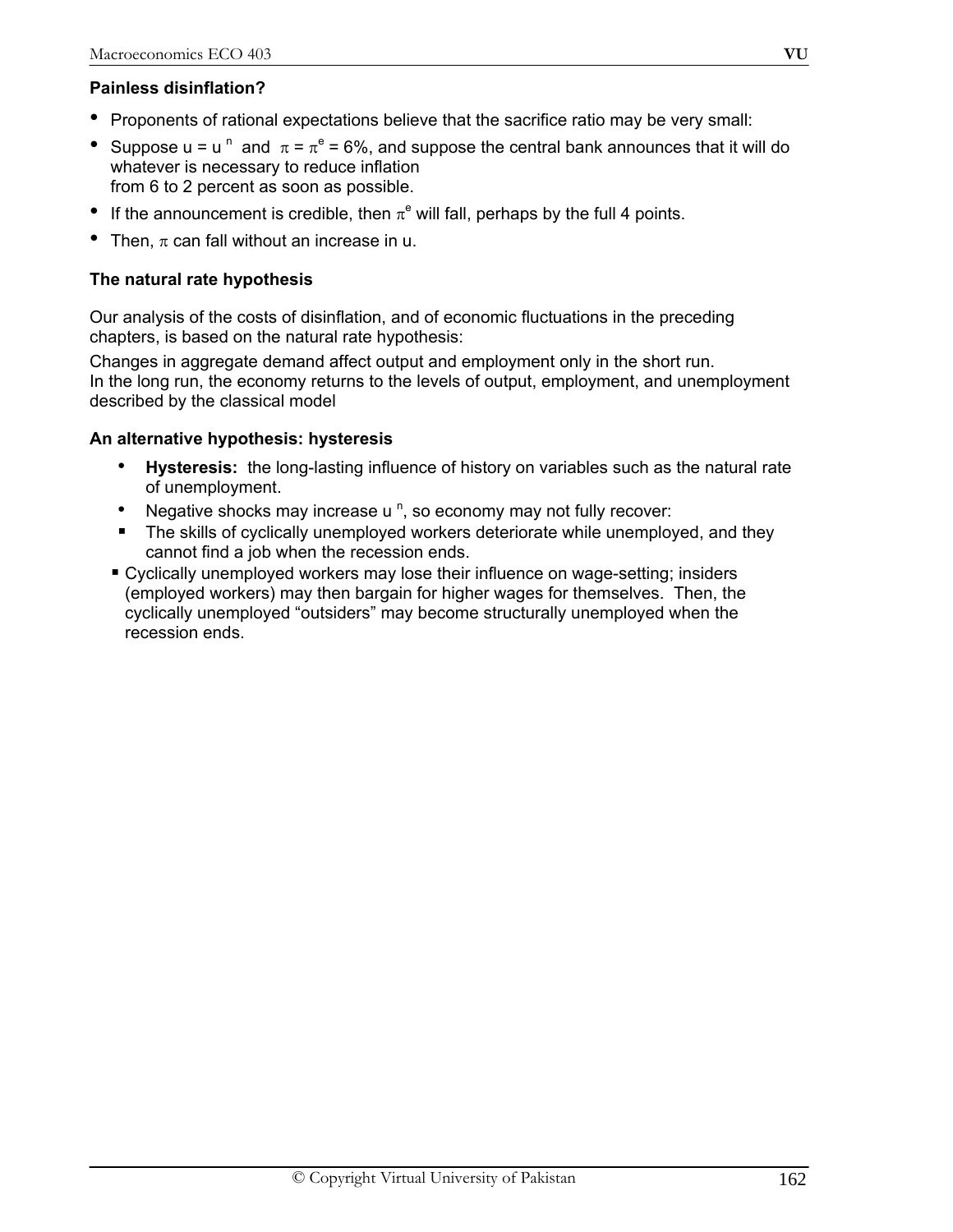# **LESSON 35**

# **GOVERNMENT DEBT**

#### **Government debt and the annual budget deficit**

- When a government spends more than it collects in taxes, it borrows from the private sector to finance the budget deficit.
- The **government debt** is an accumulation of all past annual deficits.

# **Components of Domestic Debt**

# • **Permanent Debt**

- Market Loans
- Federal Government Bonds
- Income tax Bonds
- National Funds Bonds
- Federal investment Bonds
- Prize Bonds
- **Floating Debt** 
	- Treasury Bills
	- Market Treasury Bills

# • **Unfunded Debts**

- Savings or Deposit Certificates
- Savings Account
- Postal Life insurance
- GP Fund

# **Domestic Debt Outstanding**

|                        |              |            | million rupees |
|------------------------|--------------|------------|----------------|
|                        | <b>STOCK</b> | Flow up to |                |
|                        | 30-Jun-04    | 31-Jan-05  | 31-Jan-05      |
| A:Permanent Debt       | 536,800      | 512,956    | (23, 844)      |
| <b>B:Floating Debt</b> | 542,943      | 611,648    | 68,704         |
| <b>C:Unfunded Debt</b> | 899,215      | 890,474    | (8,741)        |
| Total $(A + B + C)$    | 1,978,958    | 2,015,078  | 36,120         |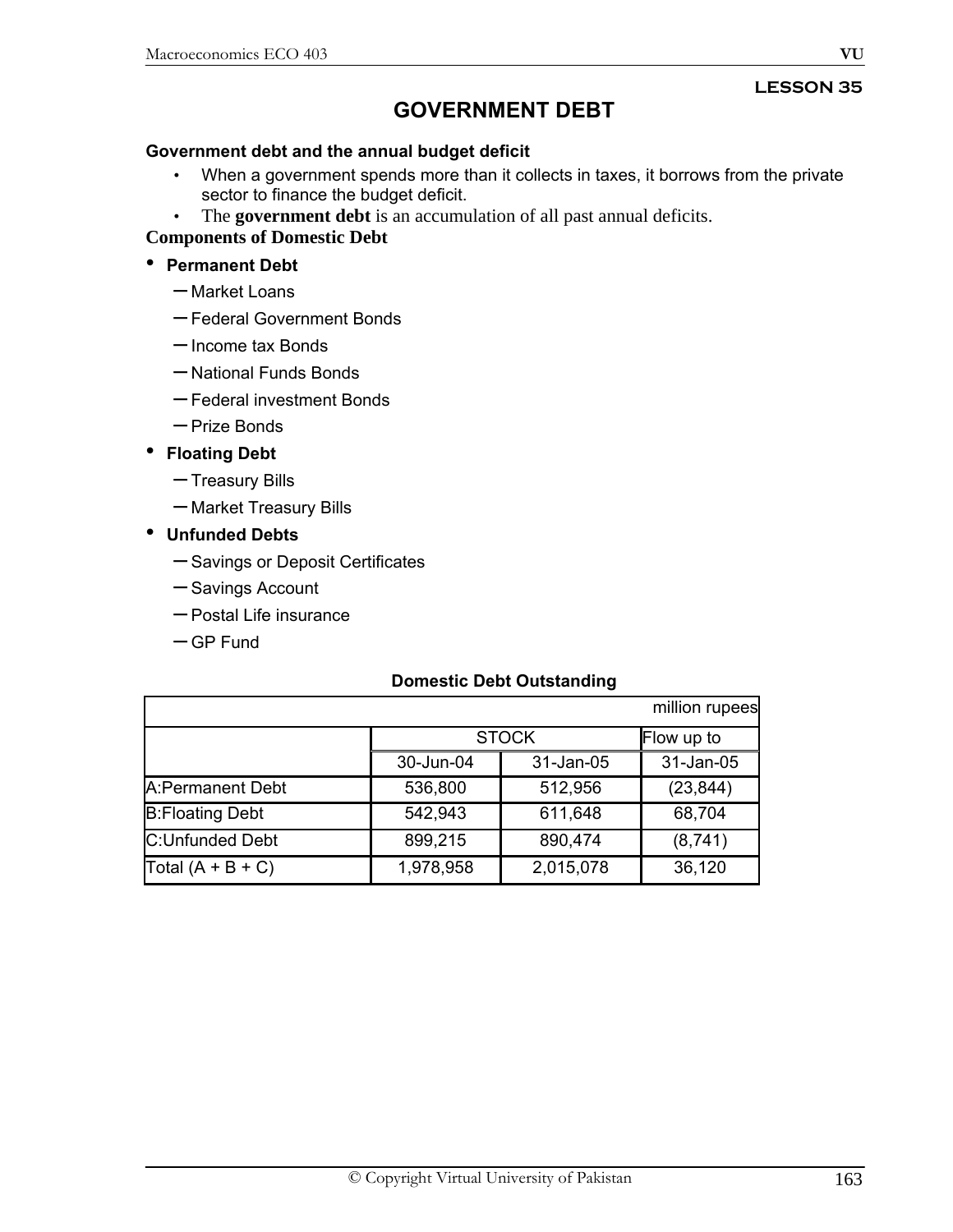|                          |       |        |        |        |        | Rs. Billions |        |
|--------------------------|-------|--------|--------|--------|--------|--------------|--------|
| End June                 | 1990  | 1995   | 2000   | 2001   | 2002   | 2003         | 2004   |
| Debt payable in Rs       | 373.6 | 789.7  | 1575.9 | 1728.0 | 1715.2 | 1853.7       | 1921.4 |
| % of GDP                 | 42.8  | 42.3   | 41.5   | 41.5   | 39.1   | 38.4         | 35.2   |
| Debt payable in<br>Forex | 427.6 | 872.5  | 1670.4 | 2025.8 | 1984.1 | 1891.3       | 1927.1 |
| % of GDP                 | 48.9  | 46.8   | 44.0   | 48.6   | 45.1   | 39.2         | 35.3   |
| <b>Total Public Debt</b> | 801.2 | 1662.2 | 3246.4 | 3753.8 | 3699.3 | 3745.0       | 3848.5 |
| Grants                   |       |        | 33.4   | 40.5   | 83.1   | 114.2        | 42.6   |
| Net Public Debt          | 801.2 | 1662.2 | 3213.0 | 3713.3 | 3616.2 | 3630.8       | 3805.9 |
| % of GDP                 | 91.7  | 89.1   | 84.7   | 89.2   | 82.2   | 75.3         | 69.7   |

#### **Trends in Public Debt**

Source: Debt office, Ministry of Finance

**Budget Deficit of Pakistan**  (as percentage of GDP)



# **Problems in Measurement**

Govt. Budget Deficit = Govt. Spending – Govt. Revenue

= Amount of new debt

- A meaningful deficit…
	- Modifies the real value of outstanding public debt to reflect current inflation.
	- Subtracts govt. assets from govt. debt.
	- Includes hidden liabilities that currently escape detection in the accounting system.
	- Calculates a cyclically-adjusted budget deficit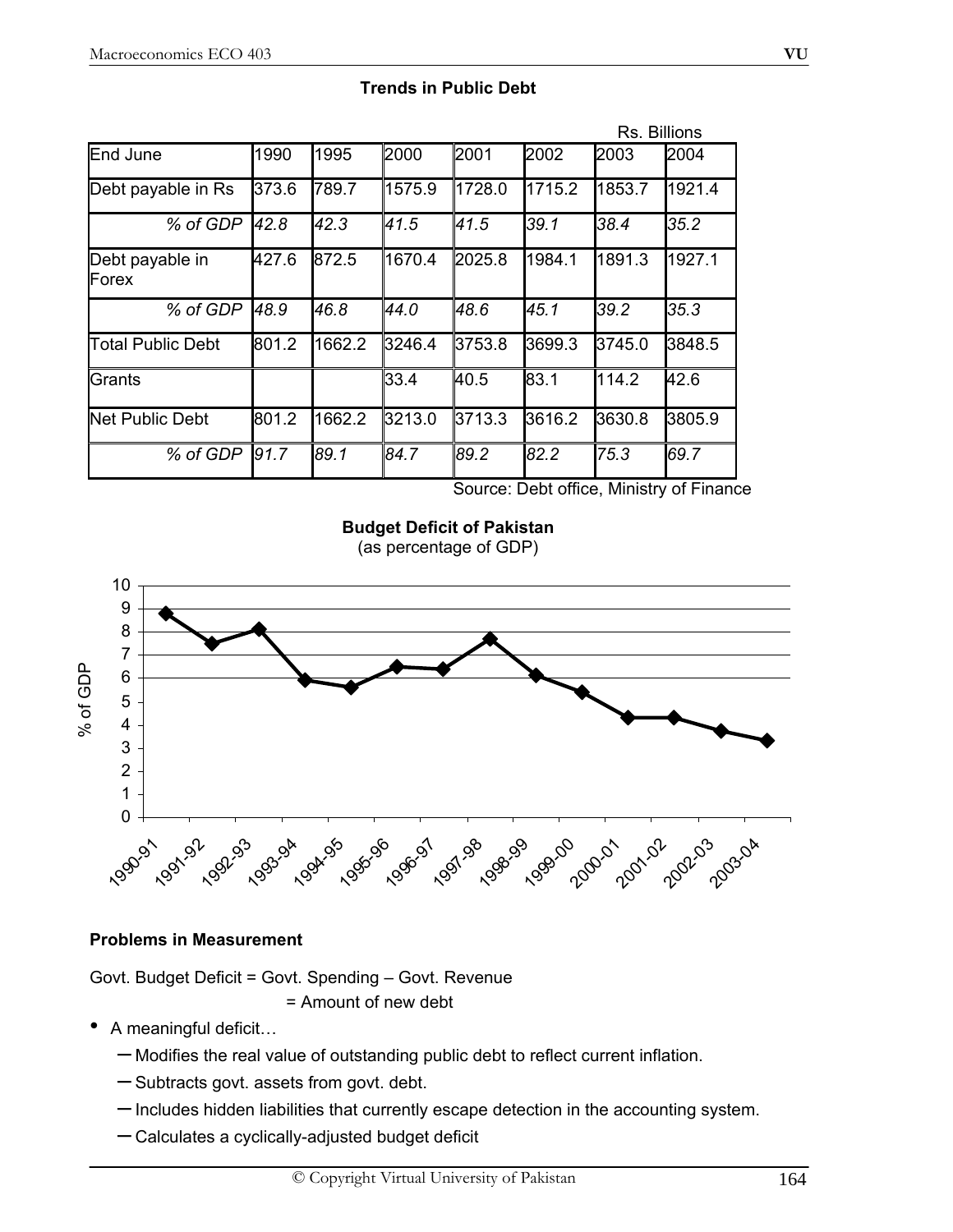# **Inflation**

- Almost all economists agree that the government's indebtness should be measured in real terms, not in nominal terms. The measured deficit should equal the change in the government's real debt, not the change in its nominal debt
- However, the commonly measured budget deficit does not correct for inflation
- An example
	- Suppose the real government debt is not changing. In other words, in real terms, the budget is balanced
	- In this case, the nominal debt must be rising at the rate of inflation. i.e.

$$
\Delta D / D = \pi
$$

Where  $\pi$  is the inflation rate and D is the stock of government debt

– This implies

 $AD = \pi D$ 

- So by looking at the change in nominal debt  $\Delta D$ , a budget deficit of  $\pi D$  can be reported
- Hence most economists believe that the reported budget deficit is overstated by the amount  $\pi$ D
- Another perspective

Govt. budget deficit = govt. Expenditure – Govt. Revenues

- For correct measurement of budget deficit, the government expenditure should include only the real interest paid on the debt (rD), not the nominal interest paid (iD)
- Since

 $i - r = \pi$ 

Budget deficit is overstated by  $\pi D$ 

- Example:
- In 1979 Budget deficit =  $$28$  billions

 $\pi = 8.6 \%$ Government debt = \$495 billion

Budget Deficit overstated,  $\pi$ D = 0.086 x 495

= \$43 billion

So, \$28 - \$43= \$ 15 billion surplus

# **Capital Assets**

- An accurate assessment of government's budget deficit requires accounting for the govt.'s assets as well as liabilities
- Particularly, when measuring govt.'s overall indebtness, we should subtract government assets from government debt. So

Govt. budget deficit = change in debt – change in assets

- Individuals and firms treat assets and liabilities symmetrically
- Borrowing to buy a house does not amount to budget deficit, because the increase in assets (house) is offset by increase in debt (lease rent) and thus, no change in net wealth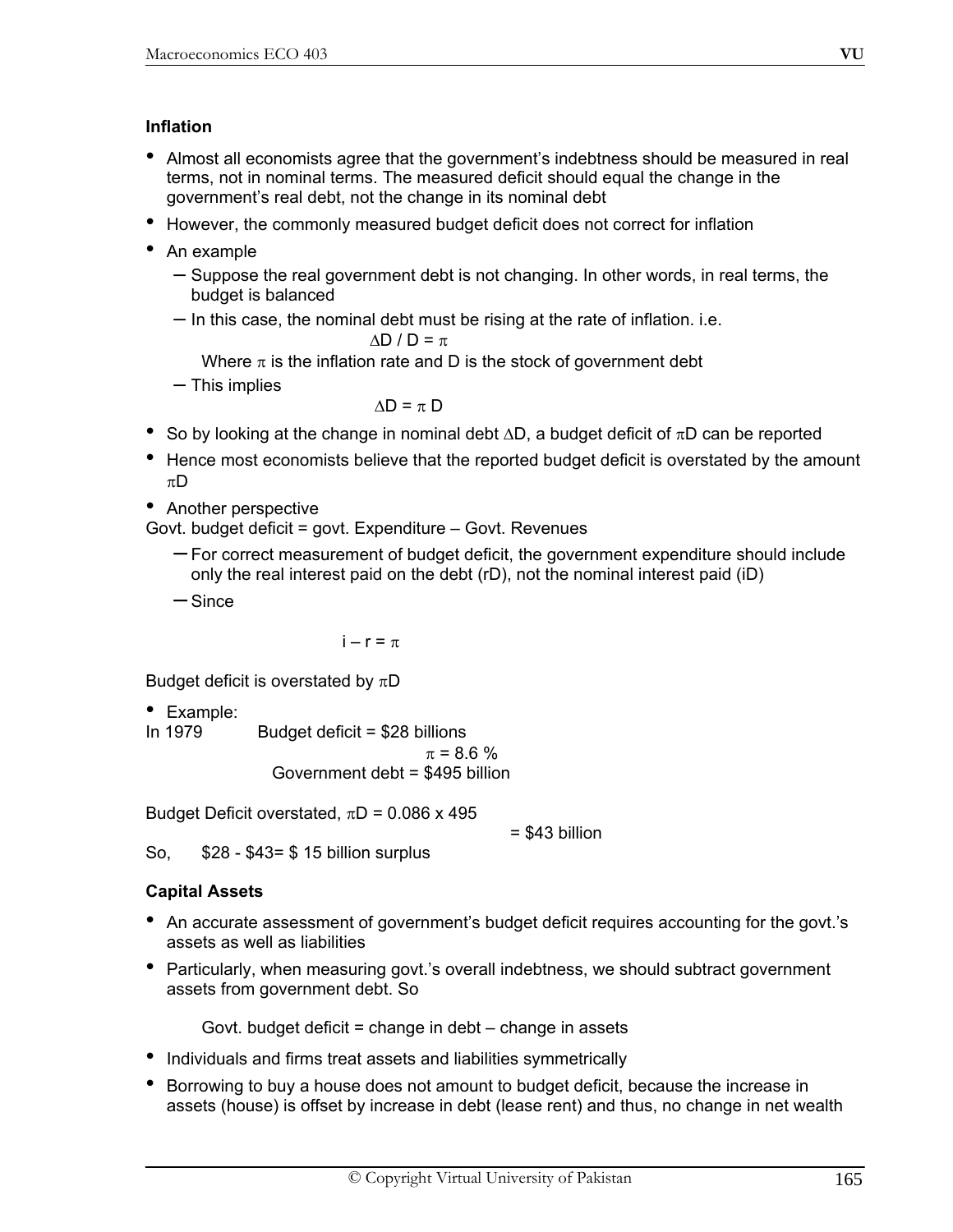- A budget procedure that accounts for assets as well liabilities is called capital budgeting, because it takes into account the changes in capital.
- For Example
	- The government sells some of its land or buildings and uses the proceeds to reduce the budget deficit
		- Under current budget procedure, the reported deficit would be lower
		- Under capital budgeting, reduction in debt would be offset by a reduction in assets
	- Similarly, government borrowings to finance purchase of capital assets would not raise budget deficit
- Problem with capital Budgeting
	- It is hard to decide which government expenditures should count as capital expenditures.

#### **Uncounted Liabilities**

- Measuring budget deficit may be misleading because it excludes some govt. liabilities.
	- Pension of Govt. workers
	- Social security system
- Although social security liabilities can be differentiated from government debt, yet the government can always choose not to repay all of its debt.

#### **The Business Cycle**

- Changes occur automatically in response to a fluctuating economy.
- Example: Recession
	- $\rightarrow$  ↓Incomes  $\Rightarrow$  ↓Personal Taxes
	- $-\sqrt{\frac{P}}$ Profits  $\Rightarrow \sqrt{\frac{C}{C}}$ orporate Taxes
	- $\uparrow$  Number of needy persons  $\Rightarrow \uparrow$  G
		- Budget Deficit Increases
- These automatic changes are not errors in measurement since government truly borrows in such situations.
- But this makes it difficult to use deficit to monitor changes in fiscal policy. i.e the deficit can either fall or rise either because
	- Government has changed its policy or
	- Economy has changed direction
- Cyclically adjusted (full employment) budget deficit reflects policy changes but not the current stage of the business cycle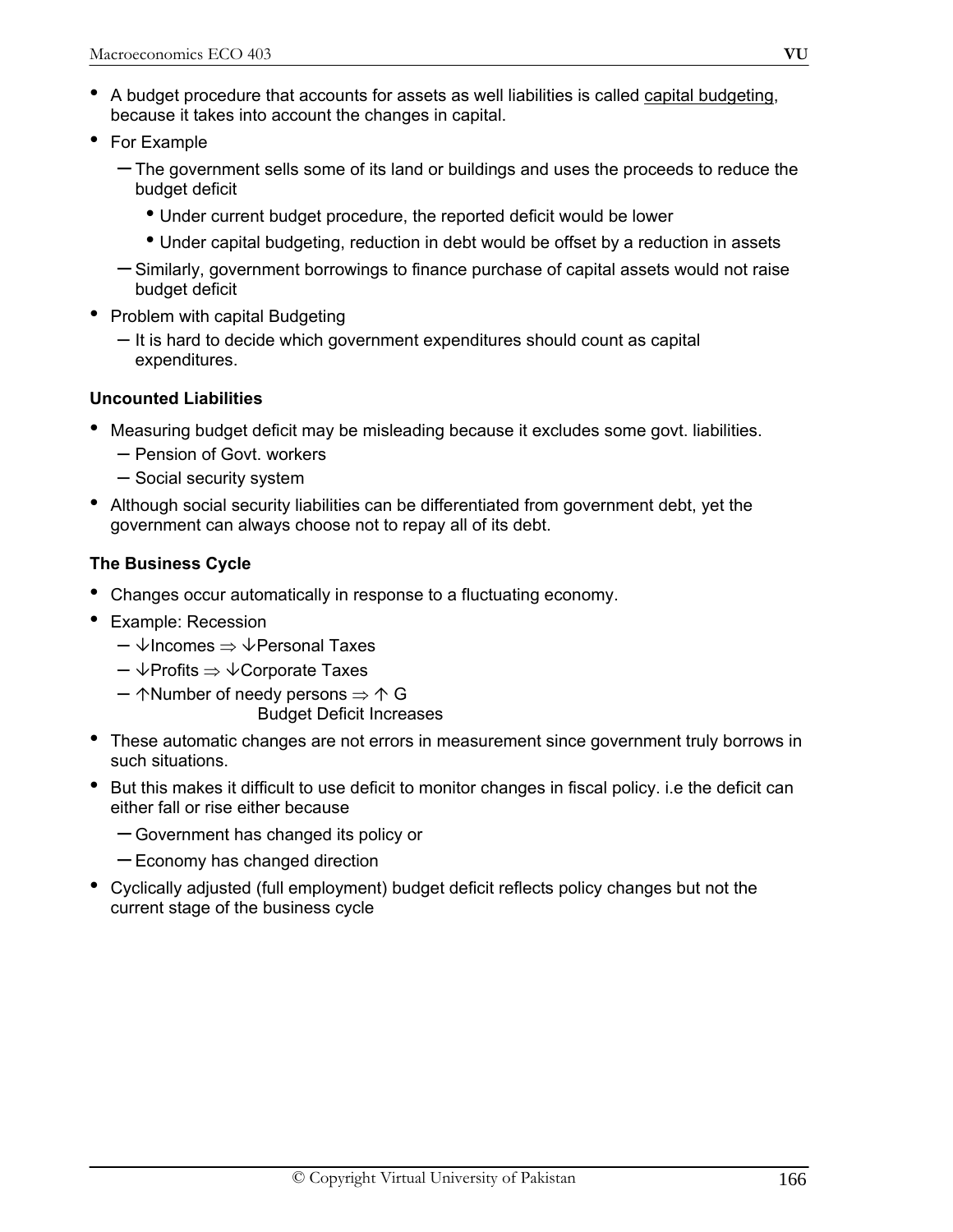#### **LESSON 36**

# **GOVERNMENT DEBT (Continued…)**

# **Traditional view of govt. debt.**

How would a tax cut and budget deficit affect the economy and the economic well-being of the country?

- A tax cut stimulates consumer spending and reduces national saving. The reduction in saving raises the interest rate, which crowds out investment.
- The Solow growth model shows that lower investment leads to a lower steady-state capital stock and lower output.

# **Solow Growth Model**

Change in capital stock= investment – depreciation

$$
\Delta k = i - \delta k
$$

Since i = sf *(*k*)*, this becomes:

 $Δk = S f(k) - δk$ 

# **Solow Growth Model**



• The economy will then have less capital than the Golden Rule steady-state which will mean lower consumption and lower economic well-being.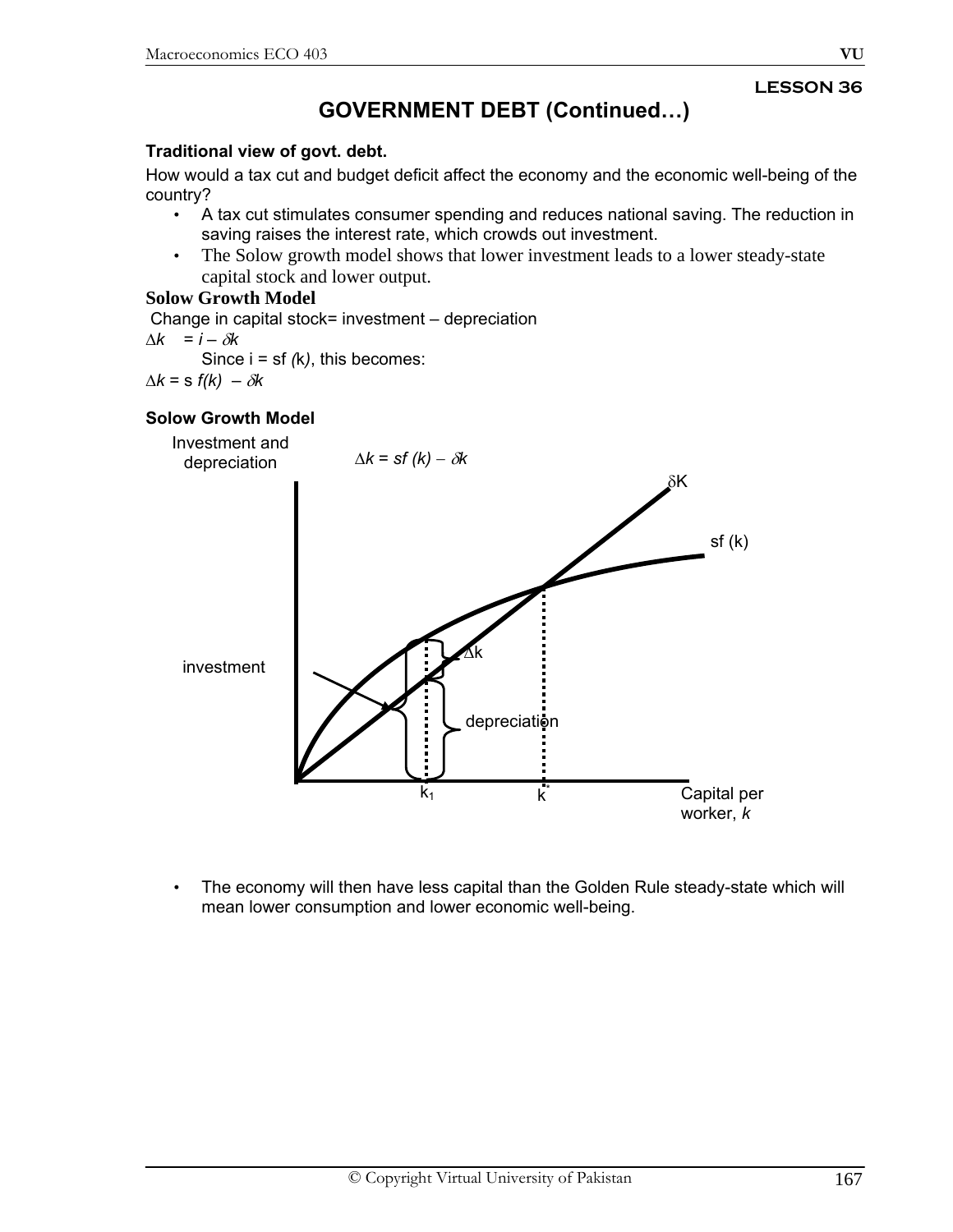# **Starting with too little capital**

If  $K^* < K^*$  gold, then increasing c<sup>\*</sup> requires an increase in s.

Future generations enjoy higher consumption, but the current one experiences an initial drop in consumption.



• Then we analyze the short-run impact of the policy change via the IS-LM model.

# **A Tax Cut**

• We Have  $C = C (Y - T)$ 

At any value of r,  $\downarrow T \Rightarrow \uparrow C \Rightarrow \uparrow E \Rightarrow \uparrow Y$ …so the IS curve shifts to the right. The horizontal distance of the IS shift equals

 $\Delta Y$  = MPC/(1 – MPC)  $\Delta T$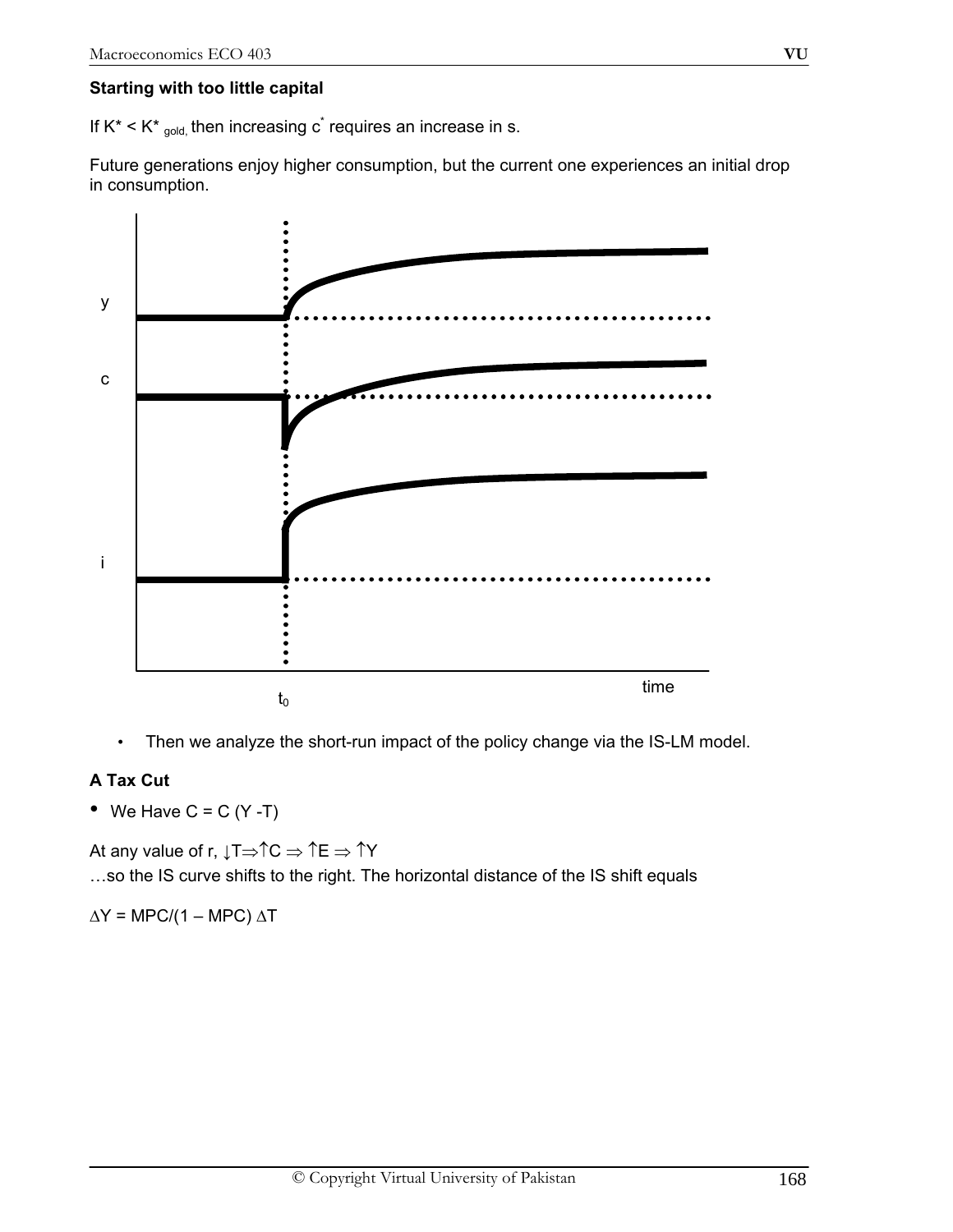

• Next, we can see how international trade affects this policy change. When national saving falls, people borrow from abroad, causing a trade deficit. It also causes the local currency to appreciate.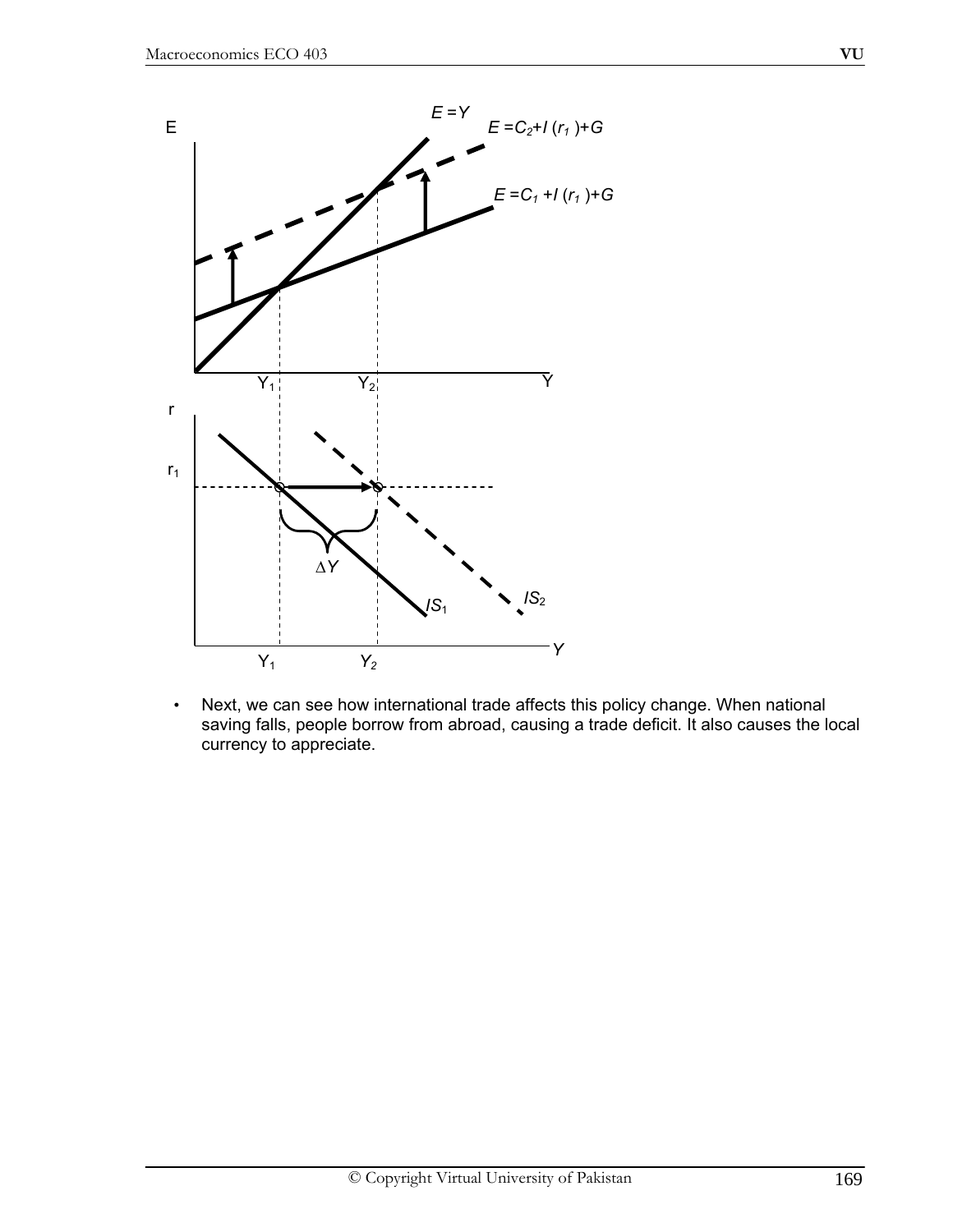#### **International Trade**



• The Mundell-Fleming model shows that the appreciation and the resulting fall in net exports reduce the short-run expansionary effect of the fiscal change.

# **Mundell-Fleming Model**   $Y = C(Y - T) + I(r^*) + G + NX(e)$

# $M/P = L(r^*, Y)$

At any given value of *e*, a fiscal expansion increases *Y*, shifting *IS\** to the right. Results: Δ*e* >  $0, \Delta Y = 0$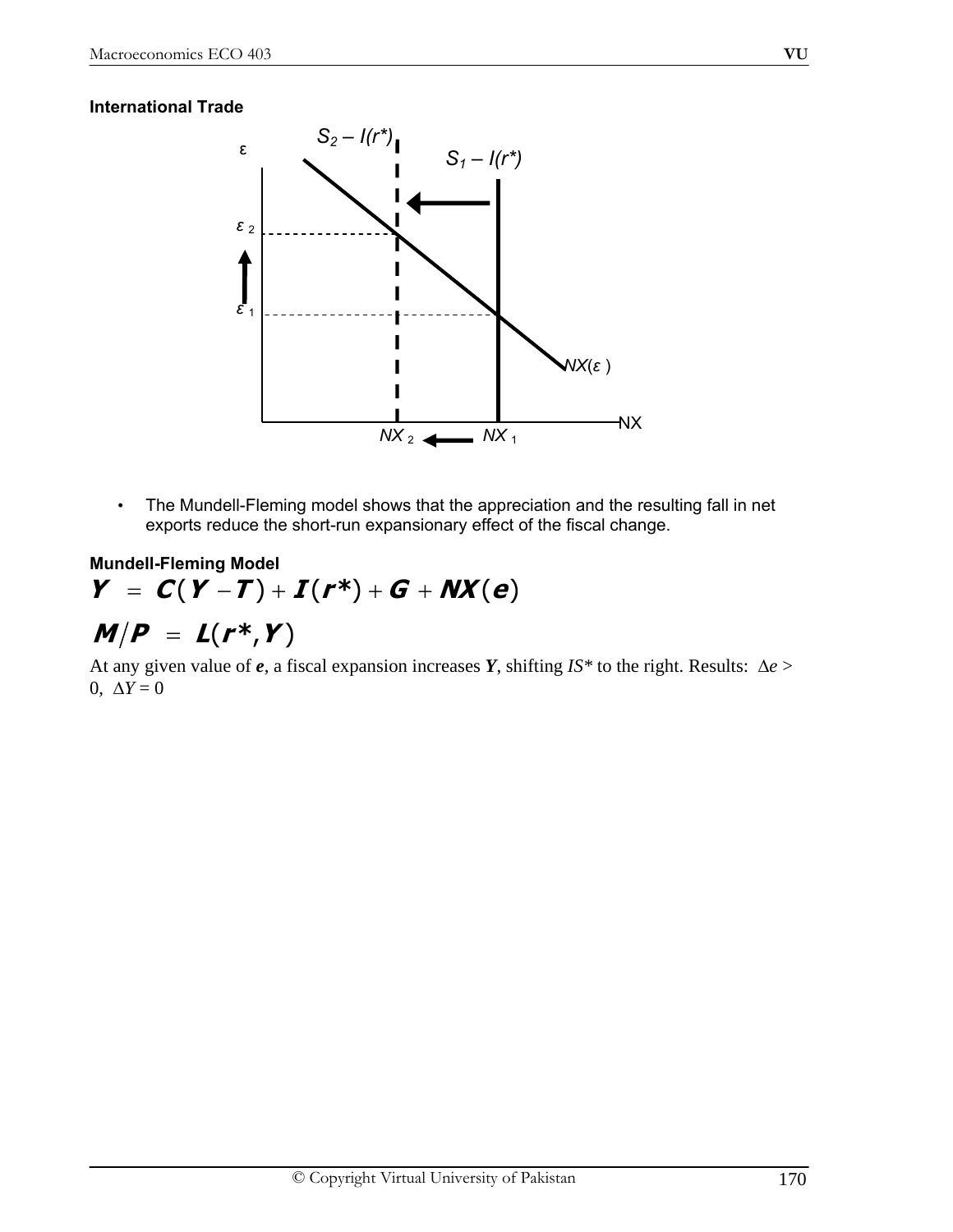

#### **The Ricardian View of Government Debt**

- Forward-looking consumers perceive that lower taxes now mean higher taxes later, leaving consumption unchanged. "Tax cuts are simply tax postponements."
- When the government borrows to pay for its current spending (higher G), rational consumers look ahead to the future taxes required to support this debt.
- Another view
	- Govt. borrows Rs. 1,000 from a citizen to give him a Rs. 1,000 tax cut (similar to as giving him a Rs. 1,000 govt. bond as a gift)
	- On one side the government owes him Rs. 1,000 plus interest. On the other side, he owes Rs. 1,000 plus interest.
	- Overall no change in citizen's wealth because the value of the bond is offset by the value of the future tax liability
- General Principal (Ricardian equivalence)
	- $-$  Government Debt is equivalent to future taxes
	- If consumers are forward looking, future taxes are equivalent to current taxes
	- $-$  So
	- Financing govt. by debt is equivalent to financing it by taxes.

#### **Consumers and Future Taxes**

- The essence of the Ricardian view is that when people choose their consumption, they rationally look ahead to the future taxes implied by government debt. But, how forwardlooking are consumers?
- Defenders of the traditional view of government debt believe that the prospect of future taxes does not have as large an influence on current consumption as the Ricardian view assumes.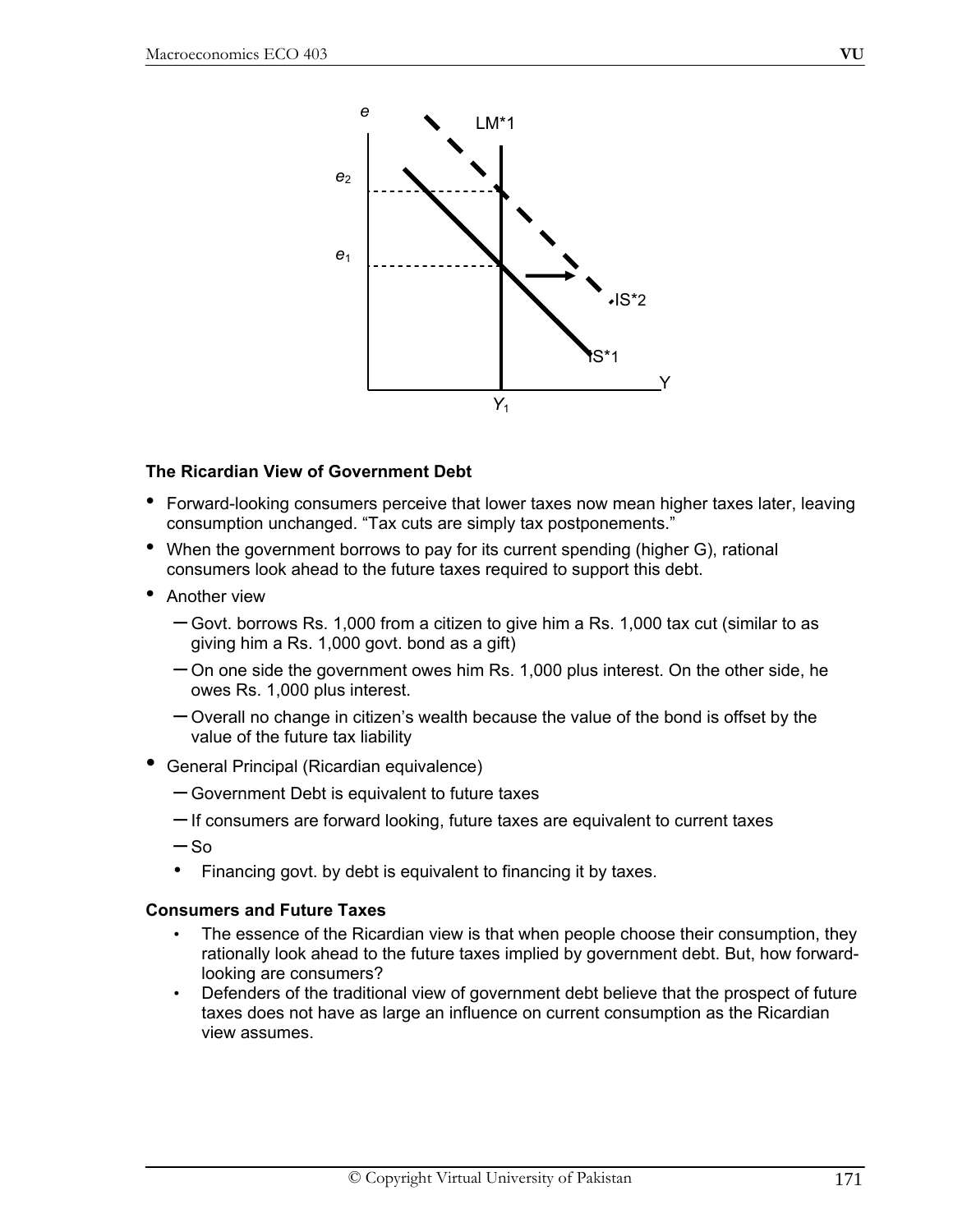# **Myopia**

- Ricardian view assumes that people are rational when making decisions. When the govt. borrows to pay for current spending, rational consumers look ahead to anticipate the future taxes required to support this debt.
- Traditional view is that people are myopic, meaning that they see a decrease in taxes in such a way that their current consumption increases because of this new "wealth." They don't see that when expansionary fiscal policy is financed through bonds, they will just have to pay more taxes in the future since bonds are just a tax-postponements.

#### **Borrowing Constraints**

- The Ricardian view assumes that consumers base their spending not only on current but on their lifetime income, which includes both current and expected future income.
- Advocates of the traditional view argue that current consumption is more important than lifetime income for those consumers who face *borrowing constraints,* which are limits on how much an individual can borrow from financial institutions.
- A person who wants to consume more than his current income must borrow. If he can't borrow to finance his current consumption, his current income determines what he can consume, regardless of his future income. So, a debt-financed tax cut raises current income and thus consumption, even though future income is lower.
- In essence, when a government cuts current taxes and raises future taxes, it is giving tax payers a loan.

#### **Future Generations**

- According to traditional view of government debt, consumers expect the implied future taxes to fall not of them but on future generations. This behavior raises the lifetime resources of the current generation as well as their consumption.
- In essence, the debt-financed tax cut stimulates the consumption because it gives the current generation the opportunity to consume at the expense of the next generation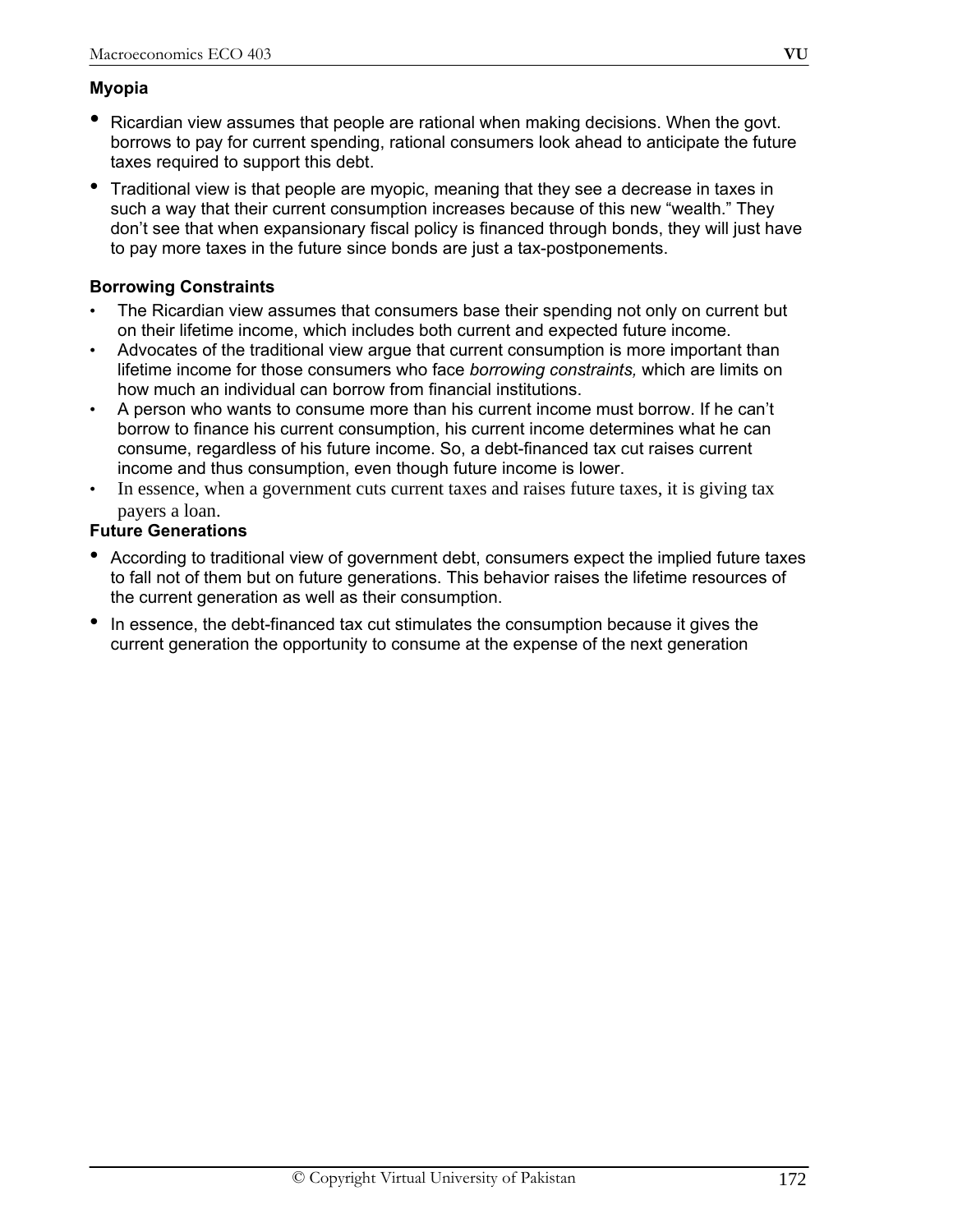# **LESSON 37**

# **CONSUMPTION**

# **John Maynard Keynes and the Consumption Function**

The consumption function was central to Keynes' theory of economic fluctuations presented in *The General Theory* in 1936.

- Keynes conjectured that the **marginal propensity to consume**-- the amount consumed out of an additional dollar of income-- is between zero and one. He claimed that the fundamental law is that out of every dollar of earned income, people will consume part of it and save the rest.
- Keynes also proposed the **average propensity to consume--** the ratio of consumption to income-- falls as income rises.
- Keynes also held that income is the primary determinant of consumption and that the interest rate does not have an important role.

# **The Consumption Function**



This consumption function exhibits three properties that Keynes conjectured.

- 1. The marginal propensity to consume c is between zero and one.
- 2. The average propensity to consume falls as income rises.
- 3. Consumption is determined by current income.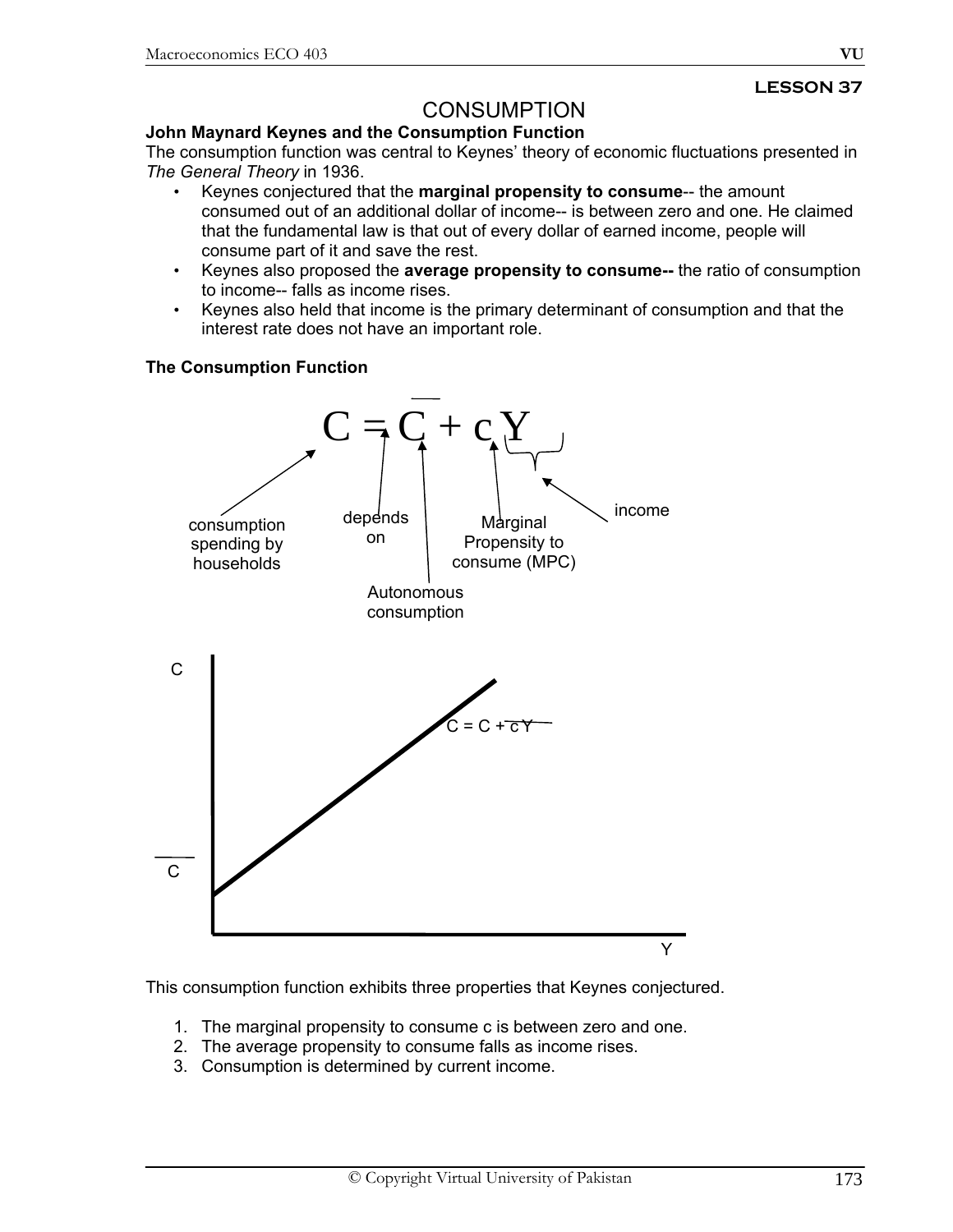# **Average Propensity to Consume**

#### $APC = C/Y = C/\overline{Y + C}$

As Y rises, C/Y falls, and so the average propensity to consume C/Y falls. Notice that the interest rate is not included in this function.



#### **Marginal Propensity to Consume**

- To understand the marginal propensity to consume (MPC), consider a shopping scenario.
	- A person who loves to shop probably has a large MPC, let's say (.99). This means that for every *extra* rupee he or she earns after tax deductions, he or she spends 99 paisas of it.
- The MPC measures the sensitivity of the change in one variable (C) with respect to a change in the other variable (Y).

#### **Secular Stagnation and Simon Kuznets**

- During World War II, on the basis of Keynes' consumption function, economists predicted that the economy would experience what they called *secular stagnation,* a long depression of infinite duration-- unless fiscal policy was used to stimulate aggregate demand.
- It turned out that the end of the war did not throw the U.S. into another depression, but it did suggest that Keynes' conjecture that the average propensity to consume would fall as income rose appeared not to hold.
- Simon Kuznets constructed new aggregate data on consumption and investment dating back to 1869 and whose work would later earn a Nobel Prize.
- He discovered that the ratio of consumption to income was stable over time, despite large increases in income; again, Keynes' conjecture was called into question.
- This brings us to the puzzle...

# **Consumption Puzzle**

• The failure of the secular-stagnation hypothesis and the findings of Kuznets both indicated that the average propensity to consume is fairly constant over time. This presented a puzzle: why did Keynes' conjectures hold up well in the studies of household data and in the studies of short time-series, but fail when long time series were examined?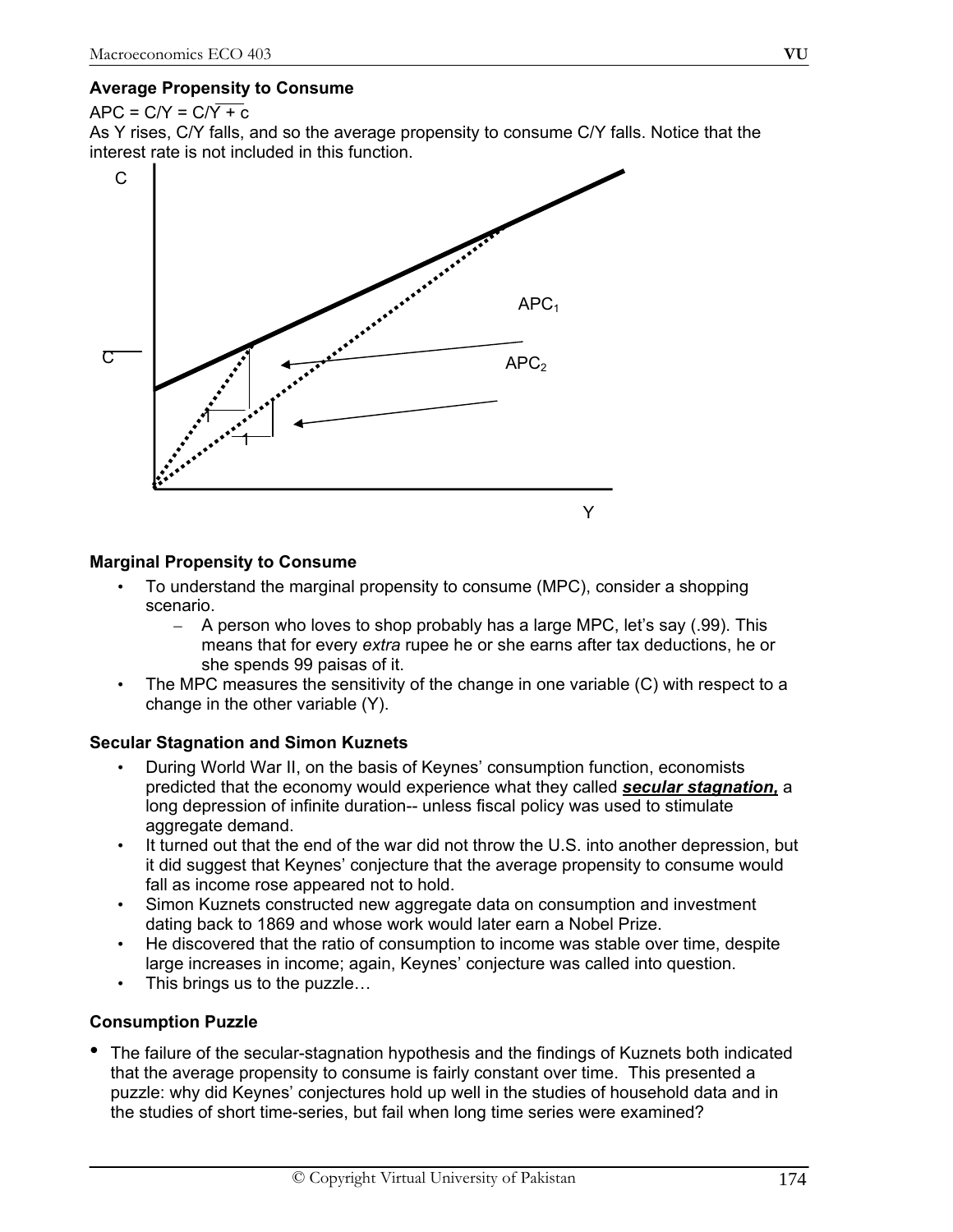$\mathcal{C}$ 

Studies of household data and short time-series found a relationship between consumption and income similar to the one Keynes conjectured-- this is called the short-run consumption function.

But, studies using long time-series found that the APC did not vary systematically with income- -this relationship is called the long-run consumption function.



#### **Irving Fisher and Intertemporal Choice**

- The economist Irving Fisher developed the model with which economists analyze how rational, forward-looking consumers make intertemporal choices-- that is, choices involving different periods of time.
- The model illuminates
	- the constraints consumers face,
	- the preferences they have, and
	- how these constraints and preferences together determine their choices about consumption and saving.

When consumers are deciding how much to consume today versus how much to consume in the future, they face an **intertemporal budget constraint,** which measures the total resources available for consumption today and in the future.

# **Consumer's Budget Constraint**

- Consider the decision facing a consumer who lives for two periods (representing youth & age)
- He earns Income  $Y_1$ ,  $Y_2$  and consumes  $C_1$ ,  $C_2$  in both periods respectively (adjusted for inflation)
- The savings in the first period will be

 $S = Y_1 - C_1$ 

• In the second period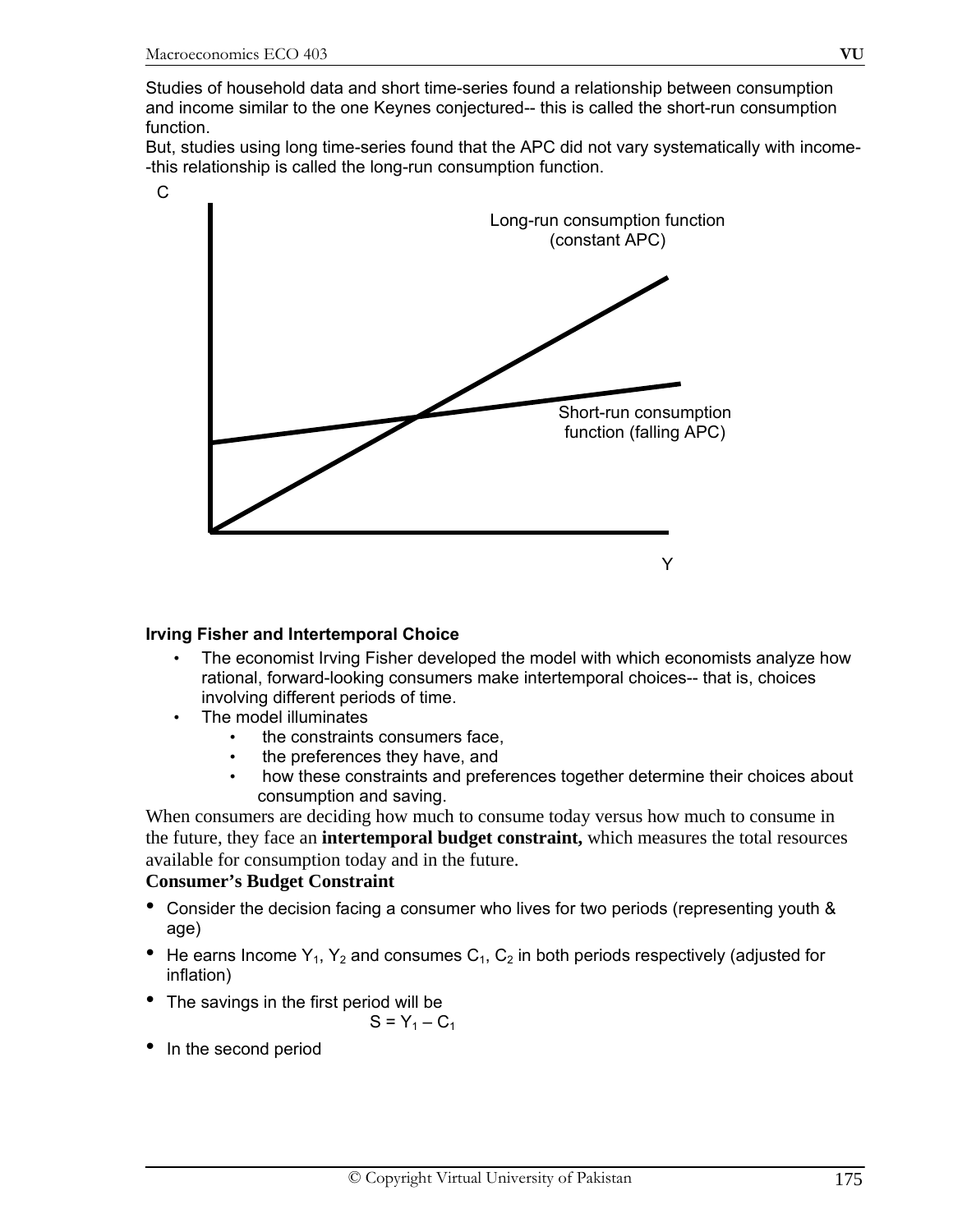$$
C_2 = (1 + r) S + Y_2
$$

Where r is the real interest rate.

• Remember S can represent either saving or borrowing and the equations hold in both cases.

| $-$ If C <sub>1</sub> < Y <sub>1</sub> | consumer is saving    | S > 0 |
|----------------------------------------|-----------------------|-------|
| $-$ If C <sub>1</sub> > Y <sub>1</sub> | consumer is borrowing | S < 0 |

• Assume:  $r$  (borrowing) =  $r$  (saving)

Combining the two equations:

$$
C_2 = (1 + r)(Y_1 - C_1) + Y_2
$$

Rearranging

$$
(1 + r)C_1 + C_2 = (1 + r) Y1 + Y_2
$$

• Dividing both sides by  $1 + r$ 

$$
\begin{array}{cc}\nC_2 & Y_2 \\
1+r & Y_1+1+r\end{array}
$$

So we can say that

- The consumer's budget constraint implies that if the interest rate is zero, the budget constraint shows that total consumption in the two periods equals total income in the two periods. In the usual case in which the interest rate is greater than zero, future consumption and future income are discounted by a factor of 1 + r.
- This *discounting* arises from the interest earned on savings. Because the consumer earns interest on current income that is saved, future income is worth less than current income.
- Also, because future consumption is paid for out of savings that have earned interest, future consumption costs less than current consumption.
- The factor 1/(1+r) is the price of second-period consumption measured in terms of firstperiod consumption; it is the amount of first-period consumption that the consumer must forgo to obtain 1 unit of second-period consumption.

Here are the combinations of first-period and second-period consumption the consumer can choose.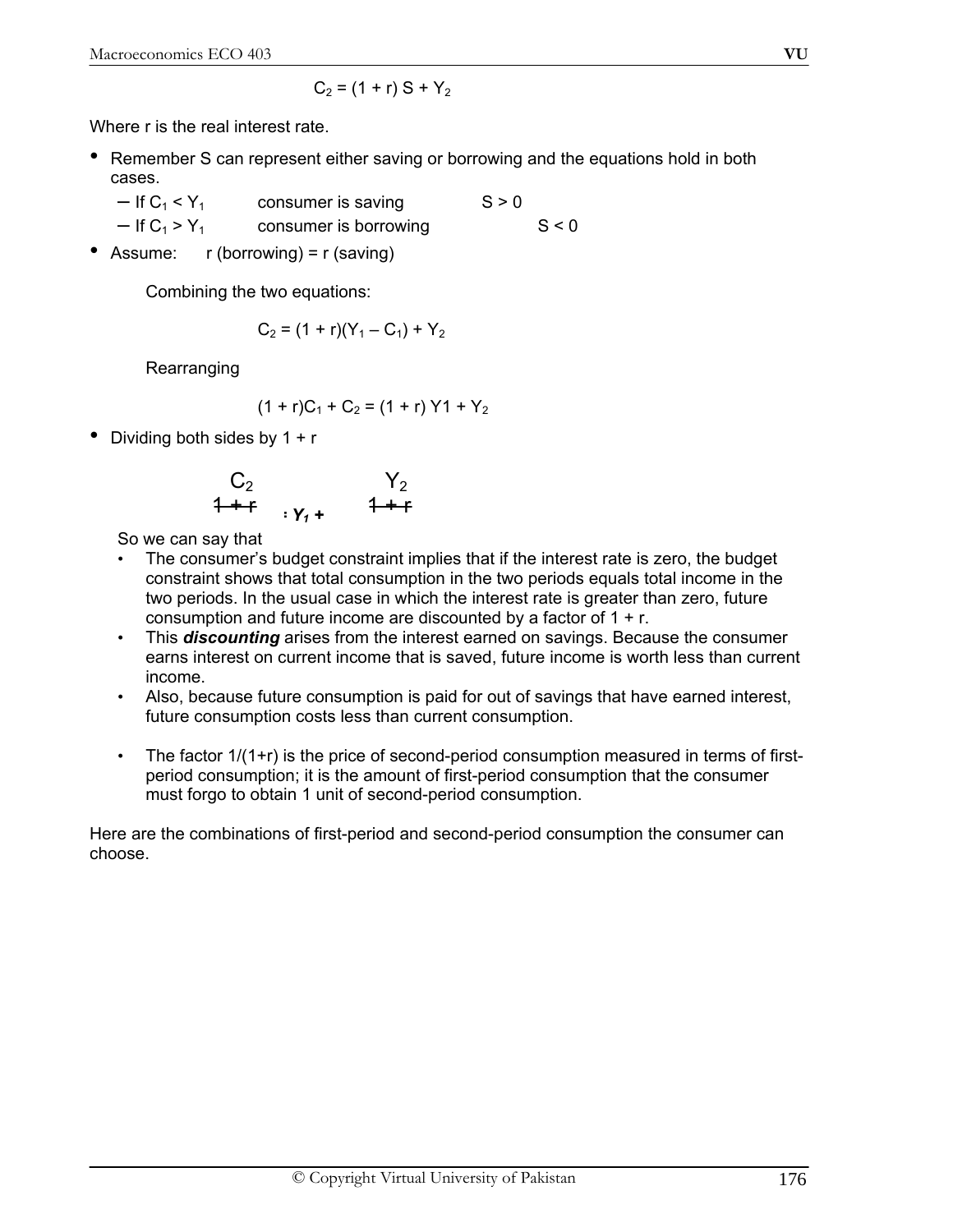

If he chooses a point between A and B, he consumes less than his income in the first period and saves the rest for the second period. If he chooses between A and C, he consumes more that his income in the first period and borrows to make up the difference.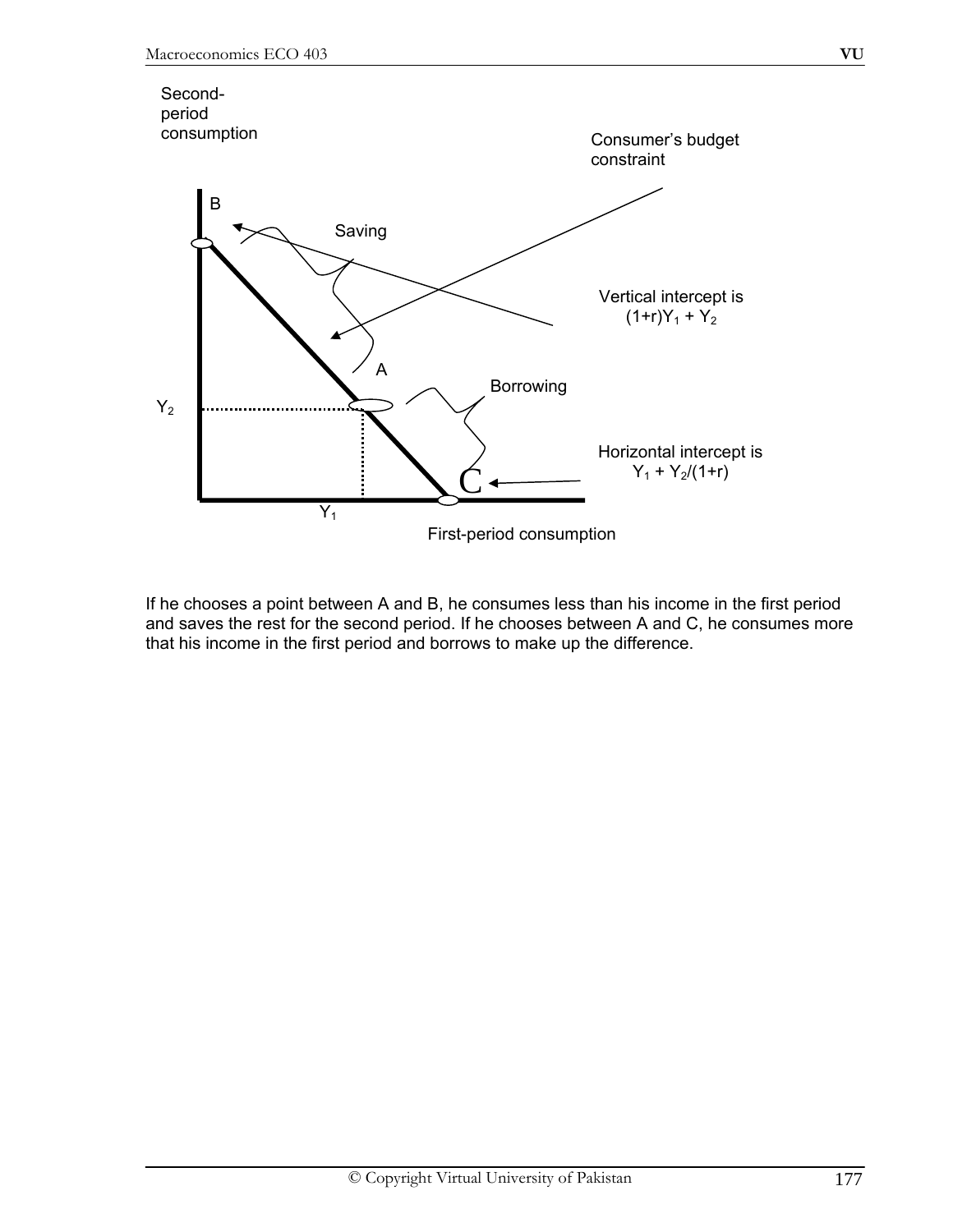# **LESSON 38**

# CONSUMPTION (Continued…)

# **Consumer's Budget Constraint**  *Irving Fisher's generalization:*

$$
\begin{array}{cc}\nC_2 & Y_2 \\
1+r & Y_1 + 1+f\n\end{array}
$$

- So we can say that
	- The consumer's budget constraint implies that if the interest rate is zero, the budget constraint shows that total consumption in the two periods equals total income in the two periods. In the usual case in which the interest rate is greater than zero, future consumption and future income are discounted by a factor of  $1 + r$ .
	- This *discounting* arises from the interest earned on savings. Because the consumer earns interest on current income that is saved, future income is worth less than current income.
	- Also, because future consumption is paid for out of savings that have earned interest, future consumption costs less than current consumption.
	- The factor 1/(1+r) is the price of second-period consumption measured in terms of firstperiod consumption; it is the amount of first-period consumption that the consumer must forgo to obtain 1 unit of second-period consumption.

Second-period consumption



First-period consumption

If he chooses a point between A and B, he consumes less than his income in the first period and saves the rest for the second period. If he chooses between A and C, he consumes more that his income in the first period and borrows to make up the difference.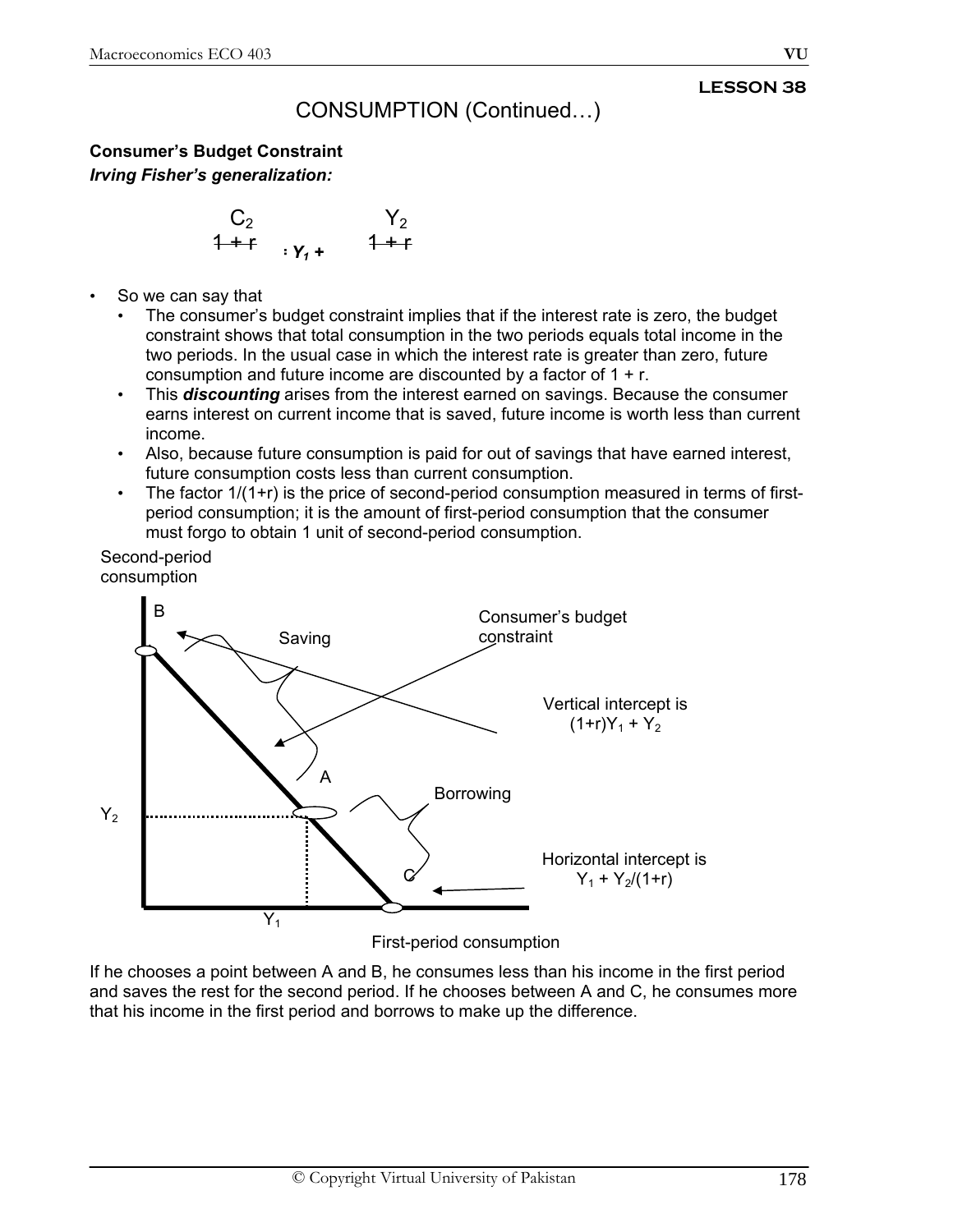#### **Consumer Preferences**

The consumer's preferences regarding consumption in the two periods can be represented by indifference curves.

An indifference curve shows the combination of first-period and second-period consumption that makes the consumer equally happy.

• The slope at any point on the indifference curve shows how much second-period consumption the consumer requires in order to be compensated for a 1-unit reduction in first-period consumption. This slope is the marginal rate of substitution between first-period consumption and second-period consumption. It tells us the rate at which the consumer is willing to substitute second-period consumption for first-period consumption.



First-period consumption

Higher indifferences curves such as IC2 are preferred to lower ones such as IC1. The consumer is equally happy at points W, X, and Y, but prefers Z to all the others-- Point Z is on a higher indifference curve and is therefore not equally preferred to W, X and Y.

#### **Optimization**

The consumer achieves his highest (or optimal) level of satisfaction by choosing the point on the budget constraint that is on the highest indifference curve. At the optimum, the indifference curve is tangent to the budget constraint.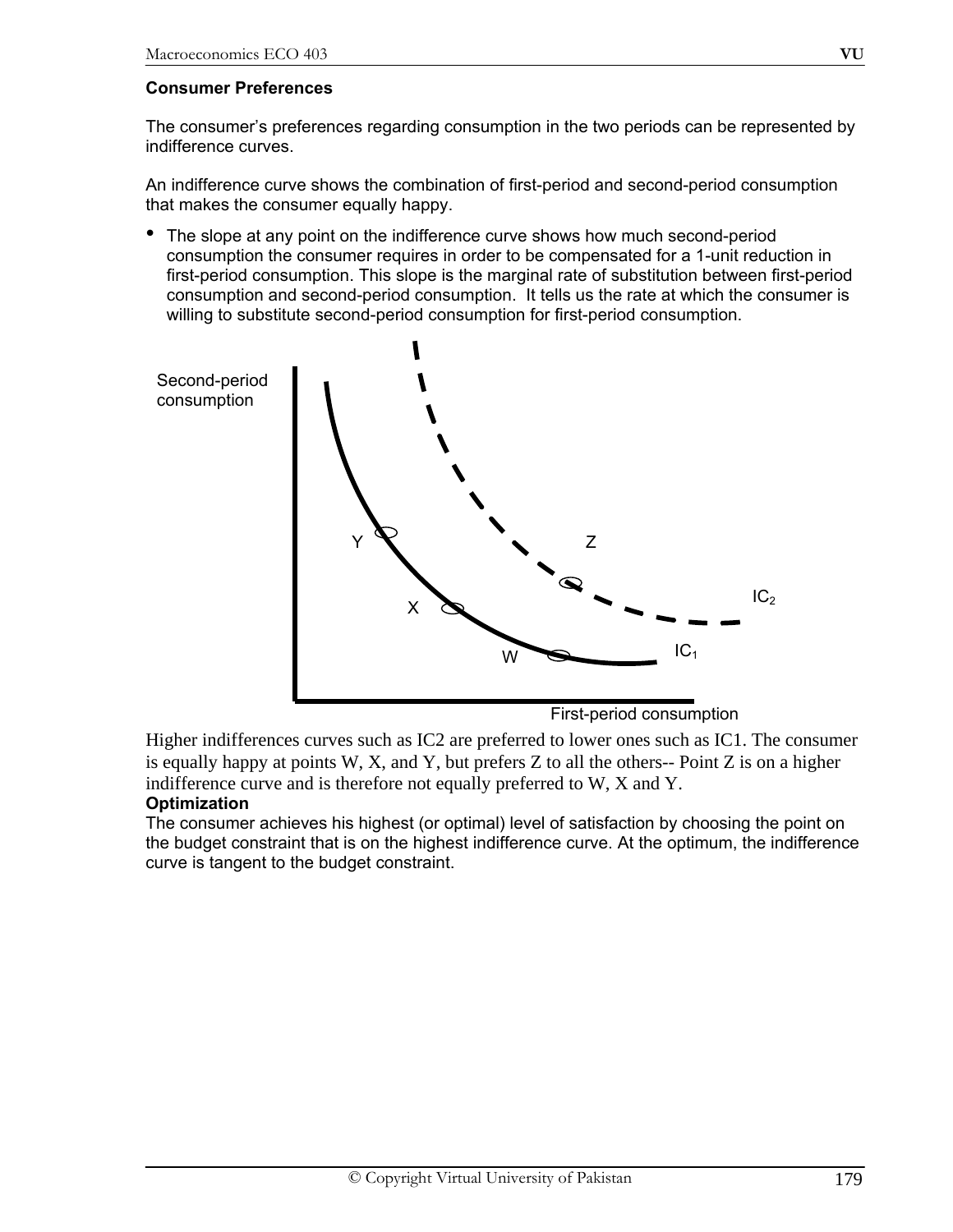

# **How changes in income affect consumption**

An increase in either first- or second-period income shifts the budget constraint outward. If consumption in period one and consumption in period two are both **normal goods***-* those that are demanded more as income rises, this increase in income raises consumption in both periods.

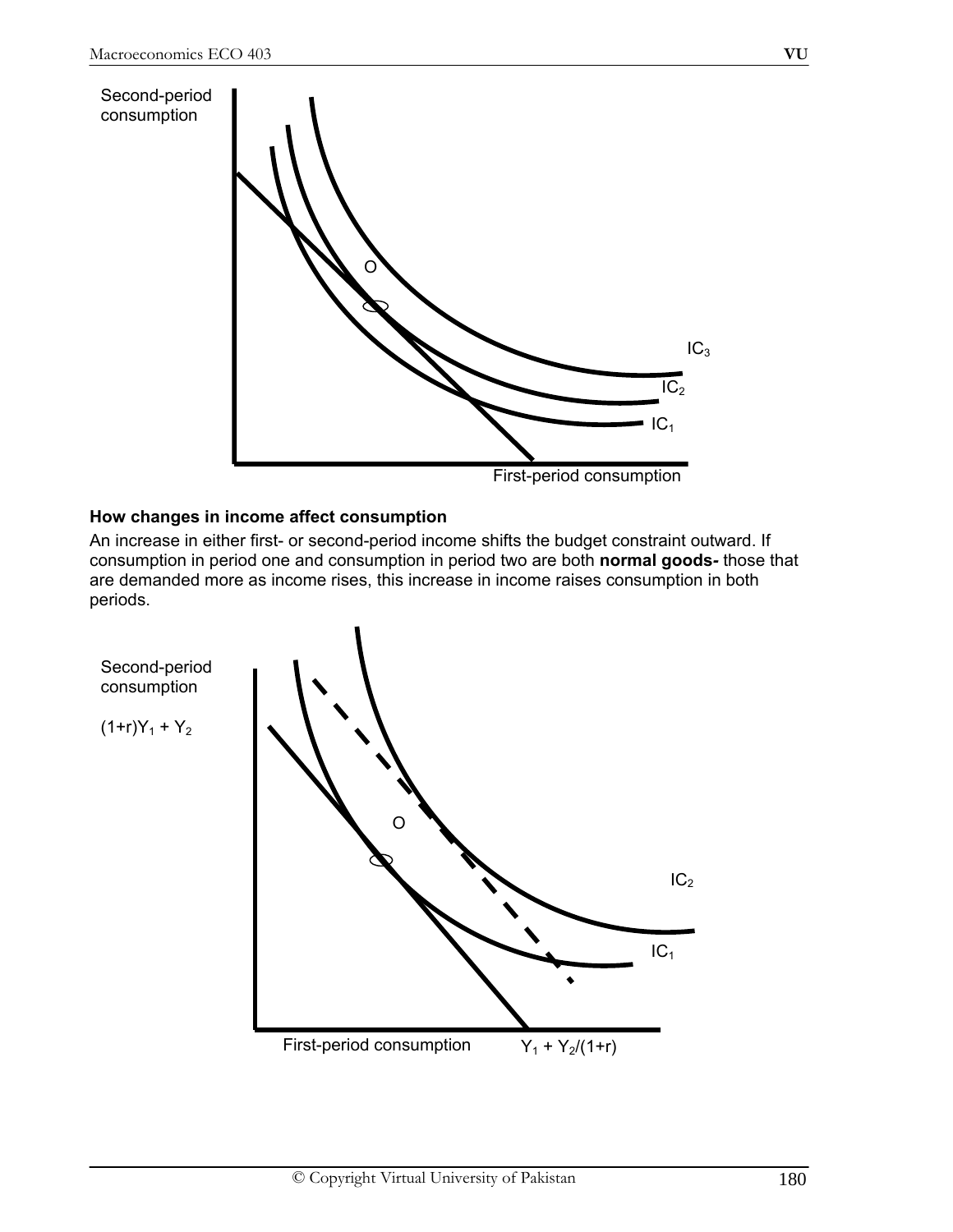#### **How changes in real interest rate affect consumption**

- Economists decompose the impact of an increase in the real interest rate on consumption into two effects: an **income effect** and a **substitution effect.**
- The income effect is the change in consumption that results from the movement to a higher indifference curve.
- The substitution effect is the change in consumption that results from the change in the relative price of consumption in the two periods.

Second- period consumption



First-period consumption

An increase in the interest rate rotates the budget constraint around the point C, where C is (Y1, Y2).

The higher interest rate reduces first period consumption (move to point A) and raises secondperiod consumption (move to point B).

- Irving Fisher's Model shows that depending on the consumer preferences, changes in real interest rate could either raise or lower consumption.
- So, economic theory alone cannot predict how interest rate influences consumption. Therefore economists have studied the empirics of interest rate affecting the consumption and saving.

#### **Savings and the Real Interest Rate**

- Data shows that there's no apparent relationship between the two variables. Or, savings does not depend on interest rate.
- Economists claim that income and substitution effects of higher interest rates approximately cancel each other.

#### **Constraints on Borrowings**

The inability to borrow prevents current consumption from exceeding current income. A constraint on borrowing can therefore be expressed as C1 ≤ Y1.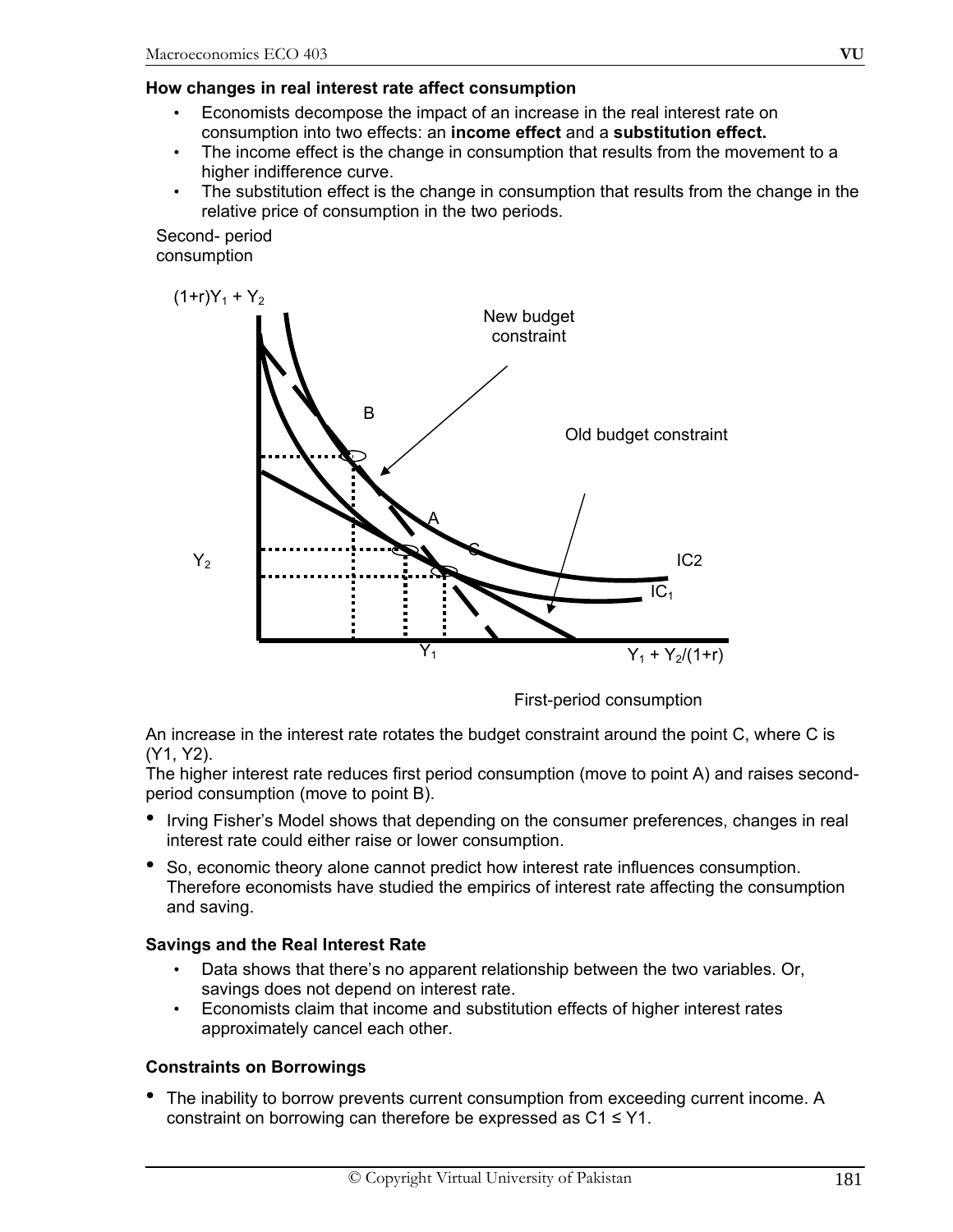C2

- This inequality states that consumption in period one must be less than or equal to income in period one. This additional constraint on the consumer is called a borrowing constraint, or sometimes, a liquidity constraint.
- The analysis of borrowing leads us to conclude that there are two consumption functions. For some consumers, the borrowing constraint is not binding, and consumption in both periods depends on the present value of lifetime income.
- For other consumers, the borrowing constraint binds. Hence, for those consumers who would like to borrow but cannot, consumption depends only on current income.
- $\bullet$  If the consumer cannot borrow, he faces the additional constraint that 1<sup>st</sup> period consumption cannot exceed 1<sup>st</sup> period income.

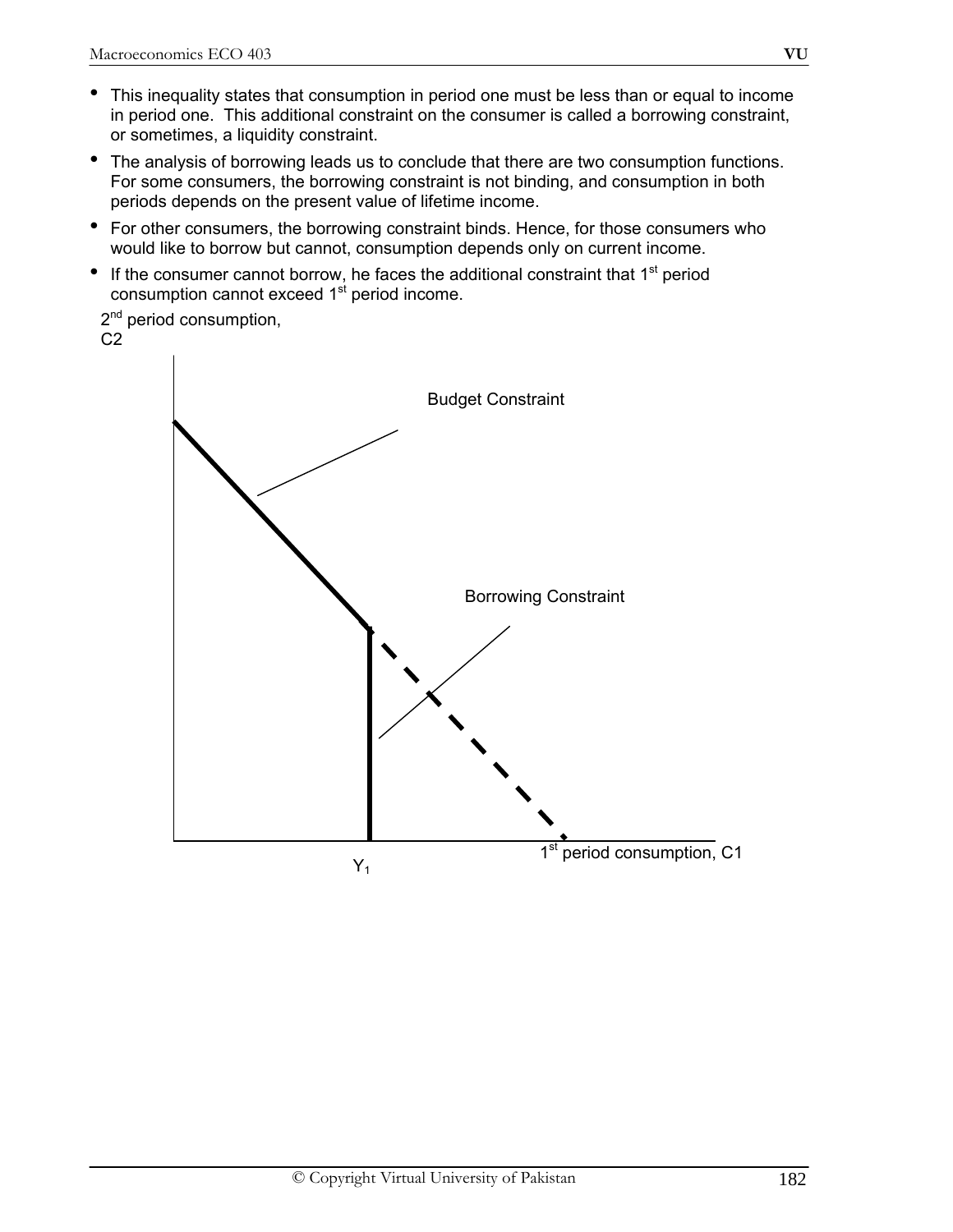

#### **High Japanese Savings Rate**

- Japan has one of the world's highest savings rate.
- On one hand, many economists believe that this is a key to the rapid growth Japan experienced in the decades after World War II, The Solow growth model also shows that saving rate is a primary determinant of a country's steady state level of income.

An increase in the saving rate raises investment causing the capital stock to grow toward a new steady state



- On the other hand, some economists say that high savings rate has contributed to Japan's slump during 1990s.High savings means lower consumption which according to IS-LM model translates into low aggregate demand and reduced income.
- Why Do Japanese consume so less or save so much?

– It is harder for households to borrow in Japan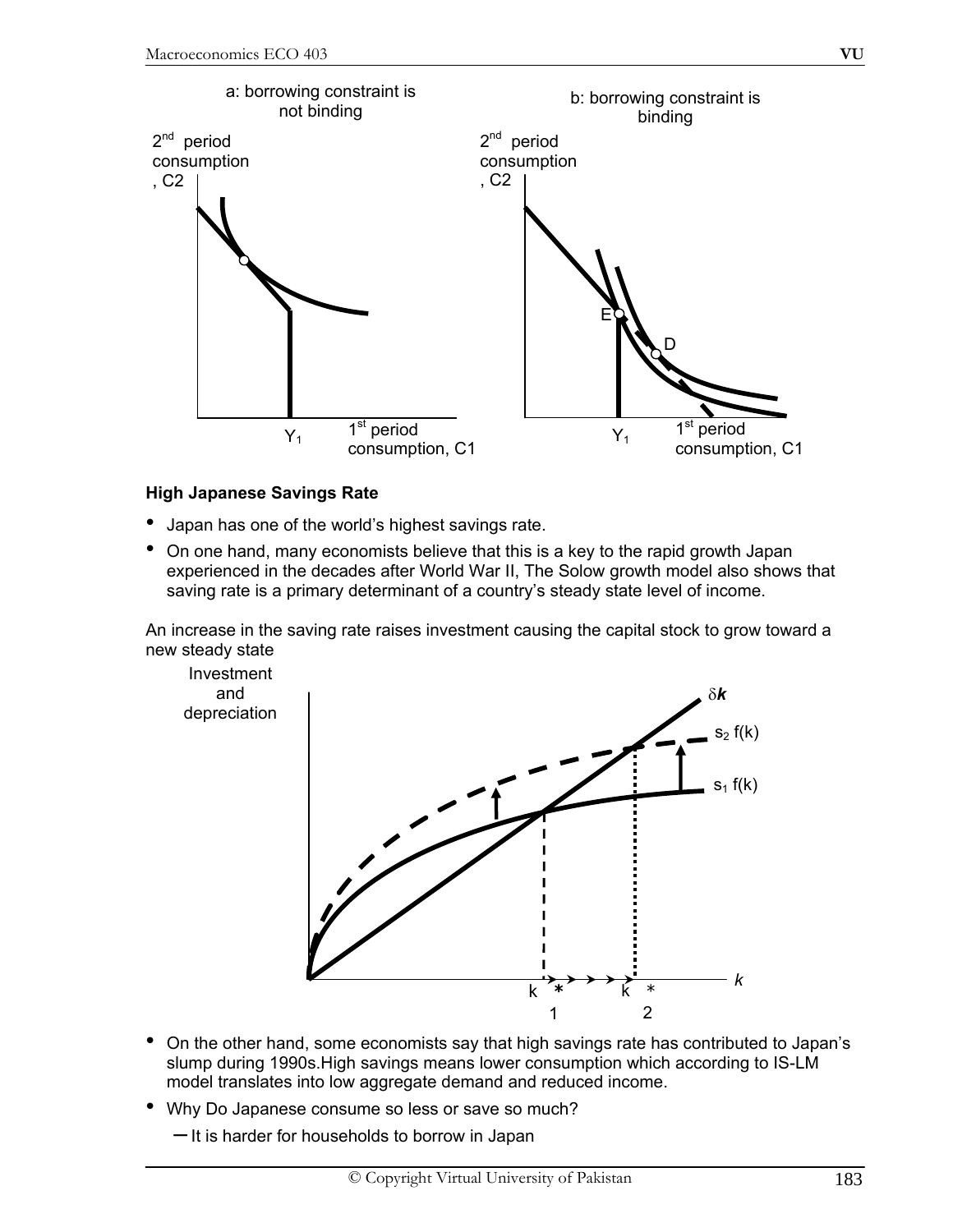- In case of borrowing to purchase a house (the most common cause of borrowing), down payment rates are very high (up to 40%)
- Japanese Tax system encourages saving by taxing capital income very lightly
- Japanese are more risk averse and patient.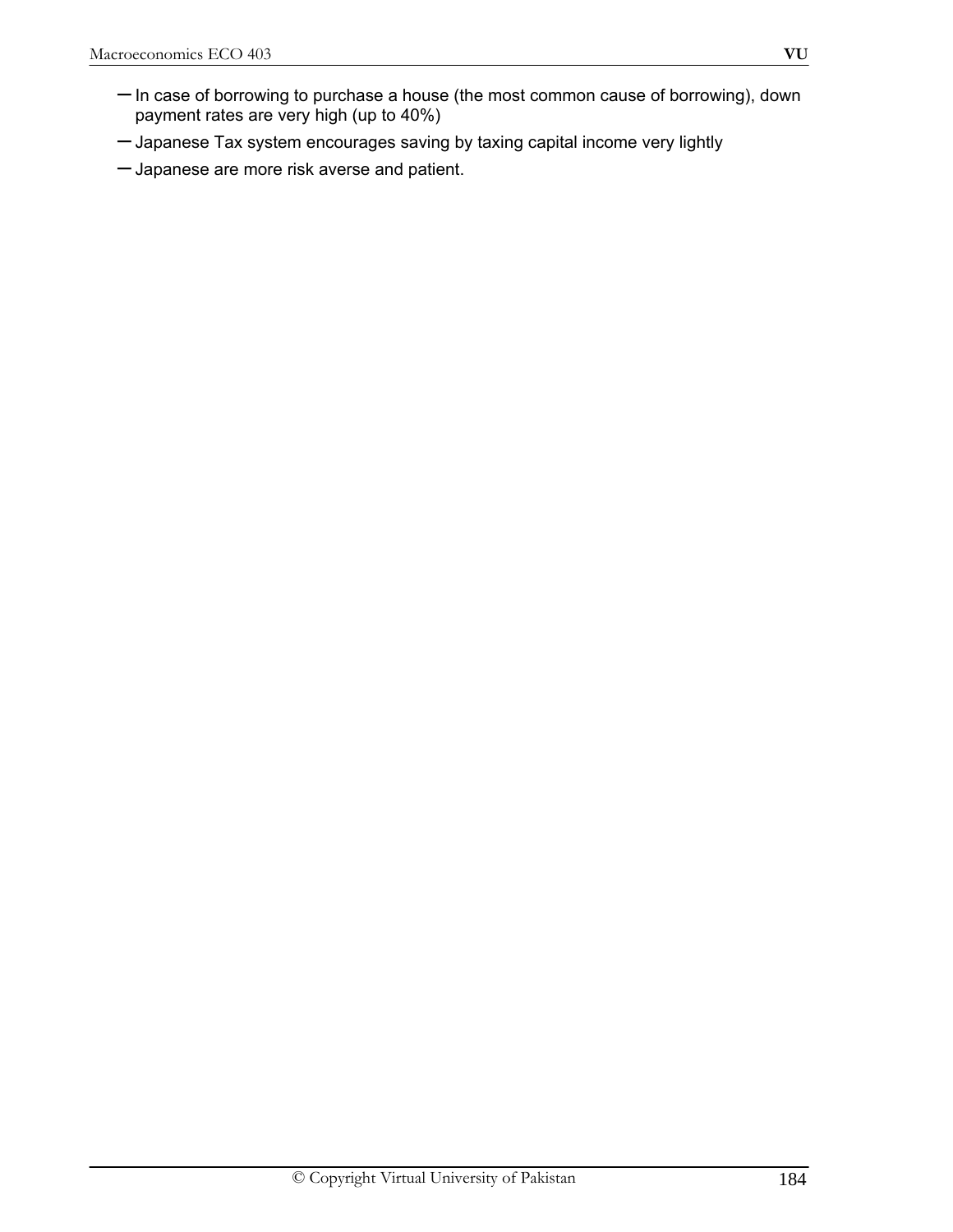#### **LESSON 39**

## CONSUMPTION (Continued…)

#### **John Maynard Keynes and the Consumption Function**

The consumption function exhibits three properties that Keynes conjectured.

- 1. The marginal propensity to consume c is between zero and one.
- 2. The average propensity to consume falls as income rises.
- 3. Consumption is determined by current income.

#### **Simon Kuznets and the Consumption Puzzle**

- The failure of the secular-stagnation hypothesis and the findings of Kuznets both indicated that the average propensity to consume is fairly constant over time.
- This presented a puzzle: why did Keynes' conjectures hold up well in the studies of household data and in the studies of short time-series, but fail when long time series were examined?

#### **Irving Fisher and Intertemporal Choice**

- The economist Irving Fisher developed the model with which economists analyze how rational, forward-looking consumers make intertemporal choices-- that is, choices involving different periods of time.
- The model illuminates
	- the constraints consumers face,
	- the preferences they have, and
	- how these constraints and preferences together determine their choices about consumption and saving.

When consumers are deciding how much to consume today versus how much to consume in the future, they face an **intertemporal budget constraint***,* which measures the total resources available for consumption today and in the future. The generalization is:

$$
\begin{array}{ccc}\nC_2 & & Y_2 \\
\hline\n1+r & & Y_1+ \\
1 & & \n\end{array}
$$

#### **Franco Modigliani and the life-cycle Hypothesis**

In the 1950's, Franco Modigliani, Ando and Brumberg used Fisher's model of consumer behavior to study the consumption function. One of their goals was to study the consumption puzzle. According to Fisher's model, consumption depends on a person's lifetime income. Modigliani emphasized that income varies systematically over people's lives and that saving allows consumers to move income from those times in life when income is high to those times when income is low. This interpretation of consumer behavior formed the basis of his **lifecycle hypothesis.** 

#### **The Hypothesis**

- Most people plan to stop working at about age 65, and they expect their incomes to fall when they retire, but don't want a drop in standard of living characterized by consumption.
- Suppose a consumer expects to live another T years, has wealth of W and expects to earn income Y until she retires R years from now.
	- What level of consumption will the consumer choose to have a smooth consumption over her life?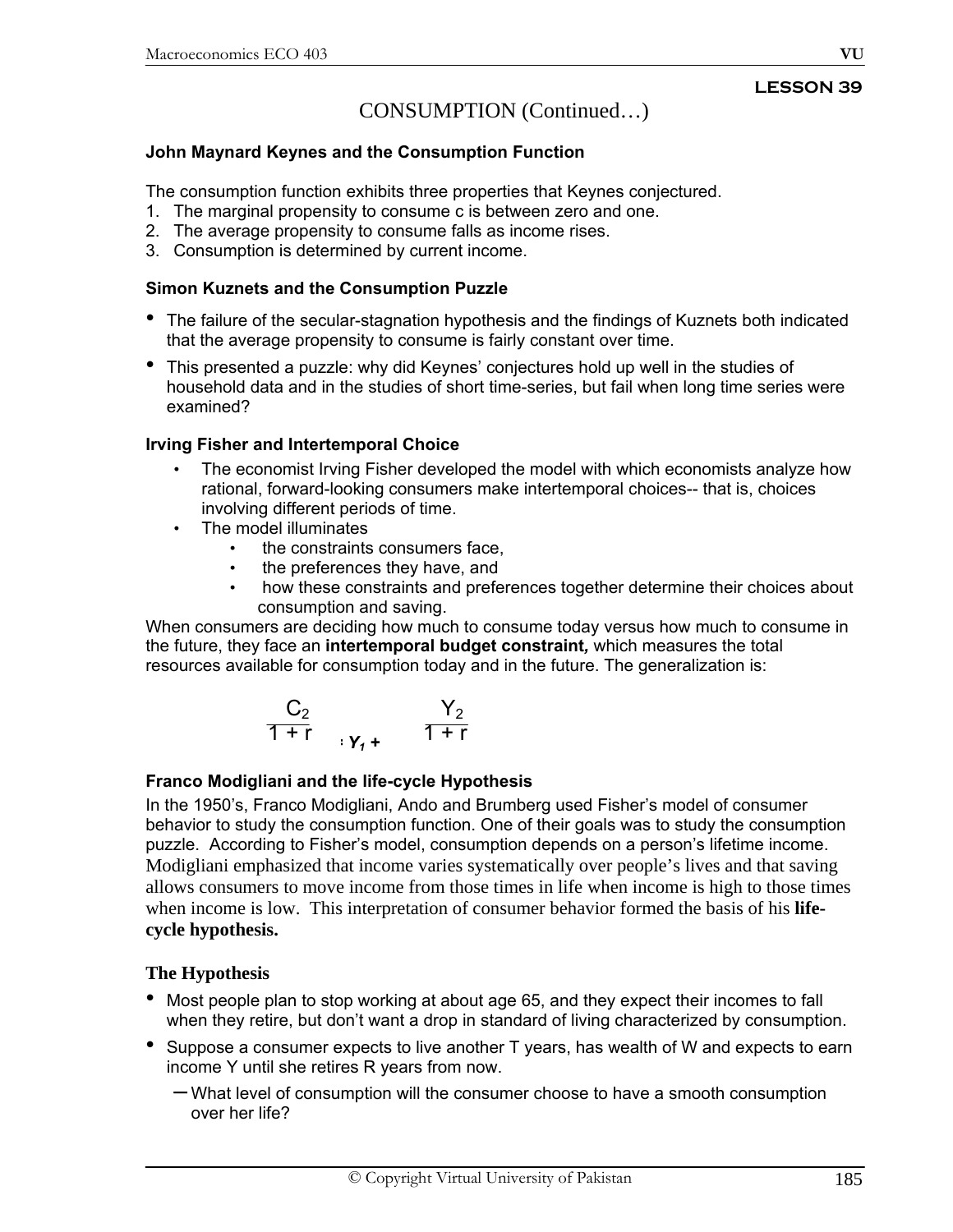#### **The Life-cycle Consumption Function**

- The Lifetime resources of consumer for T years are wealth W and lifetime earnings of R x Y (assuming interest rate to be zero).
- To have smoothest consumption over lifetime, she divides such that

$$
C = (W + RY) / T
$$
 or  
C = (1 / T) $W + (R / T)Y$ 

If she expects 
$$
T = 50
$$
 and  $R = 30$ , then the consumption function will be

 $C = 1 / 50W + 30/50Y$  or

 $C = 0.02W + 0.6Y$ 

• Generalizing for Aggregate Consumption function of the economy:

 $C = \alpha W + \beta Y$ 

Where,  $\alpha$  = MPC out of Wealth



#### **Solving the Consumption Puzzle**

• According to Life-cycle consumption function,

$$
APC = C/Y = \alpha (W/Y) + \beta
$$

- Because, in short periods, wealth does not vary proportionately with incomes, High incomes corresponds to Low APC.
- But over longer periods, wealth and incomes grow together, resulting in constant W/Y ratio and hence a constant APC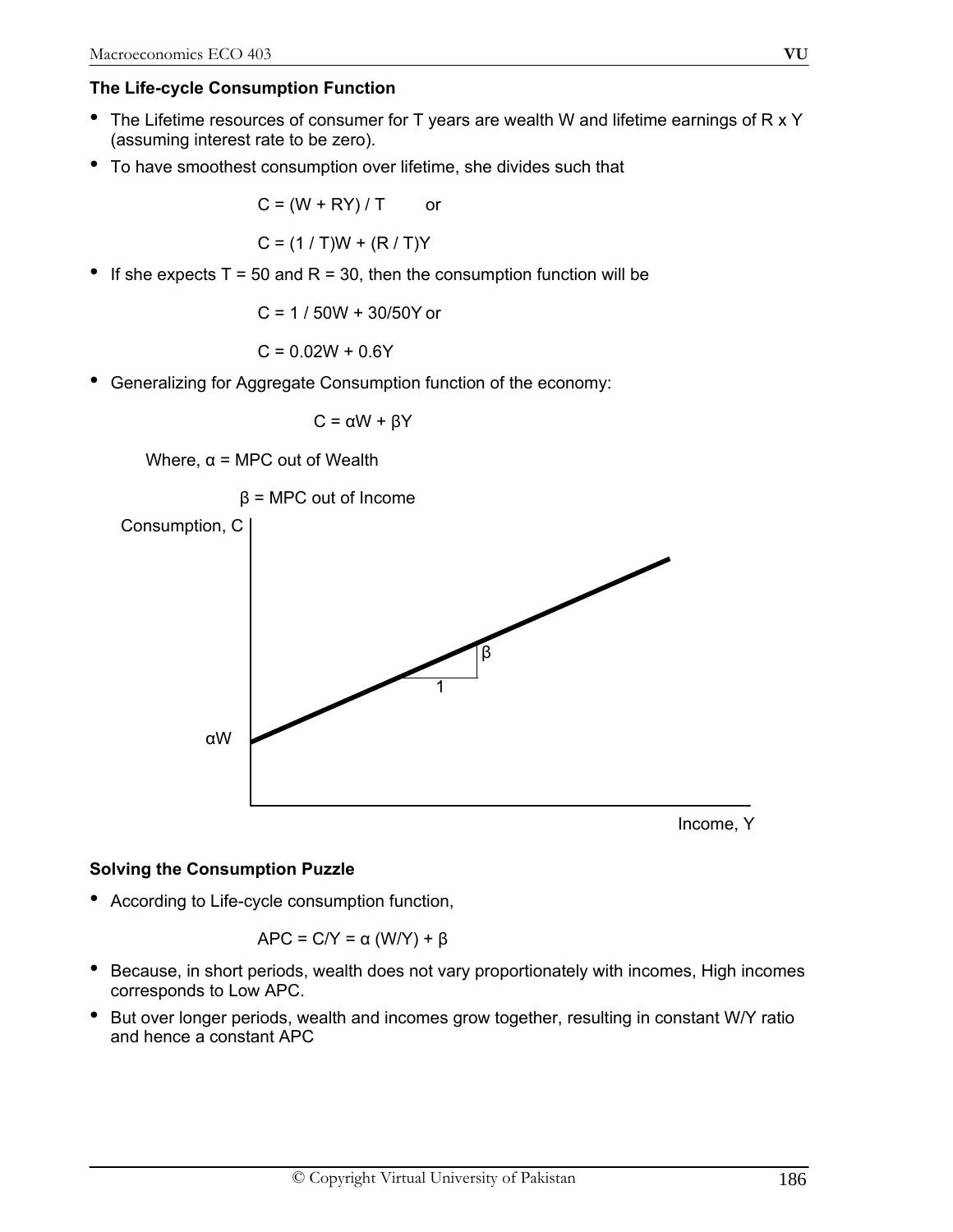

Income, Y

The Upward Shift prevents the APC from falling as income increases. Thus solving Keynes's puzzle



#### **Consumption and Saving of Elderly**

- Research findings show that elderly people do not dissave as much as the life cycle model predicts.
- In other words, the elderly do not run down their wealth as quickly as one would expect if they were trying to smooth their consumption over their remaining years of life.
- Reasons
	- They are concerned about unpredictable expenses. Additional saving that rises from uncertainty is called precautionary saving. This may be due to expecting a long life and to plan for a longer period of retirement.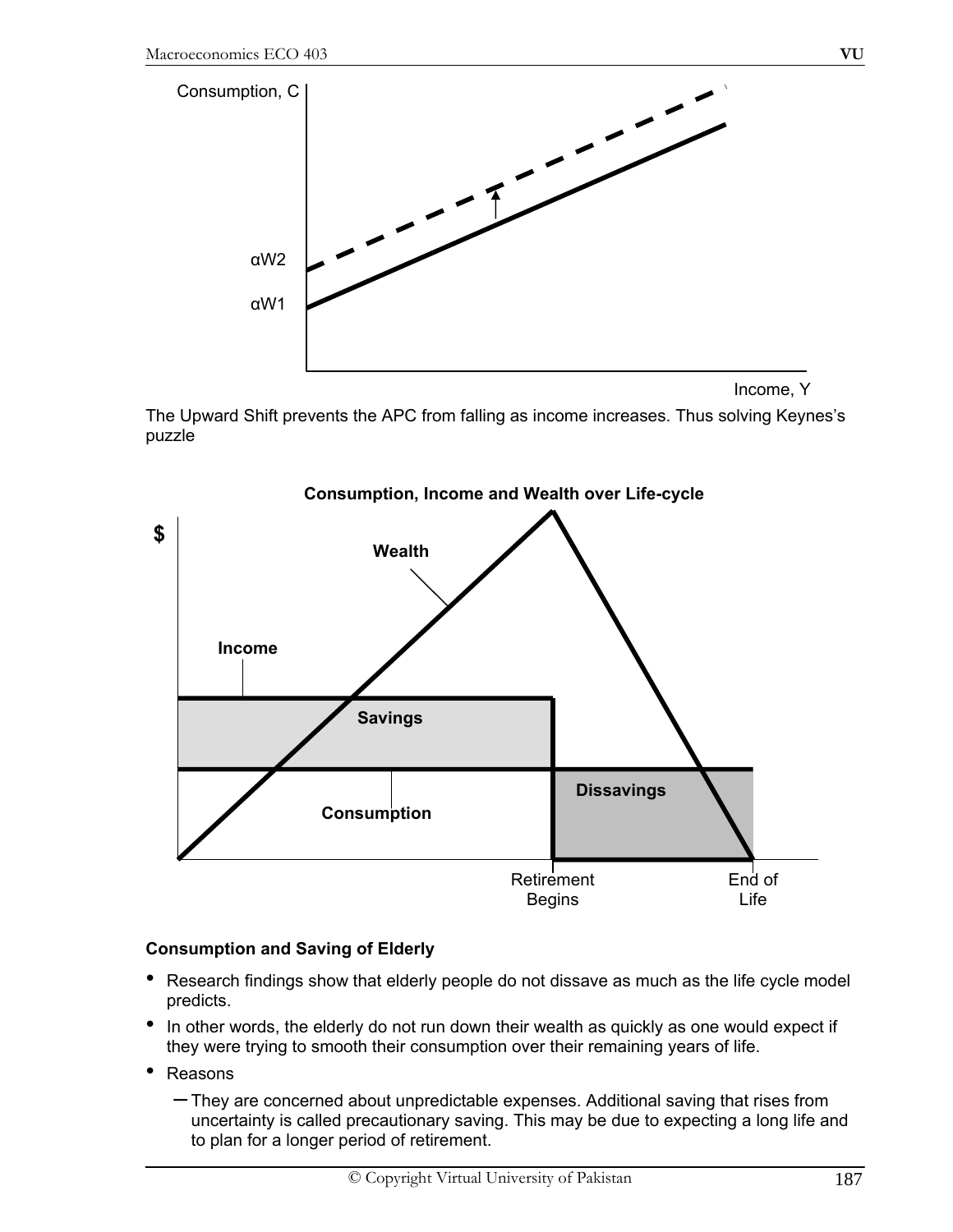- It is not completely persuasive considering the availability of annuity schemes of insurance companies and public health insurance plans.
- $-$  They may want to leave bequests to their children

#### **Milton Friedman and the Permanent-Income Hypothesis**

- In 1957, Milton Friedman proposed the permanent-income hypothesis to explain consumer behavior.
- Its essence is that current consumption is proportional to permanent income. Friedman's permanent-income hypothesis complements Modigliani's life-cycle hypothesis: both use Fisher's theory of the consumer to argue that consumption should not depend on current income alone.

But unlike the life-cycle hypothesis, which emphasizes that income follows a regular pattern over a person's lifetime, the permanent-income hypothesis emphasizes that people experience random and temporary changes in their incomes from year to year.

Friedman suggested that we view current income Y as the sum of two components, permanent income YP and transitory income YT.

#### $Y = YP + YT$

- Permanent Income is the part of income that people expect to persist in the future.
- Transitory income is the part of income that people do not expect to persist.
- Friedman reasoned that consumption should depend primarily on permanent income because consumers use savings and borrowings to smooth consumption in response to transitory changes in income.
- Friedman approximation of consumption function is:

$$
C = \alpha Y^P
$$

• While Average propensity to consume is:

$$
APC = C/Y = \alpha YP/Y
$$

 $-$  When  $Y > Y^P$ , APC Falls

 $-$  When  $Y < Y^P$ , APC rises

#### **Robert Hall and the Random-Walk Hypothesis**

Robert Hall was first to derive the implications of rational expectations for consumption. He showed that if the permanent-income hypothesis is correct and if consumers have rational expectations, then changes in consumption over time should be unpredictable. When changes in a variable are unpredictable, the variable is said to follow a **random walk.**  According to Hall, the combination of the permanent-income hypothesis and rational expectations implies that consumption follows a random walk.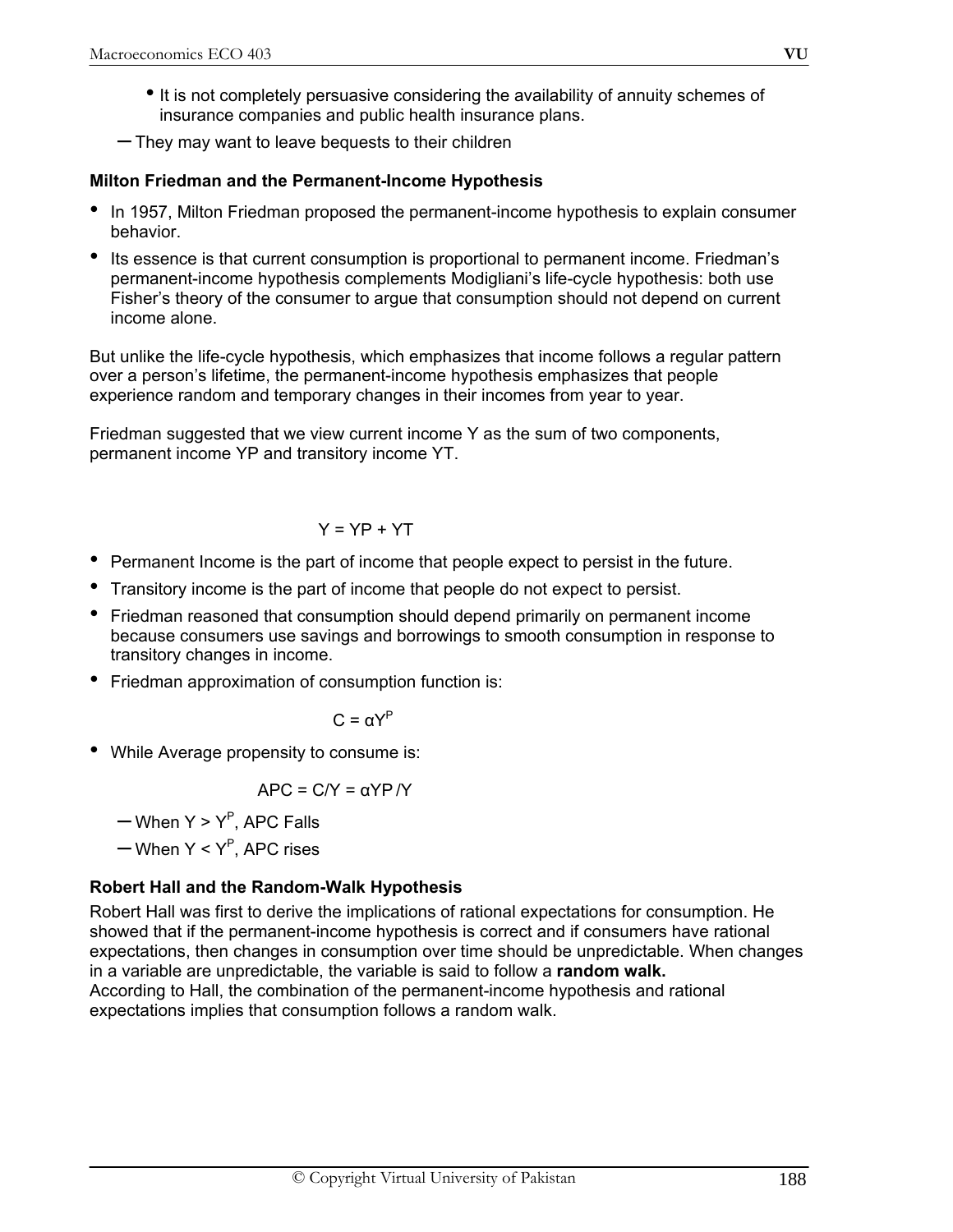# INVESTMENT

- Investment is the most volatile component of GDP. When expenditure on goods and services fall during a recession, much of the decline is usually due to a drop in investment spending.
- Economists study investment to better understand the fluctuations in the economy's output of goods and services.
- The models of GDP, such as IS-LM model, were based on a simple investment function relating investment to real interest rate:  $I = I(r)$
- That function states that an increase in the real interest rate reduces Investment.
- Here we look more closely at the theory behind this investment function.

## **Three types of Investment Spending**

- We shall build models of each type of investment to explain the fluctuations in the economy. Also these models will shed light on the questions such as:
	- Why is investment negatively related to the interest rate?
	- What causes investment function to shift?
	- Why does investment rise during booms and fall during recessions?

## **Business Fixed Investment**

- The largest piece of investment spending (about  $\frac{3}{4}$  of total) is business fixed investment
	- Business: these investment goods are bought by firms for use in future production.
	- Fixed: This spending is for capital that will stay put for a while (as opposed for inventory investment)
- Business Fixed investment includes everything from fax machines to factories, computers to company cars

The standard model of business fixed investment is called the **neoclassical model of investment.** It examines the benefits and costs of owning capital goods. Here are three variables that shift investment:

- 1) The marginal product of capital
- 2) The interest rate
- 3) Tax rules
- To develop the model, imagine that there are two kinds of firms:
	- 1. Production firms that produce goods and services using the capital that they rent
	- 2. Rental firms that make all the investments in the economy.
	- In reality, however, most firms perform both functions

## **The Rental Price of Capital**

- A typical production firm decides how much capital to rent by comparing the cost and benefit of each unit of capital.
- The firm rents Capital at a rental rate R and sells its output at a price P
- The real cost of a unit of capital to the production firm is R/P
- The real benefit of a unit of capital is the marginal product of capital, MPK (the extra output produced with one more unit of capital)
- MPK falls as the amount of capital rises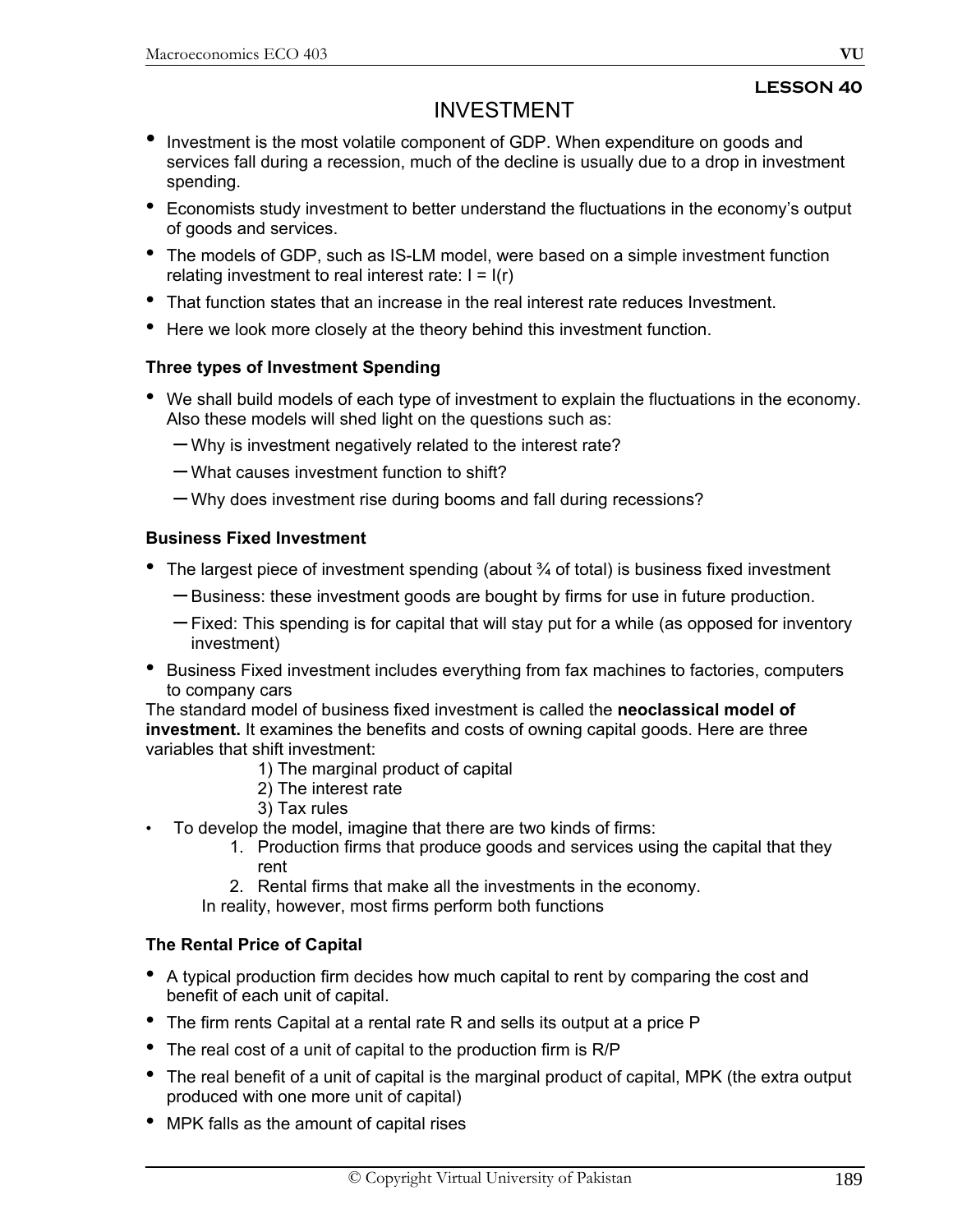• So, to maximize profit, the firm rents capital until the MPK falls to:

 $MPK = R/P$ 

- Hence MPK determines the downward sloping demand curve for capital for a firm
- While at point in time, the amount of capital in an economy is fixed, so supply curve is fixed
- The real rental price of capital adjusts to equilibrate the demand for capital and the fixed supply.



- The Cobb-Douglas production function serves as a good approximation of how the actual economy turns capital and labor into goods and services.
- The Cobb-Douglas production function is:

$$
Y = AK\alpha L1-\alpha
$$

**Where** 

- $Y \Rightarrow$  is output
- $K \Rightarrow$  capital
- $L \Rightarrow$  labor
- $A \Rightarrow a$  parameter measuring the level of technology
- $\alpha \Rightarrow a$  parameter between 0 and 1 that measures capital's share of output.
- The marginal product of capital (MPK) for the Cobb-Douglas production function is: MPK =  $\alpha$ A (L/K) 1- $\alpha$
- Because the real rental price (R/P) equals MPK in equilibrium, we can write:  $R/P = αA$  (L/K) 1-α
- This expression identifies the variables that determine the real rental price.

It shows the following:

- The lower the stock of capital, the higher the real rental price of capital
- The greater the amount of labor employed, the higher the real rental price of capitals
- The better the technology, the higher the real rental price of capital.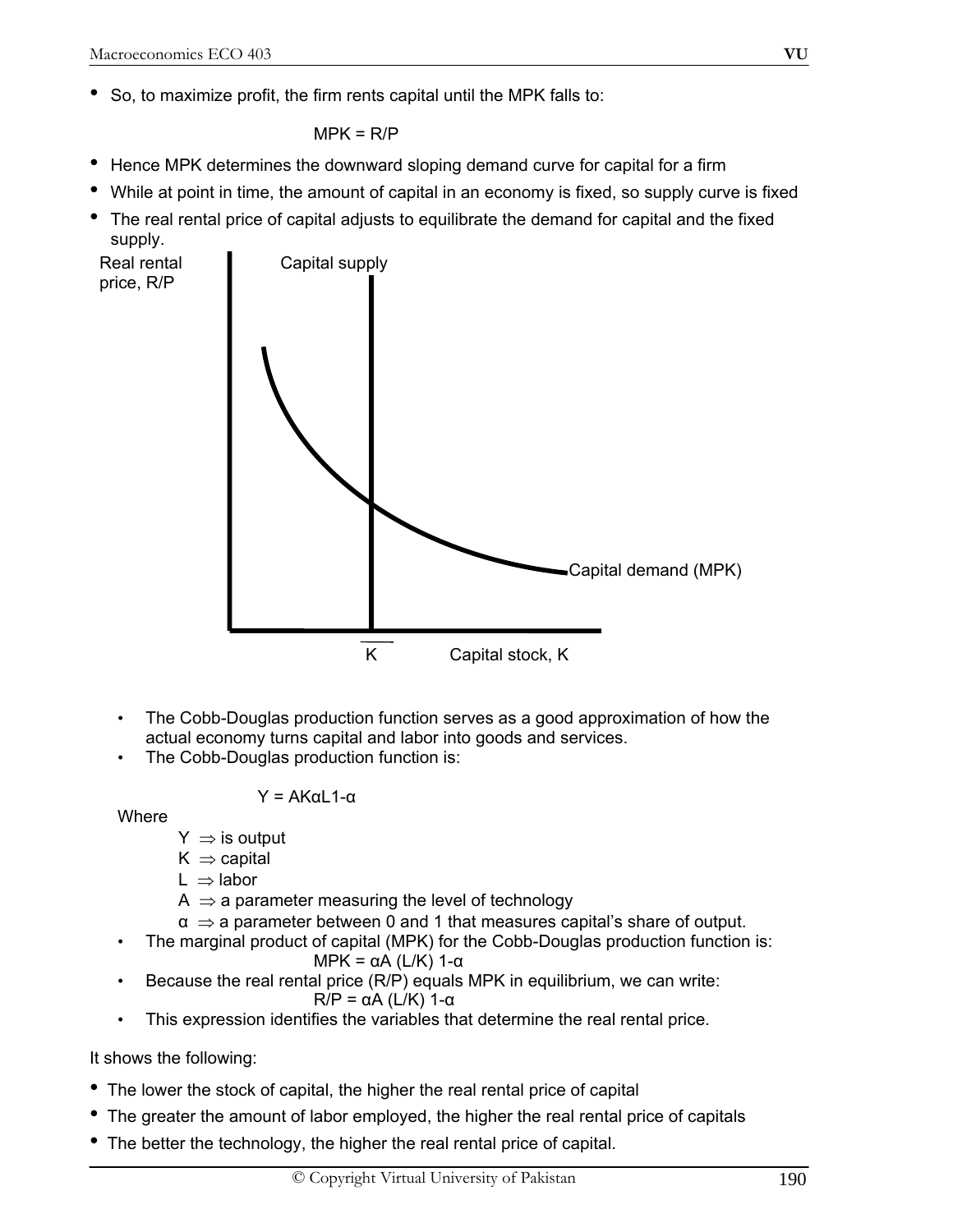Events that reduce the capital stock, or raise employment, or improve the technology, raise the equilibrium real rental price of capital.

#### **The Cost of Capital**

- The Rental firms, just like car rental firms merely buy capital goods and rent them out.
- Let's consider the benefit and cost of owning capital.
	- The benefit of owning capital is the real rental price of capital R/P for each unit of capital it owns and rents out.

For each period of time that a firm rents out a unit of capital, the rental firm bears three costs:

- 1. Interest on their loans, which equals the purchase price of a unit of capital PK times the interest rate, i, so iPK
- 2. The cost of the loss or gain on the price of capital denoted as -ΔPK
- 3. **Depreciation** δ defined as the fraction of value lost per period because of the wear and tear, so δPK
- Therefore,

Total cost of capital =  $iP_K - \Delta P_K + \delta P_K$ 

Or

$$
= P_{K} (i - \Delta P_{K}/P_{K} + \delta)
$$

 The cost of capital depends upon the price of capital, the interest rate, rate of change of capital prices and the depreciation rate.

- Example: A Car rental company
	- Buys cars for Rs.1, 000,000 each and rents them out to other businesses
	- $-$  If it faces an interest rate i of 10% p.a. so the interest cost, iP<sub>k</sub> = Rs.100, 000 p.a.
	- $-$  Car prices are rising  $\omega$  6% per year, so excluding maintenance costs the firm gets a capital gain,  $\Delta P_k$  = Rs.60,000 p.a
	- Cars depreciate  $\omega$  20% p.a. so loss due to wear and tear,  $\delta P_k$  = Rs.200, 000
- $\bullet$  So,

Total cost of capital =  $iP_K - \Delta P_K + \delta P_K$ 

 $= 100,000 - 60,000 + 200,000$ 

$$
= Rs.240,000
$$

**Summary** 

- Investment
	- Business Fixed Investment
		- Rental Price of Capital
		- Cost of Capital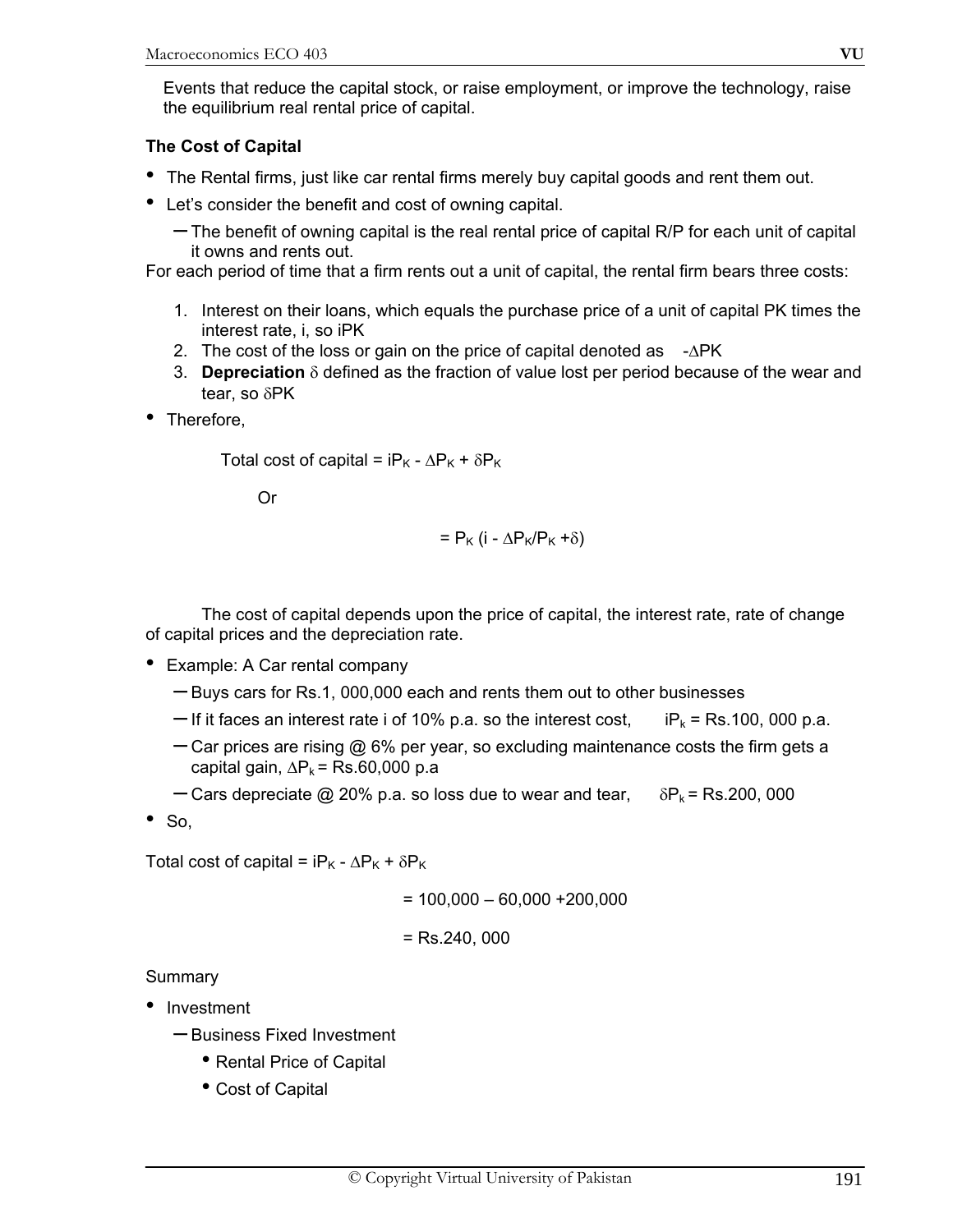#### **LESSON 41**

## INVESTMENT (Continued…)

# **The Cost of Capital**

Total cost of capital =  $iP_K - \Delta P_K + \delta P_K$ 

 $= P_{K}$  (i -  $\Delta P_{K}/P_{K}$  + $\delta$ )

 The cost of capital depends upon the price of capital, the interest rate, rate of change of capital prices and the depreciation rate.

• Assuming price of capital goods rises with the prices of other goods, so

$$
\Delta P_k/P_k
$$
 = overall inflation rate,  $\pi$ 

Since,

 $r = i - \pi$ .

Cost of Capital =  $P_k(r + \delta)$ 

- To express the cost of capital relative to other goods in the economy.
- The real cost of capital-- the cost of buying and renting out a unit of capital measured in terms of the economy's output is:

Real Cost of Capital =  $(P_K / P)$  (r + $\delta$ )

**Where** 

 $r \Rightarrow$  the real interest rate

 $P_K$  / P  $\Rightarrow$  the relative price of capital.

#### **The Determinants of Investment**

- Now consider a rental firm's decision about whether to increase or decrease its capital stock. For each unit of capital, the firm earns real revenue R/P and bears the real cost (PK  $(P)$  (r+ $\delta$ ).
- The real profit per unit of capital is

Profit rate = Revenue - Cost

$$
= R/P - (PK/P) (r+\delta).
$$

• Because real rental price equals the marginal product of capital, we can write the profit rate as

Profit rate = MPK - (PK / P) ( $r + \delta$ )

• The change in the capital stock, called net investment depends on the difference between the MPK and the cost of capital.

– If the MPK exceeds the cost of capital, firms will add to their capital stock.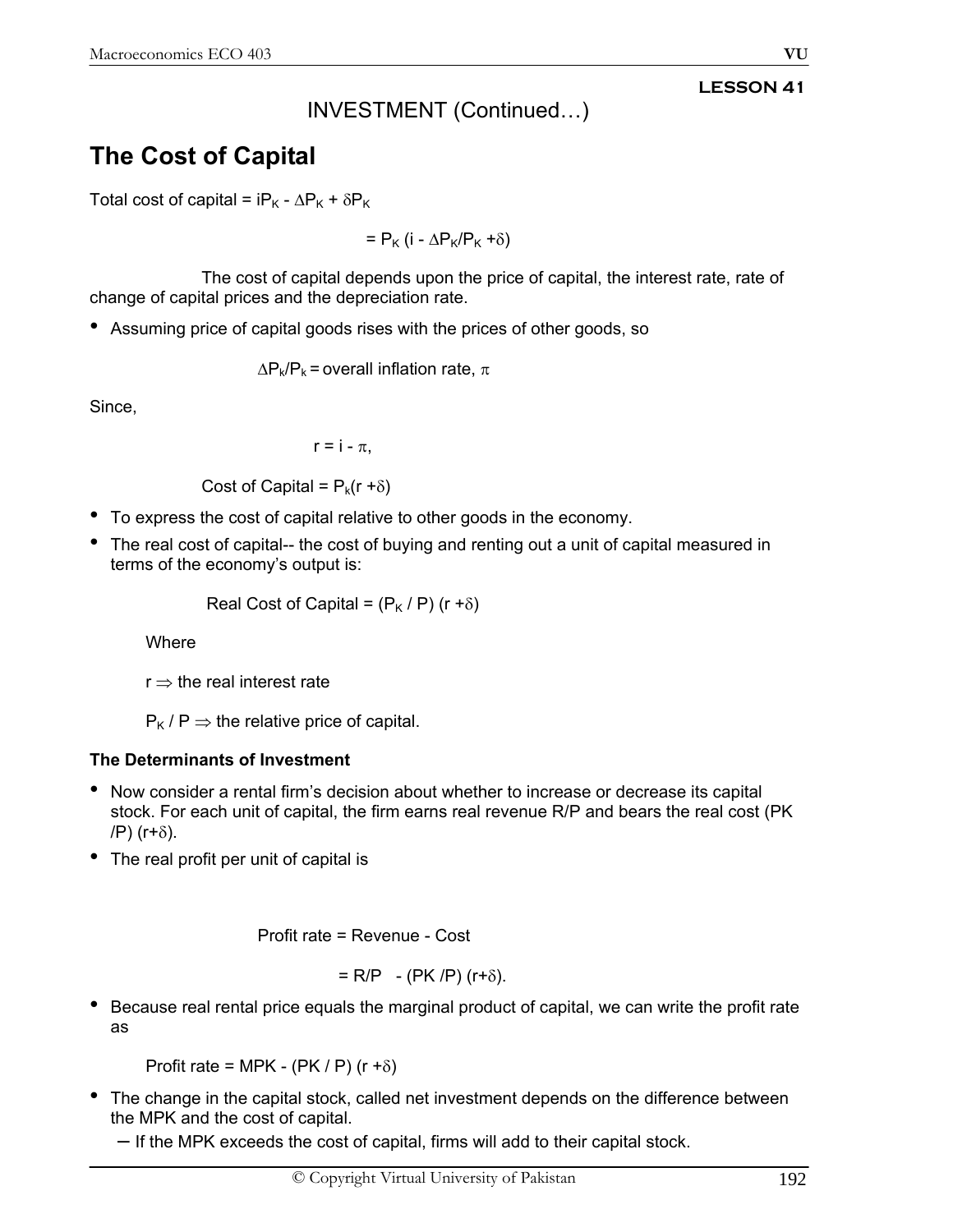– Thus:

$$
\Delta K = I_n [MPK - (PK / P)(r + \delta)]
$$

– Where  $I_n$  ( ) is the function showing how much net investment responds to the incentive to invest.

#### **The Investment Function**

- We can now derive the investment function in the neoclassical model of investment. Total spending on business fixed investment is the sum of net investment and the replacement of depreciated capital.
- The investment function is:

$$
I = I_n
$$
 [MPK - (PK / P) (r +  $\delta$ )] +  $\delta$  K

- This model shows why investment depends on the real interest rate.
- A decrease in the real interest rate lowers the cost of capital. It therefore raises the amount of profit from owning the capital and increases the incentive to accumulate more capital.
- Similarly an increase in real interest rate raises cost of capital and leads the firms to reduce their investment.



I $\uparrow$  as r  $\downarrow$ ,hence the downward slope of the investment function. Also, an outward shift in the investment function may be a result of an increase in the marginal product of capital. e.g. a technological Innovation

- Finally, we consider what happens as this adjustment of the capital stock continues over time.
	- If the marginal product begins above the cost of capital, the capital stock will rise and the marginal product will fall.
	- If the marginal product of capital begins below the cost of capital, the capital stock will fall and the marginal product will rise.
- Eventually, as the capital stock adjusts, the MPK approaches the cost of capital.
- When the capital stock reaches a steady state level, we can write: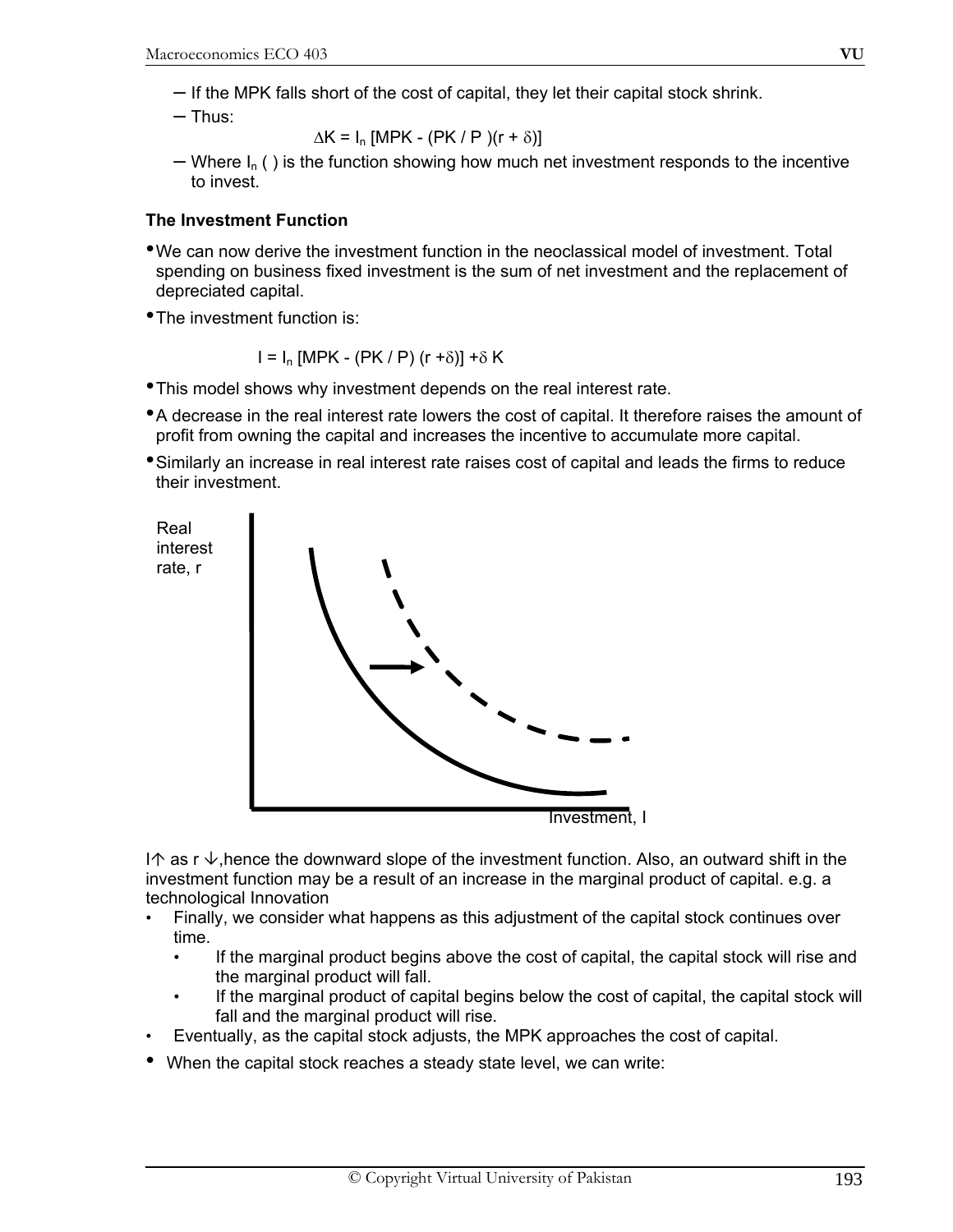$MPK = (PK / P) (r + \delta)$ 

• Thus, in the long run, the MPK equals the real cost of capital. The speed of adjustment toward the steady state depends on how quickly firms adjust their capital stock, which in turn depends on how costly it is to build, deliver and install new capital.

#### **Taxes and Investment**

- Tax laws influence the firms' incentives to accumulate the capital in many ways.
- Sometimes policymakers change the tax laws in order to shift the investment function and influence aggregate demand.
- Here we discuss two of the most important provisions of corporate taxes:
	- Corporate Income Tax
	- Investment Tax Credit
- Corporate income tax is a tax on corporate profits, and its effect on investment depends on how the law defines profit for the purpose of taxation.
- Suppose, at first, the law says:

Profit rate =  $R/P$  - (PK /P) ( $r+\delta$ )

• In this case, even though firms would be sharing a fraction of their income with the government, it would still be rational for them to invest if

$$
R/P > (PK/P) (r+\delta)
$$

- But in reality the definition of law is quite different than this.
	- Treatment of depreciation
		- Theoretically: current value of depreciation
		- Tax laws: depreciation at historical cost
- The Investment Tax Credit is a tax provision that encourages the accumulation of capital. It reduces a firms taxes by a certain amount for each unit of money spent on capital goods.
- Since the firm recoups part of its expenditures on new capital in lower taxes, the credit reduces the effective purchase price of a unit of capital  $P_k$ . Thus reducing the cost of capital and raising investment.

### **Swedish Investment Funds System**

- Tax incentives for investment are one tool policy makers can use to control aggregate demand.
- For example, an increase in the investment tax credit reduces the cost of capital , shifts investment function upward, and raises the aggregate demand.
- From mid-50s to mid-70s the govt. of Sweden attempted to control aggregate demand by encouraging or discouraging investment, through a system called Investment Fund subsidized investment
- In case of economic slowdown, the authorities offered a temporary investment subsidy, and in case of economic recovery, revoked it.
- Eventually subsidy became a permanent feature of Swedish tax policy.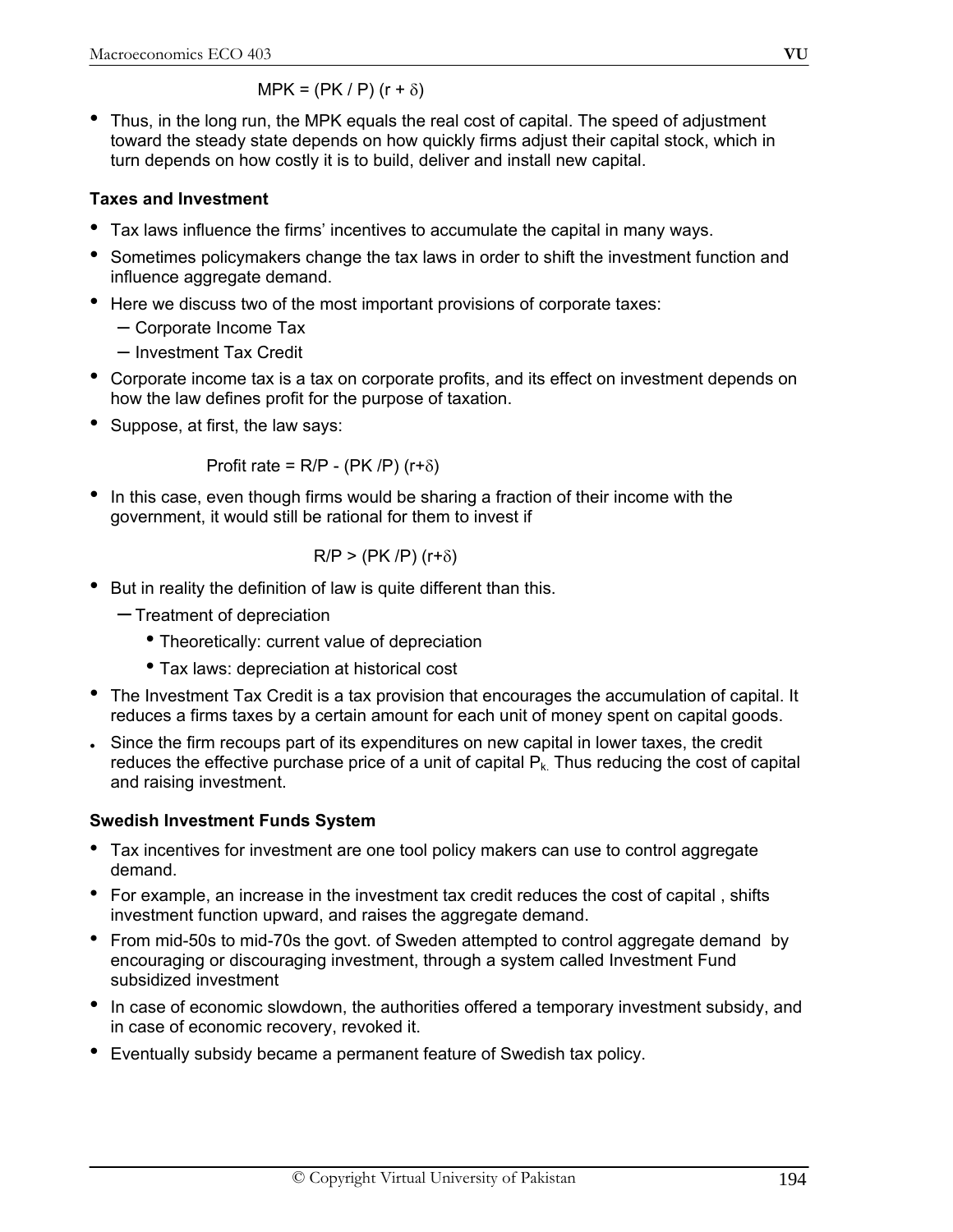## INVESTMENT (Continued…)

#### **The Stock Market and Tobin's q**

- The term stock refers to the shares in the ownership of corporations
- Stock market is the market in which these shares are traded.
- The Nobel-Prize-winning economist James Tobin proposed that firms base their investment decisions on the following ratio, which is now called *Tobin's q:*

|--|

- Replacement Cost of Installed Capital
- The numerator of Tobin's q is the value of the economy's capital as determined by the stock market. The denominator is the price of capital as if it were purchased today.
- Tobin conveyed that net investment should depend on whether q is greater or less than 1.
	- If  $q > 1$ , then firms can raise the value of their stock by increasing capital,
	- $if q < 1, the stock market values capital at less than its replacement cost and$ thus, firms will not replace their capital stock as it wears out.
- Tobin's q and neo-classical model are closely related, since Tobin's q measures the expected future profitability as well as the current profitability.
- If the MPK exceeds cost of capital, the firms are earning profits on their installed capital, making rental firms desirable to own, raising market value of stocks of such firms, implying a high value of q

#### **The Stock market as an Economic Indicator**

- Although the volatility of stock market can give false signals about the future of economy, yet one should not ignore the link between the two.
- Changes in stock market often reflect changes in GDP. whenever stock market experiences a substantial decline, we should be ready for an upcoming recession.
- Why do stock prices and economic activity tend to fluctuate together?
- Tobin's q and AD-AS Model
	- Suppose there occurs a fall in stock prices. Since replacement cost of capital is stable, this will result in a fall in Tobin's q, reflecting investors' pessimism about the current or future profitability of capital.
- Some Additional Reasons
	- A fall in stock prices makes people poorer, depressing their spending, resulting in reduced aggregate demand
	- Fall in stock prices reflect bad news about technological progress and economic growth, resulting in slow expansion of natural rate of output.

#### **Financing Constraints**

- When a firm wants to invest in new capital, e.g. by building a new factory, it raises the funds in financial markets by
	- Obtaining loans from banks
	- Selling bonds to public
	- Selling shares in future profits on stock market
- Neo classical model assumes that if a firm is willing to pay cost of capital, financial markets will make the funds available.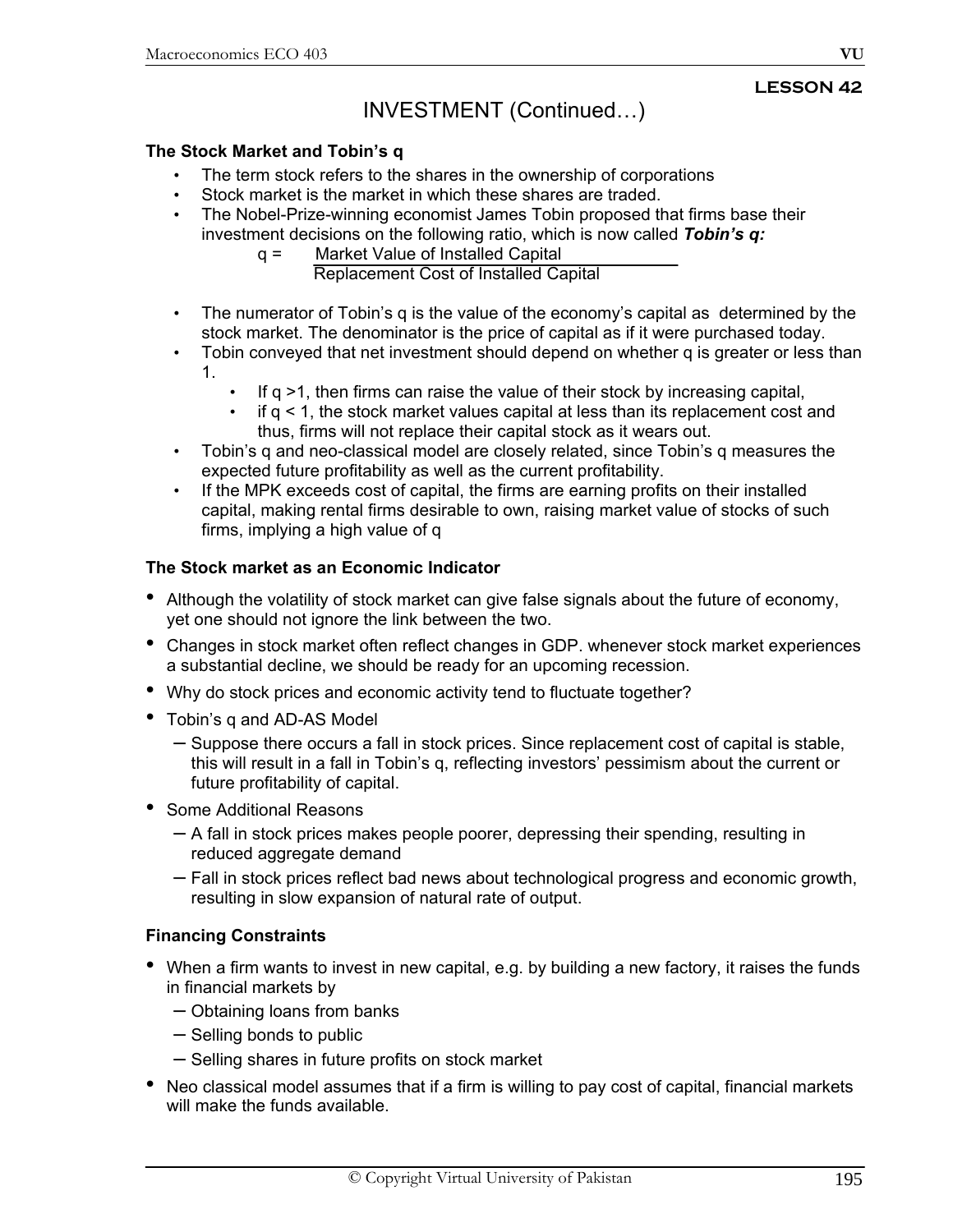- But sometimes firms face Financing constraints, limiting the amount of funds they can raise from financial market.
- So the amount a firm can spend on new capital goods is limited to the amount it is currently earning.
- For example, a recession reduces employment, rental price of capital and profits. If the firm expects the recession to be short lived, it will continue investing for long term profitability, thus having a small effect on Tobin's q.
- So the firm that can raise funds in financial markets will face a small effect of recession on the investment.
- While incase of firms facing constraints, the fall in current profits restrict the spending on new capital goods and may prevent such firms from making profitable investment.

#### **Residential Investment**

We will now consider the determinants of residential investment by looking at a simple model of the housing market. Residential investment includes the purchase of new housing both by people who plan to live in it themselves and by landlords who plan to rent it to others.

To keep things simple, we shall assume that all housing is owner-occupied.

There are two parts to the model:

- 1) The market for the existing stock of houses determines the equilibrium housing price
- 2) The housing price determines the flow of residential investment.
- The relative price of housing adjusts to equilibrate supply and demand for the existing stock of housing capital.
- Construction firms buy materials and hire labor to build the houses and then sell them at market price.
- Their costs depend on the overall price level P while their revenue depends on the price of houses  $P_H$ .
- The Higher the  $P_H$ , the greater incentive to build house.

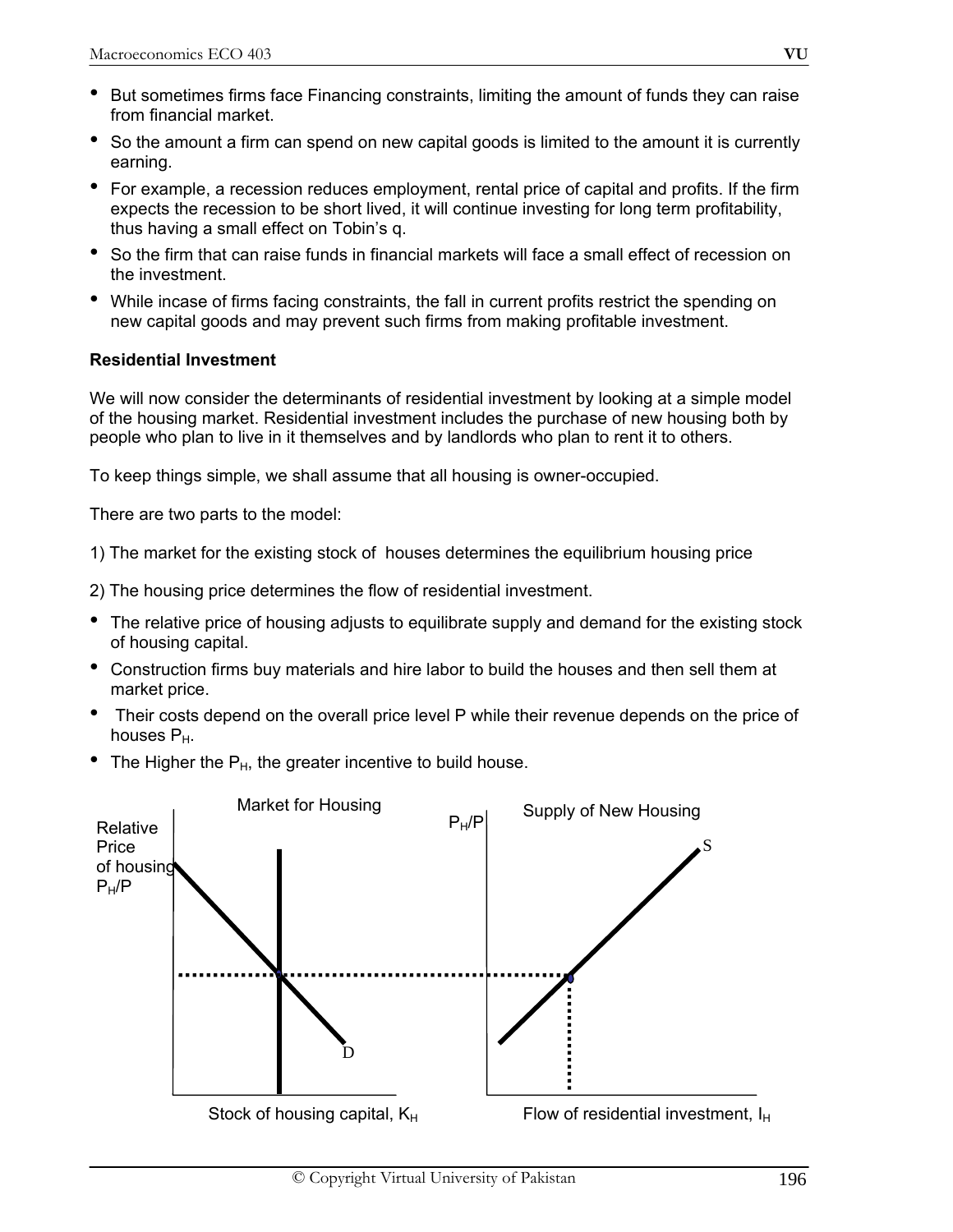- This model of residential investment is much similar to q theory of business fixed investment, which states that business fixed investment depends on the market price of installed capital relative to its replacement cost, which in turn depends on expected profits from owning installed capital
- The residential investment depends on the relative price of housing, which in turn depends on demand for housing, depending on the imputed rent that individuals expect to receive from their housing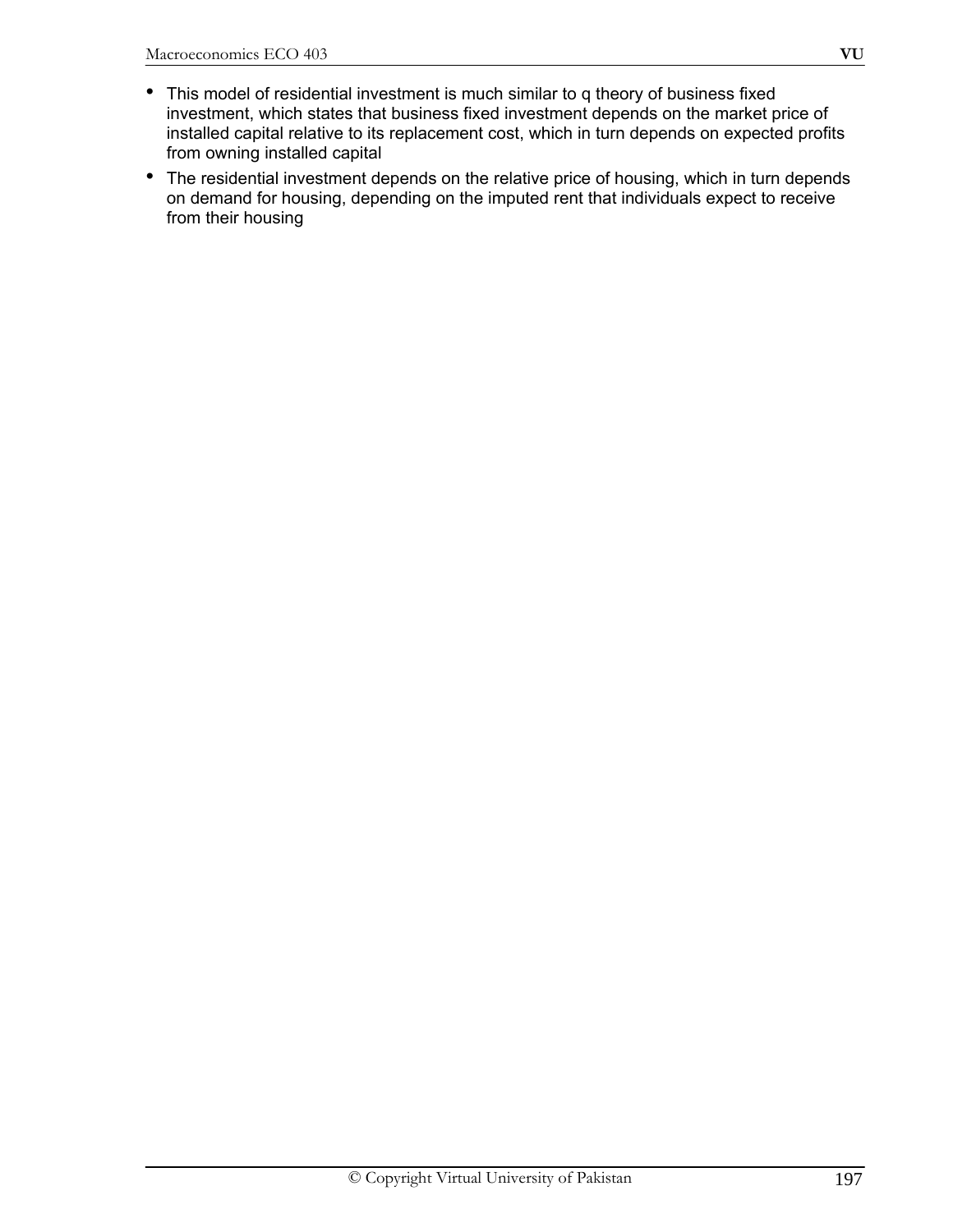#### **LESSON 43**

# INVESTMENT (Continued…)

#### **Inventory Investment**

- Inventory investment, the goods that businesses put aside in storage, is at the same time negligible and of great significance.
- It is one of the smallest components of spending, yet its volatility makes it critical in the study of economic fluctuations.
- In recession, firms stop replenishing their inventory as goods are sold, and inventory investment becomes negative.
	- **1.** When sales are high, the firm produces less that it sells and it takes the goods out of inventory. This is called **production smoothing.**
	- *2.* Holding inventory may allow firms to operate more efficiently. Thus, we can view **inventories as a factor of production.**
	- **3.** Also, firms don't want to run out of goods when sales are unexpectedly high. This is called **stock-out avoidance.**
	- **4.** Lastly, if a product is only partially completed, the components are still counted in inventory, and are called, **work in process.**

#### **Seasonal Fluctuation and Production Smoothing**

- Contrary to the expectations of many economists and researchers, firms do not use inventories to smooth production over time.
- The clearest evidence comes from industries with seasonal fluctuations in demand. e.g. fan manufacturing. One would expect that firms would build up inventories in times f low sales and draw them down in times of high sales.
- Yet in most industries firm do not use inventories to smooth production over the year, rather seasonal pattern matches seasonal pattern in sales.

#### **The Accelerator Model of Inventories**

The **accelerator model** assumes that firms hold a stock of inventories that is proportional to the firm's level of output.

When output is high, manufacturing firms need more materials and supplies on hand, and more goods in process of completion.

When Economy is booming, retail firms want to have more merchandise on their shelves to show customers.

Thus, if N is the economy's stock of inventories and Y is output, then

### **N =** β **Y**

where is a parameter reflecting how much inventory firms wish to hold as a proportion of output.

- Inventory investment **I** is the change in the stock of inventories β**N**.
- Therefore,

## **I =** Δ**N =** β Δ**Y**

The accelerator model predicts that inventory investment is proportional to the change in output

- When output rises, firms want to hold a larger stock of inventory, so inventory investment is high
- When output falls, firms want to hold a smaller stock of inventory, so they allow their inventory to run down, and inventory investment is negative.

The model says that inventory investment depends on whether the economy is speeding up or slowing down.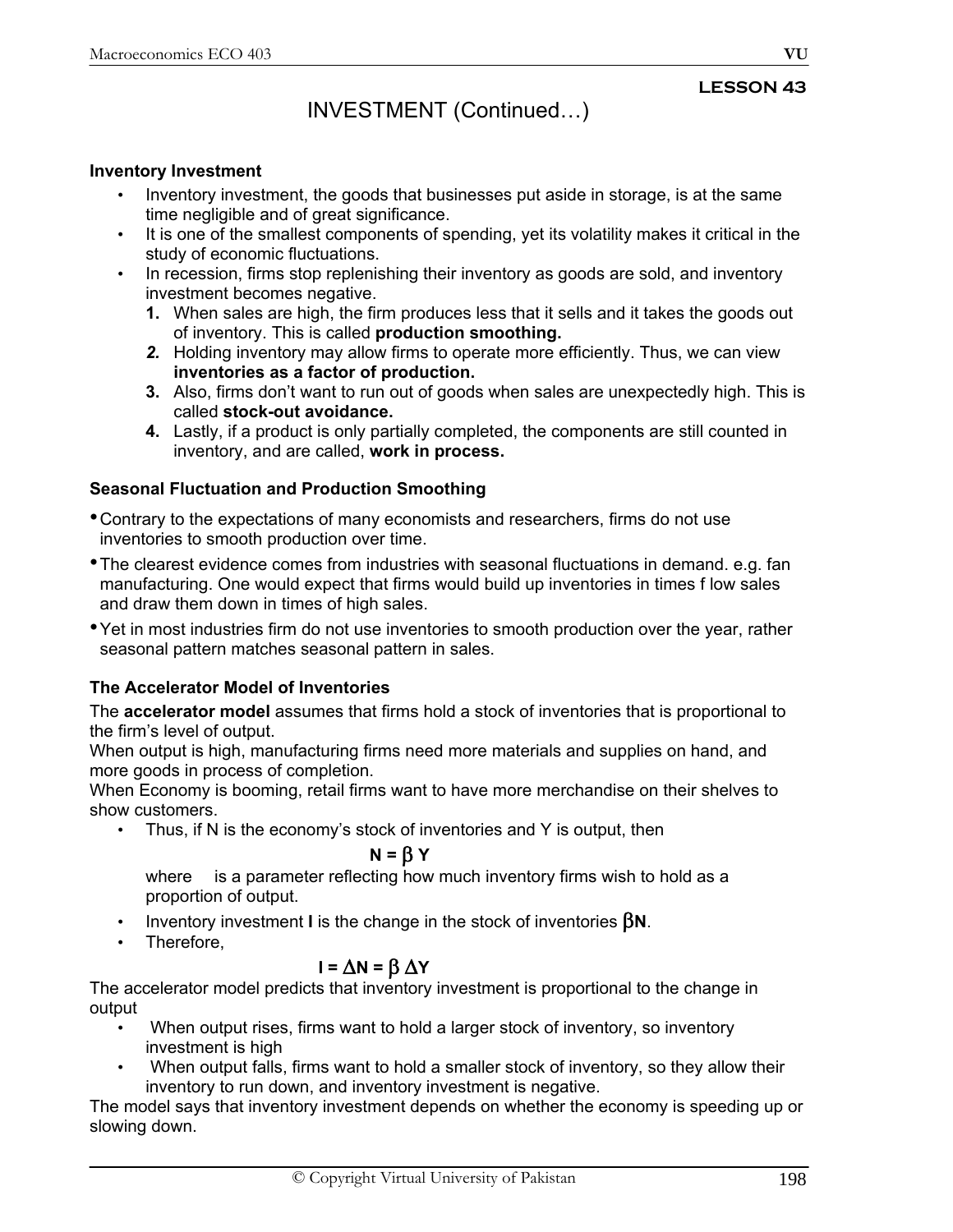#### **Inventories and the Real Interest Rate**

- Like other components of investment, inventory investment depends on the real interest rate.
- When a firm holds a good in inventory and sells it tomorrow rather than selling it today, it gives up the interest it could have earned between today and tomorrow.
- Thus, the real interest rate measures the opportunity cost of holding inventories.
- When the interest rate rises, holding inventories becomes more costly, so rational firms try to reduce their stock.
- Therefore, an increase in the real interest rate depresses inventory investment.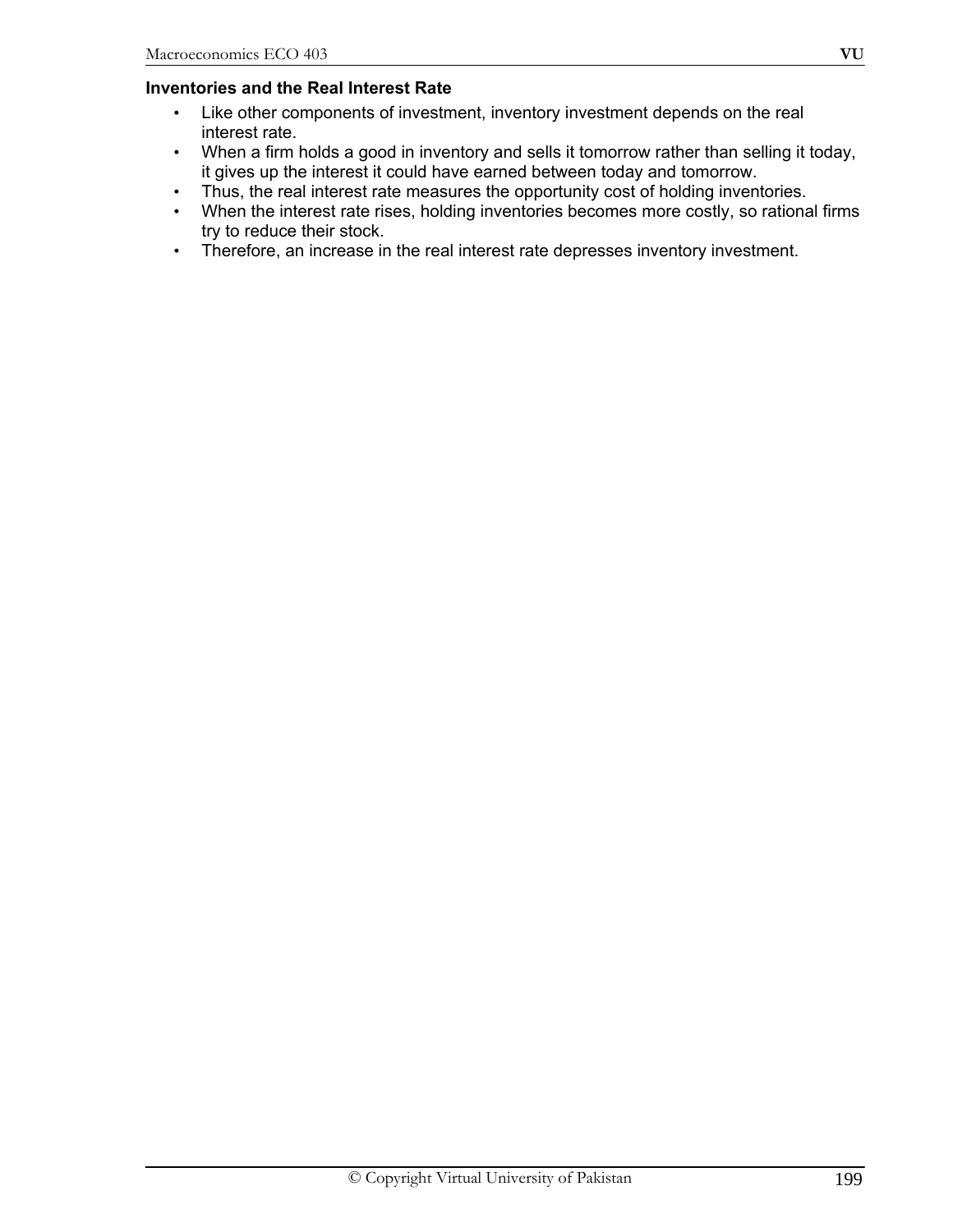# **MONEY**

### **Money Supply**

- Earlier, we introduced the concept of money supply in a highly simplified way.
- We defined quantity of money as the number of rupees held by public, and assumed that central bank controls the supply of money by increasing or decreasing the number of rupees in circulation through open-market operations.
- Although a good approximation, this definition omits the role of banking system in determining the money supply.
- Here, we'll see that the money supply is determined not only by the Central Bank, but also by the behavior of households (which hold money) and banks (where money is held).
- Recall, the Money supply includes both currency in the hand of public and deposits at banks that households use on demand for transactions.  $M = C + D$

Where

M ---> Money Supply

C ---> Currency

D ---> Demand Deposits

100% Reserve Banking

- Imagine a world without banks, where all the money takes the form of currency, and the quantity of money is simply the amount of currency that public holds (assume \$1,000).
- Now a new bank comes in and accepts deposits but does not make loans. Its only purpose is to provide a safe place for depositors to keep money

The deposits that banks have received but have not lent out are called reserves.

Some Reserves are held in the vaults of local banks but most are held at the central bank.

Consider the case where all deposits are held as reserves: banks accept deposits, place the money in reserve, and leave the money there until the depositor makes a withdrawal or writes a check against the balance.

In a 100% reserve banking system, all deposits are held in reserve and thus the banking system does not affect the supply of money.

• Suppose that households deposit the economy's entire \$1,000 in First bank. This bank's balance sheet will look like:

| Assets   |  | Liabilities     |           |
|----------|--|-----------------|-----------|
| Reserves |  | <b>Deposits</b> | .000<br>Œ |

- The bank is not making loans so it is not earning profit rather a small fee to cover its cost.
- The money supply in the economy before and after the creation of bank remains the same, i.e. \$1,000. So 100% reserve deposit does not affect money supply in economy

### **Fractional Reserve Banking**

• Now, if the banks start to use some of their deposits to make loans (e.g. to households for house finance and to firms for capital finance), they can charge interest on the loans.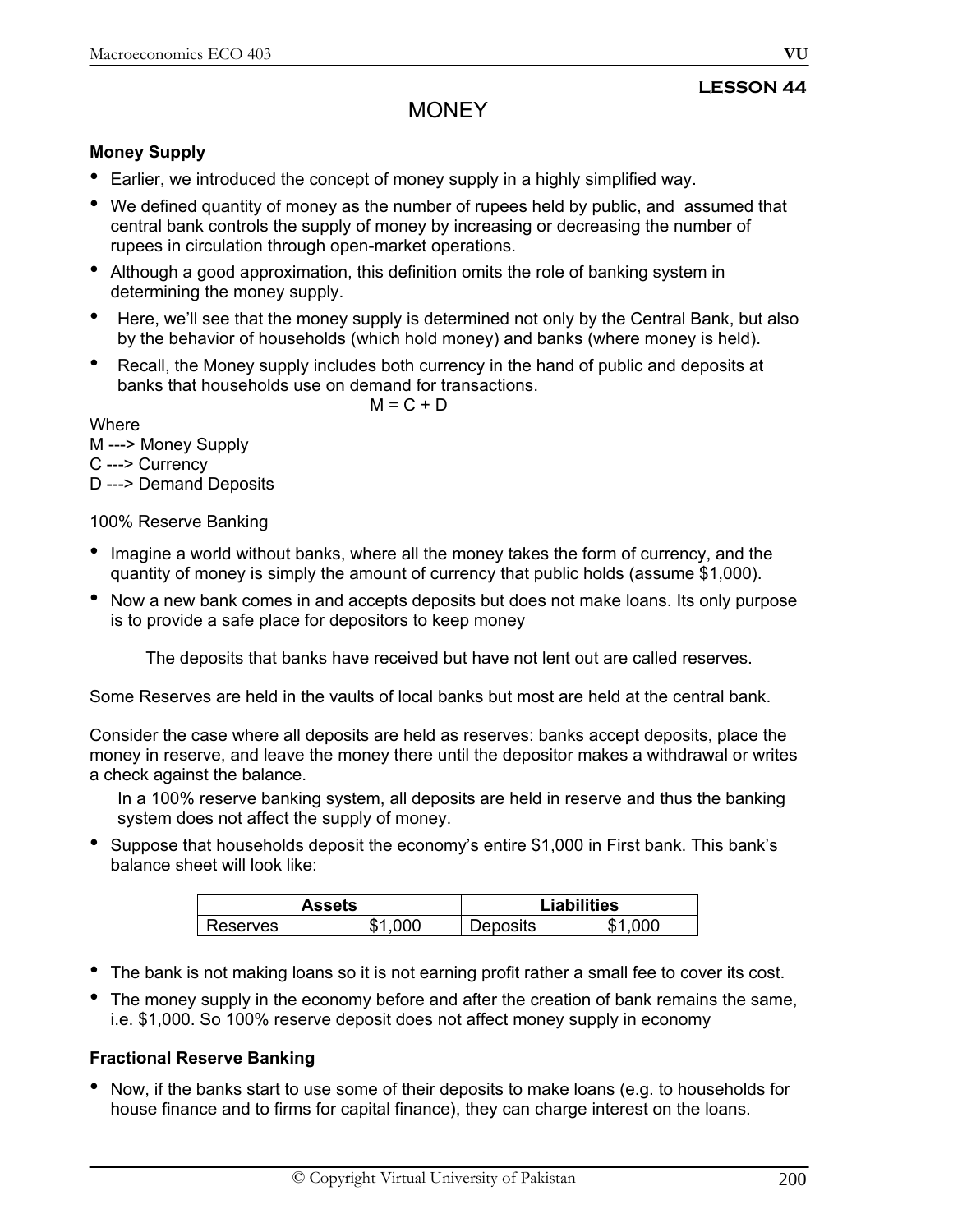- The banks must keep some reserve on hand so that reserves are available whenever depositors want to make withdrawals.
- As long as the amount of new deposits approximately equals the amount of withdrawals, a bank need not keep all its deposits in reserves.
- Note: a *reserve-deposit ratio* is the fraction of deposits kept in reserve. **Excess reserves** are reserves above the reserve requirement.
- **Fractional-reserve banking**, a system under which banks keep only a fraction of their deposits in reserve. In a system of fractional reserve banking, banks create money.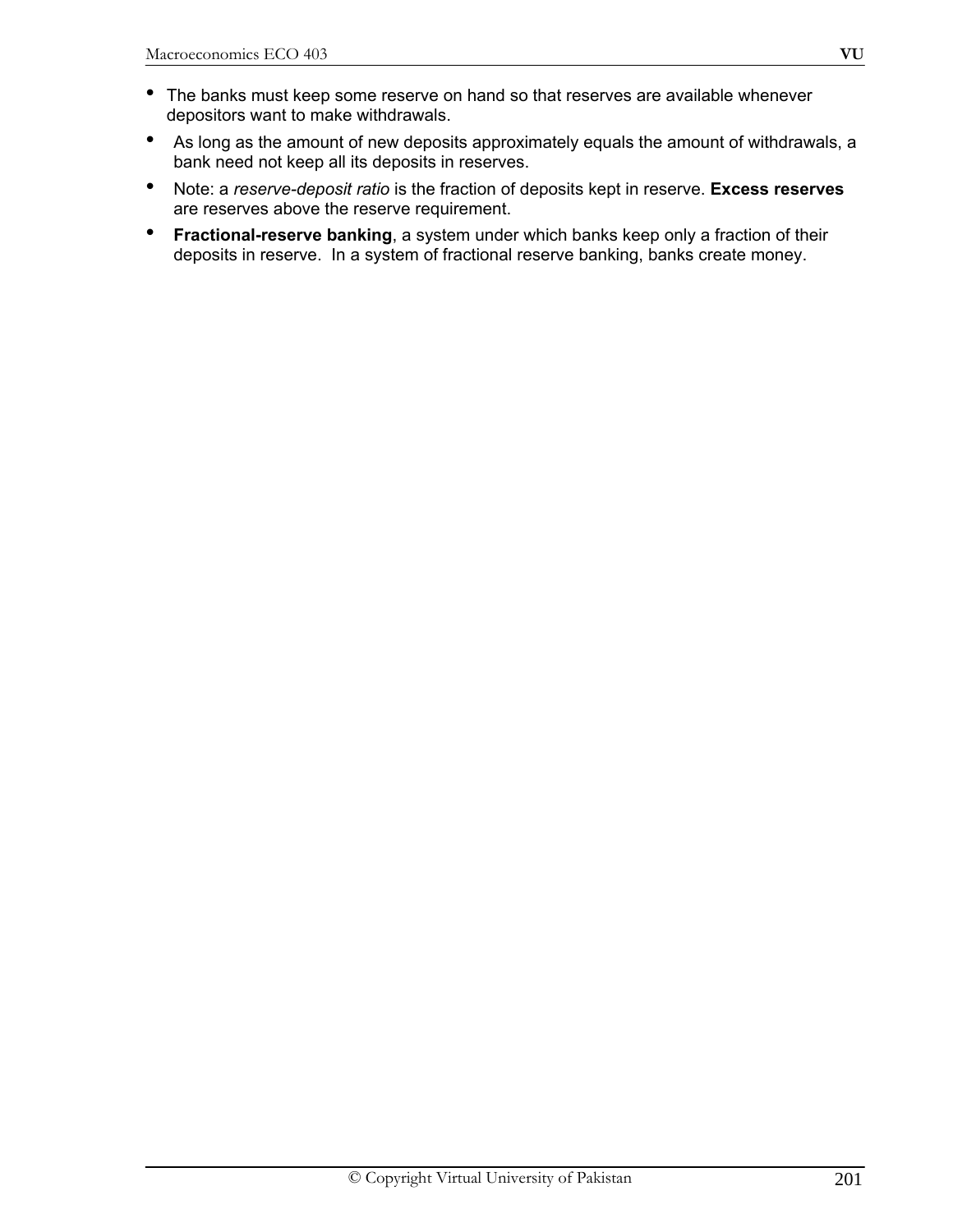#### **LESSON 45**

# **MONEY (Continued…)**

#### **How does the Central Bank control the money supply?**

- 1) Open Market Operations
- 2) Changing the Reserve Requirements
- 3) Changing Discount rate

#### **Three Instruments of Money Supply**

- Open market operations are the purchase and sale of government bonds by the central bank.
	- When the central bank buys bonds from public, the money it pays for the bonds increases the monetary base and thus increase the money supply
	- When the central bank sells the bonds to the public, the money it receives reduces monetary base and hence reduce money supply
- Reserve requirements are central banks regulations that impose on banks a minimum reserve-deposit ratio.
	- An increase in reserve requirements raises reserve deposit ratio and thus lowers the money multiplier and the money supply
- The Discount rate is the interest rates that central bank charges when it lends to the banks.
- Banks borrow from central bank when they find themselves with too few reserves to meet reserve requirements. The lower the discount rate, the cheaper are borrowed reserves and more demands for such loans
- Hence a reduction in discount rate raises the monetary base and the money supply.
- Although these instrument give central bank substantial power to influence the the money supply, yet it can't do it perfectly. Bank discretion in conditioning business can cause the money supply to change the way central bank did not anticipate.
	- Excessive Reserves
	- No limit on the amount of bank borrowings from discount window

### **Money Demand**

### **Classical Theory of Money Demand**

• The Quantity Theory of Money assumes that the demand for real money balances is directly proportional to income,

$$
(M/P) d = kY
$$

• Where k is a constant measuring how much people want to hold for every dollar of income.

### **Keynesian Theory of Money Demand**

It presents a more realistic money demand function where the demand for real money balances depends on i and Y:

$$
(M/P) d = L (i, Y)
$$

• Recall, that money serves three functions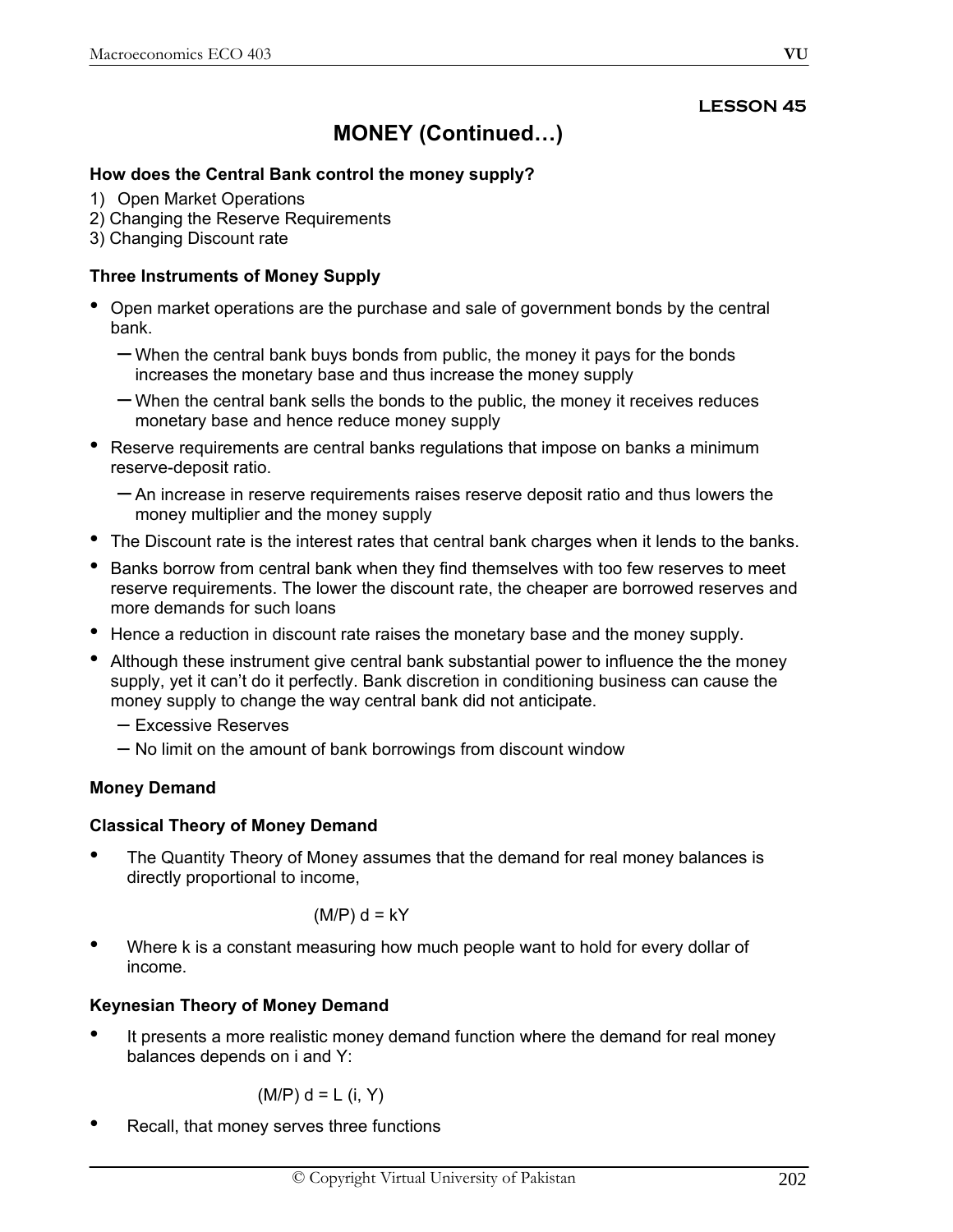- 1. Unit of Account
- 2. A store of value
- 3. A medium of Exchange
- The first function can not by itself generate any demand for money, because we can quote prices in any currency without holding any amount of it. So we shall focus on the rest of the two functions as we look at theories of money demand

## **Portfolio Theories of Money Demand**

- Theories of money demand that emphasize the role of money as a store of value are called portfolio theories. According to these theories, people hold money as part of their portfolio of assets.
- The key point is that money offers a different combination of risk and return than other assets, particularly a safe return (nominal). While other assets may fall in both real and nominal terms.
- These theories predict that demand for money should depend on the risk and return offered by money and other assets.
- Also money demand should depend on total wealth, because wealth measures the size of portfolio to be allocated among money and other assets.
- So we may write the money demand function as

$$
(M/P)^d = L (r_s, r_b, \pi^e, W)
$$

**Where** 

- $-r<sub>s</sub>$  = expected real return on stock
- $-r<sub>b</sub>$  = expected real return on bonds
- $-\pi^{\text{e}}$  = expected inflation rate
- $-W =$  real wealth
- If  $r_s$  or  $r_b$  rises, money demand reduces, because other assets become more attractive
- A rise in  $\pi^e$  also reduces the money demand because money becomes less attractive
- An increase in W raises money demand because higher wealth means higher portfolio.
- Money Demand Function L(i,Y): A useful simplification:
	- Uses real income Y as proxy for real wealth W<br>– Nominal interest rate i =  $r_b + \pi^e$

- Are these theories useful for studying money demand?
- The answer depends on which measure of money are we using.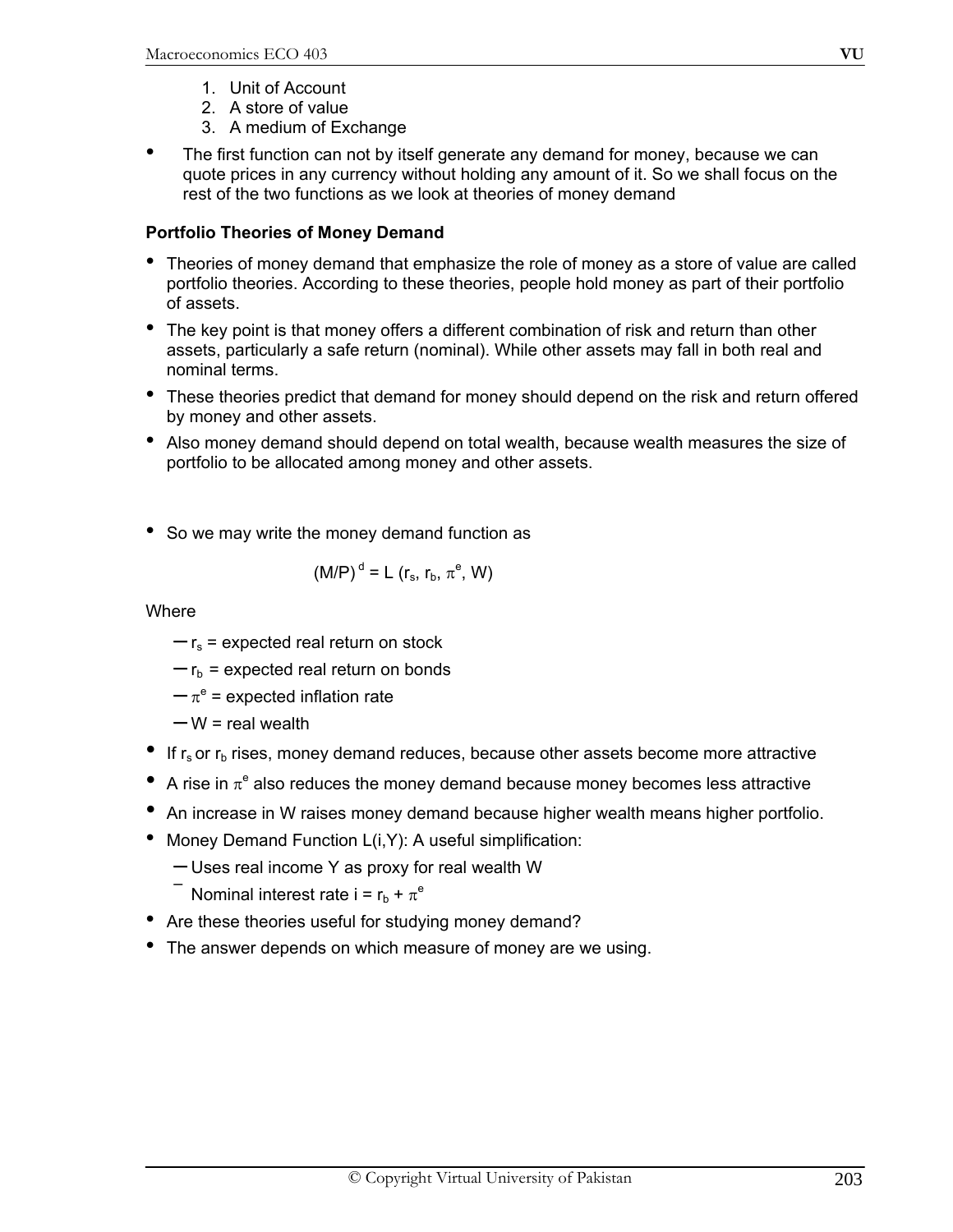| Symbol         | Assets included                                                                                         |
|----------------|---------------------------------------------------------------------------------------------------------|
| C              | Currency                                                                                                |
| M1             | C + demand deposits, travelers' checks, other checkable deposits                                        |
| M <sub>2</sub> | M1 + small time deposits, savings deposits, money market mutual funds, money<br>market deposit accounts |
| M3             | M2 + large time deposits, repurchase agreements, institutional money market<br>mutual fund balances     |
|                |                                                                                                         |

- Economists say that M1 is a dominated asset: as a store of value, it exists alongside other assets that are always better.
- Thus it is not optimal for people to hold money as part of their portfolio and portfolio theories cannot explain the demand for these dominated forms of money
- But these theories would be more plausible if we adopt a broader measure of money like M2.

#### **Transactions Theories of Money Demand**

- Theories which emphasize the role money as a medium of exchange acknowledge that money is a dominated assets and stress that people hold money, unlike other assets, to make purchases.
- These theories best explain why people hold narrow measure of money as opposed to holding assets that dominate them.
- These theories take many forms depending on how one models the process of obtaining money and making transactions assuming
	- Money has the cost of earning a low rate of return
	- Money makes transactions more convenient
- One prominent model to explain the money demand function is Baumol-Tobin Model developed in 1950.

#### **Baumol-Tobin Model of Cash Management**

- This model analyzes the cost and benefits of holding money.
	- Benefit: Convenience (much less trips to banks)
	- Costs: foregone interest on money had it been deposited in a savings account
- Example:
	- A person plans to spend Y dollars over the course of an year (assuming constant price levels and real spending). What should be the optimal size of cash balances for him?
- Possibilities
	- Withdraw Y dollars at the beginning of the year and gradually spend the money balance averaging Y/2 over the year
	- –Draw Y/2 at the beginning of year, spend it in six months then draw the rest Y/2 to be spent in next  $\frac{1}{2}$  year. Average balance =  $\frac{1}{4}$
	- –Generalizing: money holding vary between Y/N and zero, averaging Y/(2N), where N is the number of trips to bank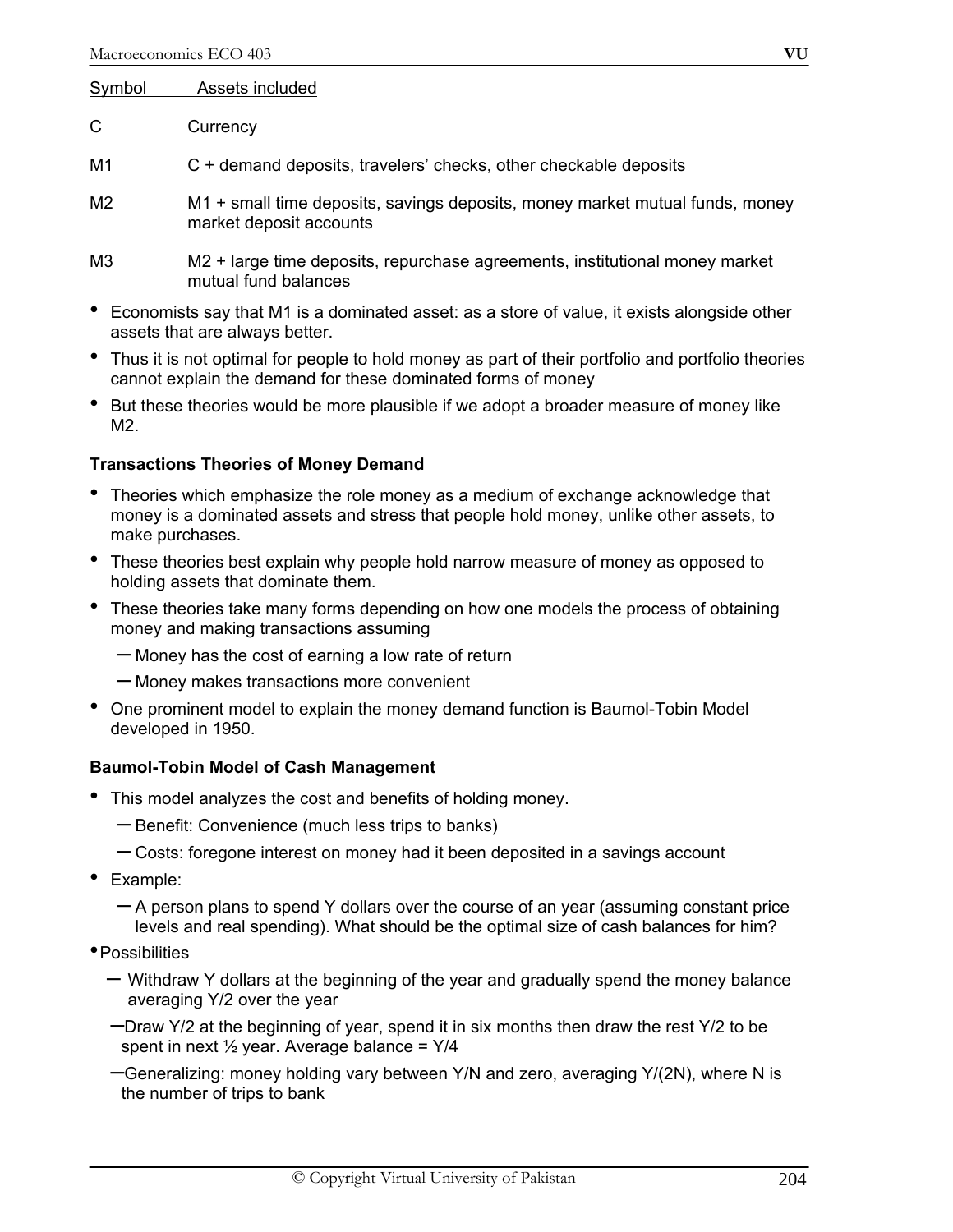• One implication of the Baumol-Tobin model is that any change in the fixed cost of going to the bank F alters the money demand function-- that is, it changes the quantity of money demanded for a given interest rate and income.

#### **A Closer Look at Money Creation**

Assume each bank maintains a *reserve-deposit ratio (rr)* of 20% and that the initial deposit is \$1000.

| First bank Balance Sheet     |                                 |  |
|------------------------------|---------------------------------|--|
| Assets                       | Liabilities                     |  |
| Reserve \$200<br>Loans \$800 | Deposits \$1,000                |  |
|                              |                                 |  |
|                              | Second bank Balance Sheet       |  |
| Assets                       | Liabilities                     |  |
| Reserve \$160<br>Loans \$640 | Deposits \$800                  |  |
|                              |                                 |  |
|                              | <b>Third bank Balance Sheet</b> |  |
| Assets                       | Liabilities                     |  |
| Reserve \$128<br>oans \$512  | Deposits \$640                  |  |

Mathematically, the amount of money the original \$1000 deposit creates is:

| <b>Original Deposit</b>   | $= $1000$                                              |
|---------------------------|--------------------------------------------------------|
| First bank Lending        | $=$ (1-rr) $\times$ \$1000                             |
| Second bank Lending       | $=$ (1-rr)2 $\times$ \$1000                            |
| Third bank Lending        | $= (1-r)3 \times $1000$                                |
| Fourth bank Lending       | $=$ (1-rr)4 $\times$ \$1000                            |
|                           |                                                        |
|                           |                                                        |
| <b>Total Money Supply</b> | $=$ [1 + (1-rr) + (1-rr) 2+ (1-rr) 3+] $\times$ \$1000 |
|                           | $= (1/\text{rr}) \times $1000$                         |
|                           | $= (1/.2) \times $1000$                                |
|                           | $= $5000$                                              |

- The banking system's ability to create money is the primary difference between banks and other financial institutions.
- Financial markets have the important function of transferring the economy's resources from households (who wish to save some of their income for the future) to those households and firms that wish to borrow to buy investment goods to be used in future production
- The process of transferring funds from savers to borrowers is called financial intermediation**.**